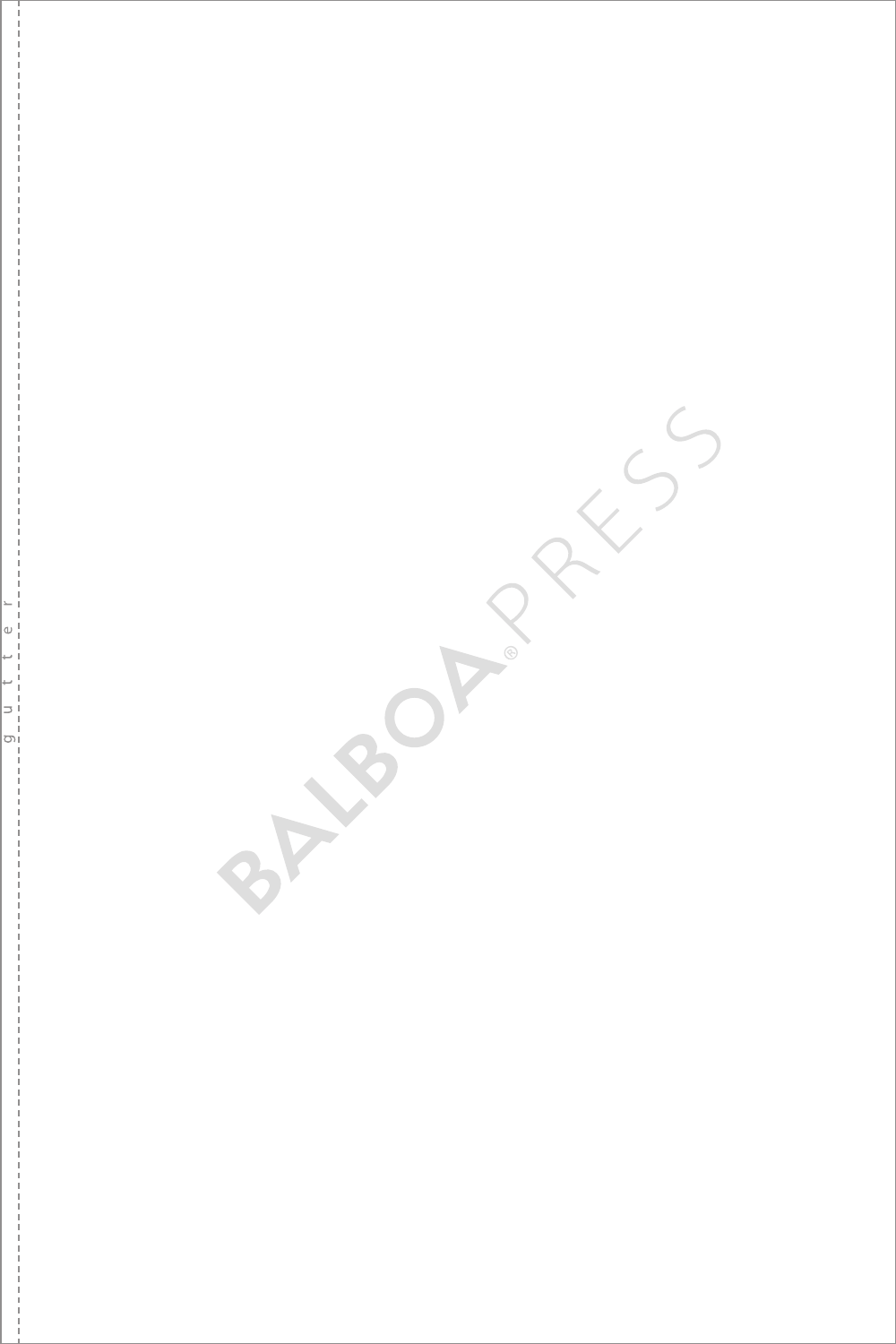BALBOARY 55

 $-5$  -  $-1$  -  $-1$  -  $-5$  -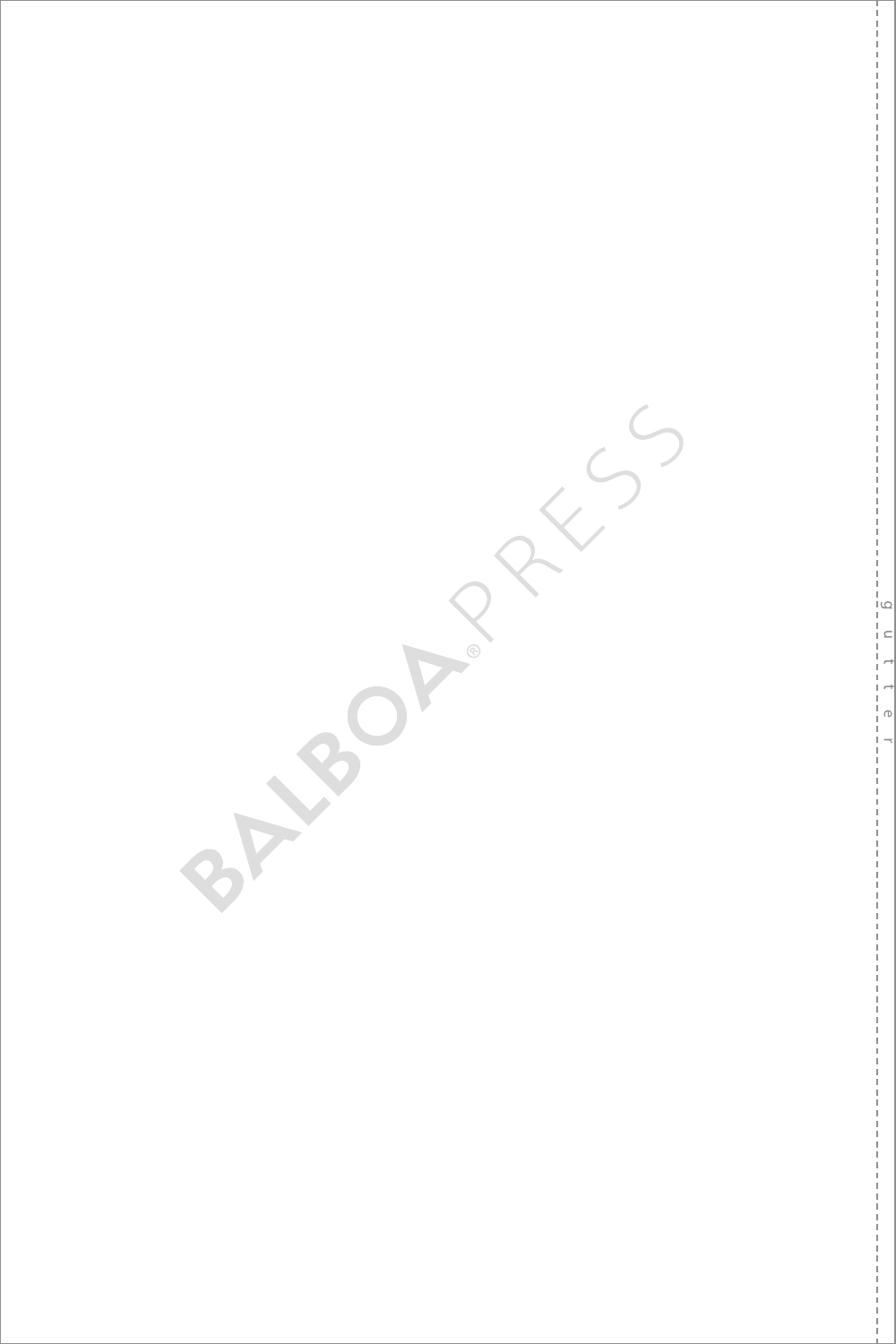# TURMOIL **IN PARADISE**

#### TROUBLE SHOOTER OR HITMAN

#### K  $M$  $\overline{A}$ F  $R$ D M  $O N$  $D S$

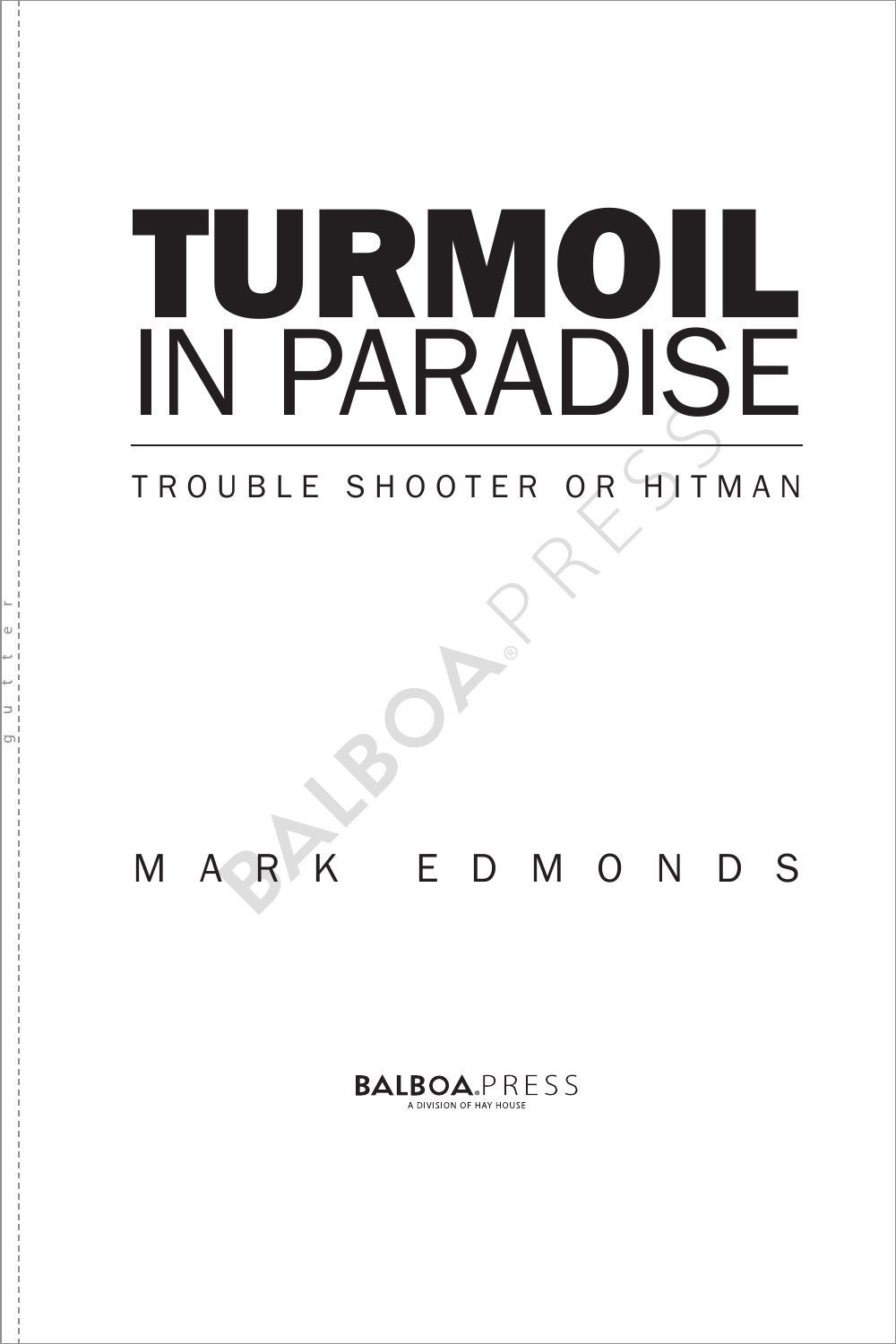Copyright © 2022 Mark Edmonds.

All rights reserved. No part of this book may be used or reproduced by any means, graphic, electronic, or mechanical, including photocopying, recording, taping or by any information storage retrieval system without the written permission of the author except in the case of brief quotations embodied in critical articles and reviews.

Balboa Press books may be ordered through booksellers or by contacting:

Balboa Press A Division of Hay House 1663 Liberty Drive Bloomington, IN 47403 www.balboapress.com.au AU TFN: 1 800 844 925 (Toll Free inside Australia) AU Local: (02) 8310 7086 (+61 2 8310 7086 from outside Australia)

Because of the dynamic nature of the Internet, any web addresses or links contained in this book may have changed since publication and may no longer be valid. The views expressed in this work are solely those of the author and do not necessarily reflect the views of the publisher, and the publisher hereby disclaims any responsibility for them.

The author of this book does not dispense medical advice or prescribe the use of any technique as a form of treatment for physical, emotional, or medical problems without the advice of a physician, either directly or indirectly. The intent of the author is only to offer information of a general nature to help you in your quest for emotional and spiritual well-being. In the event you use any of the information in this book for yourself, which is your constitutional right, the author and the publisher assume no responsibility for your actions.

Any people depicted in stock imagery provided by Getty Images are models, and such images are being used for illustrative purposes only. Certain stock imagery © Getty Images.

Print information available on the last page.

ISBN: 978-1-9822-9369-7 (sc) ISBN: 978-1-9822-9368-0 (e)

Balboa Press rev. date: 01/29/2022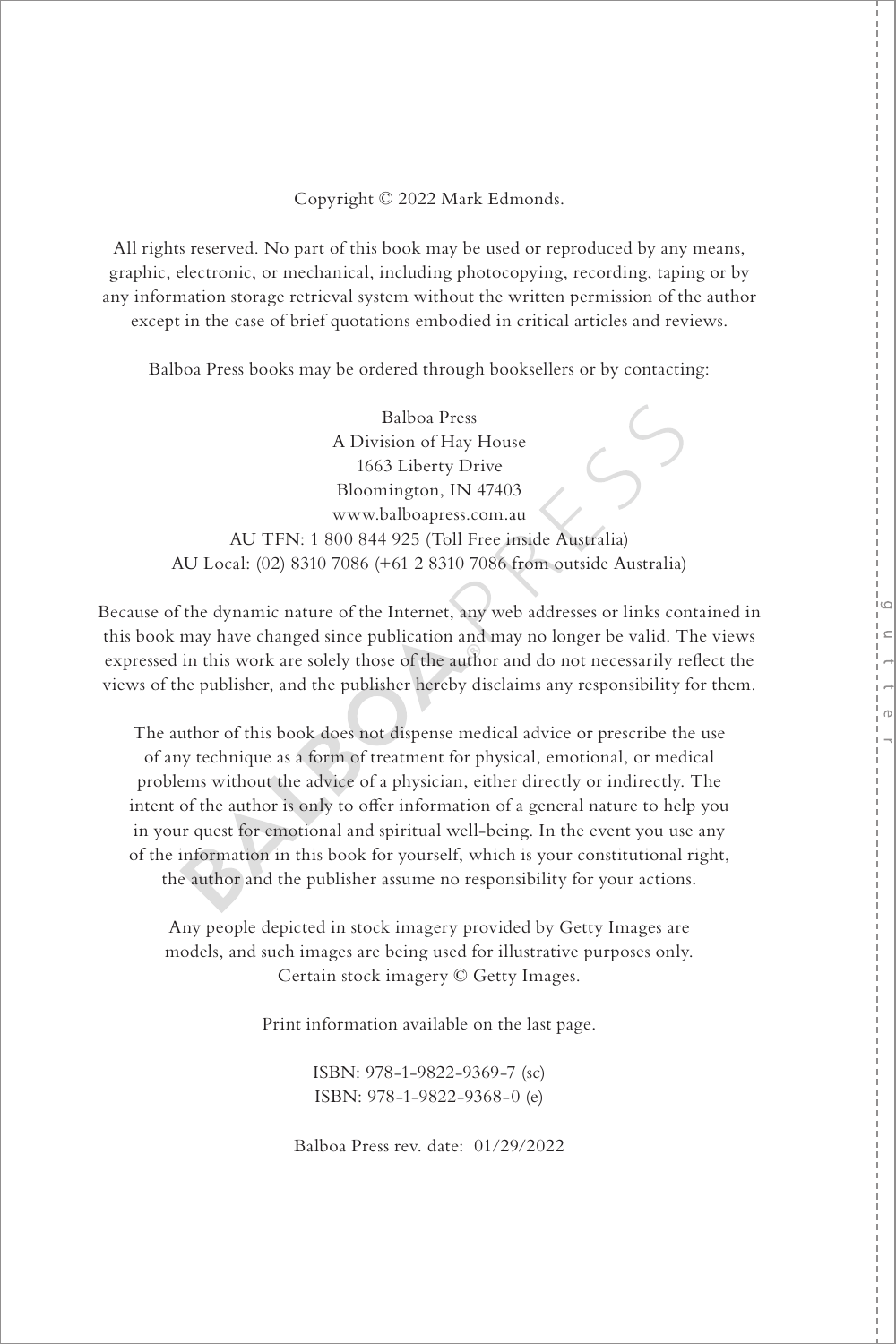#### They Called Me A Hitman

 $\frac{c}{c}$ 

Memoir by Mark Edmonds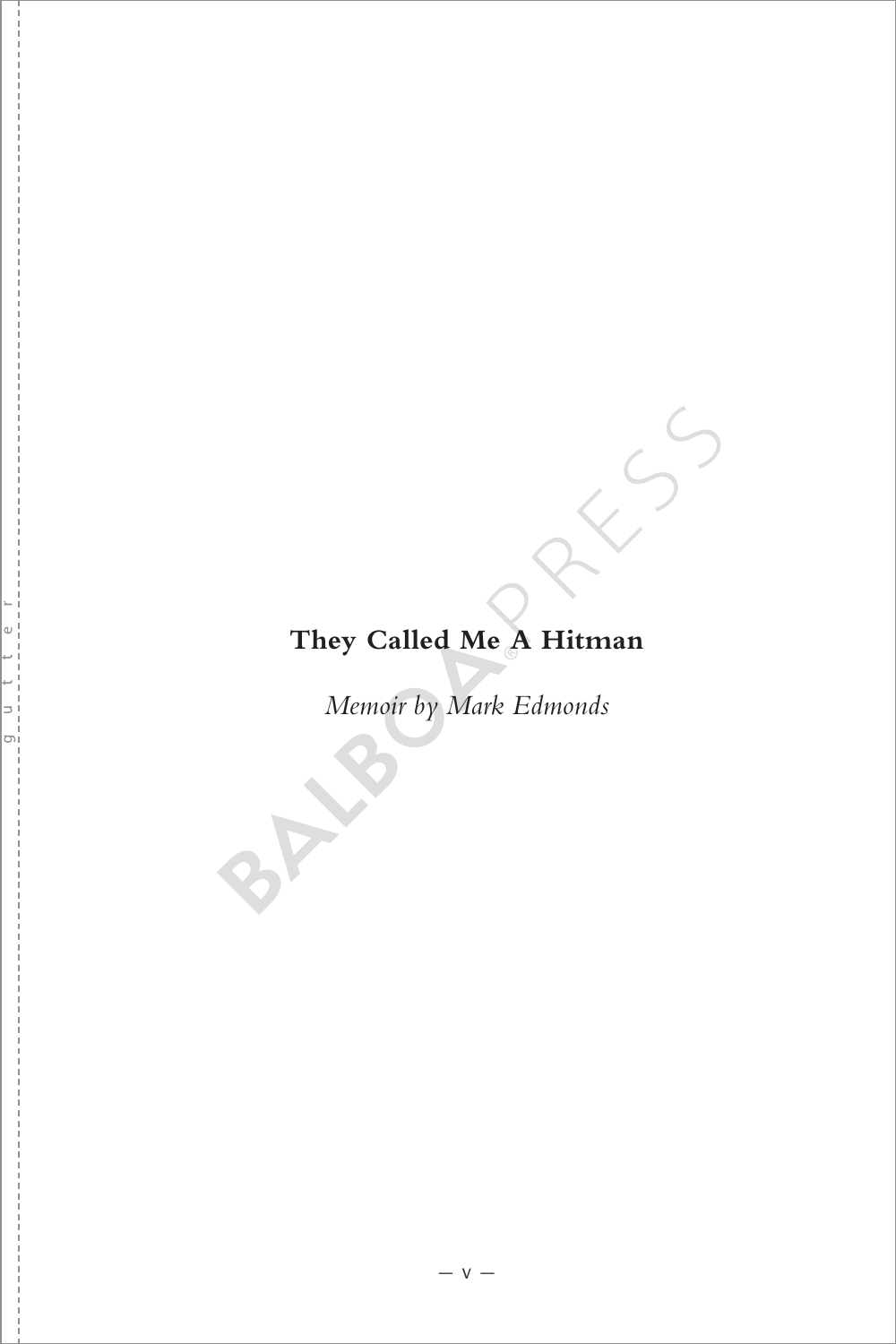BALBOARY SISS

 $-5$  -  $-1$  -  $-1$  -  $-5$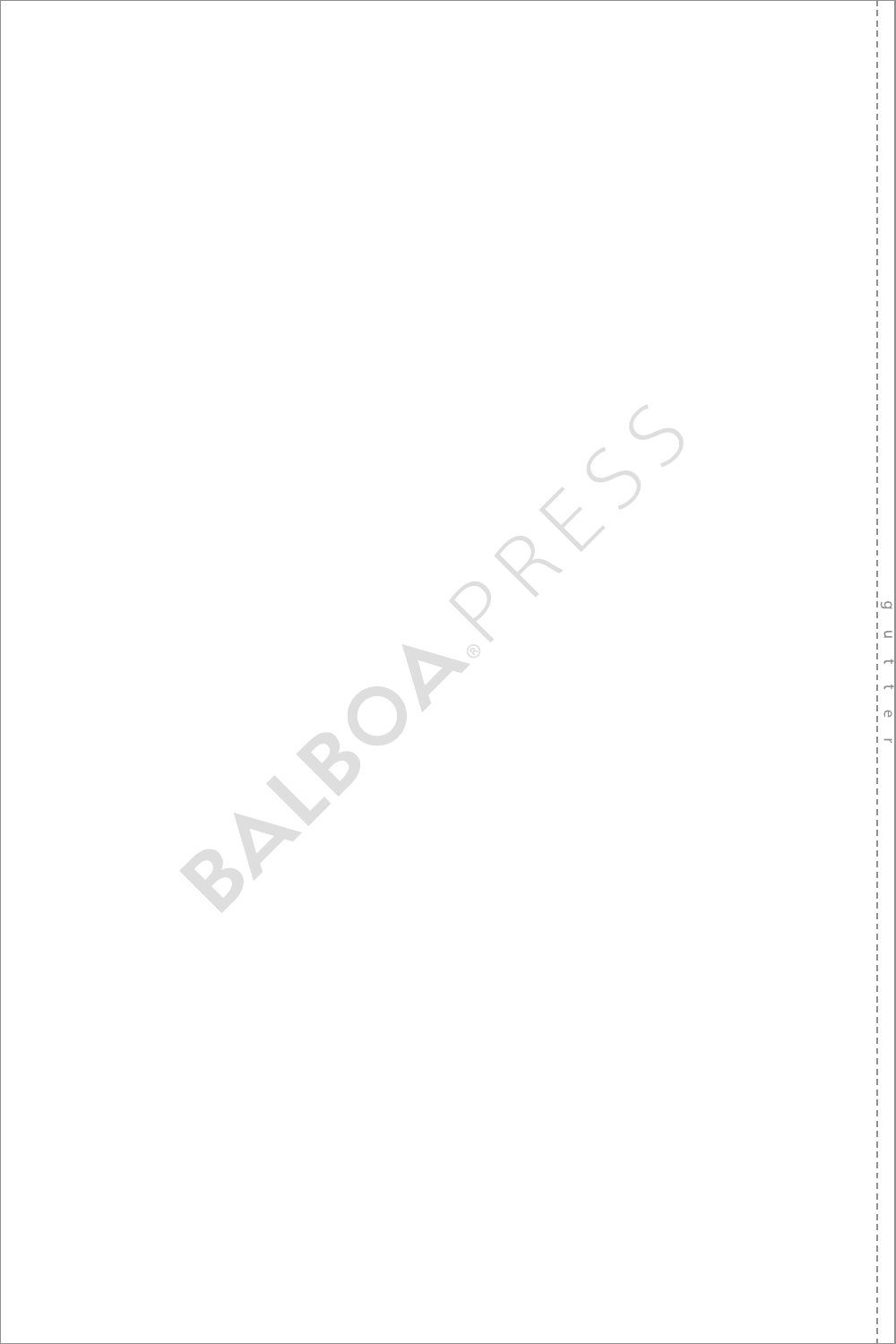### **DEDICATION**

For Carolyn

V® OP LE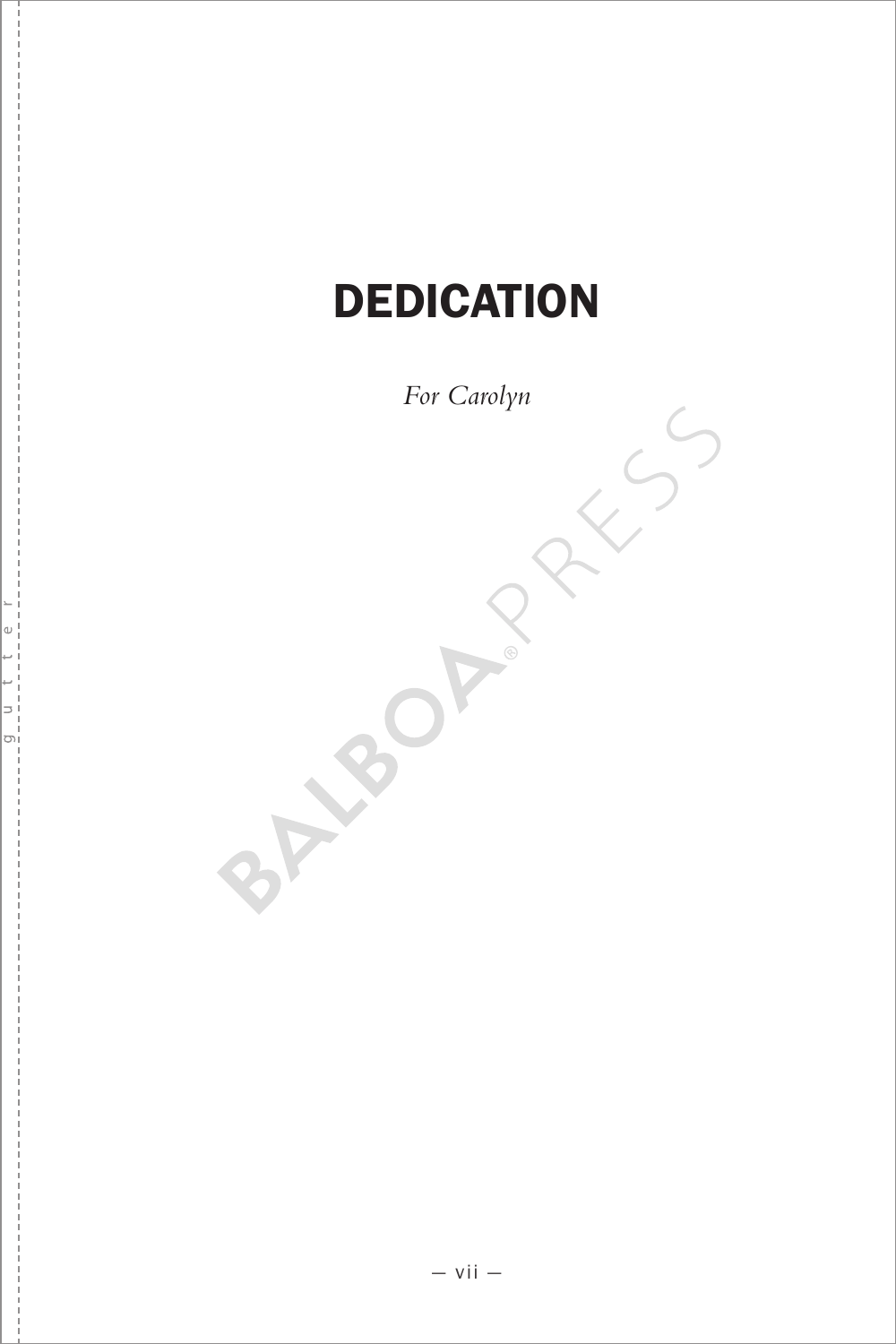BALBOARY 55

 $-5$  -  $-1$  -  $-1$  -  $-5$  -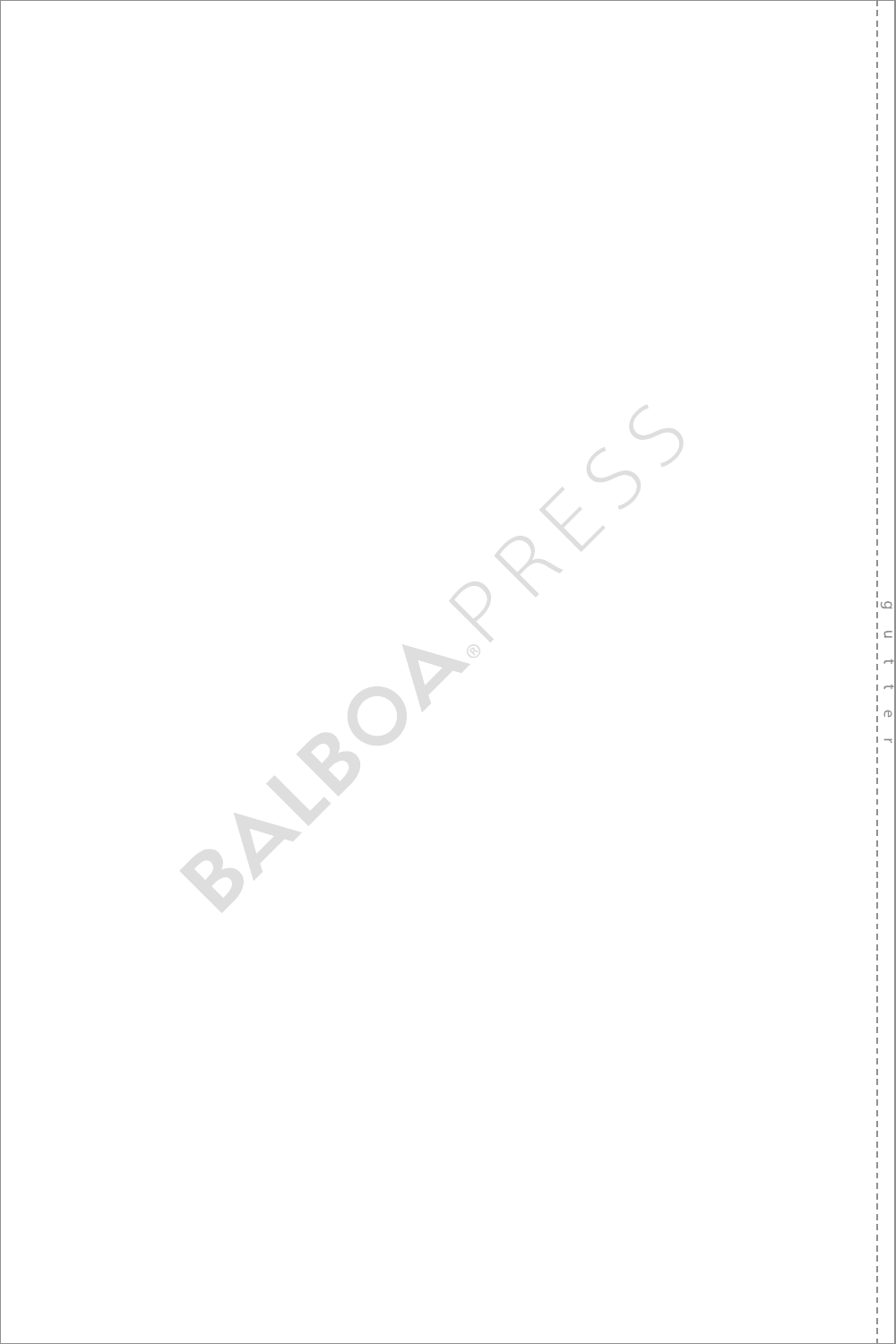### **CONTENTS**

|                                                                                                                 | $\ldots$ 9  |
|-----------------------------------------------------------------------------------------------------------------|-------------|
| CHAPTER 3.                                                                                                      | $\ldots$ 15 |
|                                                                                                                 |             |
|                                                                                                                 |             |
|                                                                                                                 |             |
|                                                                                                                 |             |
|                                                                                                                 |             |
|                                                                                                                 |             |
|                                                                                                                 |             |
| CHAPTER 11 22 22 22 22 22 22 22 23 24 25 26 27 28 29 20 21 22 23 24 25 26 27 28 29 20 21 22 23 24 25 26 27 28 2 |             |
|                                                                                                                 |             |
| CHAPTER 13. 2006. 2014. 2015. 2016. 2016. 2016. 2016. 2016. 2016. 2017. 2018. 2019. 2016. 2017. 2018. 2019. 20  |             |
|                                                                                                                 |             |
|                                                                                                                 |             |
|                                                                                                                 |             |
|                                                                                                                 |             |
|                                                                                                                 |             |
|                                                                                                                 |             |
|                                                                                                                 |             |
|                                                                                                                 |             |
|                                                                                                                 |             |

5 .<br>סו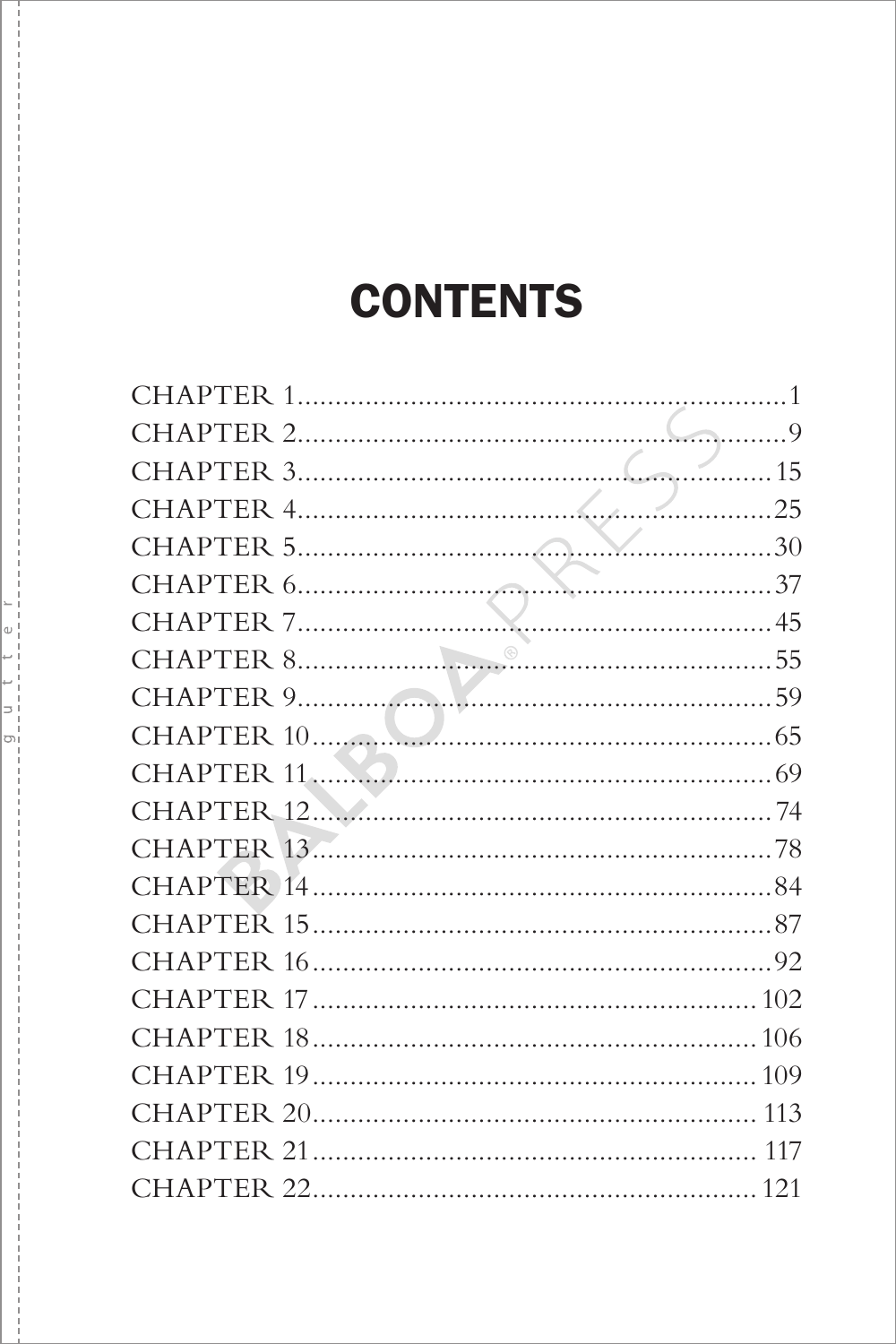$1 - 5 - 1 - 1 - 1 - 6$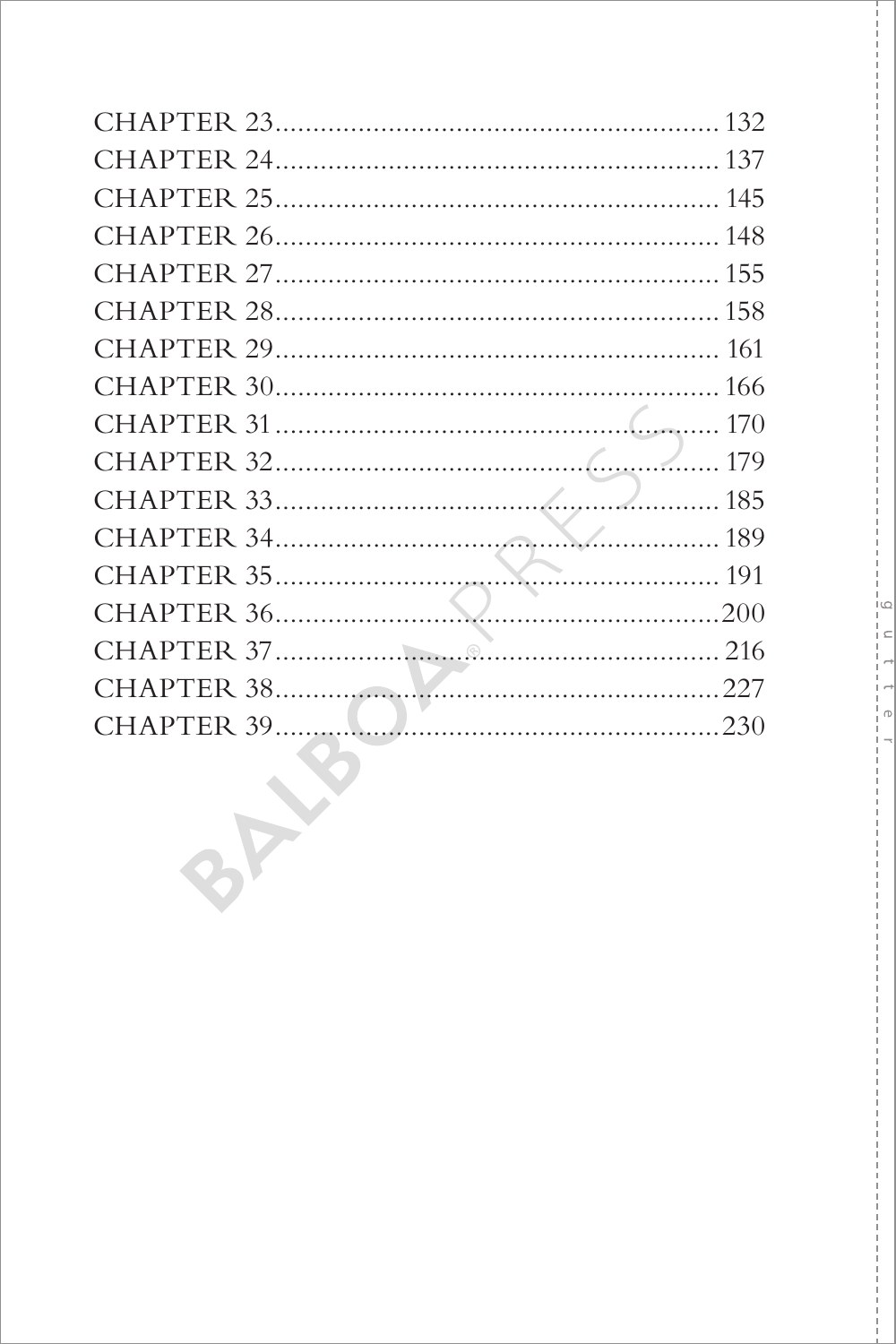### CHAPTER 1

Sam Gawler slowly trundled his shabby Humvee into Buckleboo Creek, an industrial town in tropical North Queensland. The car was enveloped in a thick curtain of fog. He had been driving all day from Cairns, the headlamps cutting through the grey blanket as he approached his destination.

Gawler was weary yet restless, tired yet still vigilant. He had no choice but to remain wide awake, no option other than to keep himself completely alert. *Stay with it*, he murmured. *You won't be able to unravel this sinister puzzle unless you stay totally within the moment.*

He checked his watch. His journey had seemed interminable as he traversed the dreary landscape. Time and memories were his only companions as the Humvee rumbled along the highway. The vehicle had become a place of solitude, a retreat offering him the freedom to clear his mind. Gawler had relished the chance to make this journey. It would provide him with the solitary time he needed.

It was not often in recent memory he had the chance to just sit and think. He took every second for what it was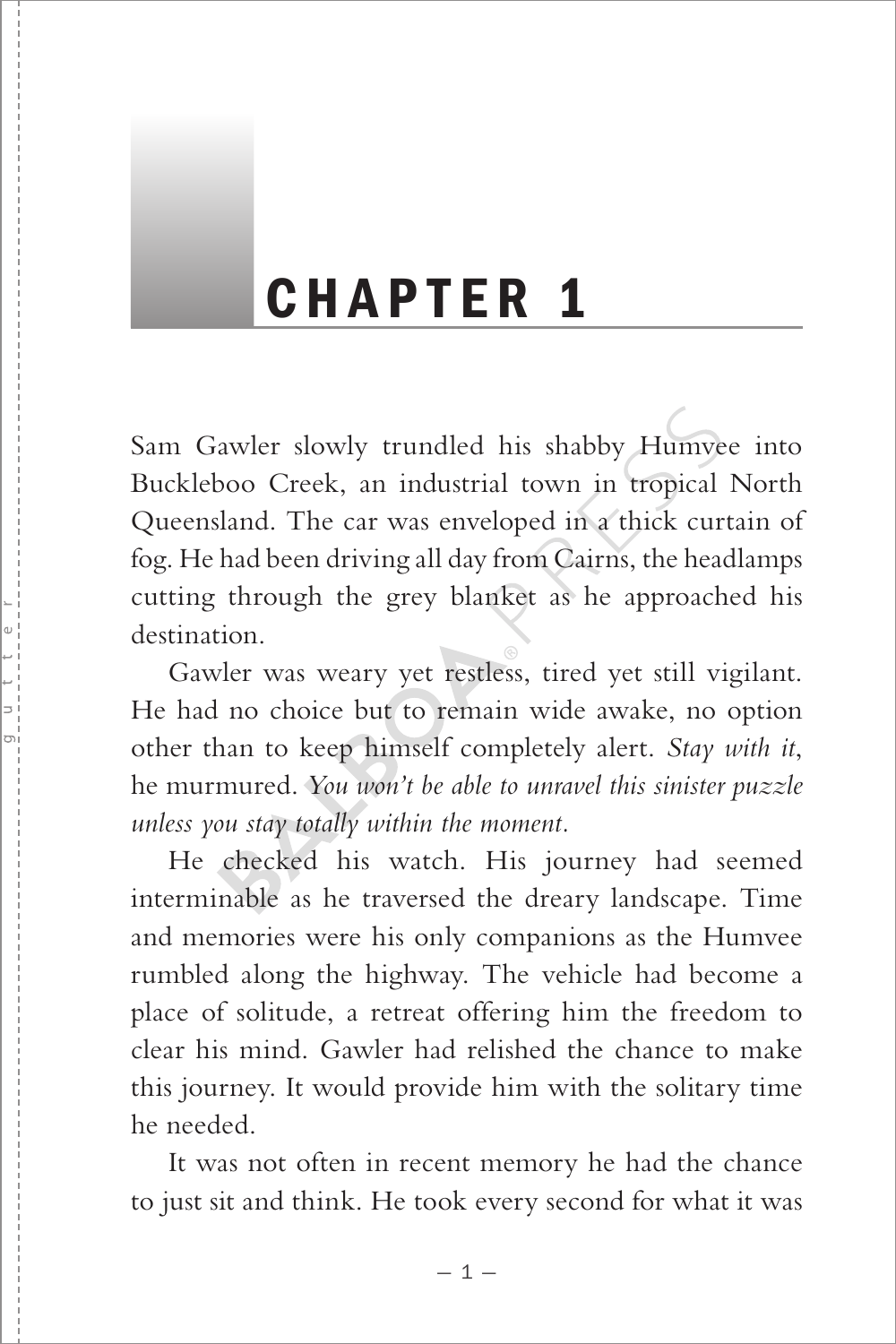worth. But mulling over the past soon waned. Gawler's thoughts began focusing on the details of the dangerous project he had been assigned and the possibilities of what he may encounter. He had a preliminary plan of action. But he knew fate. It had a tendency to have the final say in these matters.

His shirt was drenched in perspiration as he closed in on the coast, He lowered the car windows to allow a cool gust of air to wash over him. He breathed deeply, relishing the eucalyptus infused ocean breeze filtering through the forested shoreline to his left. It teased his nostrils, the scent reminding him of how he had been told the locals referred to this time of the year as "the build-up," a precursor to the rapidly approaching tropical monsoon. The monsoon would inevitably bring an inflow of moist north-westerly winds, producing convective clouds that would eventually build up and breakthrough in a continuous torrential downpour.

Gawler eased the engine to a gentle purr. He loosely held the steering wheel, sliding it in his right hand as he steered the car to a turnoff on his left. The Humvee looked well worn. Its rugged patina was peppered with a few bumps and scrapes. There was a patchy coating of dried mud on the once green body which had faded in all the right places. It had a charming kind of threadbare quality. But the decrepit look of the vehicle was deceptive. Gawler did not need a flashy set of wheels that would turn heads. Beneath its battered exterior, the body of the vehicle was a durable and damn-near indestructible beast.

The engine had been tuned to deliver extra grunt. It gave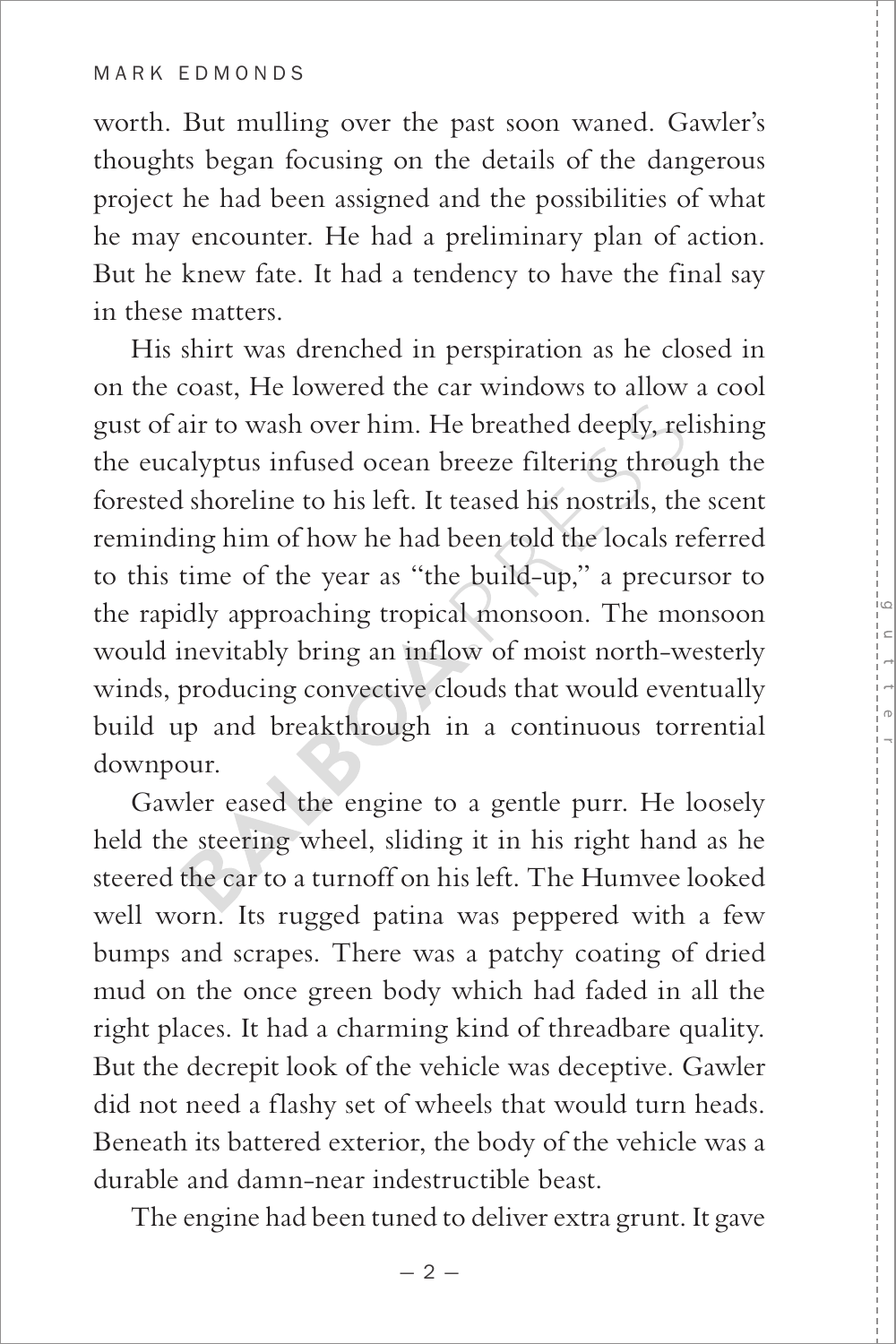off a soft throaty throb which hinted at some tantalising performance possibilities. The tyres were heavy duty, allterrain quality, just as durable on a tarmac highway as on a rugged unmade track. A hidden feature, was the false floor in the rear compartment, which concealed a securely locked built-in steel trunk containing all of the equipment Gawler would need on his sojourn in Buckleboo Creek

Turning his head toward the heavens, Gawler admired the beauty of the sky. The clouds were slowly turning to hues of salmon tinted with traces of tangerine. Night was falling, and the day-dwellers would soon be replaced by the denizens of the night.

Gawler turned right onto the town's main road. He scanned the entrance to the town. He expected this to be a habitat populated mainly by hard working men. Gold mining and processing were what the town was known for. Many of the citizenry working in this remote part of the world had relocated here in a bid to distance themselves from their troubles in the south. The work to be had here was hard and dirty, but as compensation for the tough conditions, a job well done could be very well rewarded.

It was the kind of place promoted in the tourist brochures as a tropical paradise, but the seedy underbelly was a factor that the brochures made no point of mentioning. The kind of trouble brewing in its bowels sometimes attracted men the likes of Sam Gawler.

Gawler was a large unit. At one hundred and ninetyfive centimetres, muscled like a line-backer and clocking in at one hundred and forty kilograms, Gawler was the type of individual who tended to attract some members of the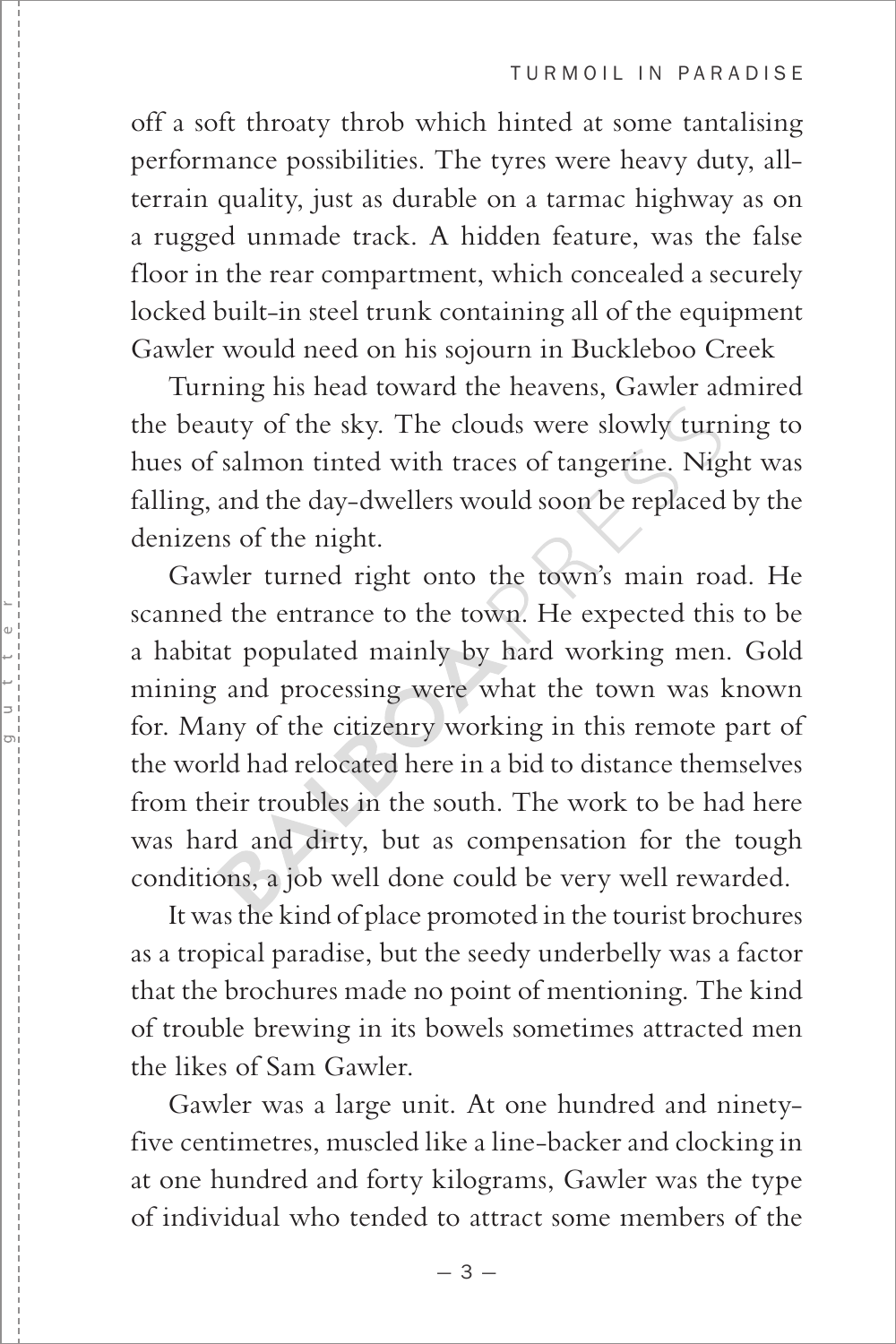fairer sex, as well as the muscle-bound, testosterone-fuelled heavies of the world. It was expected. The cost of looking the way he did.

Shifting his weight behind the wheel, Gawler cruised down the main street. He casually evaluated the road, which was wide, sparse, dry and dusty. A dilapidated pub stuck out like a sore thumb fifty metres away. The paint on the pub's exterior was peeling. The clapboards hung loose. The corrugated metal roof showed signs of rust. There was a carpark at the side of the pub filled with scrappy looking vehicles of all types and sizes, and beyond that a spectacular view of Albatross Bay.

Gawler lightly applied the brakes as he caught a glimmer of the bay. From his map and based on the planning he had put in; he knew that Albatross Bay was one of the many coves and tributaries around the shores of the Gulf of Capricornia. A picturesque contrast to the dusty main street and the clapped-out old pub.

He brought the Humvee to a halt and gazed at the exterior of the pub. *Two stories*, he deduced, making a mental map of his surroundings. *Balcony on the right with an outside stairway leading up from the yard.* He looked to his left. Out on the street a few men were strolling languidly along the footpath. Just men. No women.

*What else is there*? he pondered. *Check out the entire area.*  He spotted a betting shop to the left of the pub. A bottle shop on its right. Further down the road, Gawler noticed a woman opening the door of a tired looking Chinese café. Beside it was a dusty old general store. Across the road he noted a fuel stop with an adjoining diner. Adjacent to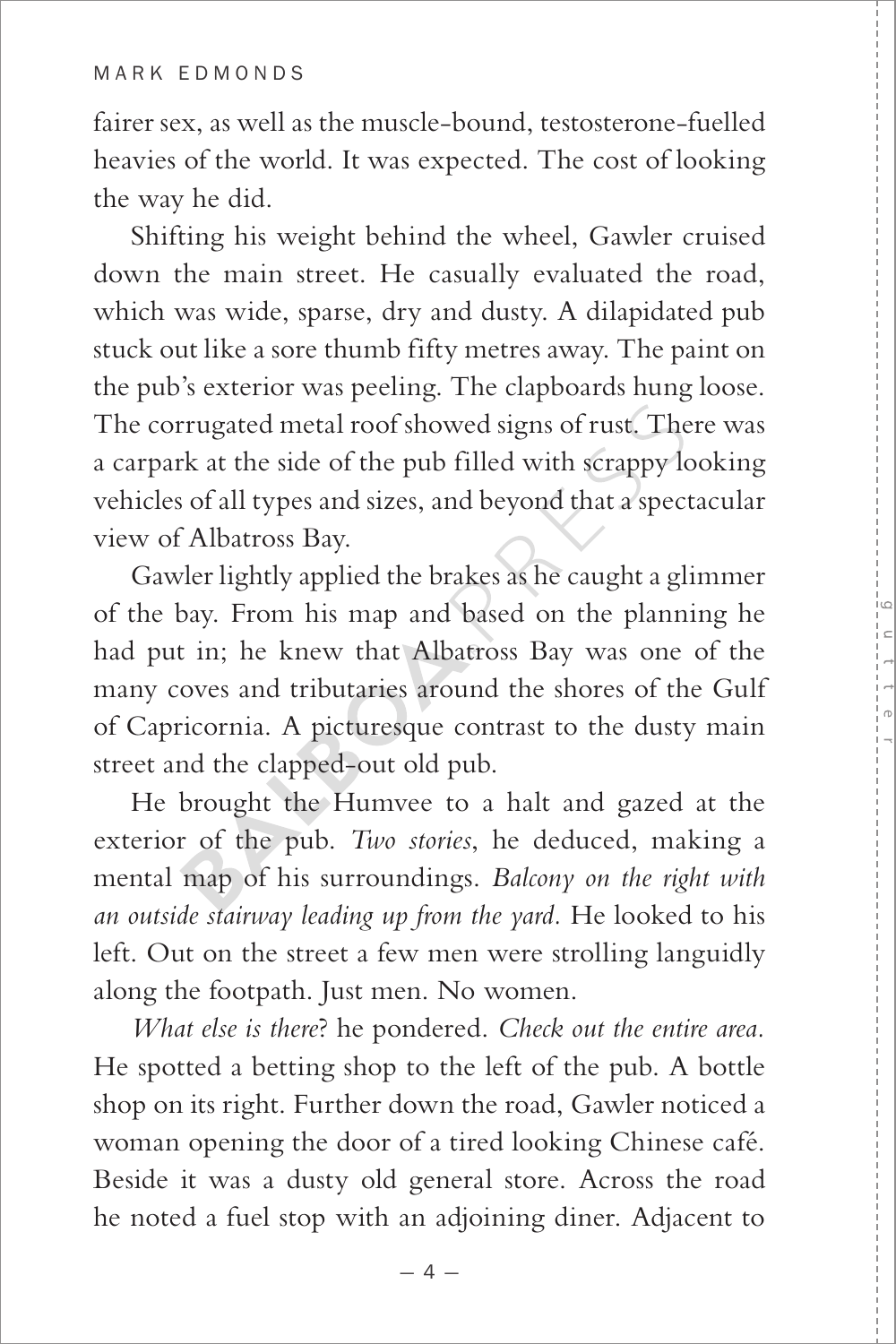that was a second-hand tyre yard with used tyres stacked in several unorganized piles. All was quiet. Calm. Serene. And the fact of the matter was that none of it sat well with Gawler—there was always the proverbial quiet before the storm.

Gawler pulled the Humvee into the kerb, opened the door and stepped out onto the rough pavement. Two thugs crashed out of the Chinese café wrestling, locked together and struggling to get a grip on the pistol one of them held by its butt.

They were both heavily built. But not as big as Gawler. One had a barbed wire tattoo across his forehead, the other sported long scraggly, greasy hair and a bushranger's beard. They reeked from the sickly-sweet aroma of the rum seeping from their pores.

The bearded guy had one hand trying to rip the gun away from the hand of the tattooed guy. He was forcing the gun downwards. With his free hand the bearded guy was gouging the face of the tattooed guy who in turn was using his free hand to try and claw the bearded guy's hand away from his face.

Three shots splattered slugs onto the pavement. One of the slugs ricocheted millimetres from Gawler's boot.

The thugs collided heavily with Gawler. One of them screamed "get out of the way you pussy." Gawler thought "last *week I was called a hitman, now I'm a pussy- not possible to be both, this needs to be resolved right now."*

Gawler used both hands to apply a vice-like grip to each of the thugs' wrists which were still the focus of the wrestle to possess the gun. With a mighty weightlifter's heave, he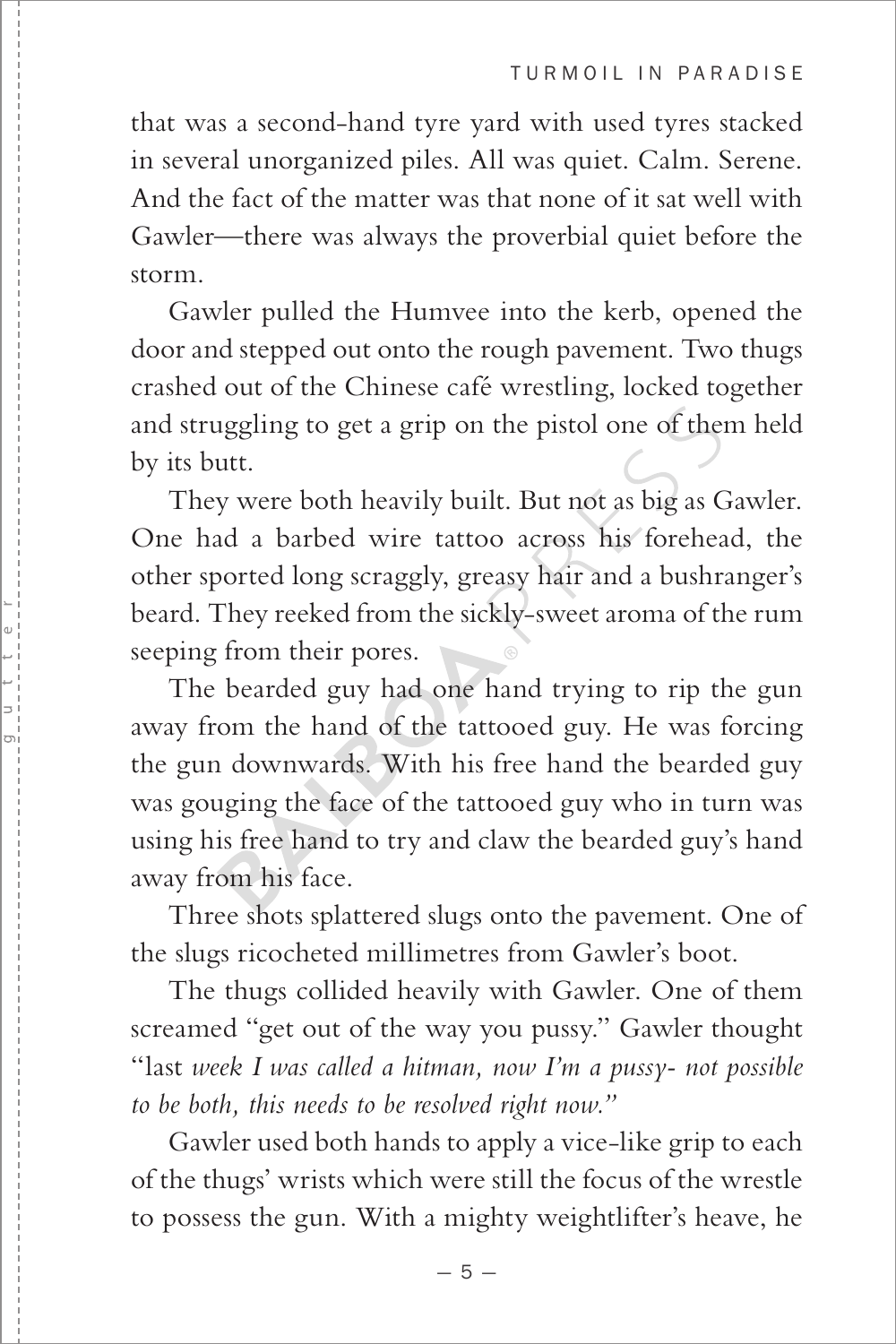wrenched both combatants' arms upwards momentarily lifting both thugs off balance.

The gun was now at chest height pointing upwards with each guy still using one hand to get a controlling grip on it. Another shot rang out and a bullet smashed into the mouth of the tattooed guy. The bullet exited through a large and ugly hole in the back of the tattooed guy's head after blowing fragments of teeth, brain, skull and portions of his face onto the pavement and over the face of the bearded guy. Some smatterings of brain also splattered onto the front window of the Chinese café as the guy fell to the pavement.

As the tattooed guy was falling the bearded guy finally wrenched the gun away from him.

He pointed the gun at Gawler and breathlessly grunted. "You got yourself into something you should have stayed out of you pussy, now you must pay."

Gawler decided to end the conversation before the bearded guy could utter another word. He stepped to one side as he swung his outstretched left arm in an arc extending with full force from his chest and shoulder. He sliced the guy with a backhanded rabbit killer which thumped onto the righthand side of his neck shutting off his arterial artery, - Gawler hoped *temporarily.* Still clutching the gun, the guy fell across his fallen former adversary.

The woman from the Chinese café came rushing out through the glass door. She appeared to Gawler like a normally quiet sort of person. He imagined she only shouted when she got excited.

She screamed.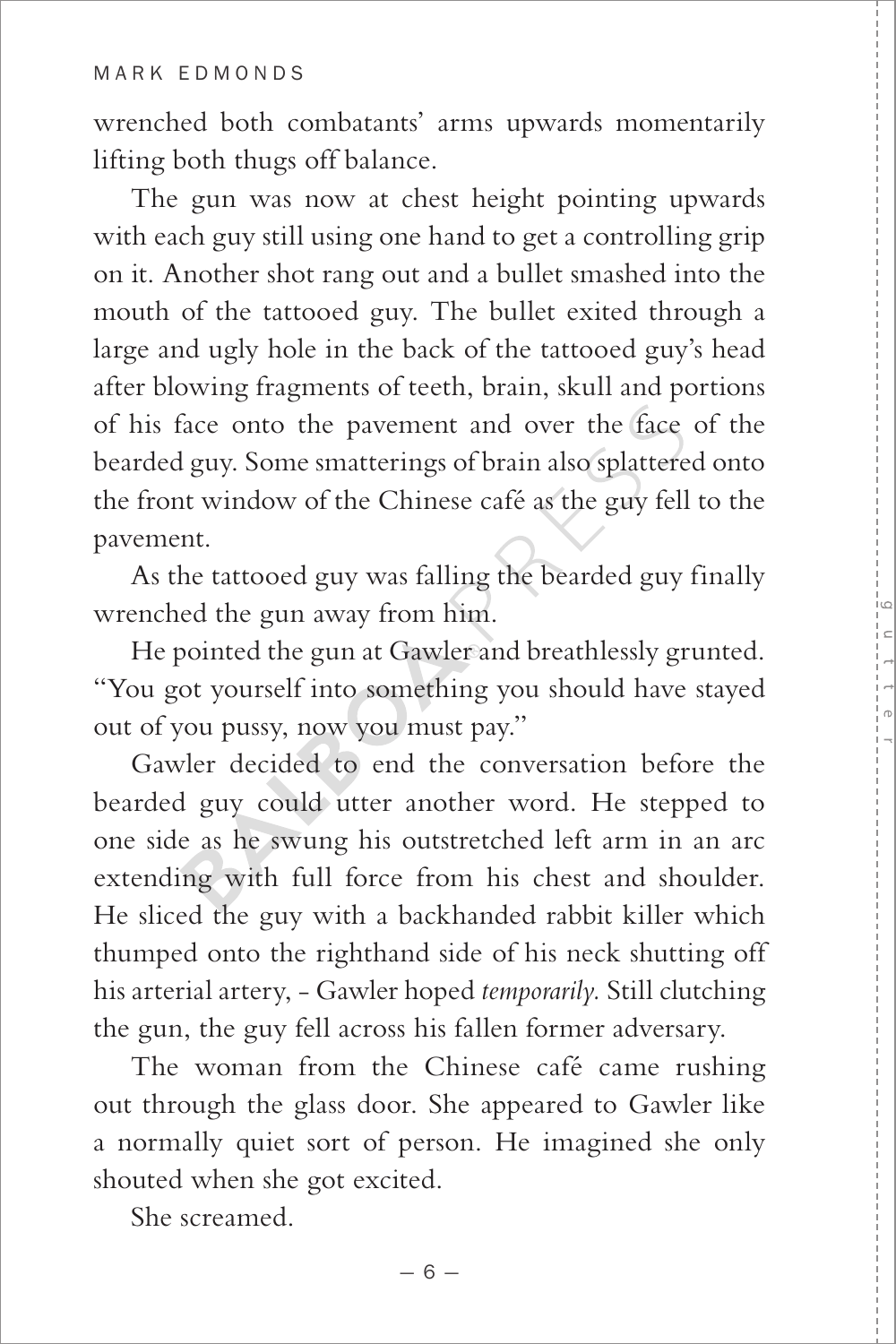Gawler said softly to her, "There has been a shooting here. One guy will need an ambulance. I think the other will need a hearse. The guy who did the shooting still has the gun in his hand. His fingerprints will be all over it if anyone cares to investigate."

The woman said, "We don't have a hearse in this town. The ambulance usually doubles for it."

Gawler said, "I think the bearded guy would appreciate it if you could make the call."

As she ran back inside her café. She shouted, "I'll call the cops and the ambulance."

Several of the languid passers-by were starting to gather and gawk, but all-the-while cautiously keeping themselves at a safe distance.

In a few moments the woman from the cafe came back outside and told Gawler that the police were out on a domestic dispute and the local station was shut. She told him her call had been diverted to the nearest police station in Cairns, 800 kilometres to the south. She said a recorded message advised her that the call was important to them, but unfortunately, they could not take her call at the moment, and if she could kindly leave a message, they would get back to her as soon as possible.

Gawler told her, "You have been magnificent in this horrible crisis, but I can't just idly stand around here any longer in this heat and humidity. I will be in the pub if anybody needs me."

He said, "my name is Sam Gawler, what's yours."

She said, "Krystal Chung, I'm from Shanghai originally." He said, "I am glad to meet you Krystal, I'm sorry it had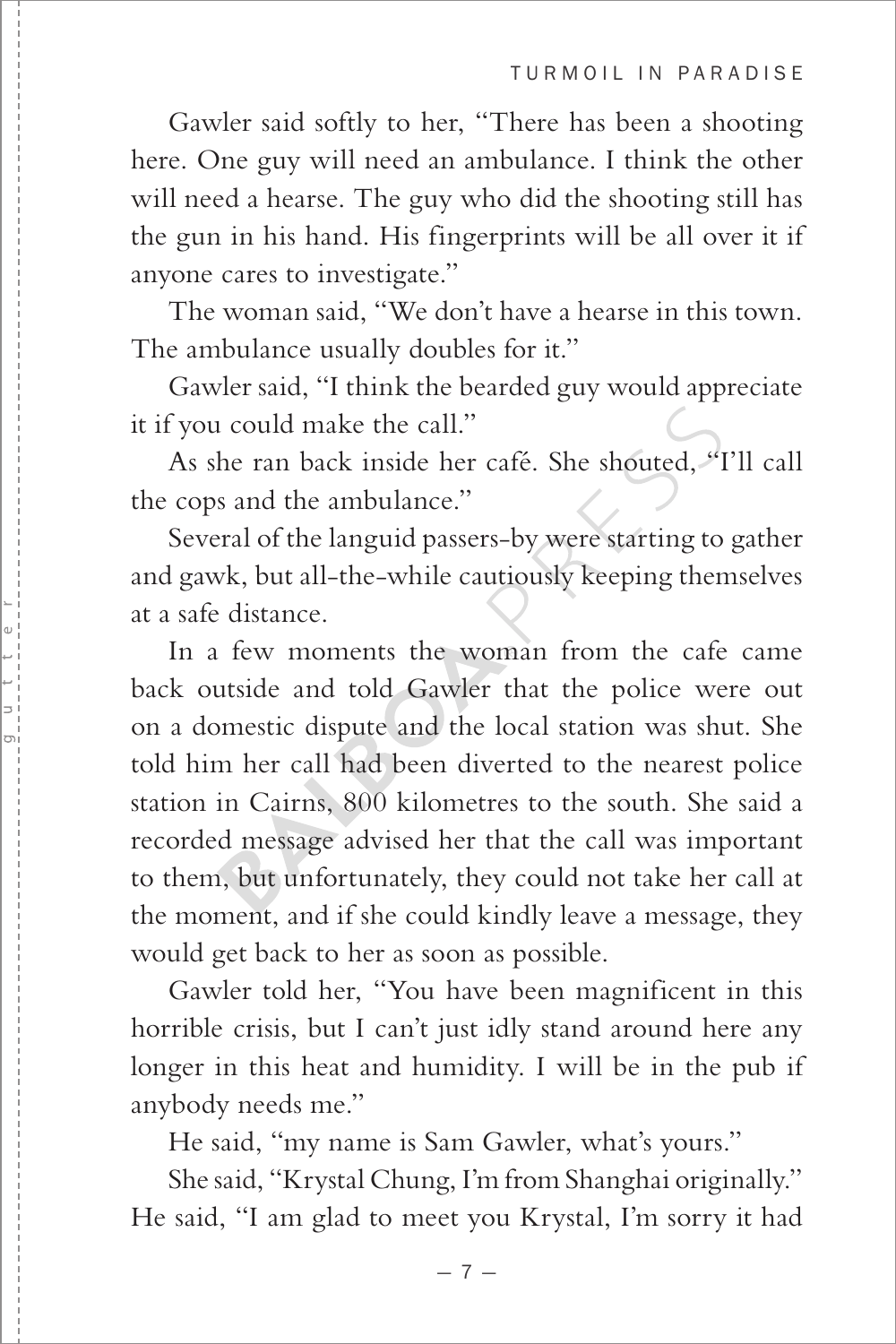to be in such unpleasant circumstances, but I hope we can meet up again when things are a bit quieter. I think maybe I could drop by your café for a meal sometime soon."

Then they heard the shrill ringing of the phone inside Krystal's café.

> OF AVE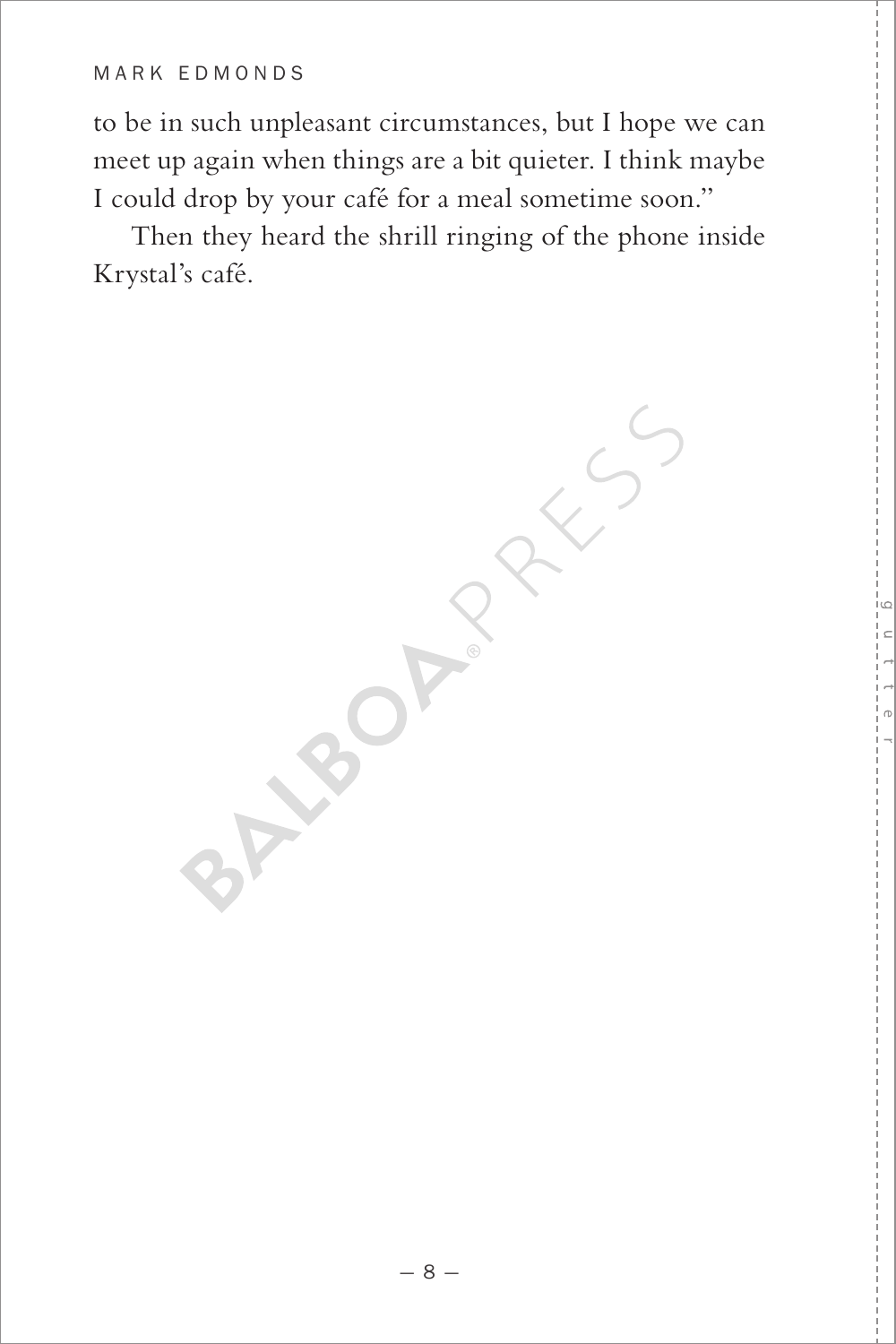### CHAPTER 2

Gawler strolled down the sidewalk to the pub. He stepped inside through the swinging glass door. The hubbub inside momentarily fell silent as Gawler entered. He noted the movement of heads as all eyes turned his way. With the volume of music, currently blasting The Rolling Stones "Fool To Cry," through the bar speakers, he surmised most patrons would probably not have noticed the ruckus that had just occurred outside.

Gawler scrutinized his surrounds as he approached the bar. The place was as rough inside as it appeared from the outside. At ground level the bar and dining area was spread across the full width of the building with a kitchen he could see at the back. It was as hot and humid inside as the atmosphere outside and noisy and busy with what looked to Gawler like mine workers and other assorted roughnecks. The air was thick with the aroma of cigarette smoke and perspiring bodies combined with the smell of beer mixed with fumes of grease and onions from the kitchen.

He glanced sideways at a group that had the calculated appearance of gangster heavies. They obviously had no intention to disguise themselves. On the contrary, they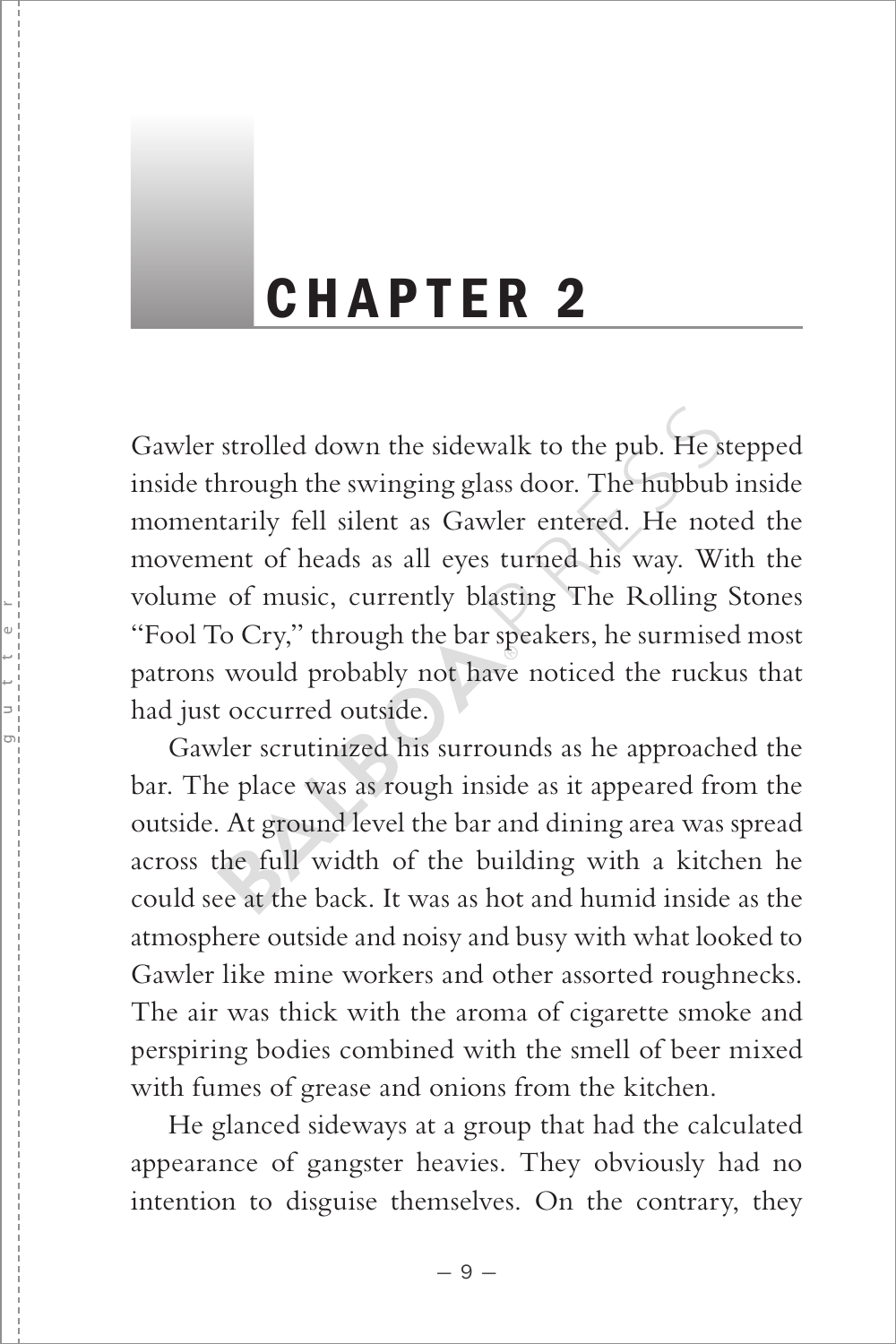appeared proud of their appearance: massive, gawky, heavily tattooed, lots of gold bling. Their eyes were glued on Gawler as he made his way to the bar. Peripherally, he spotted two of the heavies making their way toward him. *Wonderful*, he thought. *Maybe I'll be making an early acquaintance with a couple of them.*

The two guys followed Gawler to the bar. One on the left. One on the right. As Gawler snagged a barstool, the guy on the left with a thick moustache covering his upper lip cozied up alongside him, the other, with a faded tattoo of a sparrow on his neck, posted up behind him, and together, they waited.

*Let them wait*, Gawler thought. *I still haven't gotten down to business here.*

The bartender approached. Gawler ordered an orange juice. A few moments later, it arrived, and raising it to his lips, he took a conservative sip to signal his presence.

The moustached guy spoke.

"What's with the orange juice?" he said.

"It is my beverage of choice" Gawler replied.

"You new in town?" the thug said with a guttural Russian timbre

Gawler picked up his drink and turned away. "What gave it away?"

The guy shrugged. "Everything."

The other guy jutted his chin. "Why are you here?"

"It's a bar." Gawler shrugged. "I'm thirsty, I wanted a drink"

"Why are you in this town?"

"It's probably as good a town as any."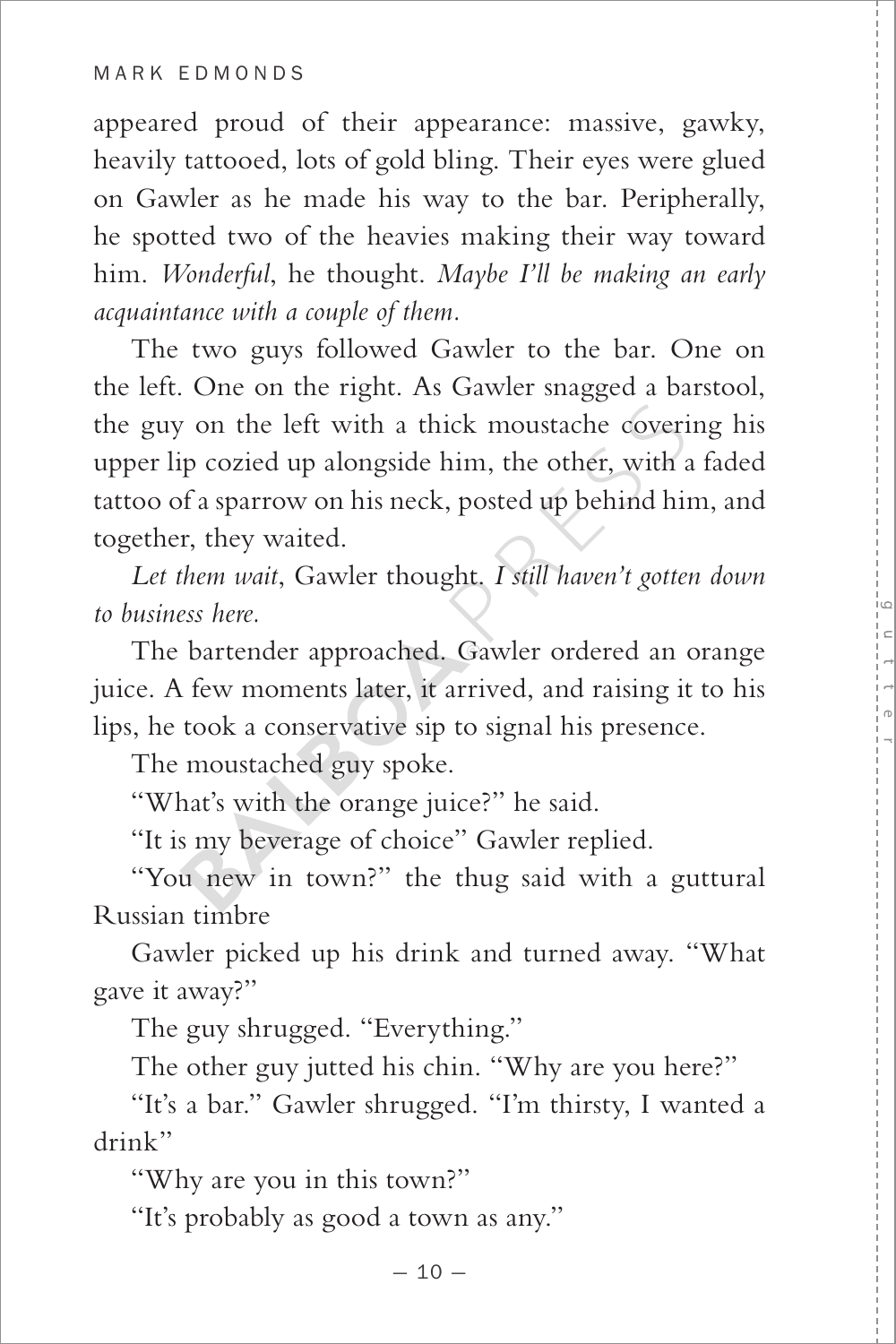The guy with the moustache tugged on Gawler's shirt. "Answer question."

Gawler did not appreciate being tugged at by this thug. He removed the hand from his shirt by grabbing one finger and twisting it backwards until he heard the light a snap of a bone breaking.

The guy stifled a gasp and tried to straighten his broken finger.

Gawler said. "Your accent. Georgian, yes?"

"*Answer*," the Russian breathlessly grunted into Gawler's ear, "*question*."

*Enough*, Gawler thought. *Stop playing with them. You're outnumbered.* "Work," he said out loud.

"What kind?"

"Gold"

"Interesting."

"Not really. Just work."

"Two choices," the other Russian said.

"I'm listening," Gawler replied.

"You watch yourself in this town," the Russian with the moustache said, "or we break your neck."

Sighing, Gawler weighed his options. *It's not worth the trouble. Consider this the price of admission.* He stood beside his stool and looked down on the Russian whose face came up just level with his shoulder. He stepped closer to the Russian until they were toe to toe.

"I could probably break a couple more fingers and more if that is what you are looking for" he said.

The Russian backed off. Gawler understood that this guy needed to save face, but it was not going to happen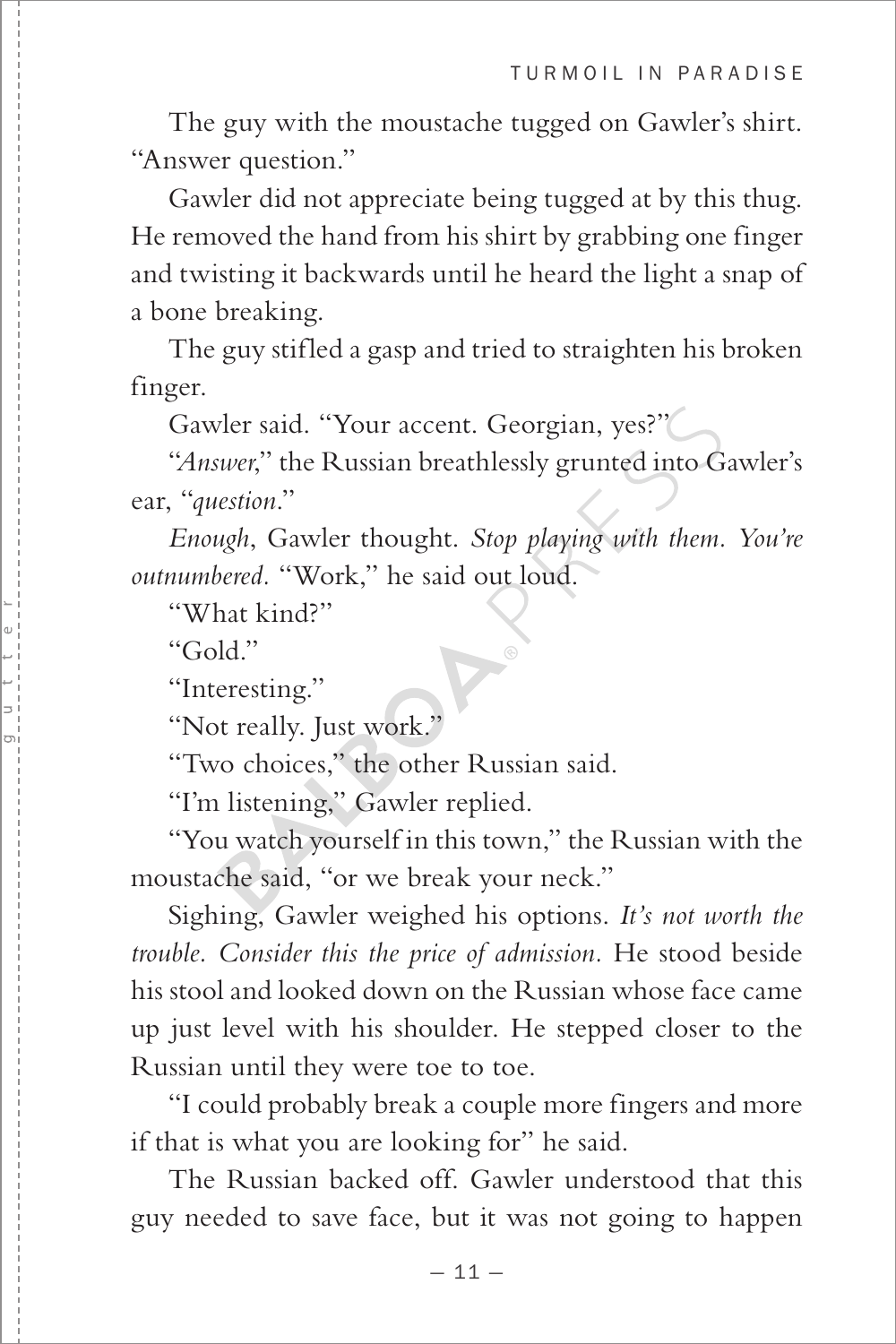tonight. He was going to have to live with his humiliation for now.

The Russian nodded to his partner indicating that they were finished. They shuffled back to their group who had been watching with a certain degree of animation from their position at the side of the room.

Gawler noted the development of a lively discussion in the group. Voices were being raised, chests were being puffed, fingers were being pointed and wagged.

Alone with his drink, Gawler shook his head and gestured to the bartender, a man who appeared to have an unusually strong infatuation with Elvis Presley based on the pointed-toe cowboy boots and pompadour he was sporting.

"I need to book a room," Gawler said. "One at the back. One on the balcony overlooking the cove."

The bartender pouted his lip. "Got plenty of those. How long you plan on staying?"

"Let's call it a week."

"I will need your credit card details to secure the booking", the bartender said.

Gawler passed him the credit card.

Several moments later, the bartender slapped the key for a room down in front of Gawler's orange juice.

Gawler, gesturing to the door, asked the bartender if he had picked up on the incident outside just a while ago.

The bartender huffed. "Saw it through the window."

"Just curious if that's going to ruffle any feathers."

The bartender informed Gawler that one of the men involved in the incident – the tattooed one, went by the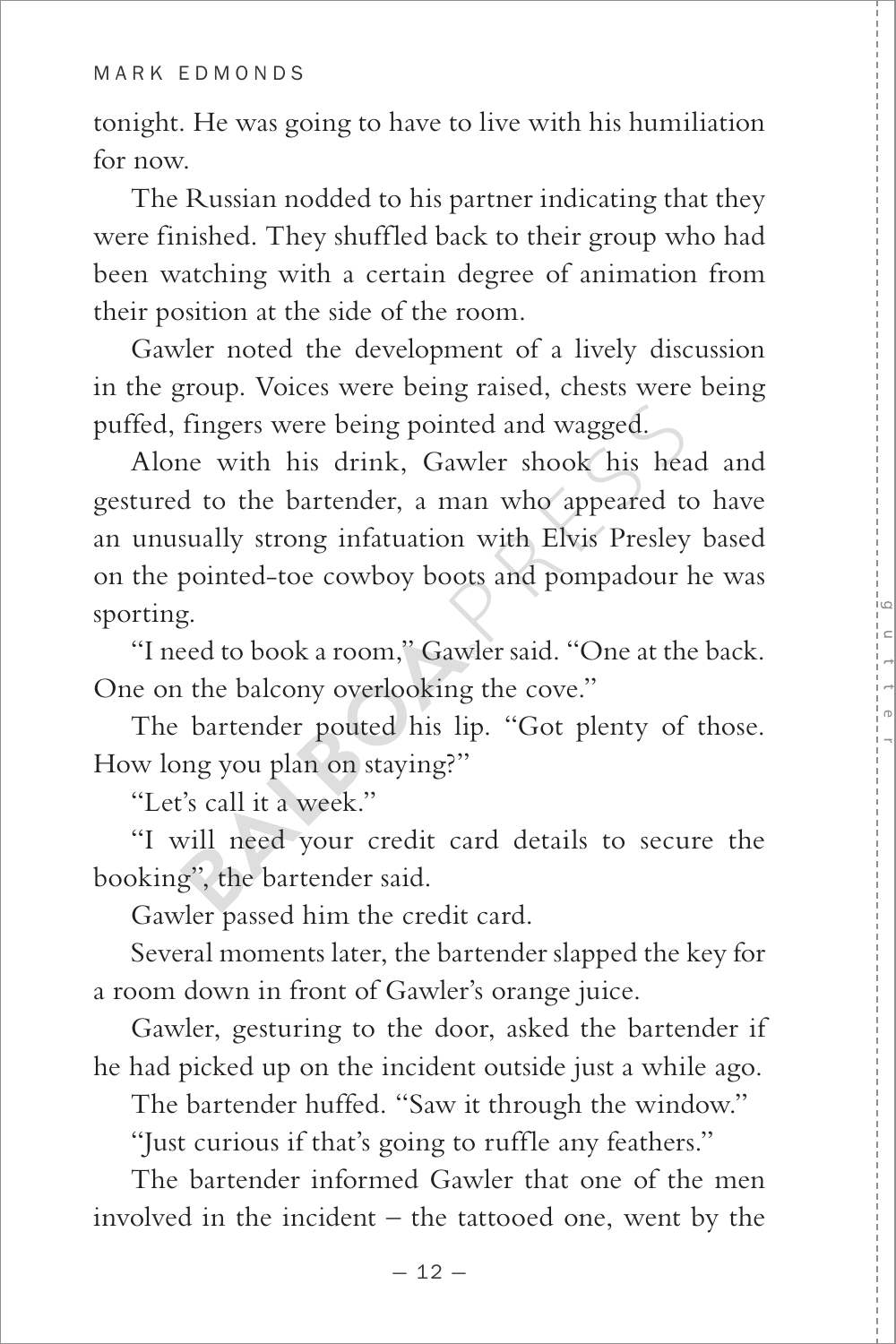name of "Capable" Elwood, a convict who had recently been released on parole from prison in Melbourne.

Brow furrowed, Gawler asked, "Why do they call him 'Capable'?"

"Because he's capable of anything."

"Not very original."

"Well, no one's paying him to write books, last I checked."

"Sipping his drink," Gawler said.

"He was shot in the head just now during a fight over a gun with a bearded guy."

"The bearded guy ended up with a nasty hit to the neck which knocked him out for a while. He probably needs medical attention. I was a by-stander. What are the chances that some of this will come back to bite me in the arse later on?"

The bartender proceeded to tell Gawler that Capable had an issue to resolve with the Russians in Buckleboo Creek regarding a delivery of cocaine he had paid for but had not received. It was an issue high on his list of priorities.

Gawler said, "He doesn't have any priorities at all now. The Russians will not be troubled by him after today unless they will be wanting to give him a funeral. Basically, he is one less problem that they will need to deal with."

Gawler prepared to take another sip of his drink. "I expected this to be a sleepy town."

"This *is* sleepy," the bartender grunted before moving away to tend to another patron.

Gawler slapped a five dollar note on the bar and worked his way through the crowd towards the swinging door he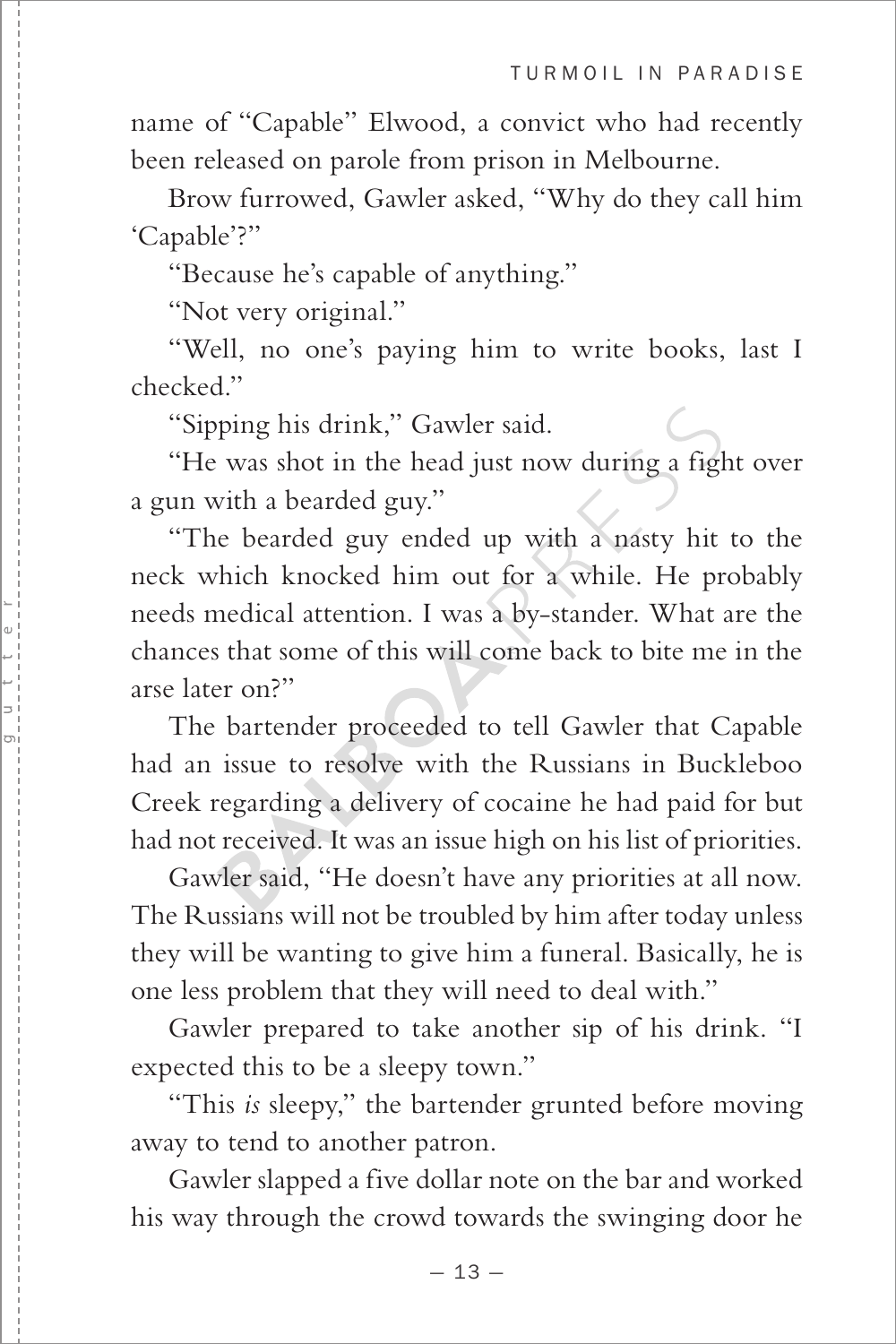#### Mark Ed m onds

had entered through. The group of Russians were still arguing and gesticulating. They glared at Gawler as he strode out the door.

The deceased 'Capable' and his antagonist had been evacuated and were nowhere to be seen. The footpath had been hosed down.

Not wanting to dwell on his reception in the town, and looking forward to some much-needed rest, Gawler piled into his Humvee and drove the few metres to the carpark at the side of the pub. He carried his bag up the back stairs and along the balcony and found his room. After stripping off his clothes and resting his head against the pillow, it took just a couple of minutes for him to drift off to sleep.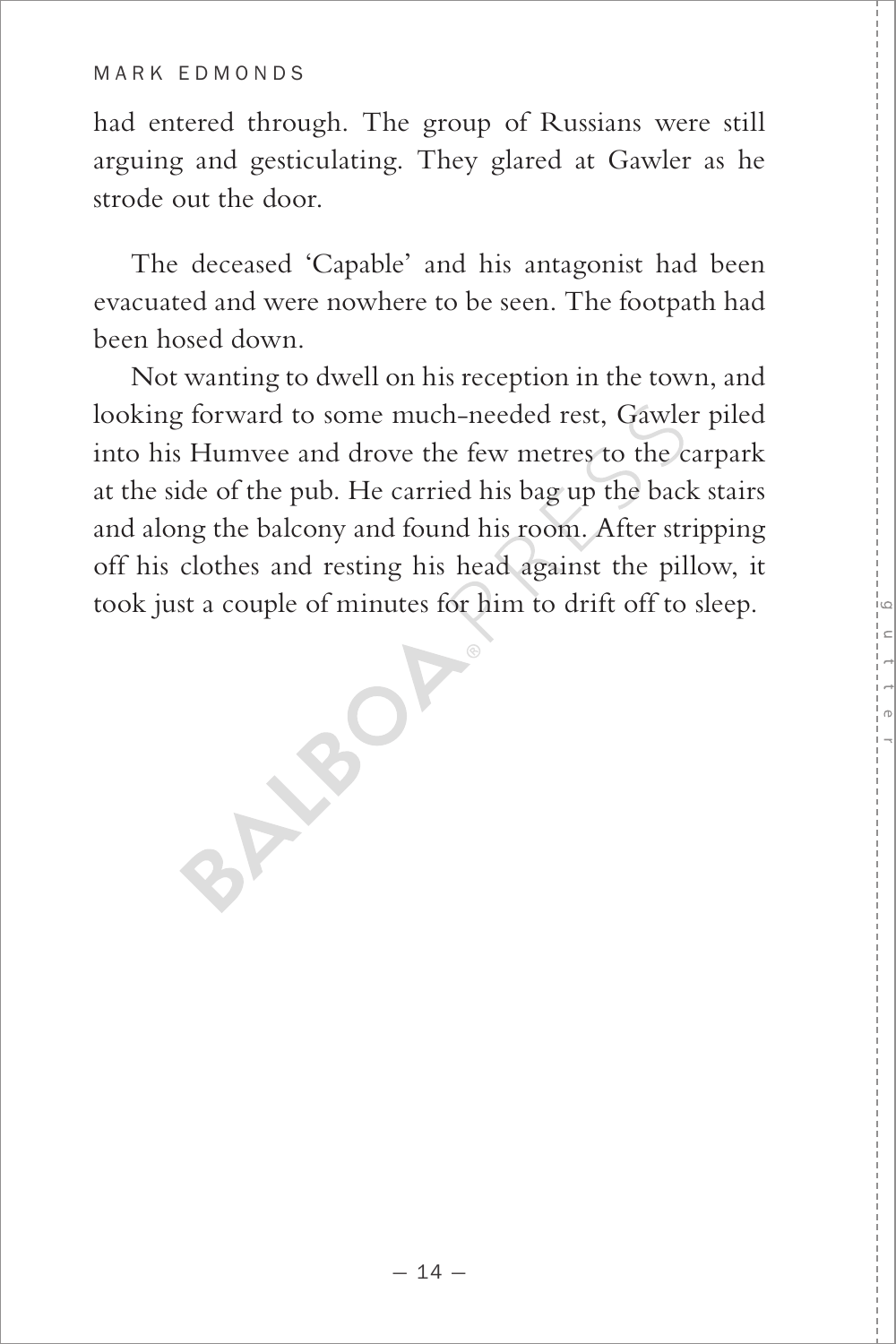### CHAPTER 3

There was nothing special about the room. Standard, wellworn, a bit musty. A bathroom off the main bedroom cum living room. The linen looked passably clean.

He had slept solidly. It was now later than usual for him to start his day. He had slept with the sliding doors to the balcony open to get some air circulating. He felt refreshed after such a good night's sleep.

He had been woken by the music from downstairs subtly seeping through the door to the balcony. Someone down below grunted in Russian. The volume was turned up in reply. Gawler found himself being serenated by Bob Seger's "Night Moves." He couldn't for the life of him guess why the Russians were so privy to American choices in music.

Moving to the bathroom he stepped into the shower and relaxed under the strong pressure of the steaming hot water. He soaped himself thoroughly and washed his hair. He finished showering with a long burst of icy cold water to close his pores and tighten his skin.

He towelled himself dry and sat on the bed, massaging the back of his neck to relieve the residual tension from the previous day's long journey. He dressed in his work gear, a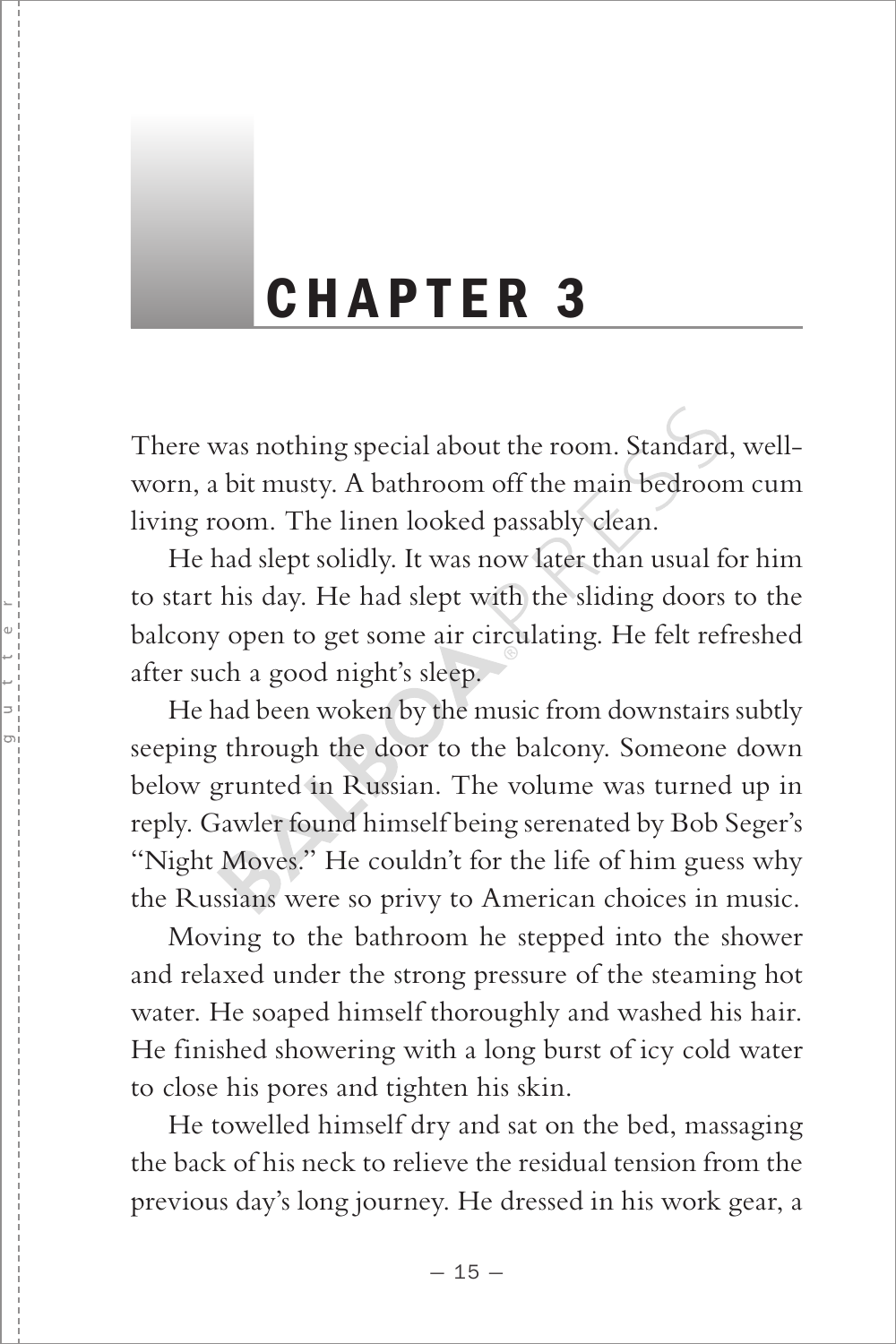pair of light cotton tan work pants and a similarly coloured long sleeved cotton shirt. Later he would put on his steel capped work boots.

Swinging his legs around, he sat back, and folded his hands across his chest. He was feeling relaxed, ready for the day ahead.

He had flown directly to Australia after a series of briefing meetings at the mining company's London head office. The company, Consolidated Rutile, his "employer," for lack of a better way of putting it, was a huge international conglomerate. Gold mining at Buckleboo Creek was important to the corporation, but it was just one of their activities. The company had worldwide operations in mining, mineral processing and shipping coal, iron ore, bauxite, fertilizers, and various other commodities. It was a big powerful corporation with world-wide connections and influence into the high-level inner sanctums of governments, banks, corporations and non-government organisations. But the politics, the bottom line, and the inner workings of the company had nothing to do with Gawler. Those things concerned him not in the slightest. If a term had to be applied to the work he did for the company, "muscle" was the closest thing to it. Some called him a hitman, but he was not comfortable with this depiction of his role.

He was a trusted "trouble shooter" for the company as one executive had phrased it. Gawler was the man they called upon when sticky situations required an unorthodox solution. He was not an employee. He was a gun for hire. The agreement Gawler had with the company guaranteed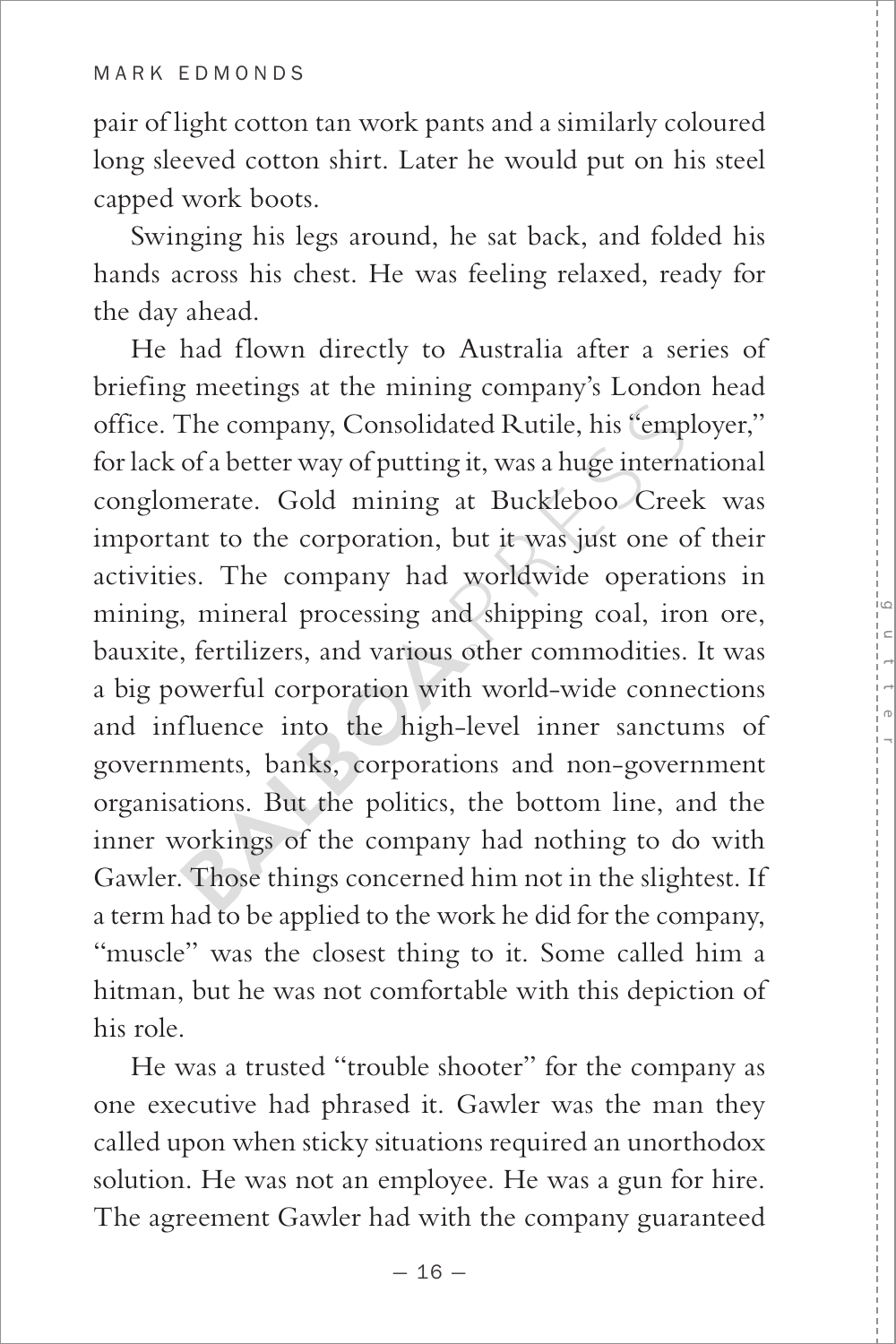him that the company would always provide all the support and resources he needed. They expected him to do the job his way. The company wanted results from Gawler, but they didn't always want to know the details of how he got them. They understood that he cut corners and pushed boundaries, and he was paid handsomely to get the job done. But Gawler always had no doubt that if he stepped over the line the company would deny all knowledge of him.

He was comforted with the unwritten understanding he had with the company that they would always back him to the hilt behind the scenes. He preferred the anonymity. Freedom was something he cherished more than the dollar.

Gawler and the chief executive of the company, James Wallbridge, were buddies going back to their university days. They had met while studying engineering together at Melbourne University. At the time, Gawler had a serious interest in playing Australian Rules football. He was courageous, strongly muscled, with great ball to eye coordination and quick.

He had played in the ruck with the university team and had done well enough to get a few games with a team in the professional Australian Football League. Thanks to a wrecked knee achilleas ligament, his potential professional career had been cut short.

By contrast James was more interested in surfing, so the two friends had spent many lazy days together chasing waves at the surf beaches along the Victorian coast. They both had a lifelong passion for opera. They had enjoyed countless hours together absorbing the great operas. After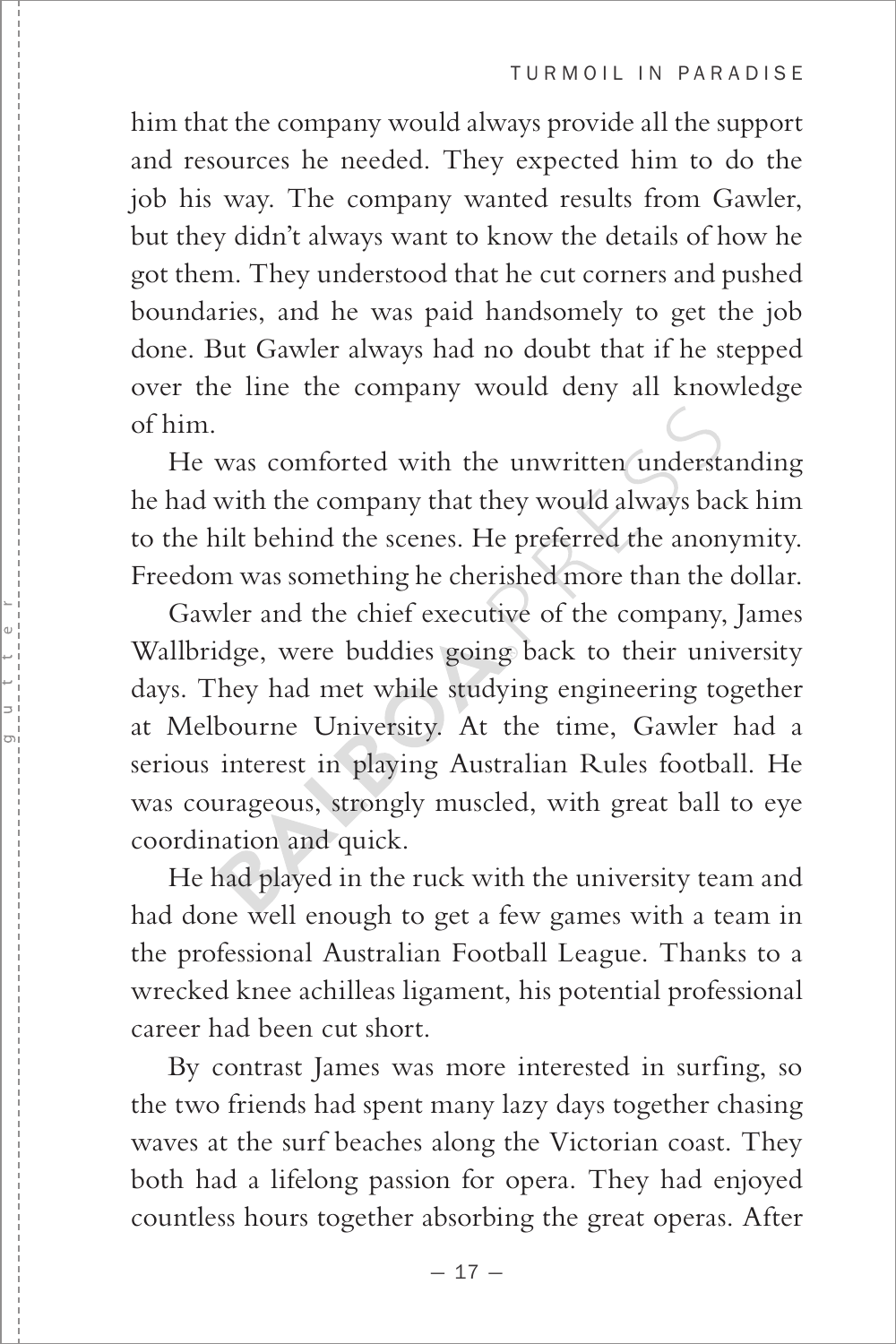graduation both James and Gawler had been recruited into engineering jobs with Consolidated Rutile in Australia.

James was a born diplomat.

At first glance James looked like a stereotypical bank manager. Of medium height with chubby rosy cheeks, granny glasses and a softly spoken manner. He could charm the birds from the trees with ease. *Good old James*, Gawler ruminated as he drew a deep breath.

After earning his stripes running engineering management projects for the company across Australia, James rapidly came to the notice of the company's top management. He was fast tracked through some testing management roles across the company internationally. To the surprise of many people who knew him, James had rapidly risen to the supreme position of Chief Executive of the corporation based in London. His congenial personality, engineering knowhow and diplomatic skills had served him well. He got big things done and was the perfect public face for the company.

By the time the company grew, and by default more tricky problems were cropping up, stronger hands were needed on deck when negotiations in the conference rooms became futile. James needed muscle. He needed a man he could trust to handle the on-site squabbles and malfeasances. Naturally, Gawler had been his first and only choice.

Gawler had spent several years travelling to sort out difficult issues at the company's trouble spots in many parts of the world. He had always come up trumps. But his solutions were not necessarily totally orthodox.

He had been summoned to London to catch up with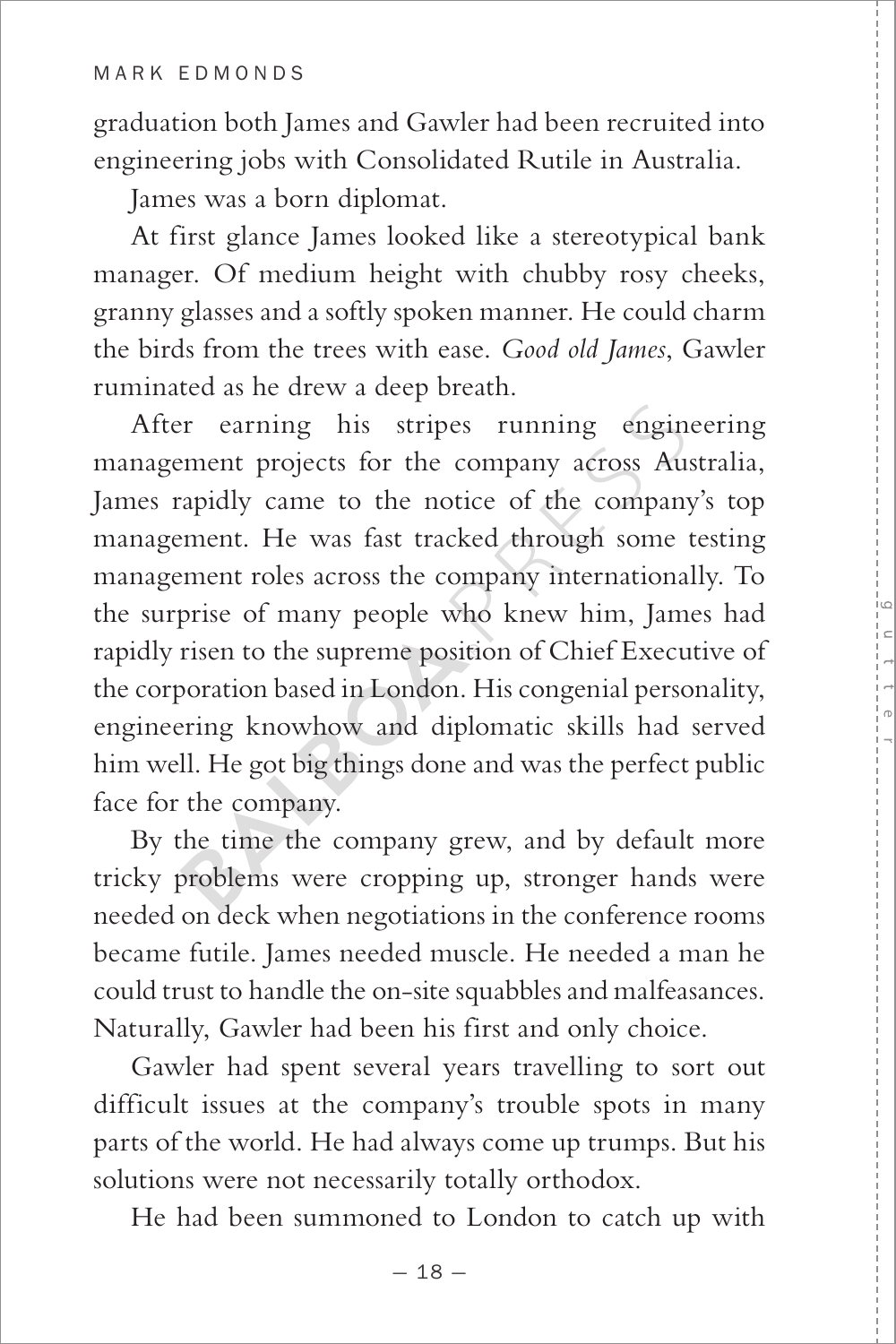James who had surmised that Gawler needed a distraction after his wife of two years had passed away unexpectedly from a mis-diagnosed case of incurable cancer.

James said "We have a problem in Buckleboo Creek – far north Queensland. As usual I want to send you out to get on top of it. Whatever way you see fit. The usual financial arrangement. You can come and go as you please. But we will need you there now."

The reply from Gawler came in the form of a nod. If anything, a distraction was needed from the sorrow and heartache that plagued him recently like a terminal nightmare.

He'd be dead in six months from doing something unorthodox or from simply getting himself into a nowin situation if he didn't find a reason to at the very least to keep moving. "Sure," he said flatly. "I'll take the gig whatever it is."

James turned to Gawler. "You okay?" he asked.

Gawler said, "As in?"

"As in, you look a little strung out."

"If it's a question of my effectiveness?"

"It's not." James. replied "You could have one of your legs or arms dismembered and you could still beat a man senseless if necessary. It's like a gift. You're a cat with nine lives, my friend."

Sighing, Gawler said, "Then what are we talking about here?"

James appeared reticent, taking a pause before replying to Gawler's inquiry. "You lost your wife, mate," he said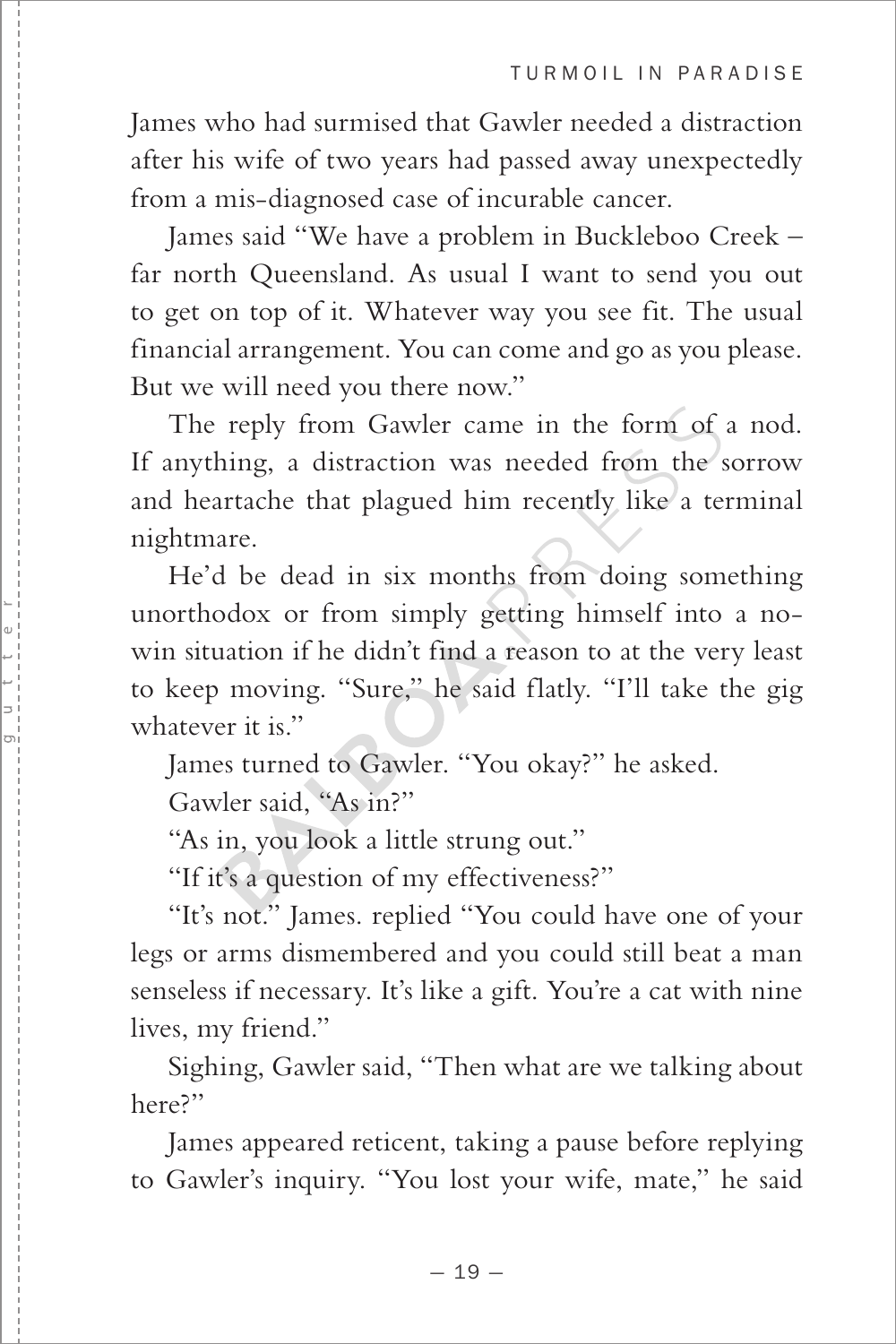solemnly. "Anyone in that position would have a right to slacken off *mentally*."

Gawler had known that if he didn't do something, anything, he would join Sarah in the afterlife quicker than he had intended. If life after death was a certainty, which Gawler doubted, the only thing he knew was that Sarah would greet him with that same subtle disdain she displayed when he did not give her the respect she demanded.

She would be more than displeased if Gawler had checked out on life early. James' pitch to him of sorting whatever issues were interfering with the corporation's business in Buckleboo Creek was a welcome reprieve.

With Sarah's sudden death, Gawler had all but shut down whatever responsibilities he had. He collected on her life insurance policy, sold their house in Melbourne and combined the proceeds to purchase a rundown apartment on the 56th floor of Eureka Tower in Southbank by the Yarra River.

He'd negotiated a good deal on the purchase. The apartment was in bad shape. Dilapidated to put it mildly. Crowds of people inspected the place when it had been placed on the market, but the upshot was no-one wanted it. Except for Gawler. He saw the value of the location. It had a view overlooking the wide expanse of Port Phillip Bay which to Sam was worth a million dollars.

He had found himself to be in the perfect negotiating space to make a very reasonable cash offer which was accepted with alacrity.

He spent his time over the following months stripping the apartment back to its bones and then renovating it until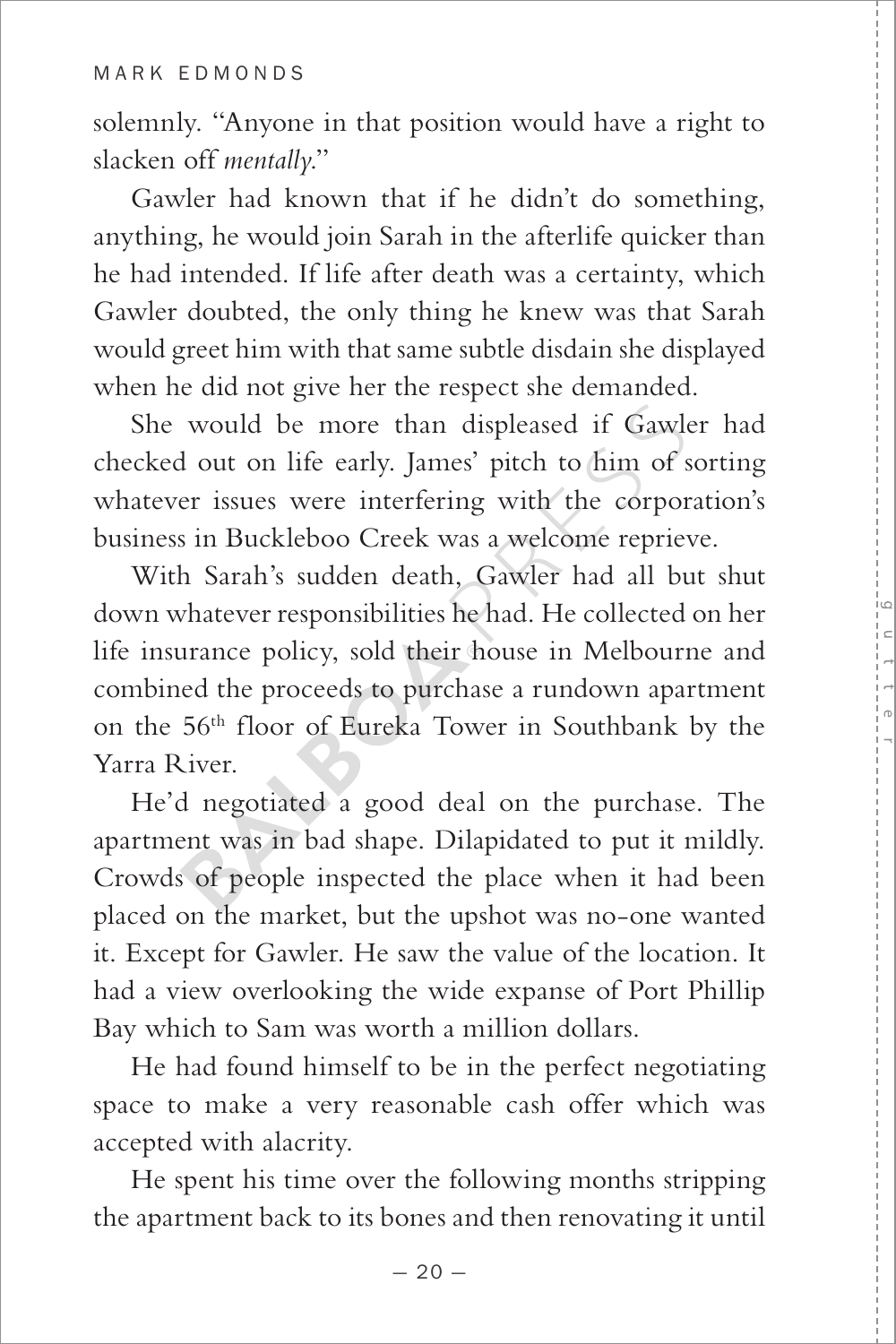he had created a fabulous home. It was something many people could only dream of. The project was therapeutic. He loved the result. But his problem remained the same, Sarah was no longer with him to share the results of his labours. He still had difficulty comprehending that this was the one thing that nobody on earth could change.

#### \*\*\*

"So," Gawler said to James "what's next?"

"Buckleboo Creek" James said. We'll get you squared away and go from there."

The meetings Gawler attended during the London visit took two days. The Chief Security Officer of Consolidated Rutile, Joe Malthouse, a former military police officer with a bear of a body, joined with James Wallbridge as they walked Gawler through the details of the company's problems at the Australian gold mine at Buckleboo Creek. They examined the layout drawings of the processing plant and discussed the performance figures available to them for many items of equipment at the plant. They reviewed the gold production figures which were dismal. And they discussed the rising crime wave being generated by mobster syndicates internationally and across the country. The company was of the view that crime was impacting on their gold productivity.

"The company," Joe said, "is concerned that the amount of gold being produced at the plant was slipping from what is expected. I'm suspecting that the operation of the Buckleboo Creek facility has been infiltrated. Security has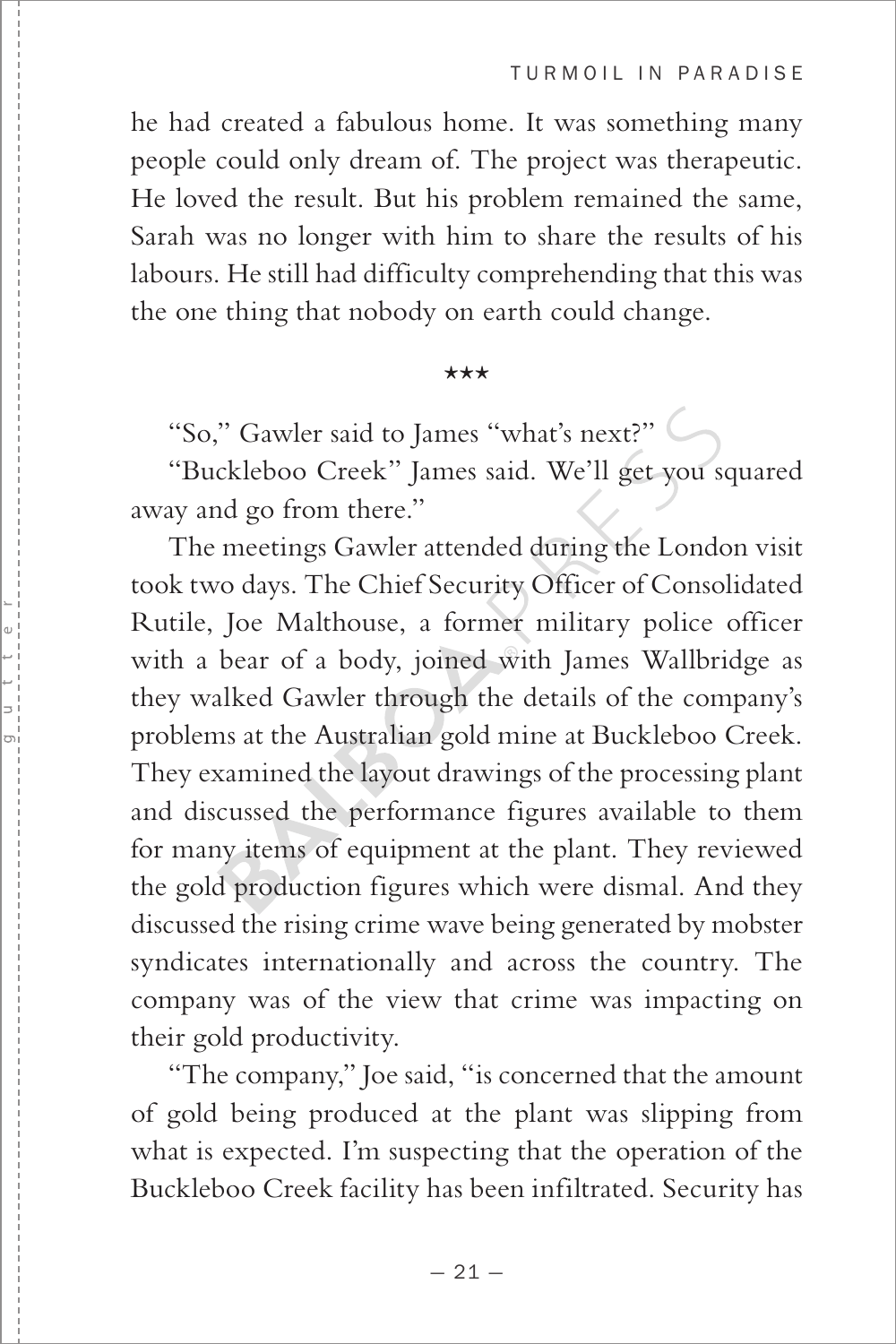possibly been compromised. It appears as though a criminal mob operation may have been put in place at Buckleboo Creek. Tentacles of the mob could have spread through to the processing plant," he gestured to Gawler, "we want you to look for signs of gangsters in the town and at the plant."

This mine was no small operation. They were bringing up three and a half tons of ore from underground to the surface to get an ounce of gold. Each year they were crushing and processing fifteen million tons of ore to produce five hundred thousand ounces of gold. If the odd kilogram or two of gold was missing from the mine's output, the company would come looking for it. If ten kilos were missing, they would be seriously looking.

Joe outlined a serious problem the company was aware of in the town: drug trafficking. The company was not interested in getting into the business of drug busting but if there was some connection between drug trafficking and the gold losses they would definitely need to be interested.

"Some entities," Joe said, puffing his chest, "whoever they may be, are disrupting our daily operations. The situation is getting urgent now. We need you to find them, draw them out…" he cast an ominous glance at James, "and move them on." Joe passed a small electronic device to Gawler. It looked like a mobile phone. It had previously been one but now it was an AnOm, a high-tech encrypted communication device. It did not take phone calls, just encrypted texts. This AnOm Joe was passing to him was tuned into the frequency being used by the Russian criminal syndicates in Australia. The little device would give Gawler an advantage over any Russian criminal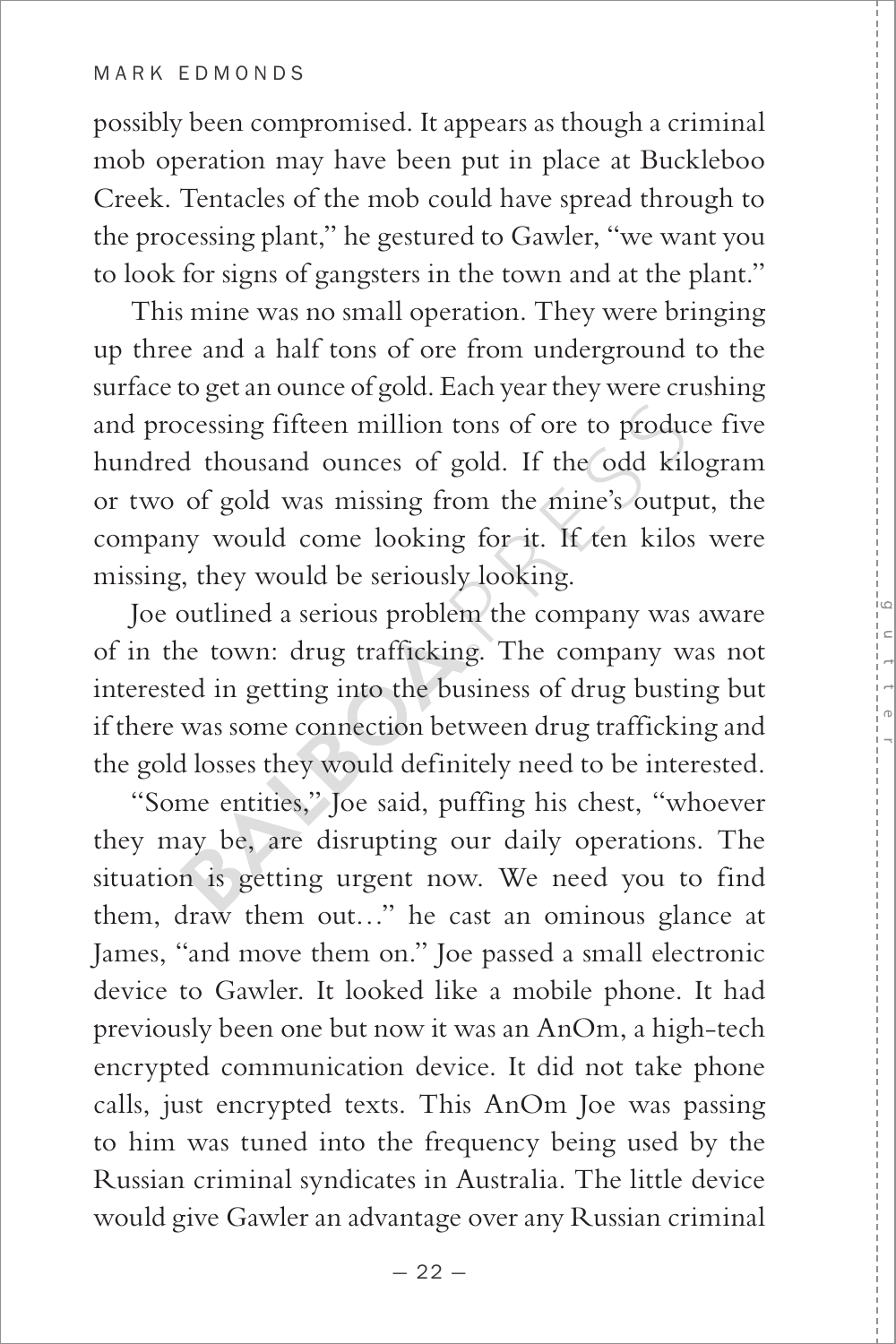mob operating in Buckleboo Creek. He could monitor all of their communications. He was fluent in Russian, which was a big plus for him, but he did not feel any need to let this be widely known in the location he would be heading to.

"Find out what's going on," Joe said with a glimmer in his eye, "and shut it down."

Unusually for him, Gawler kept his next thoughts to himself.

*This guy has to be kidding me.* He thought. *He doesn't get out of the office enough. I'm single handed. To do what he is talking about we would need a battalion. But I'm in it for better or worse. Forge onwards Sam. No matter what is in store, you will find a way.*

As Gawler, James and Joe concluded their meeting James assured Gawler that if he ever needed back-up or resources any call by him to the Chief Executive's office in London would always receive top priority.

*Don't you worry about that my friend,* he thought. *My guess is you will be getting plenty of calls from me out in the Badlands, and they may not be at a time convenient to your comfortable lifestyle.*

#### \*\*\*

Arrangements had been made by the corporation for Gawler to report at the mine under cover as a safety inspector. This would give him unhindered access to all parts of the gold processing operations. But Gawler knew he would be closely watched by unseen eyes as he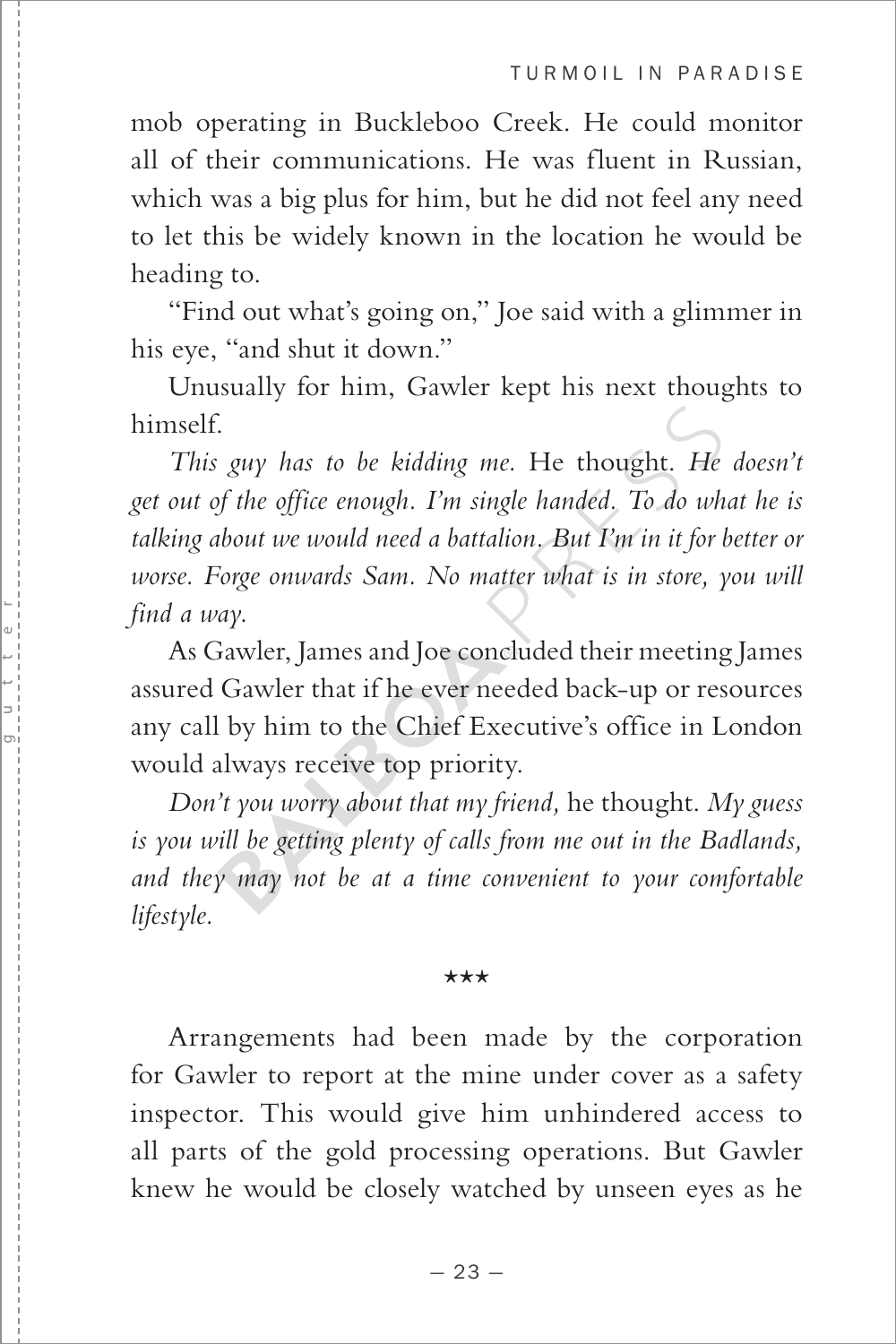moved around the plant. His priority was to track down the pathway out of the plant being used to spirit away the missing gold.

Restless with his mind running in circles, Gawler snapped his attention to the tasks ahead for him in the day ahead. He forced himself to get moving. He put on his work boots and moved to the door. He knew the plan. He had gone over it often enough. Closing his eyes, he focused on his breathing, counting each breath. He recalled Sarah's smiling face as she generously greeted him each time he returned home from a project and her throaty laughter when she found something amusing, which was often. Squeezing his eyelids tight, Gawler tried to focus on the sounds of Bob Seger (and the occasional grunt from a Russian down below) to assist him to get moving.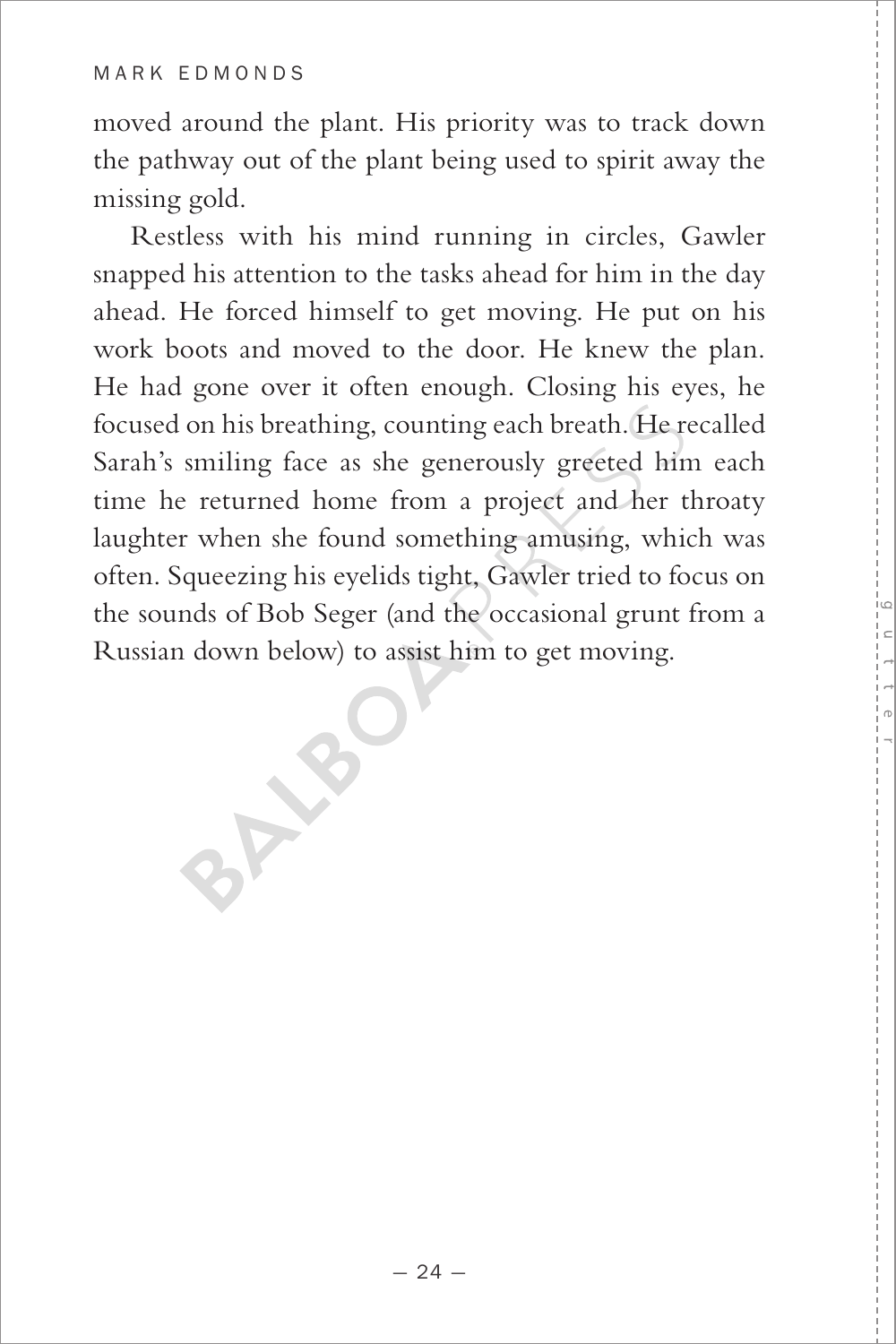## CHAPTER 4

Gawler checked his watch. It was after eight in the morning. His stomach grumbled, a bit of nausea riding shotgun along with it. He needed to eat. Maybe some strong coffee as well.

Gawler had been told that Buckleboo Creek was saltwater crocodile territory. He was told the "Salties" were active at night and were never far away from the water's edge.

He vaguely remembered being disturbed during the night by some thumping noises from the cove below– he assumed that was the sound the crocks made as they moved out of the water and onto the muddy banks of the cove. It seemed the crocks were not so very far away from him right at this moment as he sat in his room in the pub above the shore on the Cove of Albatross Bay.

He headed downstairs and took a seat at a small table in a dining area in a section of the pub's downstairs lounge not far from the bar. A meal of a large medium rare T-bone steak, onions and roast vegetables washed down with good strong coffee filled the bill just fine for Gawler. He noted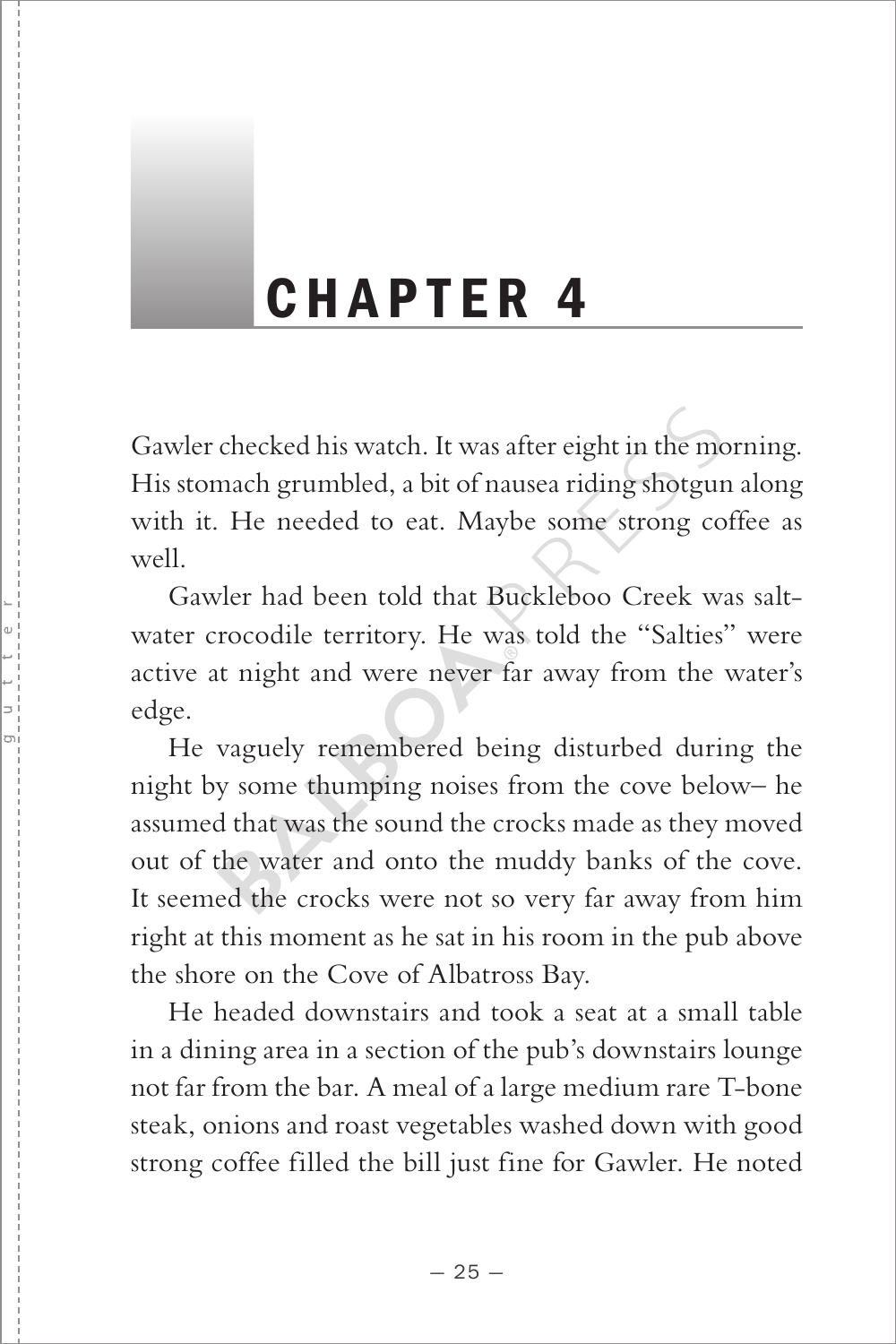that the food was top fare. It had to be for the pub to survive. Hard workers demanded quality sustenance.

According to the bartender, most of the Russians had stayed late and all but a couple of stragglers had vacated the bar hours earlier. Gawler inquired about the whereabouts of the local police who seemed nowhere to be found during the incident on the street the previous night. The bartender told him that the police presence in the town amounted to just a two-person team, a husband and wife, who were usually tied up at the station with routine paperwork. The police building included their living quarters which were at the back of the main section. The building also housed a small lockup, also at the back. The bartender told Gawler that it would usually take the police at least an hour to arrive at an incident. Gawler felt strangely comforted. Most people would feel reassured by the presence of the authorities close by, but for Gawler, the further away they were from the kind of hands-on approach he used to his job, the better.

Gawler asked the bartender, "What's your name?"

"Clint," the bartender replied.

"You seem to have a pretty good feel for what happens in this town?"

"It's a small town. We all catch the same cold at the same time"

"I want a little bit of background information."

"What do you want to know?"

Gawler said, "You seem to be pretty much in-tune with the comings and goings of these Russians hanging around here."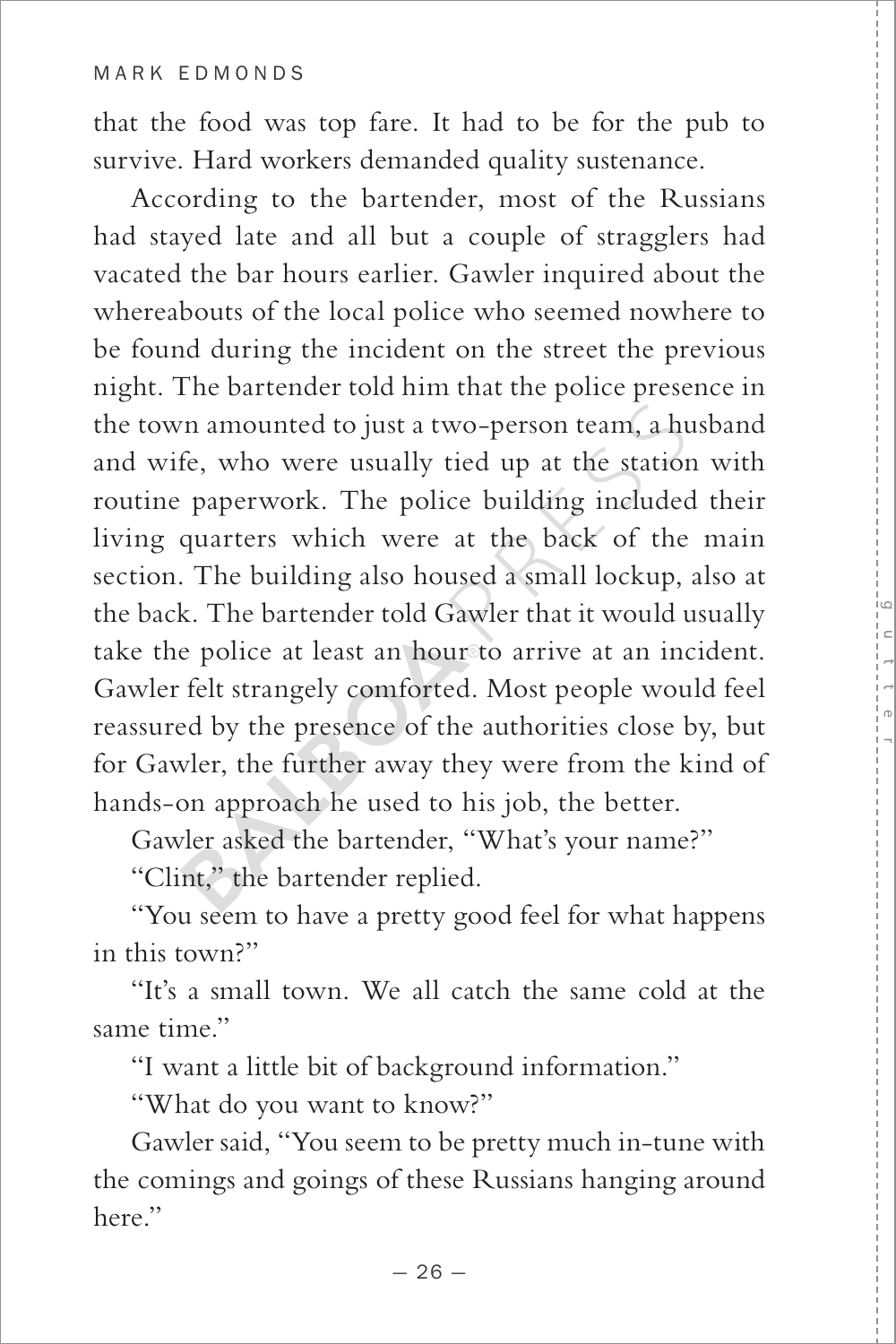"You could say that."

"How long have they been stooging around?"

"A few months, and ever since they arrived there has been trouble."

"What do they do for money? Do they splash it about?"

Clint shrugged. "Everybody here knows they are into drugs, what else?"

"They are tight with their money but it's obvious they've got plenty. They can spread it around when it suits.

Gawler raised his brow. "You seem pretty confident that drugs are what they are here for."

"Had four workers overdose on some stepped-on merchandise they purchased from the Russians." The bartender crossed his arms.

"Tell me, before I answer any more questions, who are you?"

"My name is Sam Gawler."

"Well, Sam," Clint said, "I'd like to know why you're snooping around. Are you a cop?"

"Far from it."

"Who do you work for?"

"I am here on an assignment for the Consolidated Rutile Corporation. As I am sure you would know, they are the owners of the Buckleboo Creek gold mine and processing plant which basically dominates everything in this town."

"And what is it exactly that you do for them?"

"I am a Safety Inspector. I am looking over all aspects of the company's operation to make sure everything is safe and nobody working here gets injured."

Clint was satisfied with what he heard.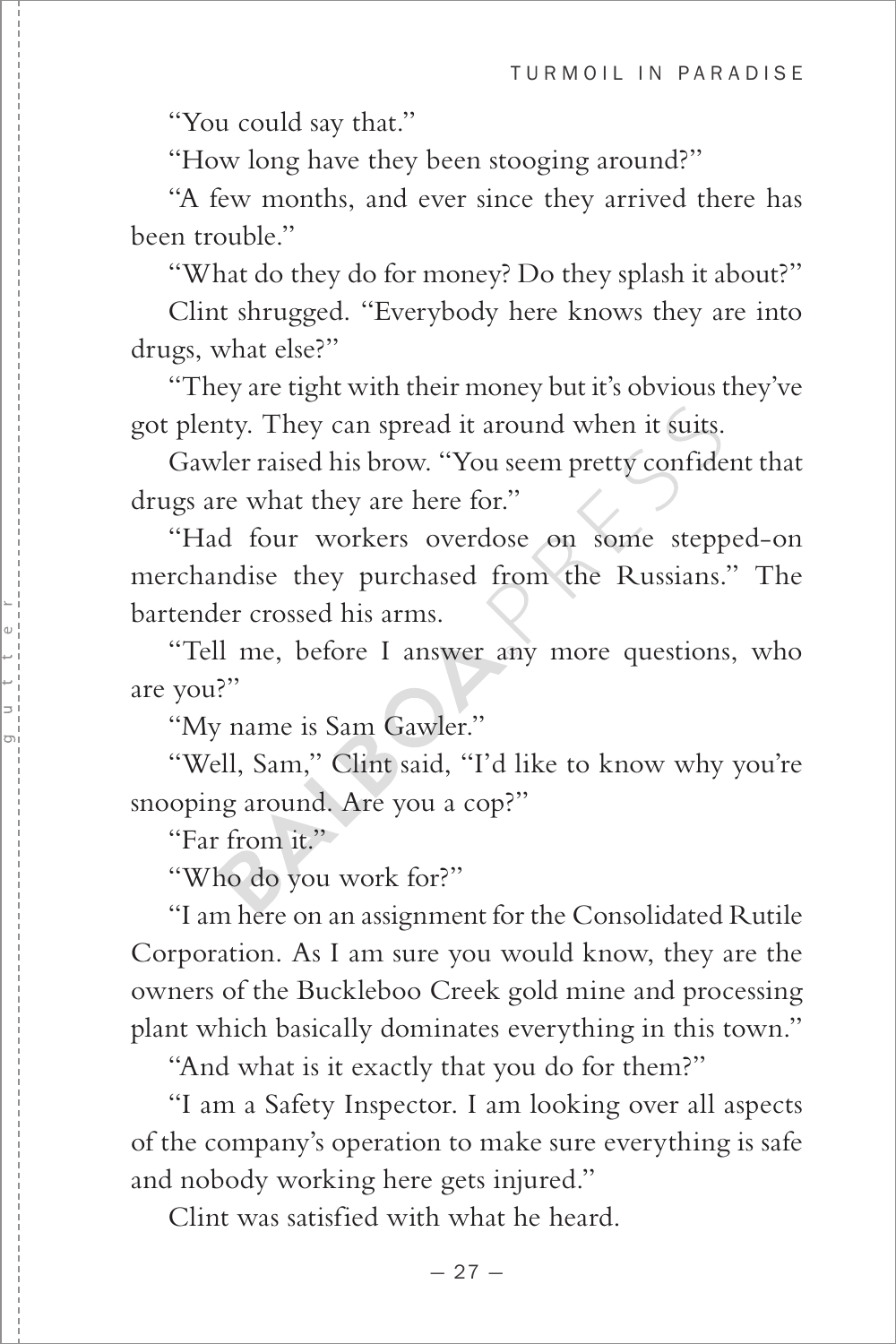"Fair enough." He started wiping down the counters. "Now, how can I help you?"

"I'm looking for some background details."

"In regard to what, exactly?"

"The drugs problem you mentioned."

Gawler drew a deep breath to accompany his words.

"The problem may be much bigger than it appears to someone just strolling down the main street of Buckleboo Creek.

"My company believes that Buckleboo Creek could be an entry point for drugs into Australia from places like South America, maybe Mexico or perhaps some shithole in Asia.

"If that is the case, then right here and now we are potentially facing the pointy end of a diverse array of underworld figures. Things could get very nasty here. When drugs arrive in town, trouble always follows. I've been informed by the security chief at my company that the Russian mobsters' main source of income in Australia is illegal drugs. High prices are being fetched on the streets for methamphetamine, cocaine, heroin, MDMA. Cocaine being shipped to Australia is selling wholesale for \$175,000 a kilogram. The Russian syndicate's operations are widespread. They range from drug trafficking to money laundering and even murder."

Clint shrugged. "Sounds like you've sniffed out the information for yourself well enough."

Gawler said, "But there's more. It is a possibility that the drug syndicate has spread its tentacles into the gold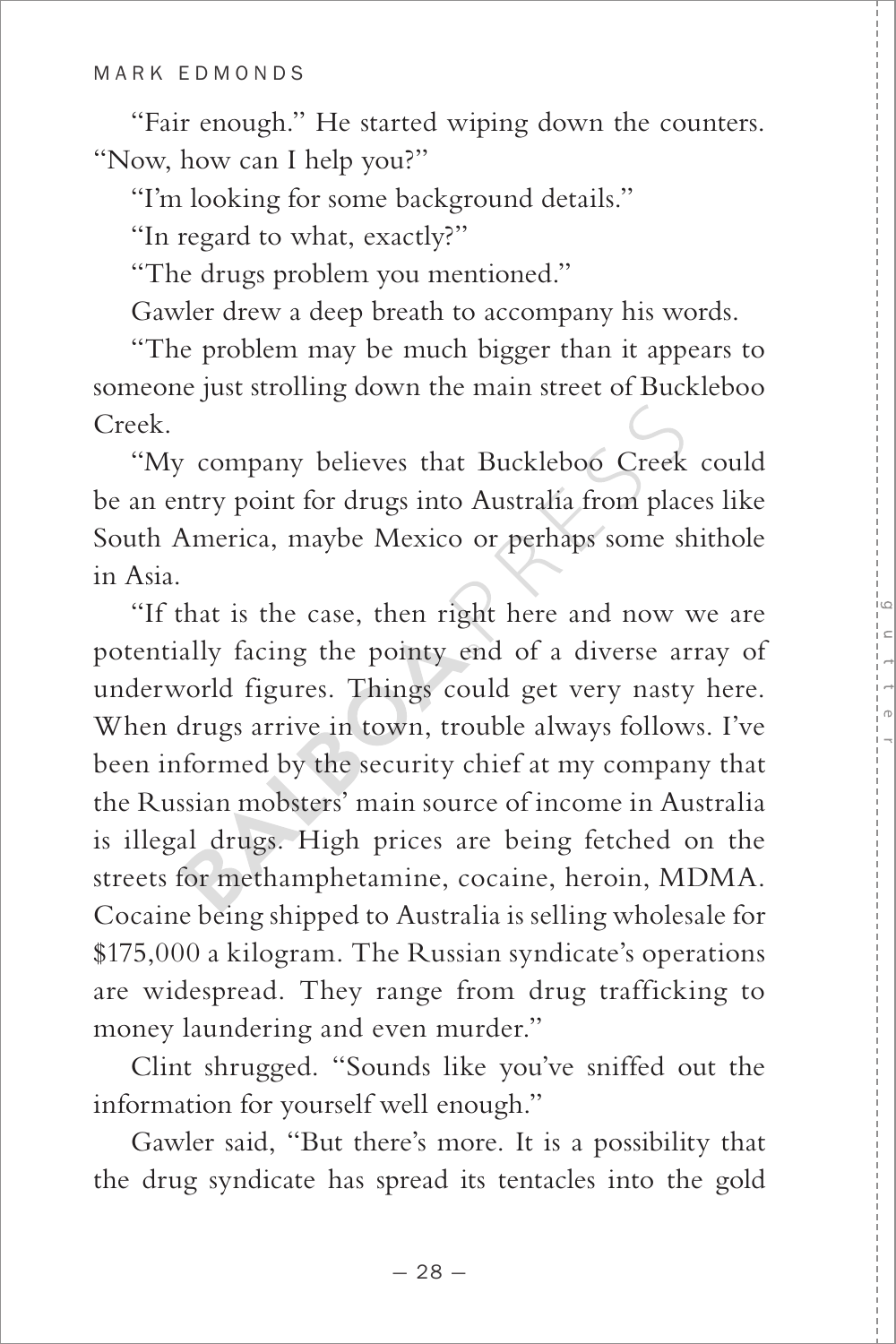plant and if this is the case there is a big problem for the corporation.

The sight of Russian thugs meandering around your fair town does not auger well for the continuation of good relationships."

Clint said, "I'm not sure if I can help you with these issues my friend."

"I'm sure that's the case." But you sound like a straight up guy to me. If you hear anything in the future that might be of interest to me, I would appreciate it. I am sure you would be well looked after if you get my meaning."

With that, Gawler set about heading to the company's base of operations to meet with the person whose name he had been given as a contact for the moment he arrived.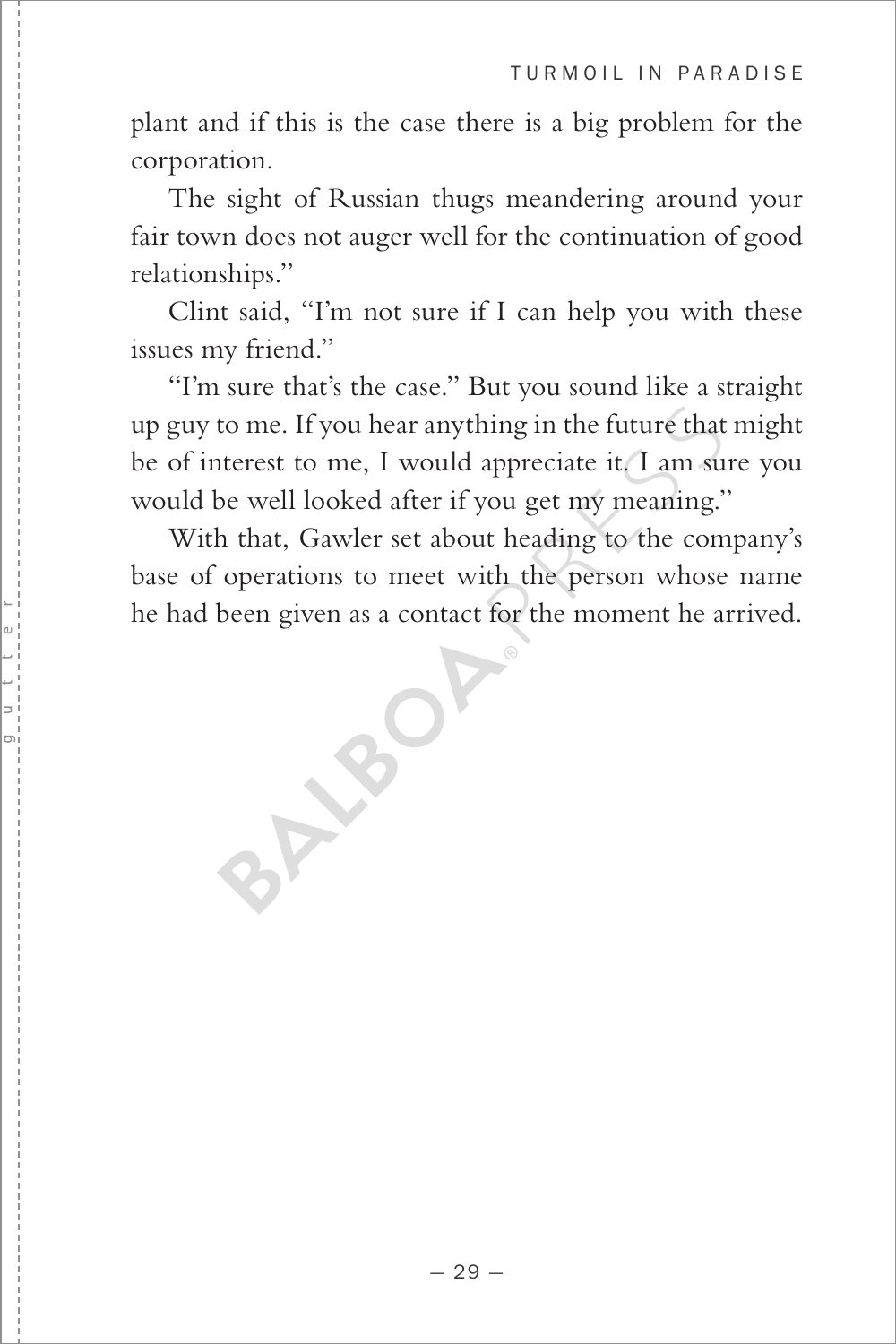# CHAPTER 5

Gawler drove to the entrance of the gold processing plant. To the civilian observer, it would look like a substantial operation. He heard a steady hum of machinery emanating from the site as he approached the dry and dusty looking entrance.

The appearance of the place was what he expected. He was facing a huge open-sided warehouse type building about the size of a football field which housed an array of grinding, screening, pumping, and milling equipment. There were numerous lines of various sized pipes running along the sides of the structure connecting between the pumps and tanks They were mounted on racks fixed to steel columns which also supported the roof of the building. A number of huge liquid storage tanks were sited outside the building.

An enormous cylindrical open topped thickening tank stood in a dedicated section adjacent to the main building. A belt conveyor was transporting primary crushed gold ore from a stockpile in the distance not far from a prominent hoisting tower which housed the steel cables supporting the lifts which provided access to the underground mine.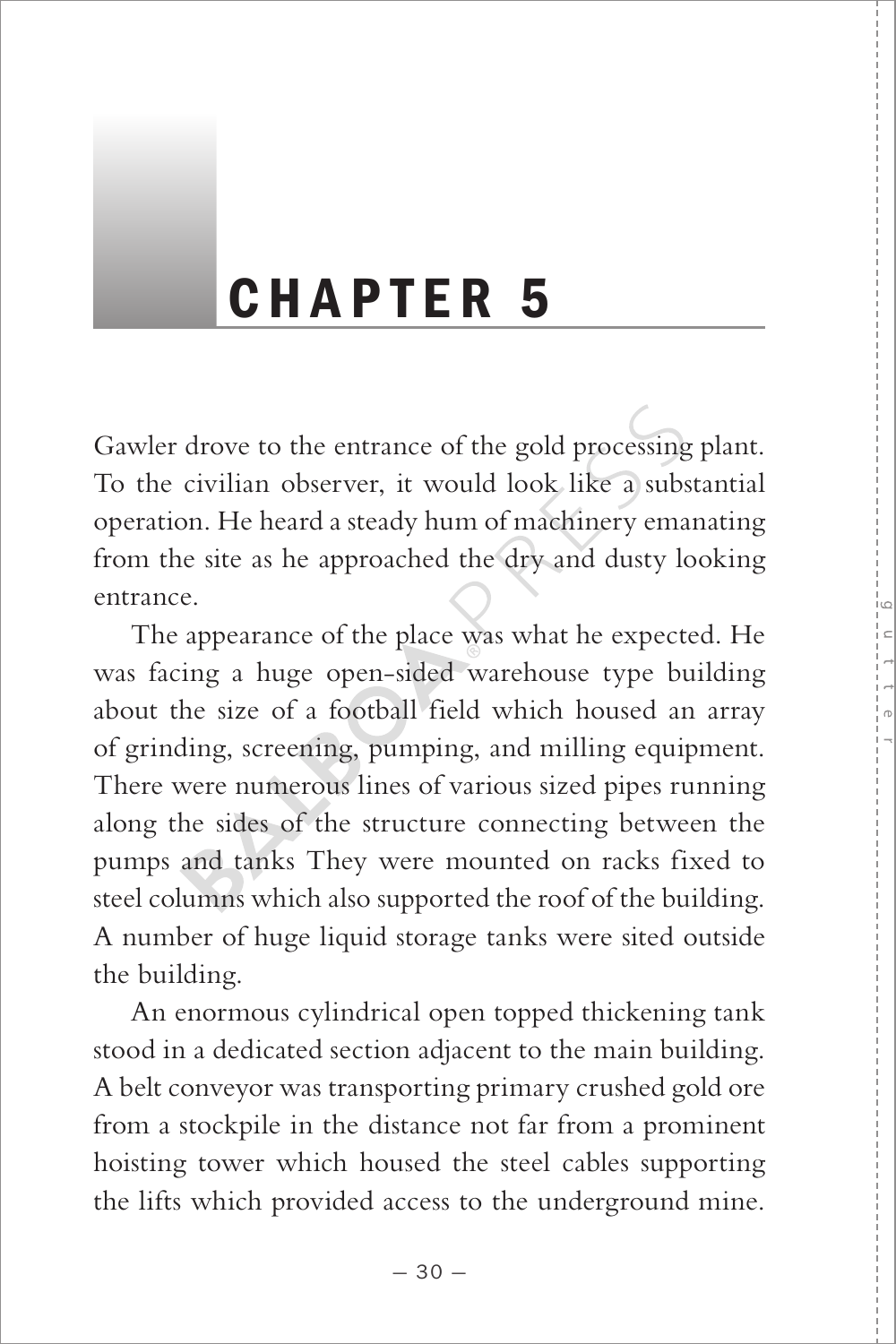Workers wearing white hard hats could be seen driving forklifts moving purposefully around the facilities.

There was a massive steel communications tower set on a rise at the rear of the plant. A wedgetail eagle's nest was sited comfortably on the top of the tower. *The eagles have chosen the most strategic location,* he mused*.* A razor wire topped chain-link fence standing three metres high traced the entirety of the establishment which rested on what appeared to be a giant field of granite. Surveillance cameras were noticeable at strategic locations around the perimeter of the site.

The place gave off the impression of being a busy, dusty noisy and well-run operation.

Gawler rolled his Humvee up to the guard house at the plant entrance. He was received by a uniformed security guy wearing a baseball cap with the logo for Consolidated Rutile on the brim in the form of the letter "C" and "R" in thick ruby stitching.

"How can I help you?" the guard asked. Judging by his curt manner Gawler thought he seemed to be wary of visitors.

"Name's Gawler. I'm here to see Natasha Timoshenko."

The guard called it in. A moment later the boom gate ahead of Gawler opened. The guard directed him to drive down to the offices on the far side of the compound.

Waiting for Gawler was a tall, elegant dark haired young woman. Gawler figured she would probably be thirty, give or take a couple of years. An outline of an athletic and toned body was noticeable through her work overalls.

"You're Gawler?" she asked as he slipped out of the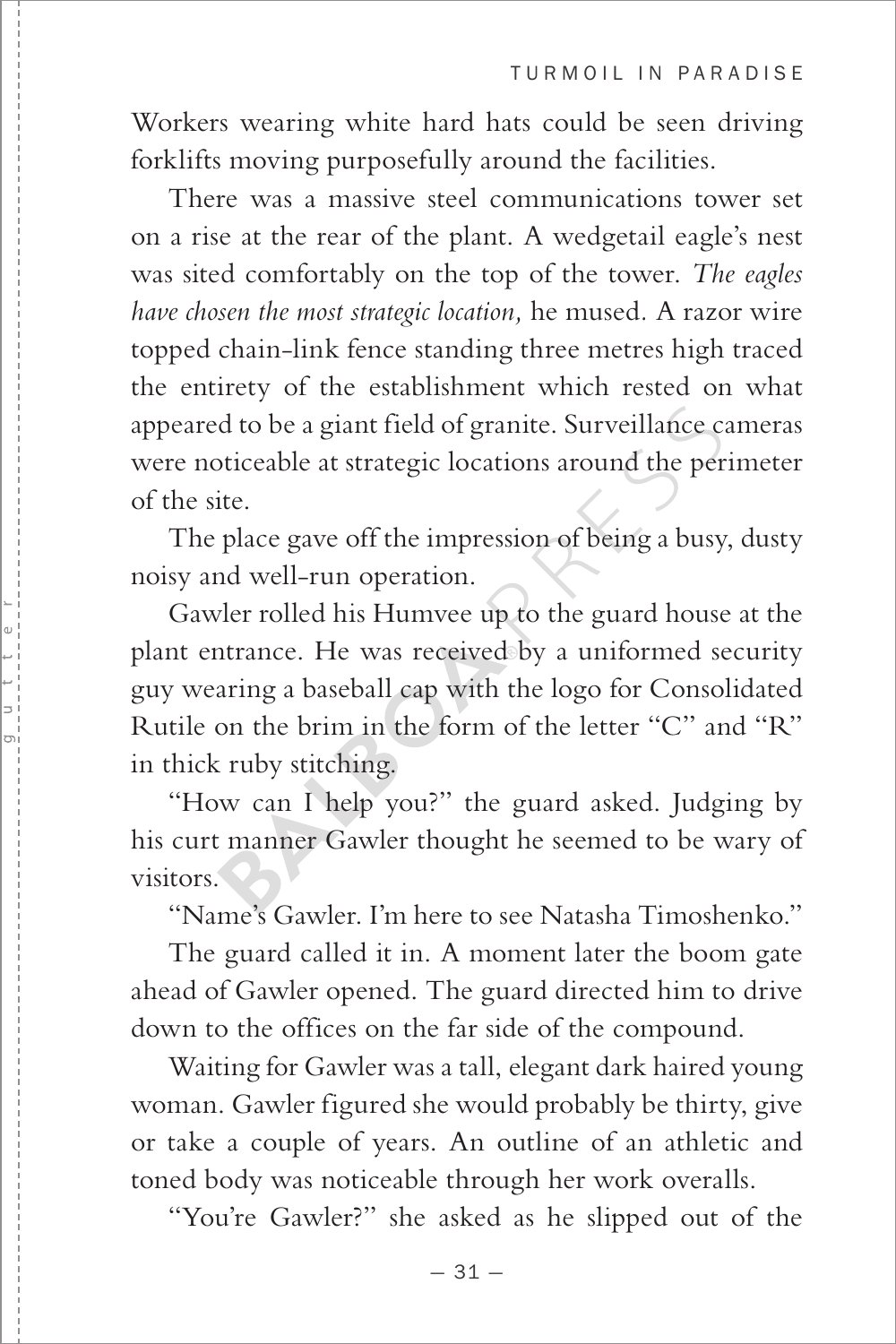car. Gawler nodded. "Yes, that I am. You must be Natasha."

She shook his head. "Natasha Timoshenko. A pleasure to meet you. Your arrival has been expected. I have been requested to take you on a tour of the plant."

Gawler sensed that Natasha was cool, friendly, and professional. He noted an air of efficiency in her manner. She spoke perfect English with the slight trace of a Russian accent. This rang a note of caution for him. He became guarded.

Perhaps it was possible he thought that she could be involved in the mobster's operation. But surely not. He didn't want to let himself think that could be the case. The mobsters were thugs, clearly well out of her league.

Gawler noticed the smooth motions in the way she moved. Perhaps she was a dancer or maybe a gymnast. There was an elegance in her movement. She was wearing the company's standard green boiler suit with a white safety hard hat and steel capped boots. She carried noise blocking earmuffs.

"You'll want these," she said. "It gets rather noisy inside the processing areas."

Taking the earmuffs, Gawler followed Natasha as she made her way into the processing plant. She showed Gawler to the men's change room off to the left of the entrance. An attendant provided him with an outfit identical to Natasha's.

"Ready?" she asked. Gawler nodded. "Ready," he replied.Together they moved through the plant examining equipment and process operations. Gawler carried a check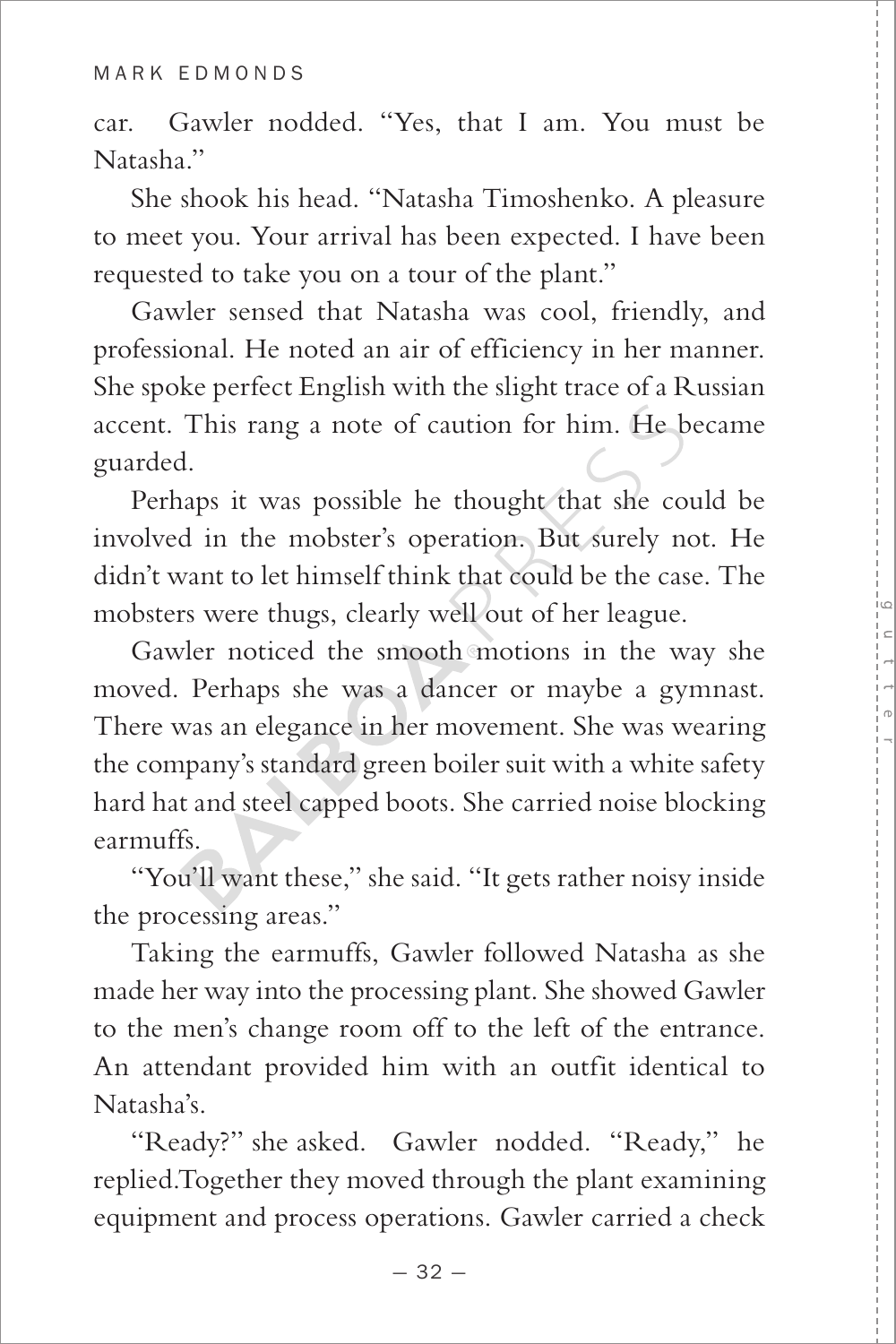list on a clipboard and made notes as they moved through the plant. The noise inside the plant from the crushing and screening machinery prevented any conversation between them. They communicated by pointing and hand signals.

As well as his clipboard notes, Gawler was mentally recording his observations throughout the tour. The layout. The appearance of the general employees working inside the plant. Were they attentive or slightly distracted? Was there an attitude of confidence or diffidence about them? He was also observing the movements of the operators of the equipment who were doing routine jobs, minding their own business, keeping away from anything dangerous.

Three robust women were doing heavy lifting and shovelling work around a noisy ball mill. They were covered in dust, sweating heavily and grunting audibly over the hubbub of the plant. Gawler didn't envy the physical effort they were required to put into their jobs.

Turning to their right, they came across a powerfully built tall young engineer taking instrument readings at one of the machines. He had a big toothy smile for Natasha, very warm with a familial kind of affection. After briefly looking over the general layout of the plant, they stepped outside where the noise from the plant was a little less than a dull roar. "Apologies for the noise," Natasha said.

"Not necessary" he said. "It is expected." Gawler recalled the toothy smile of the friendly guy they had crossed paths with inside the plant. He noted that he bore some similar features to Natasha. "That young guy we just met," he said. "Is he a relative?" Natasha smiled. "Very good, Mister Gawler. He is my brother. His name is Oleg."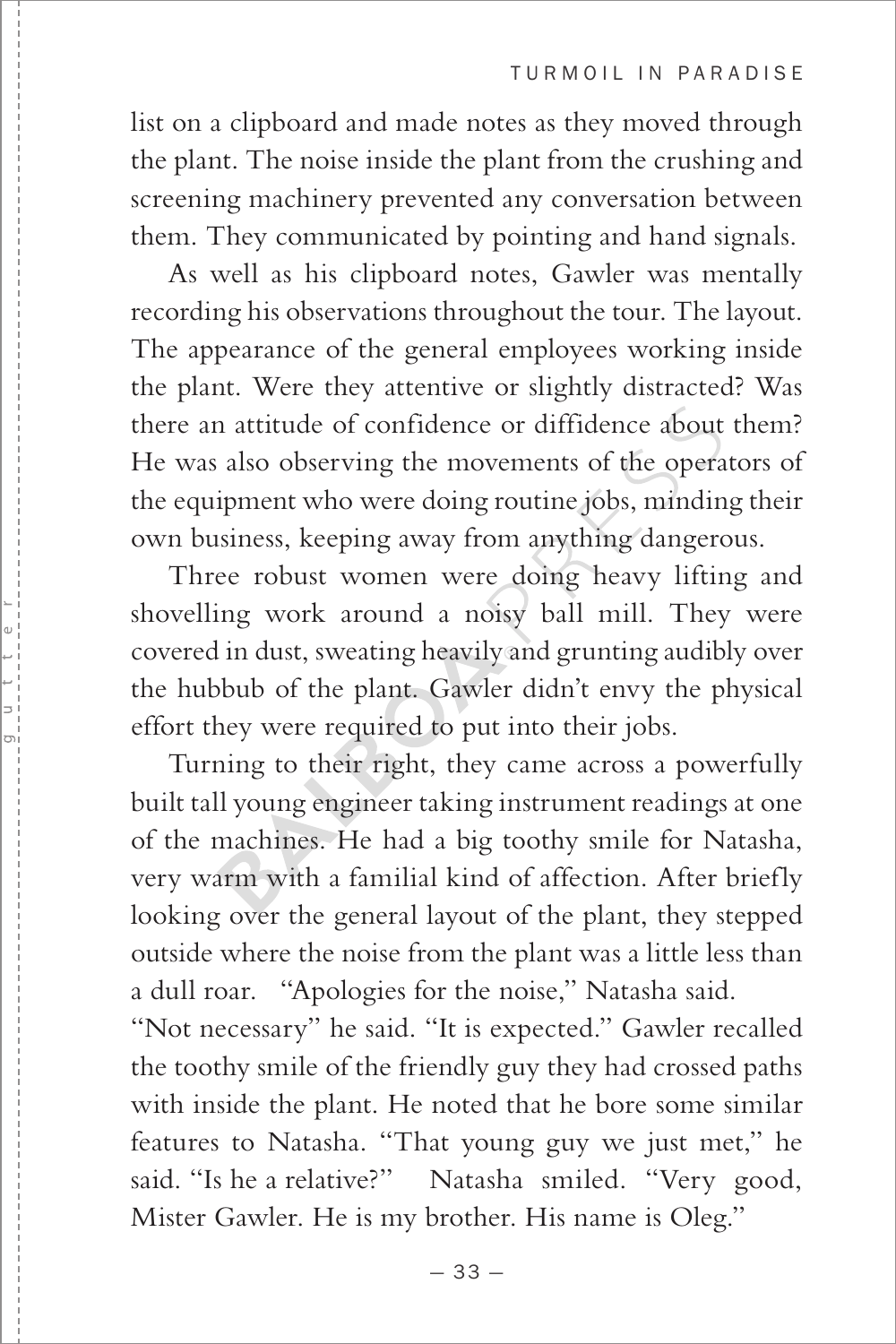"I had no idea that Consolidated Rutile was a family-run operation."

"It seems that friendly faces have been employed across the board, Mister Gawler. I have heard that you're an acquaintance of the CEO."

"Please call me Sam" he said.

"Everyone calls me Natasha" she replied.

"I must say, I'm not quite sure why you are here, or what your job with Consolidated Rutile entails. No offense she said."

"None taken," Gawler said. "My visit is all about safety. I have been engaged to undertake a safety audit of the entire plant. I hope you will be available to assist me as I work my way right through this facility. Safety means security and we don't want anyone working here to be injured in any way.

"That makes sense, everyone here will agree with that," she said. "There have been a few problems lately caused by some shady characters lurking around the town. Some of them seem to have connections with several of the people working here."

"That's one of the reasons I'm here. I don't suppose you have any insight on this?"

She shrugged. "Nothing that comes to mind. I've only heard rumours, really."

"Anything of note?"

"Not specifically. But the one thing that I can assure you is that all employees under my watch have been properly vetted and will continue to be as long as they are here."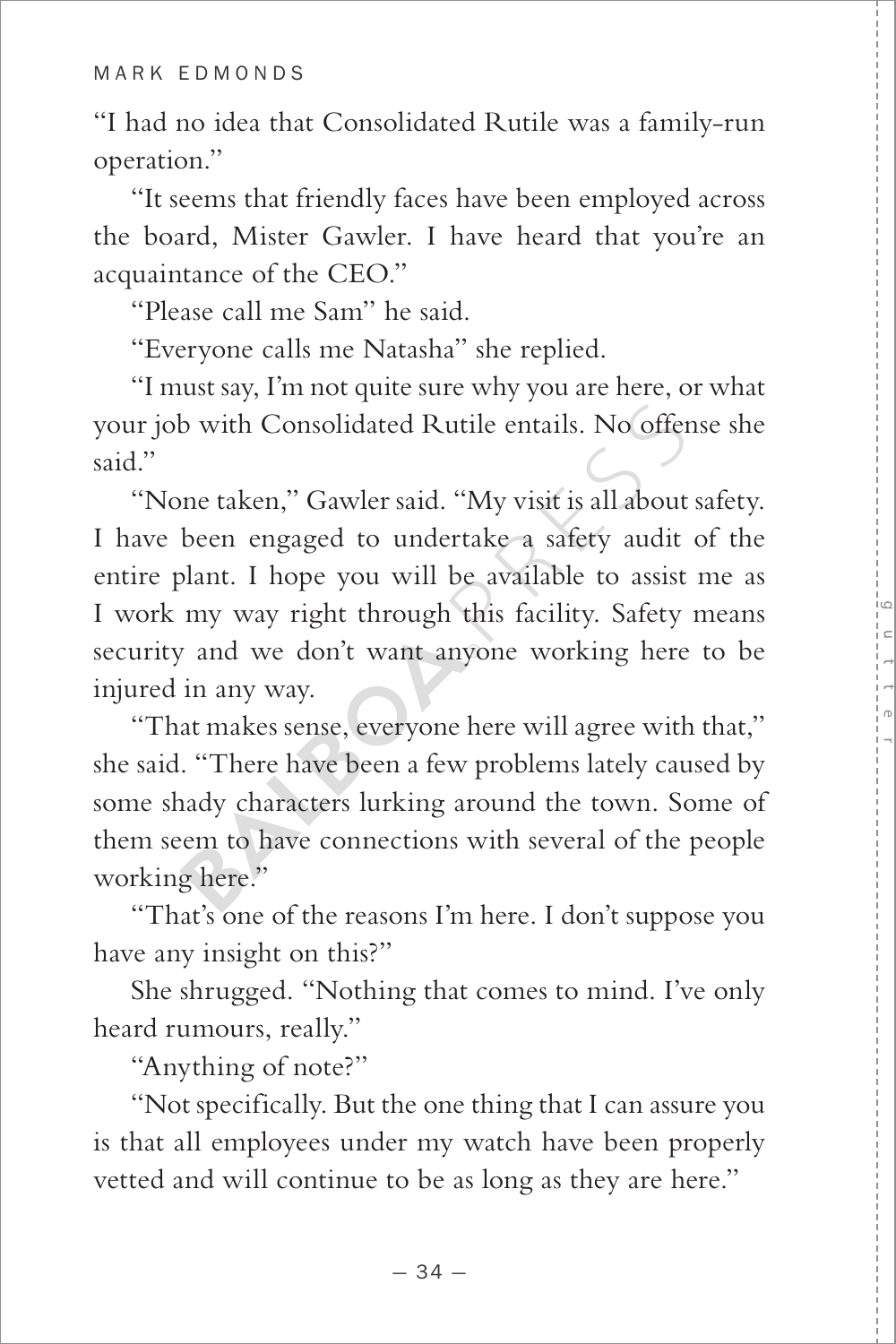"I have no doubt that the people you oversee are properly, as some might say, 'vetted' to the point of exhaustion."

"But" she said with a dour tone, "you will still be looking into them, nonetheless."

It's my job. I hope you don't take any offense at this."

"I'm disappointed," Natasha said, "that you will be looking into people that I can vouch for without any hesitancy."

Gawler held up his hand. "I won't interfere with the flow of operations. As soon as I clear your people, I will move forward and let you get on with your job. And I want to impress on you that I will cause you no delays or holdups whatsoever."

Smiling, Natasha said, "I appreciate that, Sam. Now," she crossed her arms, "how can I better assist you in working through this exercise of yours?"

"A list of all your employees," Gawler said. "Timecards, rosters, incident reports, things of that nature."

"That can be arranged."

 $\overline{\phantom{0}}$ .<br>סו

> "Also, I would like you to join me in a drink sometime soon if that would be convenient."

Natasha blushed. "Are you asking me out on a date?"

The idea of dating anyone, much less spending a casual evening out, was something far from Gawler's list of priorities. Sure, he thought, this woman is clearly attractive and bright, to say the least. But Sarah's passing was still fresh in his mind. It prevented him from even the slightest urge to get involved in a romantic nature with anyone. "No," he said with a flat tone. "I would just like to spend a little time chatting with you to get to know more about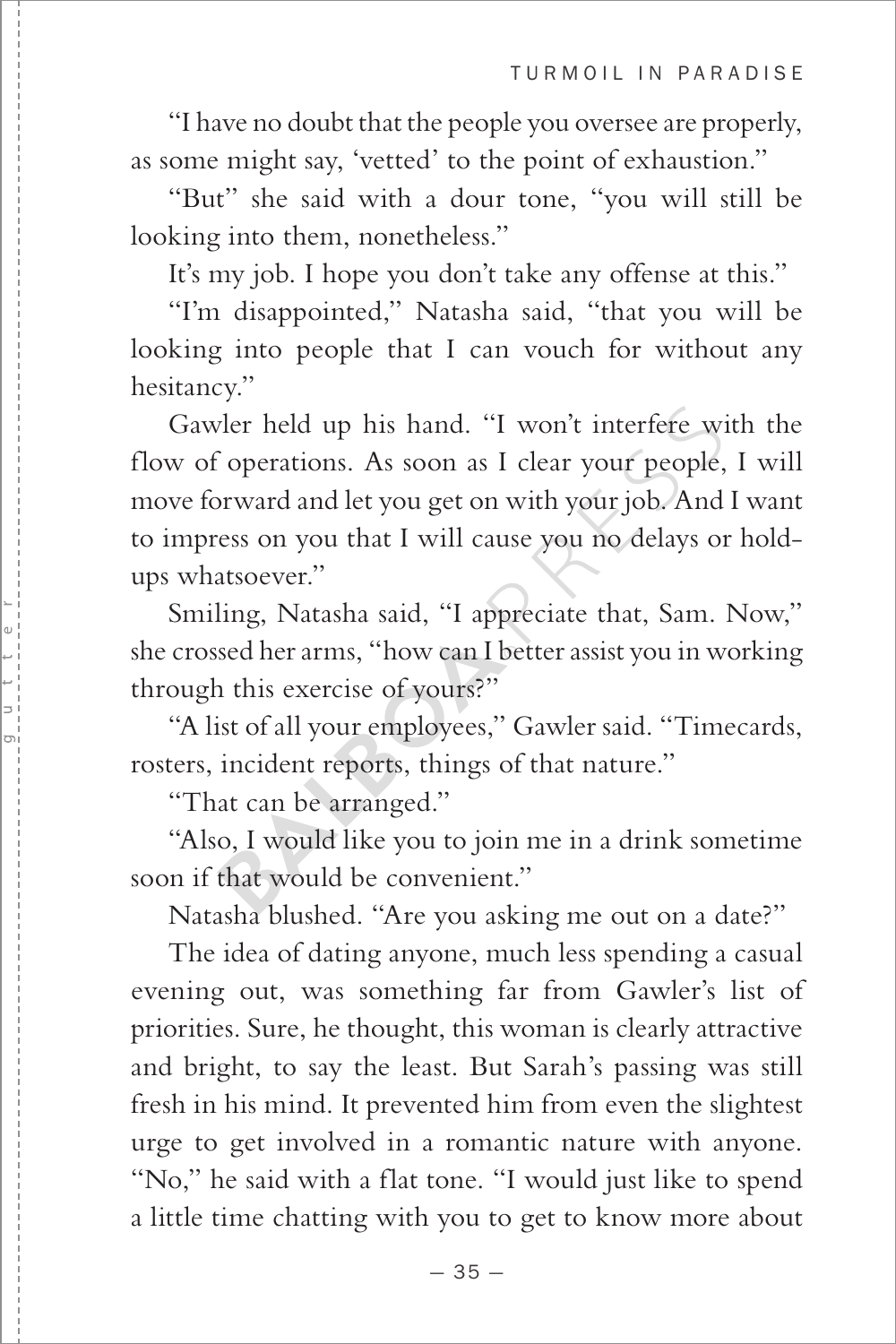your life here in this dusty little town when you are not tied up in this noisy workplace."

Perhaps she was a little disappointed by his response. Her smile faded and was replaced momentarily by slight frown. "I see," she said smiling again. "Well, my workday ends at six. Let's meet for a drink after that?"

"Great," Gawler said. "Do you have a place in mind?"

"There's a pub of sorts in the town. It also serves as a motel. Maybe you know it already?"

Gawler grinned. "I do."

"Good. Then I can meet you there at six-thirty, if that works for you?"

"It does."

Natasha smiled, half turned and started walking towards the office block, As she walked away she looked back and said, "It's been a pleasure to meet you, Mister Gawler."

Gawler said, "Likewise, Natasha."

Gawler watched Natasha as she walked back to the processing plant, intrigued by the young woman in a way he could not yet articulate. But musing about her quickly faded as his focus shifted to a man who walked out of the warehouse, his gaze fixed on Gawler with the kind of intensity that made Gawler's flesh creep. As Gawler locked eyes with the man, he noted that his right arm was limp and hanging uselessly by his side. *Unusual to see a disabled guy on the job here,* he mused.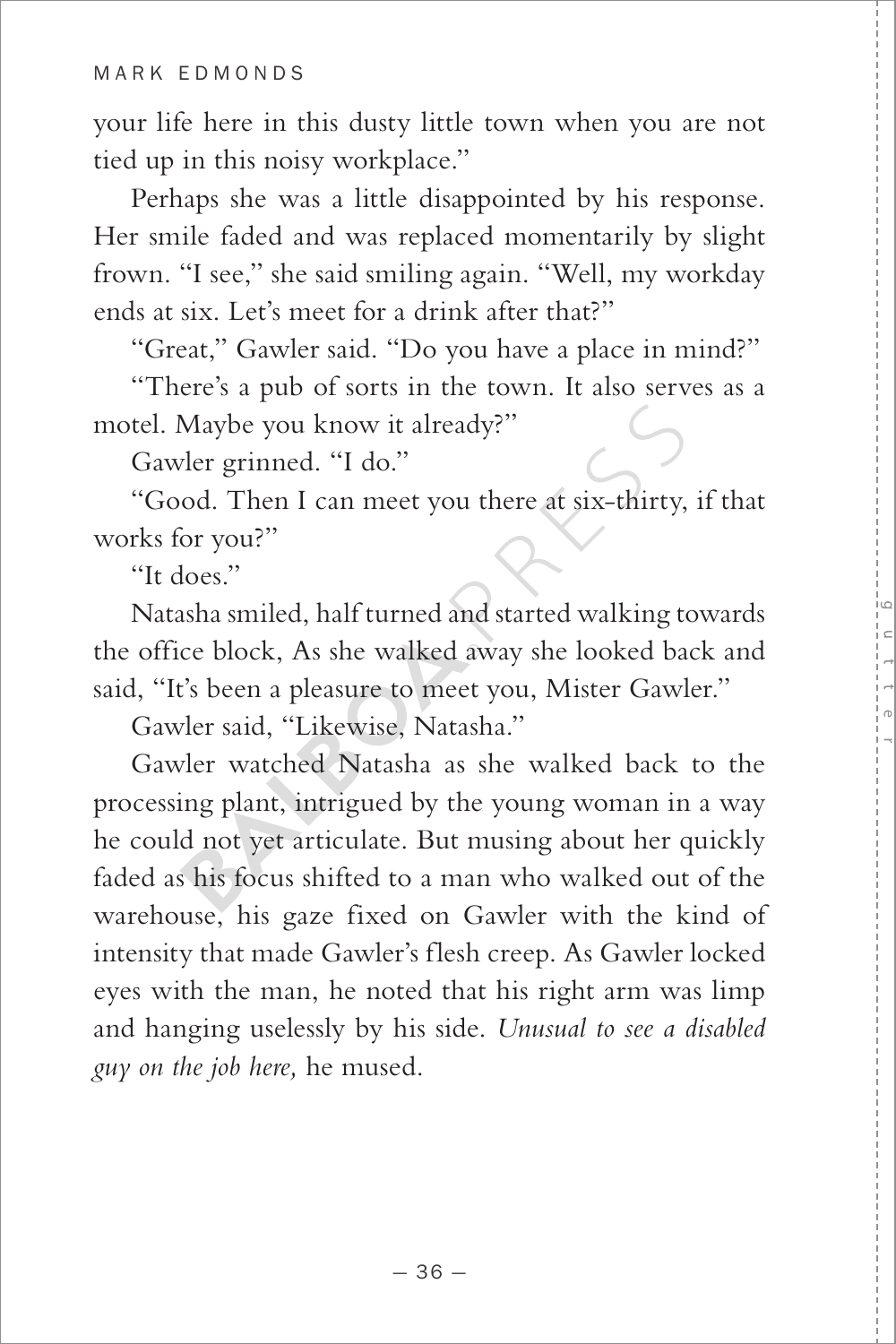## CHAPTER 6

Natasha arrived at the bar promptly at six-thirty as arranged. Other than Clint, the bar was vacant. This suited Gawler, though he was curious as to the whereabouts of the Russian clientele whom he had noticed seemed to flock to this place. Gawler waved a greeting to Natasha as she entered the bar through the swinging glass door.

She was wearing a light cotton yellow halter topped frock which reached to mid-thigh. Her firm tanned legs were showstoppers.

He tore his eyes away from her legs.

"Good evening," she said as she slipped onto the stool next to him.

"Good evening," Gawler replied.

Natasha ordered a gin and tonic.

"How did the rest of your day work out?"

"Quite well. No hiccups, other than a blown bearing on a pump. We had a spare pump assembly and the whole thing was changed over without a hitch."

"Cost of doing business."

"It was nothing out of the normal workday."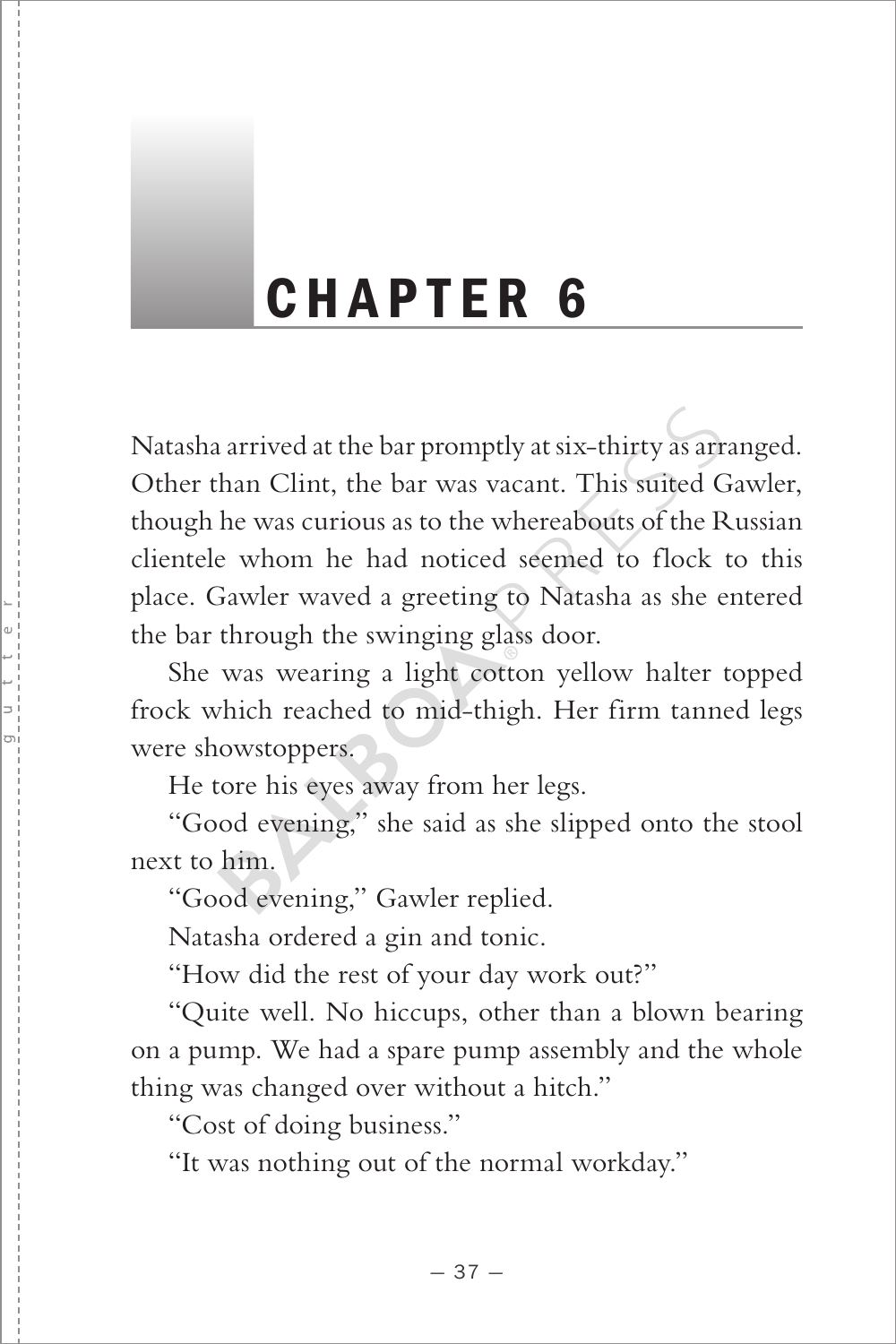Clint returned with Natasha's gin and tonic. He told Natasha that the drink had been paid for in advance.

"Thank you," Natasha said to Gawler.

"Thank the company," Gawler said. "It's on their dollar."

"I'll be sure to do that." She sipped her drink conservatively before setting it down.

"Now," she said. "What would you like to discuss?"

"Well, perhaps some more about you, for starters."

"I was under the impression this *wasn't* a date." "It's not."

She chuckled. "So, it would appear I am not free from being examined during the course of your 'investigation'."

"Gawler said. "It's nothing personal."

"I have no problem discussing my history with you. What would you like to know?"

Gawler propped his elbow on the bar counter and rested his chin in his palm. "Whatever you are willing to tell me."

"Well, for starters, I'm from Melbourne."

Gawler's said, "Well, that is a coincidence."

She smiled. "Why is that?"

"That's where I'm from as well."

"How curious. But of course, we move in different circles. It's too bad we never crossed paths informally."

"What made you leave Melbourne? Buckleboo Creek isn't exactly a hot spot, so to speak."

Natasha's glanced toward the ceiling. "Well," she began, "I graduated as an engineer and worked for a while in a job designing agricultural machinery, but my true love had always been playing the violin. So, I soon quit my engineering job and began studying violin at the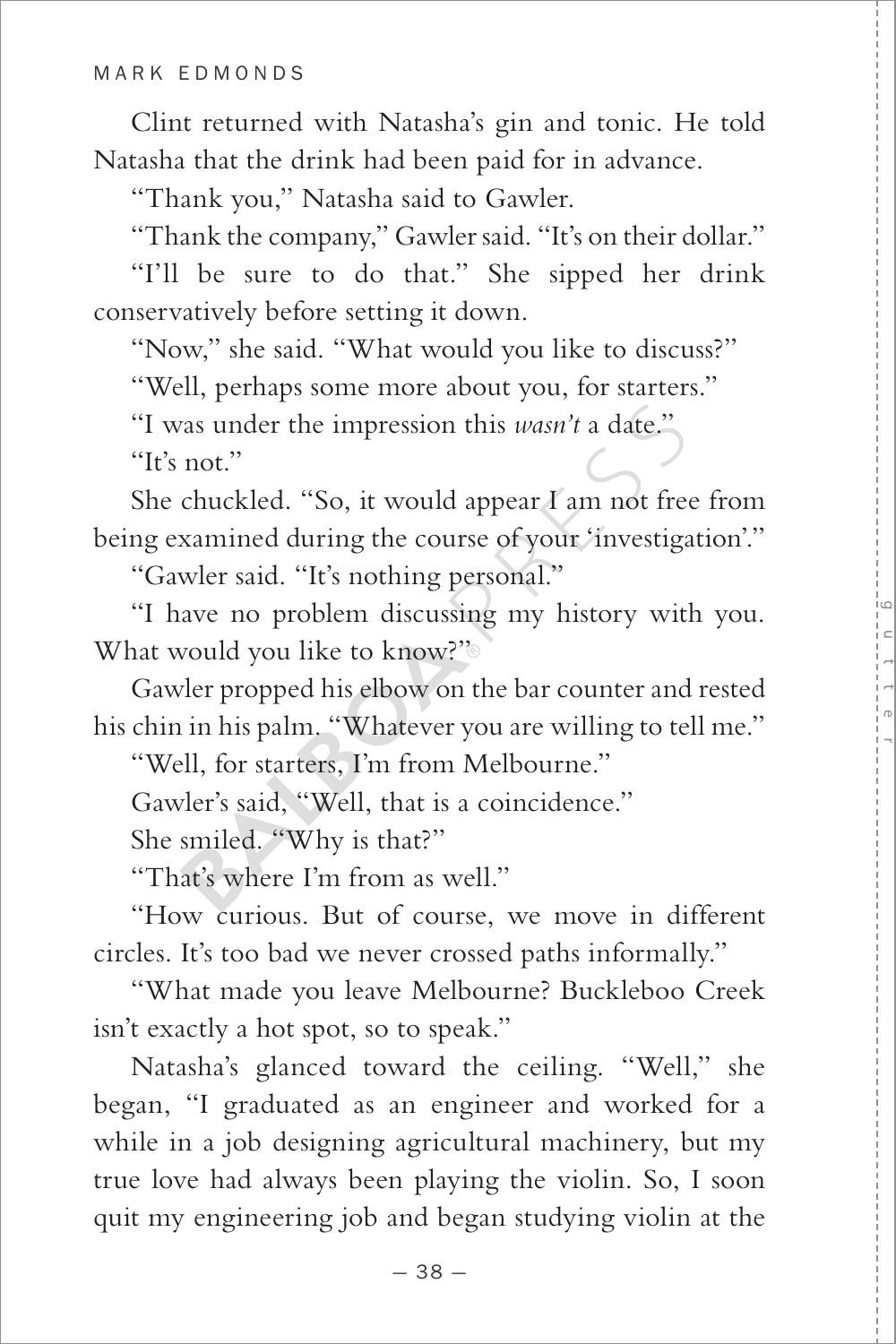Conservatorium of Music in Melbourne. My ambition for a long time had been to join the Melbourne Symphony Orchestra."

Gawler said, "Why didn't you?"

"I took a break from my studies and came to Buckleboo Creek with my brother Oleg. I wanted to keep an eye on him."

"Why is that that?"

Natasha sighed. "Oleg's a bit, well, *slow*, so to speak. He always has been. But he's a hard worker. He takes any odd job that comes his way. Anyway, when he found work for the company up here, I felt I should follow him. Most of the money I've been earning, other than paying for our dayto-day expenses, has been saved away so that I can resume my violin studies later in Melbourne."

"Are you planning on going back?"

"I am. I just felt it was a lucky break that Consolidated Rutile had an opening at the plant which I was well-suited for. Oleg and I applied to work on the same shift rosters. It suited us both to work identical hours each day. And in the end, we would be able to walk away without burning any bridges."

Gawler decided to press her for more details. Natasha then happily told him more: her family history, her love for the violin, her passion for basketball. In Melbourne, she had played in the centre for the women's team, The Vixens. She was dreaming about getting back onto the basketball court before not too long.

"But your accent," Gawler said. "It's Russian."

"My family," Natasha said, "had come to Melbourne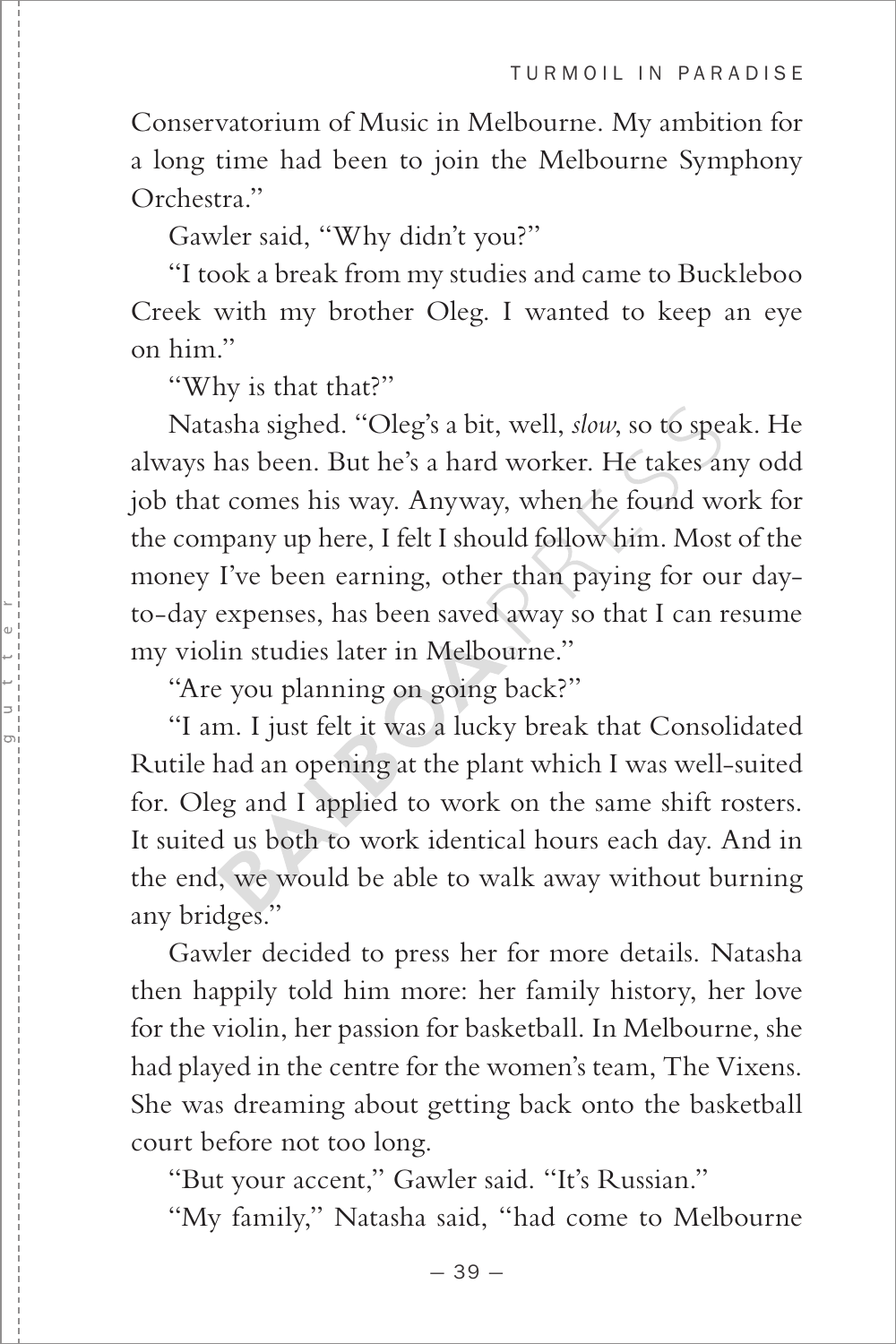from Russia when I was very little. They have been living in Melbourne for a long time now." She said that members of the Russian diaspora in Melbourne had connections who found the work at Consolidated Rutile for both Oleg and then for Natasha. She told Gawler that Oleg was well known in the Russian expatriate community in Melbourne as a keen scuba diver.

Russians in Buckleboo Creek had let it be known that they were looking for someone with the scuba skills Oleg had. They sought him out. As quid-pro-quo for the assistance the Russians gave Oleg to win an introduction to the mining company and to then secure his employment, the contacts in Buckleboo Creek had requested that Oleg include his scuba diving equipment with his baggage when he travelled to the site. They told him it might come in handy.

Natasha was thorough and answered every one of Gawler's questions without hesitation, but he now wondered whether Oleg had been duped into bringing his scuba gear with him to Buckleboo Creek.

The story wasn't adding up. He wondered. *"Who in their right mind goes scuba diving in crocodile territory?"*

"Why did your family leave Russia?" he asked.

"When I was very young," Natasha explained, "my family lived at a Russian Naval base in the Artic Circle. My father was a specialist in the design of submarine propulsion systems. He was highly skilled in the field, but he had somehow fallen out with the authorities over a political disagreement. Then he had been declared as not a suitable person to work at the base.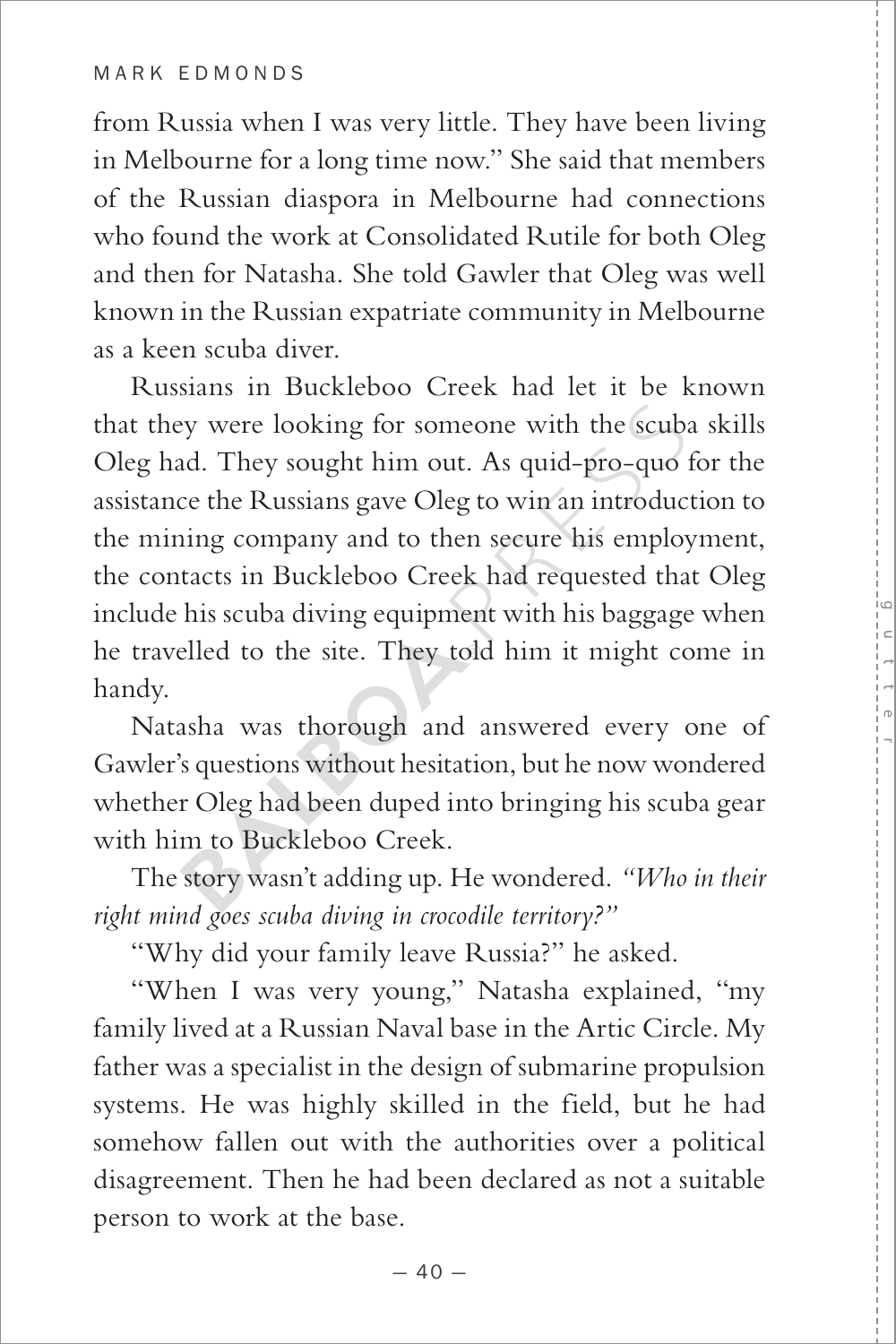"The family had been unceremoniously moved on and had basically got the message that they needed to leave Russia for their own wellbeing. My parents eventually found their way to Israel. From Israel we migrated to Australia.

"When we arrived in Australia, my father had been amazingly fortunate to be snapped up by the Australian government to work on the design and manufacture of a new fleet of submarines, the Connor Class. There was a shortage of people in Australia with knowledge and experience in this type of work, so my father had steady work for years on the project. He loved his job. He spent months every year travelling to Europe liaising with overseas design teams on the project. Life was great for him. He was a happy man. After enduring such a difficult time in Russia, he had eventually flourished in his career here in Australia. Now he's retired in Melbourne."

Gawler had been fascinated listening to Natasha talk about her life, her hopes and her dreams. He was a drawn to her. He sensed a chemistry stirring between them. But his heart was telling him to resist. He couldn't act on his feelings. It simply wasn't an option. He felt as though Sarah was gazing reprovingly towards him at that very moment.

"That's quite the history," Gawler said. "Very impressive."

She smiled. "Am I cleared as a suspect in this investigation of yours?"

*Sure*, Gawler thought, *at least for now*. "At the moment I can't see why there would be any reason one earth for you to cause any safety or security problem for the company."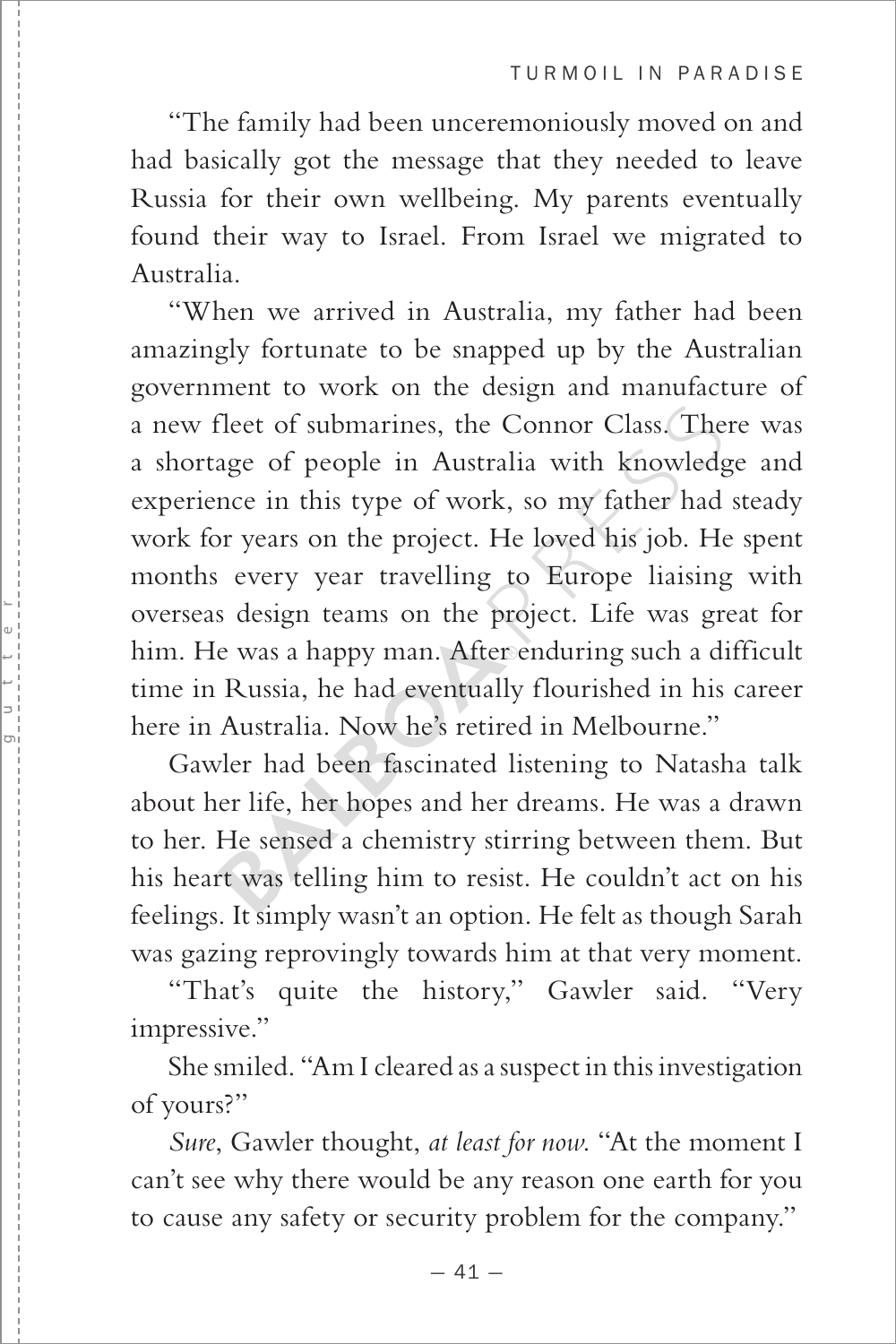"You didn't answer my question."

"I don't want to say anything on the record."

"Well," Natasha said, "then tell me a little bit about yourself, Sam Gawler."

"There's not much to tell."

"I'm sure that's not true."

Gawler wasn't inclined to run down his history. It felt paltry. Insignificant. "Much like your brother," he said, "I go where the work takes me."

Natasha looked at him curiously. "I'm still a little unsure exactly what the nature of your job involves."

"I don't want to put you off."

"I'm a product of Russia, Mister Gawler. I've seen worse. Believe me."

The mention of seeing "worse things" conjured up images of the limp-armed man Gawler had spotted outside the processing plant. "Speaking of which," he said, "I saw a man at the worksite today. He was disabled with one arm hanging limply by his side. He looked at me like a man who was about to flee from being questioned by the cops."

Natasha nodded. "Ah, yes. 'Limpy'."

Gawler furrowed his brow. "Limpy?"

"That's his nickname. His real name is Alex Dimitrov. He lost the use of his arm during a boozy fishing expedition six months ago. A crocodile shredded his arm. He was drunk. Apparently, he was leaning over the side of the boat trying to throw some bait to lure fish when a crocodile came from out of nowhere and grabbed his arm. It didn't take his arm off, but you can see the damage it did."

Gawler had heard about the crocodile population in this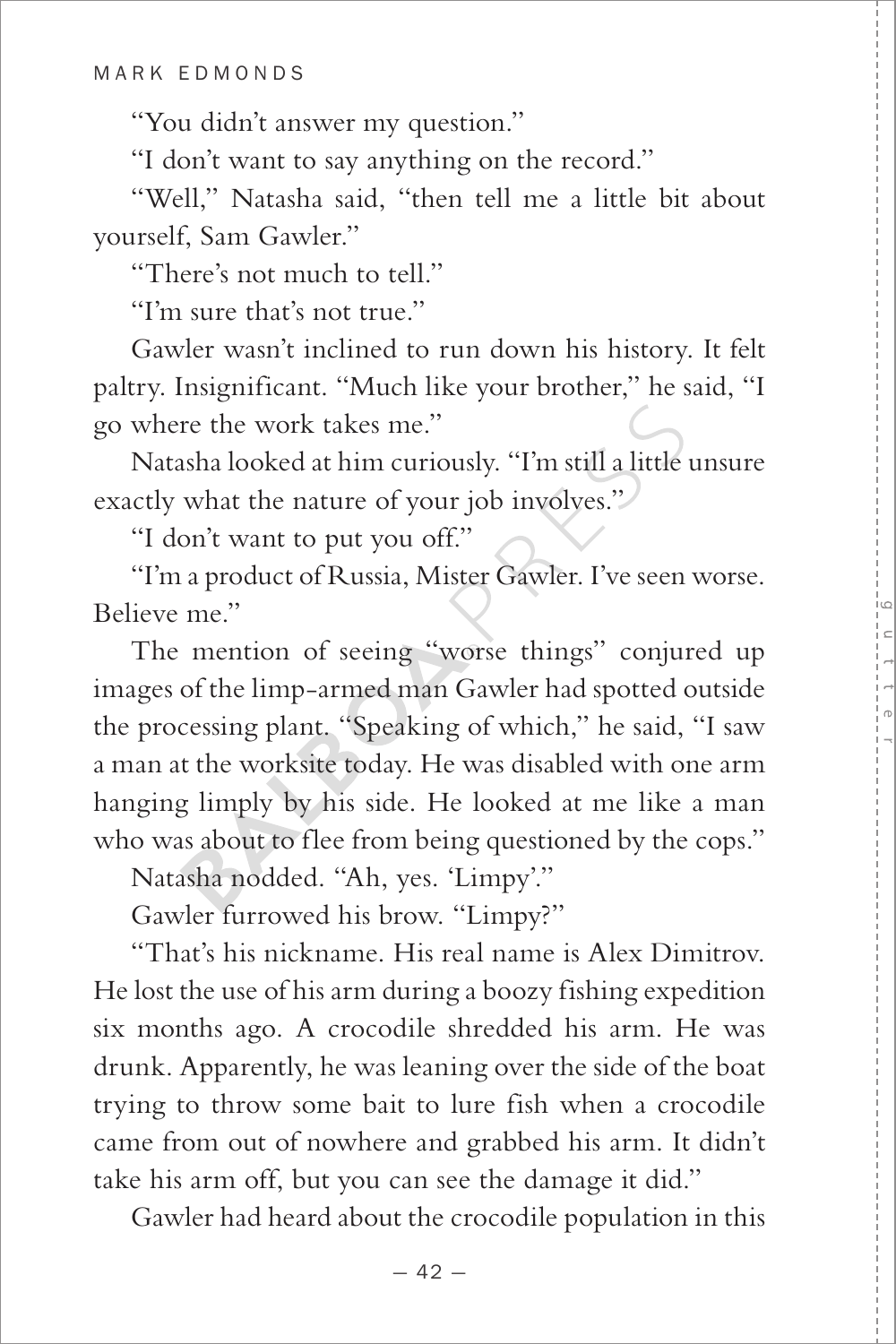part of the world. The rumour was that there was close to one crocodile per person in this neighbourhood.

Gawler winced at the thought of shredding an arm in a tug of war with a crocodile, but he had seen much worse. "And how," he said, "does a man with a useless limb still manage to stay on staff at Consolidated Rutile?"

"They can't let him go," Natasha said. "It's part of a workers' compensation deal he struck with the company. He had been let go after the ordeal, mind you, but the day before he was set to leave, they kept him on."

"Do you know the details as to how that came about?"

Natasha's tone wavered to a more querulous pitch. "I'm not sure," she said. "One of the higher-ups handled it. I'd be happy to ask more about it."

After hearing the tale of Limpy, combined with the reveal about how Oleg was instructed to bring scuba equipment to a job that didn't require it and into crocodile territory to boot, Gawler sensed that he was getting closer to the truth. It was like a lingering scent wafting in from a kitchen, one that teased the nostrils and kept him guessing. It was like wondering about a mystery meal that was being prepared for supper.

"You've been wonderfully helpful," Gawler said. "I appreciate it."

"You're quite welcome," Natasha said as she finished her drink. "Now," she flattened her palms on the counter, "I still want to hear more about *you*."

"Just like I said," Gawler shrugged. "There's not much to tell."

"I don't think that's true, at all. You must have a story.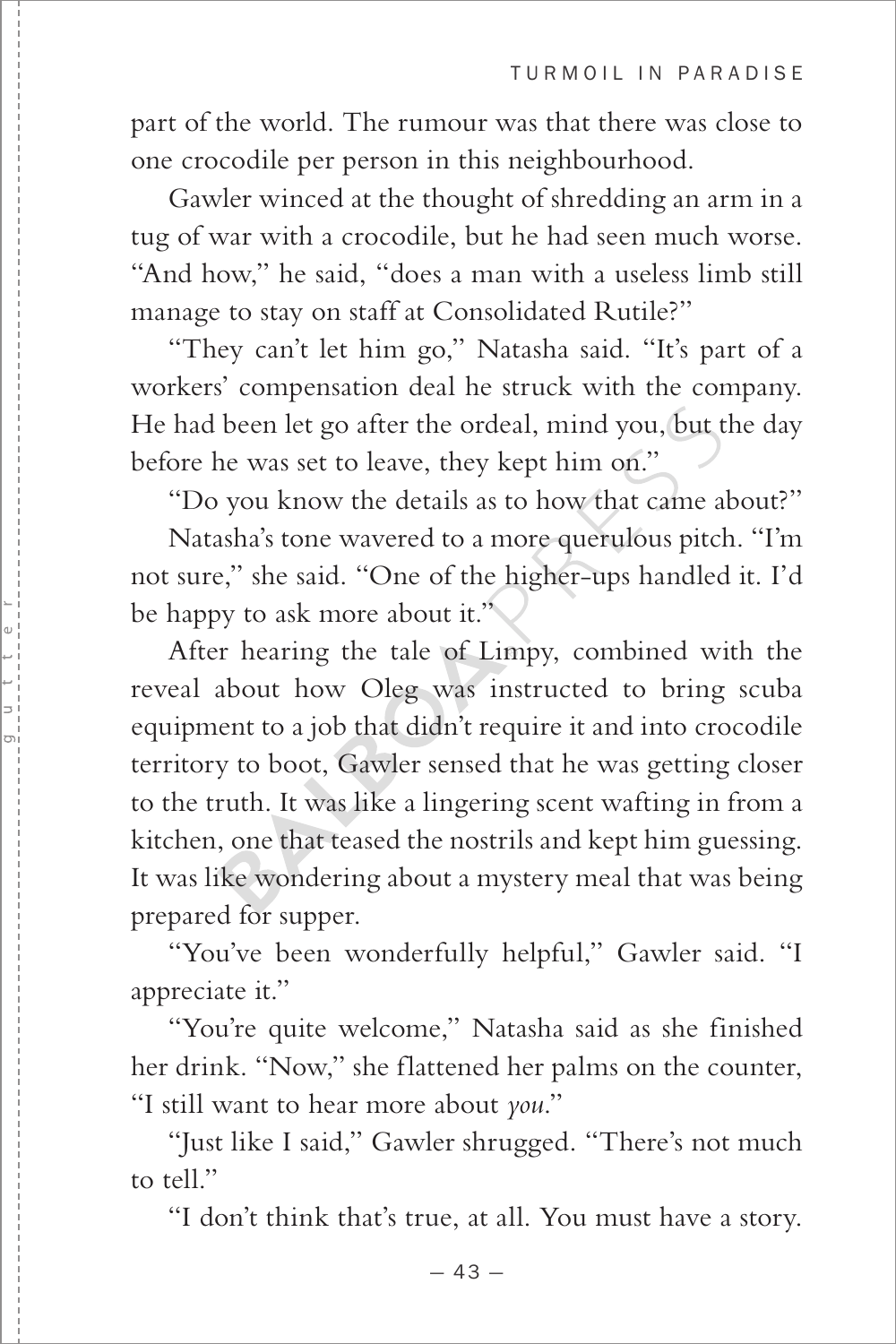You must have family." She bit her lip. "A girlfriend, perhaps, maybe a wife."

The comment made Gawler's heart drop. His memories of his courtship and wedding to Sarah. Recollections of their romantic life which they had enjoyed with gusto. The children they had planned for. Thinking about her death always made him feel as if his gut had dropped to his boots.

He wanted to talk more with Natasha. He wanted to connect more deeply with this woman who seemed able to put him at ease more than anyone he had been close to in more than a year. He just simply couldn't find the words. Thinking of a way out, Gawler said, "I'll tell you what. We can meet up again tomorrow to discuss that stuff and also some more about your friend Limpy. I have a few calls to make to the head office tonight before I head to bed."

"Deal," Natasha said. "I actually need to get back home to check on Oleg. But I want to be clear. She said in a definite tone. Limpy is no friend of mine."

She finished her drink and stood as she bade Gawler goodnight and headed to the door. Gawler watched wistfully as she left. Her final words about Limpy seemed ominous. He felt bad, not only about Sarah's death and the memories that still haunted him but by the fact that, no matter how hard he tried, he just couldn't seem to manage a close connection with another woman. He sighed and ordered another orange juice from Clint. He slowly finished the drink before starting to think about how he could learn some more about the Consolidated Rutile employee conveniently known as "Limpy."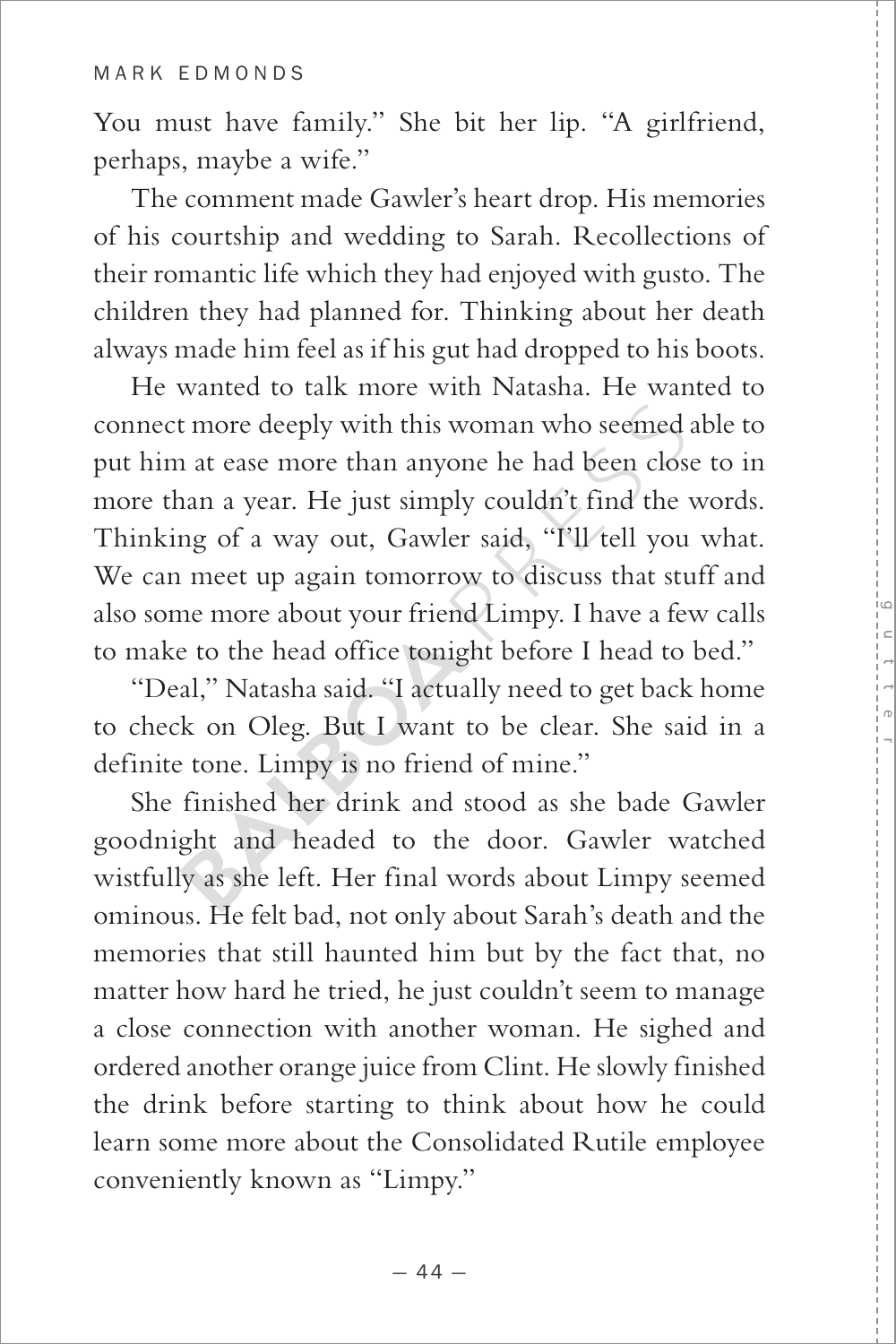## CHAPTER 7

Gawler made his way up the pub's back stairs to his room. He opened the door, slipped off his jacket, and retrieved his cell phone from his pocket. He searched through his four contact numbers. Each one held a prominent position within Consolidated Rutile. He selected James' number.

"Evening, mate!" James greeted. "What time is it?"

"Late at my end. Where are you?"

"London. A few fires at the home office."

"Is now a good time?" Gawler inquired as he heard an unmistakable clanking of dish and silverware in the background.

"Just sitting down for dinner," James said. "Hold on one second."

Gawler sat on the edge of his bed, switching the phone to his other ear as he felt a light headache building in the back of his neck. *Fool*, he thought. *Learn to pace your orange juice. It's starting to catch up with you.*

"Go ahead," James said.

Gawler rolled his head in a semi-circle to work out the knots in his neck. "I need some information on one of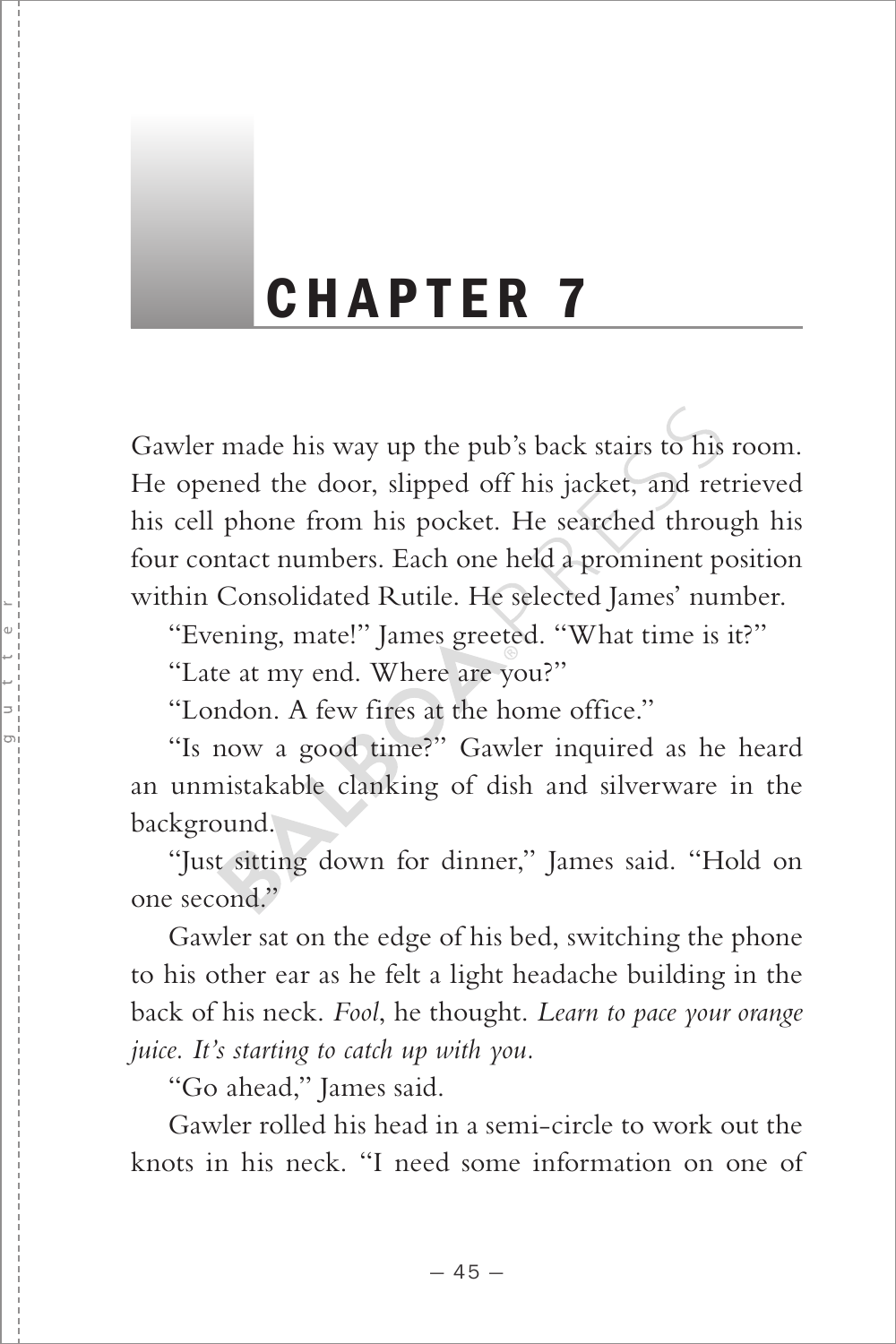the workers I crossed paths with down here. Name's Alex Dimitrov."

"Dimitrov?"

"You got it."

"That doesn't sound familiar."

"Well, he's more commonly known as Limpy."

"Ah!" James remarked with a note of recognition. "I heard in passing about him. We had to file a medical insurance claim from this end. Got his arm shredded."

Gawler said. "I'm surprised you would be tracking an employee down so far in the pecking order."

"Usually, I wouldn't. But there was a hubbub about that crazy Limpy guy when it happened. Apparently, he got his arm shredded when he was out fishing with his drunken mates. He had somehow ended up having a tug of war with a crocodile hanging off his arm. When the crocodile eventually gave up, he fell backwards into the boat. His mates managed to power their little boat to shore, they dragged him out onto the bank but then they couldn't figure out what to do next.

A guy on the shore had seen what happened and had already called the district nurse. Limpy had lost a lot of blood by the time she arrived. She stopped the bleeding but said she couldn't save the arm. She wanted to amputate it on the spot.

Dimitrov- Limpy, swore at her and screamed," you're not amputating my arm you rotten bitch." She backed off and called the air ambulance. They flew him 800 kilometres to the nearest hospital in Cairns. The surgeons at the hospital worked for hours to save what was left of his shredded arm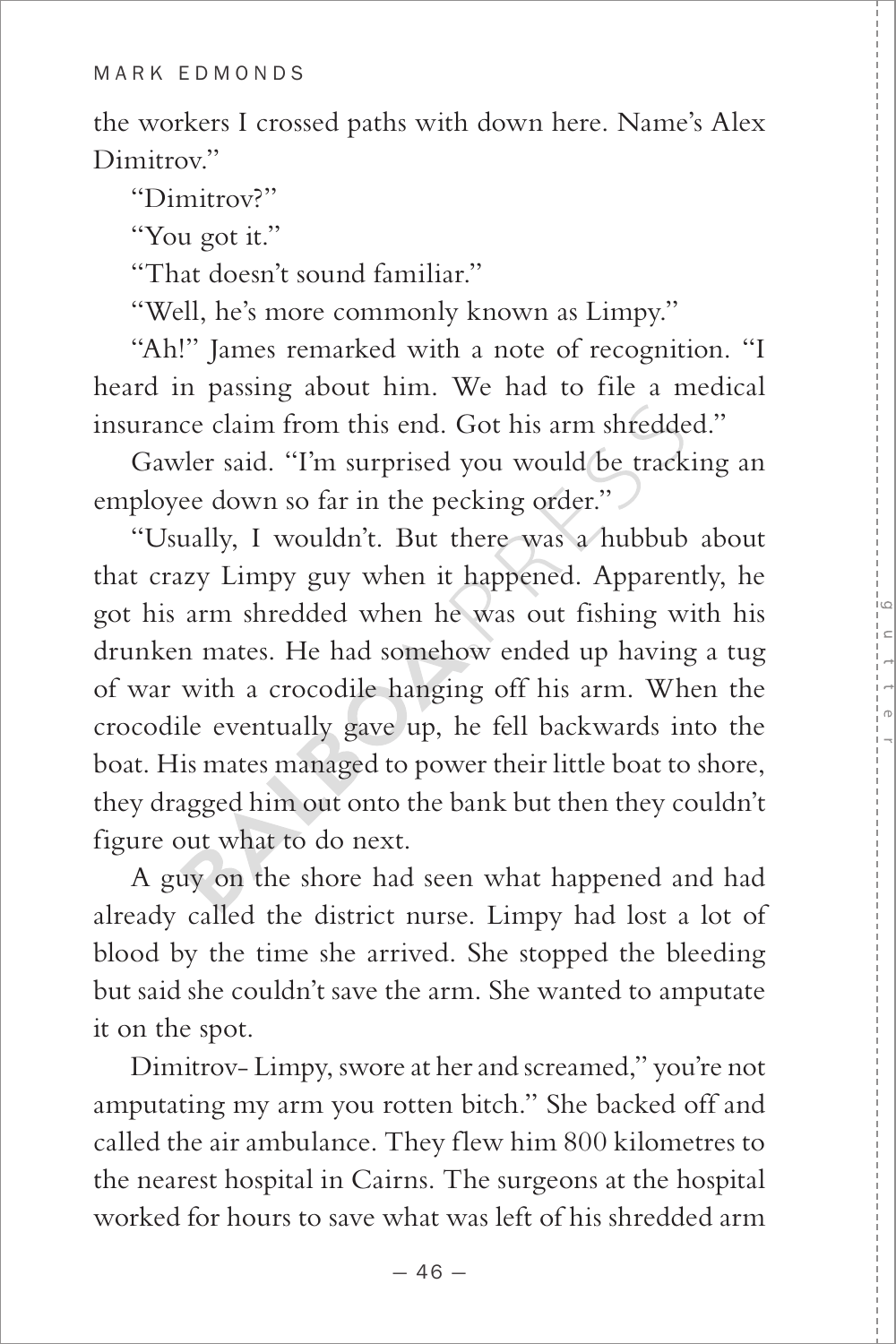but it would no longer be a workable limb. In the end they decided not to amputate. He eventually returned to work and was put on light duties."

Gawler asked, "Why wasn't he let go? Having the use of both arms would seem a necessity in a place like a gold plant."

"It is," James said. "But Limpy threatened to call in some lawyers if we didn't cover his medical expenses."

Gawler furrowed his brow, "The accident didn't have anything to with company work. He was off-the-clock, so to speak."

"Well, Limpy lined up some high-powered lawyer who was threatening to take us to the cleaners. They wouldn't have won the case, everyone knew that. But Limpy seemed to have some pretty powerful support in the background which we never got a proper handle on. How he was proposing to pay the lawyer was a mystery to us.

"They were threatening us with years of litigation. It would have cost a bomb. But that wasn't the main point. The issue we faced was that we didn't need right then to wage an ugly legal skirmish against a popular guy around town. Not good for the company image in a small place. Best for us to cave and swallow the costs of Limpy's legal and medical bills. It was neater to settle the thing that way."

Gawler said, "I need all the information you have on Limpy along with the details of his settlement with the company."

"Sure thing," James said. "I'll need a day or two." "Not a problem."

"Anything else?"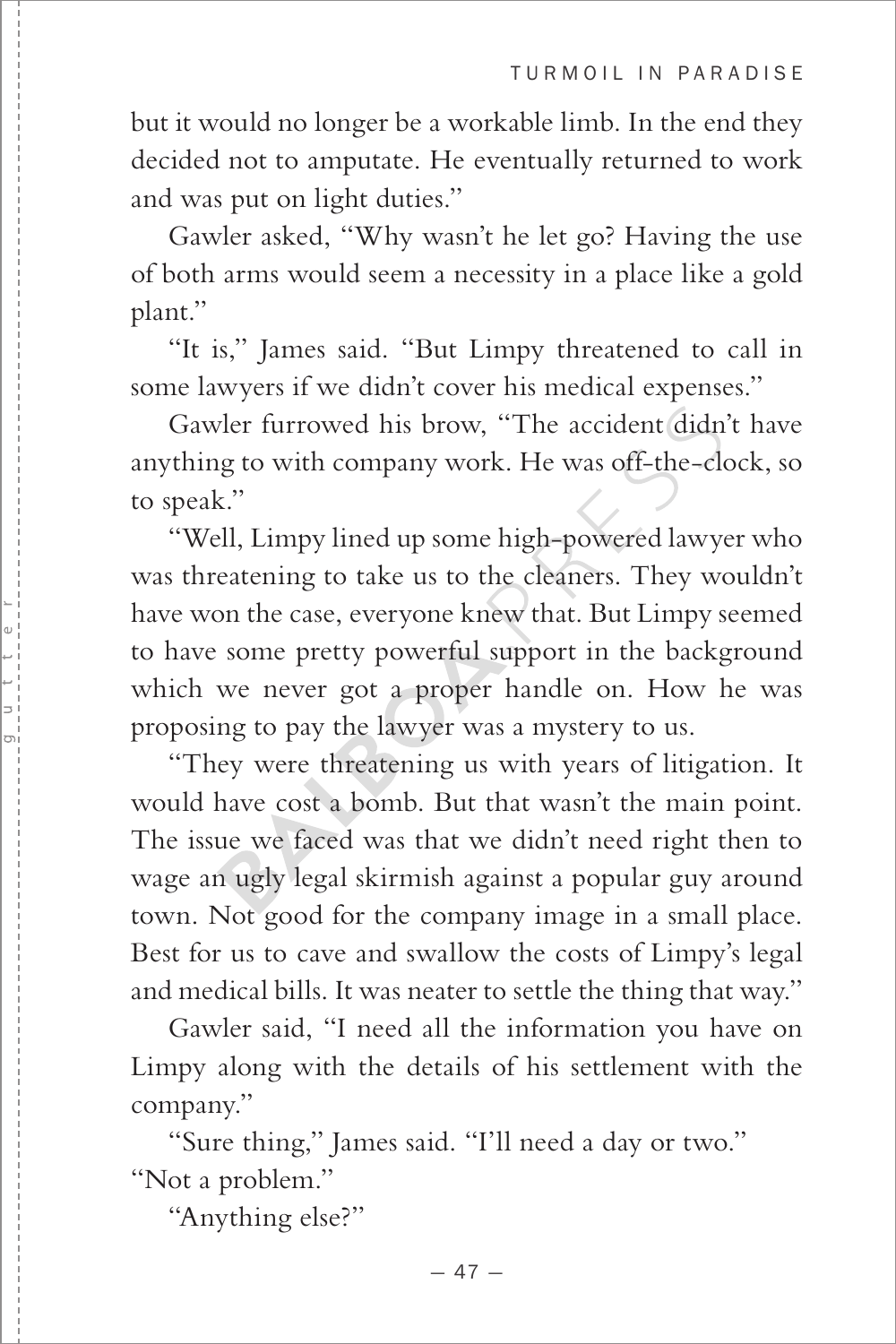He recalled her smiling face. The young woman he had spent time with earlier; "Natasha Timoshenko."

James chuckled. "What about her?"

"I met her at the plant today."

James said, "She's quite something, eh?"

"Yeah," Gawler said, "She is for sure." He felt a warm sensation in his chest. "She was quite helpful, gave me a thorough tour of the processing plant."

"Try and keep it cool mate," James said. "I know you need some female company, but it's best for us if you keep things strictly business for now."

"Of course, I will *mother*."

"Hey," I'm just trying to help you stay on track."

Gawler said," She was the person who told me a little bit about our man Limpy. She's getting together all the information they have on Limpy along with some of the other dubious employees so that I can run through the details. I just wanted the official record on Limpy from you in case there's something she couldn't dig up."

"Understood. Anything else?"

"Natasha has a brother, Oleg. I want you to pull up anything and everything you have on him, as well."

"Sure thing," James said. "You starting to sniff out a trail?"

"Not sure," Gawler said. "But my gut is telling me I might be."

James laughed. "Sit tight. I'll have everything to you within a day or two."

"Outstanding."

"Goodnight, mate."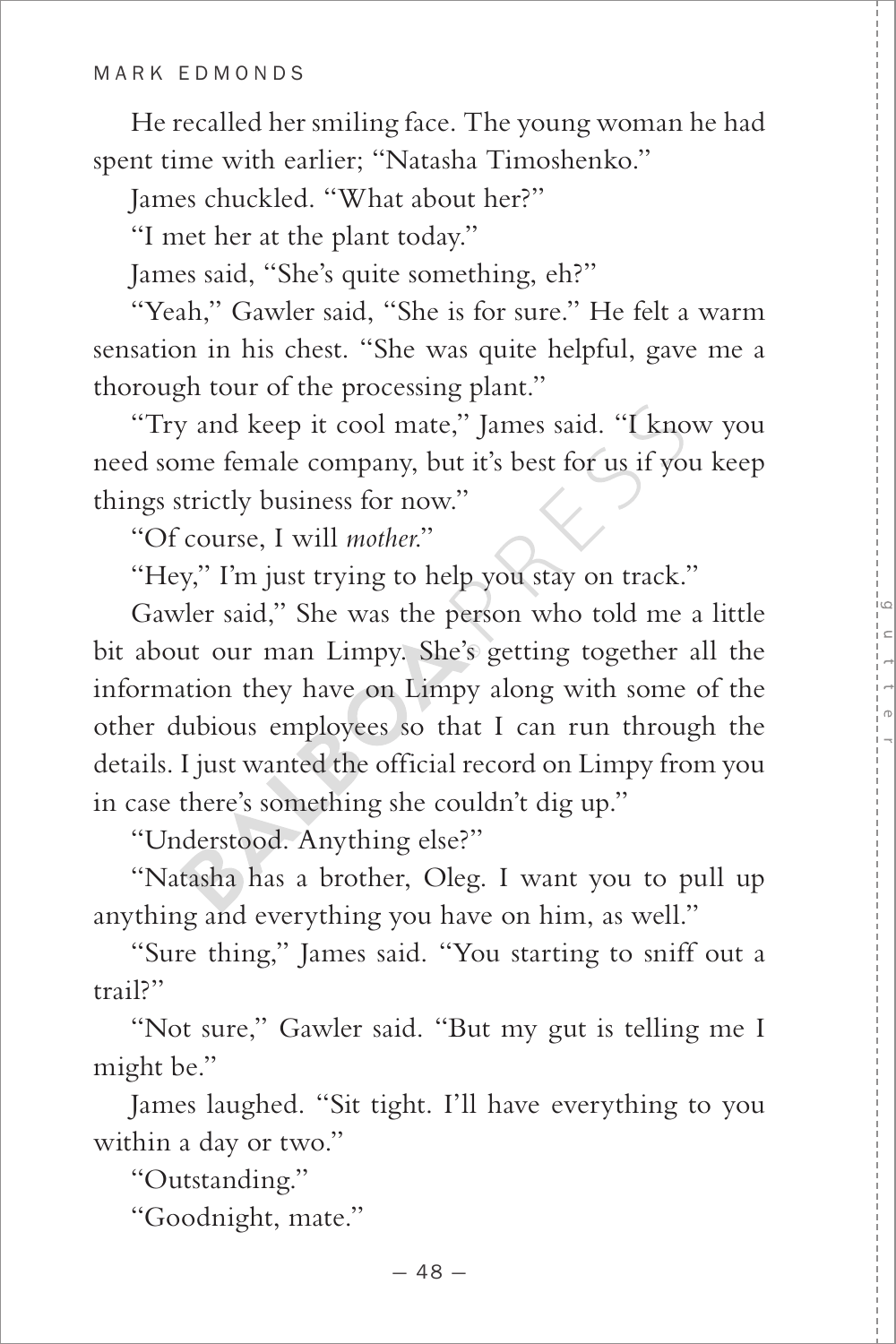Gawler shut off the phone and tossed it on the bed. Kicking off his shoes, he laid back, closing his eyes with the certainty that the details he was searching for would soon become clearer.

#### \*\*\*

His dream that night was more a memory. He was seated in a stuffy conference room facing a bespectacled man named "Ronson." Ronson wore a professional smile as he commenced a psychological evaluation. It was a requirement of Consolidated Rutile's insurance carrier.

If Gawler was going to do the heavy work at the behest of CR, they, more specifically the insurance carrier, wanted to make sure that he was, putting it succinctly, hard-headed but not psychotic.

"I'm going to ask you a couple of basic questions," Ronson said with a professional's warmth. "Where did you grow up?"

"Melbourne," Gawler grunted, not pleased in the slightest, feeling like a rat inside a box being poked and prodded.

"Your parents."

"What about them?"

"Who are they?"

"My mother died tragically one Christmas day when I was sixteen. She choked on a chicken bone while were eating Christmas dinner. We rushed her to hospital, but they couldn't save her, and she died that day. It was horrendous. My father was absolutely distraught. He collapsed with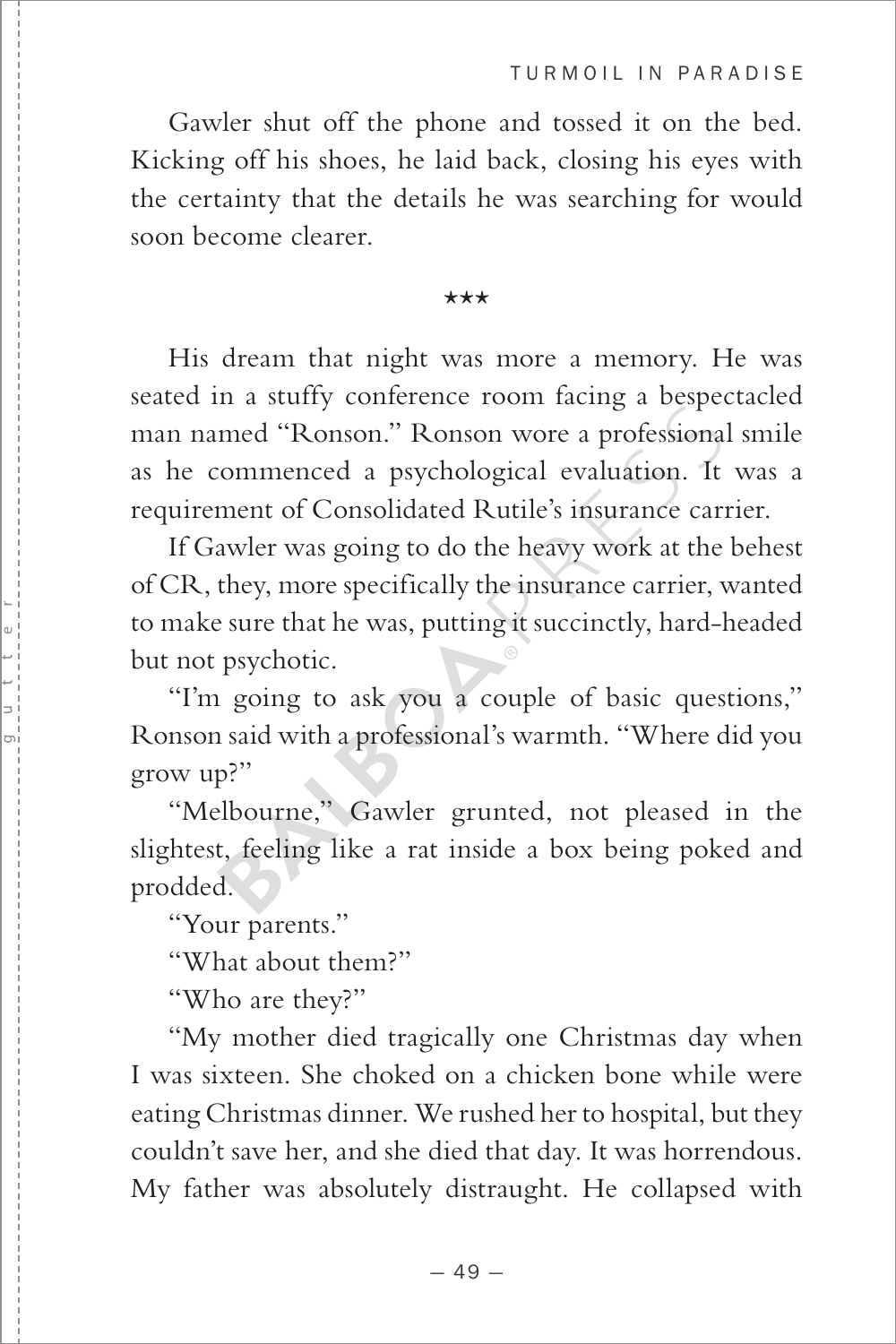heart failure while we were waiting for mum to be treated at the hospital and he died that same day."

"*Ah*," Ronson remarked as he pulled the notepad beside him in front of him and jotted a note.

Gawler eyed the notepad. "That's interesting to you?"

Ronson shrugged. "I'm just making a note, Mister Gawler."

"Then maybe you should make another note. My wife also died not long ago. Incurable cancer."

Ronson frowned. "I was going to get to that, yes."

*This is pointless*, Gawler thought. *I'm not suicidal. I'm not deranged. I'm not going to put my hands on somebody who doesn't have it coming.* He crossed his arms defensively, leaning back in his chair with a groan. "You seem to know everything," he said, "so you'll have to excuse me if I think this is pointless."

Ronson interlaced his fingers. "Consider this a formality, Mister Gawler. In the brief time we've been speaking and based on the glance I've had at your record; I'm inclined to think that you'll pass this examination with flying colours."

"*Inclined* to think."

The examiner shrugged. "There could be some underlying factor I have yet to stumble across in your profile that would raise some red flags." He picked up his pen and pressed it to the notepad. "Tell me about your childhood."

"It was fairly benign," Gawler said. "I had wonderful loving parents."

"Who took you in after they died?"

"My uncle Donald and Aunt Jolene."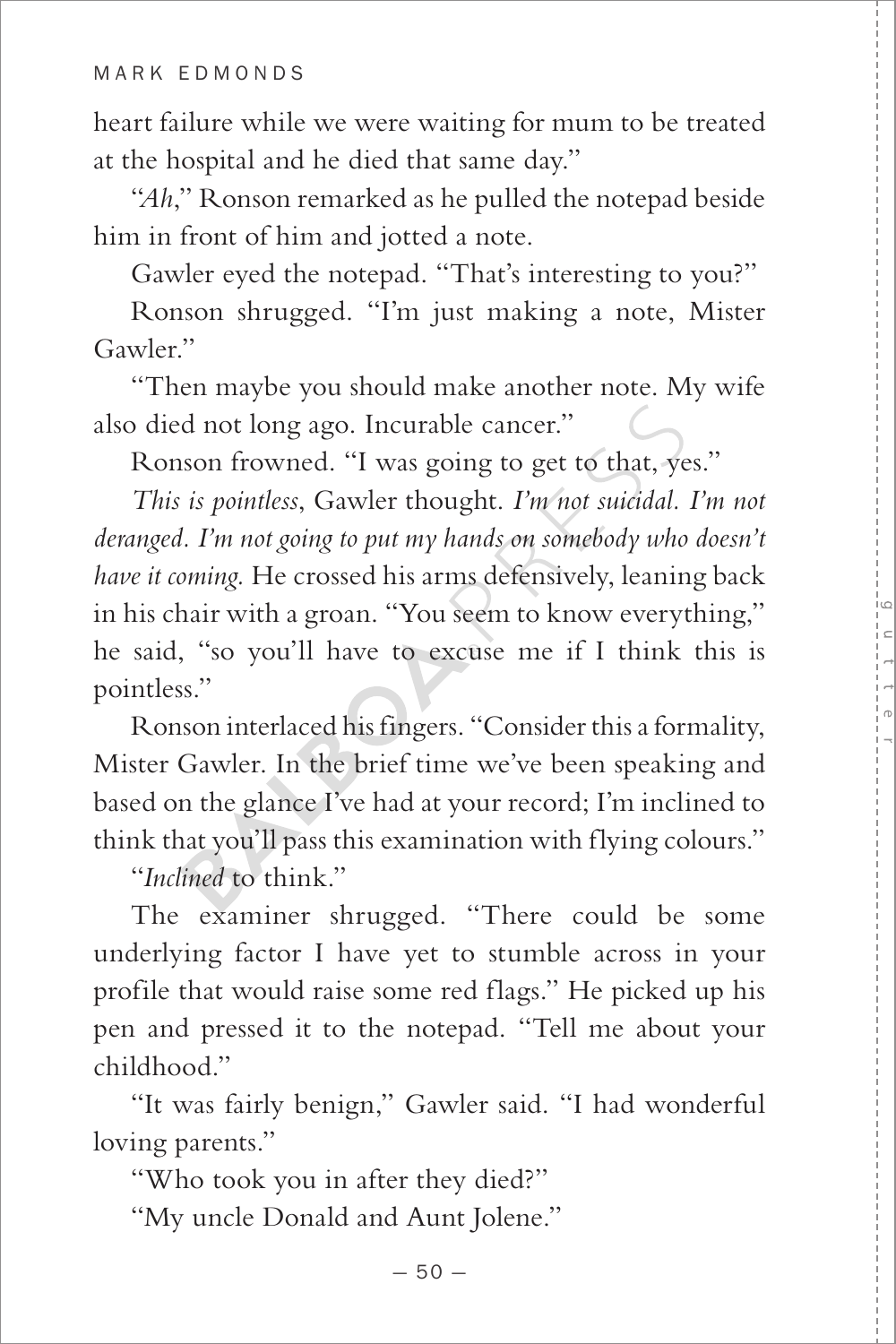"What was your relationship with him like?"

"He was a truly dreadful man. She was kind but demure."

"Abusive?"

"My uncle was an alcoholic; he never raised his hand to me or my siblings. But he did kill my dog one night by belting it with a lump of wood because it messed with his chickens. What he did was utterly brutal. I never forgave him for that."

Ronson took a note. "And what about—?"

The incessant inquiries had gotten under Gawler's skin. "Look," he cut in, "I had four siblings, who I don't speak to anymore, my uncle raised us, I did well in school, and I played football for a spell before my ACL let me down."

"How does that affect you physically?"

"Not very much now. Surgery corrected it well enough. And I have a high pain tolerance."

Ronson said, "Let's talk about your wife."

Gawler said, "Let's not."

"She recently passed away."

"She did. And no, I don't have self-harming thoughts."

"What thoughts trouble you as a result of her dying so suddenly?"

Many emotions plagued Gawler: Sadness, regret, confusion, irritation. There were so many things that tormented him these days.

"My wife's death," he said in a tired tone, "was deeply tragic. Yes, it pained me, and yes, I still deal with the memories of her."

"Any vices?"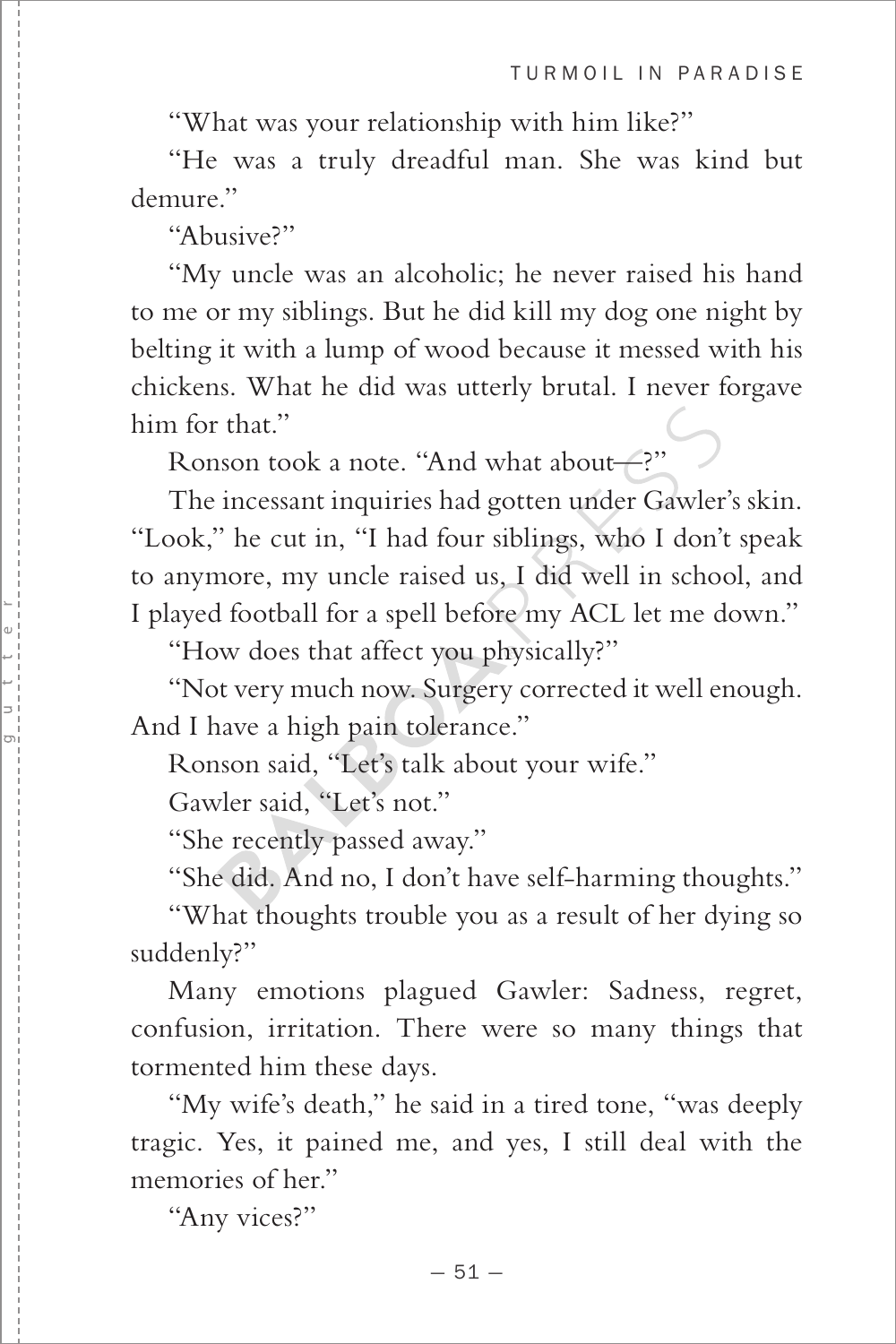"You're asking me if I drink heavily to deal with my trauma or take any drugs."

The question made him feel like he was being pressed by a parent. "I don't drink alcohol these days. I am strictly an orange juice man and drugs have never interested me. I've seen what they can do to people."

Ronson made another note. "What about your siblings?" he asked.

"We don't talk anymore."

"You mentioned that."

"Why?"

"Because of me."

"How come?"

"Because I left them all behind when I moved away from home. My uncle. I couldn't stand him. I was the oldest, my brothers and sisters' sort of held that against me. When I came back during my university days to make amends, my youngest brother, Daniel, told me to leave. He said I had abandoned them."

Ronson said, "You haven't spoken to them since?"

Gawler said, "No."

"If you could, would you?"

"Yes. But they don't want to know me. And anyway, they are scattered now all around the world.

"Daniel was the only one who showed up at Sarah's funeral. He squeezed my arm, nodded, and left when it was all over. I tried to call him a week later. I left a message. He never returned it."

The examiner scribbled more notes. Gawler peered at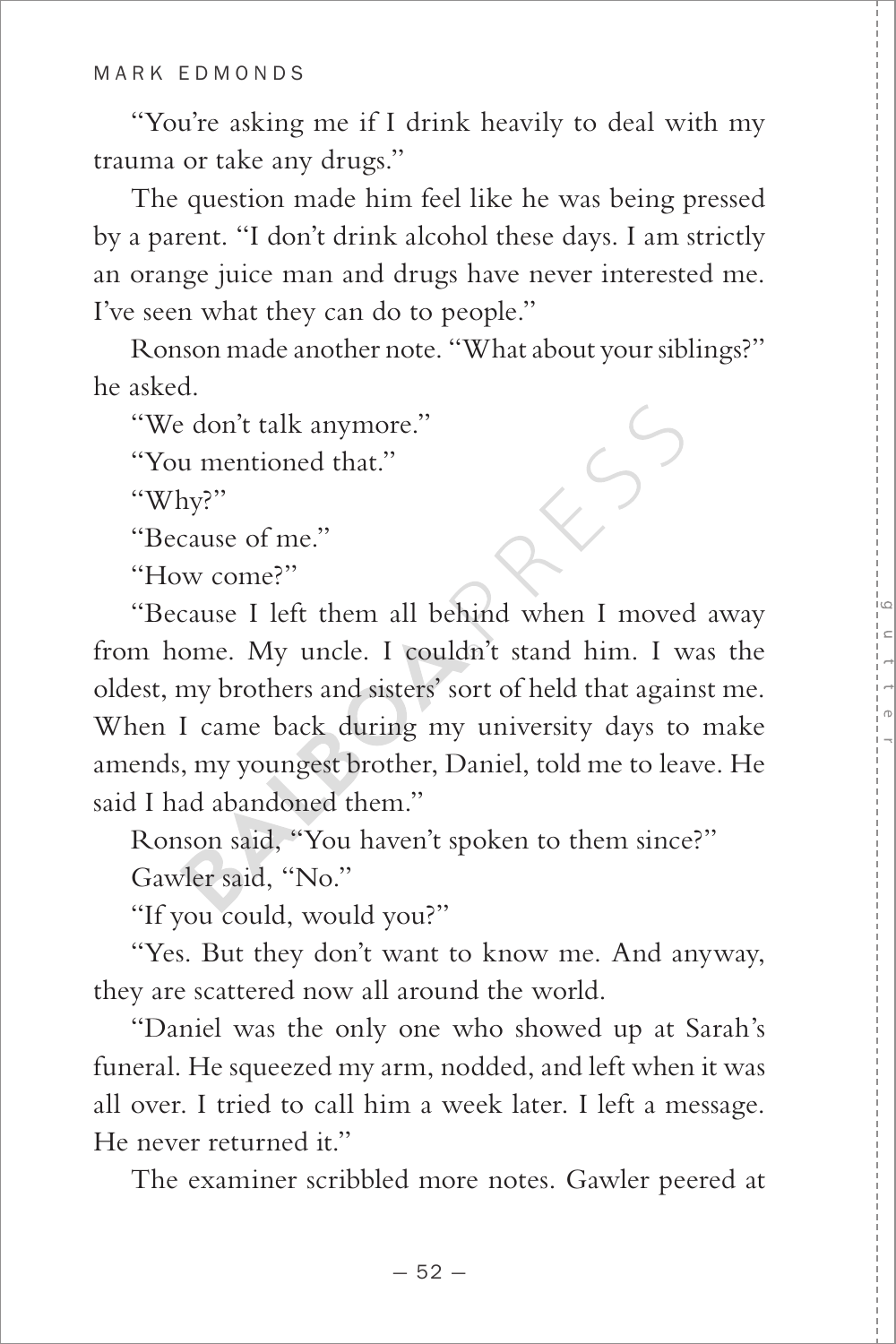him like a hawk, curious as to what Ronson was jotting down but unable to make it out.

"Mister Gawler," Ronson said, "if I told you that you were depressed, what would you say?"

"That you were probably correct."

Ronson appeared bemused. "Most people would push back on that diagnosis."

Gawler crossed his arms. "I'm not most people."

"Well, I'm inclined to think that you are more selfaware than most people who are dealing with grief."

Perching forward in his seat, Gawler's eyelids became slits. Unblinking. Staring directly at Ronson. "Let's cut the bull," he said with a grumble. "Am I cleared, or am  $Inot?$ 

Ronson said nothing as he scribbled more notes. He spent close to ten minutes more asking questions.

Gawler was not told of the examiner's findings, but James was. He was advised that Gawler was a risk, but a manageable one. His current mental state brought him to the edge of being unhinged, but the relationship that James had with Gawler should serve to reel Gawler in when necessary.

"He's a weapon," Ronson advised James, "but *you*  should be able to aim him in the right direction."

#### \*\*\*

Gawler awoke. Sweat clung to his shirt. He sat up in bed, shaking off the memory of Ronson. He slowed his breathing. He was still thinking of Sarah, still unable to say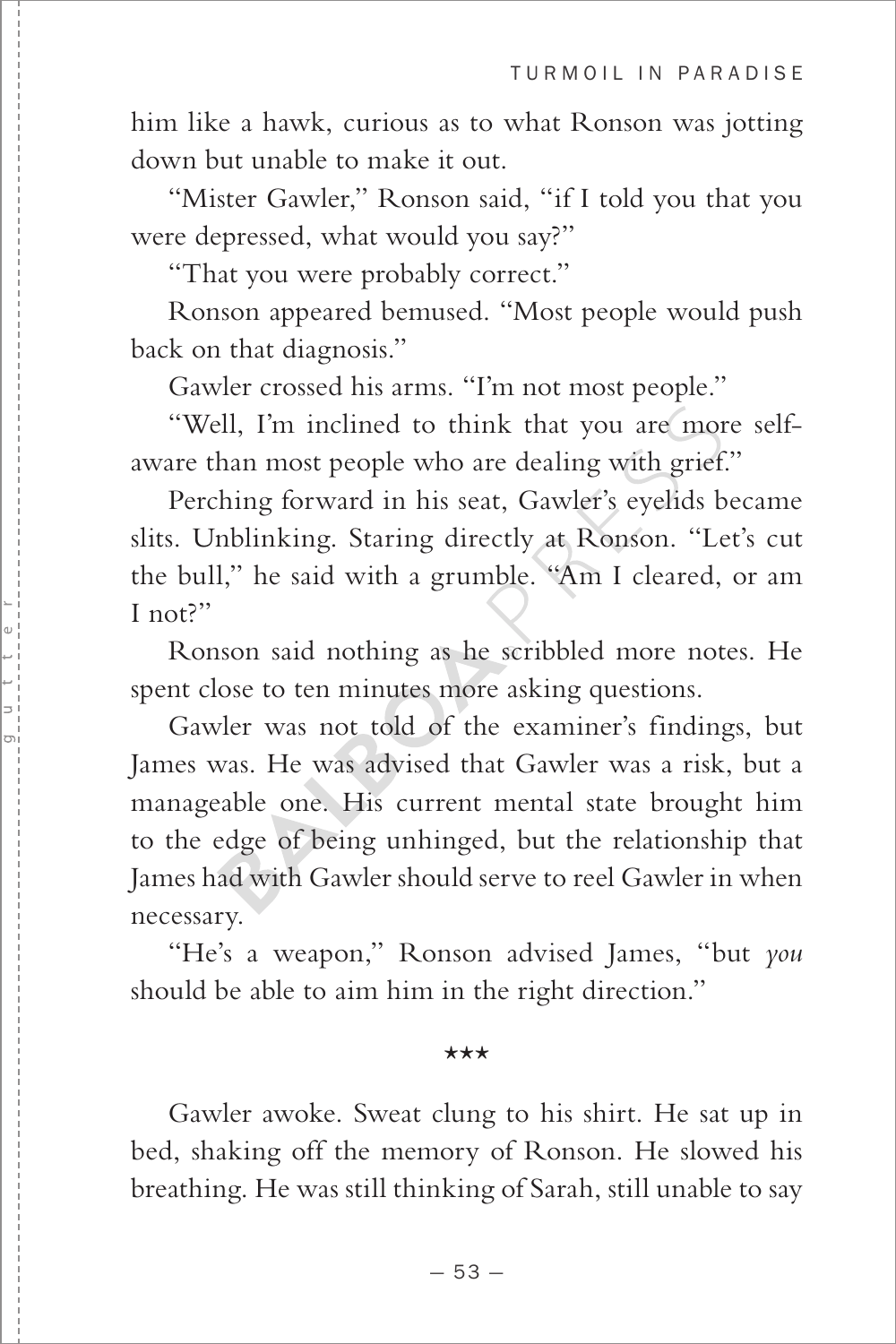her name out loud. Turning on the desk lamp, he swung his legs off the bed and held his head in his hands. For the first time in months, he opened his mouth, whispered the name "Sarah," He felt a tear slide down his cheek.

OF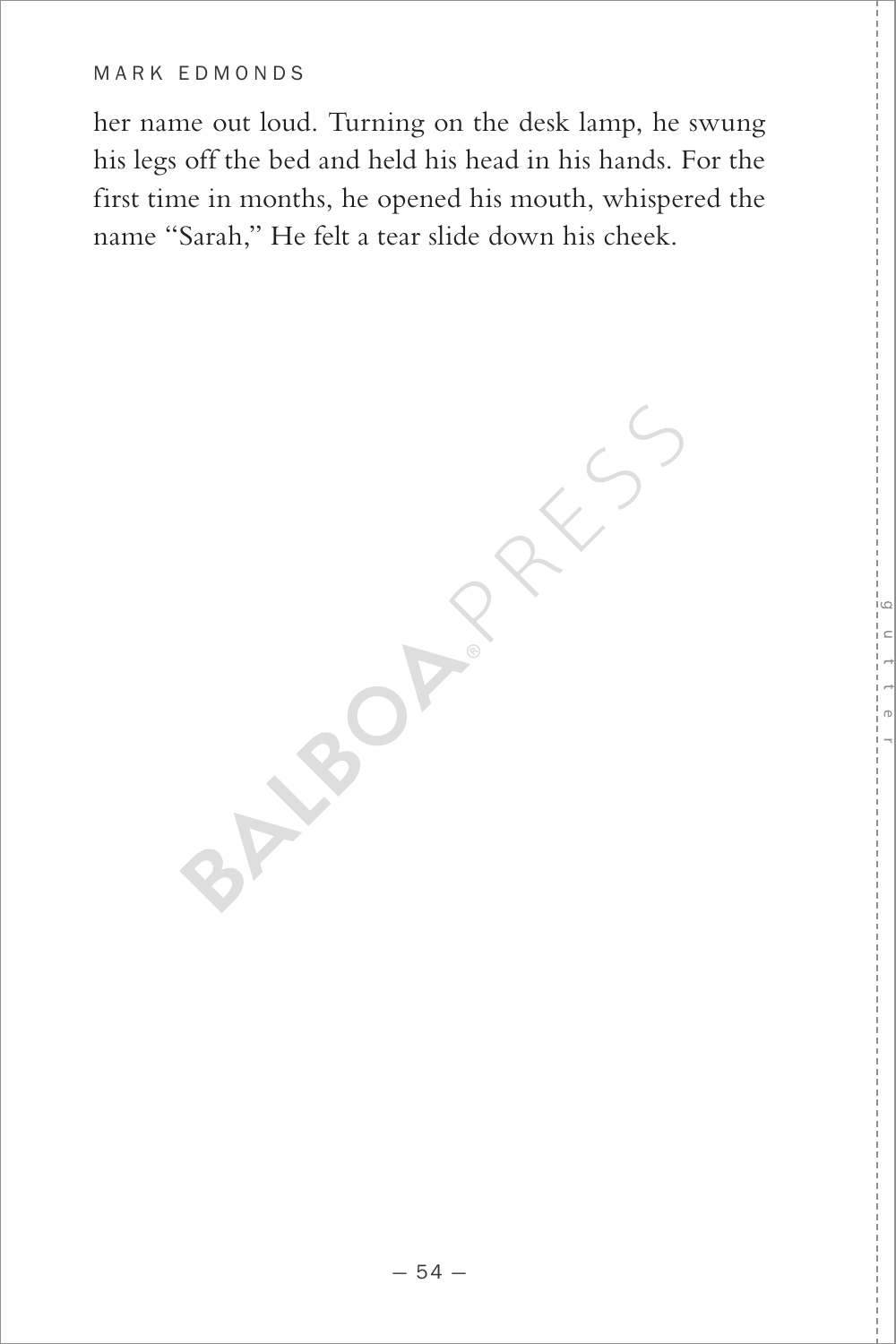### CHAPTER 8

Sleep evaded Gawler that night. He glanced at his watch. It was two AM. He was awake. Alert. Thinking about Sarah. Rather than dwelling on his memories, he decided to use his residual energy to do a little reconnaissance at the processing plant. He figured it was better to be distracted than depressed. *Ronson*, he thought, *would have a field day if he were here now.*

Slipping on his jeans, boots, a black t-shirt, and with a black bomber jacket stuffed into his bag, he headed downstairs, piled into his Humvee, and drove through the night to the plant. No one should be at the plant at this hour. It was at least five hours before the first person would show up. But Gawler listened to his gut, it was beckoning him to check out the plant. His senses called him to the scene like a crocodile picking up the scent of blood. Killing the headlamps, Gawler slipped his Humvee into a wooded area thick with shrubbery 20 metres off the road leading to the plant. The spot he chose was invisible to vehicles passing along the road. He shut off the engine and, lowered the window to allow the chill to filter into the car. The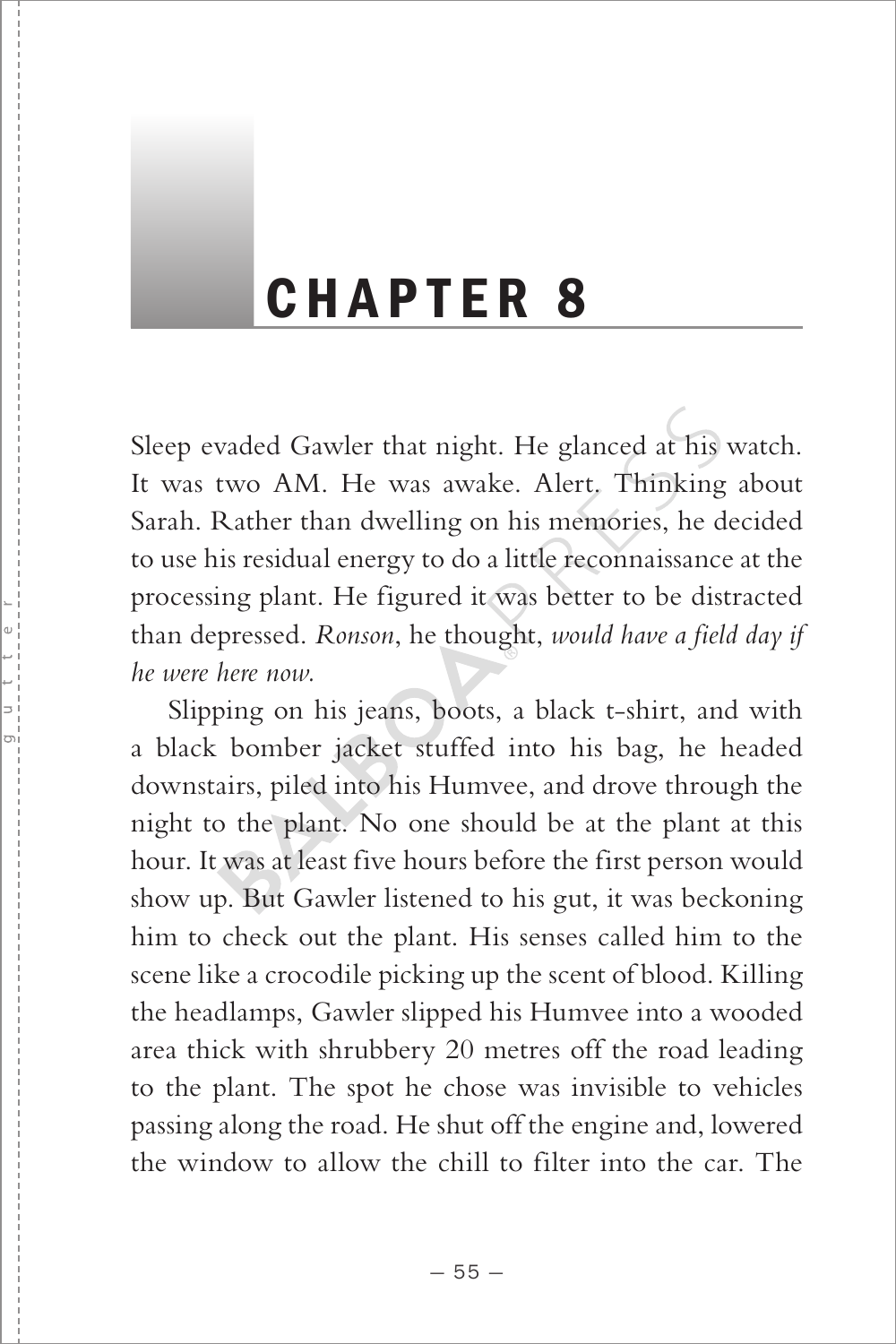silence was restful but somehow ominous. His mind started to wander again to thoughts of Sarah.

Close to twenty minutes passed while Gawler gazed steadfastly at the plant. He fixed his attention on the boomgate which gave access to the plant The night was utterly silent, but Gawler could sense the presence of movement from something not yet visible. He had to thank Uncle Donald for that one. He had taught the young Gawler how to wait, how to hide in the shadows, how to pick up the slightest sights and sounds and scents to track down the foxes they hunted. But Gawler hated guns and shooting animals. He had kept Donald company on those trips to keep the peace. Gawler didn't shed a single tear when he heard Donald had succumbed to a heart attack, but he remained thankful that the old man had taught him some valuable techniques which he still sometimes used

Gawler eased the window down. *Someone's here*, his mind raced. *They're close by.* A minute later his suspicions were confirmed. He stiffened to attention the moment the boom-gate to the plant opened. He spotted none other than Limpy leaving the plant. He was dressed in black clothing and a dark baseball cap. He hustled toward the back of the plant. Fast but not eager. Quick but still relaxed in his stride.

"*What are you up to, mate?"* Gawler whispered, an eagerness settled over him as he saw a man, who shouldn't have been working for the company in the first place, stalking around the plant in the dead of night.

The sounds of an engine spluttering to life filled the night air. A pair of headlamps cut through the darkness. A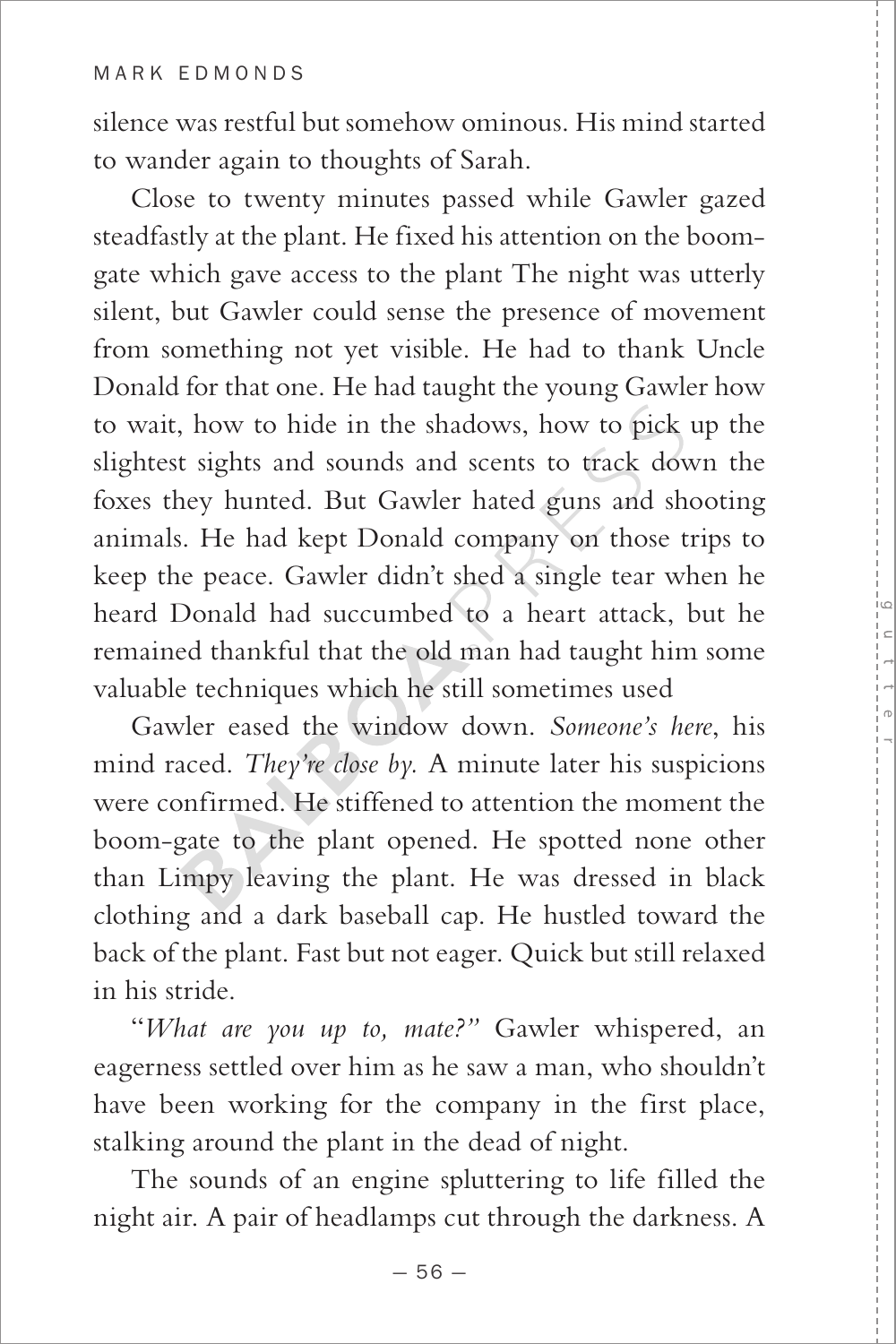Ford Fiesta, its rusting dull brownish colour providing a functional camouflage, made a U-turn from the plant and headed up the road straight towards Gawler.

Gawler watched as the Fiesta flashed past his hiding spot. He made out Limpy's face in the shadows behind the wheel as the car powered away.

He waited until Limpy was a half-kilometre down the road before he started the Humvee. He kept his headlights off and tailed Limpy until they reached the main highway leading out of town.

#### \*\*\*

Tracking at a safe distance Gawler followed as Limpy sped down the highway to an ugly industrial area about five kilometres outside the town's limits. The area was unlit. It was totally dark with industrial yards on each side of the road secured behind high wire steel link fences and guarded by growling dogs. The area seemed to be filled with car wrecking yards, second-hand junk depots and tired looking grubby little warehouses.

Limpy pulled into a carpark at an inconspicuous building set apart from the warehouses. It was showing some signs of occupation. A few cars and motorcycles were parked out front. Shadows were moving across the upstairs windows.

Gawler parked the Humvee a half block away. He had a clear view of the building. It was a double story establishment painted in black with faded purple fluorescent lights tracing the building's profile. A sign above the entrance read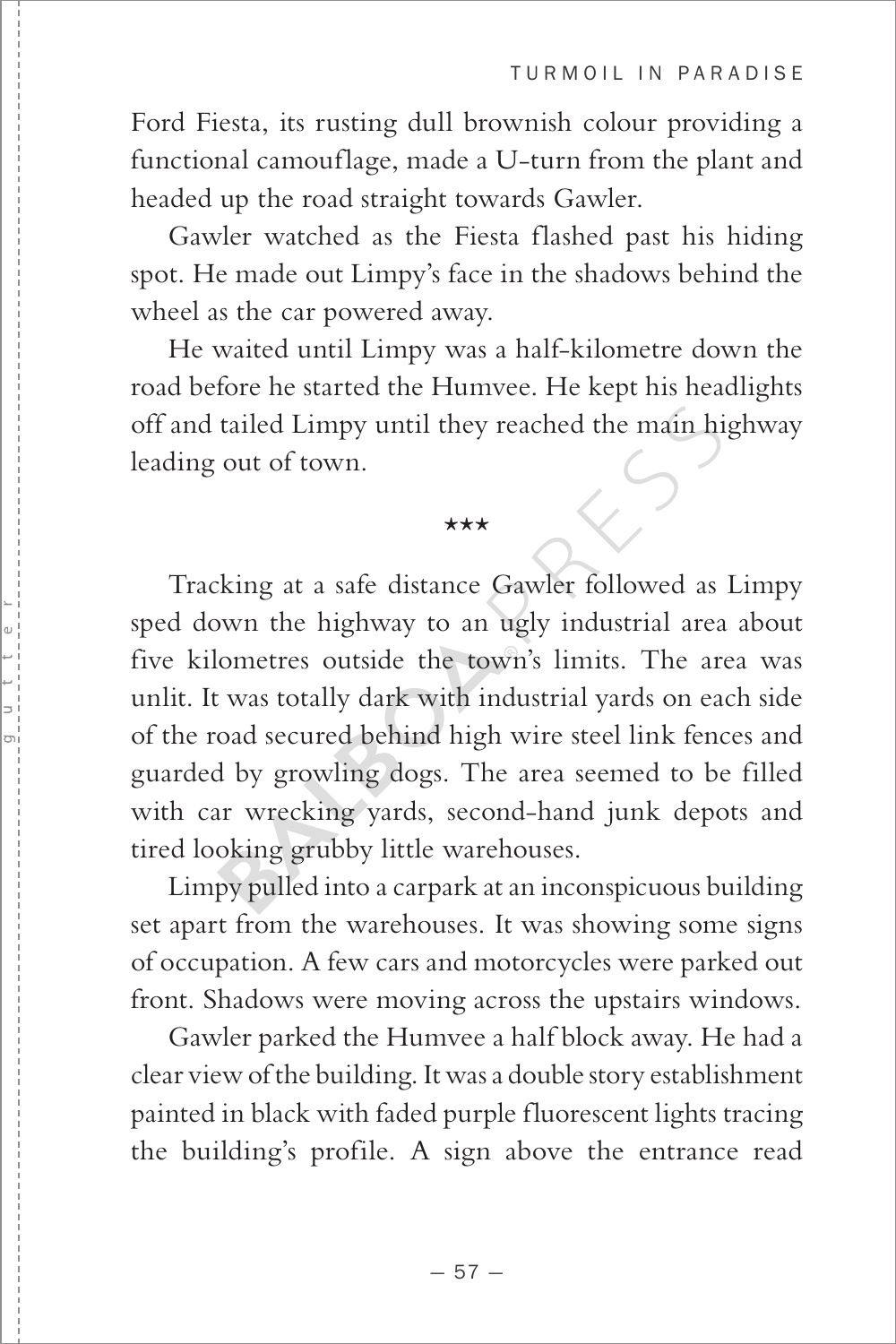Mark Ed m onds

"Spinners," in a fading and crackling glow of neon cursive letters.

Gawler waited until Limpy had entered the building before making his way toward the building. Gawler walked down the centre of the road, keeping a clear distance from the fences on either side of the road. The dogs had picked up his scent and were snuffling, moving along the inside of the fences, pawing, and scrabbling at the wire. *"Just don't bark you mongrels,"* he mused.

Gawler could not suppress a tight smile the moment he saw the voluptuous naked female bodies displayed on the posters flanking the double entrance doors. It was immediately obvious that he had arrived at a place which was ironically being promoted as a 'gentlemen's club.' *There's probably a brothel upstairs; there usually is,* he mused.

Gawler watched as Limpy casually strolled into the club without being accosted by the burly bouncer stationed at the door. He didn't pause to pay the twenty-dollar entrance fee advertised on a placard next to the bouncer's perch. *He is meeting someone*, Gawler thought as Limpy pushed the door open. Gawler thought *I've come this far; I should follow through and check the place out.*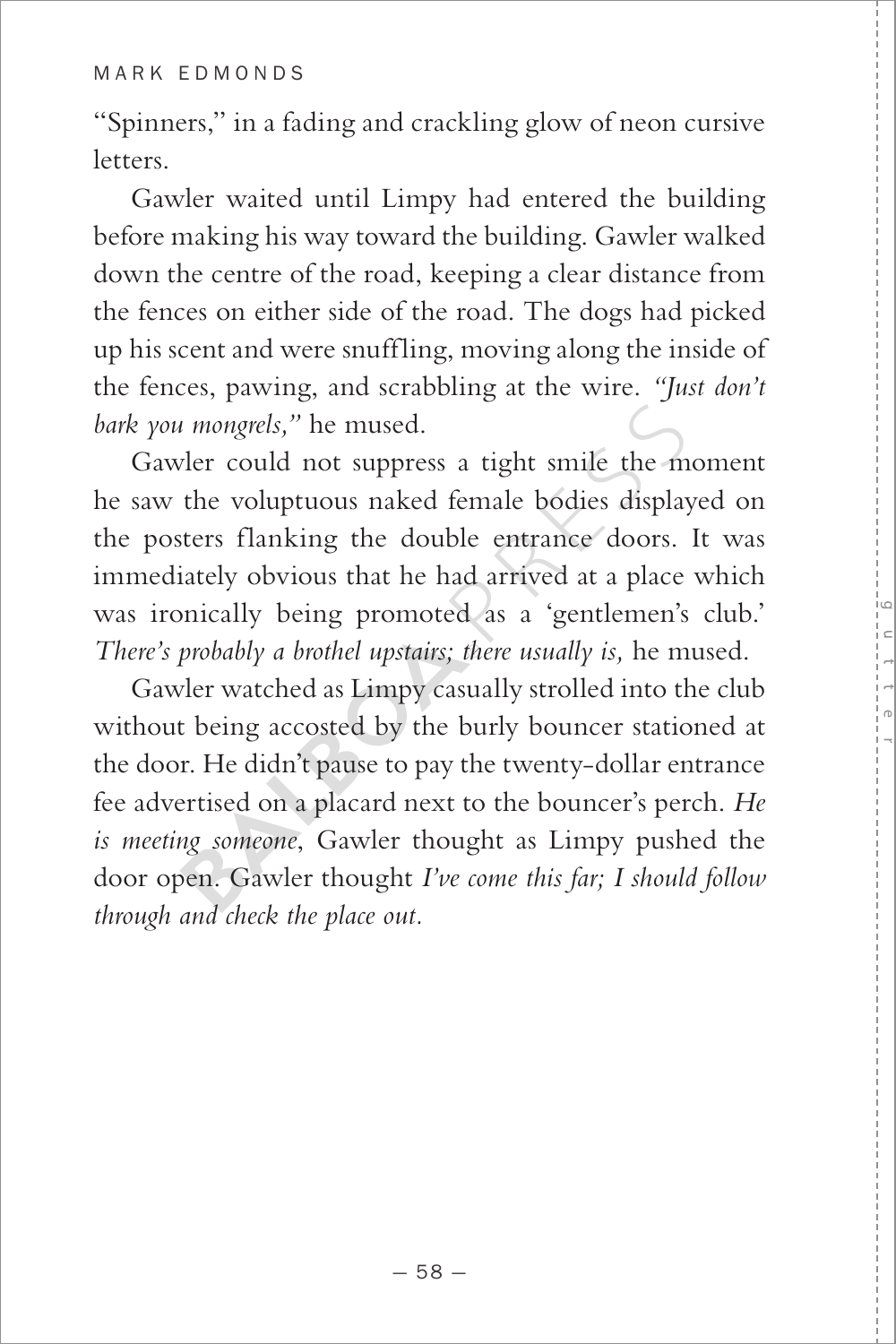### CHAPTER 9

Gawler stuck his hands in his pockets, lowered his head and tried to assume the demeanour of a guy coming to a skin joint in the early morning hours to get away from a wife who had been withholding what he believed he was entitled to from her. He deliberately tried to create an impression of appearing perhaps a little nervous combined with some self-loathing as he made eye contact with the bouncer. Thrusting his chin forward, Gawler said, "Hey," in a flat tone as he proceeded to fish out the necessary cover charge.

The bouncer, counting some notes in his hand, did not acknowledge Gawler. He was a heavy man. Big, with a tattooed balding head and rolls of flesh swelling his neck around its full circumference.

"It's twenty, right?" Gawler said as he held out his cash. The bouncer said nothing.

*Great*, Gawler told himself. *This one is going to make me work for it.* "Can I go in?" he asked.

The bouncer shook his head. "Nope."

"Why not?"

"Club is closed."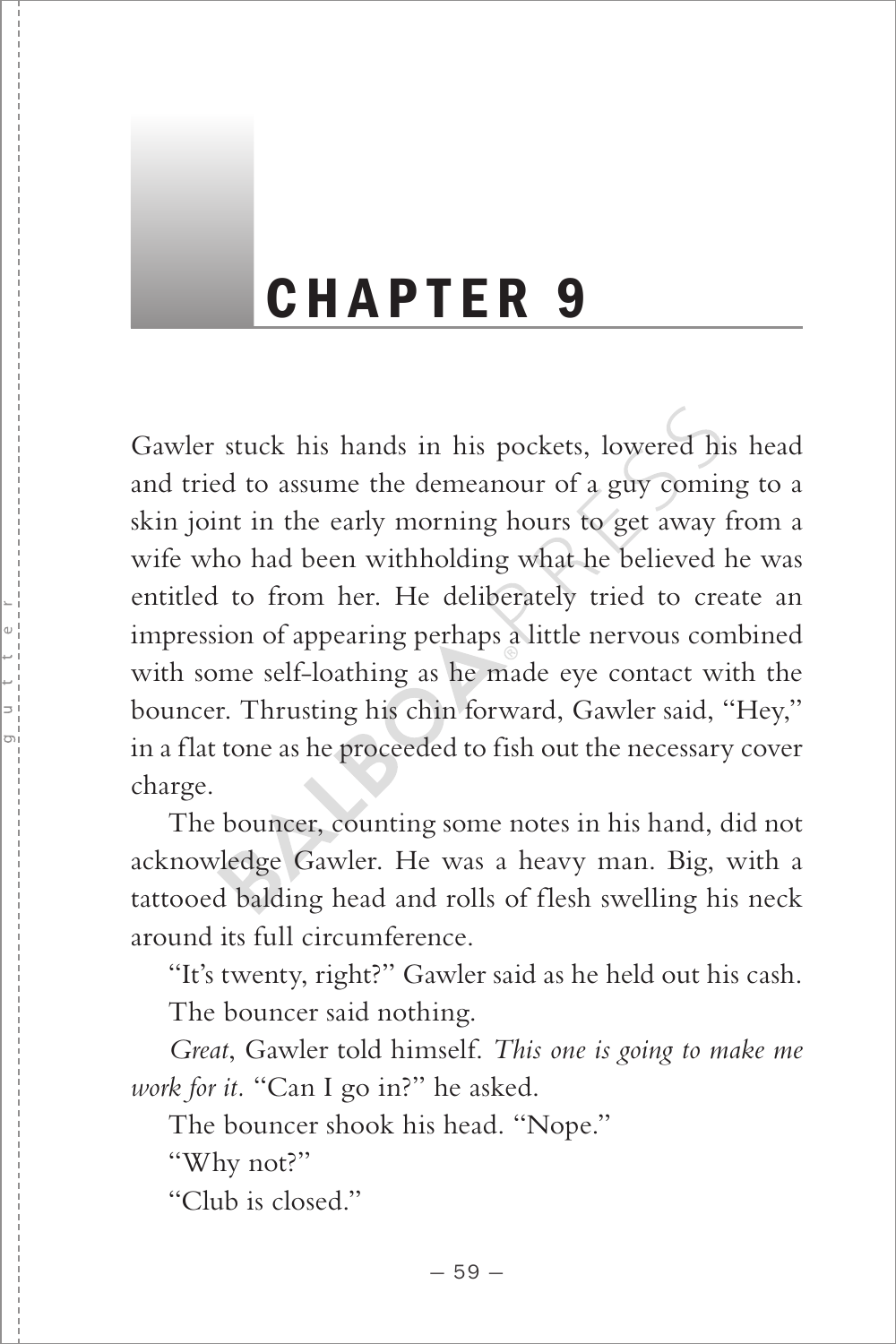Gawler huffed. "I just saw someone go in."

"No, you didn't."

"I'm pretty sure I did."

The bouncer slowly lifted his head. Eyes like slits fixed on Gawler. "Go home. The club is closed."

The thumping of the bass inside the club was palpable. Gawler felt he could virtually taste the lingering scent of perspiring bodies. The bouncer had a good twenty kilos on him. Hands the size of baseball mitts. *This brute had probably tossed out his fair share of unruly patrons. From his experience of the types who usually visited this place he probably fingered me as just another shmuck who could be dealt with by a quick backhanded swipe. Fine with me.*

Gawler discarded his bashful persona, pocketed his money, stood tall, and sighed. "I'll tell you what. I'm going to try to do this the easy way. I'm going to give you double the price of admission. That's Option A."

The bouncer pocketed his tips, clasped his hands in front of him and raised his chin. His lips tightened. "And Option B?"

Gawler shrugged, took a step forward and stared at the bouncer's barstool footrest. "Option B is a pain in the arse."

"Is that a fact?"

"It is."

The bouncer snarled. "Let's go with Option C."

The bouncer focused his bleary eyes on Gawler's face and didn't notice as he stealthily spread his feet apart. Gawler said, "There is no Option C." He hooked his foot under the barstool and swiped it out from under the bouncer. The bouncer fell backwards smacking the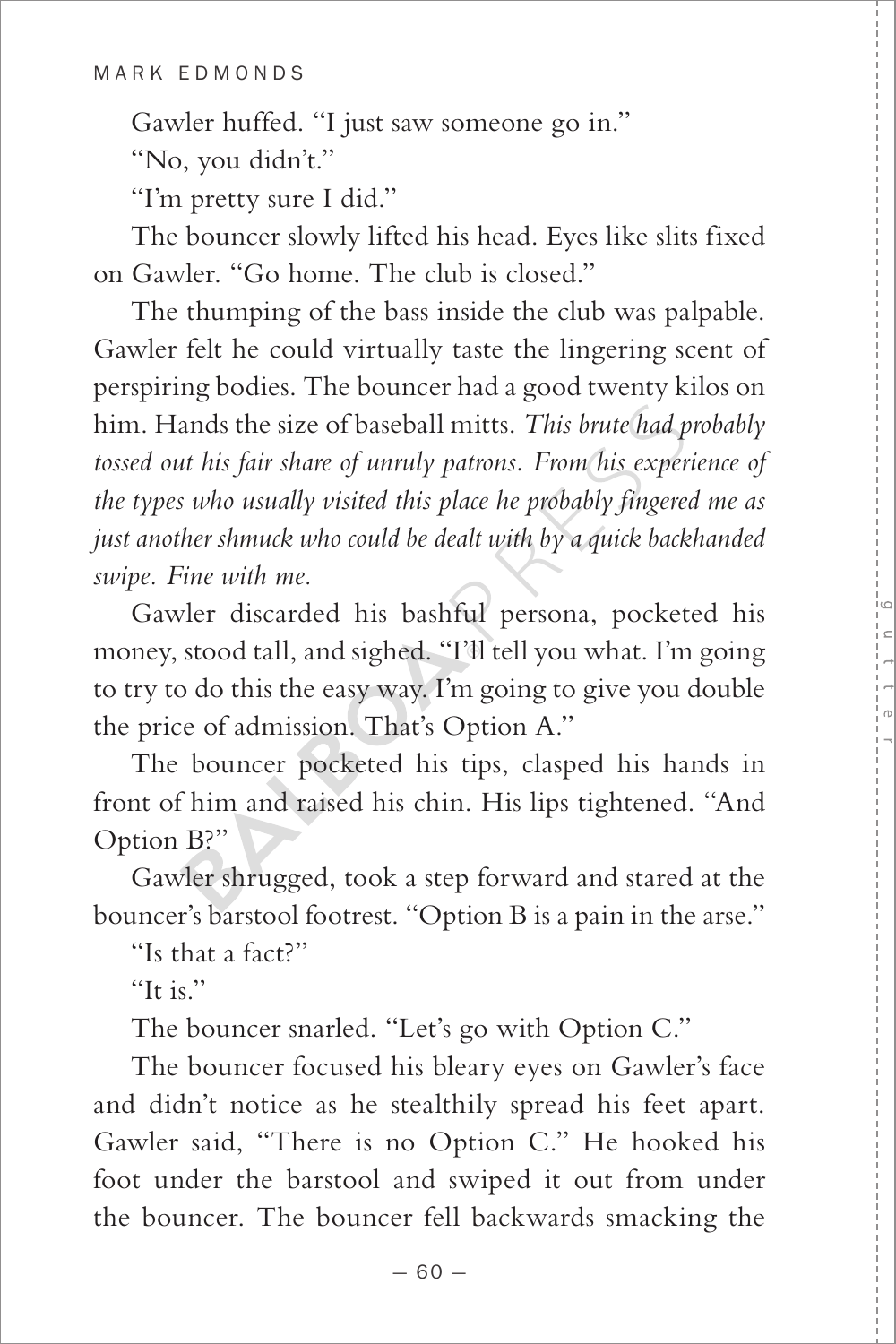back of his head against the concrete pavement with the unhealthy crump of bone hitting concrete. Gawler stepped over the unconscious bouncer and moved to the club's entrance. Pursing his lips, Gawler muttered, "See? *Real pain in the arse*."

Gawler pushed open the doors and was hit by the pungent odour of cheap liquor blended with perspiration and cigarette smoke. It washed over him like a nauseous wave. He winced and stepped into a hallway leading to the main floor. A Flash and the Pan song, "Ayla," was cranked at full volume. Clouds of cigarette smoke hung like a fog throughout the cramped establishment.

Gawler emerged from the hallway onto the main floor. Sporadic flashes of many coloured strobe lights illuminated the walls. The place was so dimly lit that his face was not clearly visible to the other patrons.

He examined his surroundings: *Bar to the left*, he clocked, *main stage past it.* He glanced to his right. *Three VIP booths. A hallway to the right of them. Bathrooms and a back office beyond that.* Gawler reckoned just shy of twenty bodies were in the club including the three pole dancers on stage. The patrons' eyes seemed glazed, fixed on the dancers in a way which made them appear demonic when hit by the strobe lights. The dancers were clearly weary, forcing themselves to gyrate like stunned heifers as they danced topless on the main stage. Gawler recognised the three dancers as the females he had observed at the gold processing plant during his tour who had been working so hard in the hot and dusty workplace. "*Tough life for them",* he mused. *"On the job day and night."*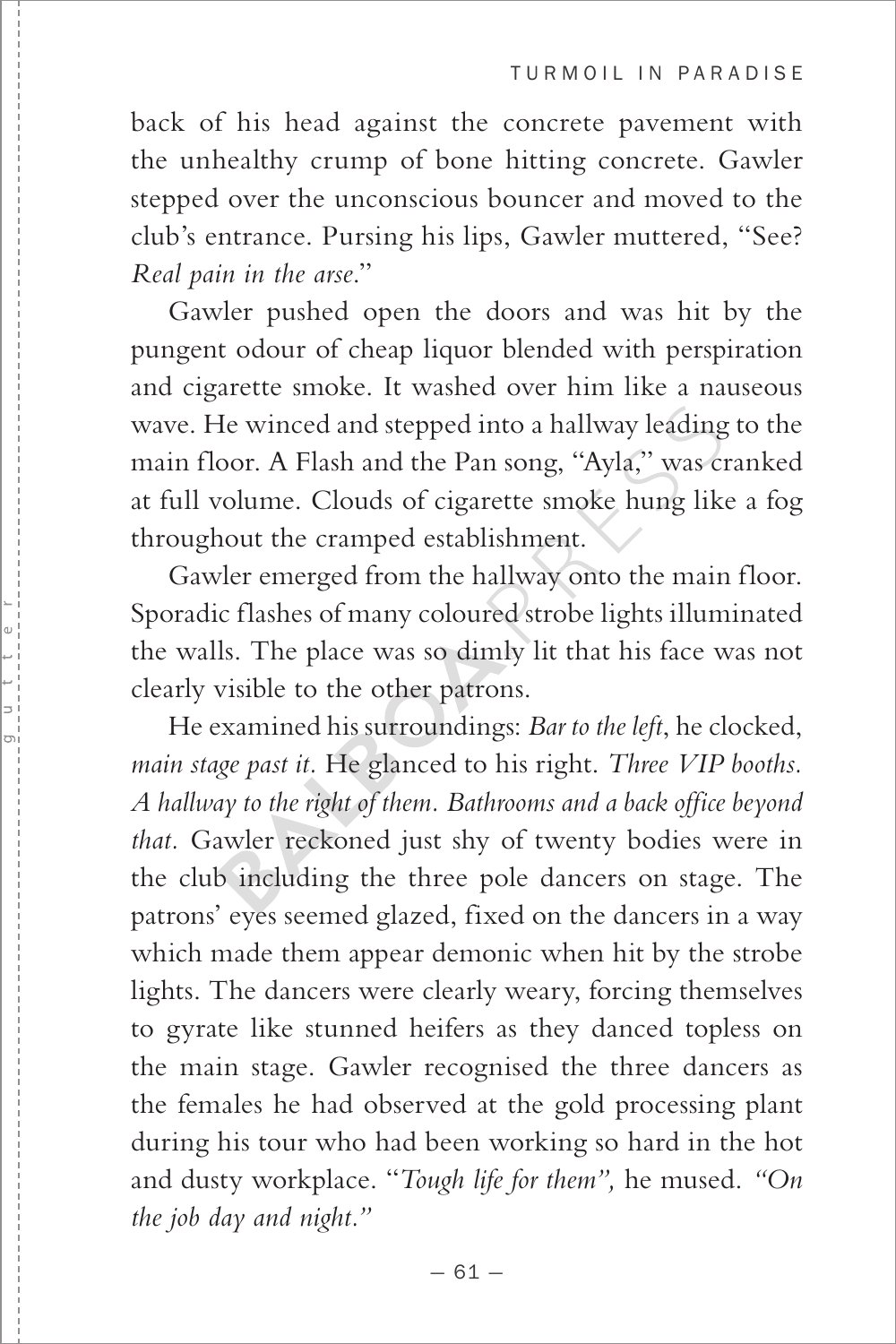Gawler scanned the crowd. He spotted Limpy holding an intense conversation with an unmistakably Russian thug in the VIP booth. Turning his back, Gawler moved to the bar and continued to peripherally observe Limpy and the Russian.

The bartender, a blonde-haired haggard looking woman who seemed just as weary as the dancers, asked Gawler what he wanted. Gawler opted for orange juice.

She snarled. "We don't serve orange juice here mate."

When she opened her mouth, her appearance immediately went south. It looked as though she had borrowed her grandfather's false teeth for the evening.

Gawler said, "Well, I'll make it water then if you don't mind".

She returned with a glass of water and slapped it down in front of him. She took his five-dollar note.

Gawler noted that the water was warm. He took a mouthful, and instantly blurted, "*Ugh*." He sprayed the water from his mouth over the haggard woman. It tastes like dishwashing water" he said. *Almost definitely is dishwashing water,* he mused. "*Smartarse. With her attitude she won't last long in this job, or any other job for that matter."*

The woman shouted down the hallway for the bouncer who had stumbled inside from his perch outside the door. He ignored her. He was preoccupied with his own issues of pain and suffering.

But Gawler wasn't bothered with what he regarded as a minor annoyance. His focus was on Limpy speaking with the Russian who sported more than ample gold bling and an ugly neck tattoo. Gawler did not recognize the Ruskie's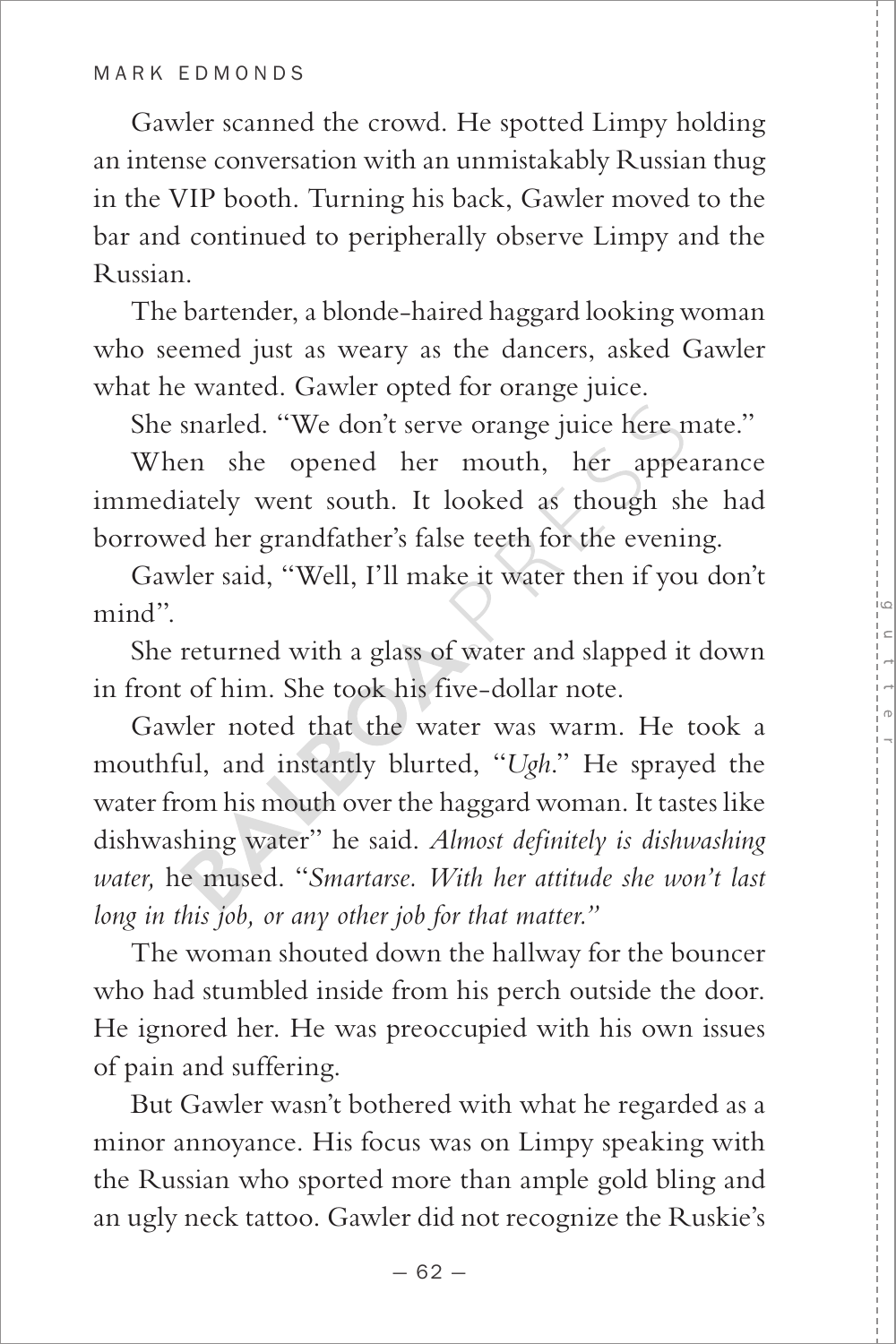face. Limpy appeared to be listening closely to the Russian. His expression seemed to show a sullen, intimidated response to what the Russian was telling him. Limpy gesticulated with his good hand, obviously explaining something in great detail. After a long and laborious bout of explaining Limpy sat back. The Russian asked him something. Limpy answered it. The Russian offered up another question. Limpy gave him an answer. The Russian nodded before waving his hand dismissively at Limpy who promptly stood up and made his way to the exit.

"*What are you up to, Limpy?"* Gawler whispered to himself. He intended to follow Limpy when he left the club. While waiting for him to make a move to the exit, Gawler studied the face of the Russian and mentally filed it away. *Limpy's in on this*, he figured. *Somehow, some way.*

Gawler had his fill of watching the weary looking naked poll dancers stumbling through their dance routine. Limpy disappeared into the shadowy hallway leading to the exit door and was forced to step to one side. The bouncer came stumbling past him in the opposite direction heading to the main floor. He looked dazed; with his eyes half closed and clutching a bloodied towel to the back of his head. Two gangsters, roughly his size were walking with him, one on either side.

Gawler was ready to leave the club. He stood from his spot at the bar, shoved his hands in his pockets, and moved towards the hallway leading to the exit.

The two hulking guys flanking the bouncer spread out as they entered the main floor.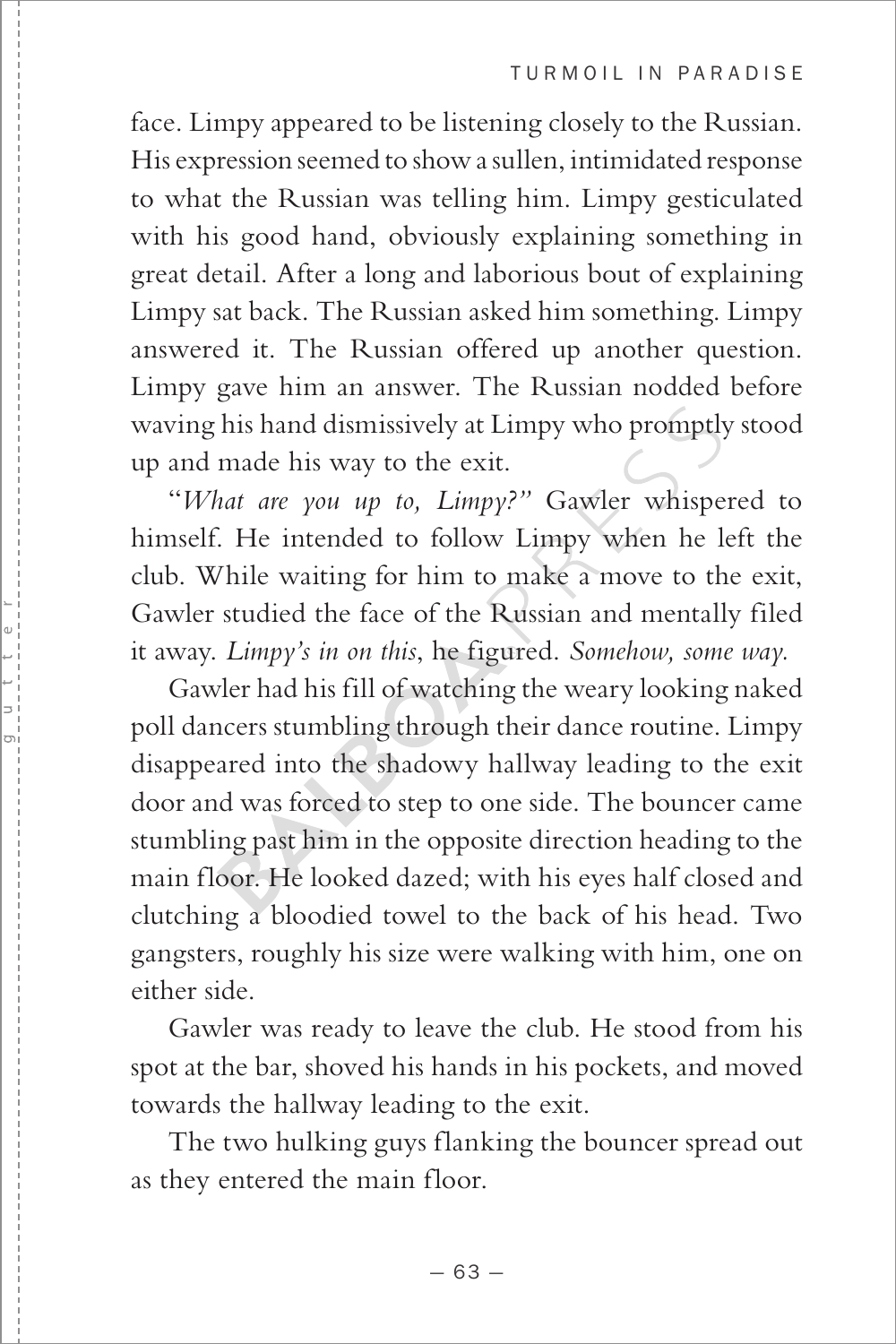The thug on the left, sporting a scrappy crop of greasy hair on his huge head, mumbled. "That him?"

The bouncer, mumbling groggily through clenched teeth, motioned with a bloody towel towards Gawler. "Yep. That's the one."

OP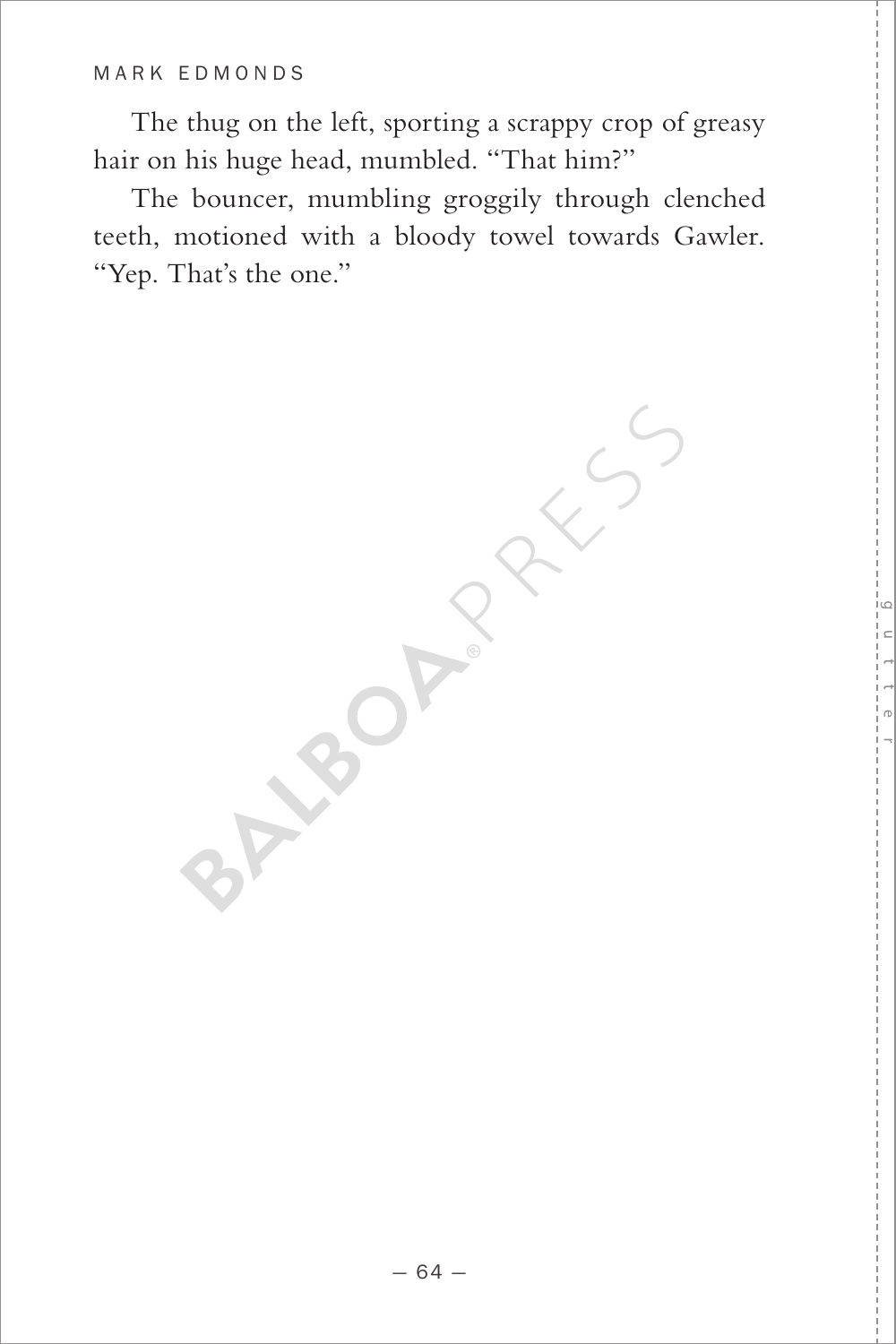#### CHAPTER 10

"Great," Gawler thought as he moved towards the hallway. The three toughs were blocking his way out. He was confronting a truckload of meat and muscle. He guessed their predatory stares had probably evolved from a life of hard knocks fine-tuned at some gladiator academy better known as a penal establishment. Their jailhouse ink gave unsubtle hints to their history. He assumed they would be itching to turn him into their personal little hand puppet.

The thug on the right with the sleeves of his shirt cut off to show thick muscle covered in fat and tattoos, cracked his knuckles. His hands and arms were jerking with some sort of punch-drunk chronic condition. "You have just walked into the wrong club, buddy."

Gawler was not amused. "You guys are more cliché than soap opera."

The bouncer puffed his chest. "Legs or arms."

"I'm more of a leg man, myself."

Sleeveless cocked his head to the side. "He was asking which ones you want broken, you punk."

"Ah," Gawler squinted as he forced a patronizing smirk. "You should have been a little clearer on that."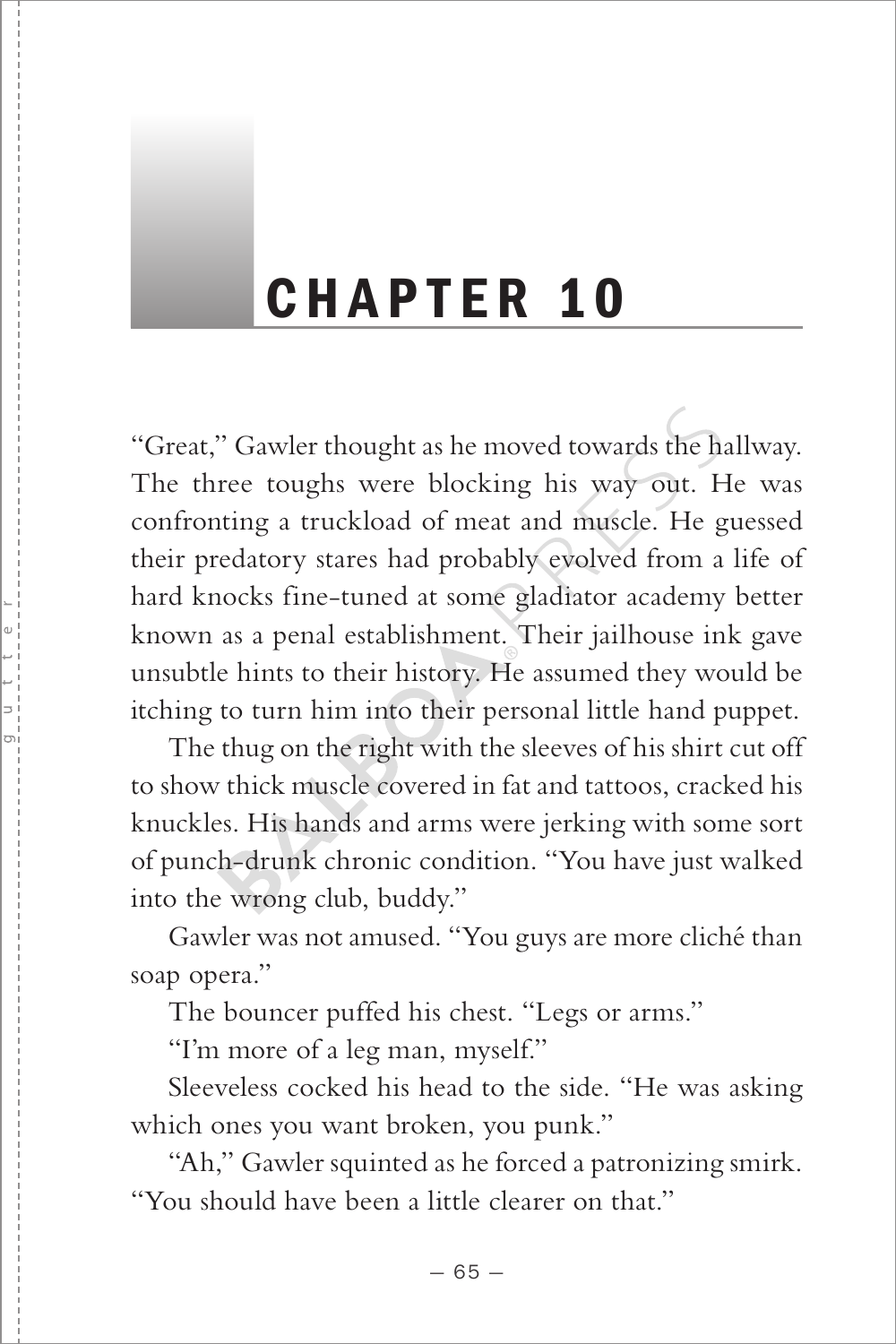Scrappy Hair took a step forward. "I say we break them all."

"Well," sleeveless said, "we're gonna be breaking something tonight." He crooked a finger at Gawler. "You ever been to prison, mate?"

Putting some space between himself and the thugs, Gawler sensed the air around the club change. He could feel the eyes of the other patrons on him. He felt the tension as if the oxygen was being sucked out of the room. He glanced to his right at the bar where a pair of half-depleted schooners sat in front of a dozing customer. *Could come in useful,* he mused.

"No," Gawler said. "I haven't been to prison."

Sleeveless and Scrappy closed in on Gawler.

The bouncer, still obviously feeling groggy retreated to the hallway. He stumbled back along the hallway towards his stool near the exit door. He stayed put, as if moving from his stool would require more effort than he could muster.

The two thugs were acting like the bouncer's slavering prized canines, eager to tear Gawler apart. The house music changed to "Serpentine Fire," by Earth, Wind, and Fire. Smiling, Gawler recalled hearing that song at a club when he took Sarah on one of their first dates, and thought, *I like that song.*

"I'm assuming," Gawler said, "that you boys spent some time behind bars."

Sleeveless and Scrappy were two metres away. Sleeveless on Gawler's left, Scrappy on his right. Scrappy grunted at Gawler: "Spent more time there than you could imagine."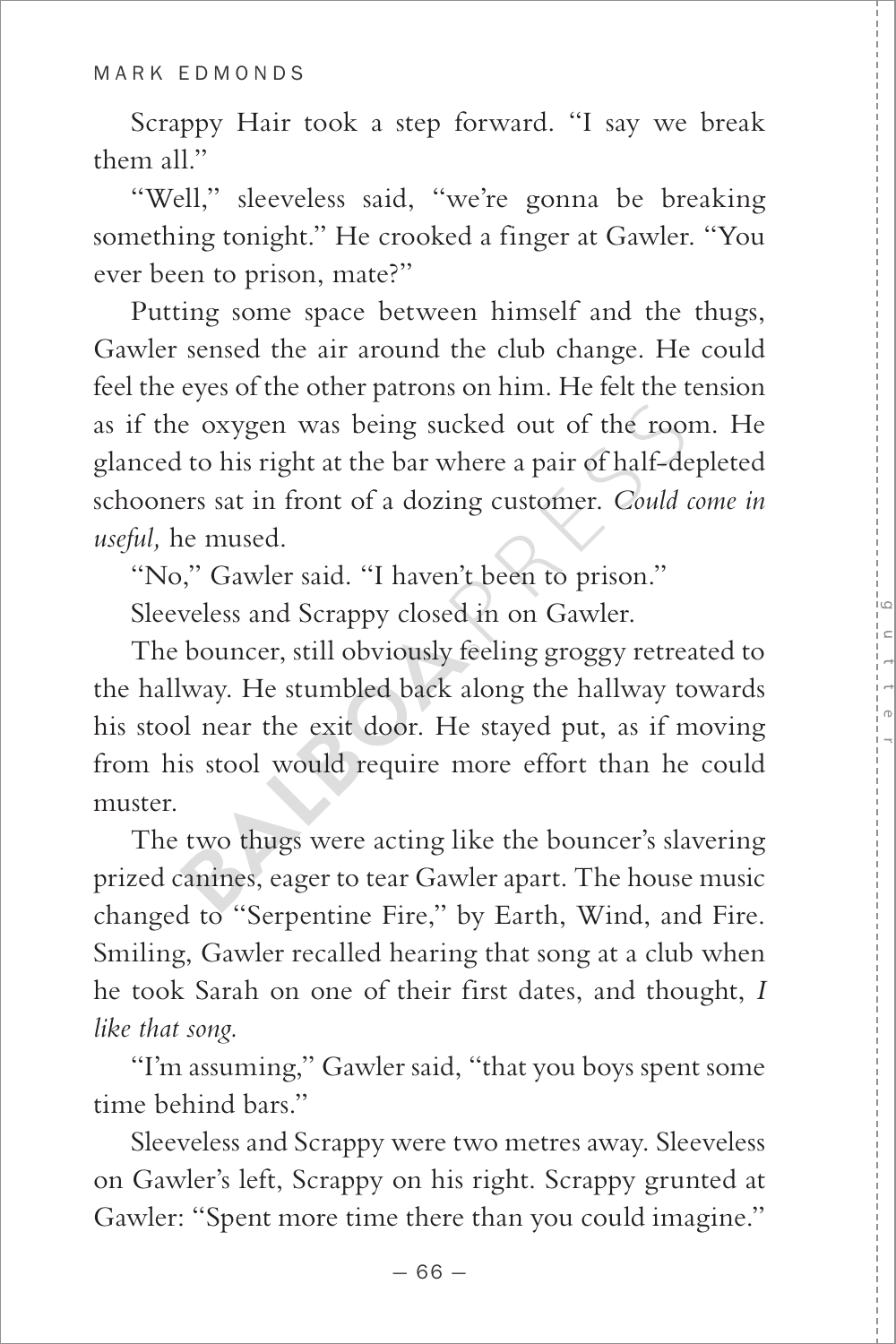Gawler said, "You know why you did?" Sleeveless asked, "Why?"

The half-depleted schooners were now just an easy reach away to Gawler's left. Arms outstretched, he said, "Because you jackasses were dumb enough to get caught."

Sleeveless lunged with his right arm outstretched. Gawler caught the guy by the wrist, held on for a split second and then let go. The thug staggered, unbalanced, uncoordinated and ineffectual and ended with a late swing that missed Gawler entirely. He then aimed a second swing straight at Gawler which in Gawler's opinion took the entire innocent until proven guilty thing right off the table. Gawler stepped left and the flying fist buzzed right past his chin. The force behind the missed shot spun the guy outward and Gawler kicked his feet from under him. This move dumped him heavily face down on the floor.

The second thug started wading in, huge thighs, short choppy steps, fists like hams, moving like an angry bull in a rodeo ring. Gawler matched the guy's charge and moved towards him with his own momentum. He smashed his elbow horizontally into the space between the guy's mouth and his hairline. It would have felt like running full tilt into a steel fence railing. Game over except the other guy was back up on his knees and scrabbling on the floor for a grip, with his hands and knees bent like a sprinter on the blocks. Gawler kicked him hard in the side of his head. The guy's eyes rolled as his jaw became disconnected from its hinge. He toppled sideways and lay still with his legs folded under him.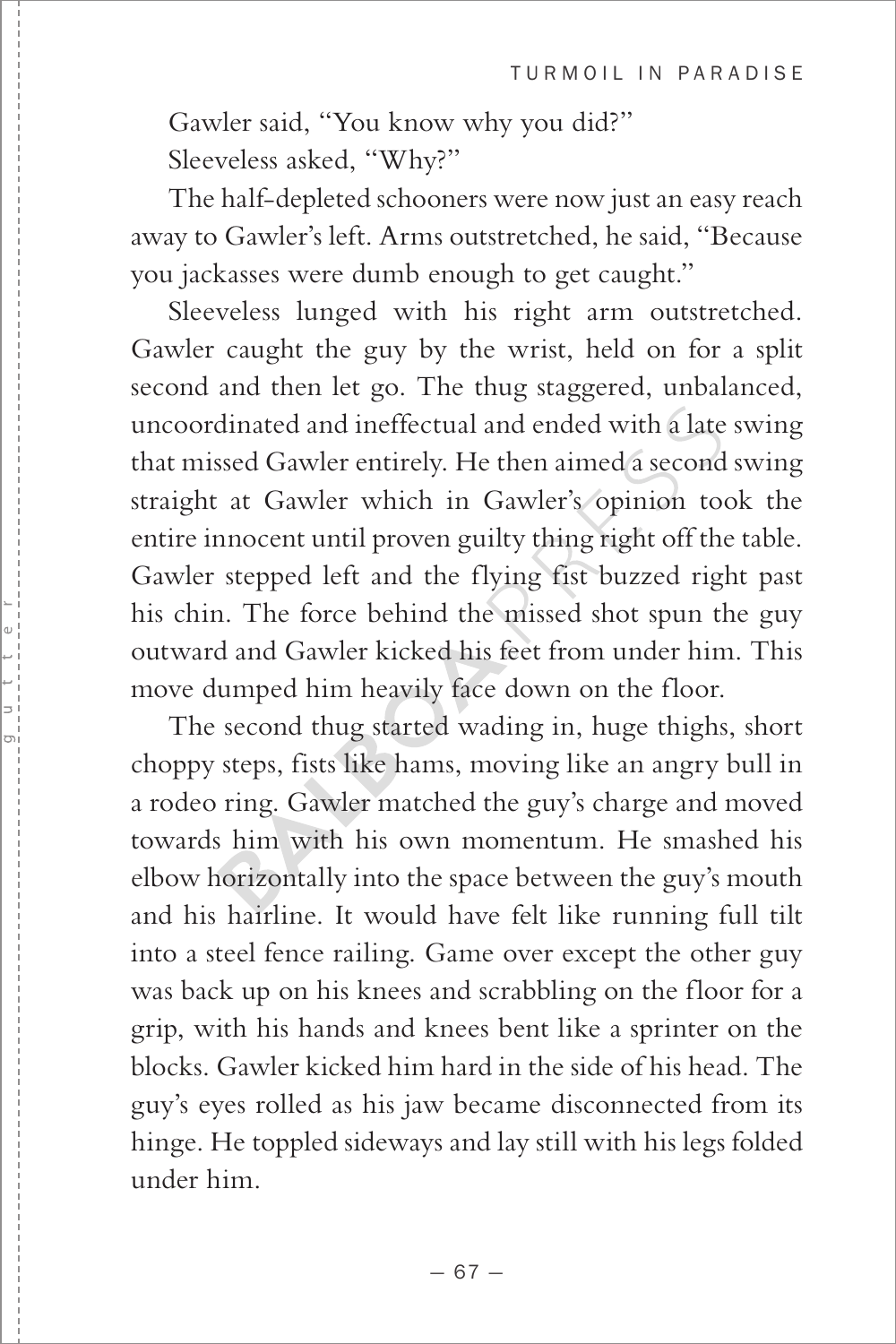Now the two guys lay together like black lumps on the floor.

"Jesus", the weary blonde barmaid said as she retreated back down toward the far end of the bar.

Gawler said, "sorry about the mess."

Looking across the club, Gawler could see that the Russian Limpy had been holding court with had departed. The rest of the patrons were either slumping in their seats or rapidly decamping from the club. He headed towards the hallway leading to the exit door.

The bouncer was at the end near the exit door leaning forward with both hands resting on his stool. He threw down his bloodied towel and moved towards Gawler. The guy was still woozy, slow and uncoordinated. As he walked past him, Gawler jabbed his elbow hard into the bouncer's gut. The bouncer doubled up and retreated backwards. It had been a tough night. He had no fight left in him.

Gawler stepped out of the club into the still night air and walked calmly down the road to his parked Humvee. The weather had remained hot and humid.

Gawler felt a burning sensation in his hand. He looked down and noticed that he had cut his knuckles in the melee. It was not a deep cut and he decided he would not need professional care. He would use the cotton, needles and thread from the medical chest in the Humvee to stitch the cut himself.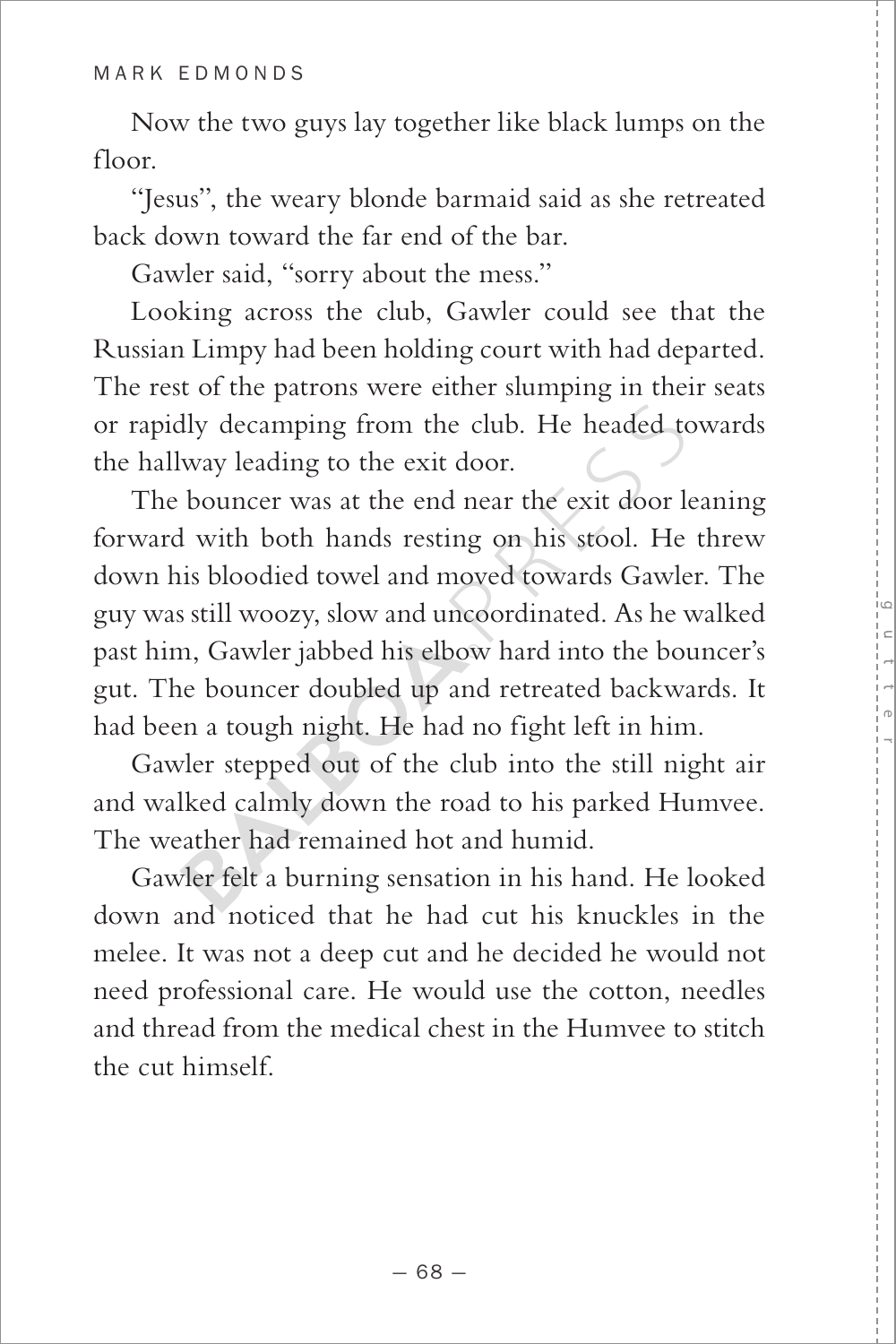## CHAPTER 11

It was early. The sun was slowly rising but already it was hot and steamy. The monsoon had not yet arrived. He could see that people were affected by the humidity, noticeably grumpy and on edge. Gawler, with his hand stitched and bandaged, gave a tight smile as he recalled the events of the previous night. He reckoned it was about a fifty-fifty shot the thugs would seek him out for revenge. But that would not happen until they had recovered and until that time came, he would focus on finding out why Limpy had been meeting at the club with the Russian.

With two take-away coffees in his insulated cup holders, he drove his Humvee to the plant. The security guy at the plant entrance recognized him and waved him towards the boom gate. The gate opened as he drove towards it. He spotted Natasha waiting outside the administration building. She smiled and waved. '*That smile, I love it",*  he mumbled. He drove up to her, killed the engine and piled out.

"Good morning Sam." she called, glancing at his bandaged hand. "What happened?"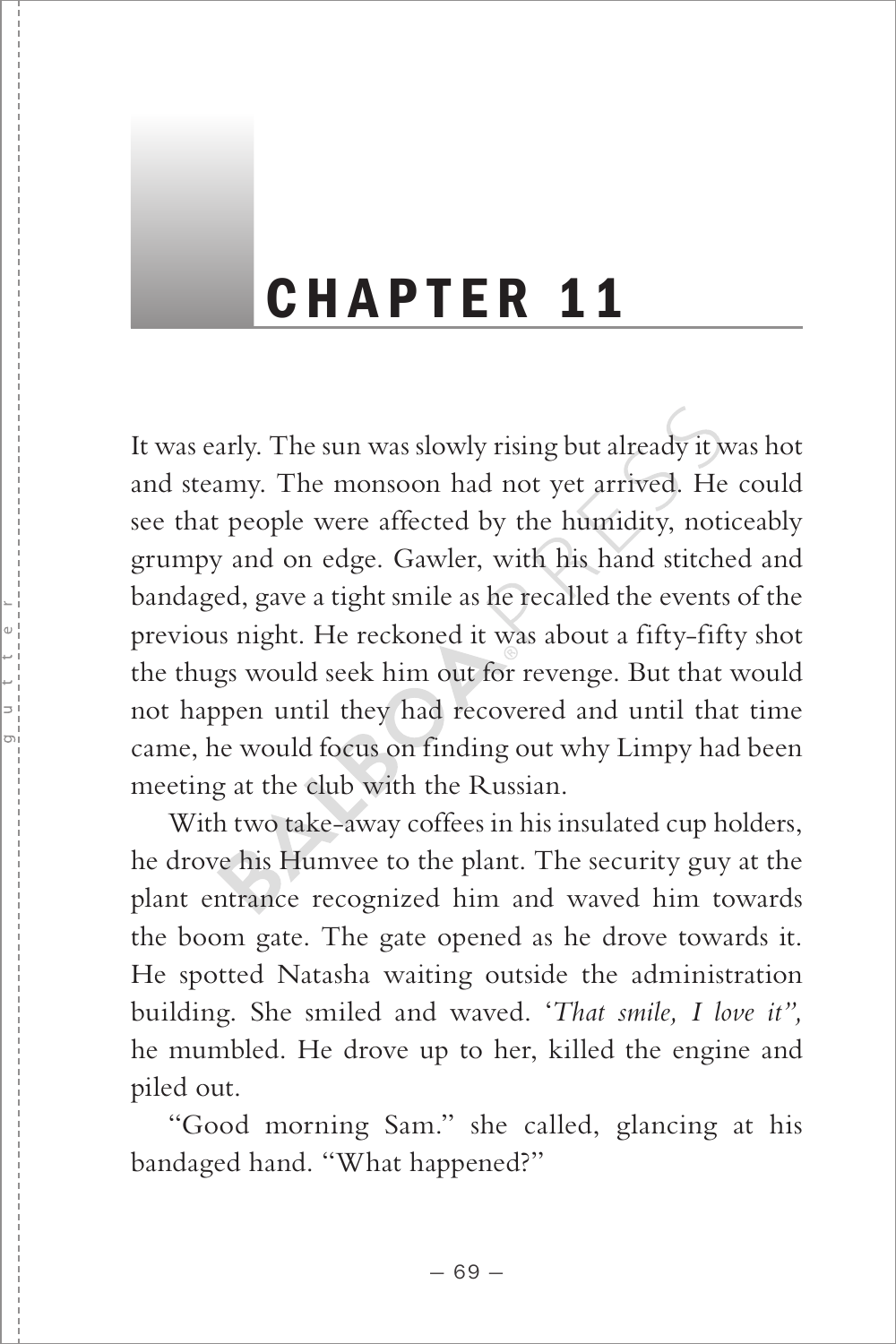Holding up his hand, Gawler opened his mouth, shrugged, and said, "Long story."

"I see. I'd like to hear it sometime when you are ready to talk. How can I help you today?"

"I came to see if you had any updates for me on the personnel files, and I brought coffee." Her passed her the cup.

She sipped her coffee. It was still steaming hot.

"Thank you," she said. "Hot. That is the way I like it. This was just the thing I needed at this hour."

"And yes, I do have something for you," she said. "The files are upstairs. I was going to fetch them for you and bring them by the pub later."

"Outstanding," Gawler said as he looked around.

Security seemed tight throughout the plant. The company was meticulous in keeping all gold secured throughout all processing systems. All personnel were checked into and out of the plant with bag searches, body tap-downs and high-grade metal detecting equipment. How any gold could be taken out of the plant was now the unknown factor weighing on his thinking.

Squinting, Gawler said, "You seemed to have beefed-up security somewhat."

Natasha nodded. "Head office stipulated these new mandates this morning. I, uh, actually thought maybe you had something to do with that."

"It's just a precaution. I wouldn't worry too much about it."

"I'm actually rather open to it." Natasha appeared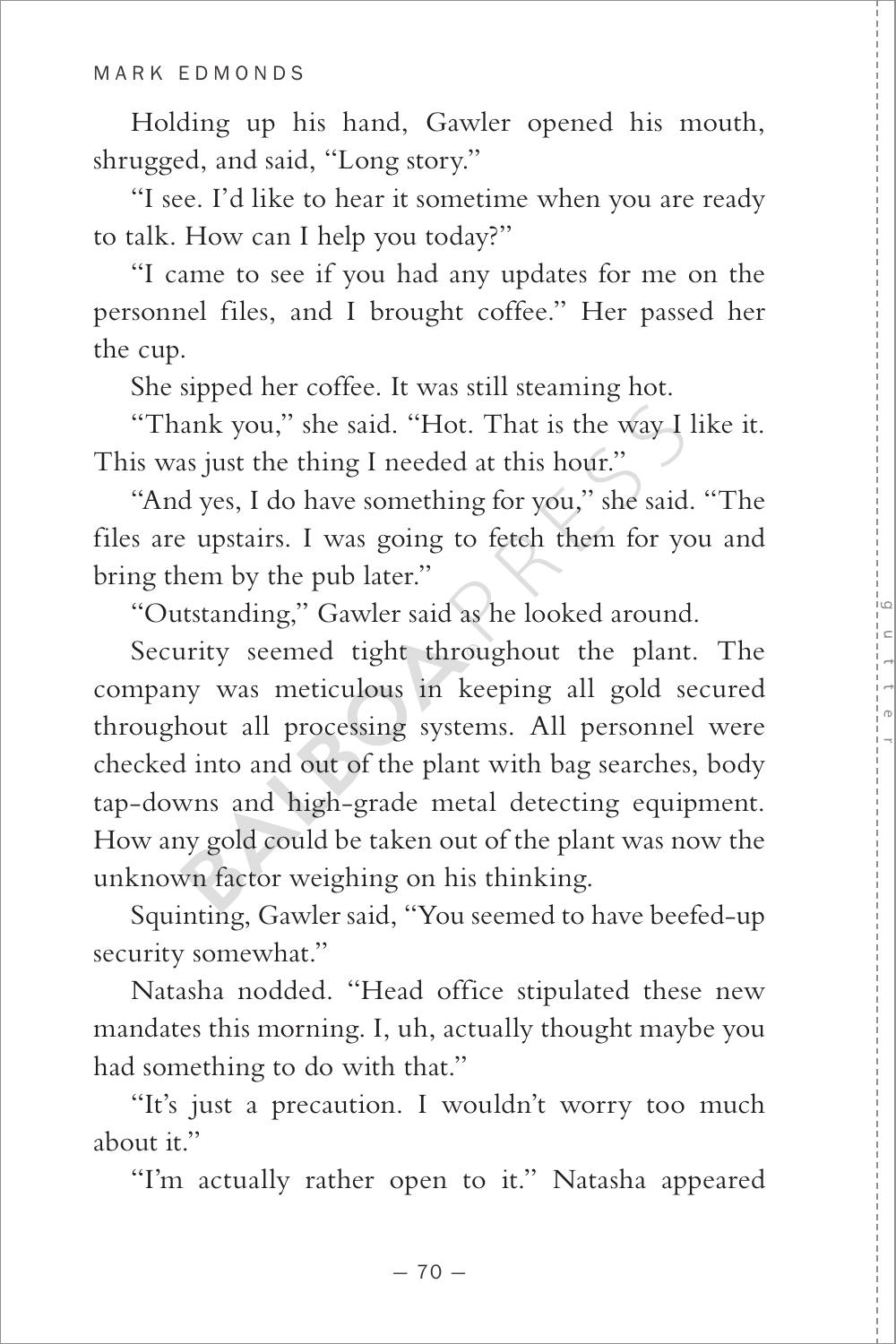concerned. Her brow furrowed. "It appears we're having some issues with the thickening tank this morning."

"What kind of issues?"

Natasha sighed. "I don't want to throw out the word 'tampering' just yet, but it's a bit dubious."

One name floated through Gawler's mind: *Limpy.*  Gesturing toward the tank, Gawler said, "You mind showing me?" With her safety in mind, he settled on not telling her what had happened last night with Limpy at the nightclub or about his suspicions concerning him.

Natasha led Gawler on a tour to the west side of the plant towards the thickening tank. Gawler laid eyes on three drum barrels with walkways thrown together on top of the drums which looked like roughly built bridges. The thickener was located in the open air at a section of the plant adjacent to the main ore crushing and processing building. Gold bearing slurry was pumped from the building to the thickener which was a large open topped cylindrical tank about twenty metres in diameter. The tank was continually stirred by a large rotating sweeper arm pivoted from the centre of the tank.

"So," Gawler said, "what appears to be the issue?"

Natasha gestured to the tank. "It keeps shutting down, for some reason. I have a few people working on trying to figure out what's causing it. I assumed you know that the slurry being pumped to the thickener was created by immersing crushed ore containing gold into a mixture of fresh water and thickening chemicals.

"The thickener will separate the two main components of the slurry. The thick gold containing component of the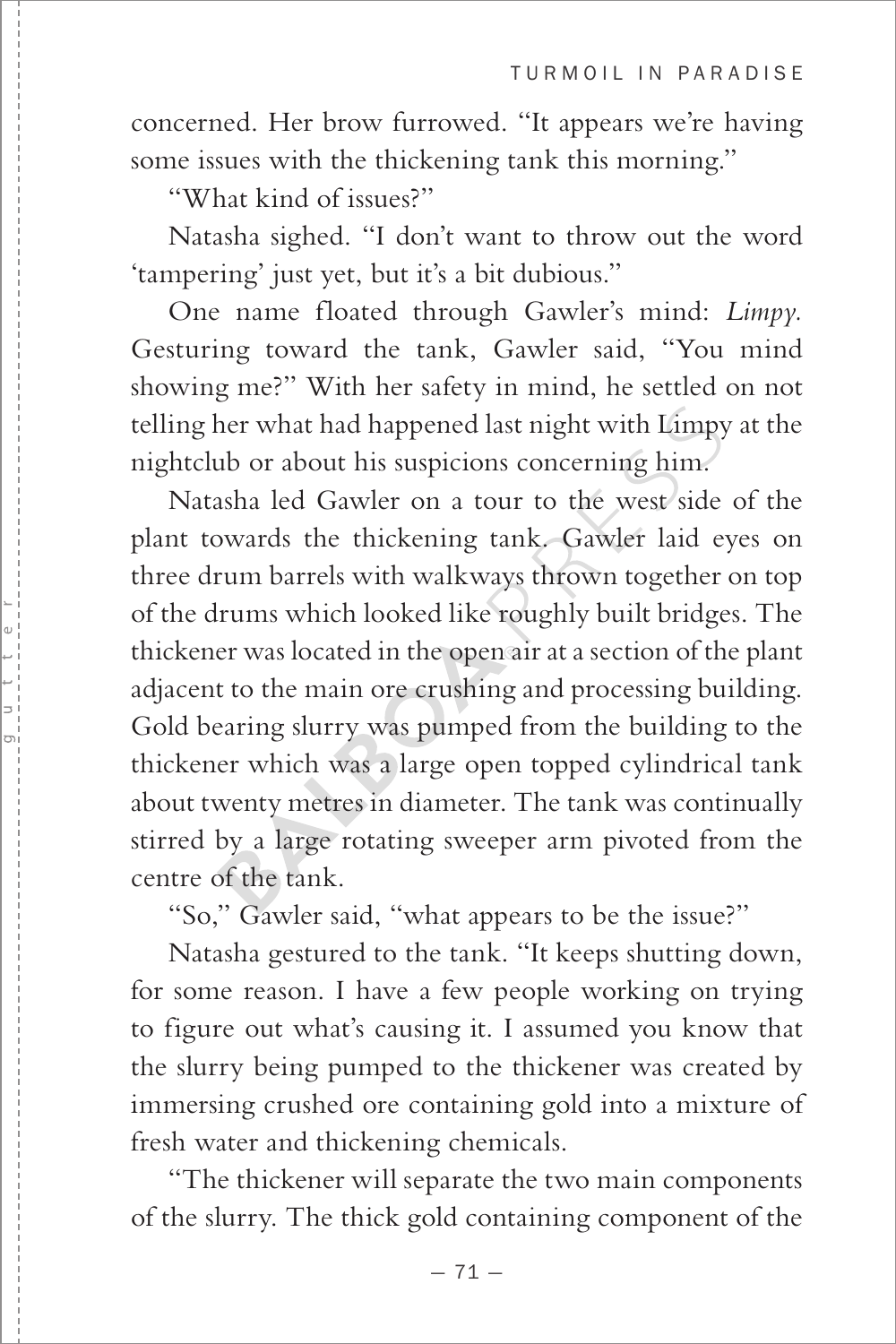slurry should sink to the base of the thickener from where it would be pumped back to the processing building for further treatment. The other component of the slurry is clear liquid. It is supposed to contain no gold and is drained off through the overflow gutter. But those in the know understand that sandy particles of gold will fall out of the clear solution into the gutter during normal operations.

"The bulk of sandy particles of gold normally float as inclusions in the thick section of the slurry. But this golden sand is only a small part of the total gold load in the slurry. The remainder of the gold embedded in the slurry is released by additional treatment with chemicals in the next stage of the process." Natasha sighed. "And this," she said, "is where things are a little, well, odd."

The top rim of the tank was fitted with a gutter through which the overflow of clear slurry was discharged to a drain. Sandy particles of gold which had fallen out of the slurry could usually be spotted in the gutter. This gutter now attracted Gawler's attention: it seemed conspicuously clean.

"There's no gold," Gawler said.

Natasha nodded. "Exactly."

Gawler noted Natasha's body language. She seemed uncomfortable as he casually examined the gutter. But she stayed cool and smoothly steered him away from the area. Gawler played along with her cool demeanour, but he now had a hint on where to look later with some closer scrutiny. *Was that you, Limpy?* he asked himself.

Gawler said he wanted to make another visit to the thickener later in the day. Natasha calmly tried to divert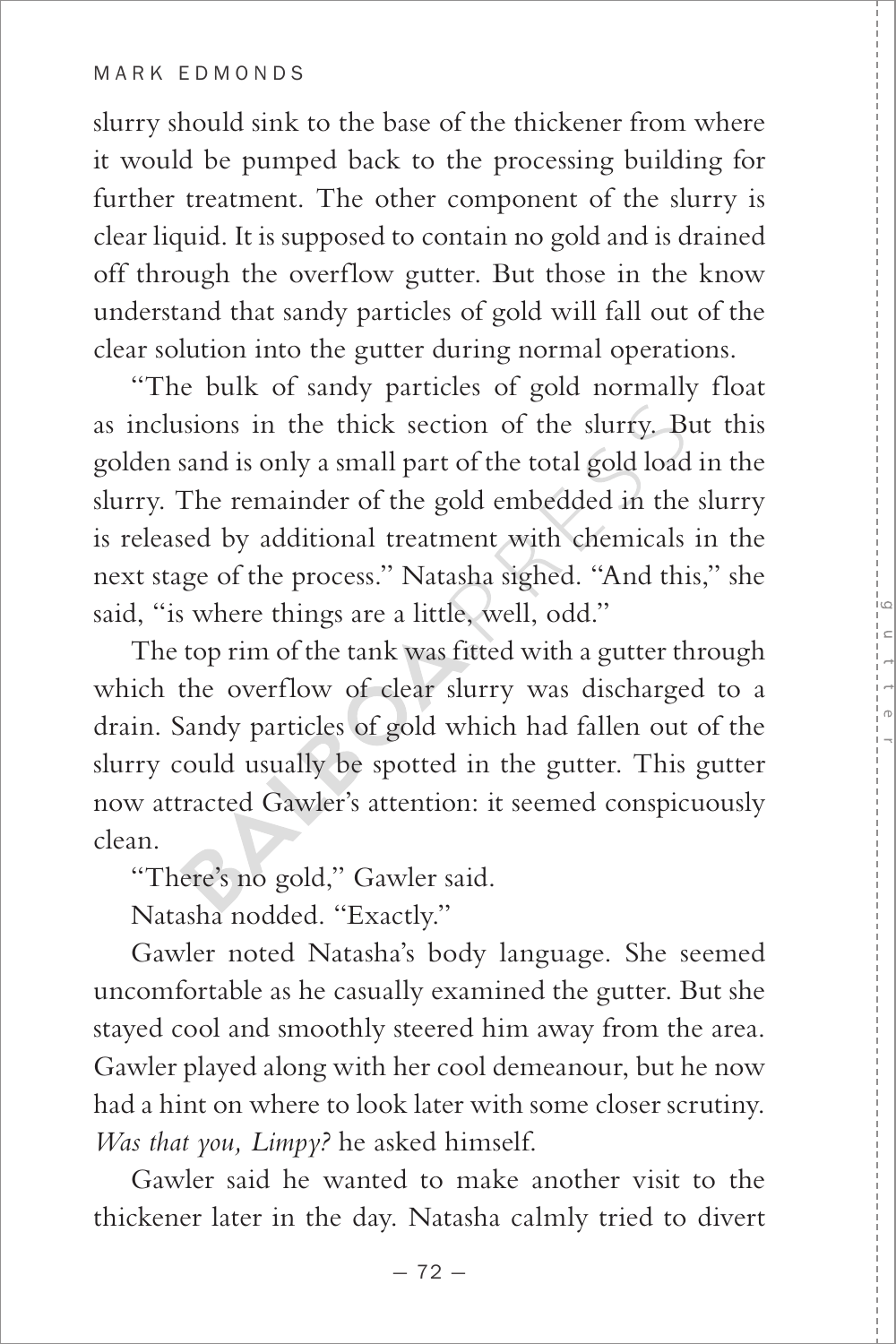him from going there again. As they moved away, Natasha offered up hypotheticals on what could be causing the lack of gold in the gutter. Gawler spotted Limpy lurking by one of the tanks glaring at them. It seemed to be a warning look. Limpy clearly didn't want Natasha bringing Gawler into this area. For a moment, Gawler wondered whether word had gotten back to Limpy about the "mishap" in the club earlier that morning. Either way, the unspoken message being relayed was that Gawler was now entering dangerous territory.

Natasha said, "I'm sure there's an explanation. We just need to work on the problem a bit more to figure that out."

Still sensing Limpy's gaze on the back of his neck, Gawler said, "I'm positive there's a reasonable explanation," as he mentally pegged Limpy as his prime suspect.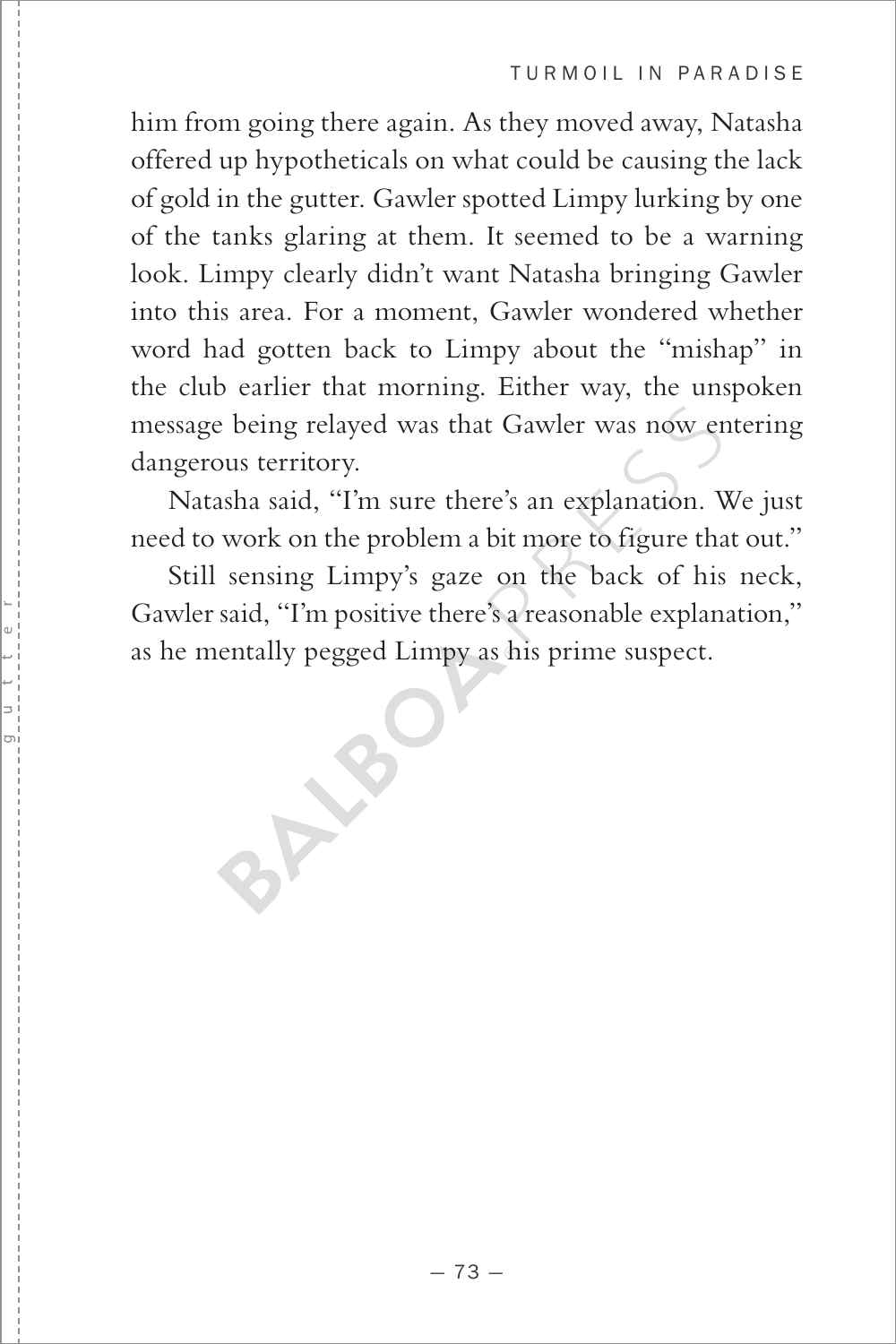# CHAPTER 12

Gawler had waited for a night he decided would be suitable for his next move. He had spent some time dining at the pub with Natasha, and then begged-off saying he had some calls to make. What he needed was a close look at anything that might be happening at the thickener late at night. The night was dark with heavy clouds. The air was still, the moon lurking behind the clouds like an actor waiting the cue to step out onto the stage. Limpy, having returned once again after-hours to do only God knew what, was fiddling around near the thickener as Gawler watched from a distance.

Gawler parked the Humvee on high ground a good kilometre from the processing plant. He had a clear view of the thickener area. From the storage locker under the floor of the Humvee he retrieved a powerful "Swellpro" drone. This was one of Gawler's basic and most essentials tools. He had equipped himself for a good long look at what was happening at night at the thickener.

This drone had been designed for fishing. It was said to be the only waterproof fishing drone engineered to deliver baits and long lines up to 1.6km from the anglers' location.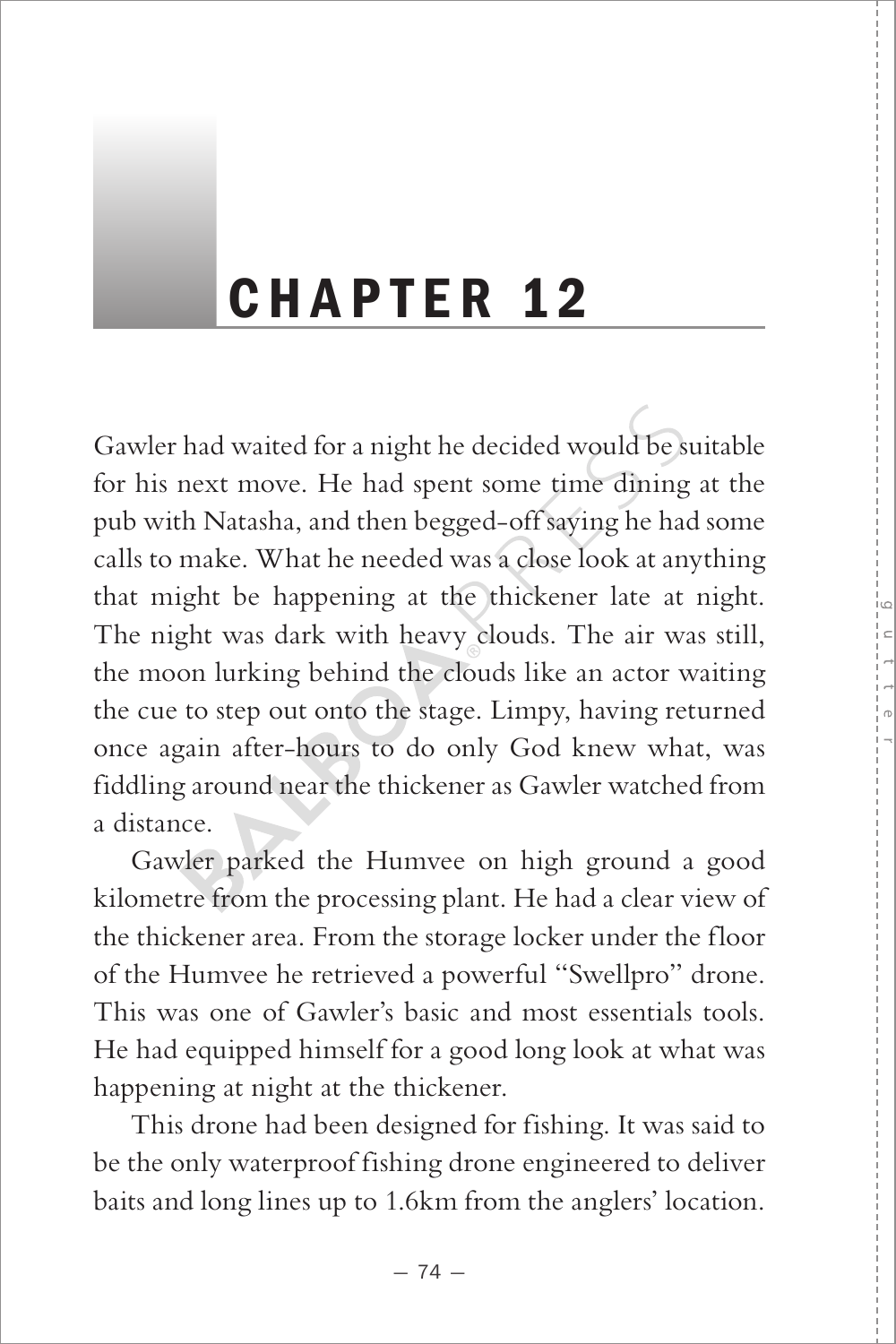This drone meant you didn't need a boat to get to the best coastal fishing spots. Shore-based anglers could extend their casting range and drop baits weighing up to two kilograms. Gawler mused, *the fish wouldn't stand a chance* but Gawler was not looking for fish that night.

The night vision telescopic lens on the drone's video camera would provide him with a clear picture of the entire thickener site from his remote viewing spot. He flew the drone high and at a safe distance from the thickener. No noise could be heard at ground level from the drone.

There was movement at the thickener. Gawler could see on his video screen that Limpy was busy, and the drone was capturing clear vision of the one-armed man at the thickener. Gawler's suspicions were confirmed. Limpy had flooded the thickener's overflow gutter with slurry by overriding the thickener's automatic controller by switching it to manual.

Gawler zoomed for a closer view. Limpy had obviously shutoff the process defect alarm signalling system. Then he had dialled down the underflow valve and simultaneously reduced the supply of fresh water into the slurry mix. This flooded the thickener with thick gold bearing slurry. Gawler could see that the thick slurry mixture had then run into the overflow gutter around the top of the tank instead of into the underflow withdrawal pipe. Under normal operations this gold rich slurry should never flow into the overflow gutter.

Gawler had a flash of understanding. He could now understand the system Limpy was using to take the gold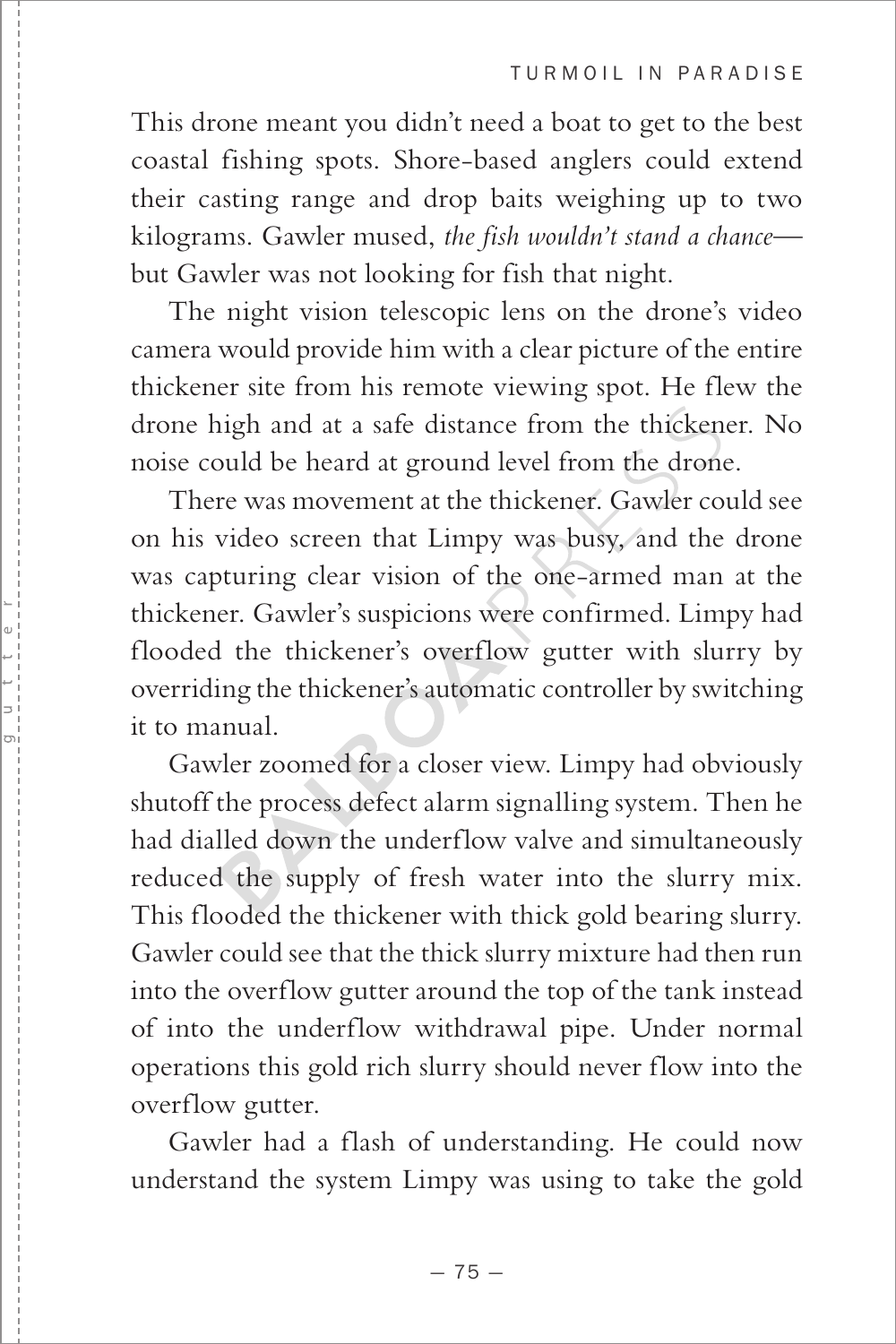product. And there didn't appear to be any security personnel around to notice what was going on.

*Bingo***,** Gawler thought. Now he understood Limpy's system for gathering gold. As the gold rich slurry flowed through the thickener gutter, sandy gold particles would be dropping out of the slurry and accumulating along the base of the gutter. After operating the thickener in this mode for a few hours during the night and then setting the operation back to normal in the morning, all that remained for Limpy to do was to reap the golden harvest by vacuuming up the golden sand particles from the dry gutter.

It seemed to Gawler that the tentacles of the mob had extended deep into the operations of the processing plant. Limpy was clearly the key to access by the mob. It was now a simple question of how far outside the plant those tentacles reached.

Gawler now realized that a significant volume of valuable thick gold bearing slurry was being wasted and lost to the company through the rigged discharge of the thick slurry into the overflow gutter which was then discharged to waste. It was clear to Gawler that the plant's gold production was suffering for no gain even to the Russians. This was part of the answer to the company's questions regarding the declining gold production.

Gawler thought "*surely Limpy and his Russian masters should realise that they could not collect gold every night by skimming the thickener. If the company got an inkling of what was happening at night, they would quickly step up their surveillance."* Gawler mused; "*The Russians should know they needed to keep it cool. They should let a few nights go by without any fiddling with the*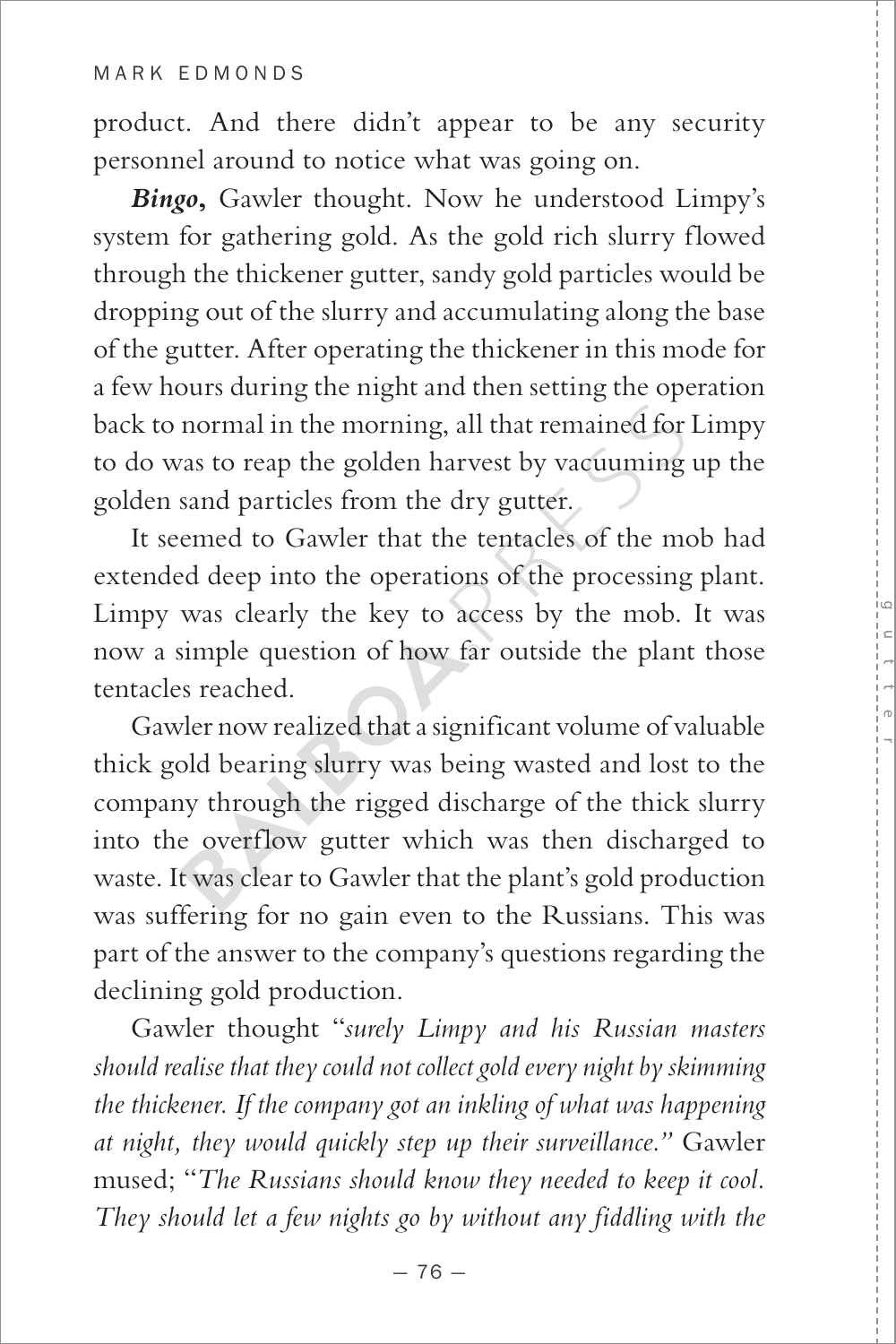*thickener. But they were greedy. They persisted with stealing the gold even though they realized that an alert would soon go out if it hadn't gone out already.*

Everyone knew that Gawler was on the site for a safety inspection, but according to the phone call he had with James before pulling up to the plant, the Russians were starting to suspect he could be snooping on them.

Gawler mused. "*The Russians are chancers. They would be hoping that snooping was not what he was doing. This time they had taken one too many chances. Basically, Gawler acknowledged, he had caught them—but he had yet to locate the gold they had stolen.*

Gawler now realized that Limpy had liberated large quantities of gold which he had removed from the thickener. But Gawler didn't yet know if the gold had been removed from the plant. If it had been taken away from the plant, perhaps it had been moved to some staging area in the town. Gawler knew his priority would now be to work at finding an answer to these questions. Secondly, he would sort out the Russians. He would find a way to clear the plant of the pestilence they had become.

Another issue bothering Gawler was that activities of the Russian thieves had implications for the environment. Nasty chemicals were being dumped into the town's water catchments. This would soon be noticed*. But none of that is of concern to Limpy or the Russians. They are criminals. You win some, you lose some as far as they were concerned*. Gawler thought, *their attitude* is e*asy come and easy go.*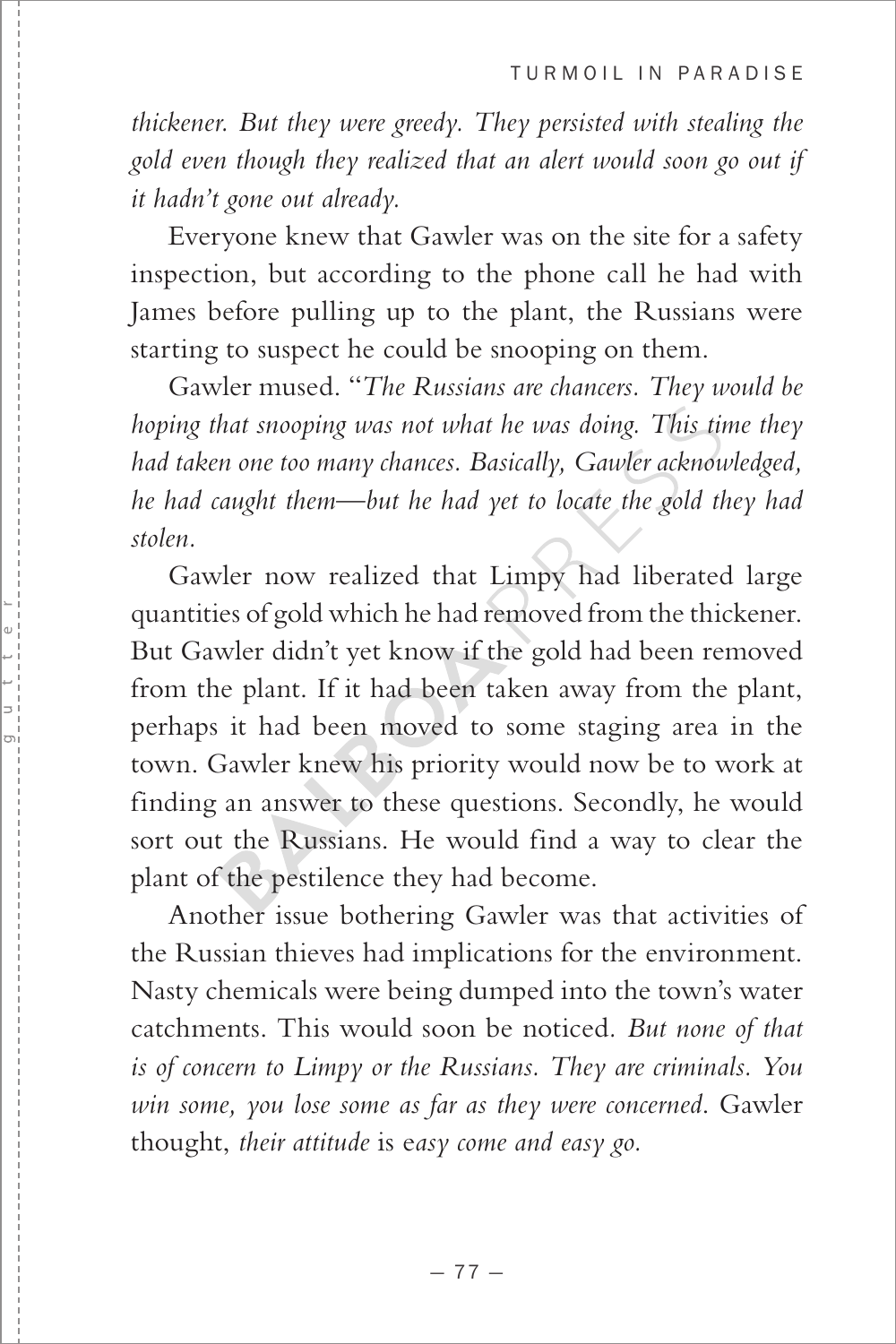# CHAPTER 13

Gawler picked up Russian chatter on the AnOm messaging channel indicating that something big was on the agenda. He had returned to the pub to check the messages. Now he was curious. He stepped out of the pub and took a stroll down the main street to see if anything of interest was happening outside. His curiosity was rewarded. Bikers were drifting into town. They were cruising around on their thundering Harleys looking for something to eat and somewhere to camp. Some of them appeared to settle on eating at the Chinese restaurant and he saw others were pitching their small camp tents at the reserve on the edge of town. Counting the heads as he saw them, Gawler thought, *One Biker, two Bikers, three Bikers four. Where there is one, there is bound to be more.*

Gawler had heard something about the event that had brought the bikers to town. According to Clint the Bartender they were waiting for the arrival of a shipment from South America of cocaine. Gawler didn't expect the bikers to stay in town for long. They would collect what they had come for from the Russian traffickers and promptly move on. They would be in a hurry to make their deliveries and collect their payment.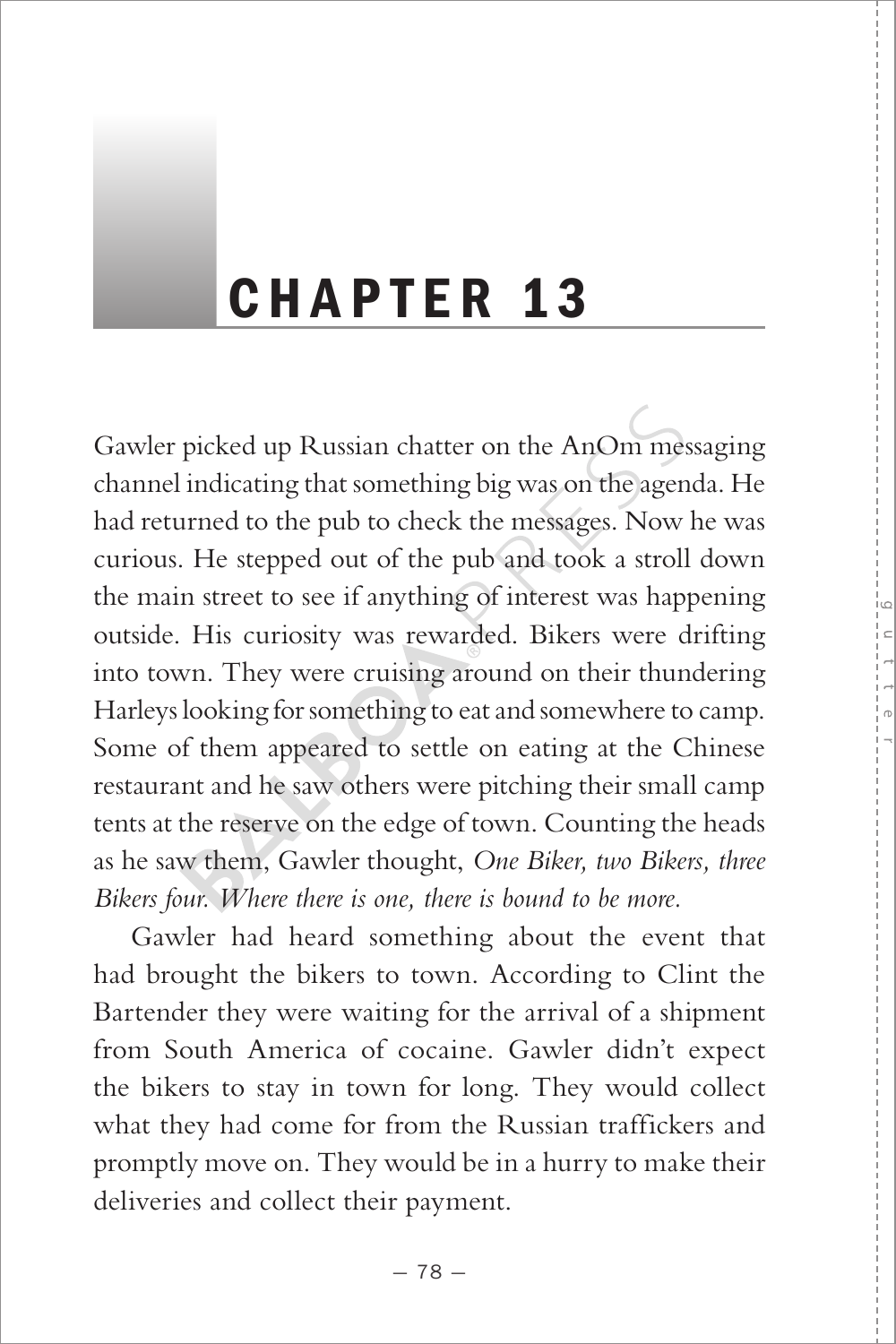The chatter Gawler had picked up on his AnOm gave him advance notice that the upcoming event of interest was the arrival of a bauxite ore carrier which was due to load at the Rio Tinto port not far down the coast. It was the Big Lilly, a Panamax 80,000-ton capacity bulk ore carrier. The loading of the bauxite onto the ship was not an event of interest to the Russians or the Bikers, what was of interest was the secret unloading of the narcotics hidden on the ship. Gawler was in the throes of working on a plan of how he would handle the situation when he received a call from Natasha. She told Gawler that she and Oleg wanted to talk with him. "As soon as possible," she said. *Progress*, Gawler thought as he chose a table in the pub's downstairs dining area for a subdued little gathering.

"Oleg," Natasha said, speaking to her brother like he was ten years old, "this is Sam, Sam Gawler."

Shaking Oleg's hand, Gawler smiled a welcome. "What would you like to eat? he said. Oleg was tall and solidly built. He said no more than one or two words at a time. Gawler and Natasha followed Oleg's lead and ordered fish and chips. Gawler waited to hear what Natasha wanted to tell him. They finished eating and in hushed tones he pressed Natasha to tell him what was troubling her.

She glanced over her shoulder. "Can we speak somewhere with more privacy?"

Gawler paid the tab and guided Natasha and Oleg upstairs to his room. He left the balcony door open to allow the cool breeze to flow through. He crossed his arms, leaned back against a wall, and said, "You have something you want to tell me."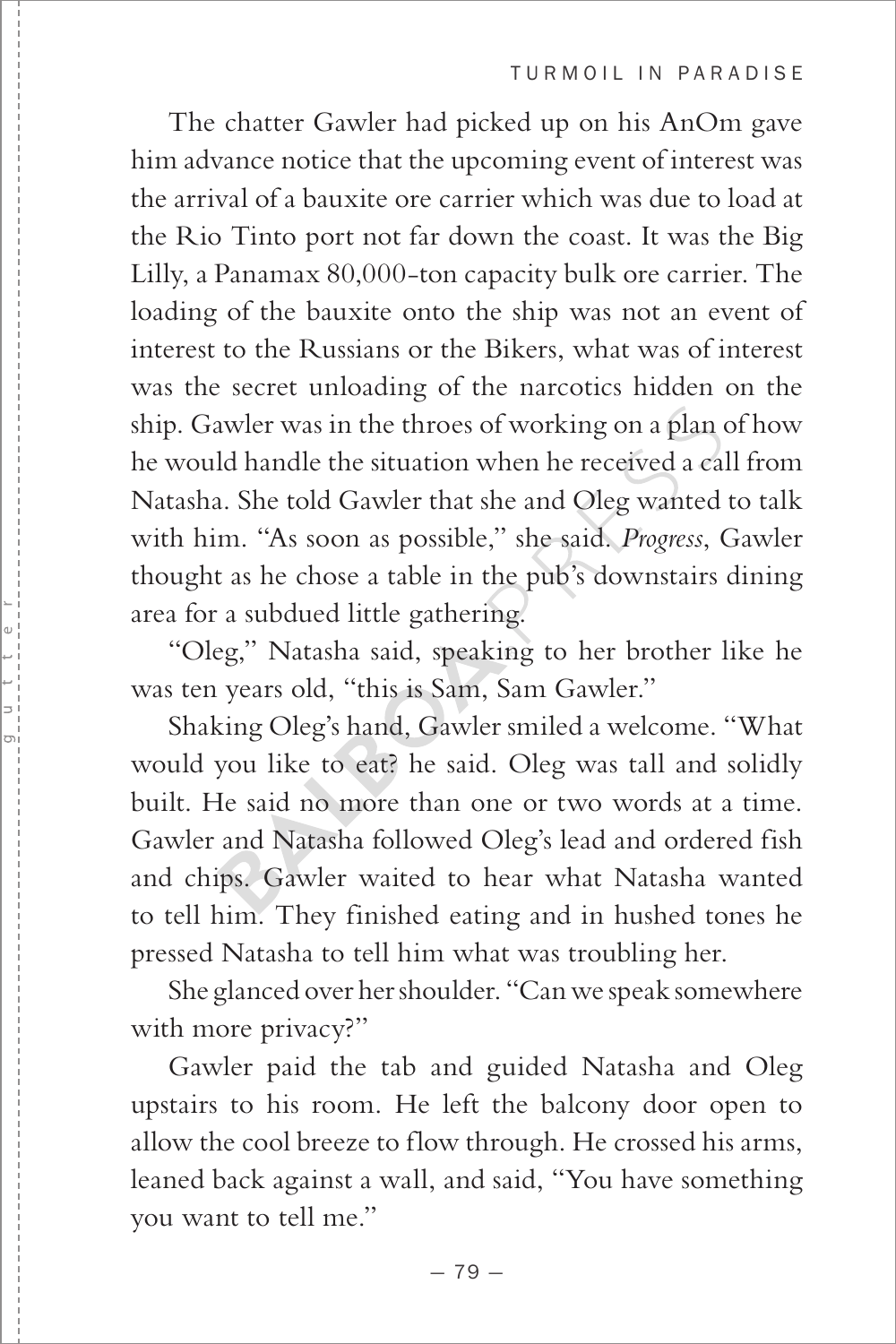A troubled look passed over Natasha's face. "The Russians frighten me."

Gawler said, "They have a tenancy to do that to people. The gangster element at least."

Looking at her brother, Natasha nodded, and said, "Tell him, Oleg."

Oleg focused on the floor and took a step forward. "The Russians," he said in a trembling voice, "asked me to do something again."

Gawler furrowed his brow. "What did they ask you do?"

"They…" Oleg shook his head, waved Gawler off and turned away from him.

"Oleg," Gawler took a step forward, "I'm here to help."

"You can trust him, Oleg," Natasha added. "He's here to fix things."

It took Oleg a moment to rally. He settled and said that the Russian thugs had pressured him to secretly work for them again using his scuba diving skills.

"Gawler said, "Did they say why?"

Natasha shook her head. "He knows why, he's done it before. It's really scary, with the crocodiles and all. Oleg told me this only two hours ago. I waited to tell you because I was nervous." She drew a shaky breath. "And this was after Limpy spoke to me."

*Interesting*, Gawler thought. "What did our one-armed friend have to say?"

"Limpy implied," Natasha said, "that something bad would happen if Oleg didn't continue doing what they needed him for." She looked away, "Then he said that I would be working in that awful club of theirs if Oleg didn't comply."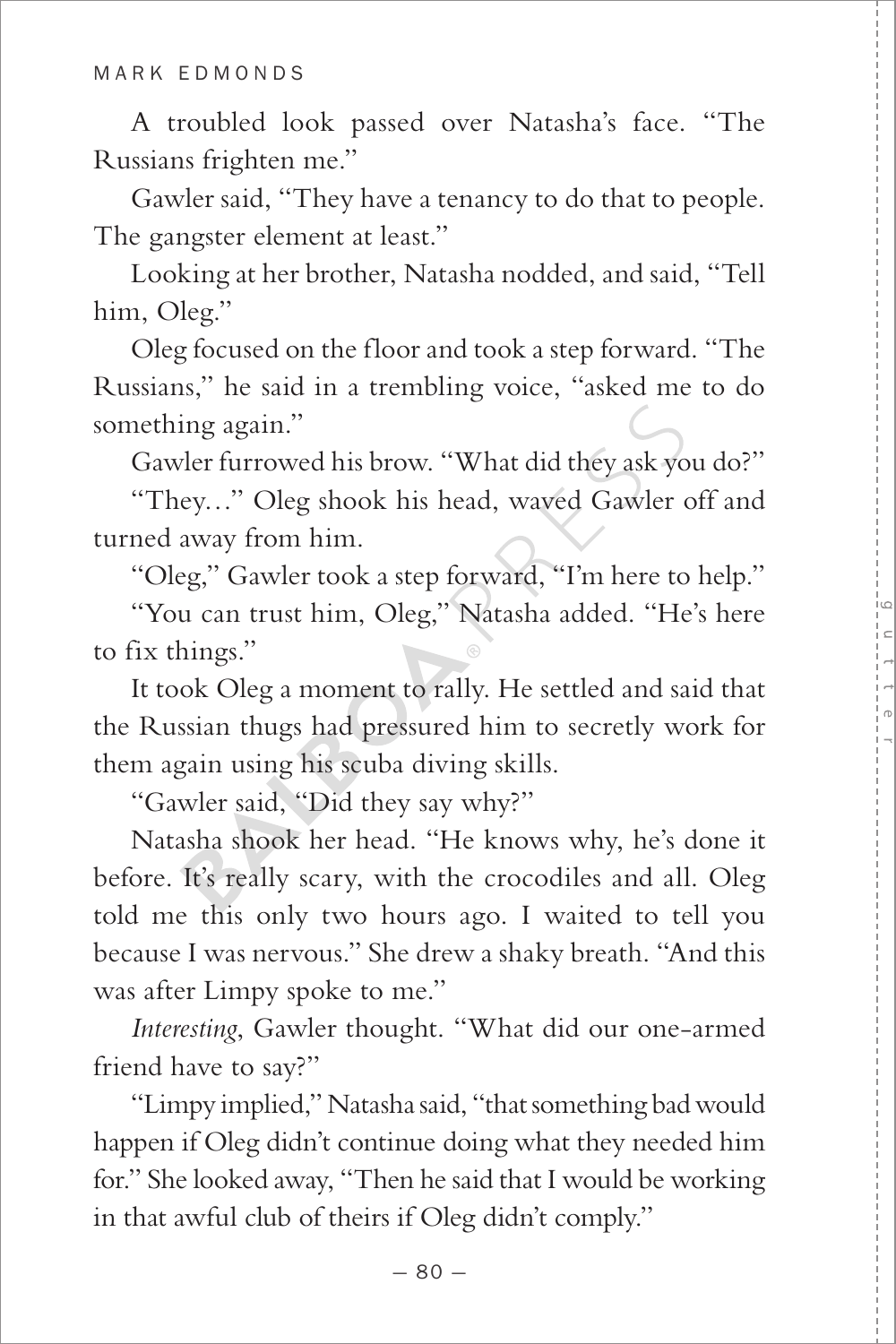Gawler tensed. It seemed that the heat he had applied recently, especially after the touch up just the other night in the club, had motivated Limpy, and whoever he was working with, to force their hand. *You don't threaten women*, he thought. *Not nice.*

Gawler forced a smile and said, "Don't you worry about Limpy. He's full of himself. He's just a pawn. He can't do a damn thing."

Natasha appeared relaxed by Gawler's reassurances. A small smile worked its way into the corners of her mouth. She said, "Thank you, Mister Gawler."

He said, "Natasha, please, call me Sam."

"Right," she whispered, still smiling. "Sam." She held up a finger. "Also, there's something else I need to show you." Reaching into her purse, Natasha produced a glass test tube, domed at one end with a rubber stopper at the open end with a string cord attached. She handed it to Gawler.

"What is this?" he asked.

"This," Natasha said, "was on the grounds when I was doing my checks earlier. Limpy had a friend stop by at lunch. A female friend. She was stumbling all over herself. She was, well, scantily dressed."

Gawler thought, *probably one of the strippers from the club?*

"I guessed," Natasha said, "she may have been drunk or stoned. She kept stumbling about. At one point, she tripped and dropped her bag. Limpy nearly lost his cool when it happened. He started yelling at her and rushed her from the lunchroom. Anyway, after she and Limpy left to do, whatever it was they were going to do, I found this tube."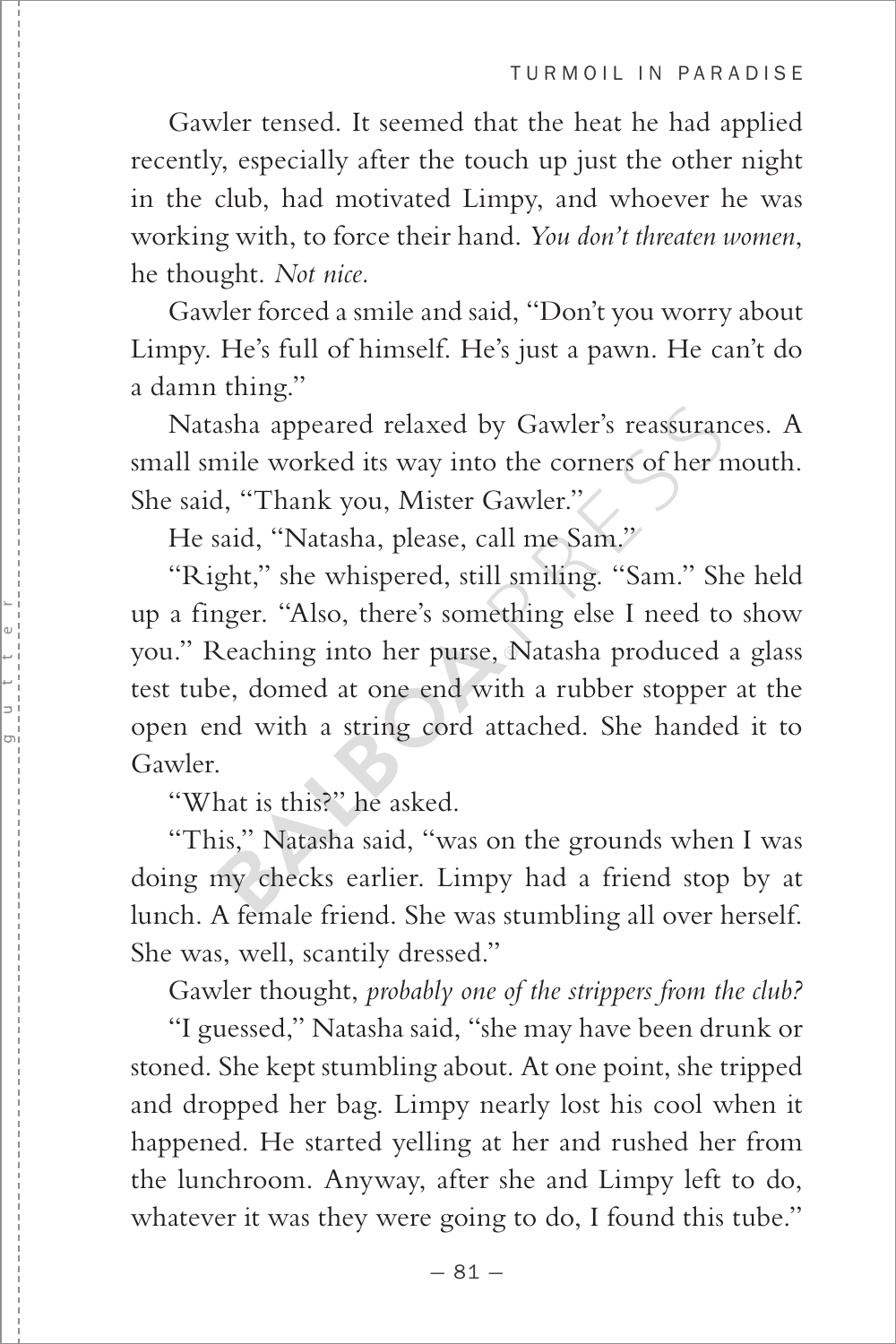Gawler, examining the tube, discovered that it contained minute particles of gold. "Well, I'll be…"

"To be honest with you, Sam," Natasha said with her eyes focused on the floor, "I've been keeping something from you."

Gawler look at her curiously.

"The truth is I actually just told you a little story, I found that tube some time ago," Natasha said. "I've been holding onto it. I wasn't sure if I could trust you enough to tell you this information, but now I think I can." She gestured to the tube. "I found that tube a couple of weeks ago before that experience I just told you with Limpy's visitor. She wasn't the first. Several of the stripper girls from that club work at the processing plant. I started watching, paying attention, seeing why they were spending time with Limpy. That's when I discovered something was happening, right out in the open."

Gawler listened as Natasha explained how each morning the girls would bring empty test tubes into the processing plant concealed within their bodies. Each night they would traffic them out of the plant with the tubes filled with gold sand and hidden inside their bodies. Limpy forced them to deliver the tubes to the drug running gang at a safe house away from the plant.

Natasha said the traffickers knew the metal detectors at the plant could not detect the concealed test tubes containing the gold. She said she understood this method of carrying the gold was safe from detection by the metal detectors. She had learned that certain metals, like gold and other metals used for quality jewellery will not set off metal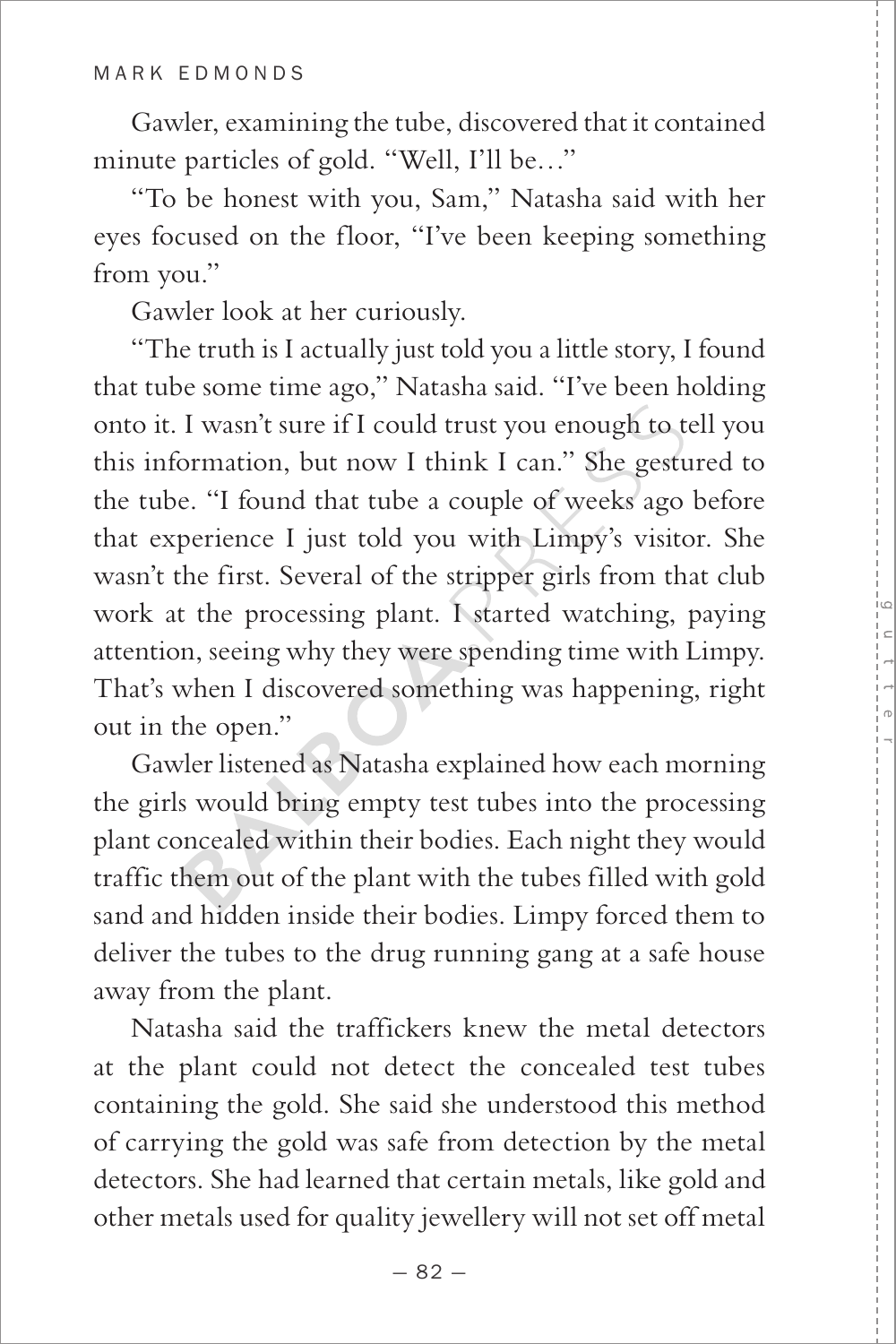detectors because they are non- magnetic. She said, "this is why when passing through airport screening you don't need to remove good-quality rings, necklaces, bracelets, and piercings if they're made from silver, gold, or platinum. The strippers had proved that this method was safe to get gold out of the plant, they had been using it for months.

"I'm so sorry, Sam," Natasha said, holding back tears. "I didn't mean to keep this from you. I was just scared, both for me and Oleg."

It was disconcerting that Natasha had been withholding this information from him. Nevertheless, he understood her reservations. Lives, specially hers and Oleg's were at stake. "It's okay, Natasha," he said. "I understand. I just need you to be forthright with me."

"I know," she said with a nod. "I will. I don't want to be stuck in the position I'm in right now, neither me nor Oleg. We want to be free of this."

Gawler said, "This is the crux of why I'm here. Now, I need you tell me everything else you know, everything that you've been holding back. That's the only way I can fix this. That's the only way you and Oleg will ever be free of this turmoil."

Natasha nodded. "Well, I believe you know well enough by now that Limpy works for the Russians."

"I figured as much."

"Well, like anyone else, he has a boss."

"Who is his boss?"

"There's a man," Natasha said, a serious expression in her eye, "and he goes by the name 'Weasel."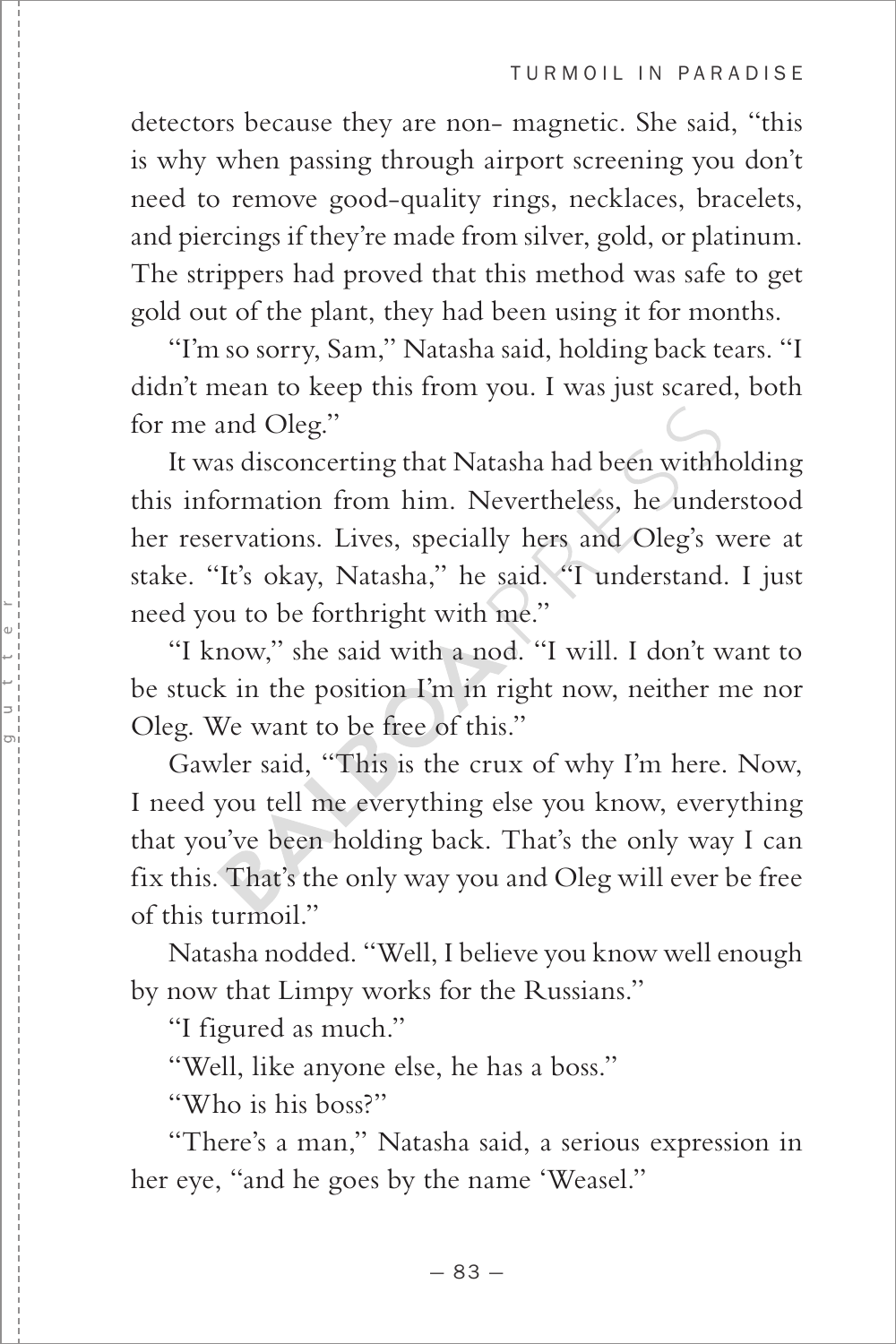### CHAPTER 14

Natasha began to explain to Gawler how Limpy was the guardian at the plant of the stolen gold sand until it had been trafficked out by the stripper girls, Limpy's mules. Limpy worked quietly alone in the laboratory and filled the test tubes with gold sand each day when nobody was around. "But the man," she said, "who pulls Limpy's string is this man named Weasel."

Pulling up a chair and gesturing for Oleg and Natasha to sit on the bed, Gawler said, "Tell me about him."

For the next few minutes, Natasha told Gawler the history of Weasel, a native of Great Britain who she had been told used to run guns in the Middle East during the 90's. She was unsure of his real name, but he was older, and though he stood just a mere, one hundred and fiftysix centimetres, he had a quiet but sinister way about him until he would suddenly start screaming and yelling and threatening to the point where everyone who crossed his path would slink away terrified. "Limpy does what Weasel tells him to do," she said. "He never questions him."

Gawler said, "When was the last time you saw him?"

"A few months ago," Natasha said. "I think he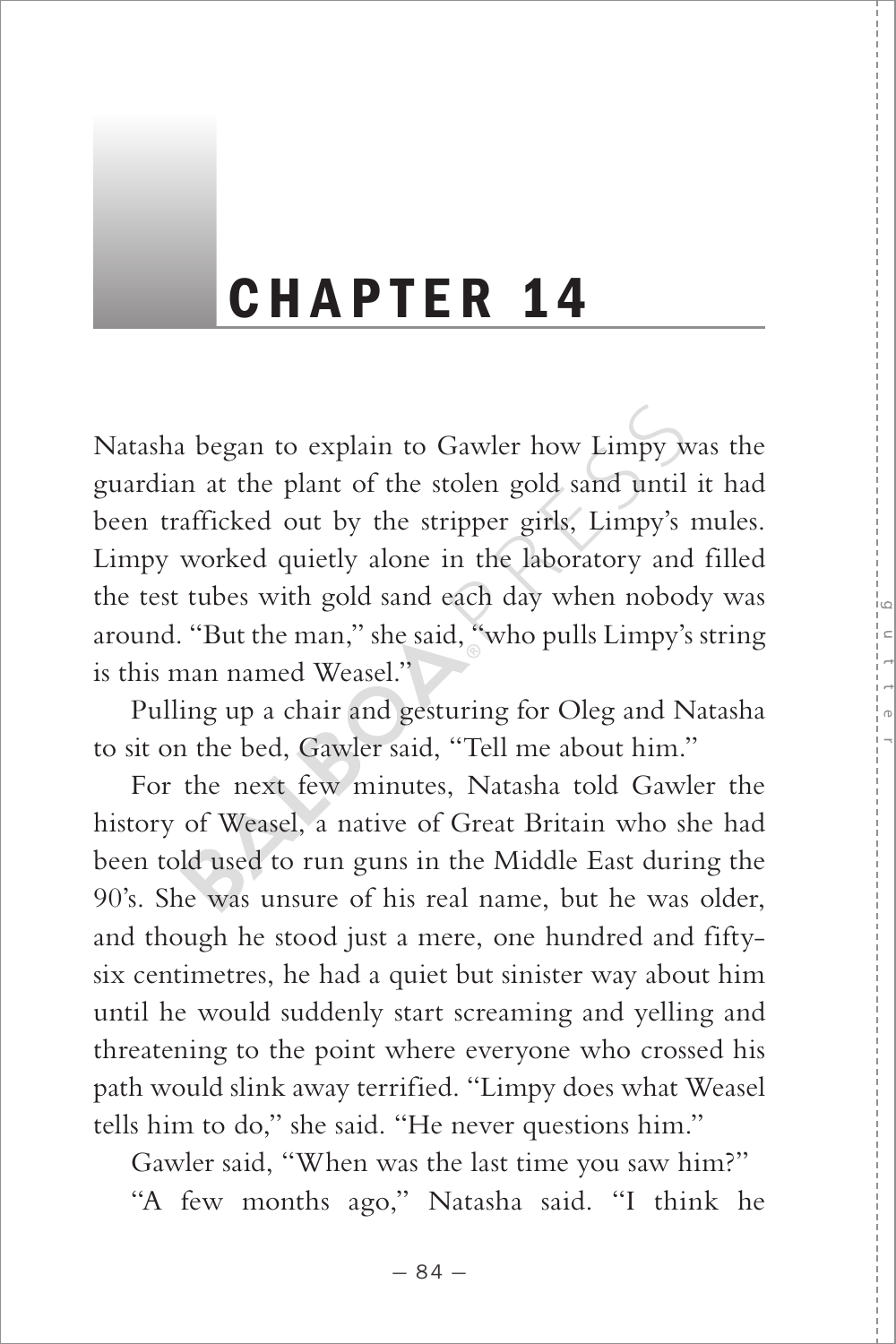communicates and pulls the strings from a distance, most of the time."

Natasha then explained that Weasel seemed to be one of the ringleaders in the Russian drug trafficking operation. He was also the key to the gold stealing system at the plant. She had a vague idea of how Limpy was skimming the gold sand at the thickener. She knew he had devised the system for stealing the sand and that the overflow gutter on the thickener was the key to the operation. That was why it was a very touchy location to be seen going near.

She said she knew that the quantities of gold being delivered were now not enough for the Russians." The drug traffickers are insatiable" she said. They were insisting that Natasha must become a mule and the strippers were working overtime. They were doing double deliveries by each day going home for lunch and trafficking the tubes of gold sand twice a day.

Gawler now realized that the drug dealers needed the gold to pay for the cocaine they were importing. And Oleg was integral to the importation.

"The only question," Gawler said, "is what exactly the Russians want Oleg to do this time."

"Limpy is playing his cards close to his chest," Natasha said as she glanced at her brother, his head down, saying nothing.

"We need to find out," Gawler said. "Did anyone follow you here?"

Natasha shook her head. "Not as far as I know. I made pretty sure."

"We need to keep it that way." Gawler said. "After my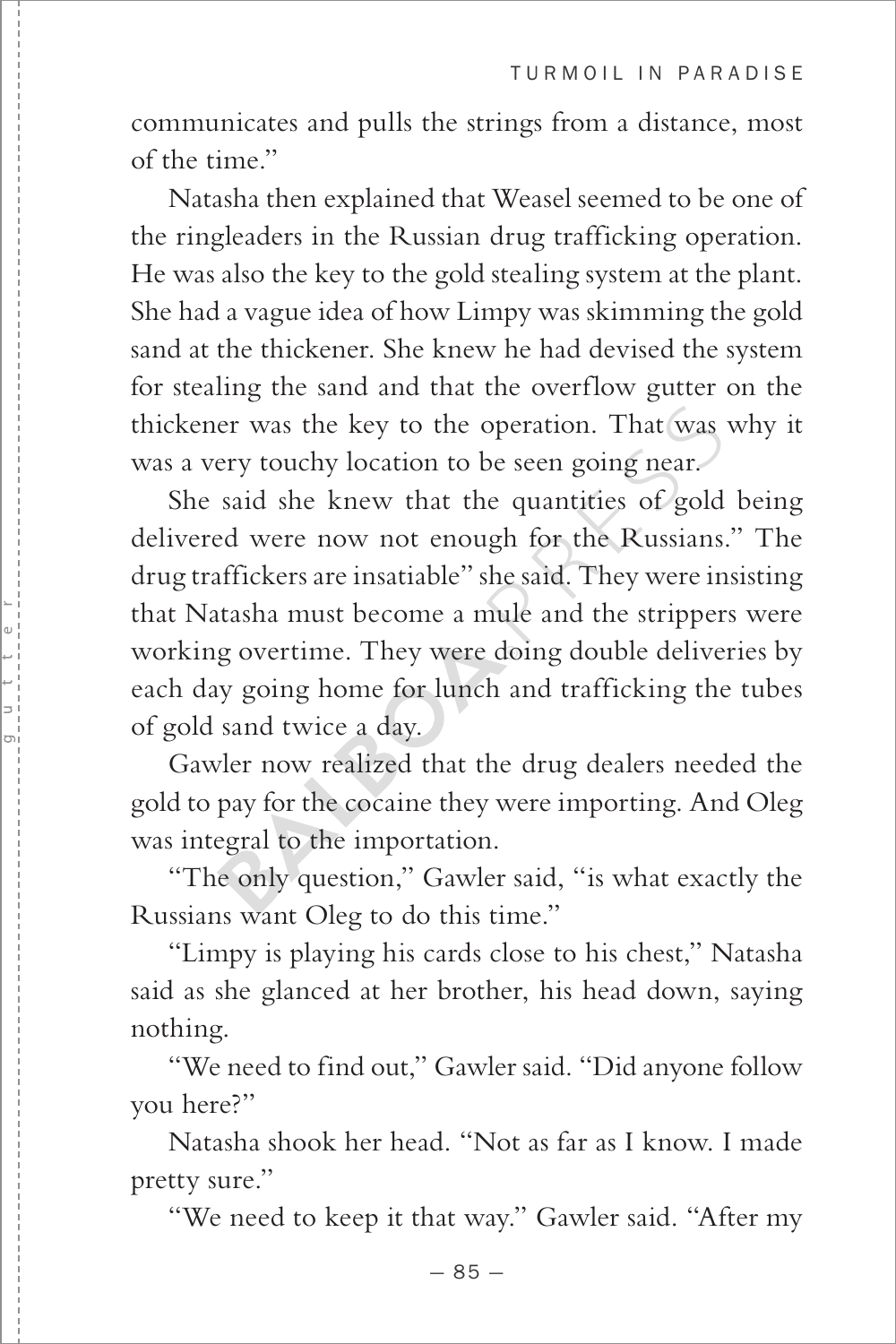little touch-up incident at the club the other night, they're probably starting to figure me out."

Natasha seemed concerned. She said, "What happened?"

"It's a long story." Gawler glanced at the cuts on his knuckles. "But the short of it is that I'm sure I pissed off a few of the local thugs who associate with our Russian friends. It's probably best you stay clear for a little while."

Natasha sounded fearful. "But Sam, I'm worried—"

Gawler held up his hand. "Nothing is going to happen to you. I'm going to keep a close eye on everything. We need to make sure we take the next steps carefully so that we don't arouse suspicion." *There's much to do*, he pondered. *First off, I need to figure out who this Weasel character is.*

Oleg said, gazing at Gawler. "I'm worried."

Gawler nodded. "Nothing is going to happen to you or your sister, I swear this on my own life. This is what I do for a living."

"I'm scared." Oleg looked away. "I don't want to do any diving jobs again for these Russians. This is crocodile territory, it's a crazy place to scuba dive."

"We're going to figure out something. I just need a little time to think it through. The important thing is that we get you two away from here. We'll need to communicate from a distance until I figure out our next steps. I don't want to draw the Russians in, at least not yet."

Natasha said, "What do you have in mind?"

As Gawler opened his mouth to reply he spotted a shadow sweeping across the balcony. He instantly realized that his plan to keep Oleg and Natasha out of the Russians' crosshairs had collapsed in the blink of an eye.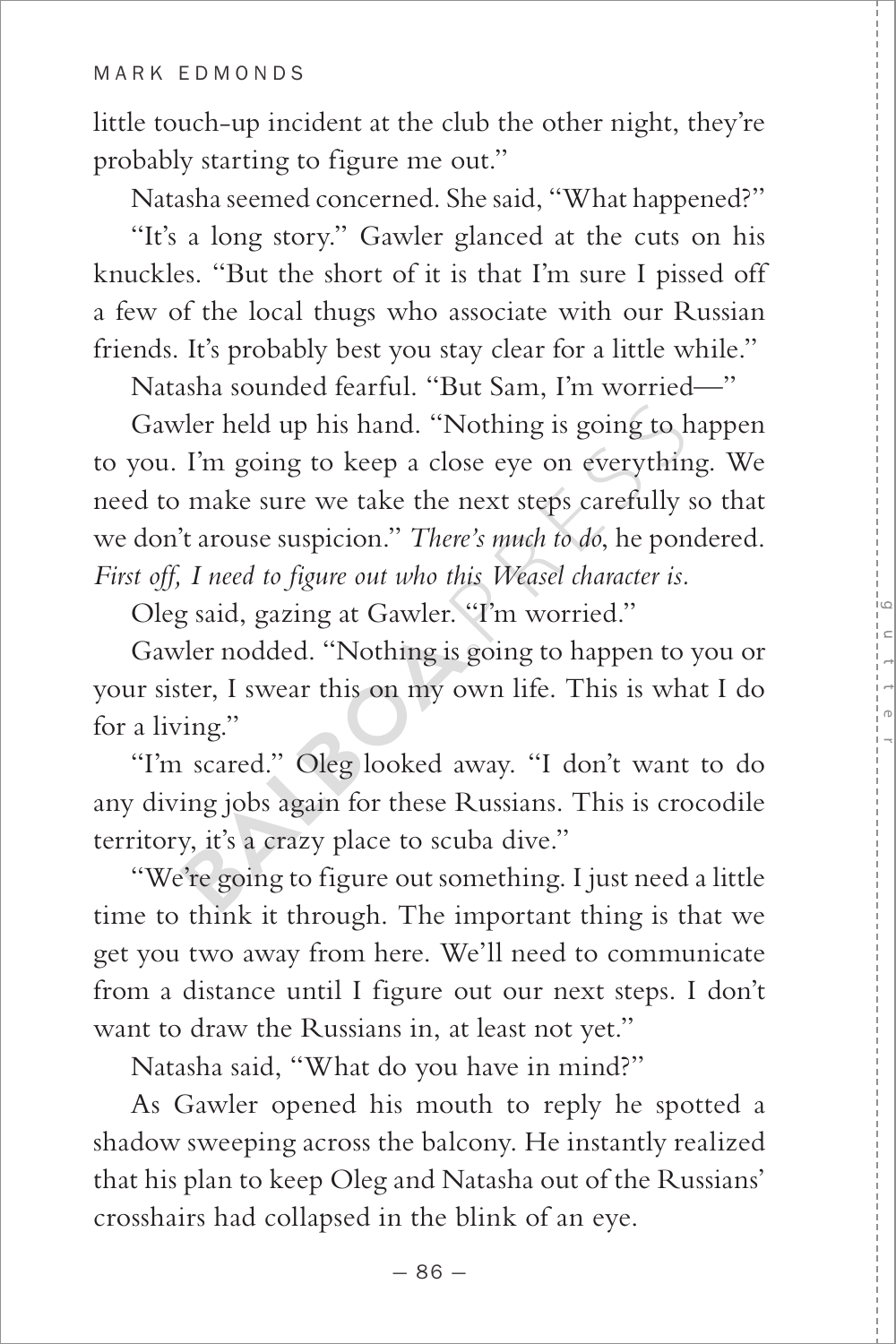### CHAPTER 15

Gawler wasted no time. In his experience being the first mover had often kept him alive. In a single step he leapt through the open door onto the balcony and crashed full-on into one of the Russian thugs, a thin but sinewy man with tattoos covering his body from knuckles to neck.

Gawler's shoulder hit the thug hard in his sternum. As the Russian gasped for air, Gawler's arm thumped into his throat, crushing his windpipe, causing a gurgling sound to escape from his mouth. The impact lifted the Russian off his feet. Aided by the momentum from the hit Gawler lifted him in a bear hug and swung him in a semi-circle before tossing him like a lump of firewood over the balcony rail.

The Russian landed onto the soft bank of the cove with a soundless thump. Gawler stepped across to look over the balcony with Natasha now at his side. They gazed wide-eyed in amazement as they realized the thump and splash of the body landing in the mud had disturbed a large crocodile lounging nearby.

The crocodile, millions of years of evolution on its side, rumbled rapidly towards the Russian who was blinking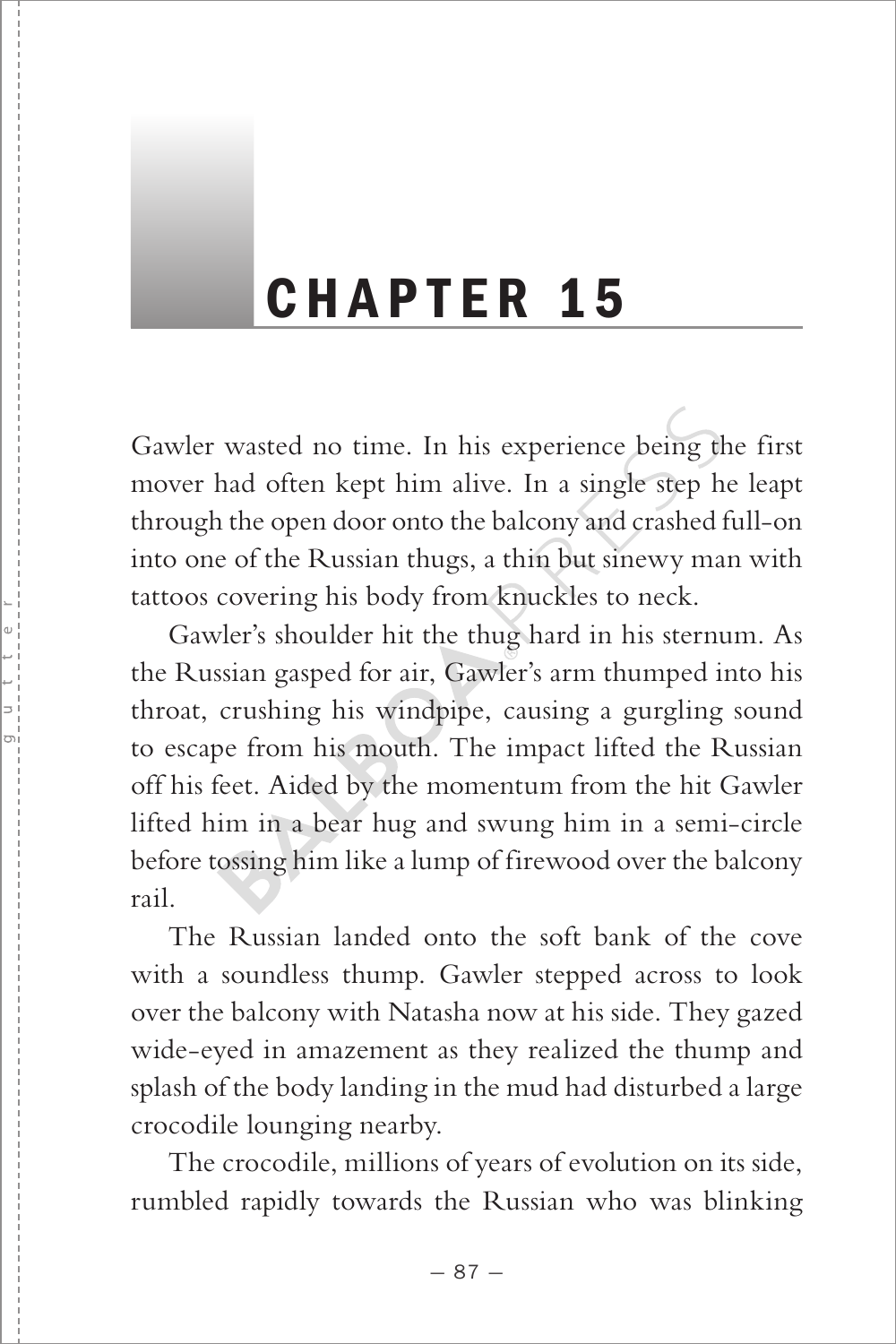and starting to regain consciousness. The Russian, looked across in horror at the crocodile. The colour drained from his face. He opened his mouth to scream, but the scream was cut short as the crocodile's jaws crunched over his head. The crocodile dragged him to the bank of the cove. Blood churned in the turbid water as they both vanished into the depths.

The entire encounter took about 30 seconds. Other than Natasha and Oleg there no witnesses. The Russian thugs would have no idea what had happened to their careless hitman. But Gawler was certain the thug would not have come alone. That wasn't how they worked. *Someone*, he thought, *will be not far behind the first guy.*

"Go," Gawler said to Natasha as he jerked his keys out of his pocket and passed them to her. "Head downstairs. My Humvee is there. Drive off with Oleg. Do a circle of the entire block. I'll meet you out front."

"But Sam—"

Grasping her by the shoulders, Gawler yelled, "*Go. Now.*"

Gawler ran swiftly along the balcony towards the corner at the end near the stairs, arriving just as the second hitman rounded the corner.

Natasha screamed. Gawler barked for Oleg to clear her out of the way. Oleg shoved Natasha to the floor as the hitman pulled an unfamiliar looking Russian pistol out of his waistband and tried to aim at Gawler.

Gawler kicked the guy hard in the groin. In footballer's terms, Gawler would have described it as a torpedo punt to the family jewels. As the hitman threw his head back in pain, Gawler lowered his shoulders and threw himself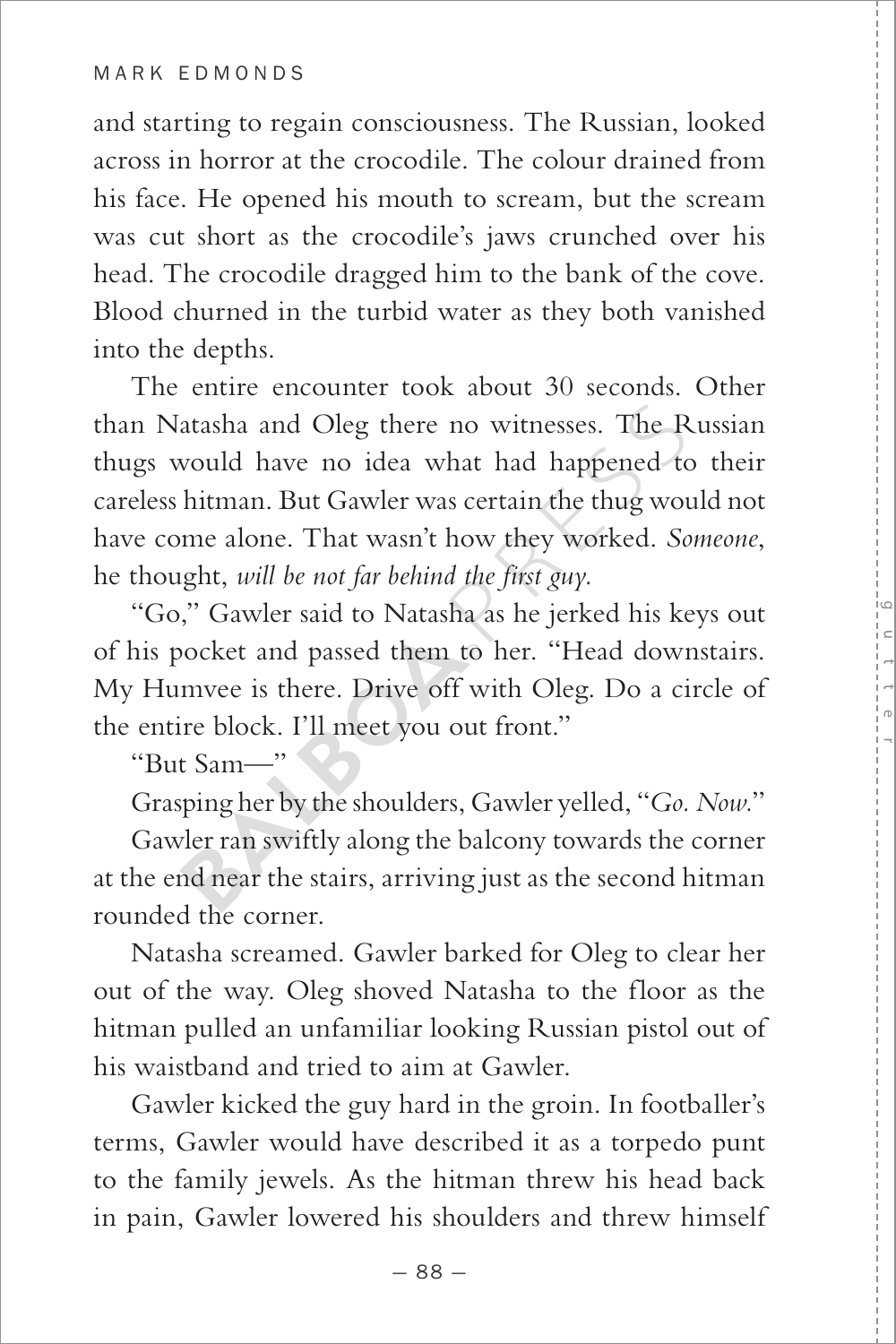at the man. His crew cut thumped hard onto the man's nose, crushing it to a pulp. The Russian was stunned. He staggered towards Gawler.

Gawler caught the Russian with both arms as he fell towards him and pushed him against the timber handrailing running along the edge of the balcony. The timber railing had been attacked by wood borers several years ago, but the myriad tiny borer holes were not noticeable to the casual observer. A while ago the holes had been painted over by some diligent maintenance guy.

Under the impact of the heavy Russian, the timber railing crumbled like someone snapping dry toast. The guy encountered zero resistance and was despatched into space. He screamed on his short journey down to the edge of the cove where he landed face down in the soft mud. The mud filled his mouth stifling his screams. His arrival disturbed another crocodile resting on the bank. It rumbled to him, snapped its jaw around his left leg and dragged him away to deeper water.

Gawler mused, "the *crocodiles around here are having a notably bountiful day*." The entire encounter went unnoticed by anyone, just like the other incident about a minute ago.

"Come on," Gawler said to Oleg. "Grab your sister and let's go."

Oleg helped Natasha to her feet. Gawler retrieved the car keys from her, scooped up the Russian pistol and checked its rounds.

They made it to the car park. Nobody was about. Gawler couldn't help but think, *Two Russians down but God only knows how many more to go.* "Get in," he said to Oleg.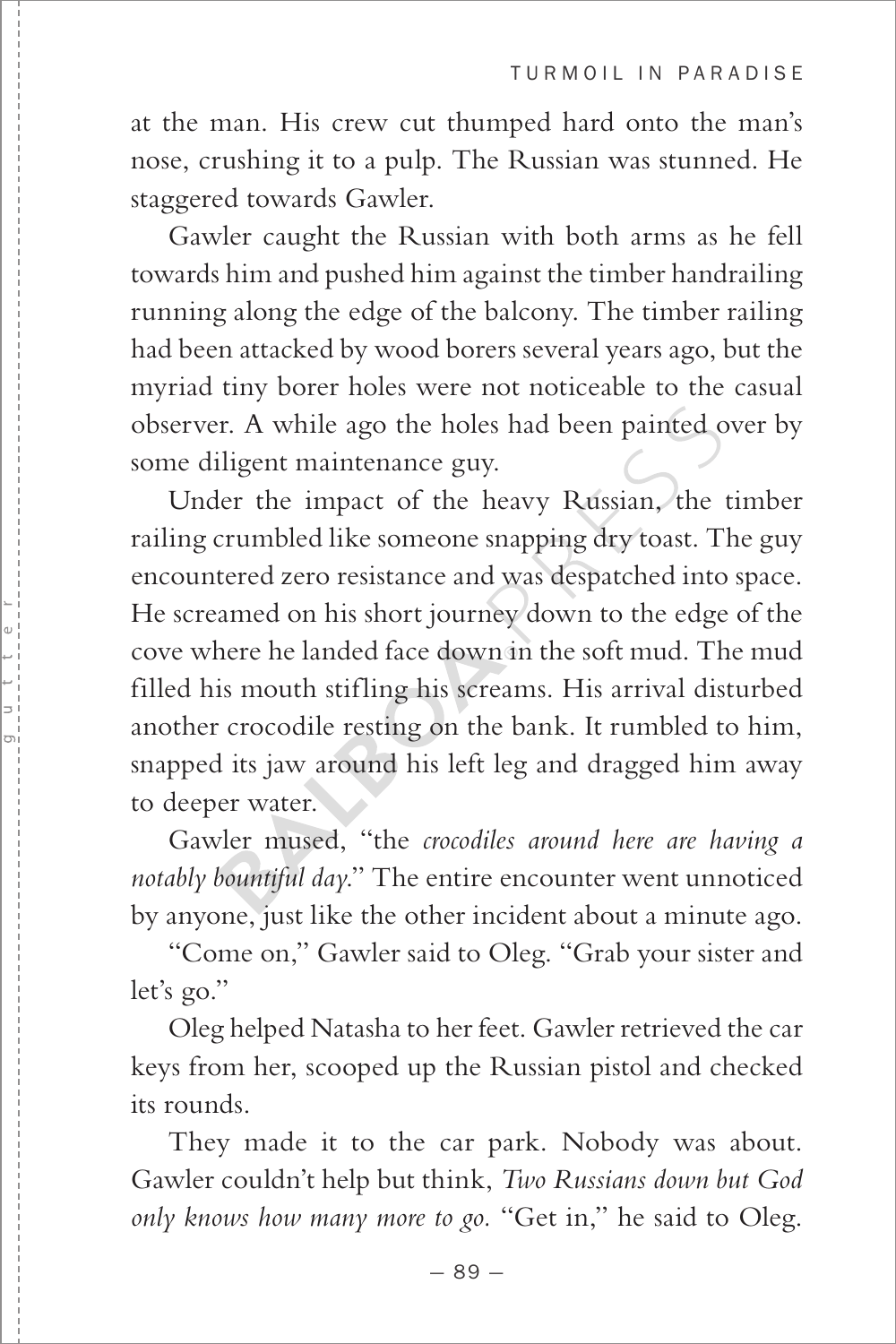"Quickly." Oleg helped a dazed and trembling Natasha into the Humvee. Gawler slid behind the wheel, cranked the engine, threw the car into drive, and decamped from the car park. He made a U-turn and barrelled off into the night. Although he was comforted with the knowledge that they had departed from the pub intact and unharmed, Gawler felt in the pit of his stomach that the demise of the two Russian thugs would be avenged sooner rather than later.

With no fixed destination in mind, Gawler headed the Humvee away from the town centre. Oleg was soon zonked out in the back seat. Natasha yawned and shifted her weight on the car seat, wincing, with some discomfort.

"You can ball up my jacket to rest your head on," Gawler said.

Natasha shook her head. "No, I don't think I can sleep. I can never fall asleep in moving vehicles." She looked in the rear view. "Oleg, on the other hand, seems to fall asleep wherever he wants."

He checked for a tail. The road behind them was clear. Outside it was blacker than a puddle of oil, only the headlamps and the sea of stars in the night sky provided any light. "We need somewhere to stay for the night," he said. "Some regular place, clean, comfortable, familiar."

A brightly lit hamburger joint loomed ahead out of nowhere.

"We all seriously need coffee," Natasha said. Let's make a quick stop-off here. We can wind down over a hot coffee and work out where to go next. I know of a very nice place where we can stay which I suggest we think about.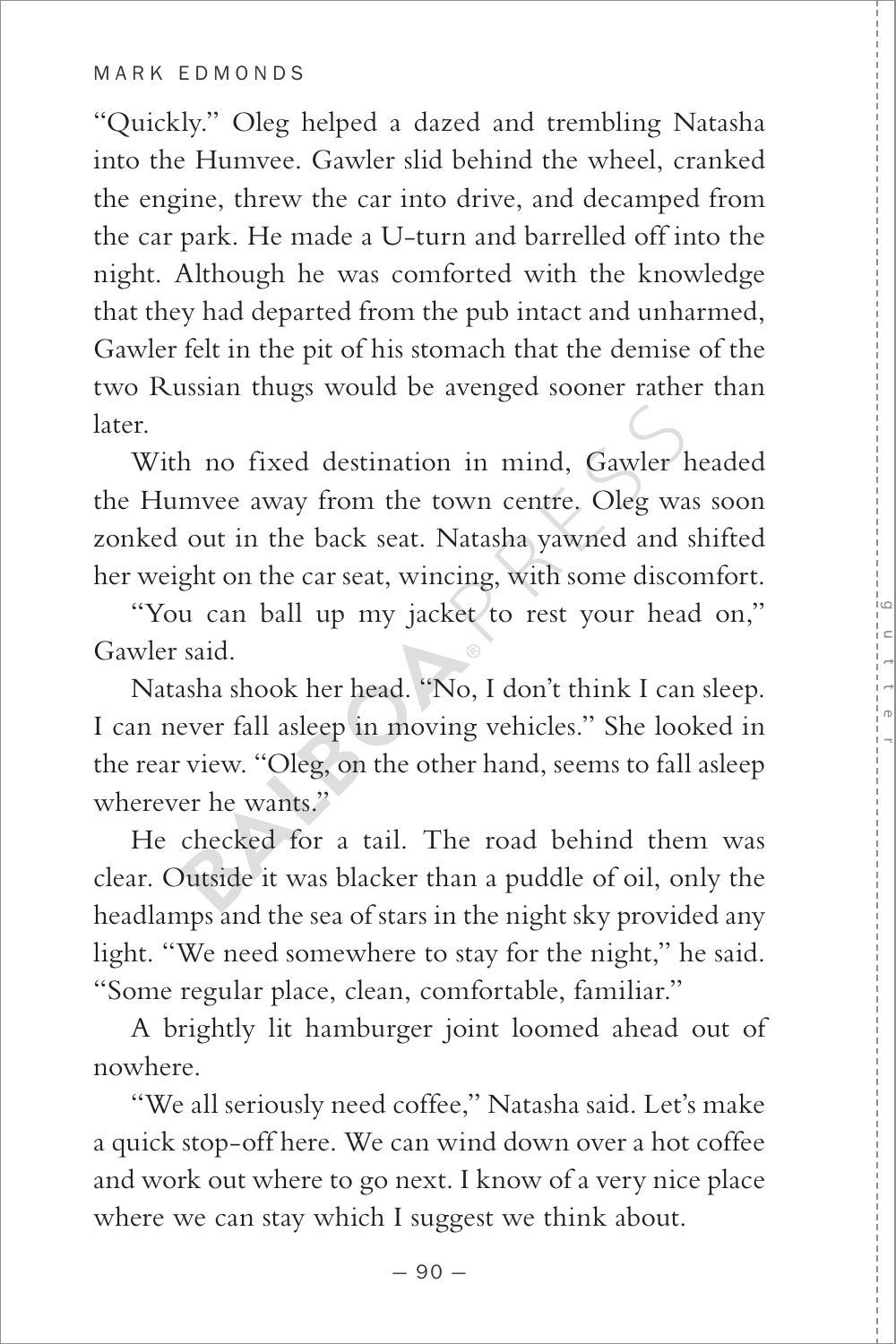From the outside there didn't seem to be much action happening inside the hamburger joint. Just a bunch of motorbikes on the forecourt, nobody wandering around outside and a small group of patrons inside.

A BOY

 $\Rightarrow$   $\frac{1}{2}$ .<br>ות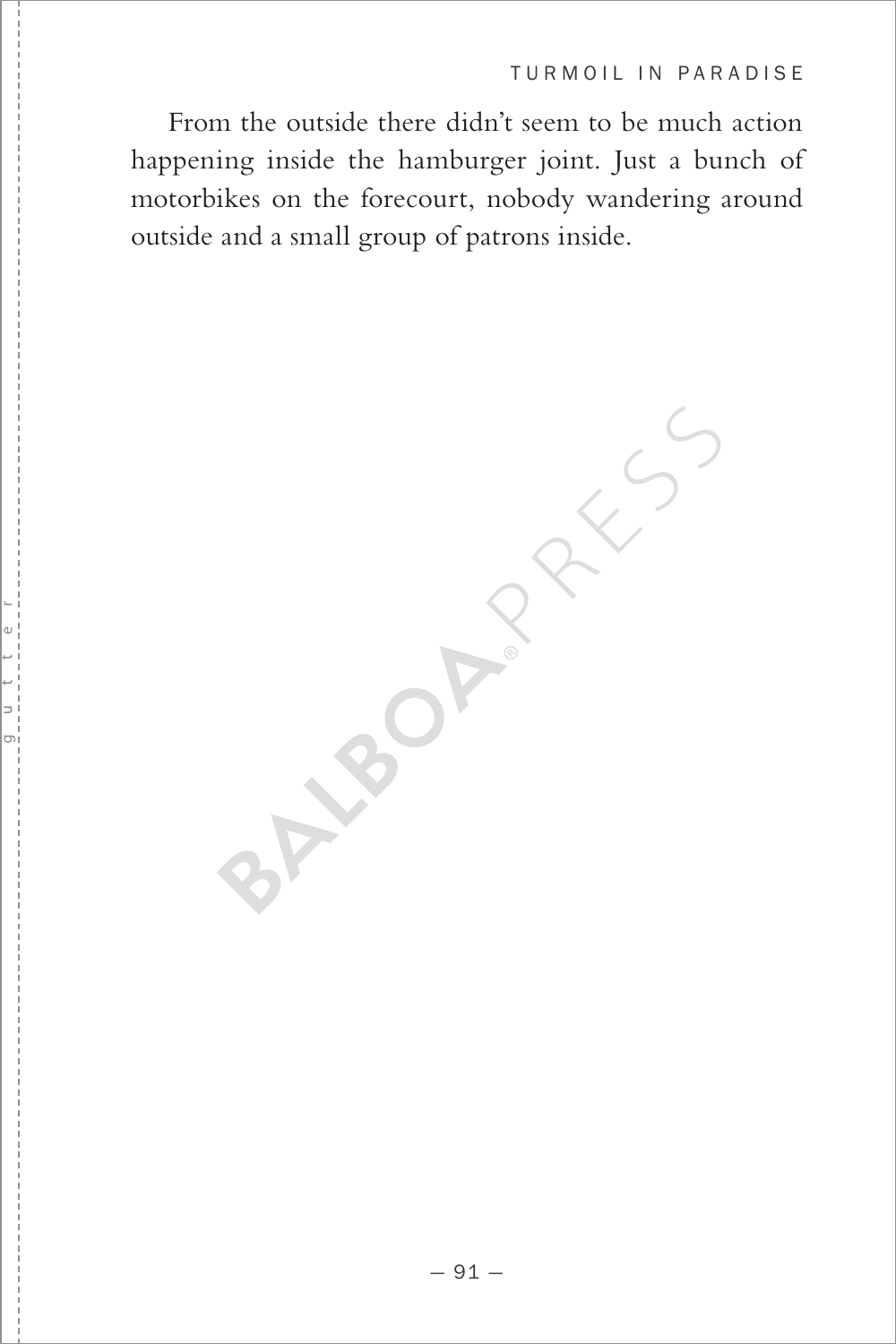## CHAPTER 16

The hamburger joint was an instant disappointment. It looked grubby: the floors were spotted with grease and unmentionable grime. An aroma of cheap liquor and rancid kitchen oil washed over them as they stepped through the door. Gawler felt as if he had been slapped in the face with the sort of stink that only a low dive could produce. Three men were talking softly at the bench on the left. There was a series of booths. to the right.

A bunch of guys dressed in leather jackets and jeans sat in one of the booths lounging, noisily eating burgers. They were big. Their skins were gnarled, wrinkled, weathered. They sported bushy unkempt beards and ugly moustaches. The patches stitched into their backs read "Coffin Cheaters." Beside each man was a woman, each one wearing her own leather gear. One of the women appeared noticeably weary, worn-down, at her wit's end.

"Oh, no," Natasha whispered into Gawler's ear.

"What is it?"

"I recognize some of these men," she said. They're with a gang of bikers who hang out in Buckleboo Creek from time to time. They call themselves the 'Coffin Cheaters.'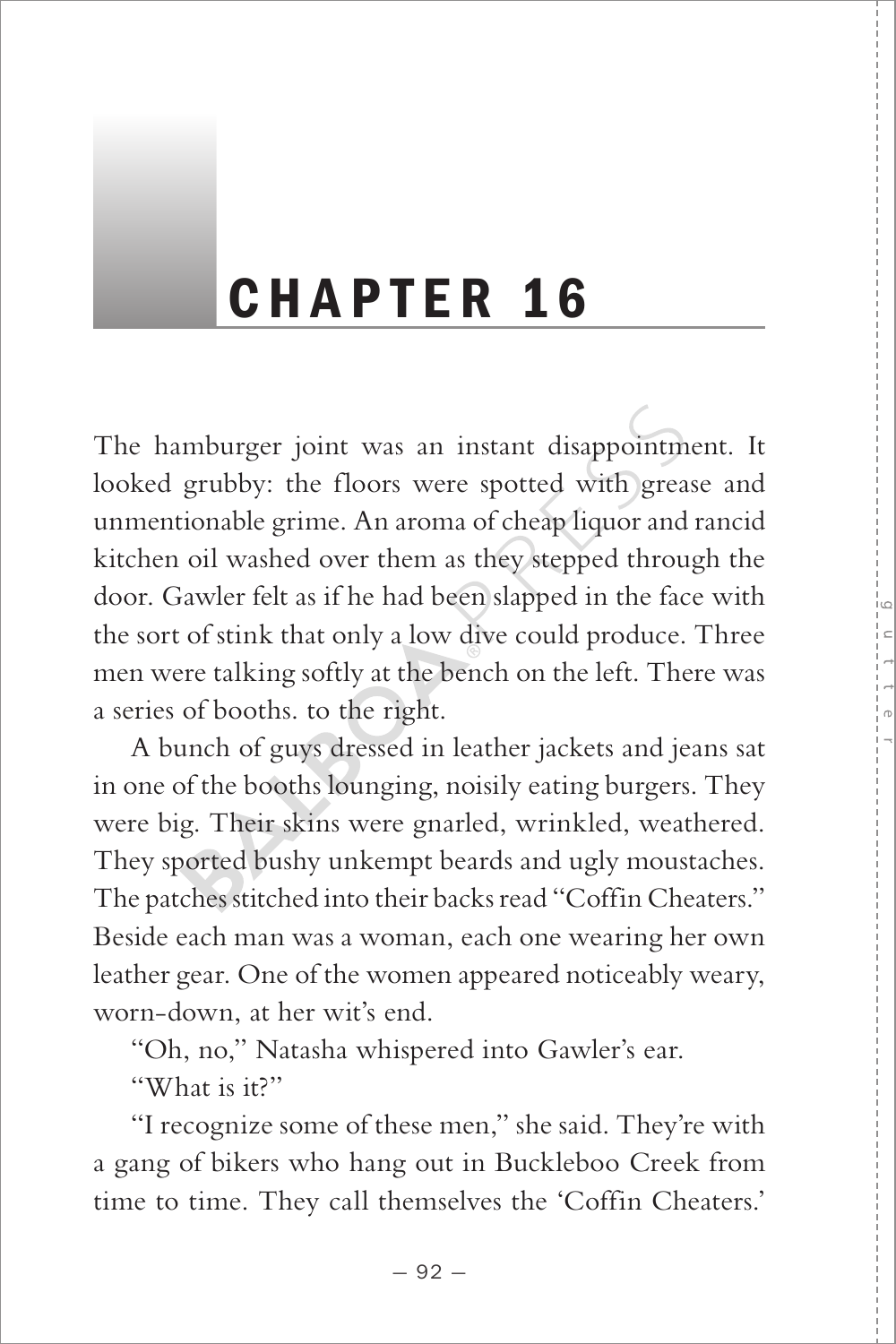They move drugs, guns, money, and everything else in-between."

"Do you think they are going to be a problem for us right now?"

Natasha shook her head. "Not if we keep to ourselves."

Gesturing towards an open booth close to the door, Gawler said "We can park ourselves here, I'll fetch the coffees. He returned with three steaming mugs and said. "That gorgeous young redheaded Barista serving the coffee is the only good thing this place has got going for it." *Well of course you would notice that Gawler,* Natasha thought.

He slipped into the booth and moved the gun from the back of his pants to his lap.

"So," Natasha said after taking a sip of the hot java, "I want to suggest a place for us to sleep tonight."

Gawler said, "Great, it sounds as though you might have a solution for us. There is still a long night ahead."

Natasha said, "We could go to the bowls club. I am a member. I can sign you both in as my guests. The club has just been renovated. It has really nice well-equipped facilities. It has a good modern dining area and a separate accommodation wing; the rooms are better fitted out than any other place around here. No Russians will be coming near the place. They were banned a long time ago for unruly drunken behaviour. This club is unusual for Buckleboo Creek. It is modern and clean. It has several rooms for guest accommodation." She said, "the club has a well-equipped kitchen with a separate bar, which for a change around here is rather sedate." Gawler said, "That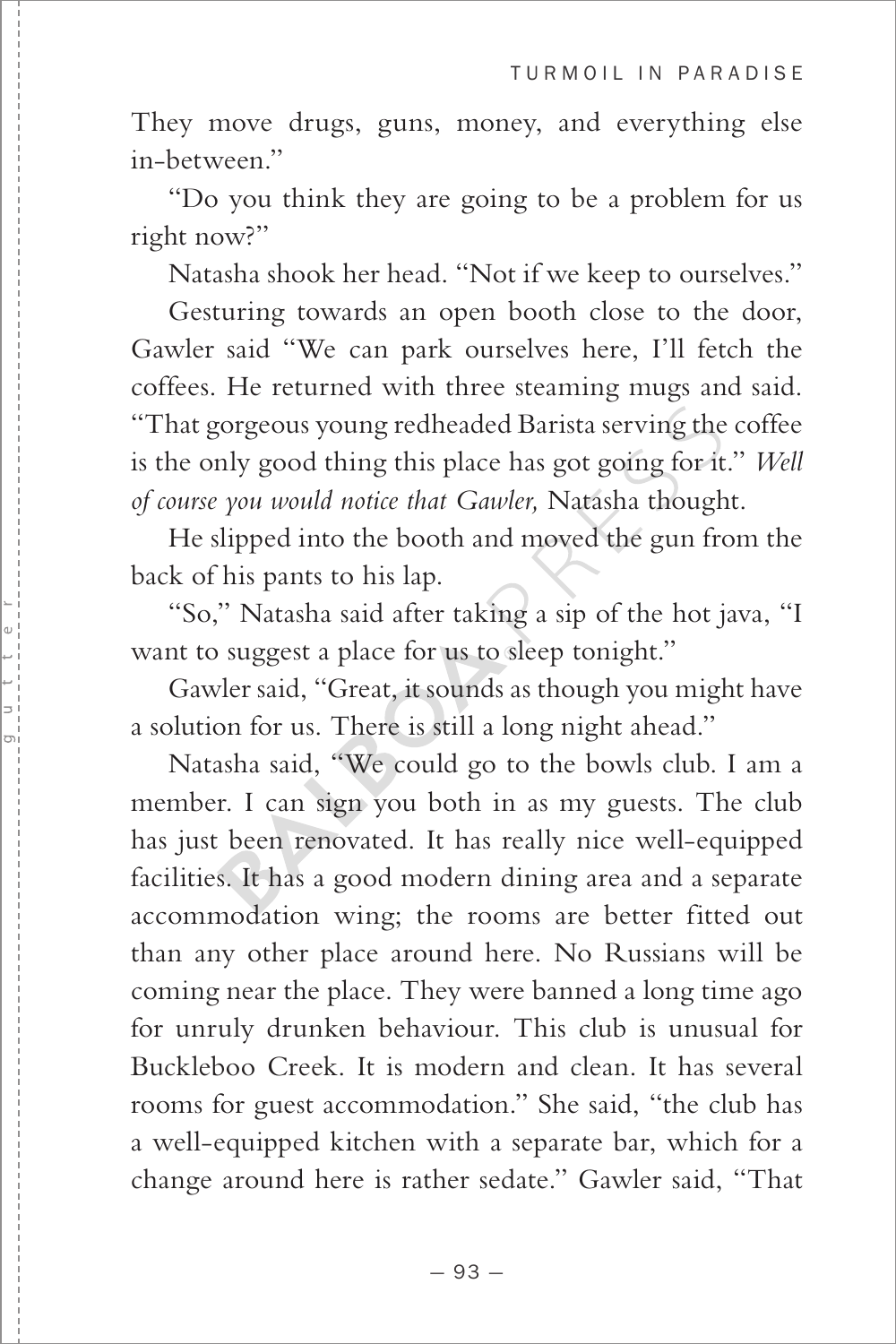sounds like the perfect place for us tonight. Let's finish our coffee and hit the road again.

"We need to stay low for the night. I need some quiet time to check my AnOm. I need to catch up with the Russians' latest plans. We must let the dust settle. The Russians are probably scrambling right now since I helped two of their men move on to their promised land. Doubtless they will eventually begin looking for us."

He tilted his mug towards her. "And I think it is obvious that you won't be making an appearance at the gold plant in the morning."

Oleg said, "I have arranged a day off work for tomorrow. The appointment I told you about for the job I must do for the Russians cannot be delayed for any reason. They have instructed me to turn up with my scuba gear and they told me that if I don't meet them on time, I can consider myself to be a dead man walking."

"They have a very nice way of putting things, "Gawler said. "I hope the crocodiles will be sleeping it off in some quiet lagoon tomorrow."

Oleg growled. "Don't make fun of me Sam. This is all about my safety; in fact it is my life we are talking about here. Right now, I feel like a sitting duck in hunting season."

Natasha sighed and tried to change the subject and settle the men. They quietly drank their coffees. The caffeine jolted Gawler's senses into higher gear. He felt a second wind, he checked his watch and decided it was time to make a move. *We need to move cautiously*, he told himself. *Natasha is right. We've stirred up a hornet's nest.* But for him,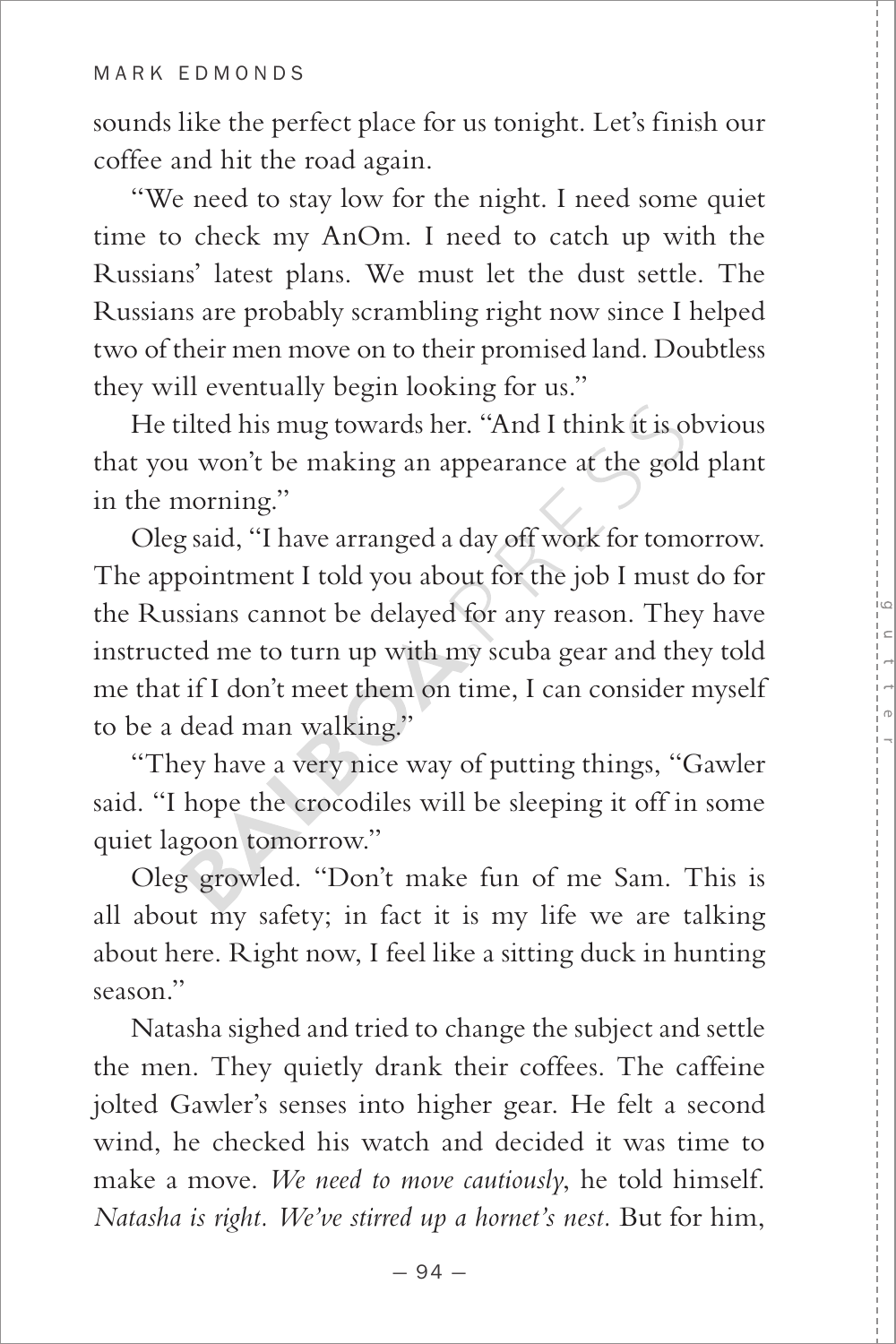that was not such a bad thing. His job, his role, was to rub out certain troublesome pestilences.

"You *slag!*" one of the biker's yelled.

Gawler's hand felt for the gun on his lap. He glanced towards the bikers and saw a big thuggish man with a beard streaked with grey standing up and wrangling the woman beside him like a ragdoll.

"Johnny," the woman said, eyes wide, her breathing strained, "I'm sorry! I didn't mean to—"

Another biker named Freddy grabbed the woman by her arms and pulled her in close. "You spilled beer all over my jeans, you *bitch*! What's wrong with you? Where's your brain?"

"Johnny—"

The biker named Johnny slapped the woman hard across the face. She fell to the floor. Gawler thought about doing something, but the last thing he needed tonight was to get into another punch-up.

"Sam," Natasha whispered. "We can't just sit here and watch him smack her around like that."

"Easy," Gawler murmured. "We don't want to step into more trouble tonight."

They watched as the woman lay curled up on the floor. The biker named Johnny stood over her, cracking his knuckles, flaring his nostrils. "I'm sick of your shit, woman," he growled. "Get up. Now."

The woman held up her arms defensively, tears welled in her eyes; "Please, Johnny. Not again."

"I *said*," Johnny growled as he tried to violently pull the woman to her feet, "get up!"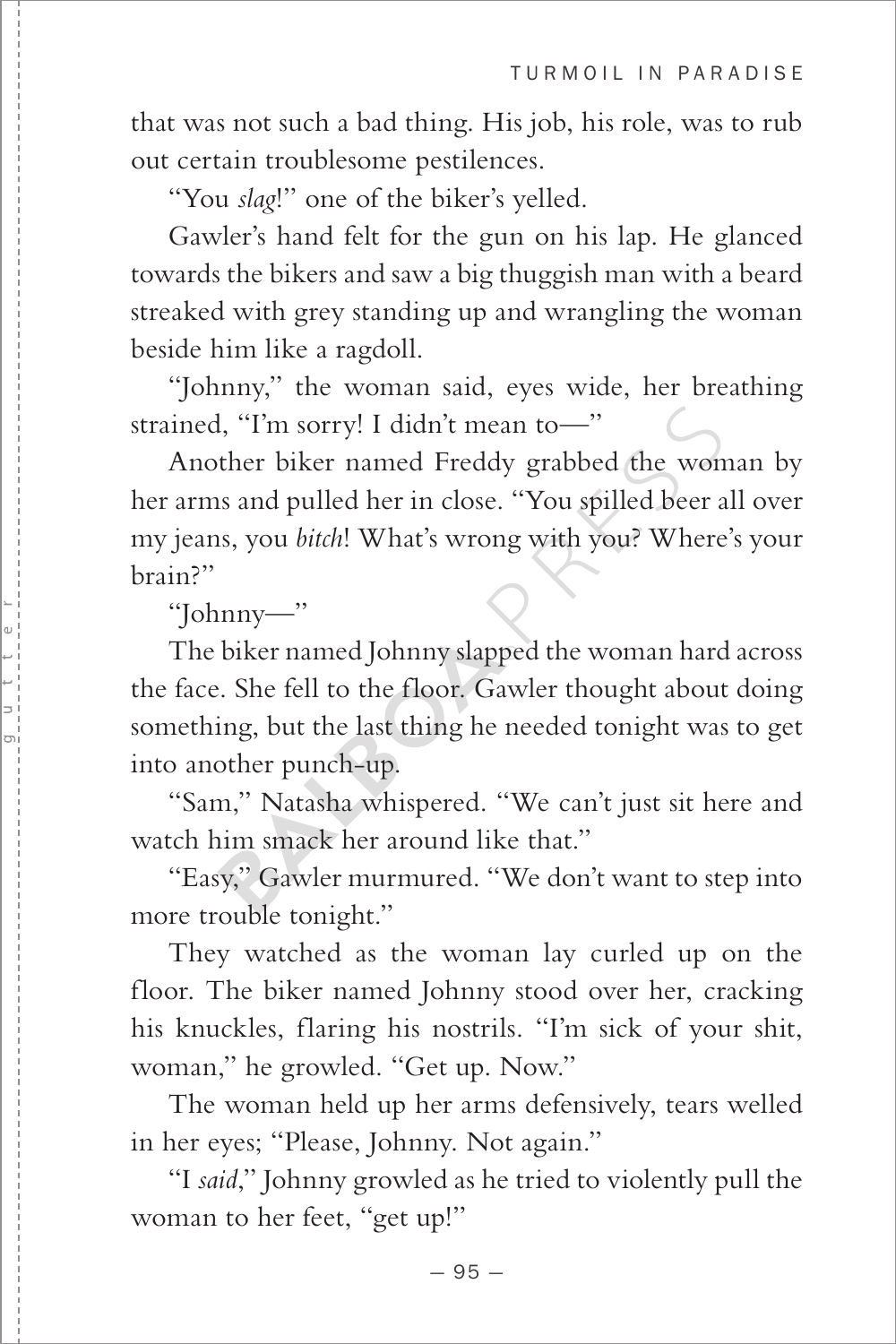Gawler looked around the hamburger joint. No one, not the other bikers, the patrons, or even the burley young burger cook attempted to look or even glance in the direction of the commotion. They seemed scared or maybe too jaded by the sight of a biker beating up on his woman. *Damn it*, he seethed. *I wish one of Johnny's gangster mates would step in to put a stop to this. Maybe they are scared of saying anything to this idiot.*

Johnny squeezed the woman's face in his meaty palm before gripping her by the neck. "You need to learn a lesson," he taunted. "We're going outside."

"*Please*," the woman pleaded breathlessly. "Don't hurt me again."

Johnny snarled. "Well, it's going to hurt worse *this* time. You're not going to walk right for a week."

A couple of the bikers laughed self-consciously; their women looked worried, they sat silently watching. Gawler could imagine what Johnny was going to do to his lady. A rush of anger came over him. Now he felt he had no option. He was impelled to put a stop to Johnny before things degenerated further. He slid the gun into the back of his pants, stood up, and stepped into the centre of the room like a cowboy ready for a showdown at high noon.

Gawler stood tall, silent, motionless. The bikers all looked in his direction. A palpable air of tension had rapidly changed the atmosphere. Johnny released his grip from the woman's neck, dropped her to the floor, and formed his hands into fists. He levelled a cold gaze at Gawler. "You got a problem, knucklehead?"

Gawler nodded. "Yeah," Gawler coolly replied. "*You*."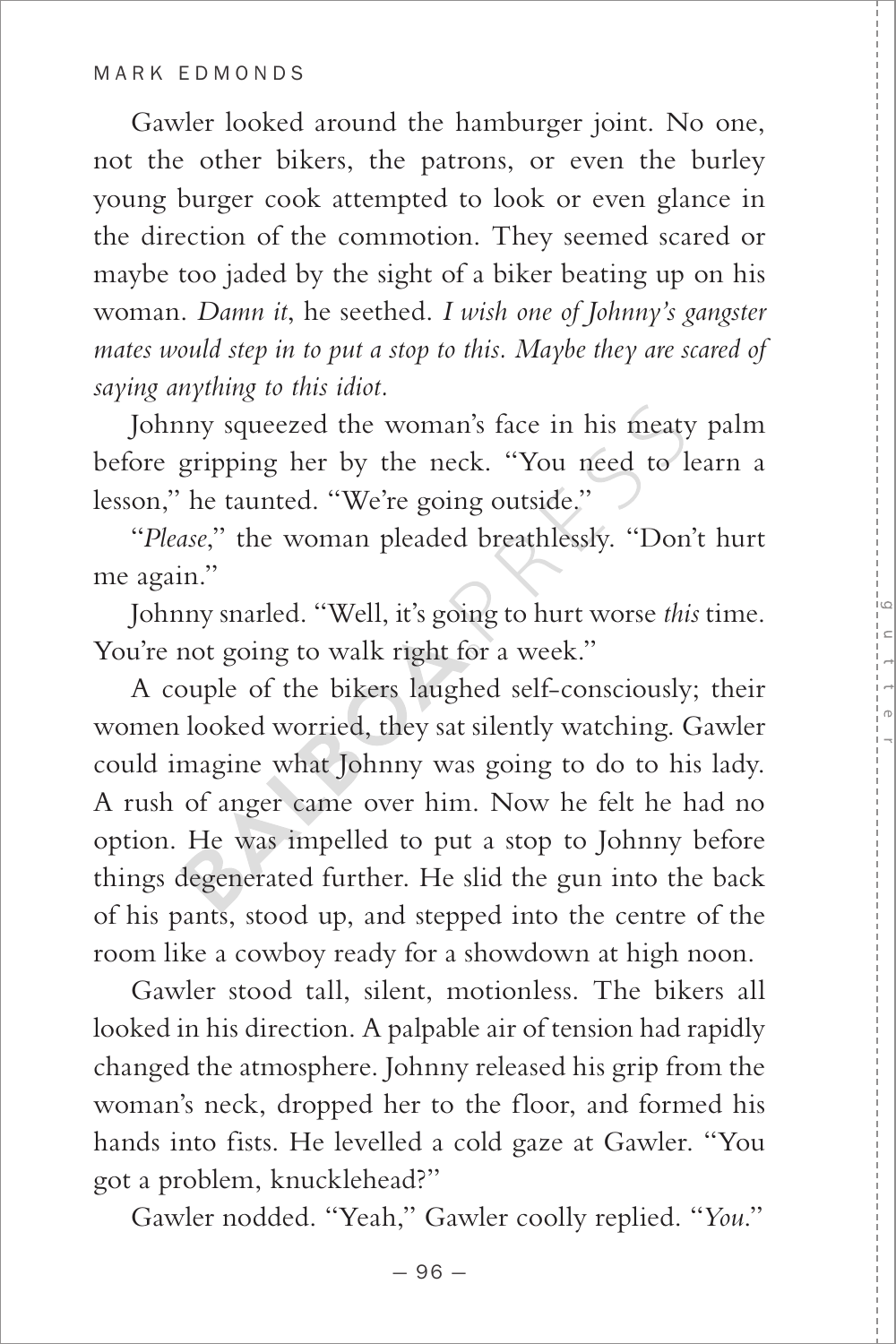Johnny snarled and took a step forward. Gawler had not moved from his spot in the centre of the room. Johnny grunted, "I'm guessing you're too stupid to know that you don't shoot your mouth off in this place."

"And I'm going to guess," Gawler said, still not moving from his spot, "that you wankers get-off by beating up your women because it makes you feel better about your problem," he gestured to Johnny's crotch, "not much good as a knob jockey*.*"

Johnny's complexion turned crimson. The vein in his forehead pulsed. He spread his legs as two of the other bikers slid out from their booth and stood on either side of him.

"You just stuffed up big time," Johnny grumbled. "*Big time*. But I'll give you a choice. I either fix you up right now or you get on your way out of here pronto. Which is it going to be?"

Gawler shrugged. "Nice of you to let me decide." He glanced at a clock on the wall. "It's getting late, it's probably close to your bed-time you crotch rocket."

Johnny rushed Gawler. He raised a fist. Gawler stood his ground. Johnny was just a few beats from throwing a punch. Gawler drew his gun, pointed it at Johnny's foot and squeezed the trigger. Nothing happened.

"Goddamned dud Russian gun" Gawler exclaimed. With his arm outstretched he pitched the gun in a fastbowling cricketer's full toss. It flew out of his hand at 135 km per hour hitting Johnny in the temple with a sickening crunch of crumbling bone. He fell to the floor, howling, clutching at his head, then he became still and silent. One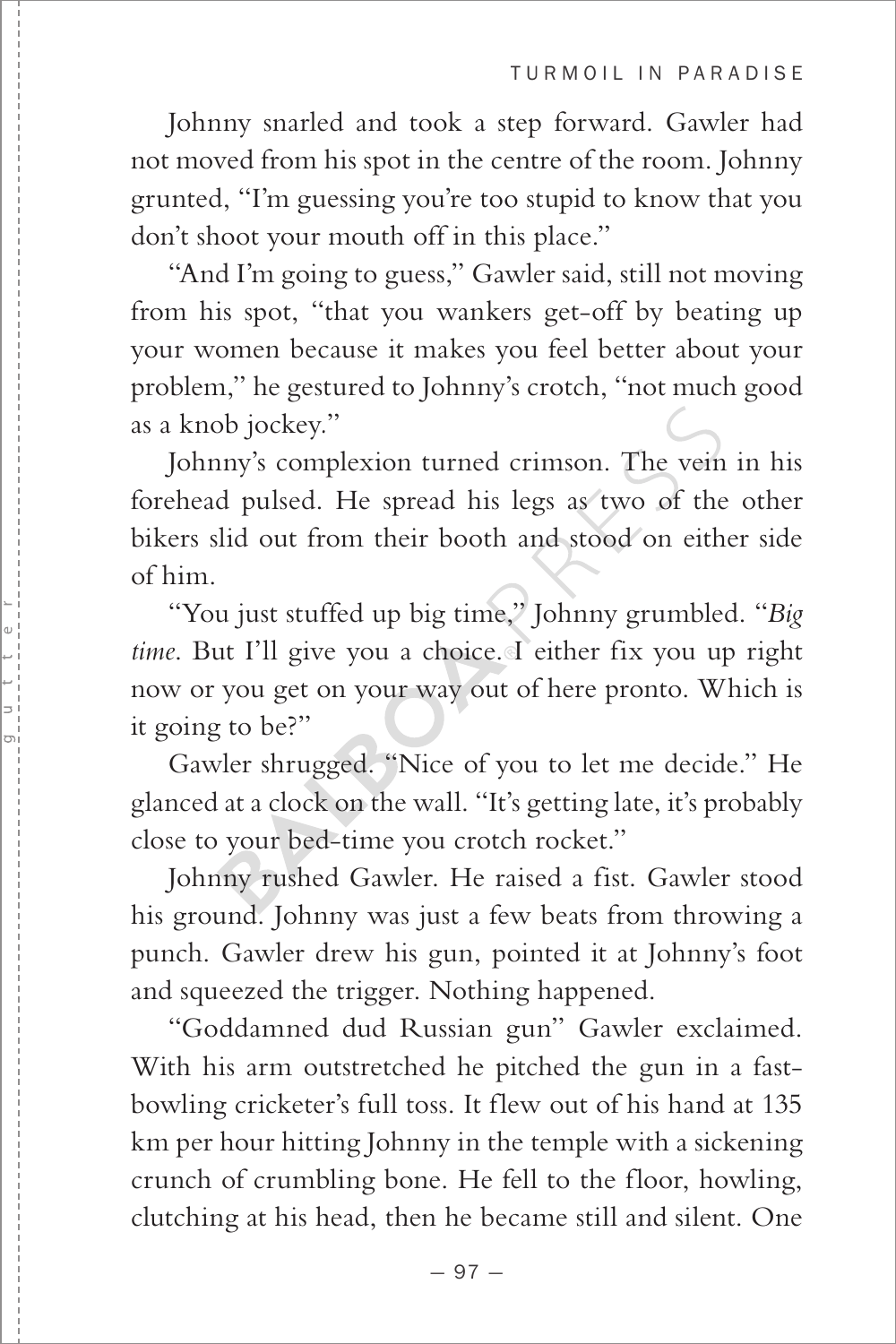of the bikers behind Johnny reached for something from the back of his jeans. Gawler grabbed the man's hand in an iron grip causing him to drop a gun to the floor. Gawler kicked the gun trying to send it towards the door.

The tip of his boot snagged the gun's trigger. A deafening shot resonated through the burger joint. Everyone in the room ducked their heads for cover as a flat nosed slug smashed a jagged hole in the cappuccino machine causing a torrential spray of steam and boiling water to spew over the biker who had just dropped the gun. The scalded biker fell to his knees. His compatriot folded and held up his hands in submission.

The entire ordeal from start to finish lasted a crisp three seconds.

Gawler said to the barely conscious Johnny who lay prone on the floor. "That is a nasty looking indentation in your skull. Those sorts of injuries can be unpleasant. You might need to get it looked at."

"Now," he said, "are we finished?"

The biker's woman was still on the floor crying. She jumped up and ran to Gawler and took cover behind him. Natasha and Oleg slid out of the booth and stood behind the woman as the remaining still standing bikers rapidly retreated toward the back of the room.

"Natasha," Gawler said, "Could you please get the car started. "The woman behind him gripped Gawler's arm. "Take me with you. *Please*. "As they left the building Gawler called to the glamourous Barista;" Sorry about the mess."

Gawler was disappointed at the way events at the burger joint had turned out. He knew that he had no choice but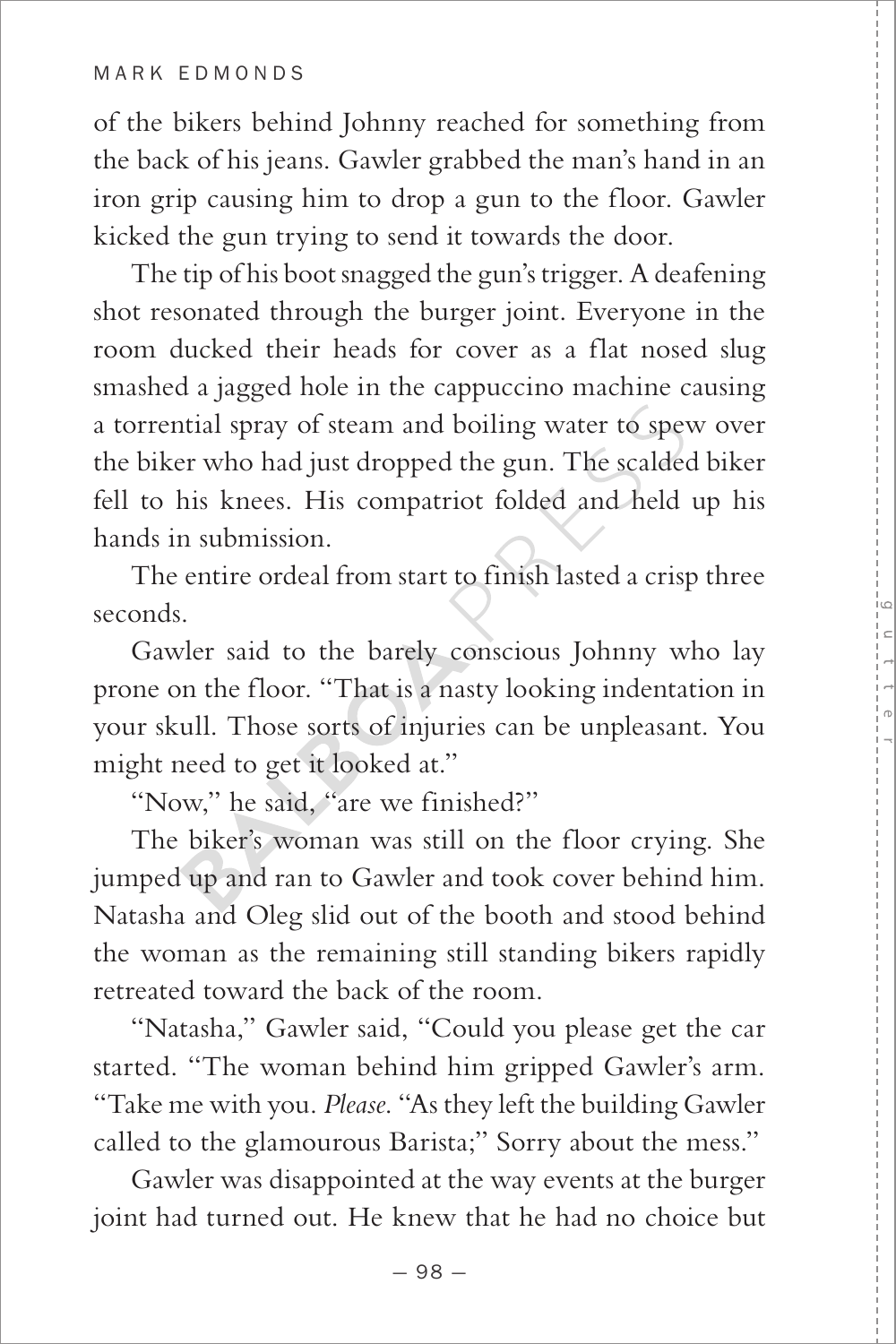to take the woman with him. There was no way he could leave her behind with the Coffin Cheaters. He nodded towards the door. The biker's woman joined Natasha and Oleg as they left and piled into the Humvee. Gawler fished a twenty note from his pocket and tossed it onto the table. He stooped and picked up the biker's gun before stepping out the door. He mused *Why do I always seem to be saying 'sorry about the mess' to people.*

As soon as he was outside, he tossed the gun in a wide arc over a brick fence into a duck pond on the other side. They heard a couple of ducks let out a squark. "*I hate guns,"*  he muttered to himself. Then a bunch of ducks commenced a cacophony of squawking to serenade them on their way.

Natasha was behind the wheel. Oleg and the biker woman were in the back seat. Gawler climbed into the passenger's side. He said, "Floor it, Natasha," Let's head to that Bowls Club you spoke about." He sighed*, "I don't know why so many people are carrying guns, they never work properly when you need them. I don't carry one. Who needs them? I have always managed without one".*

For a while they drove in silence. The woman in the back, dabbing at her red and swollen eyes. She leaned forward, and said to Gawler, "Thank you mister. Johnny was going to kill me." She looked at her leather jacket and ripped it off as though it was contaminated. She rolled the window and tossed it out, resting back in her seat as she closed her eyes.

Gawler said, "Do you have somewhere to stay?" He noticed the tattoo on her arm that read "Property of Johnny Hinchliff"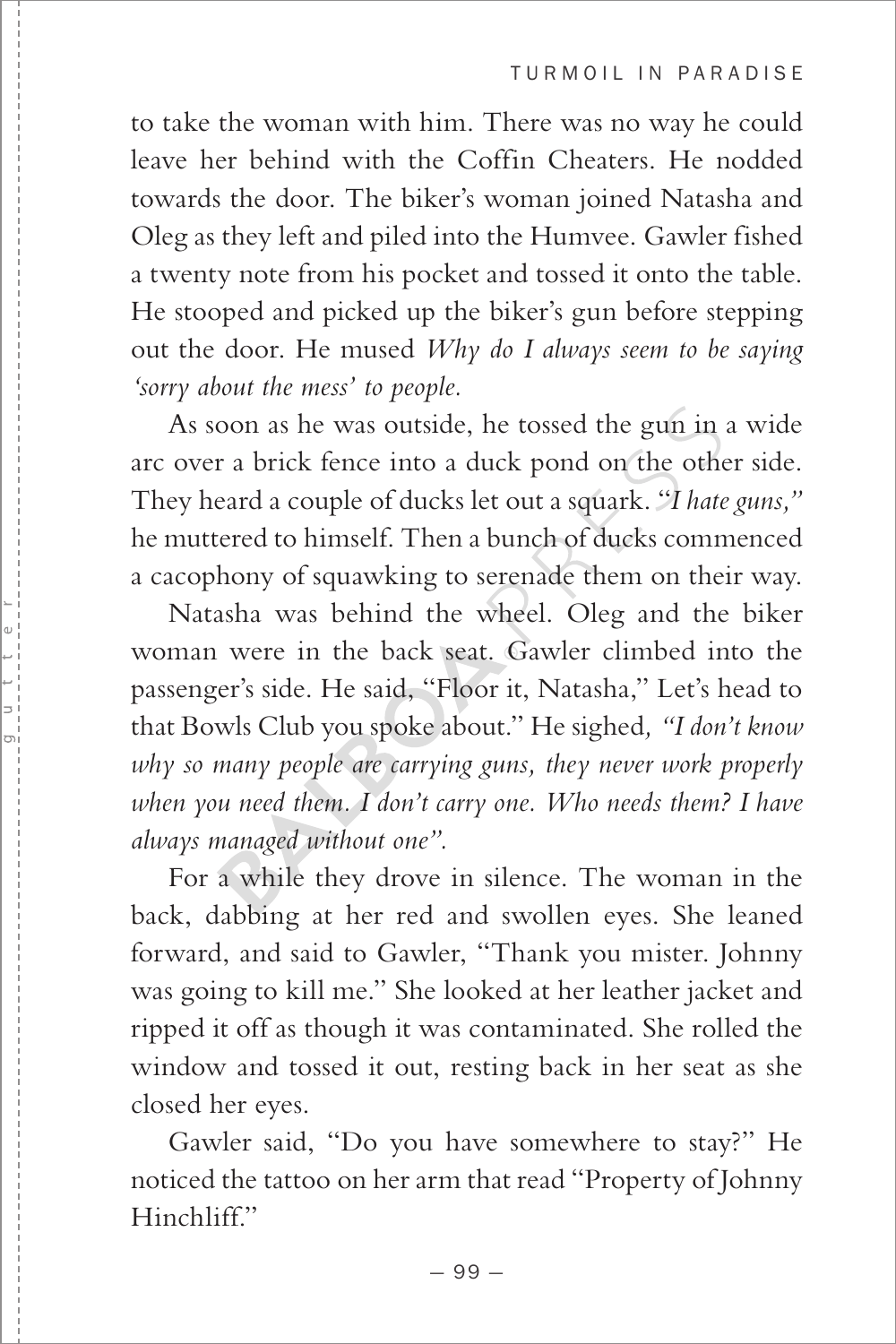"I'll figured it out," the woman said. "I can make my own way. I just need a ride back to Buckleboo Creek. I can work it out from there."

"What's your name?"

"Roxanne," the woman said. "But I go by Roxy."

"Well," Gawler said, "everything's okay now, Roxy. Just make sure you get as far away from this place as possible as soon as you can. We are going to the bowls club now to stay the night. I think it best if you come with us and you can work out somewhere to go in the morning.

"Believe me, I will. I'm just disappointed that you didn't shoot Johnny."

"I almost did that, but the gun was a dud. Typical Russian rubbish. But he'll be sore in the head for a long time. It's the least he deserves."

"They'll come looking for me," Roxy said. "They'll come looking for you, too. Johnny and his friends are connected. A few of the other biker gangs have alliances with them"

Gawler frowned. "Like whom?"

"The Mongols. The One-Percenters. They had a war going for a while." Roxy stared out the window. "That was when I met Johnny. It was two years ago. I had been thrown out of home, had nowhere to go and just started hitchhiking. I just needed a place to stay for a while. I fell in with a rough crowd at a biker pub. It only took a week before Johnny claimed me as his property and inked my arm to make it official. I've been stuck with him ever since. I've been trying to get out since I got in. I suppose I have you to thank for that."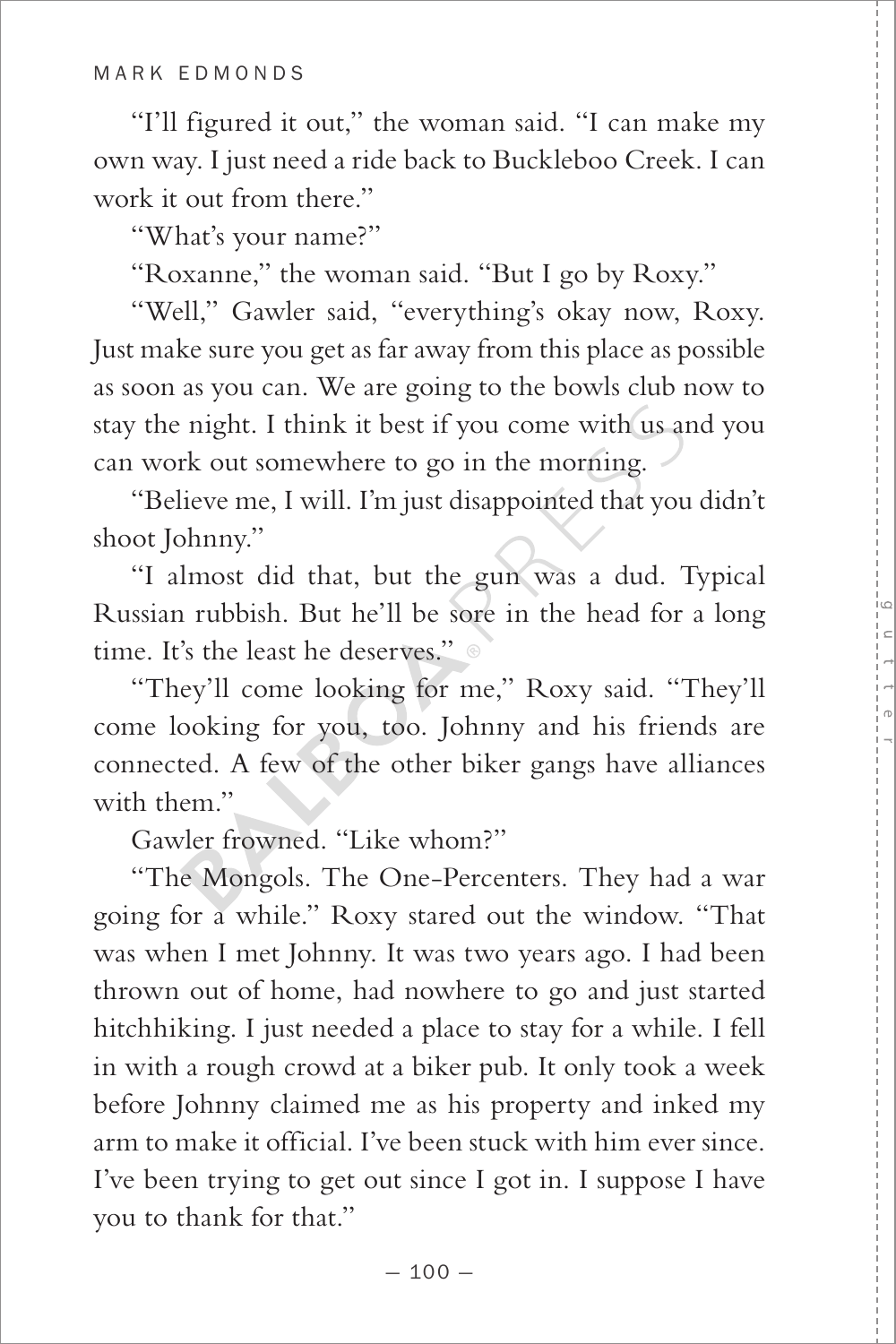Gawler asked, "Why did the Coffin Cheaters join with the other gangs?"

Roxy shrugged. "I only know bits and pieces. What I *do* know is that it has something to do with some Russians. Johnny and his buddies have been moving their product: guns, drugs, money. They're basically the mules chauffeuring their product if you want to think of it like that."

*Russians*, Gawler thought as he noticed a glint in Natasha's eye. "I'm curious," he said to Roxy as he looked at her in the rear-view mirror. "Johnny and his gang, the Coffin Cheaters. You said that they work with the other gangs transporting product for the Russians."

With a nod, Roxy said, "The Russian's pay them top-dollar."

"Then tell me," Gawler said, "have you seen Johnny or his friends transporting anything, well, unusual."

"Well," Roxy said as she narrowed her eyes, "recently, they started moving gold. Something about a processing mill or whatever, where they were getting it from. They've been keeping it in a safe house for the Russians."

Gawler turned to Natasha. They exchanged knowing looks. Another piece of the puzzle slid delicately into place.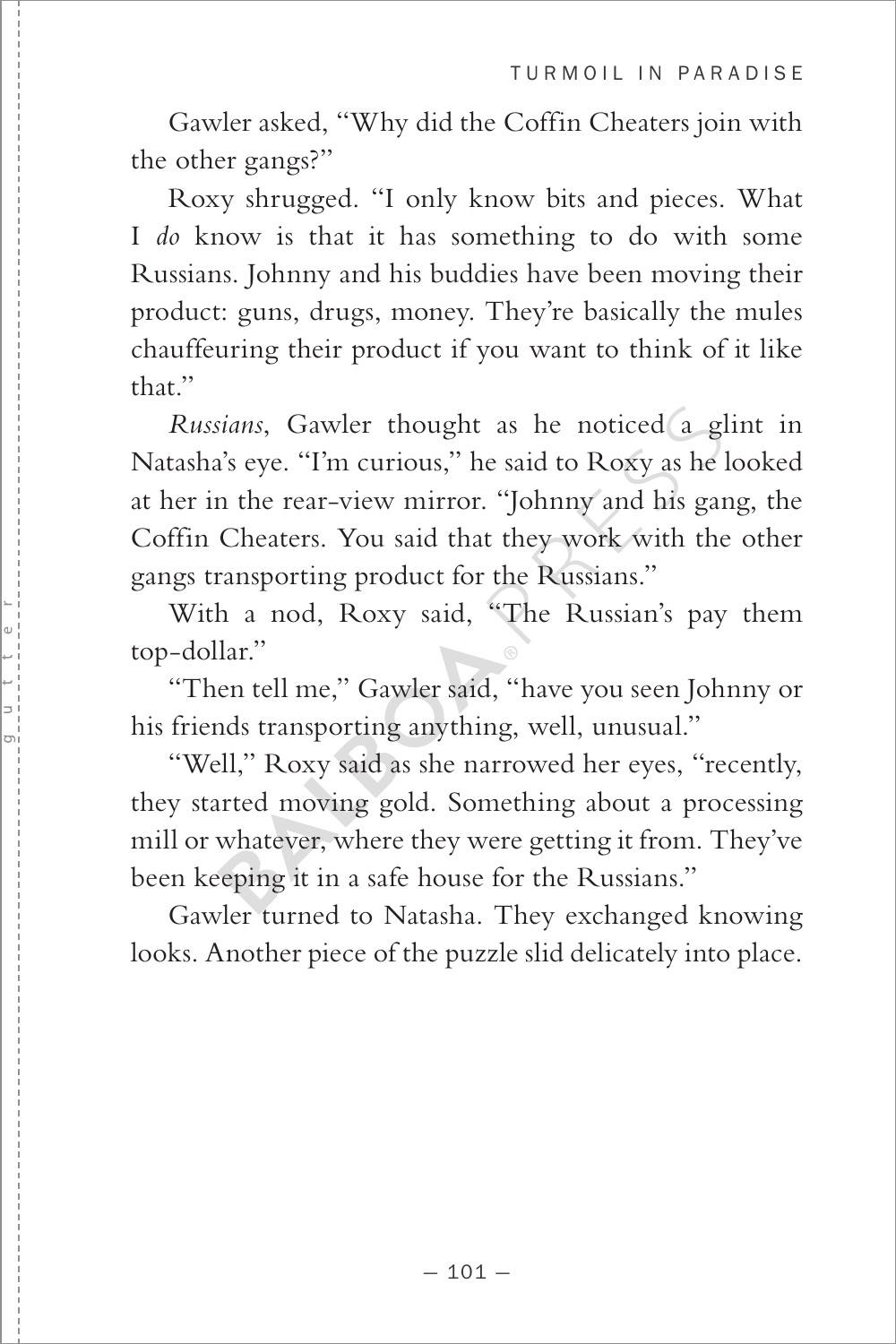# **CHAPTER 17**

A comfortable looking older guy welcomed them to the bowls club. He smiled when he recognised Natasha. "Hi George," she said. "Sorry about the late hour." Her obvious friendship with George simplified the checking-in procedure. No awkward questions. George asked, "any baggage?" Natasha replied, "No, all we have is what we are standing in. There's been a bit of a hiccup with our stuff." He gave each of them a key to a room.

"Just walk down that corridor on the right. It looks out onto the bowling greens and past that there is a great view out across Albatross Bay," he said. "If you need anything, I'll be on duty here for another hour."

Natasha asked Gawler and Oleg to come with her to her room while she settled in. "Nothing to unpack, strange isn't it". She said she wanted to chat while they wound down from their tumultuous day. Gawler and Natasha were relaxed and comfortable in each other's company as they sat closely together on the couch in her room.

Gawler said, "I can't stay long. I really need to catch up on any messages on my AnOm. I need to know what is happening with the Russians. They have lined up Oleg for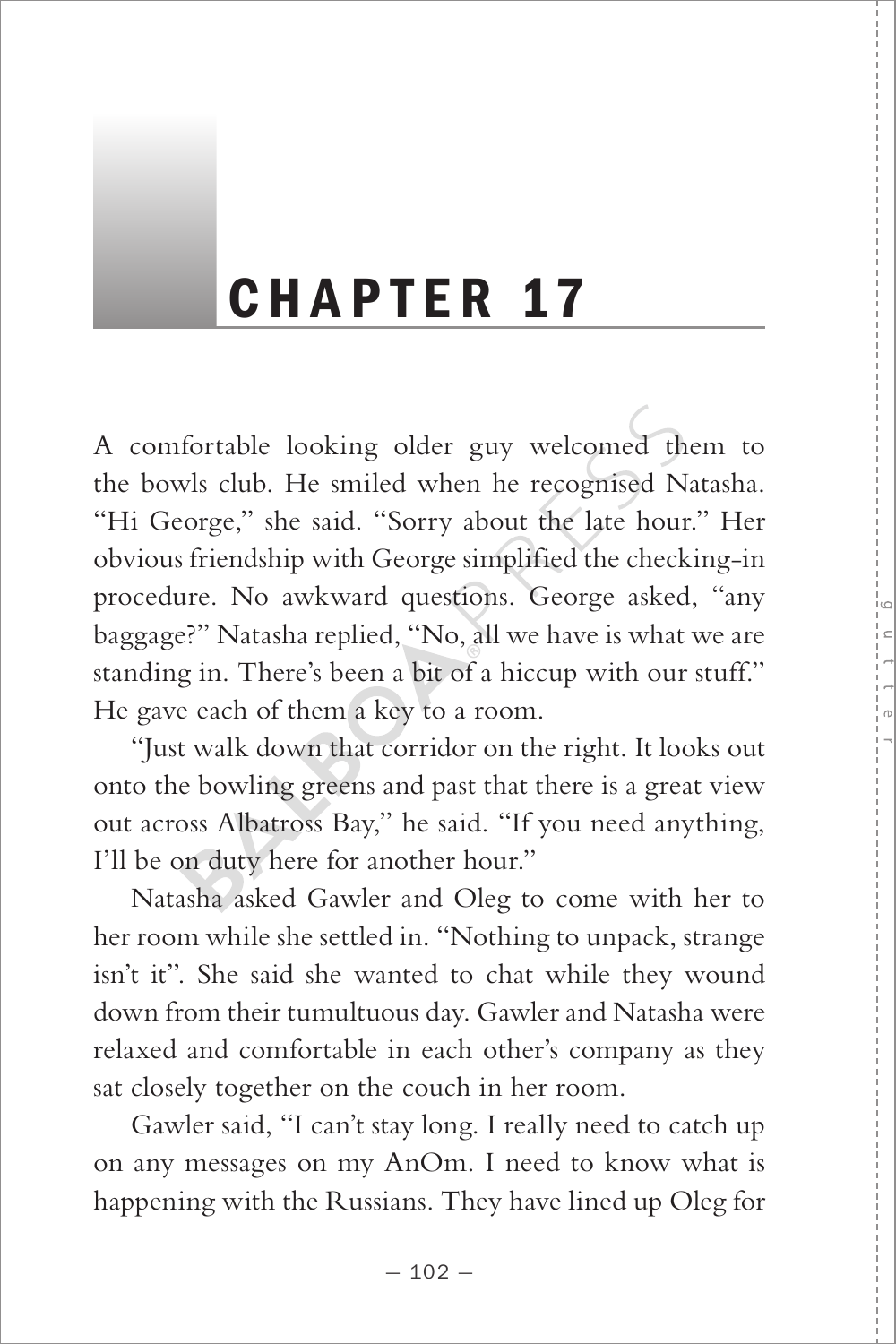something tomorrow and it could be quite nasty." Natasha turned to face Gawler. "At last, we have a little time to get to know more about each other. I just want for us to talk."

"What would you like to talk about?"

"Well, I seem to know more about you than you do about me."

Gawler shrugged. "My life's story is not all that interesting."

"I doubt that very much. Are you…are you married?"

Gawler's stomach twisted in a knot. "I was once," he said.

Frowning, Natasha said, "But not anymore?"

Sighing, Gawler said, "No, not anymore."

"Can I ask what happened?"

He grew tense. He found it difficult to think about Sarah, let alone to talk about her.

"She died," he said. "Cancer."

Natasha covered her mouth with her hand. "My God. I'm so sorry."

Gawler painfully recalled his memory of the tortuous hours and days he had spent with Sarah in the hospital as her life drained away. It had been ghastly for him to be forced to watch his once vibrant, loving partner lose her grip on life. Tears welled in his eyes, but he couldn't speak.

Reaching over, Natasha gripped Gawler's arm. Her touch was warm, delicate, caring. "I can only imagine what that's like, losing someone that you love. I can't even begin to think of what that must feel like."

Grimacing with his mouth tight and, barely open,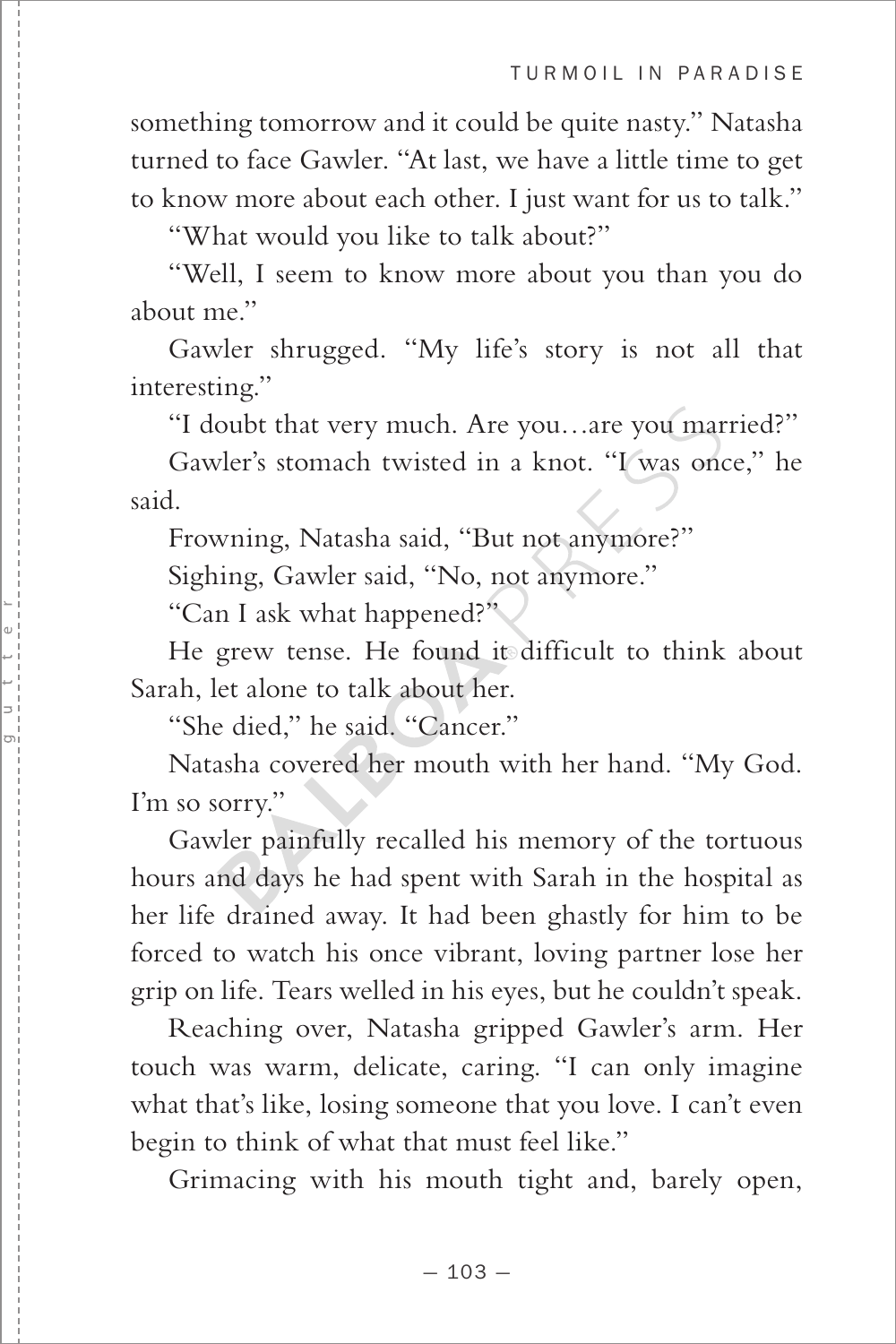Gawler said, "It stays with you," he said. "You just try your best to deal with it. It's like a sickness you must live with."

Withdrawing her hand, Natasha nestled back in her spot on the couch. "I'm scared," she said. "I'm scared of everything that's going on. We've stirred up something." She glanced towards Oleg.

With his jaw tensing, Gawler shook his head. "I'm not going to let anything happen to either of you, Natasha. I promise."

She said. "We were starting to talk about you Sam," about your life."

"Where do you live?" She asked"

"Nowhere permanent," he said.

"I own an apartment high up in the Eureka Tower at Southbank in Melbourne. It was rundown when I bought it. I got a good deal. I stripped it out completely and did a complete renovation which turned into a fabulous place to come home to." Gawler shrugged. "But I rarely get to go come home there. I am always on the move. Mining company offices in many big cities across the world and mine sites in Africa and remote sites in Australia, Brazil, India China, USA, India, Indonesia. You name it."

Gawler drew a breath. "The apartment," he continued, "has floor to ceiling windows with fabulous one hundredand eighty-degree panoramic views from the East to catch the morning sun and across Port Phillip Bay to the South and later in the day Westwards to catch the sunsets."

He explained that he had learned some time ago that his natural inclination was to be a trouble shooter. He became a freelance fixer, a gun for hire, working in the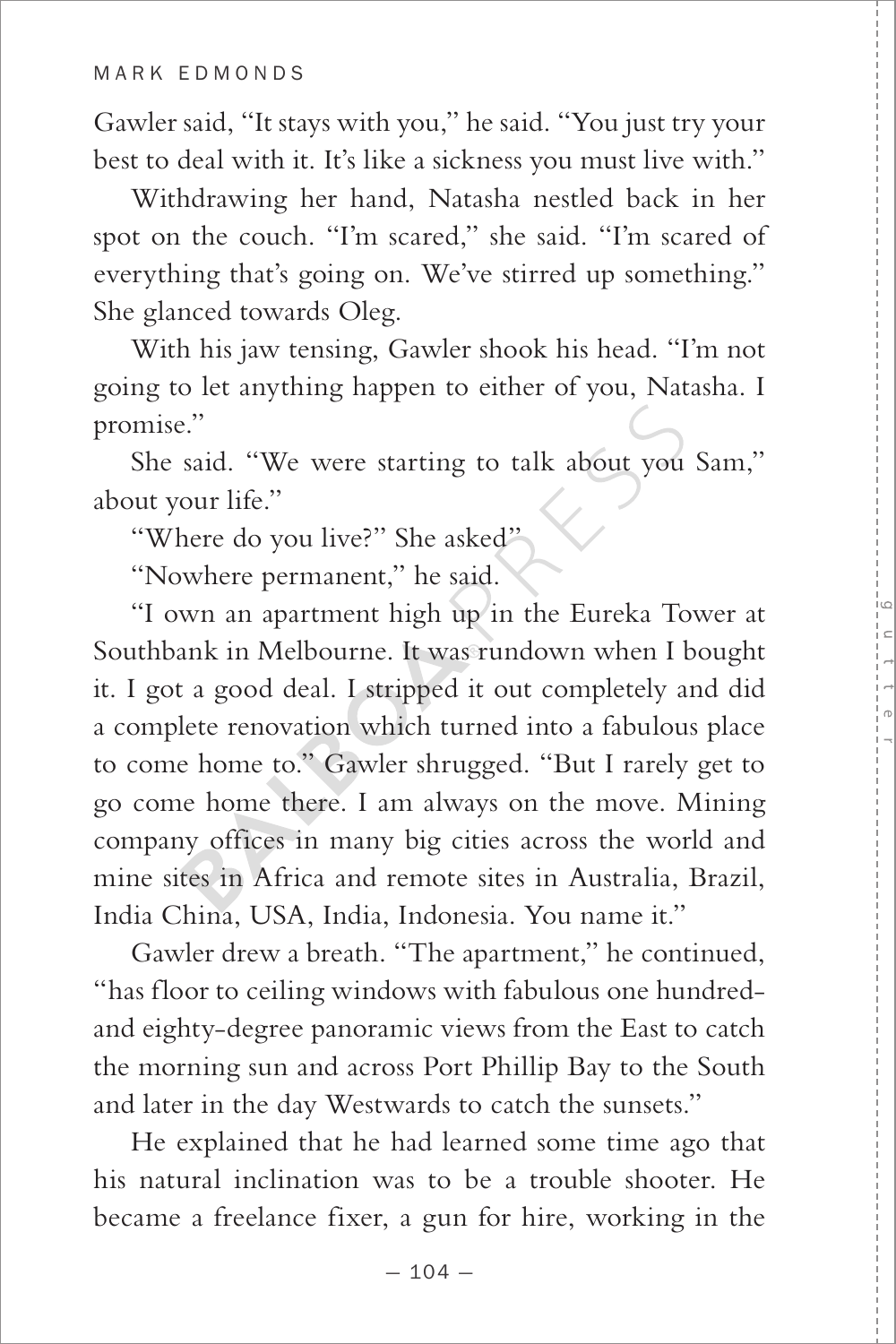dark world of undercover corporate fixing. He told her how he travelled to hot spots of corporate crime and corruption around the world. But he said that as far as his sponsors were concerned, he was anonymous. If they were challenged about something he was alleged to have done, they would claim they didn't know him. And now he had been assigned to Buckleboo Creek. He told her he was determined he fix things his way.

"And your family, Sam," Natasha said. "What about them?"

Gawler said, "I see my four brothers and sisters whenever we can get together all in one place. But that doesn't happen often because they are scattered across the world."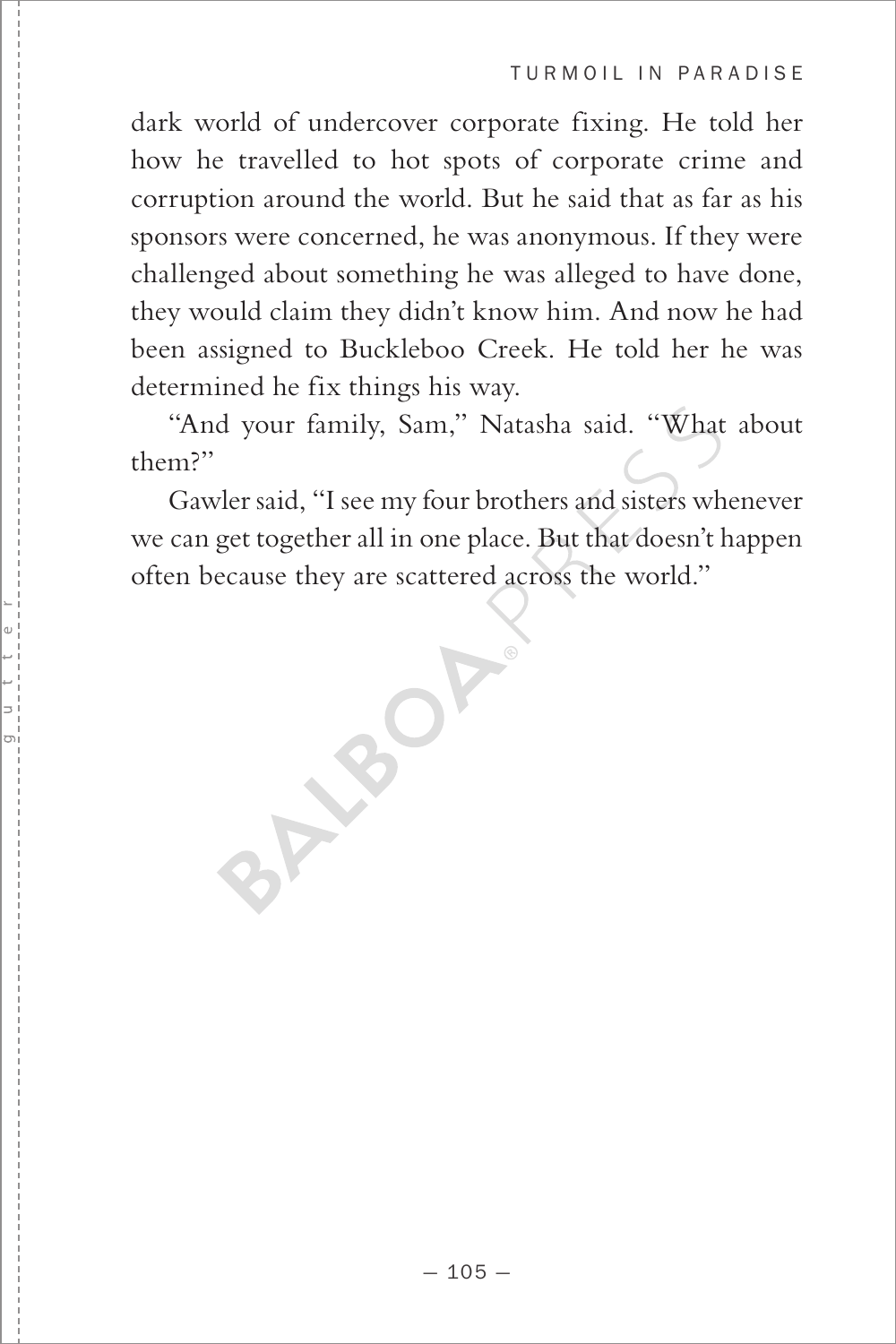# CHAPTER 18

Next morning over an early breakfast Natasha said to Gawler, "Those bikers we tangled with last night" she said, "they are truly ghastly people.

"I had a good long talk with Roxy last night. She came to my room after you and Oleg had gone. She wanted badly to talk to someone. She told me just how evil those guys are.

"She explained that the bikers claim '*ownership'* over their wives and girlfriends who can never become gang members themselves. Some of the women are even branded like dogs, I know you saw Roxy's tattoo.

Natasha said, "Roxy even told me that one girlfriend of a Life and Death gang member wears a jacket reading: 'Property of Steve.'"

"I gather that women are generally treated as secondary to the organisation, members and motorcycles. "That girlfriend of Roxy's, she said in her case she was 'property' of a club member. She had hooked up with him, a stranger on a bike. She lived the life with him for a few weeks until she got dropped off at a truck stop when he decided he had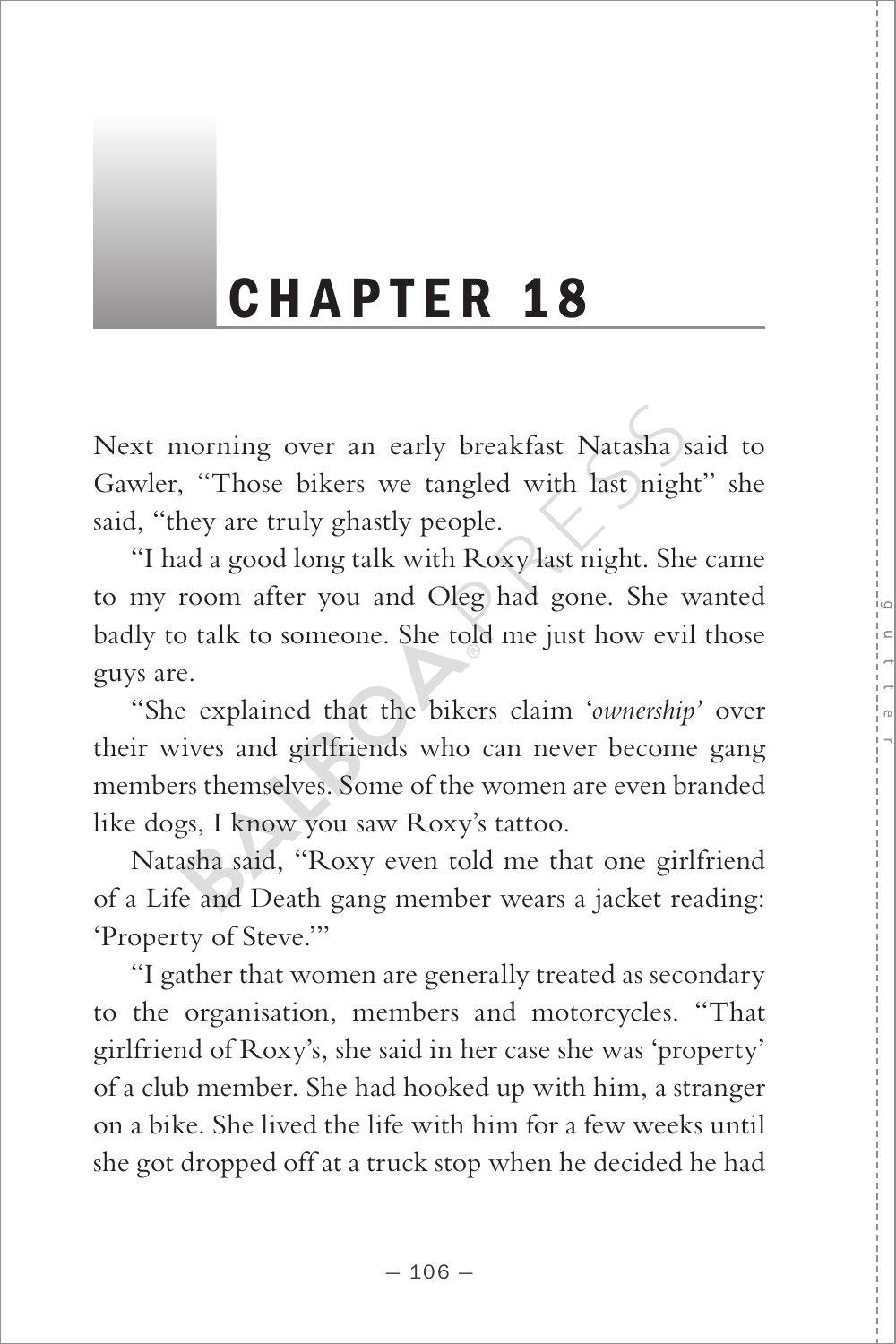had enough. He told her to return home or take off with some other stranger."

Natasha said that Roxy had told her there is a hierarchy among the bikie women, with an 'Old Lady'—a wife—at the top and strict rules on when a woman can be courted after finishing a relationship with a gang member and ceasing to be 'off limits'.

"Biker women" Roxy had said, "are very much second-class citizens in that life. These biker clubs are not democratic organizations, ruled by the many for the good of them all. They are run very firmly by men who had usually clawed their way to the top of this primal food chain, and considering the general savagery of the ordinary member, that's impressive." She huffed.

Roxy had said," When your ol' man takes you places with him or when he has company at home, you can't talk too much. Try to be friendly and polite but never, ever just jump right into the middle of their conversation. If there's anything a good man can't stand, it's a woman who talks too damn much."

Roxy then explained to Natasha that women must be outwardly submissive, be thick-skinned about sexist attitudes, and be able to get along reasonably well with the other women. She said to Natasha, "I resented the assumption that my vagina automatically rendered my intellect inferior to a person with a penis and a three-piece patch."

"The Mongols club was known for torture, murder, drugs, guns, explosives." She said. "Their reputation for violence and criminality is well deserved. "Don't believe,"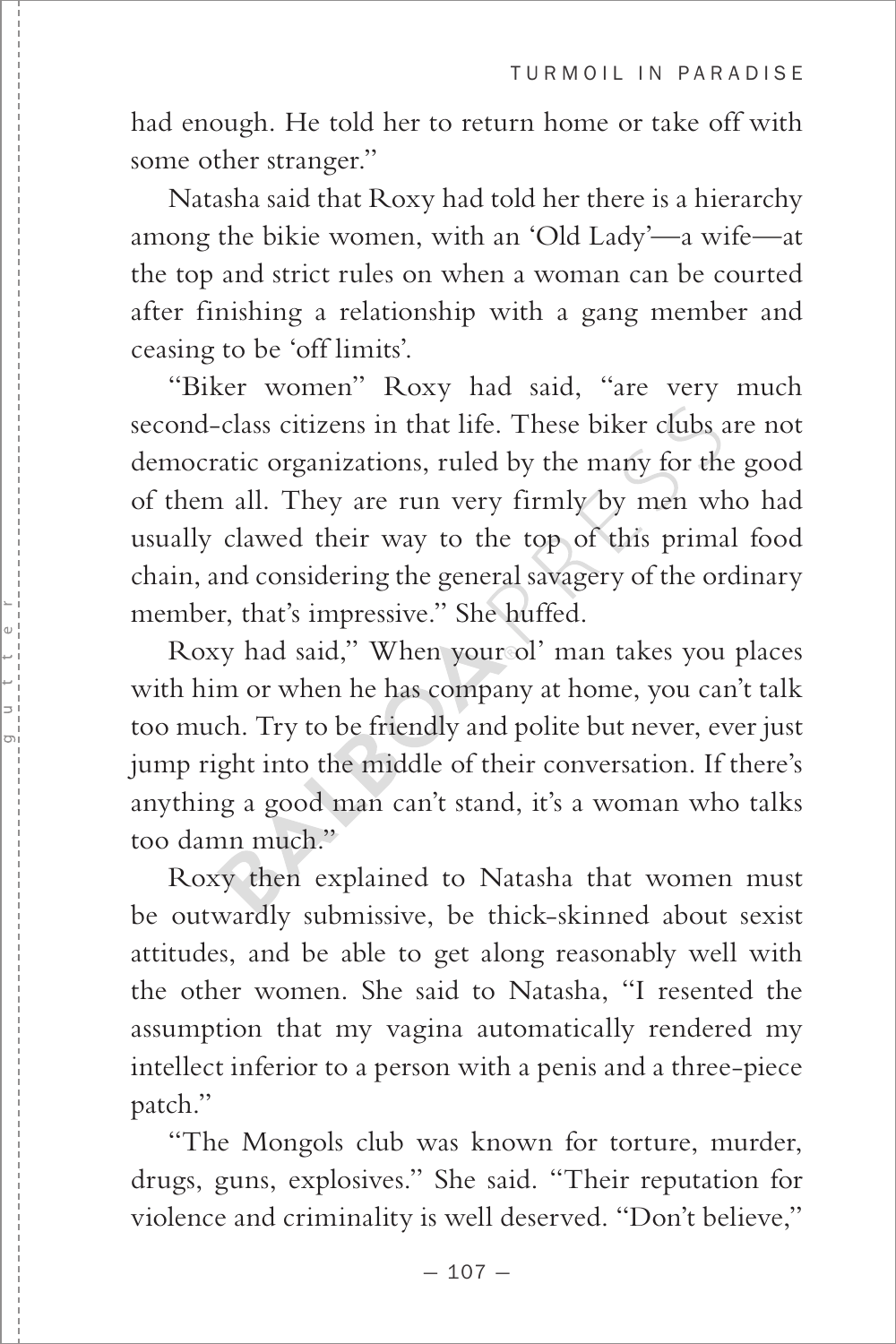Roxy said, "all the PR they might say about how they're just men who love their bikes and have a fight now and again but collect toys for kids at Christmas. But in fact, they are criminals. They are one per centres. They deal in methamphetamines, and also to a lesser extent ecstasy and cannabis. They are into extortion big time, and fraud and are always hanging out in places that are on the knife edge of criminality, like strip clubs."

"So, "who are the Mongols and what are their rules," Natasha asked?

Roxy said," They are also called the Mongol Nation or Mongol Brotherhood. Their name comes from the vast 12<sup>th</sup> century empire formed by the Asian warlord said to have killed more people than anyone else in history, Genghis Khan. The Mongols wear the three-piece patch which is central to the outlaw gang ethos and jealously guarded, to the extent gangs will attack non-outlaw bike groups who dare to wear the three-piece, which consists of the 'top rocker' with the club's name, 'bottom rocker' with the club chapter location and the central club emblem. 'Respect Few, Fear None' is the Mongols' byword.

They have established a widespread and fearless criminal enterprise through which they enforce their core business: drug dealing, money laundering, robbery and in particular motorcycle theft, extortion, firearms violations, and murder. Their allies among other outlaw bikie gangs include the Sons of Silence, the Outlaws, the Bandidos and the Finks, who share their deadly rivalry with the Hells Angels."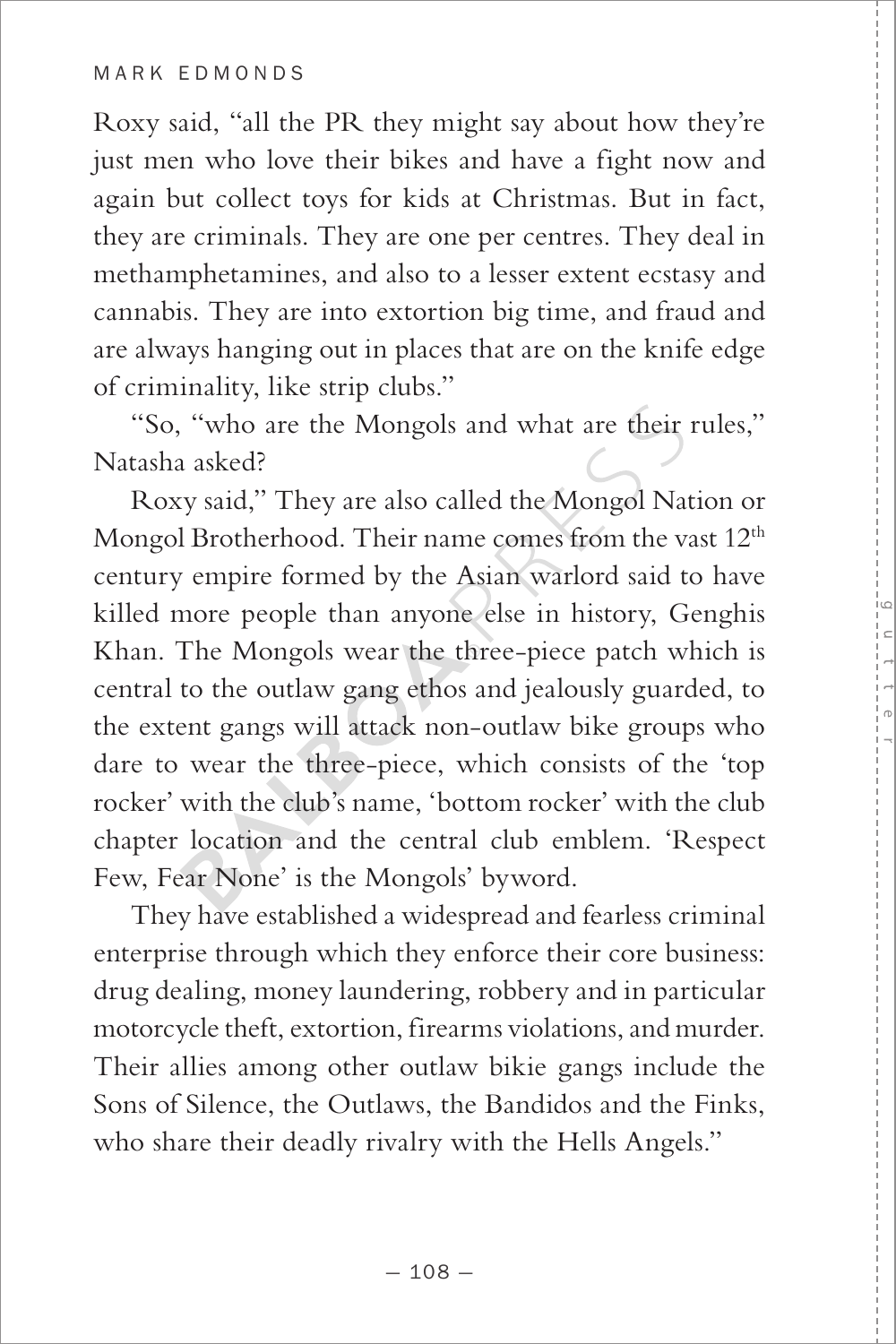## CHAPTER 19

They had finished eating breakfast. Gawler studied the scene through the dining room window which looked out over the sparkling waters of Albatross Bay. Across the glimmering expanse he could see that the bulk ore bauxite carrier Big Lilly was about to drop anchor about a kilometre offshore. He knew the ship would be waiting for official clearance for port entry and for the tug cable to be attached. Time was short for what the Russian drug smugglers needed to do.

Gawler looked at Oleg and said, "We need to make a plan right now for how to deal with that job the Russians have for you today. We need you to be strong. Just do as I say." He glanced at Natasha. "If both of you follow my lead, we'll be through the woods before the end of this day."

"Okay," Natasha said sitting bolt upright with her head held high. "What do you have in mind?" Gawler said. "Let's plan our day." The three of them put their heads together and talked through their options until they came up with what they thought could be a workable plan. They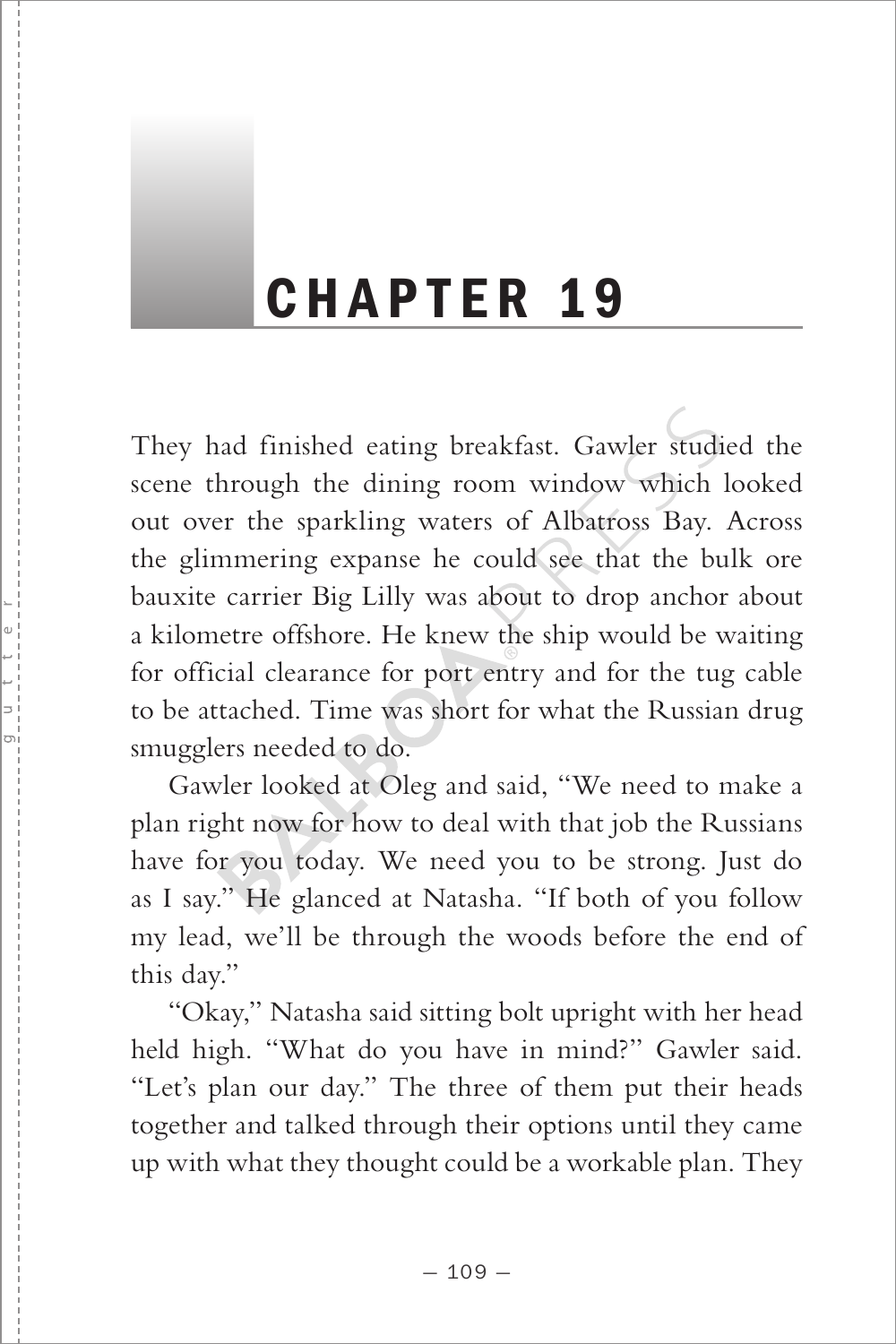then hurried out of the bowls club to set the plan into effect.

#### \*\*\*

Three people were speeding towards the Big Lilly in a rubber duckie. Two of them were Russian mobsters and the other was Oleg who was fitted out in his scuba diving outfit. Gawler was not far away. His drone was hovering above the rubber duckie as he watched the mobsters' every move on his video screen.

Gawler thought the mobster's use of this Rescue Boat was a clever move. They are rubber boats with an outboard motor used in surf lifesaving. They are used for patrolling ocean surf beaches where the surf is too powerful to operate land-based rescues. Duckies are equipped with a 30hp outboard 4-Stroke motor, with a Prop Deflector fitted to protect swimmers and the engine from rocks. They can reach a top speed of 30 knots.

Oleg had told Gawler that the mobsters' target was the sea chest on the Big Lilly, a metallic inlet below the water line. This inlet is used as the supply point the ship uses to draw its engine cooling water.

Gawler watched his video as the Duckie reached the side of the ship. Now Oleg had to do the job the mobsters needed him for. He dived overboard and felt his way along the barnacled serrations on Big Lilly's hull. He located the sea chest and reached inside. He found what the mobsters needed him to retrieve. A long thick black bag trussed with black and white striped nautical rope. The sack was heavy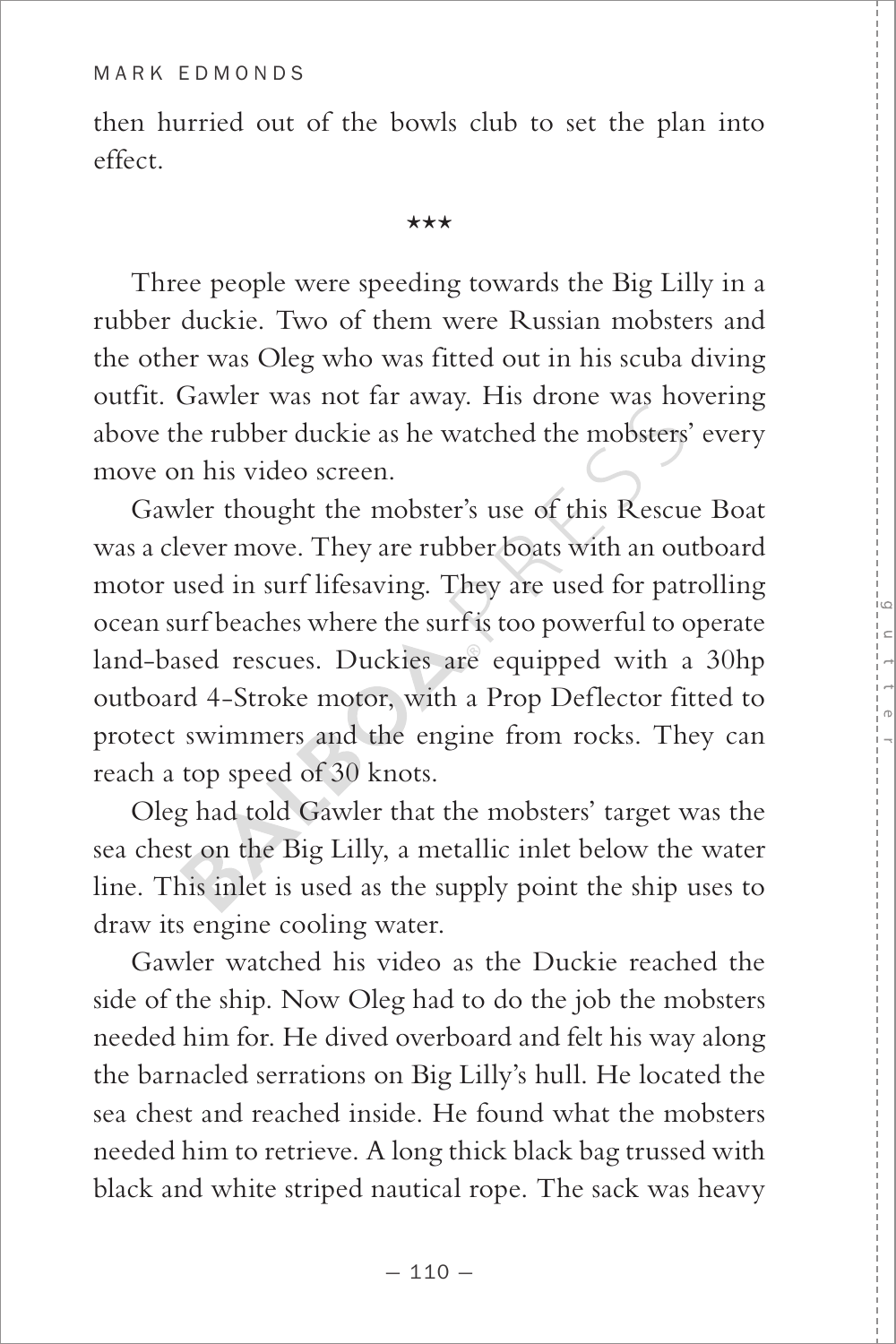and shaped like a body bag. It could well have contained one. Oleg connected a rope from the Duckie to the bag and signalled to the mobsters to haul it in—then he disappeared under the water.

Gawler had zoomed in on the scene. He had clear vision on his video screen and could see that the mobsters were busy. They had to haul the heavy bag onto the Duckie. It was then that they noticed Oleg was nowhere to be seen. He had not surfaced. Gawler could understand that the Russians had a dilemma. Should they try to find Oleg and how could they do that, or should they deliver the contraband to the heavies on shore who were clearly getting impatient.

These guys were obviously not decision makers. They chose the easiest option. They left Oleg to his fate. If necessary, he would be replaceable. Gawler watched the events on the water being videoed from his drone.

On the other side of Big Lilly, Oleg rose to the surface. He had swum underneath the ship. He now commenced to swim as fast as he could manage towards the tug which was connecting a cable to Big Lilly. Oleg was swimming hard, and it wasn't easy with his scuba gear weighing him down. He reached the tug before it started to move. He came alongside and called to the seamen on board. He asked them to help him climb aboard. As he and Natasha and Gawler had planned, he was making his escape from the Russian mobsters.

When the tug reached the dock, Gawler watched as Oleg disembarked. Oleg thanked the seamen operating the tug for the ride. He left his scuba gear on board the tug.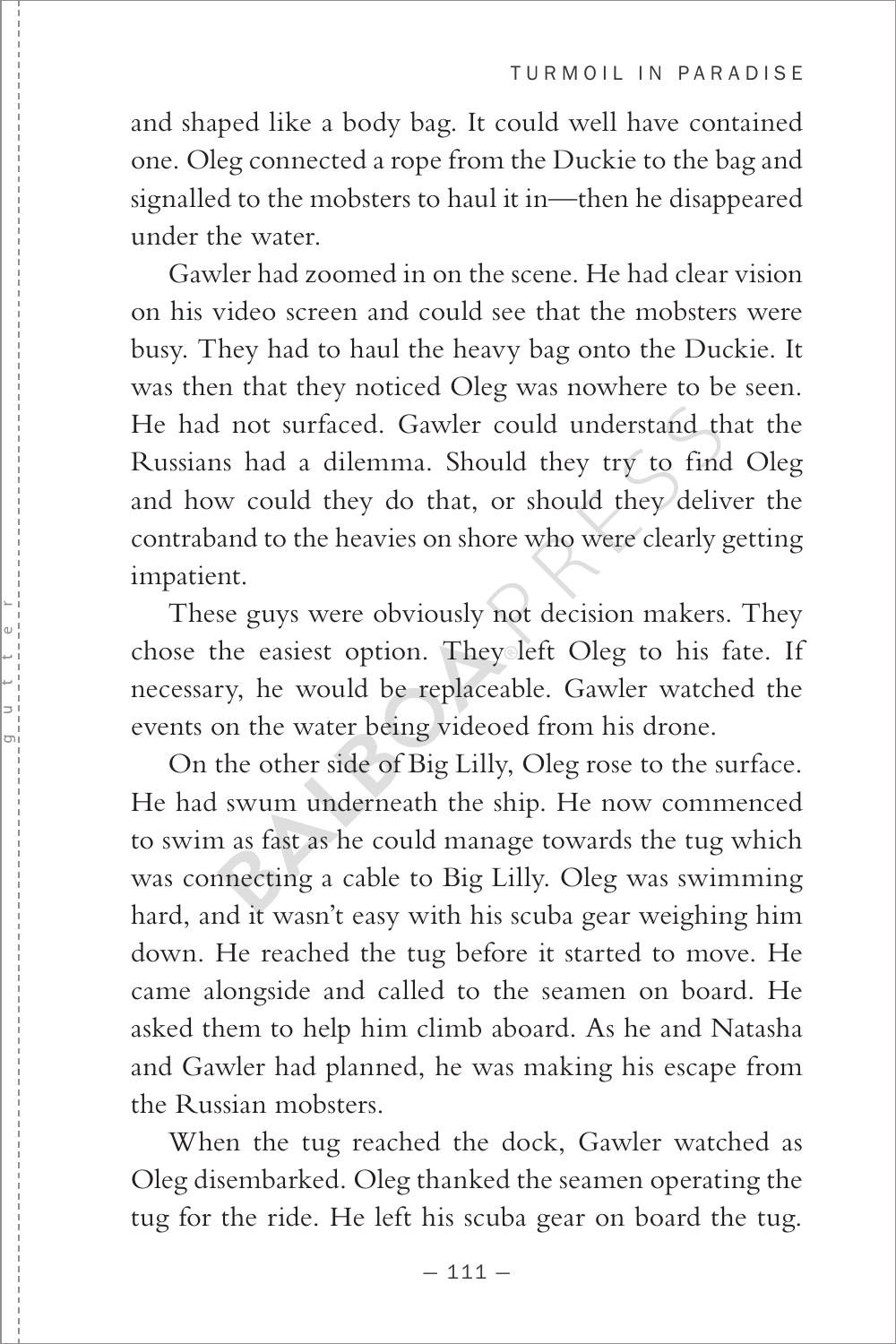He told them he would catch up with them later and said to them, "*I'll get my gear next time I see you*."

He was dressed in shorts and tee shirt as he ran along the dock. Natasha was waiting for him in Gawler's Humvee parked on the road at the end of the dock.

OF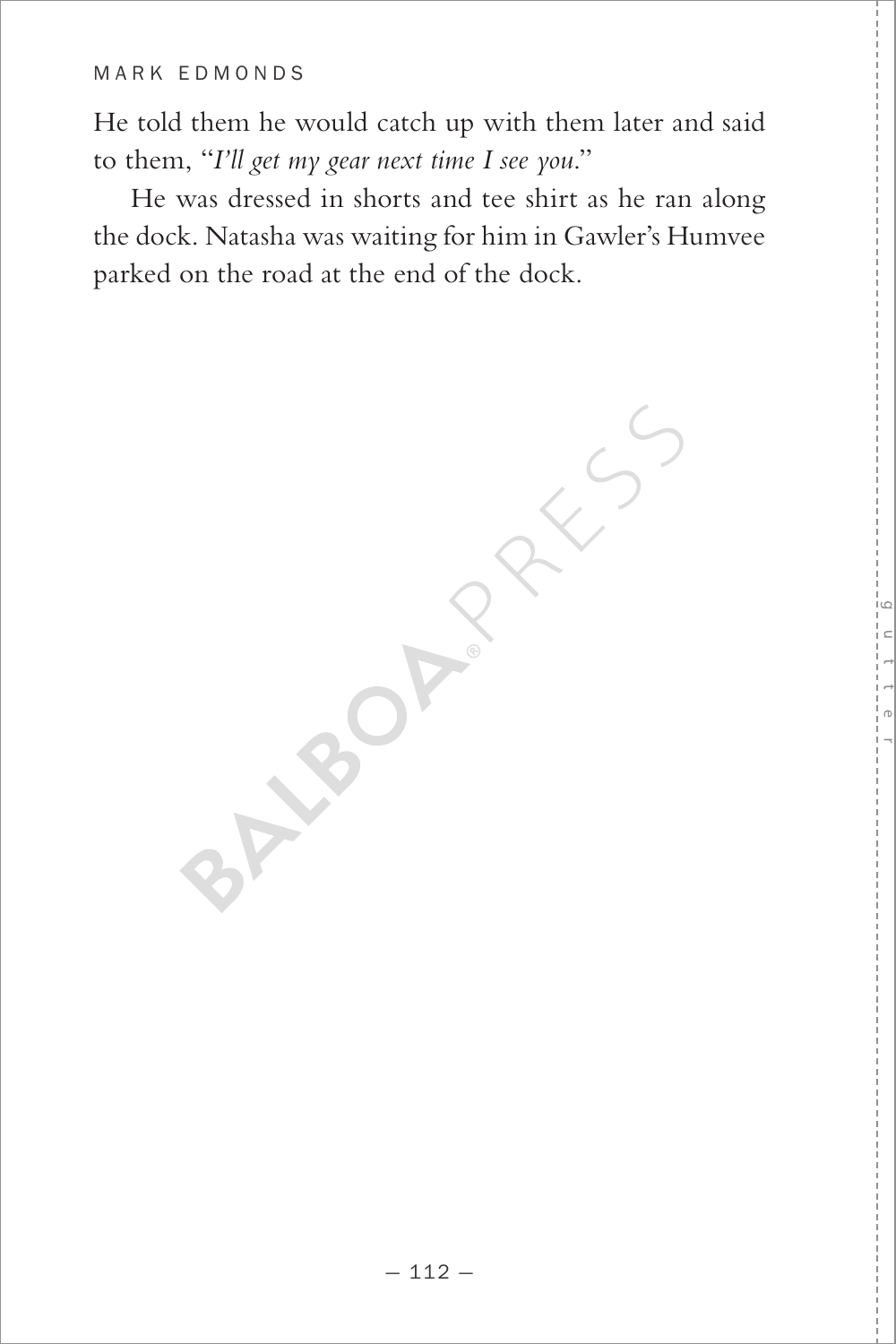## CHAPTER 20

Natasha and Oleg sped away, in the Humvee - heading towards Venus Bay, the nearest town from Buckleboo Creek. The road to Venus Bay was topped with bitumen but only up to the town edge of Buckleboo Creek. After that it was a potholed rutted and ridged dirt track. Natasha was driving the Humvee as hard as she could push it. She was crunching a path forward at a rate only a hotted Humvee could handle.

"Easy," Natasha told herself. "Just take it easy."

It was going to be a very rough ride. In the rear-view mirror Natasha could see a black Mercedes limousine following them out of town. It was trying to narrow the gap between them. Apparently, the mobsters' tentacles had the port covered. It seemed they had figured what had happened to Oleg. But a Mercedes was no match for a Humvee on this rugged track. Its suspension would disintegrate long before the Humvee had a problem.

The Humvee was kicking up clouds of dust choking the Russians in the pursuing Mercedes and making it difficult for the driver to see the road ahead.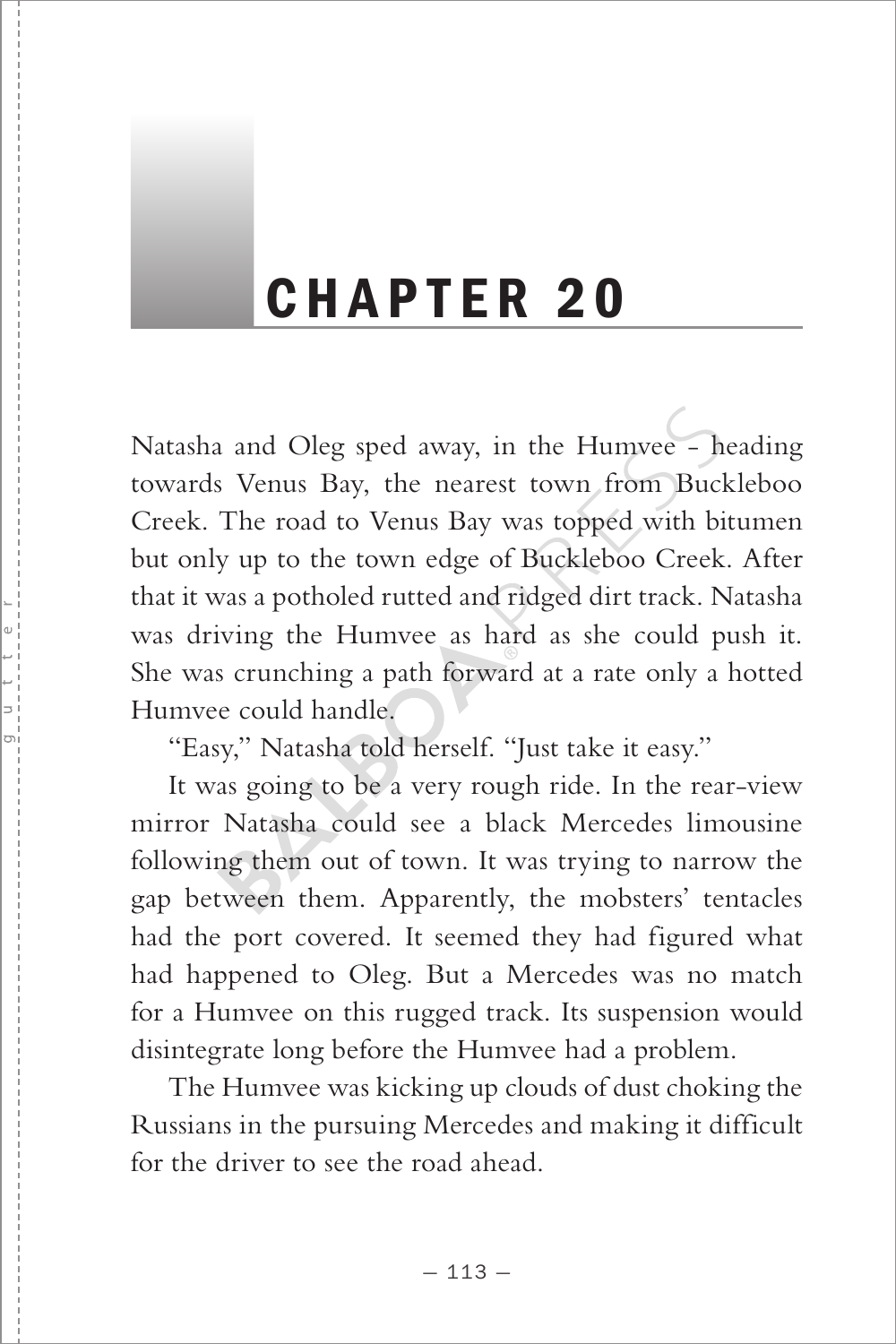Hovering above the Mercedes Gawler's Fishers drone was keeping pace and staying level with the Mercedes at about five metres above its open sunroof. In place of fishing bait, the drone was fitted with a hand grenade. The Russians in the Mercedes were not looking upwards, they were peering straight ahead through the clouds of dust kicked up by the Humvee. They did not see Gawler's drone. *Slow and steady*, Gawler thought. *Slow and steady.*

He knew had only a small window of time to act before the Mercedes would drive out of range of his drone's wireless controls. He activated the spring-loaded trigger on the drone which withdrew the hand grenade's pin.

He counted to three and released the grenade from the drone. The grenade fell cleanly through the open sunroof of the Mercedes. The Russians in the car had no time to act. They were being tossed around on the rough road like corks on the ocean. They were coughing and choking from the dust they were eating.

They didn't see the grenade as it landed beside the front seat. At the count of ten the grenade exploded sending the Mercedes and its occupants skywards in a shower of metal and body parts. The car then burst into flames destroying whatever was left.

Gawler tensed and steered the drone back to his hiding spot at the cove. He felt that he had done something that would trouble his dreams for a long time. He had just killed three men in cold blood. It was partly self-defence, or more correctly defence of Natasha and Oleg. The Gangsters didn't see it coming. The explosion had been so sudden that they wouldn't have suffered. He had just ridden the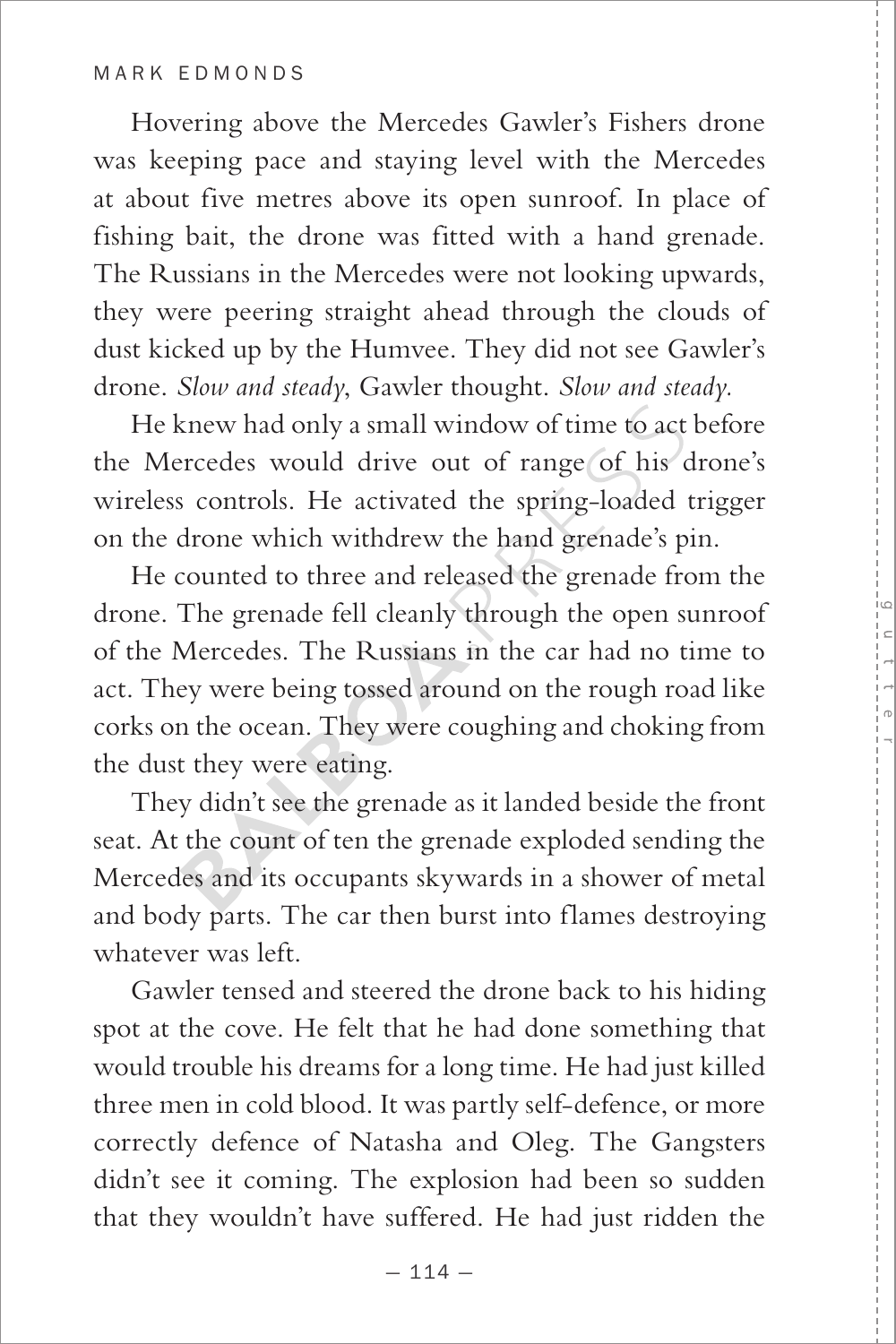world of some dangerous pests. But he was not a natural killer. It was something that he had been forced to do by circumstances and he knew he would have to live with that knowledge for a long time to come.

#### \*\*\*

Natasha slowed the Humvee, and they cruised the rest of the way along the track to Venus Bay. It was a journey of 264 kilometres and would take them three and half hours. It would be an exhausting, rough and dusty very long road trip. She had packed a change of clothes for Oleg. He changed into them as they drove.

It was going to be a long and tedious drive for Natasha. She would have time to do a lot of thinking. In the first place she hadn't relished the idea<sup>®</sup> of coming to Buckleboo Creek, but she had wanted to get away from a sleazy music teacher back in Melbourne who was pressuring her for sex. This had seriously troubled her, so she took the opportunity to come to this hick town with Oleg.

She gave up a boyfriend she had been regularly seeing back home. She was disheartened, but she had not been fully committed to him either. A bit of a mummy's boy. Now she was caught up with the Russian thugs and couldn't see a way out. She hoped Gawler might be the way out. She was also wary of him. She was drawn to him but did not want things to go too far too soon. She wondered, *could she control her urges and hold back with him?"*

Natasha thought about her life in the family as she grew into her teens and became a schoolgirl. About how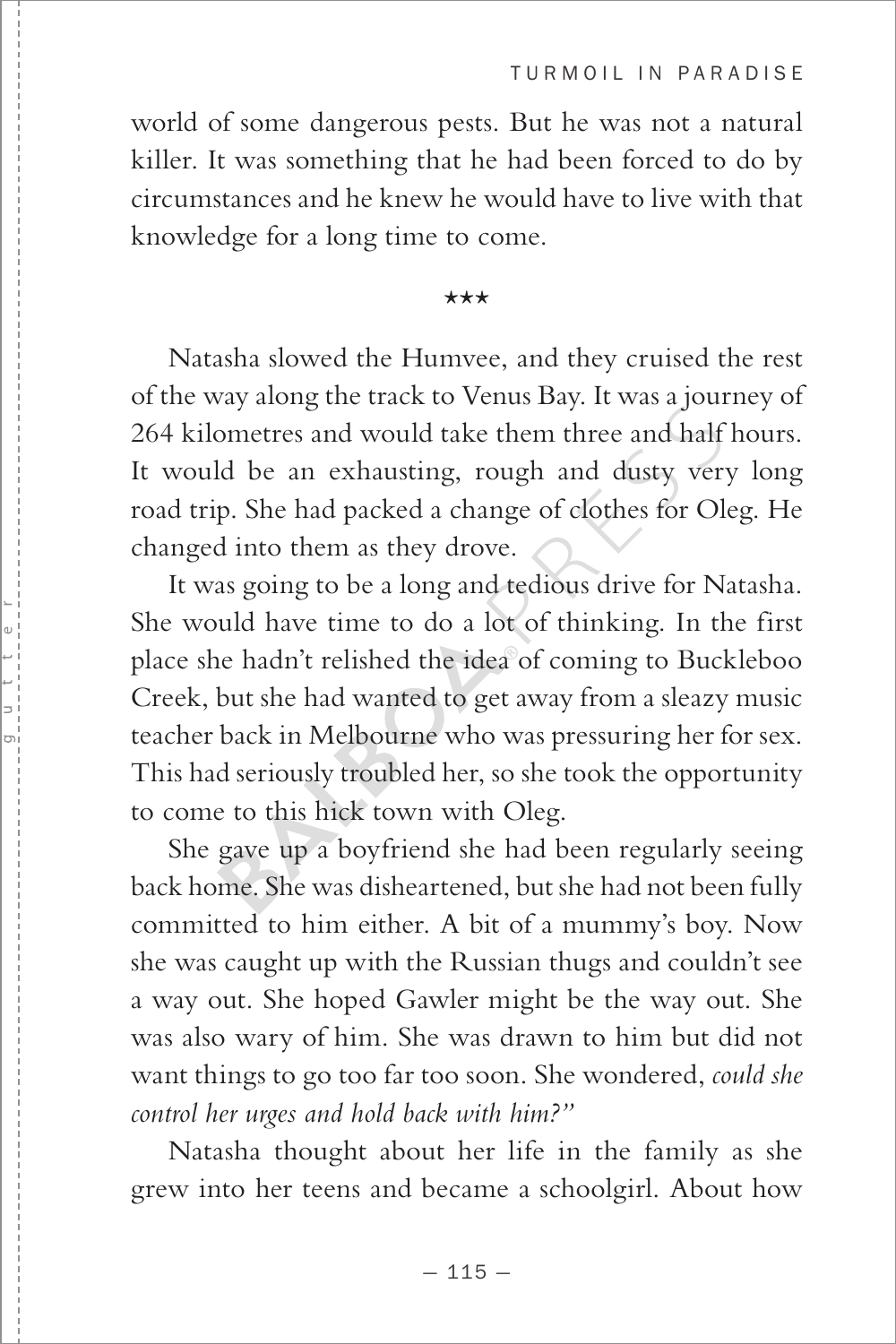her mother had gradually succumbed to dementia to the point where she didn't recognise Natasha anymore. How it was heart breaking to see her mother decline in that way. She sat for months beside her mother in the hospital as she slowly faded from a warm living person to a vegetable and to eventually pass away before her eyes.

As she wrestled the Humvee down the rugged track Natasha distracted herself from the tedium of the rough journey. She thought maybe she could help Gawler devise a strategy to cause a wedge between the Russians and the Bikers. She planned to talk with him about this idea as soon as the opportunity arose.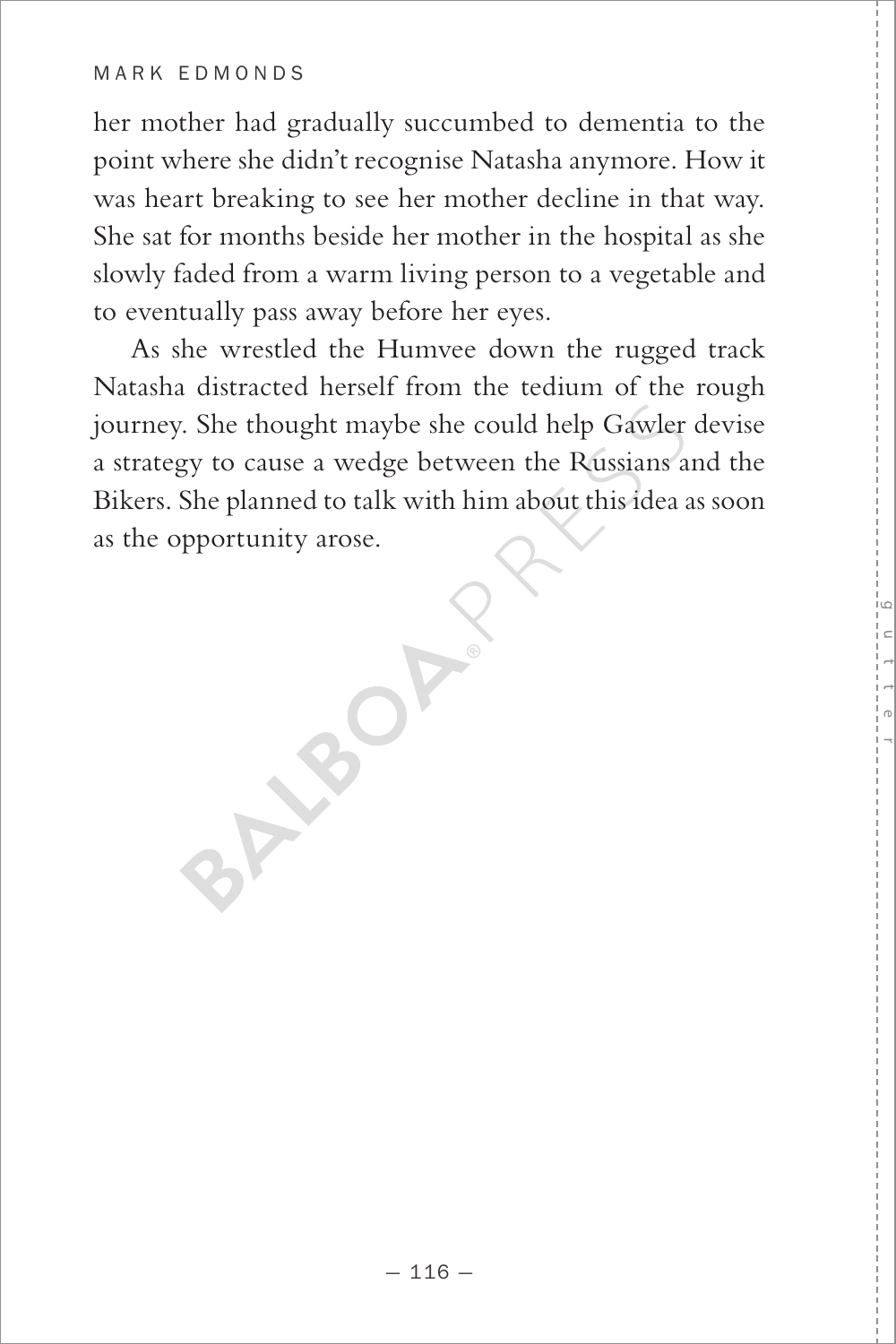## CHAPTER 21

They arrived at the Venus Bay airstrip as the sun was setting. Gawler had activated his contacts in London. A private helicopter was waiting for Oleg. It had been contracted to take him to Cairns where an airline booking had been made with Qantas for him on a flight to Melbourne. He was elated that at last he would be able to begin to relax. He would be home in just a few hours.

\*\*\*

There had been pandemonium amongst the Russian gangsters at the Buckleboo Creek pub after the mysterious disappearance of two of their number from the pub balcony immediately followed by the annihilation of three more of their guys in the Mercedes which had crashed and burned in mysterious circumstances on the road out of town. And there was the disappearance of Oleg who had been last spotted disembarking from a tug at the Rio Tinto port. The chatter on AnOn was furious.

Gawler had felt it was well and truly time to depart Buckleboo Creek. He no longer felt comfortable there. He returned to the pub and packed his belongings and tossed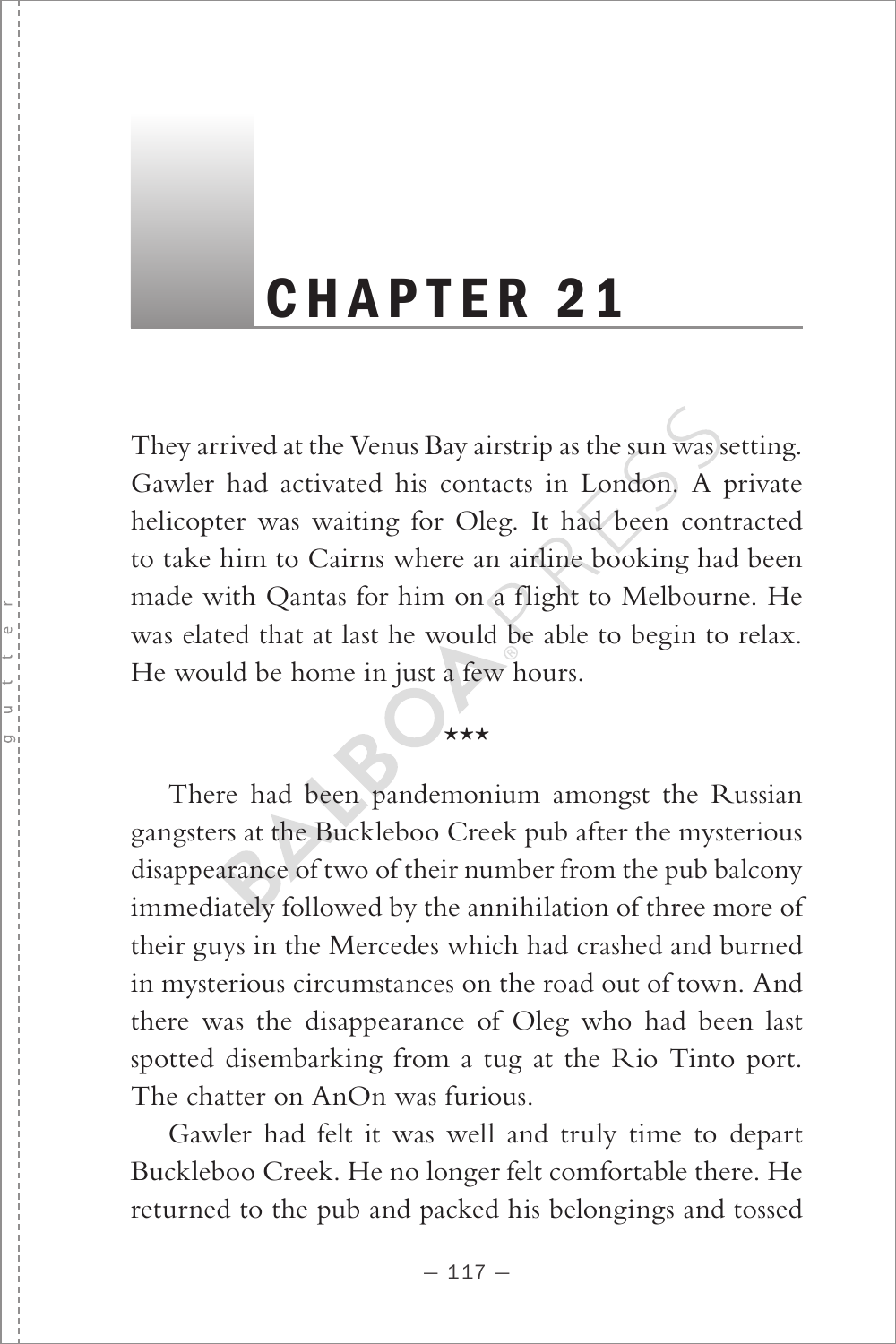them into a battered utility truck which he purloined and hotwired in the hotel car park. He pushed the ute hard as he headed out of town on the main highway to Cairns where he rendezvoused with the helicopter at a truck stop ten kilometres from town.

Gawler was heading for Venus Bay. He knew a little about the place. It has a population 416. It is a town on the eastern side of Cape York Peninsula with the Coral Sea forming its eastern boundary. Part of the northern boundary follows the Archer River, while the Venus Bay River forms part of its western boundary. All he knew about Venus Bay was that it had a hotel, a motel, a café, a general store, a post office, a police station, and a primary school.

Importantly to Gawler, Venus Bay had an airstrip 24 kilometres north of the town. His destination was the airstrip. Gawler arrived by helicopter at the airstrip around midnight. He was greeted by Natasha. She had driven the Humvee to meet him. She ran to him and wrapped her arms around his neck. She pressed herself to him. It had been a tense day. Gawler could feel a slight tremble in her body.

She said: "Will they come after us."

He said: "I doubt it. Not just yet anyway. They don't know where we are. They are distracted and have loads of problems to deal with. They may suspect us, but they would not be sure that we are responsible for what happened to their guys.

Gawler and Natasha had been booked into adjoining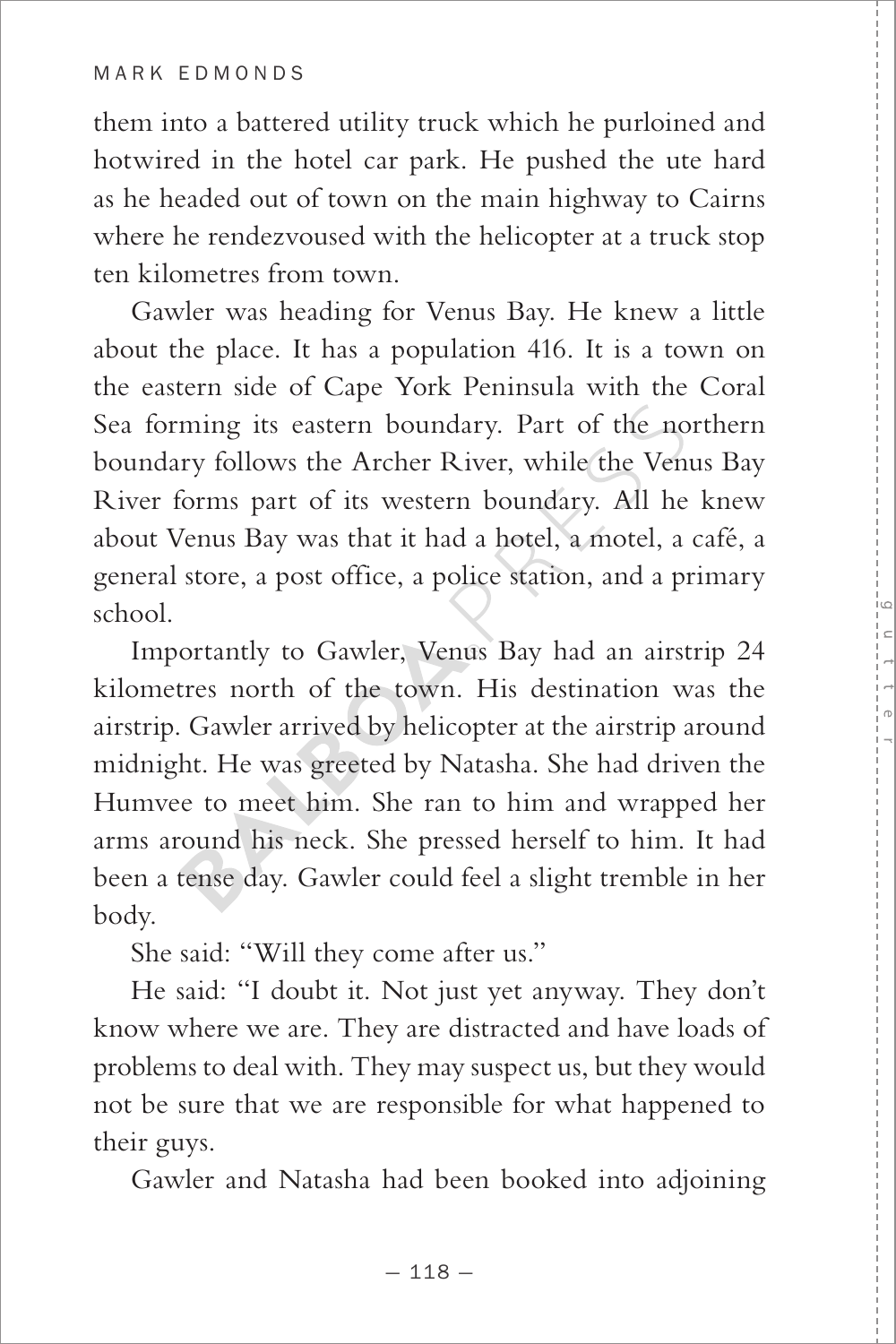rooms at the tiny motel on the edge of town. He had brought his drone packed in the helicopter with his baggage.

The rooms had an interconnecting door. Gawler checked the door. It was unlocked.

They were exhausted. Gawler slid beneath the sheets. He was naked. He always slept nude. The weather was still hot and humid. The monsoon had not yet arrived. He was soon asleep. Natasha was dog tired and couldn't sleep. She gathered her courage and went to his bed for some comfort to help her sleep. She didn't know how this could end-up, but she would try to not be tempted by him if he made a move. Anyway, he seemed to be a bit slower warming to her than she thought a man would usually be in the circumstances.

He awoke as Natasha moved softly into the room and lay beside him in the bed. She murmured, "I can't get to sleep in that room." He mumbled; "you should sleep okay here. He was lying on his side facing away from her. Her body pressed gently along his back. They fitted like spoons together and were soon asleep.

The sun was high when they surfaced in the morning. A notice on the motel room wall declared that due to water shortages patrons were requested to conserve every possible drop of water. They decided to help out the town by showering together and they skipped into the bathroom. Gawler admired Natasha's body as she stepped into the shower. She was stunning; lithe, firm, with beautiful breasts and a gorgeous arching neck.

They soaped each other under the cascading warm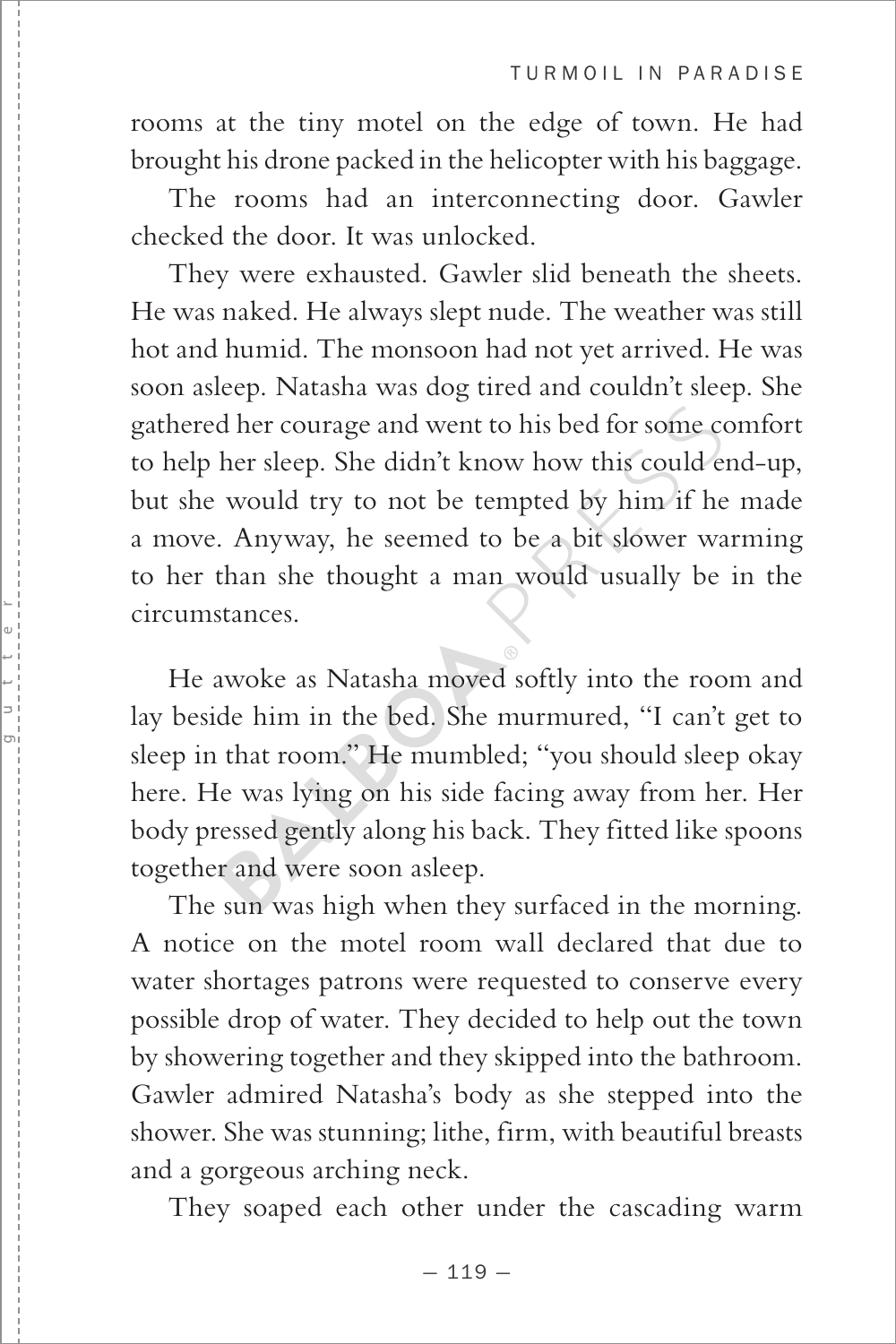shower. He stood behind her and smoothly stroked the suds onto her neck and back. He then spun her to face him as he soaped her breasts. Her nipples darkened and enlarged. They pushed out and as he caressed them, they became firm. He lifted each of her breasts and kissed and stroked her nipples with his tongue. She turned so that she was behind him and then reached around his body and soaped his chest and then his cock. She held his cock between her fingers gently squeezing it as it stiffened. She slid one finger back and forth until she felt his full shaft become firmer. Then she lightly gripped his cock and slid her soapy hand back and forth along its length until it was straight and hard. She kept her grip light and gently squeezed as she glided back and forth all the way from the swollen tip of his cock to the base.

She spun to face him and dropped to her knees.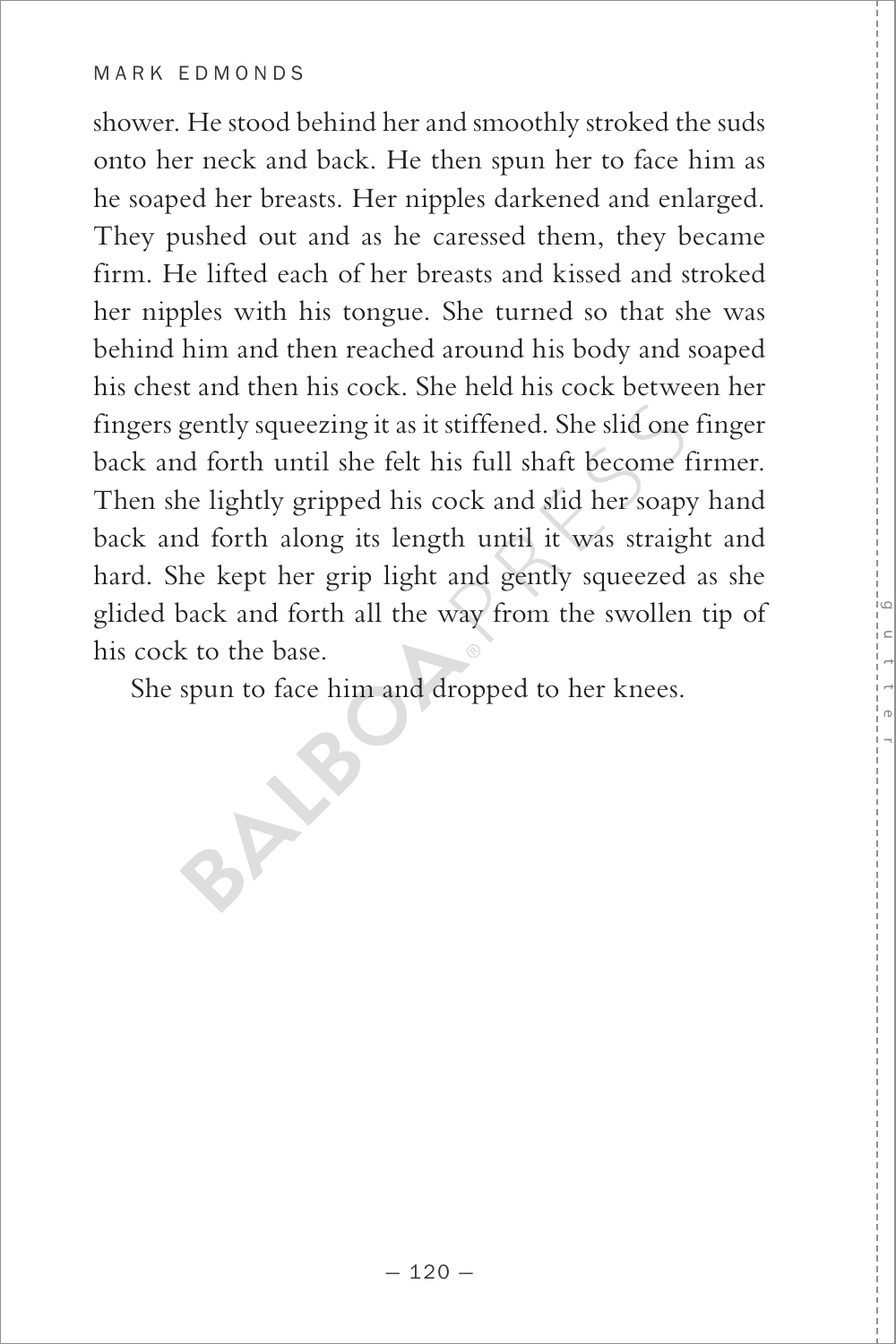#### CHAPTER 22

They pulled away from each other as the flow of water streaming from the shower tapered then stopped altogether. Gawler guessed there was probably some sort of timer on the water supply. "I think you enjoyed that shower with a happy ending" she said. "ahh yeah" he replied. "I could handle any amount of that showering."

They towelled each other dry, dressed and strolled to the greasy- spoon café they had spotted a short way down the road from the motel. It was built to resemble a converted railroad car. Narrow with a long lunch counter on one side and a kitchen out back. Booths lined the windows looking onto the street.

The woman running the register desk was huge with ballooning breasts and a massive swathe of red hair tumbling to her shoulders. The identity card pinned to her bosom said Gladys. She had big brown eyes, a huge toothy smile, a round face and a nose that looked like a parrot's beak. When she spoke, her head nodded up and down like a bird pecking seed. She was wearing a voluminous tee shirt and tiny red shorts. Her huge thighs looked like tree trunks. The cheeks of her arse poked out below her shorts. Her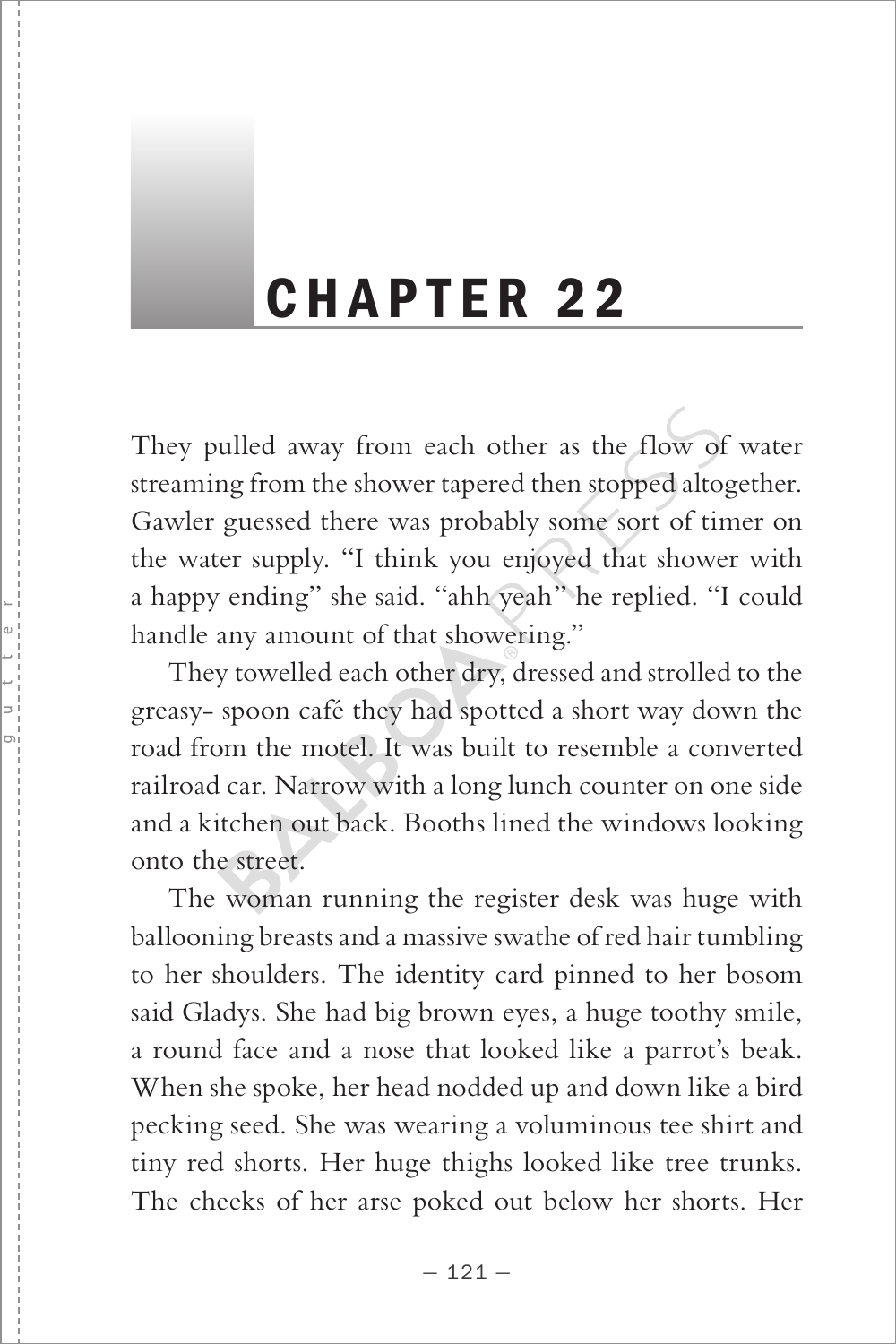Mark Ed m onds

feet were clad in what looked like bright red small canoes. She was the sort of person everybody would take an instant liking to.

Gladys cheerily served them fried bacon and eggs and tomatoes on buttered toast with steaming cappuccinos. It was a full dose of cholesterol to start the day which neither of them would usually be excited about. The coffee was hot and good. Gladys seemed nice.

Natasha softly told Gawler she had been thinking about the Buckleboo Creek situation and the problems they would need to tackle if they were sort out the Russian thugs and the Bikers.

He lowered his head and told her he was interested in any ideas she could offer. With their heads held low and their brows almost touching across the table, she whispered that she had a plan which would set the Bikers against the Russians. "If we can cause a rift between those two arms of the drug running syndicate things might degenerate to our advantage." She said. "They would not be likely to peacefully negotiate their differences, "violence is the instinctive first option for those guys. If we can stimulate them to start fighting, the whole ball game will change.", she said." So here is my plan."

Gawler's jaw dropped and his face lit up with pleasure as Natasha softly outlined the plan she had devised during that long drive along the rutted track from Buckleboo Creek.

"Yes, let's do it," he exclaimed as soon as she finished talking. "We will need to make arrangements. I will call for assistance from London right now and we can get things moving immediately."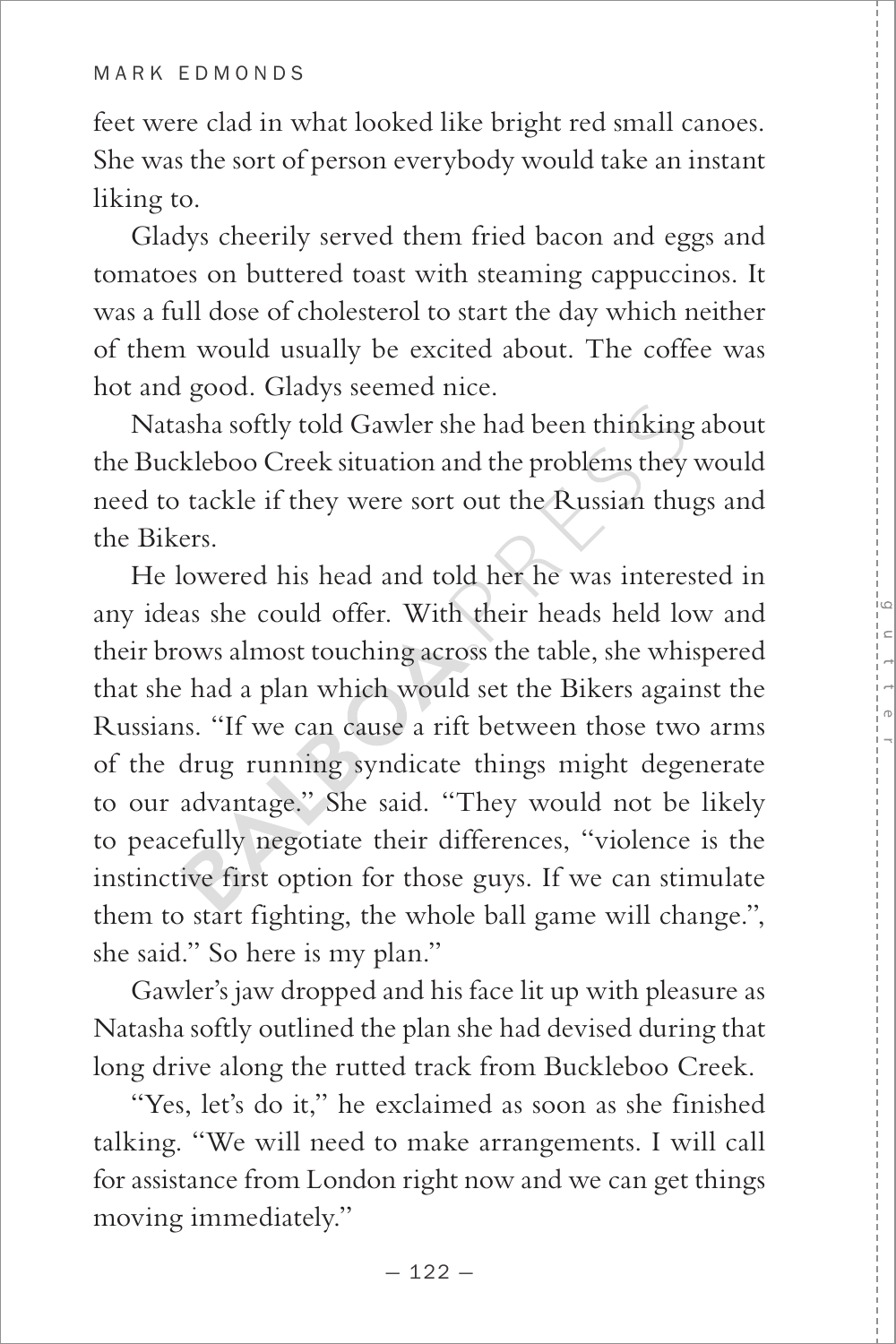He said with enthusiasm. "You know Natasha, I think you are amazing."

He Stepped outside onto the veranda and called London on his mobile. It was a lengthy conversation.

#### \*\*\*

Gladys was a chatty country girl. She asked them about their visit to the town. "Just passing through" Gawler said, "maybe stay a day or so. Maybe do some fishing." She said that Arthur Hyland, the guy who owned the motel, might be able to assist them with the fishing. She said he had a sideline running deep sea fishing tours. They thanked her and walked back to the motel.

A faded looking office in a building next door to the motel had a sign above the window Hyland's Fishing Tours. Gawler wanted to talk with the motel owner about finding a place to park his Humvee which would not be obvious from the road. He had spotted a large old semi dilapidated barn out the back of the motel, perhaps he could park there. And they could talk about a fishing tour. A fishing tour to Buckleboo Creek would be the key to Natasha's plan to screw the Russians.

Arthur Hyland was a thin pale little chain smoking balding former Englishman, Gawler thought probably in his mid-sixties. He was happy enough for Gawler to park the Humvee in the barn. There was nothing much in the barn he said, just some mice and an old tractor and some bits and pieces of fishing stuff. "That sounds fine", Gawler said.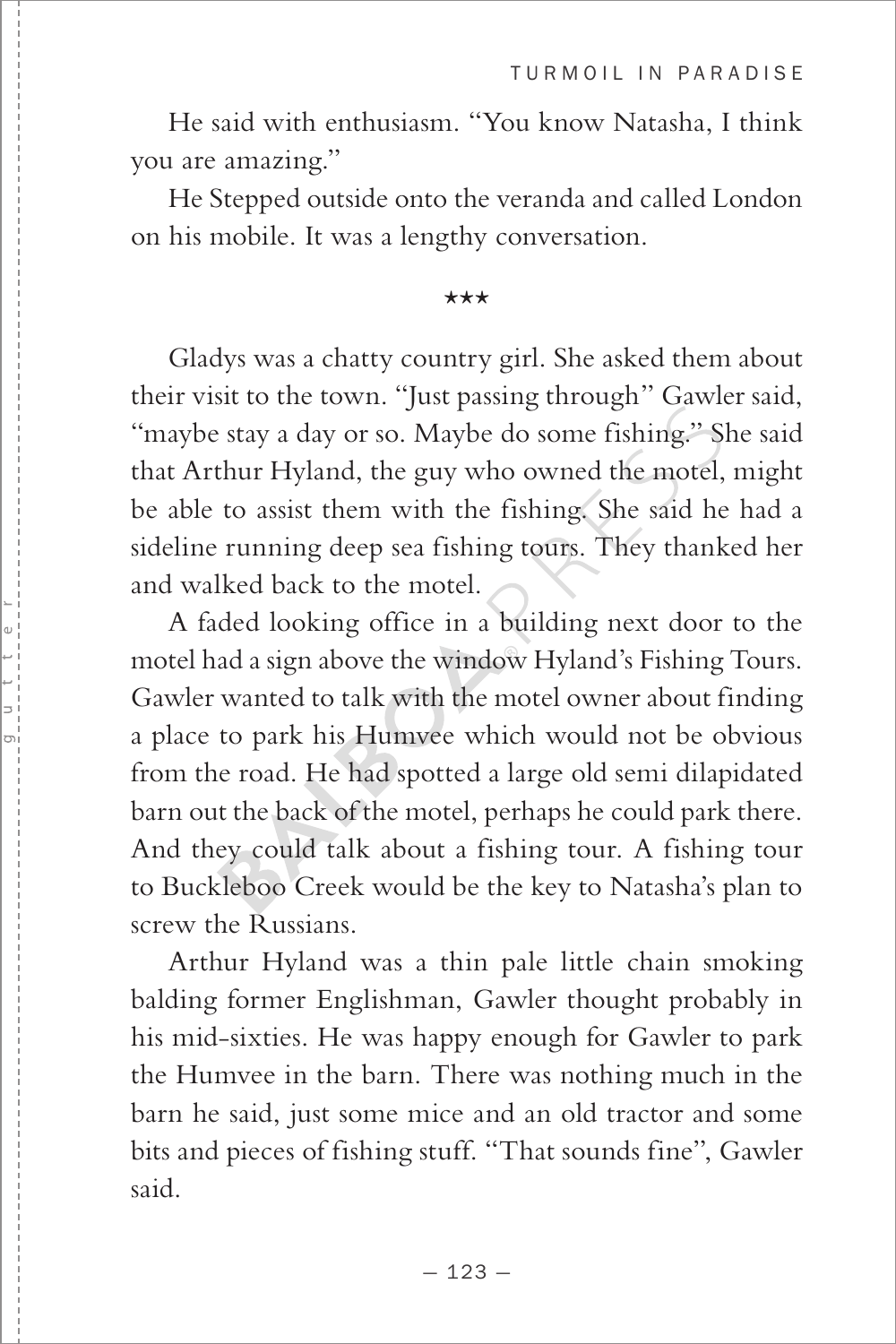Arthur asked about their travel plans. Gawler said they were from Melbourne and were passing through. He said they had driven along that terrible road from Buckleboo Creek and would probably stay a few days. Maybe go on a tour on his fishing boat if that would be okay. Arthur said, "You've been in Buckleboo Creek then. Pretty rough over there these days I hear."

"That sounds right," Gawler said.

Arthur told them he had moved to Venus Bay from Melbourne a while back. He knew Melbourne very well. Had lived there for years. He had sold a bookselling business which he had established and run for decades selling books specializing in flying saucers, unidentified flying objects, UFO's and flat earth theories. He said all of his customers were batshit mad conspiracy fanatics. After years of listening to them he said he just wanted out. So, he had sold the business and moved to this nice quiet place.

Gawler said he wanted to make a booking with Arthur to sail in his fishing trawler out onto the Coral Sea and then around the top of the Gulf of Carpentaria and down the coast to Albatross Bay to a spot not far offshore from Buckleboo Creek. He said he had seen enough of Buckleboo Creek by land and wanted to do some exploring from offshore with his drone. If Arthur could anchor in the bay for a couple of hours that would suit him fine. He reckoned it would be an overnight trip.

"No problem", Arthur said. He was happy to take on a job like that. They agreed on a cost for the trip and arranged to set sail early on a day to be set as soon as they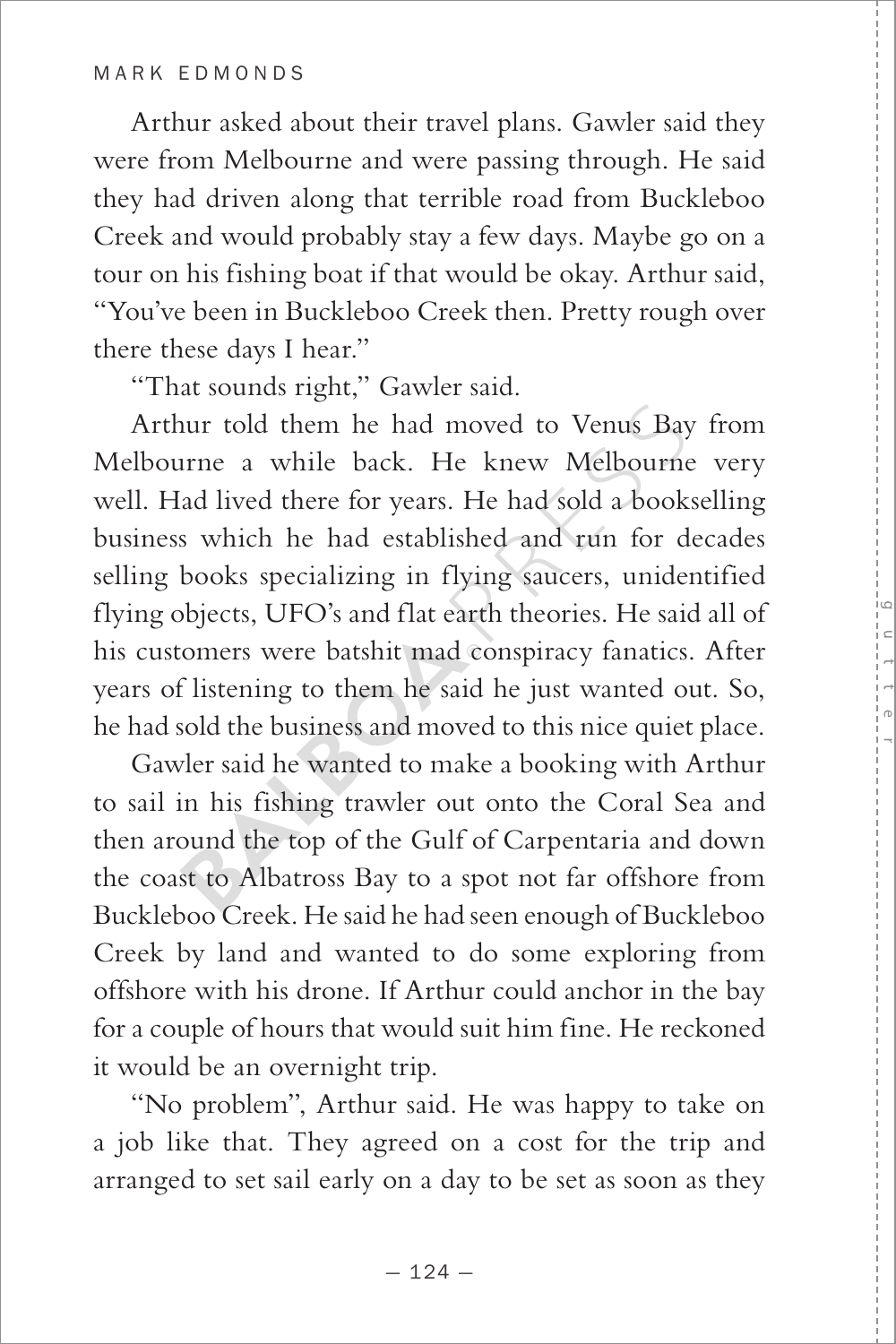had returned from Cairns where he said he and Natasha had some business to sort out.

Gawler and Natasha took a stroll around the block to look at whatever sights the town had to offer as they wandered back to the motel. Natasha stopped off as they passed the local school where a few kids were playing a game of scratch basketball.

She jumped the fence and joined the kids in their game. She cornered the ball and shot a few hoops with the kids. She was a class act on the court and had a great time playing with the kids. They loved it when she showed them a few moves and passed on some tips. The kids immediately gravitated to her. As they departed the kids called; "when are you coming back Natasha?" "Soon I hope," she said.

Natasha did not yet know that Gawler had been tracking the messages between the Russians back in Buckleboo Creek on his AnOm. When they got back to the motel, he showed her how the AnOm worked. And she learned the reason for the trip he had just organised with Arthur for some time in the following days.

He was starting to flesh out in his mind the details for plan of action against the Russians she had suggested over breakfast

He told her that he now knew that another ship was due to arrive at Buckleboo Creek, and it was not just delivering Cocaine. It was going to make a collection. The time had come for payment to be made by the mobsters for the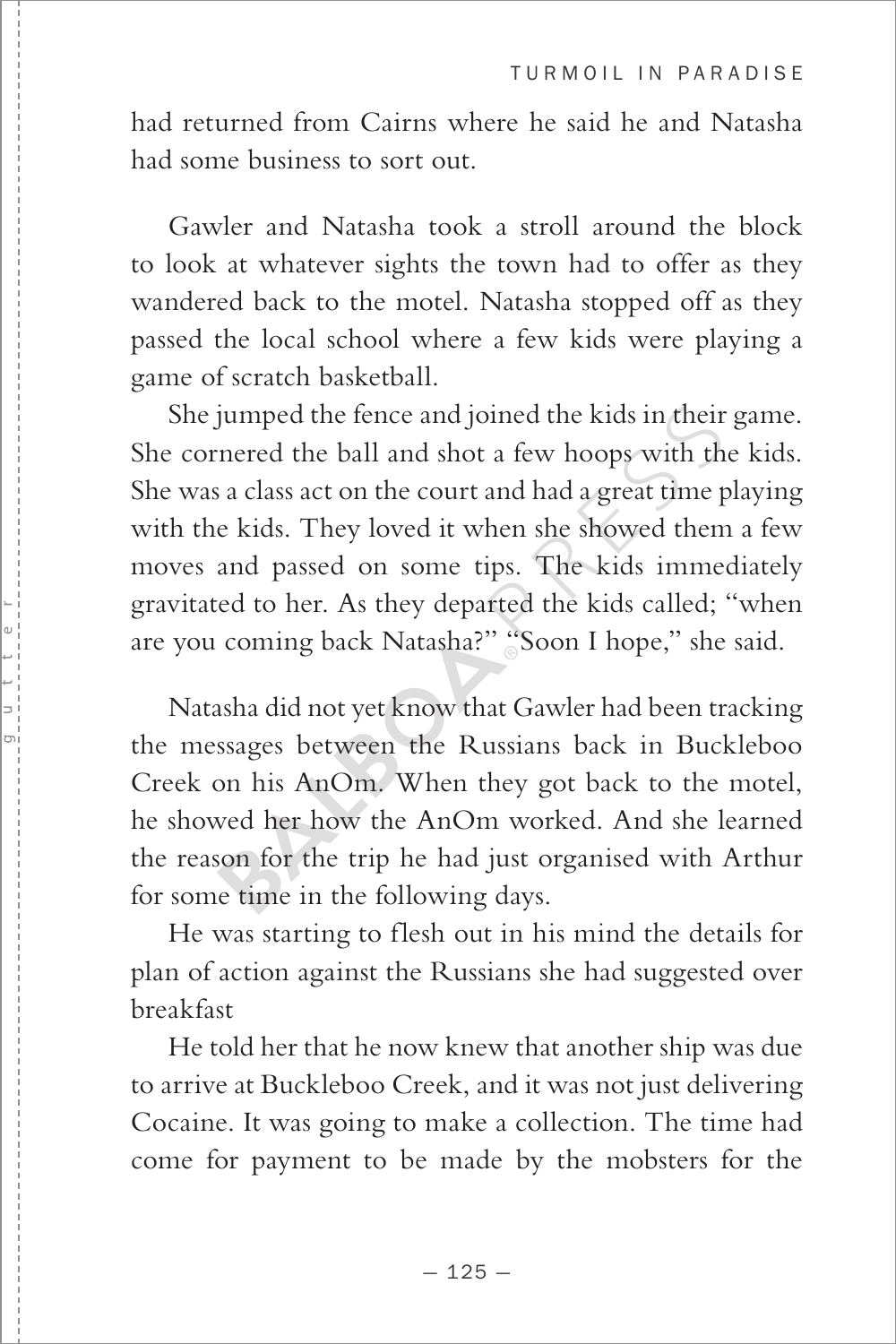cocaine that had been flooding into the town and from there being distributed right across the country.

Natasha said to Gawler that she wanted to talk with him about his attitude. She said, "Sam, you know I like you very much. That is clear. I think I am in danger of falling for you. But that is not a problem. I want you to treat me properly. I want you to tell me what is going on. You told Arthur Hyland that we were going to Cairns tomorrow but that was the first I knew of it. You are making plans that involve me and not telling me what the plans are and why you have made them. Could you please show me more respect?"

Gawler told her that he had been speaking on the phone with the James at the corporation's head office in London about the plan she had proposed over breakfast to seriously disrupt the Russians. It had been decided at the top level of the company that they would assist the Australian Drug Enforcement Authority to carry out a big drug bust against the Russian syndicate operating out of Buckleboo Creek. The unlawful activities of the syndicate were impacting on the company's operations, and they believed these things were linked with the theft of gold from the processing plant.

Gawler said he was sorry he hadn't told her yet about the trip to Cairns, but he was still finalizing the arrangements for them to meet with high level officials from the Australian Drug Enforcement Authority. This was a vital part of the plan she had devised.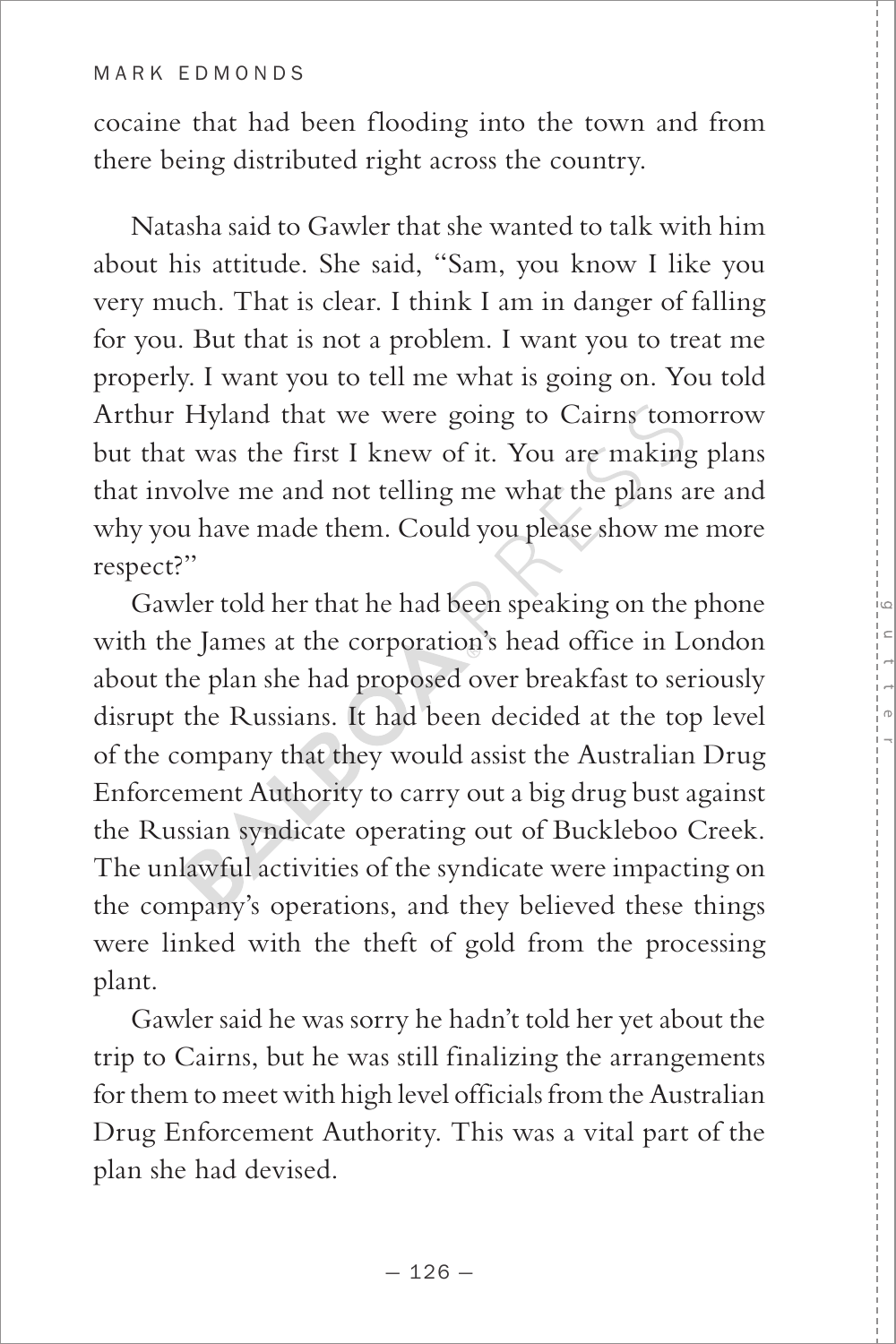He vowed he liked her as much as she said she liked him, and he wanted her to be a full partner with him as they did the work that needed to be done for the corporation. He said the other big task they had on their plate was to recover the missing gold which truly belonged to the corporation.

Gawler said that he did not think it was feasible for them to try and find the safe house in Buckleboo Creek where he believed millions of dollars in value of gold was being stored. The house was sure to be heavily guarded. The Russians would have security cameras, armed guards and dogs and whatever else they needed to protect their loot. It would need a battalion of mercenaries to breach the safe house. Gawler said, "We will wait until the Russians move the gold. If we are smart, we can have them bring the gold to us. We need to track their movements and we have the technology to do that. Then we can snatch the gold from them without having to fight a small war to get it back."

Natasha had been thinking about the direction her relationship with Gawler was taking. *She had not been able to keep her hands off him in the shower this morning. How much further would this thing she had with him go? She was wary about getting too involved with him. Should she keep a distance until she knew him better? Can I hold back?*

Natasha was relaxed with Sam now they had cleared the tension that had been creeping into their friendship. She threw her arms around him, nuzzled into his neck, kissed him and he responded with a long passionate and very wet French kiss. They tore each other's clothes off like they were on fire. She was gorgeous, firm and strong and shaped like a dream. It was frantic, rolling like nothing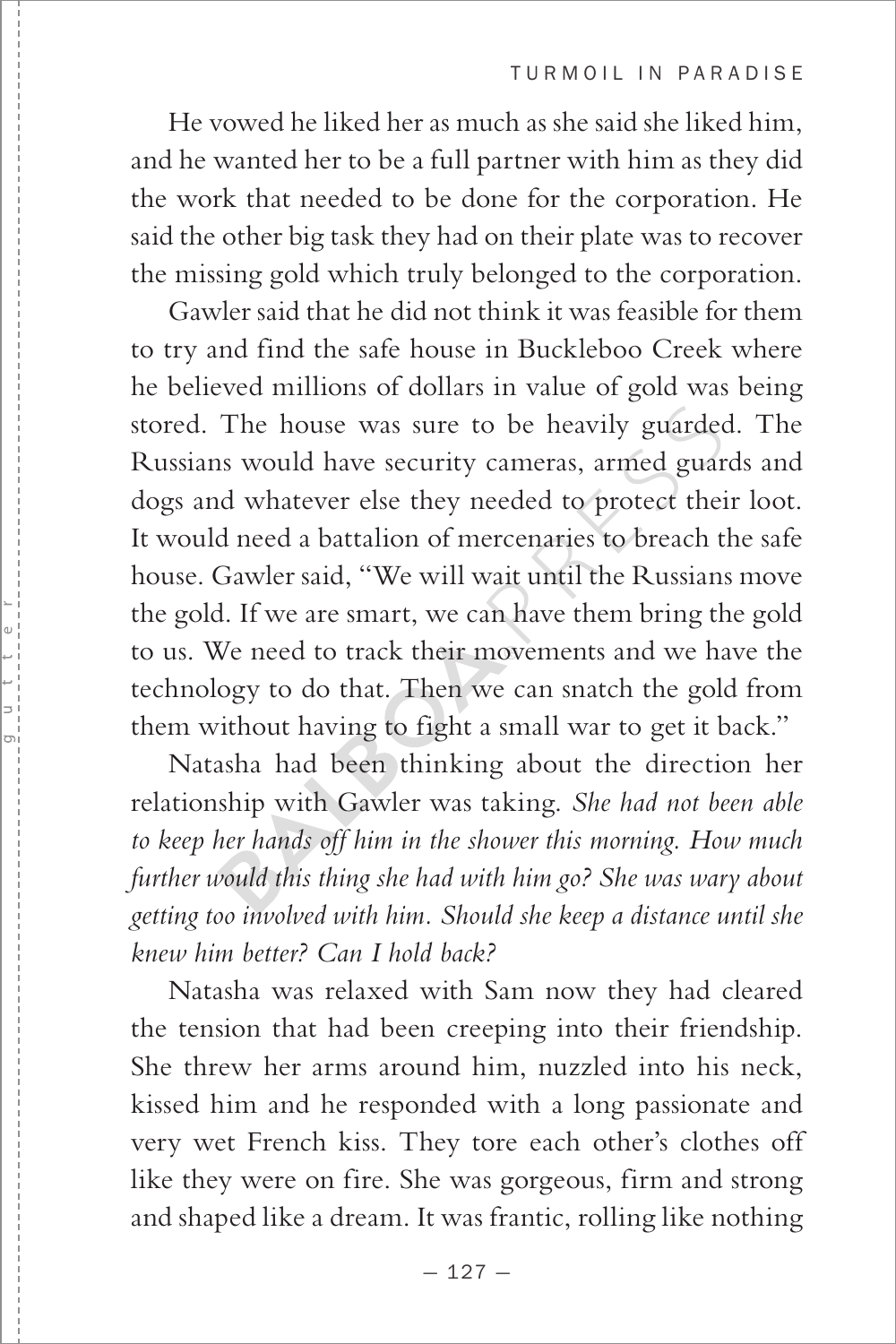could have stopped them. It was like the end of the world. They shuddered to a stop and lay gasping totally spent. Then they lay there clasped and caressing.

Gawler and Natasha had a lazy afternoon ahead of them. Gawler said he wanted to go exploring. Natasha said "Where are you going to go exploring here Sam? In this dead neck of the woods." He said "I want to explore you. I want to visit your every nook and crevice, your beauty spots, your every hill and gully, your smooth and beautiful glades." She said, "you could explore with your hands Sam. I would like a massage." He said, "That's settled then." She said, "and after that I will explore you." When they had finished with the exploring, they made languorous love again on the bed and again that night and again early the next morning.

#### \*\*\*

They were disturbed during the night by the sounds of heavy rain on the roof. The long-delayed monsoon had at last arrived.

Later in the morning they drove to Venus Bay airstrip to catch a scheduled regular flight by light aircraft for the 820-kilometre trip to Cairns.

While they were travelling Gawler told Natasha that from this point onwards the monsoon would put a halt to Limpy's gold sand thieving activities back at the processing plant in Buckleboo Creek and that the situation would be that way for at least the next couple of months.

He said the continuous heavy monsoonal rains would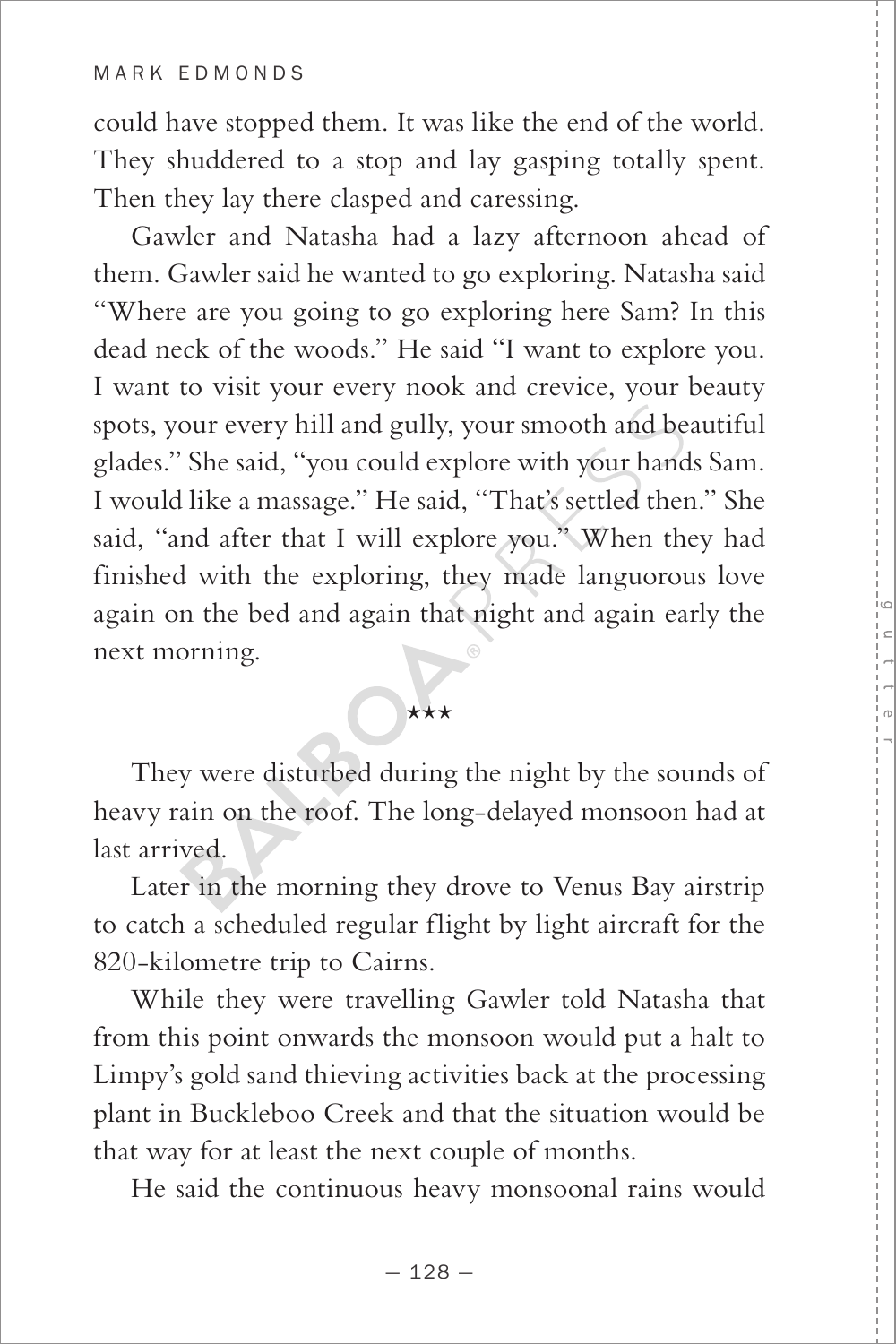flush out the gutters on the thickener keeping them pristinely clean. The gold sand could not settle out of the slurry before it was washed away by the rainwater. There would now be no make-believe work for Limpy around the thickener and no gold sand to collect.

They had been booked by the corporation into a luxury hotel in Cairns, the Shang- Re- Lar for the upcoming meeting with representatives of Australian Customs and the Government's Drug Enforcement Authority. Natasha said she adored the sights of the city and the hotel's tropical gardens and the views from their room of Trinity Bay and Marlin Marina.

The meeting in the hotel's conference room got under way mid-morning. Gawler had his work cut out explaining the situation to the sceptical drug enforcers. They were not accustomed to having civilians telling them what was happening on their turf. And they didn't really think they needed to hear about a plan to make a drug bust from an incoming cargo ship.

The meeting went all day as Gawler and Natasha meticulously laid out the details of their plan for the drug bust. It was to take pace at Gladstone, an industrial port further south down the coast from Cairns. They had trouble convincing the government guys to keep the bust secret until an interval after it happened and to forgo the usual blaze of publicity, they would get from a big drug bust.

The government guys needed the publicity, but Gawler did not. It was essential to Gawler and the corporation' plan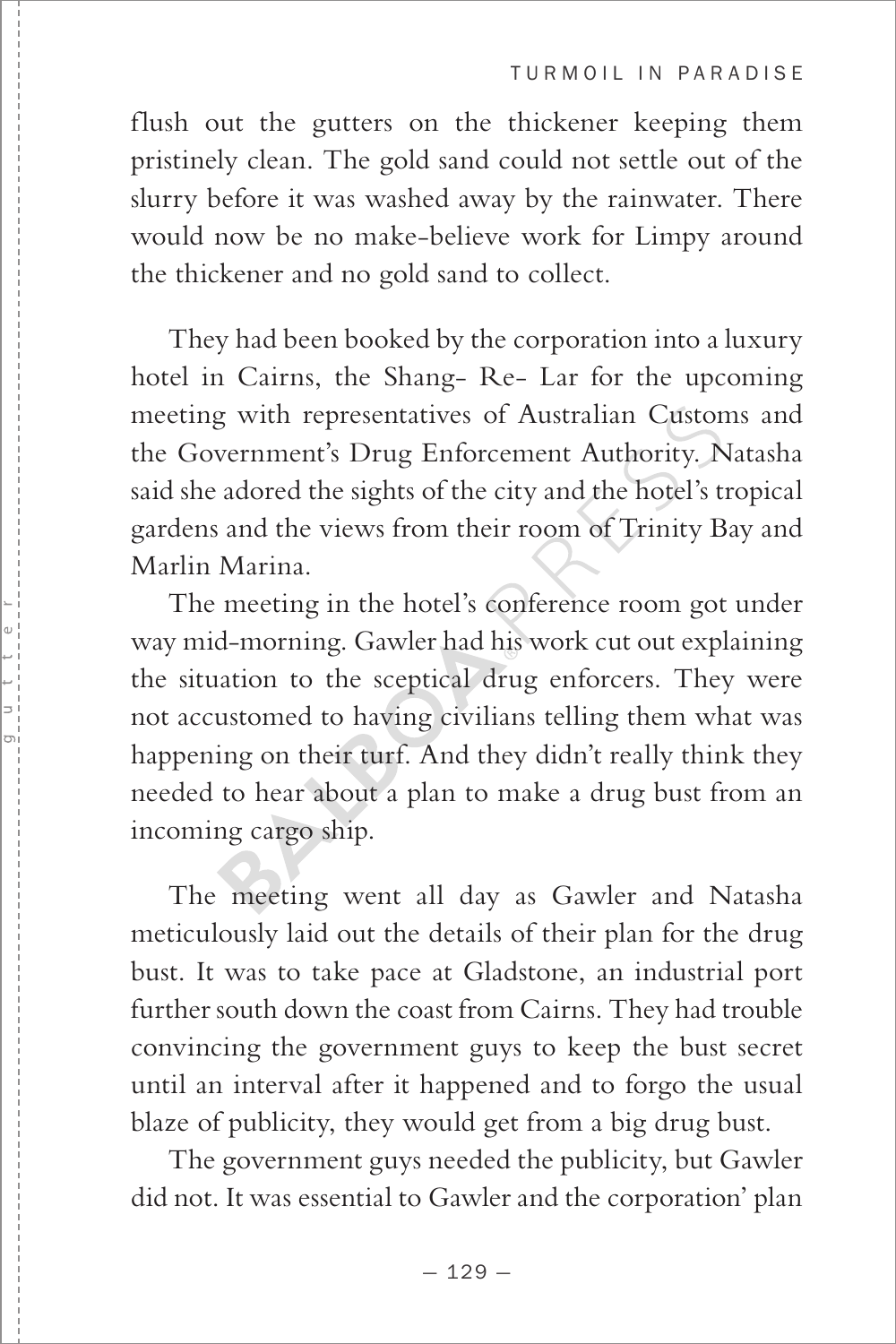that the Russian mobsters must remain unaware that their incoming haul had been busted before the ship arrived at Buckleboo Creek.

Gawler and Natasha were eventually satisfied that their long day of talking, and persuasion had been fruitful. The government guys had eventually agreed to the proposal for the bust in Gladstone in two days' time and they also agreed make some unusual preparation that Gawler and Natasha had requested which would ultimately infuriate the Russian mobsters.

They had a wonderful seafood meal at the hotel restaurant. The food was utterly fresh and delectable. They were completely relaxed with each other. They laughed at private jokes, touched, and smooched and canoodled like teenagers across the table. The tense times they had spent together were bringing them emotionally close and every minute together was bringing them closer. Gawler hungered for Natasha's body. He wanted all of her.

She fantasised about them rolling together while his cock slid and pulsed inside her. Her thoughts were making her wet. She seemed distracted as she daydreamed. She imagined lying on top of him with their damp skins blending into one. She longed to sit naked on him and glide up and down as if she was riding a pony with his swollen cock inside her. They were lusting for each other so feverishly that it was surely obvious to the restaurant staff who had been enviously watching them. They were oblivious to anyone in the restaurant other than themselves. They were preoccupied with each other. They were not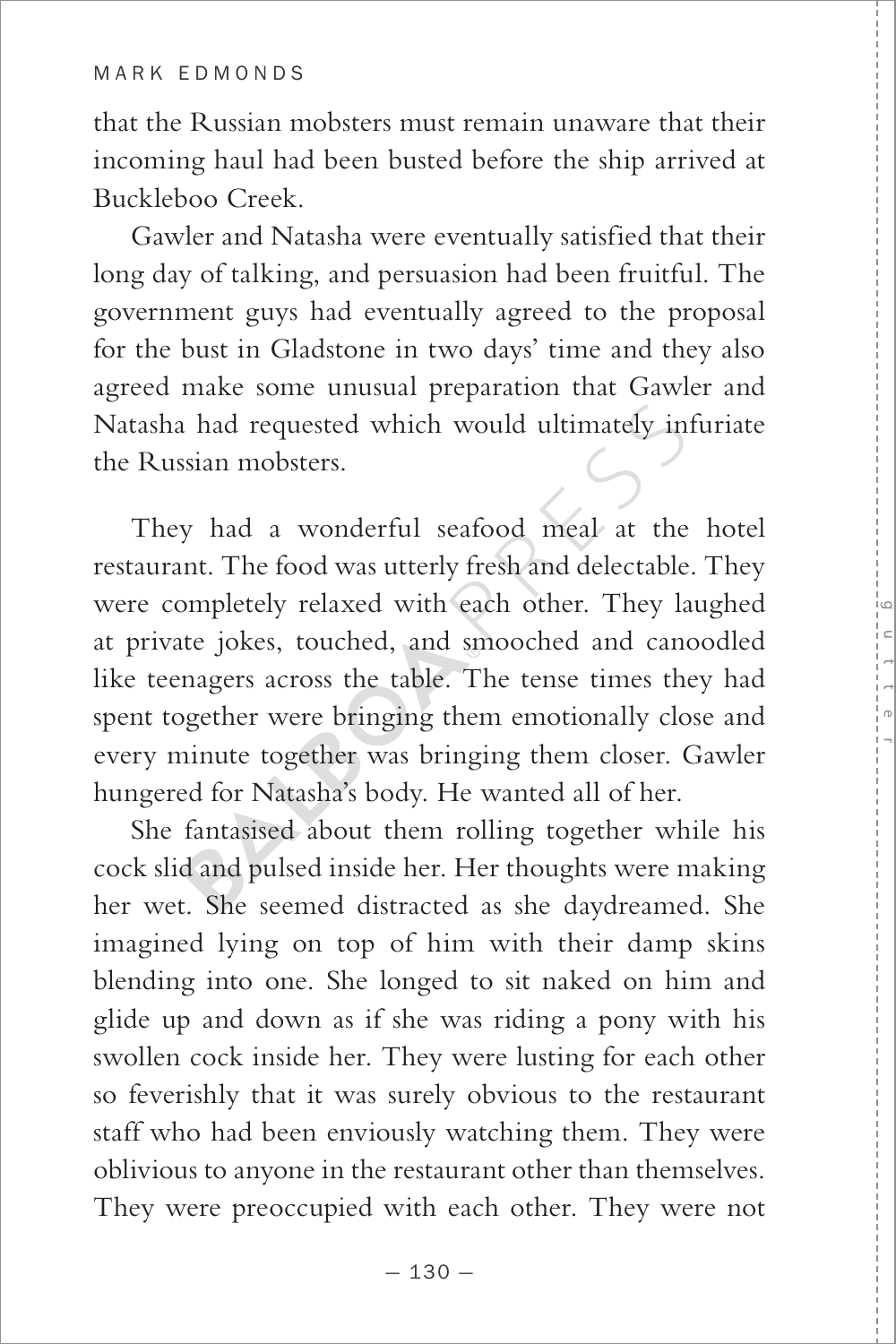honeymooners but could easily be mistaken for them. Gawler said to her, "this is supposed to be a business trip, but I think it might become business plus."

She said, "I hope so Sam."

She was breathing deeply. Slightly gasping. She said, "Sam, I need you. I want you to take me to our room, carry me to the bed and make sweet love to me all night long".

In the morning Natasha said. "I read something once about love written by an author in a letter to his lover, I think his name was Henry. I kept a copy of his letter in my diary and have carried it with me ever since. I want to tell you what he wrote to her. After I tell you what he said in the letter can you tell me if you feel that way about me Sam. This is the letter."

*'I say this is a wild dream—but it is the dream I want to realize. Love the dynamo, you with your chameleon's soul giving me a thousand loves, being anchored always in no matter what storm, home wherever we are. In the mornings, continuing where we left off. Resurrection after resurrection. You are asserting yourself, getting the rich varied life you desire; and the more you assert yourself the more you want me, need me. Your voice getting hoarser, deeper, your eyes blacker, your blood thicker, your body fuller. A voluptuous servility and tyrannical necessity. Crueller now than before—consciously, wilfully cruel. The insatiable delight of experience.'*

Sam said. "They are beautiful words Natasha. I wish I could have written them to you."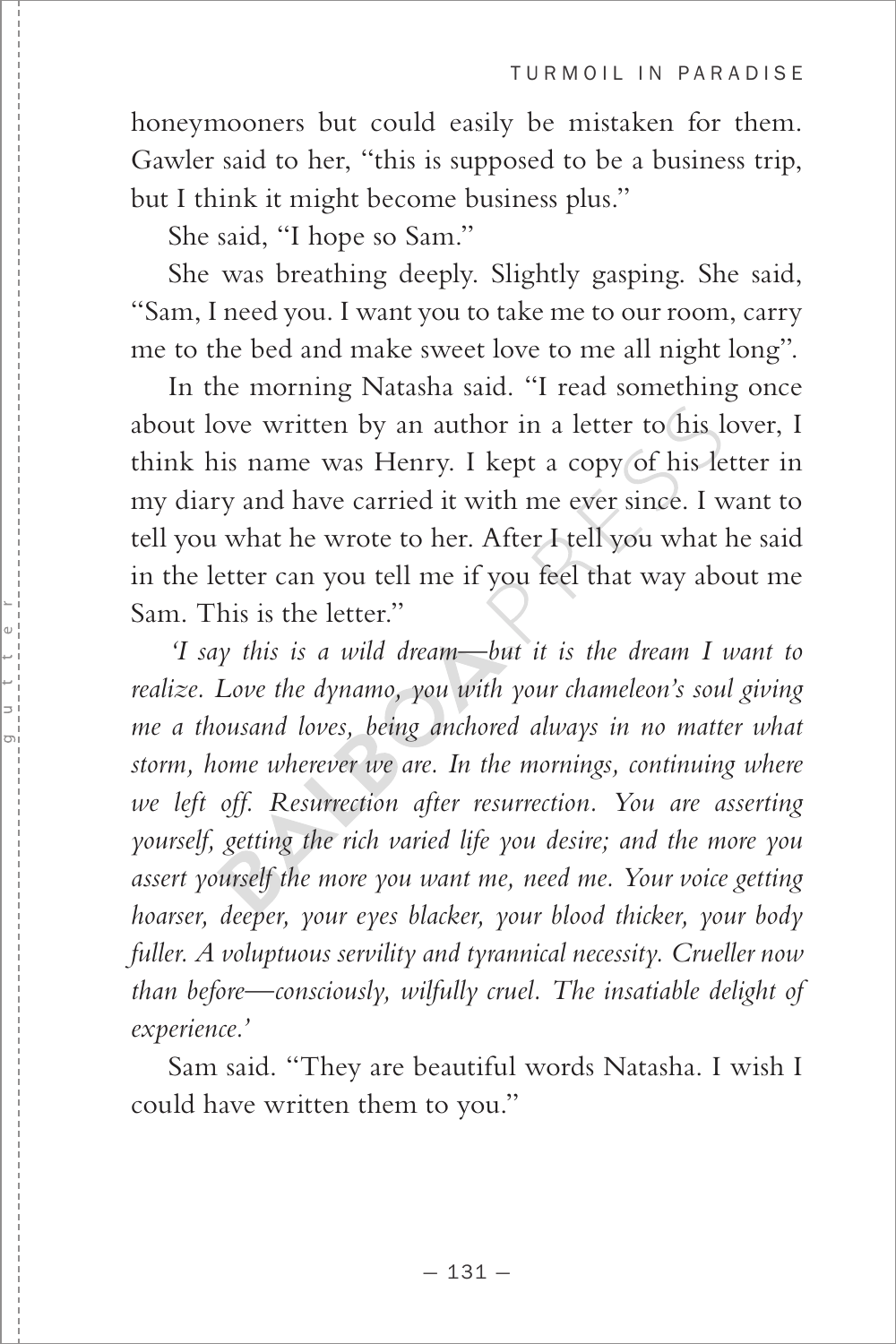## CHAPTER 23

The cattle transport ship Ocean Outback was due to take on board at Gladstone port, a load of cattle to be discharged at the Rio Tinto docks in Buckleboo Creek which would then be transported by truck to the local abattoir.

Gawler and Natasha had flown to Gladstone to prepare for the ship's arrival. They double checked on the arrangements with the local Customs chief who was overseeing preparations for the ship's arrival and the reception they had waiting for it.

They joined a group of men and women at the fuel tender maintenance dock. The people at the dock were dressed in navy blue boiler suits with black gloves and heavy steel capped boots. They looked trim and fit, ready for any action. There was a professional undersea diver with the group, fully suited and ready for work. Gawler could see on the road not far away from the dock, two manned police vehicles and another couple of unmarked cars that could also be law enforcement vehicles. A large, unmarked van was parked nearby with a couple more boiler suited guys waiting inside.

Two heavily wrapped black waterproof bundles tied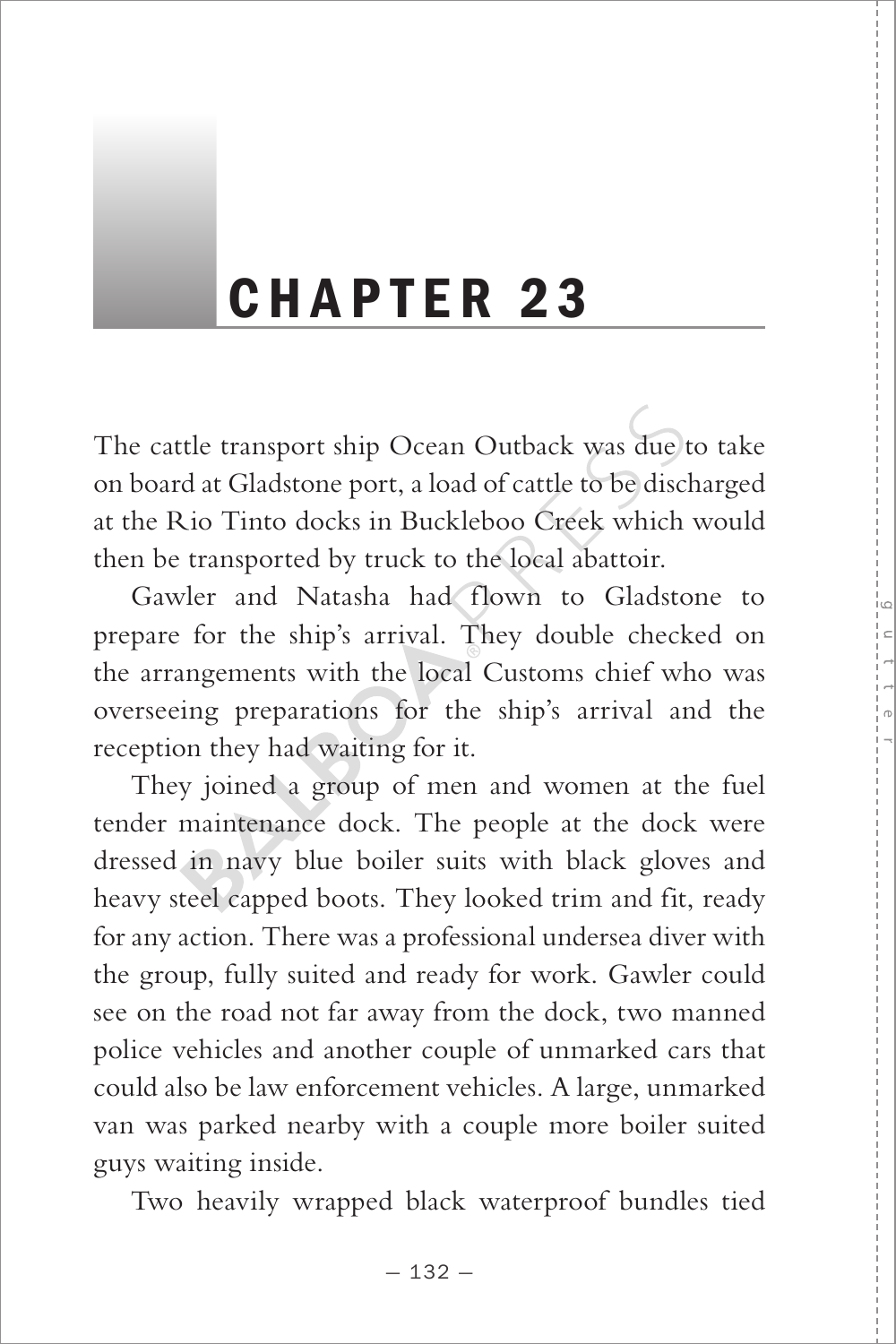with black and white shipping rope that looked like stuffed body bags were on the deck of the fuel tender. The tender left the dock and travelled the short distance to the Ocean Outback. Two of the boiler suited men on board coupled the fuel lines from the tender to the Ocean Outback. The tender had been positioned precisely above the point on the ship where the ship's sea chest was located below sea level. It would appear to an unknowing observer that a normal maintenance operation was underway. The maintenance guys commenced refuelling the ship.

The diver was lowered into the water and soon surfaced with a rope which two of the men on the tender used to haul aboard a heavy black waterproof body bag. It looked unmistakably like the two dry bags already sitting on the deck of the fuel tender. They went through the same routine and hauled another body bag on board. The diver then reversed the process and delivered each of the replacement body bags to the ship's sea chest. The total job had been seamless and swift.

The maintenance guys then declared the refuelling process complete and disconnected the fuel lines. Anybody watching would have to think that that this had been an impossibly quick refuelling job. But Gawler was here to see if anybody he recognised had been watching and he hadn't noticed anyone snooping around.

Several other men in boiler suits at the tender maintenance wharf assisted with unloading the two body bags from the fuel tender and transferred them to the waiting van which then sped away with police escorts ahead and behind. The drug seizure had been a thoroughly neat action. It had gone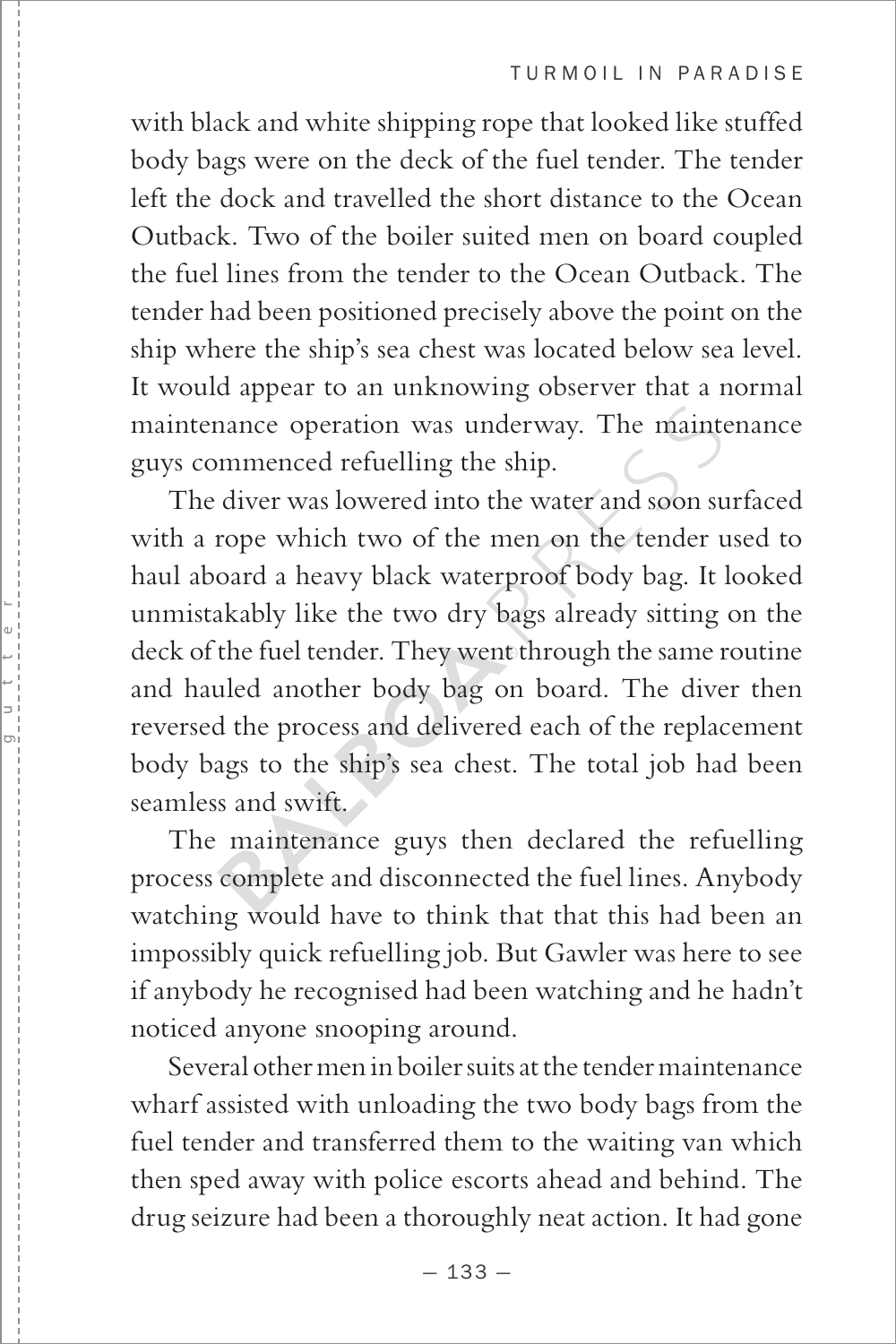off perfectly. Gawler called it a switcheroo. After a couple of weeks had elapsed the customs and drug cops would be able to hold a triumphant press conference to show the world their magnificent haul. Multi million dollars in street value of cocaine had been detected and seized and would now not be going onto the streets in many parts of Australia. Politicians would be delighted and where possible they would join the line of heroes who had orchestrated the bust. Congratulations and joy all round.

Gawler and Natasha unobtrusively slipped away. They had an aeroplane to catch tonight back to Venus Bay to set up the next stage of their project.

It was still raining in Venus Bay. It hadn't stopped while they had been away. Monsoons are like that. They slept soundly together that night in Gawler's room at the motel. She had not spent any time in her room. His room had naturally become their room.

They slept late and quickly showered chastely together to save water. This morning they restrained their lust. They carried a huge umbrella the motel provided and tripped down the road to Glady's greasy spoon cafe. Gladys was cheerful and obviously glad to see them. The other customers in the café were a couple of truckies and a sprinkling of tourists probably passing through the town. They took a pass on the fried food Glady's was offering and settled for porridge, scrambled eggs, fresh fruit salad and extra hot coffee. Gladys asked them about their plans. They told her they were making arrangements with Arthur Hyland to go on a fishing trip tomorrow and would probably be away for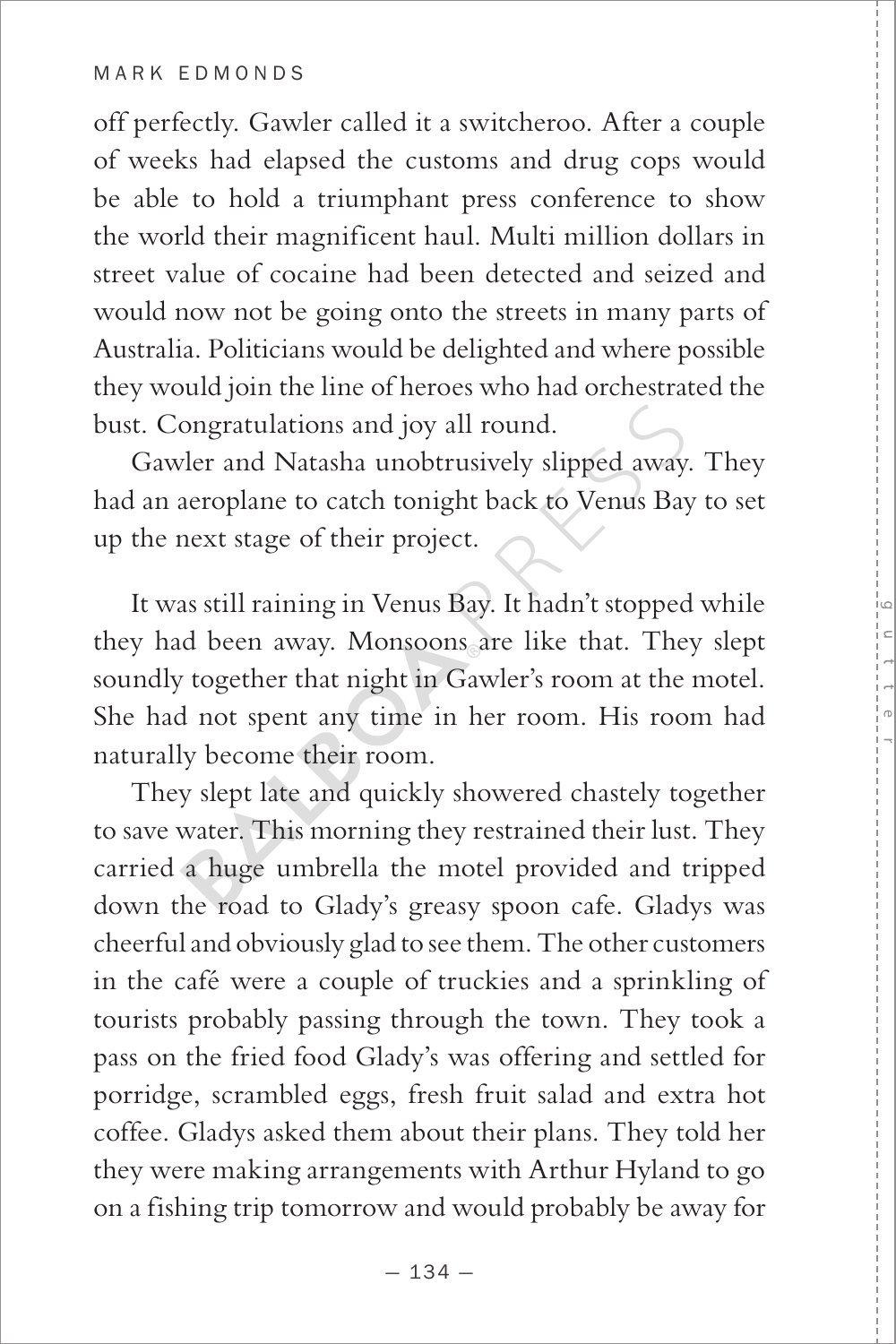a couple of days. They promised to bring back some fish for her assuming luck would be running their way.

They called at Arthur's office to settle the arrangements for their fishing trip which they wanted to firm up as a definite booking for the next day. Arthur said there were no problems, and the arrangements were agreed. Arthur told them that everything they would need would be provided as part of the deal. This included heavy duty wet weather gear, fishing tackle and baits and enough food for three days in case there was any delay returning from the planned two-day trip.

Gawler was tracking the Ocean Outback on the shipping movements web page as it travelled northwards up the eastern coast towards Buckleboo Creek with its shipment of cattle. He was also keeping abreast on Anom with the Russian mobsters who were making their arrangements to meet the ship when it arrived and to distribute the cocaine amongst the biker gang who had begun to filter back into the town.

He was anticipating trouble from the Russians when they discovered that no cocaine would be coming their way this time. The bikers would also not be happy if there was nothing forthcoming for them from the Russians. He could imagine the anger and the mutual suspicions that his actions in Gladstone would generate not only in Buckleboo Creek but further south in the cities where the drug trade flourished. He was anticipating the anger could become so intense that the infighting amongst the drug gangs and the bikers could undermine their cartel agreements. All aspects of the drug trade were run by very violent criminals whose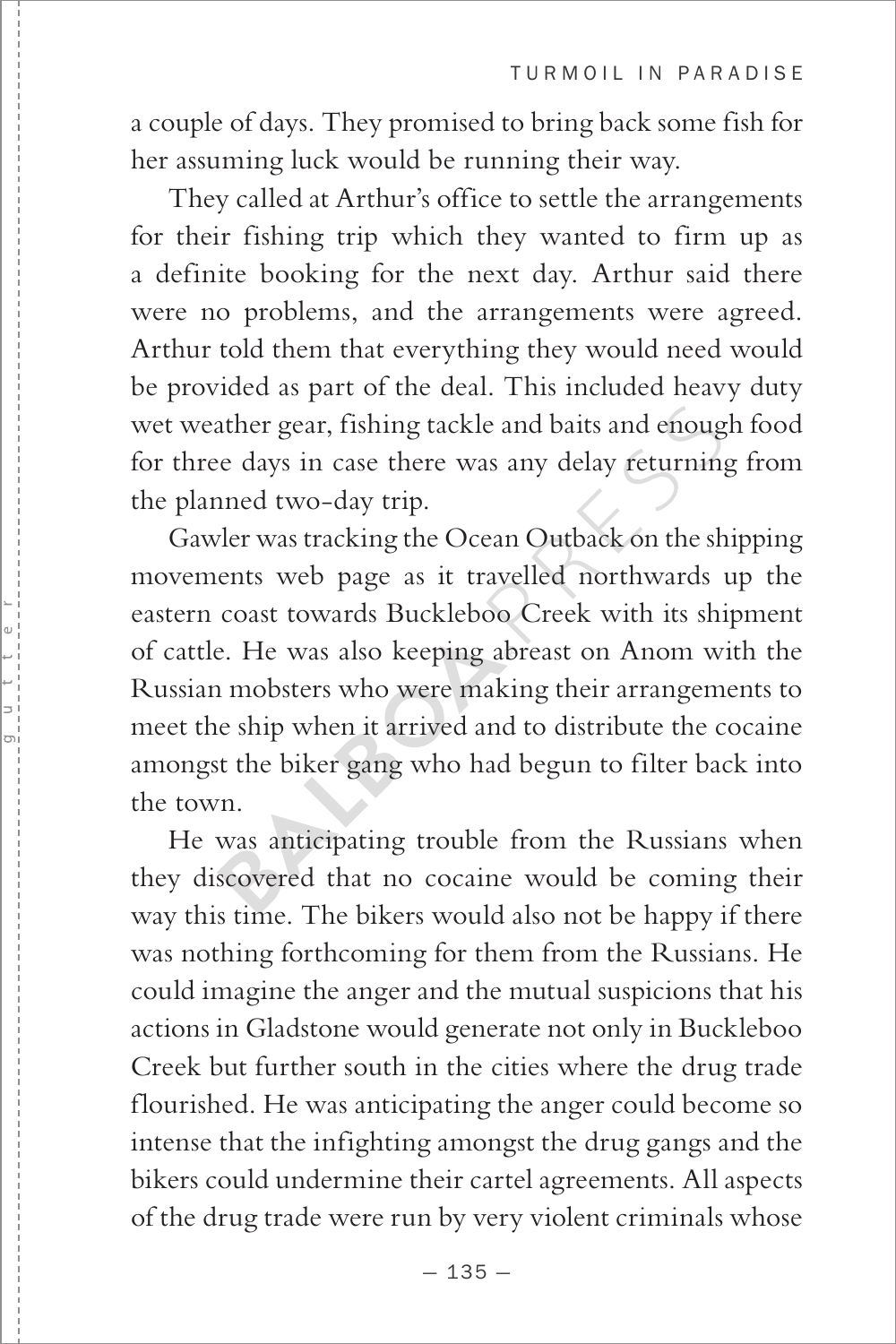MARK EDMONDS

first reaction to a problem was to settle the issue with a gun or knife.

There was not much else they needed to do until their trip with Arthur tomorrow, so Sam and Natasha decided without a lot of chatter about it that there was no better way to spend their afternoon together than to canoodle away on the bed to their heart's content. They were hungry for each other. Their lust was gnawing at them.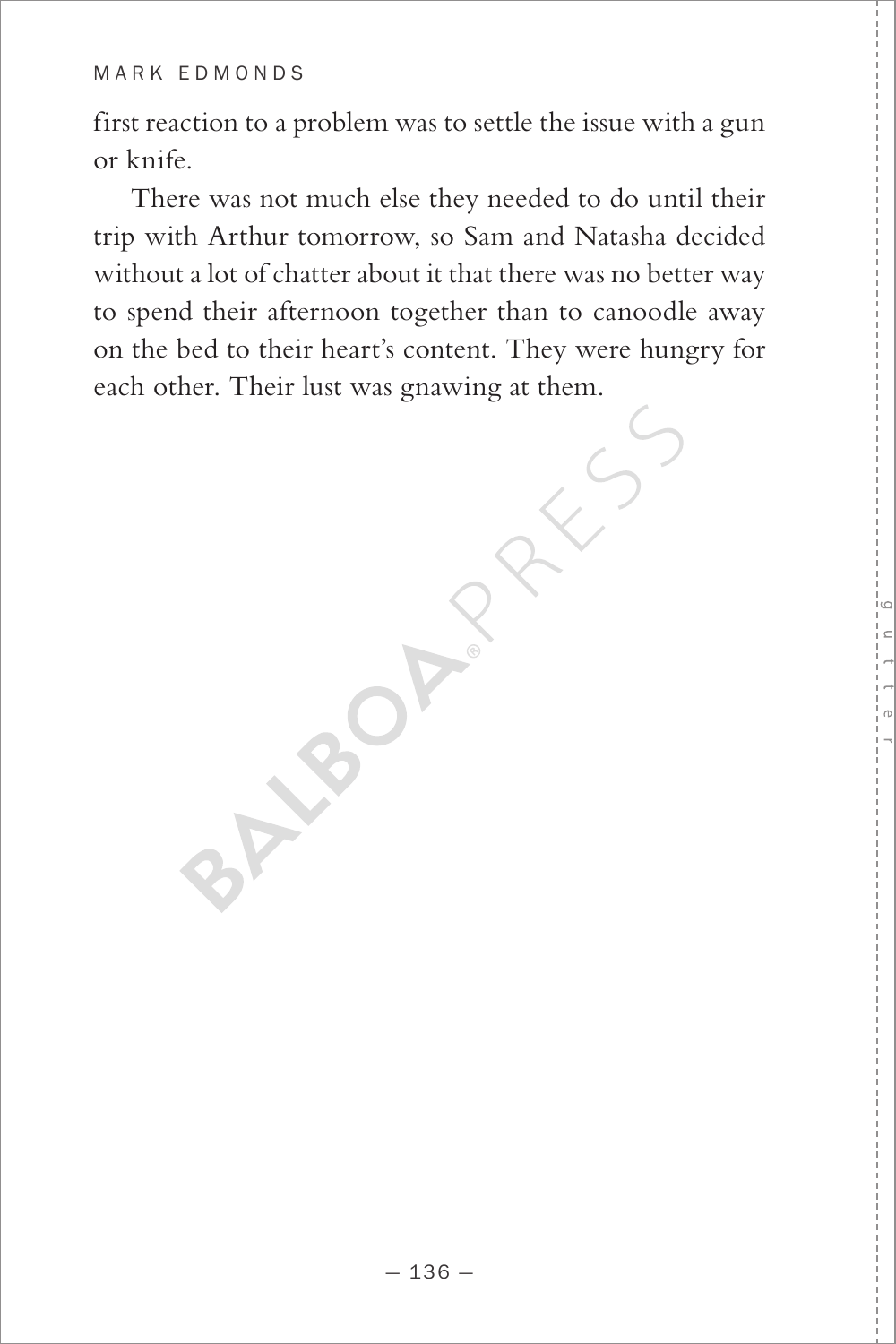Arthur Hyland's Ocean-going fishing launch was a formidable looking beast. He told them it was fully equipped for rough seas and had enough power to handle any eventuality at sea. It was equipped with a full complement of safety gear including life jackets, flares and an inflatable diesel-powered rubber duckie lifeboat. The cabin had accommodation for six people. There was a fully equipped galley. The launch had two big diesel engines below deck and sufficient fuel in its tanks for five day's continuous travelling. There would be no mistaking what sort of boat it was. A large sign on each side read Hyland's Fishing Tours. Arthur had a crew of one, a fit looking tanned, cheerful young guy Dennis, who looked about eighteen or twenty years old. They stowed Gawler's drone below decks for safe keeping. He had included some accessories in a locked box which they also needed to keep safe.

They headed north in the Coral Sea following the east coast towards the tip of the Cape York peninsular, the foremost northern point of Australia. Once they had rounded the cape they would be sailing in the Gulf of Carpentaria. They would travel down the coast southward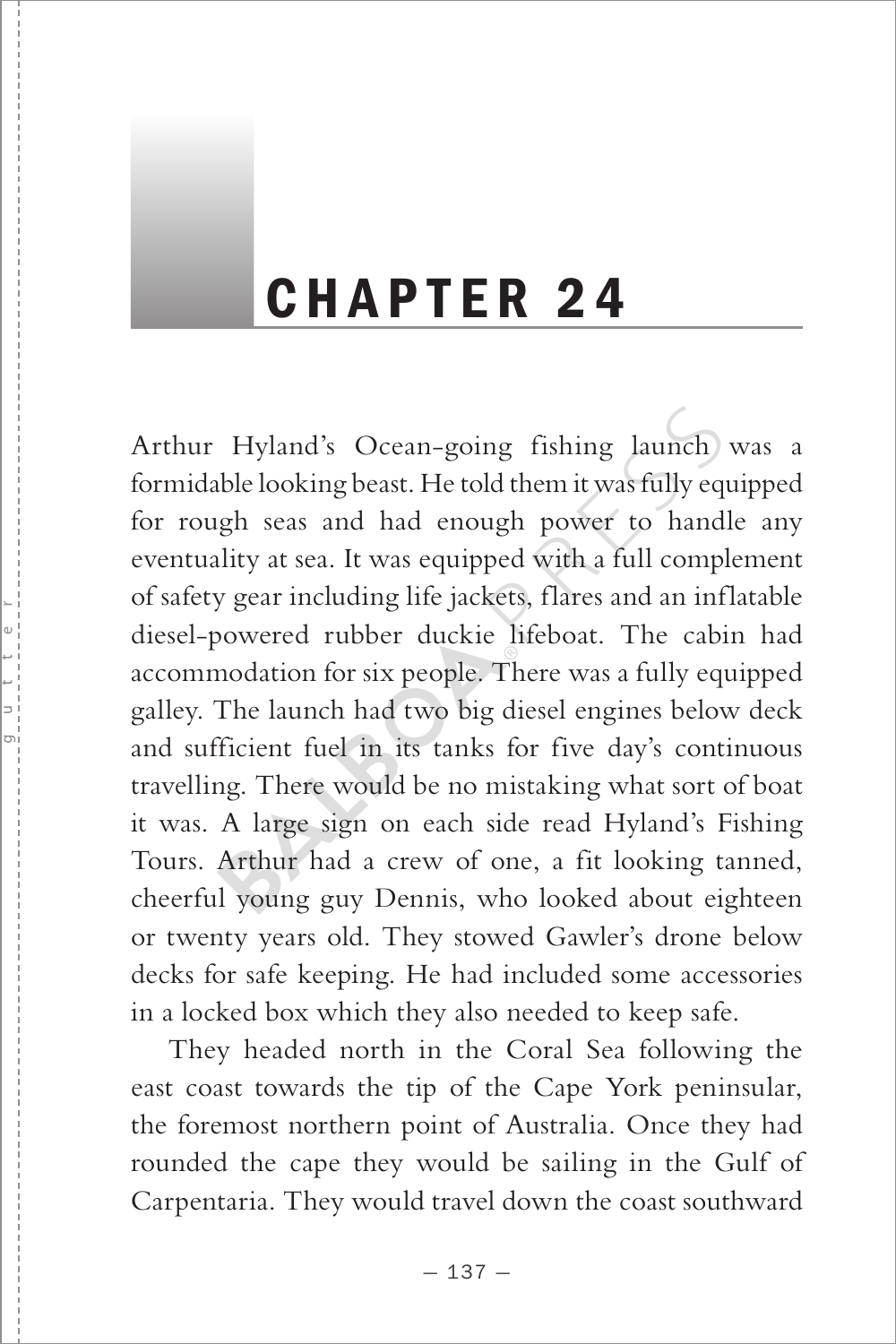to Albatross Bay where they would anchor offshore not far out from the Buckleboo Creek port to do some fishing. Not a complicated journey. They would not even need a map.

They planned to arrive at their destination by daylight the next morning. The Ocean Outback was scheduled to arrive a little later in the morning. The ship would need to follow the usual procedure of standing off from the port while clearance to enter was signalled and the tug had connected the towing cable.

They arrived at the bay in the early morning with time to spare. It was still raining heavily. Rain was not a problem to keen fishers. The fish were biting, and they enjoyed their fishing with the help of Dennis who turned out to be an expert. They stored the fish they caught in the boat's refrigerator to take back to Venus Bay for Gladys. Gawler did some reconnaissance with his drone. The Russians were preparing their rubber duckie for the arrival of the Ocean Outback.

The party on board Hyland's Fishing Tour launch continued fishing. They looked harmless enough. Gawler thought they would not cause the Russians to be concerned about them.

Natasha hadn't seen Gawler and Dennis on deck for a while. She went down the steps to the galley on the lower deck to make some coffee. The door to the sleeping area was closed. She could hear Sam and Dennis talking on the other side of the door. Sam had asked Dennis if he had a girlfriend.

Dennis was speaking. "I turn 20 years old in 2 days and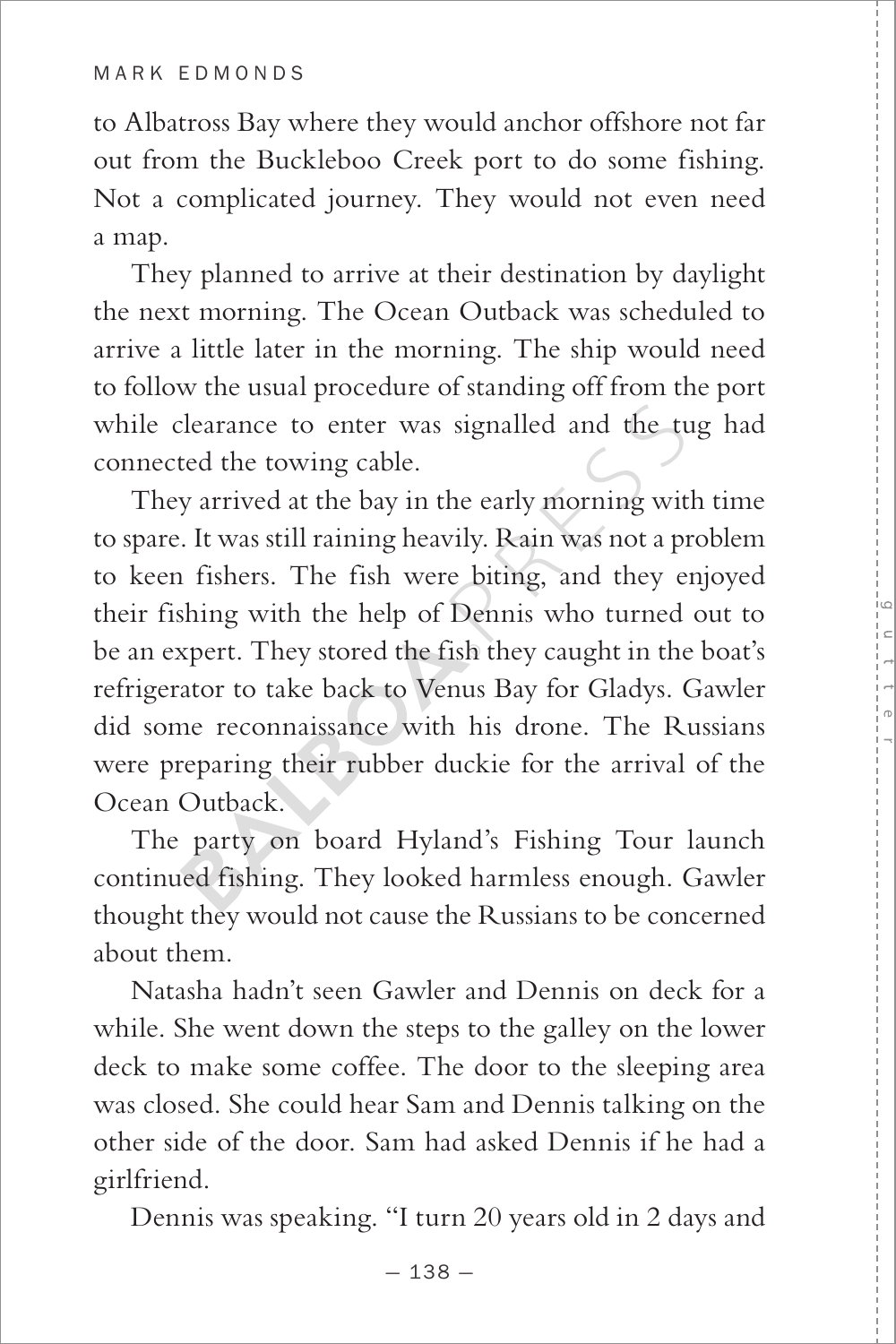I am still a virgin. I am bitter and sad about it. Whenever I see guys my age or even younger holding hands or kissing attractive girls, I feel so envious of them and feel so angry that I missed out on sex and dating when I was younger.

"I know people are either gonna say that teenage relationships don't last or that sex at that age is awkward and you don't know what you're doing first off. When I was in high school, I often saw boys make out and touch beautiful girls and holy shit I was so jealous of them. It looked so fun and pleasurable."

Gawler said, "What about other men. Do you have thoughts about them?

Dennis said," What I've found from being on the launch and talking to some of the men fishing with us is that there seems to be this fear of being vulnerable with other men who may be gay. With some men saying they find it easier being with straight people than with gay men. Which makes it sound like being a gay man is loaded.

I think many gay men don't know how to simply be with each other, in a non-sexualised way. What do you think about that sort of thing Sam?"

Gawler said, "I think everybody is a little bi. It's not like Trump saying you're either with us or with the communists. I think I'm probably bi but what I present to the world is a heterosexual man. I think internally I'm bi, but that's not something most people know. I'm not ashamed, but people are ignorant with closed minds.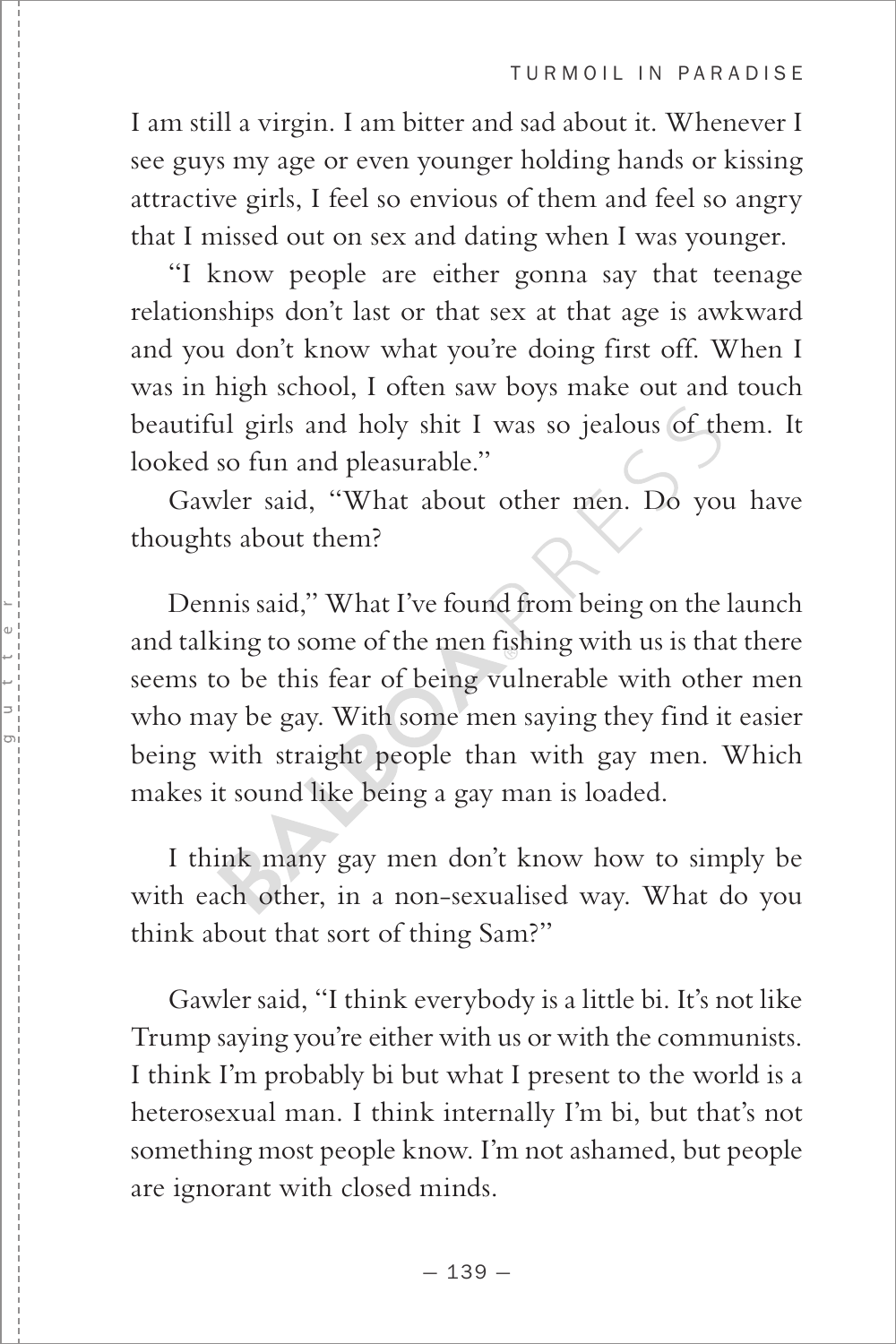"I am not openly bisexual to society except in sexual situations. I don't have relationships with men; I am in a relationship with Natasha only and love her. I'm bisexual only with men behind closed doors."

Dennis asked. "How is sex and dating as an adult? I mean for men who are in their mid-20s or older? How would you feel if extremely beautiful women wanted to be with you? I have so much fear and worries that I am gonna be a grown man and I won't have much desire for sex. I have heard of men getting bored of their beautiful wives or needing Viagra to enjoy sex. I just wish I could go back in time and try again."

Natasha quietly went to the stairs and returned to the upper deck. She forgot about the idea of making coffee.

By mid-morning the Ocean Outback had arrived and before it had stopped the Russians were at its side in their rubber duckie. There were three of them on board. One of them was wearing scuba gear which Natasha immediately recognised. "That's Oleg's scuba gear" she said. They had obviously dug up some sort of bunny to replace Oleg and retrieved the scuba gear Oleg had left on the tug when he hitched a ride on it last week.

Gawler was watching his vision from the drone as the Russians quickly moved into action. The scuba diver brought the first body bag of '*contraband*' up to the surface and dived for the second one. After both wet body bags were on board the duckie the scuba diver and the other two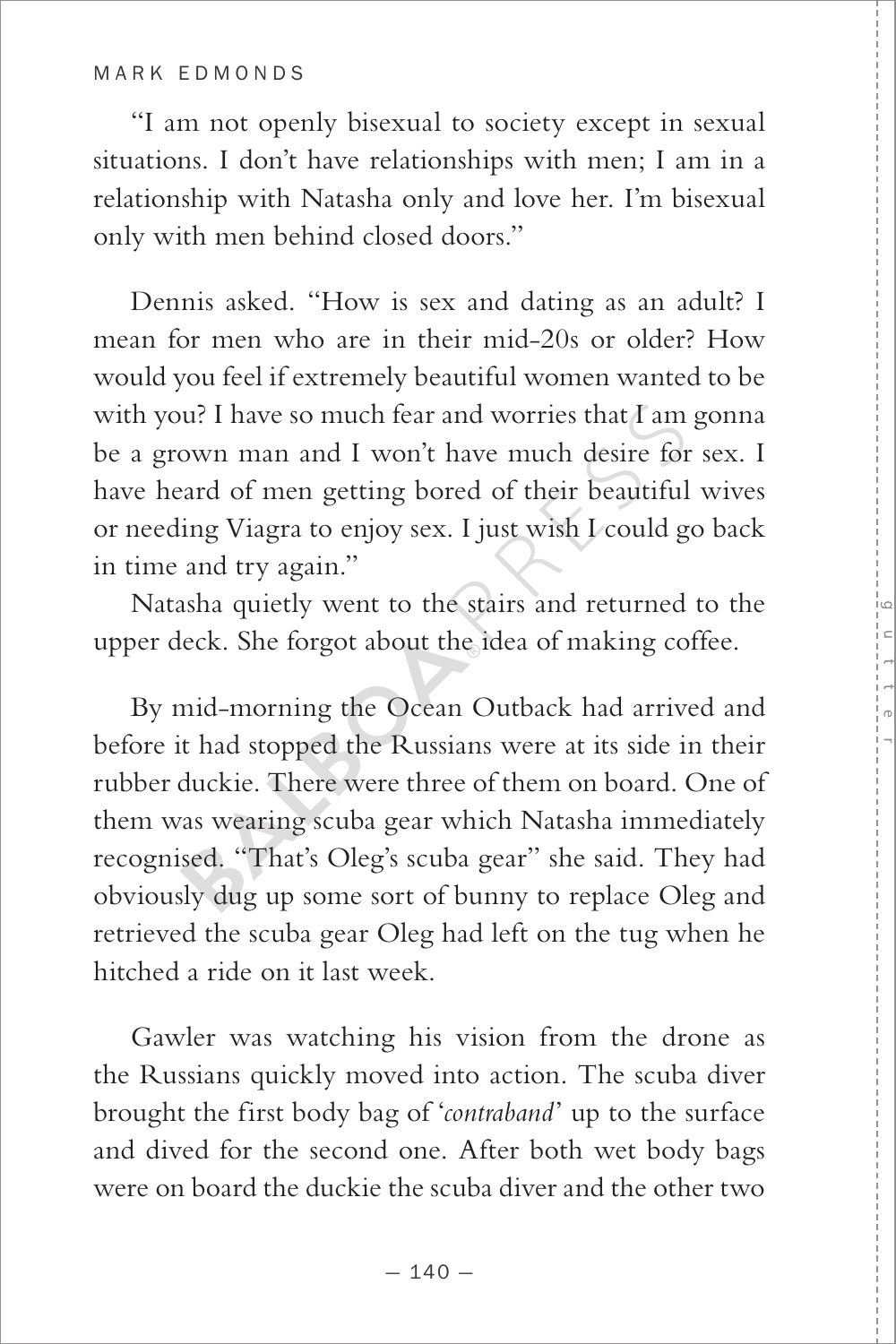Russians unloaded from the duckie what appeared from the way they handled it to be a very heavy dry bag. He dived under the water with the bag and then repeated the dive with a second similar heavy looking bag.

The gangsters were all done. The duckie headed back to shore where Gawler could see a reception party was waiting. Gawler manoeuvred the drone in closer to the duckie. He was lining it up for a bombing run.

But Gawler was in mental turmoil over what he was about to do. He was going to try and kill three living, mortal people.

*Sure, they were evil people and he hated them for what they did. He hated the misery and death their drug trading was causing. But he was not God. I am acting like a god deciding on their elimination as living mortals. Bombing them was his decision alone. No-one else had ordered him to do this. This was not some desk top game. He was acting it out on a video screen, and it was real. Those men had mothers, perhaps wives or girlfriends maybe children. If today, they died someone who loved them would hurt and grieve for them for perhaps many years to come.*

*But if he allowed them to continue in their duckie back to shore unharmed, there was nobody who would criticise him for it. But if he did nothing their deadly lives of crime would continue and the mothers and loved ones of many more innocent but misguided young people would be the sufferers. There was law enforcement in this country; it was they who should be capturing them, and the lawful process should decide on whatever punishment these thugs should suffer. He was losing concentration on what he had planned a week ago for this moment and what he had set out to do since the*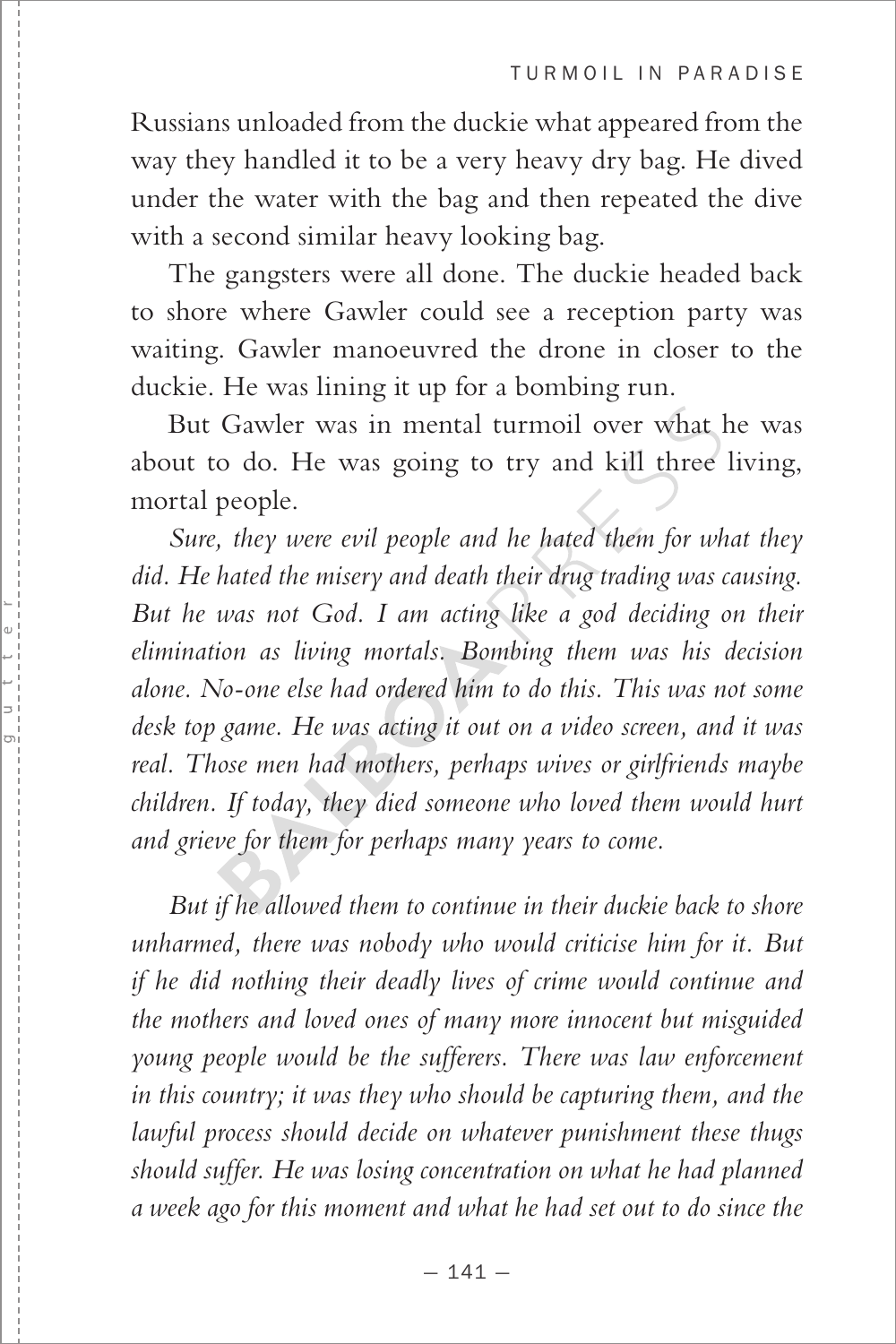*switcheroo in Gladstone. He had set events in motion which had brought him to this point in time. He knew if he was going ahead with the plan he needed to act quickly.*

The drone had been drifting off course. The Russians had looked up at the sky and had spotted the drone. He had to act now but he was dithering, he was faltering.

Natasha grabbed the controller and took over driving the drone. They both recognised that she would be better at driving, more decisive than him.

They needed to power the drone closer to the duckie and to place it directly above the Russians cowering in it. The Russians had pistols and had started firing at the drone. Their shots were panicked and random and widely off the mark.

Natasha tried to manoeuvre the drone to spoil the Russians' aim, but it was hit by a couple of lucky shots. Two of the propellors were knocked out. The drone was now out of control. It was spinning crazily. It was vertically above the gangsters when it plunged directly down into the centre of the duckie. The Russians jumped away from where it lay on the floor of the duckie. They had clearly not prepared for any eventuality like this.

The drone appeared to be totally destroyed. Gawler was starting to despair. All their planning for this moment seemed to have come to naught. As a last resort Gawler yelled to Natasha to release the hand grenade pin. He sweated on it still being functional. She calmly replied. "There's no need for you to yell at me Sam". He counted to ten as all of the crew on board Arthur's launch watched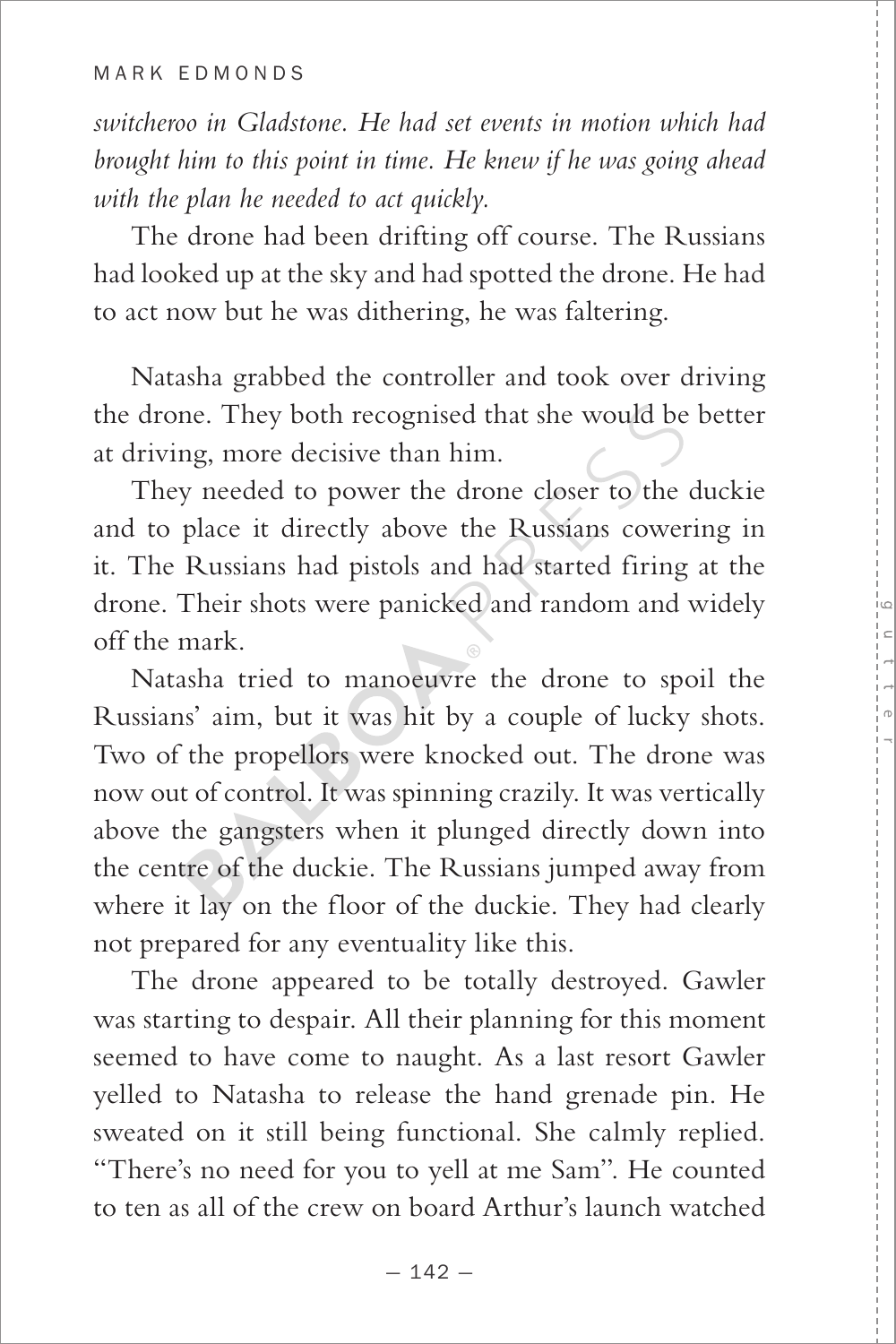and listened. The hand grenade exploded with a thump which ricocheted across the water.

"You little beauty", Gawler yelled. The explosion had blown a gaping hole in the bottom of the duckie and seriously injured the three Russians. The duckie quickly sank beneath the waves. The Russians floundered around in the water, but they were badly injured. They were bleeding profusely. Their blood in the water and their smashed flesh soon attracted several crocodiles which commenced to greedily dismember the Russians. The body bags of contraband did not seem to interest the crocodiles and they floated away.

The gang on board Arthur's launch could see and hear tremendous consternation from the Russian reception party on shore. The shore was too far away for the Russians to have seen the drone, but they had heard and witnessed some sort of explosion on the duckie and had witnessed the turmoil in the water as the crocodiles chewed up their colleagues.

The Russians desperately wanted the body bags. Those bags were their business lifeline. They commandeered a small fishing cruiser from a nearby dock and rushed to the scene of the disaster. They were able to retrieve the body bags which had floated a few metres away. It was clear to the onlookers on Arthur's launch that the Russians were relieved to be able to haul the bags onto the yacht.

Gawler and Natasha and their party had finished fishing and had packed up their gear. They cautiously started to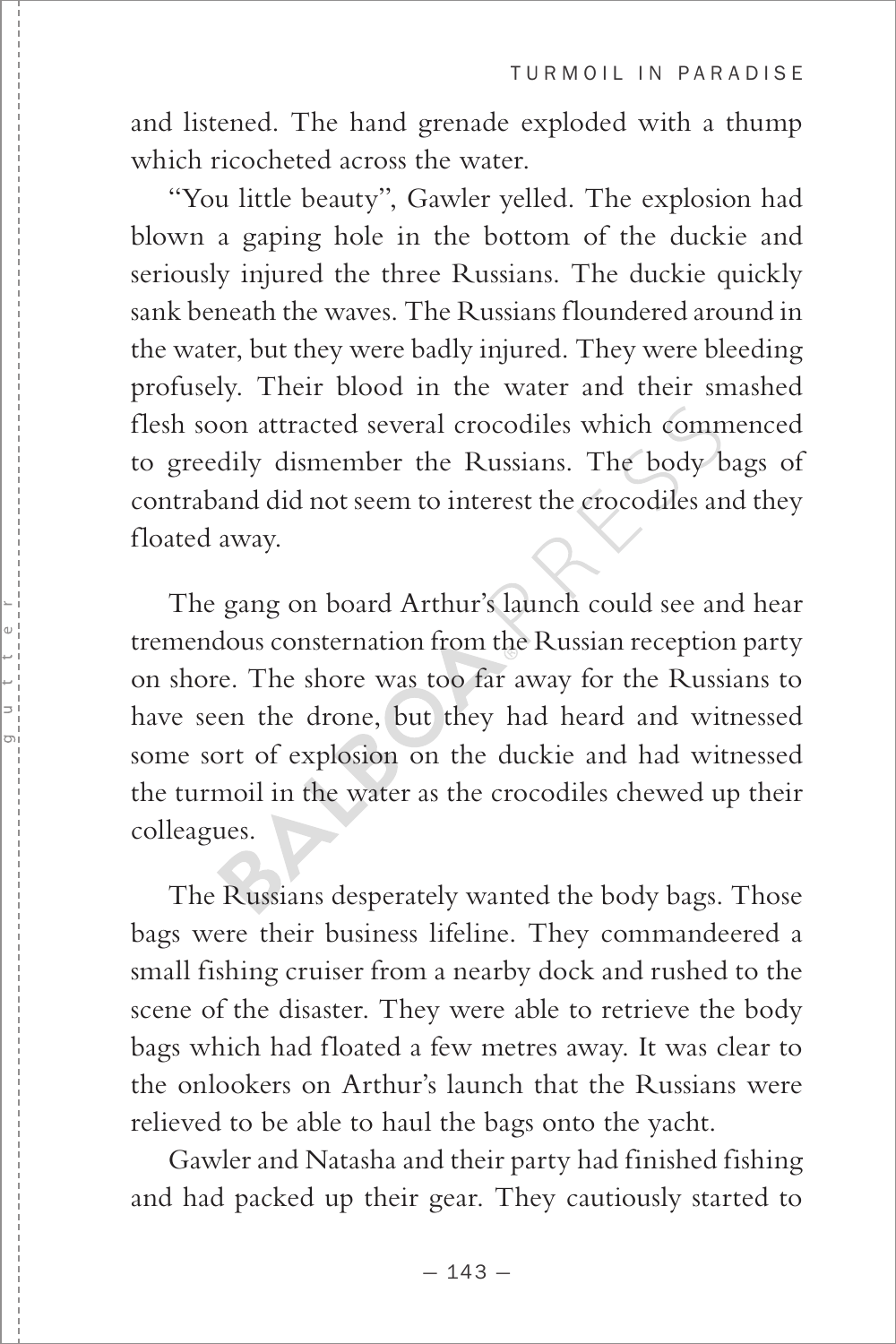cruise out of the vicinity of the disaster. They could hear piercing screams, shouting and cursing from the Russians who had reached the shore and were starting to unwrap the body bags.

They had taken delivery of a couple of dead sheep. This was not at all like what they had expected to find in the bags. Gawler was interested to watch how the Russians would now manage their massive setback. They were facing a large gang of bikers waiting in town to collect the cocaine they had been contracted to pick up and deliver. The bikers would think they had been duped. Their fury would be explosive.

Arthur opened the throttle on the launch, and powered it northwards parallel to the coastline along the Gulf Of Carpentaria peninsular, heading for home. Arthur was laughing about what had happened with the drone. He had enjoyed the spectacle immensely. He said it reminded him of his days years ago in the British Royal Air Force where he had been a navigator. He told them he had been stationed in Australia during the Korean war, and when the war ended, he had decided to remain in Australia. He said when he saw Gawler's drone crash into the Russian's duckie, he thought it was something like what a Kamikaze fighter would do. He was relaxed now with Gawler and Natasha and wanted to chat.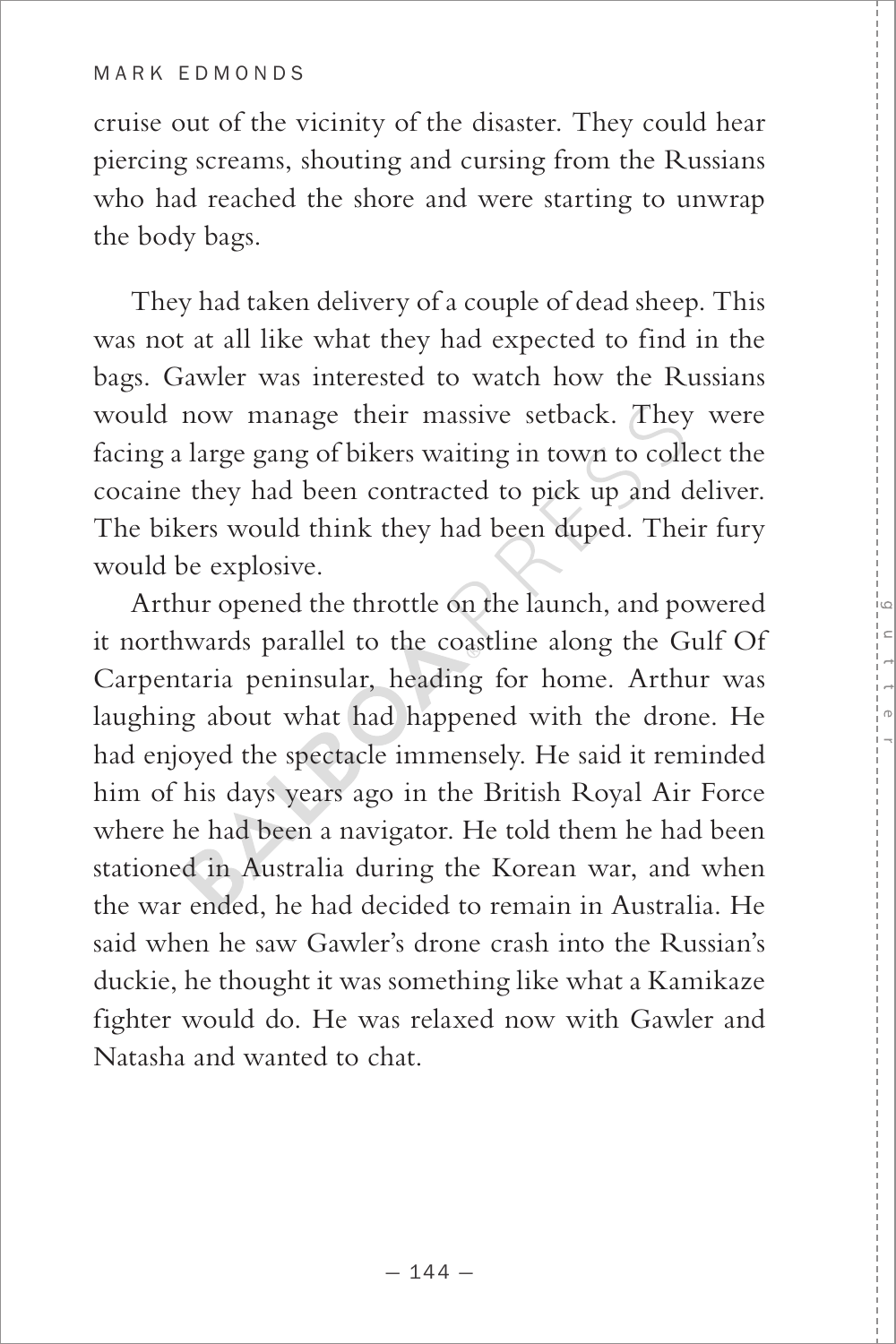Arthur told them that he knew of one guy who in days gone by would be very disappointed with this situation where a load of cocaine had gone missing.

"He was a punter from Sydney named Flower who regularly came to Venus Bay for my fishing expeditions. But he is not around these days. Went away for a spell."

Arthur said, "This guy was heavily into horse racing. He told me he had a horse called Schnitzel because that was the nickname he got when, as a 17-year-old he was hit by a car. It smashed his legs and hip, leaving him looking like a schnitzel.

"Rumours had swirled even up here about the source of Flower's wealth.,

"I'd heard the rumours, so I asked him what he did. He just talked around the question.

"So, I asked again, and he didn't respond. He just stared at me, gave me this really long, hard stare, which made it clear that I shouldn't ask a third time."

"Another fishing client, who was a mate of Flower's, told me they heard rumours about Flower's connection to organised crime. He said one day he saw an open suitcase in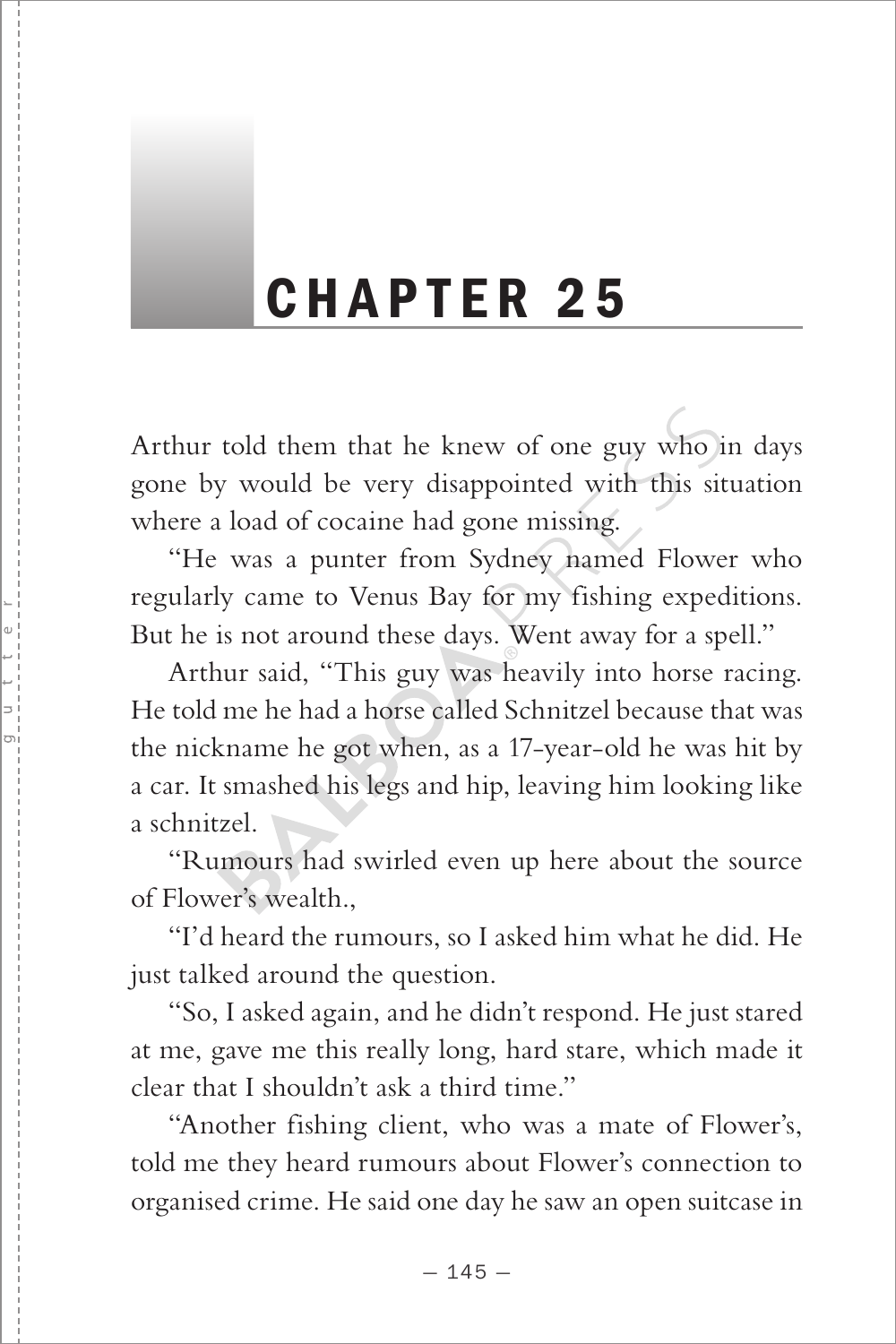Mark Ed m onds

a wardrobe at his house, stuffed with cash. "I didn't ask him about it," he said. "I thought maybe it was just gambling winnings."

Arthur said, "Rumours had been running in the racing industry about Flower's source of wealth after a television sports program ran a five-minute video profile of him and his luxurious \$4.5 million stables."

Flower said in the video "I look at racing and I love it. "I love all aspects of it, I love the racing side of it, I love the sales — I really love the sales — but the horses themselves, they're really lovely animals."

Arthur said, "The video, was set to gentle guitar and violin music, The video rolled over the dozens of thoroughbred horses and the state-of-the-art training facility.

Arthur said, "Few people would have known that this guy's racing empire was built on the global trade in cocaine.

"It turned out he had been dealing in cocaine smuggled into the country through the Russians operating out of Buckleboo Creek. He was secretly building a cocaine empire. He had bought racehorses in partnership with some famous Sydneysiders. He had millions of dollars stored in cars, houses and in a storage unit owned by an associate.

Arthur said, "Horse racing has been known to be infiltrated by organised crime figures since it commenced. The beauty about the horseracing game is that you can either buy assets individually, or you can buy them with a group of other people, which doesn't diminish your wealth, but doesn't allow asset confiscation groups to make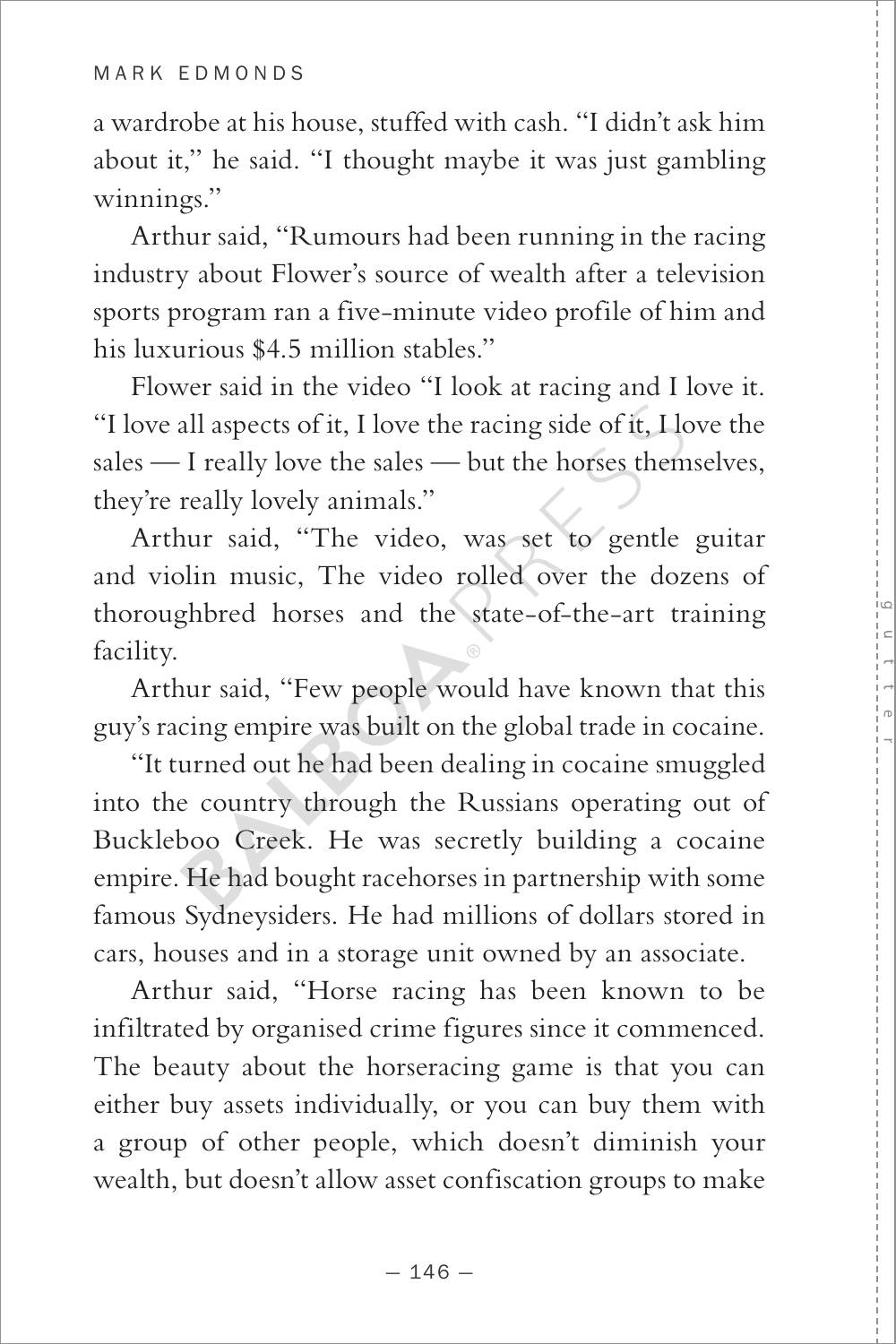a complete claim on your assets. "The criminals are able to operate in plain sight."

"When Flower was arrested, a friend of his said to me, 'One minute I'm crying, worried about a great buddy and thinking about how he must be feeling sitting there in jail. The next minute I'm so angry and just want to throttle him. I guess we will never understand what has happened."

Arthur said, "Flower once worked as a baggage handler at Sydney airport. That's where he developed his underworld connections. It was during those times as a baggage handler that he bought his first thoroughbreds.

"Flower had once been named as a racing industry leader, but his double life came crashing down when he was arrested. He later pleaded guilty to importing 228 kilograms of pure cocaine. Flower had gone from to racing royalty to persona non grata."

Arthur said, "What I want to know is what are they doing to make sure the sport of horse racing is not used as a money laundry by local and foreign organised criminals?"

"Don't ask me", Natasha said. "I'm just a violinist."

Natasha and Gawler went to have a short lie-down on the narrow bunks in the downstairs cabin. They soon drifted off to sleep to the hum of the launch's engines beneath them. It was early the following morning when they awoke from their little lie-down.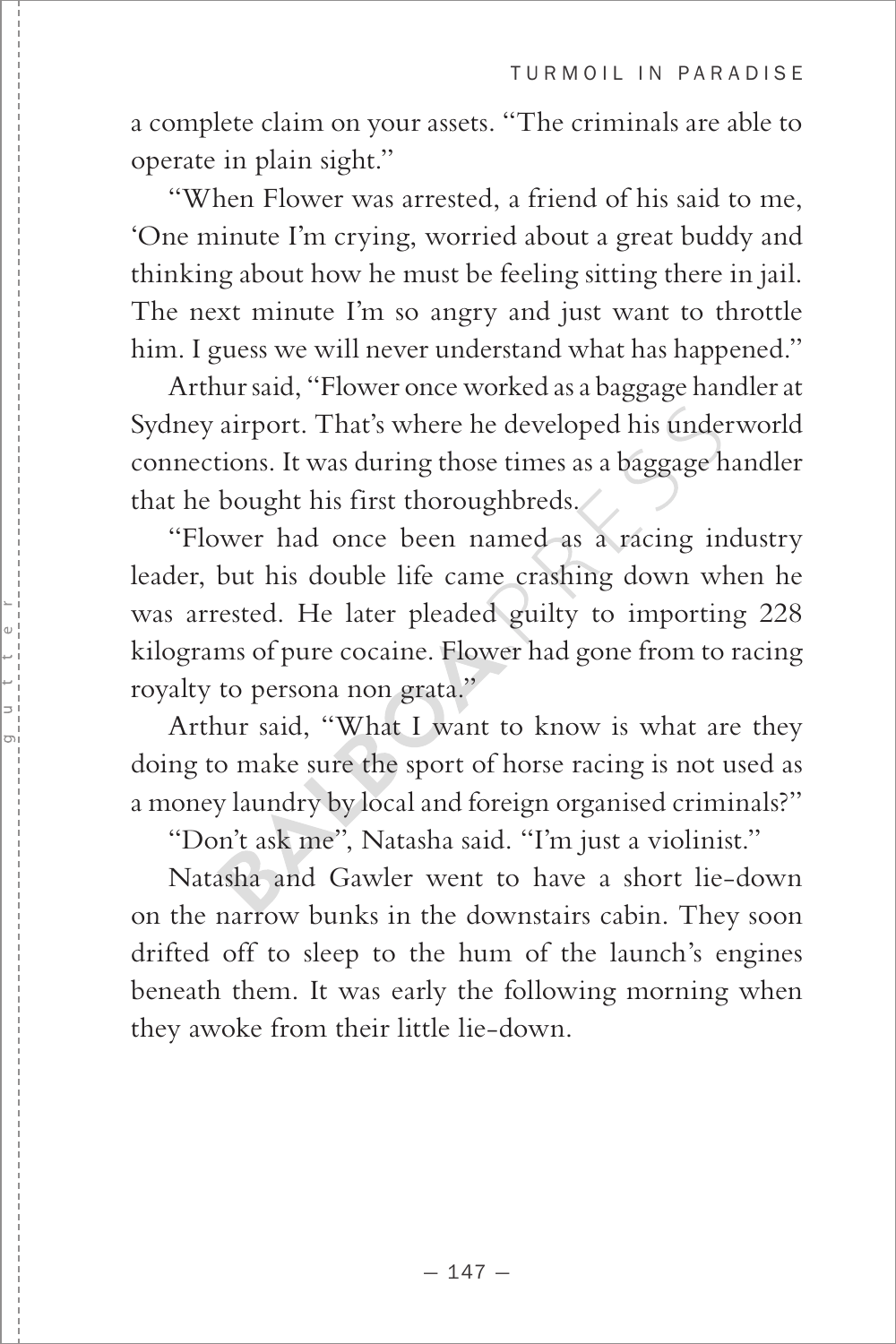The launch was pulling into the dock at Venus Bay. Arthur drove them with their haul of fish to Glady's café. They asked Gladys if she could cook them a fish breakfast. "Sure" she said, "I would enjoy doing that". They feasted on a breakfast of poached coral trout with mashed potatoes, buttered toast and baked tomatoes and bacon. Gladys said she would make up a special fish menu for the day. She would be having soup mornay and a medley of delicious sounding fish concoctions. They said they would be coming back later in the day for that.

A large television screen in the café was showing a news program from Buckleboo Creek. A female presenter and crew had been flown into the town by helicopter. They had hurriedly set up their equipment and were now broadcasting live. The reporter was a woman of mature age who had been a major presence in the past on the big mainstream channels but was now fading and working on less important broadcasts. She looked as though she had put on her makeup in the dark without a mirror as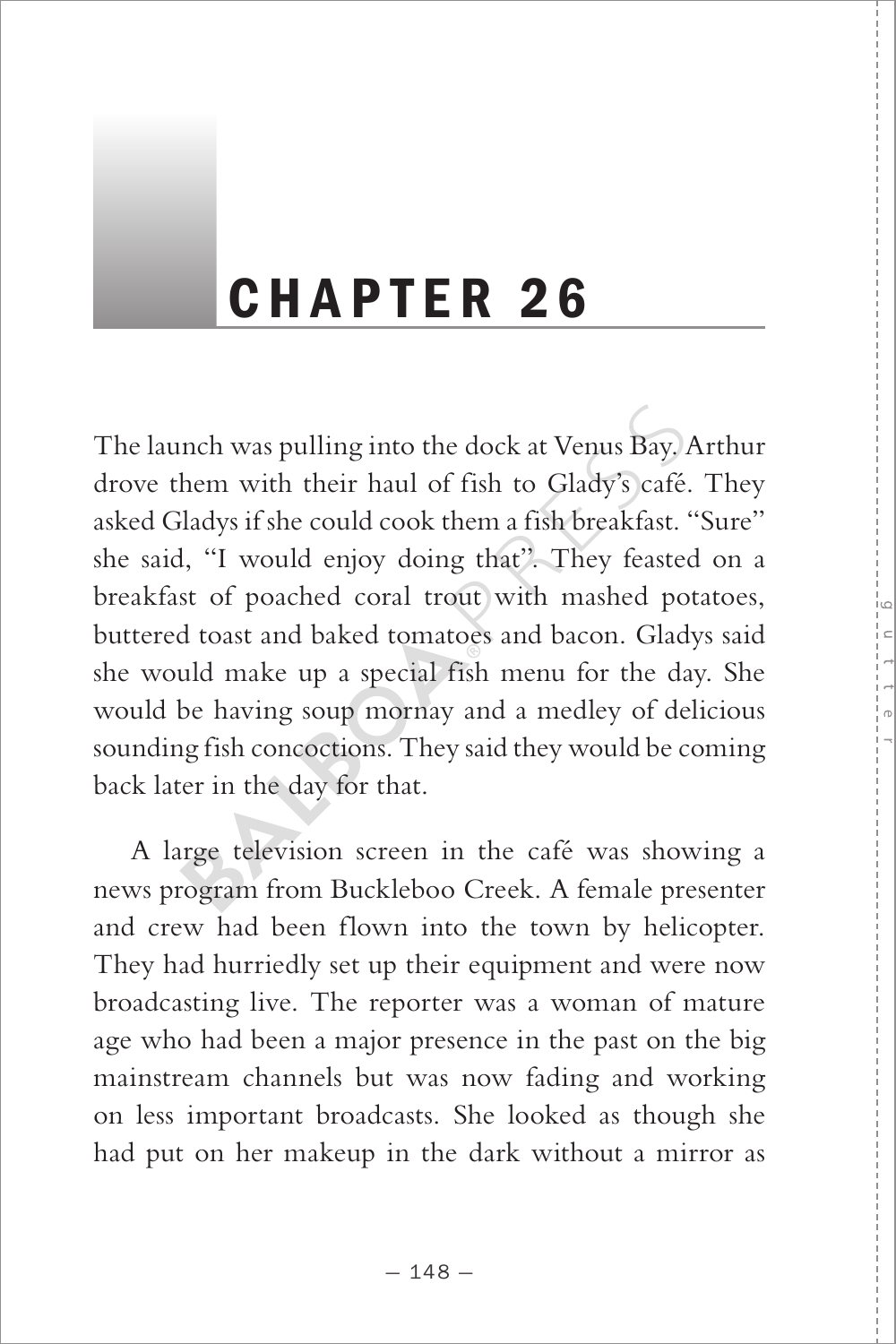the helicopter made a bumpy landing. Slightly clownish looking, but who cared? This was a big breaking story.

According to the reporter, all hell had broken loose at Buckleboo Creek overnight. Long simmering bad feelings between biker gangs and the Russian thugs had exploded when a promised delivery of cocaine had not arrived.

She said the bikers seemed grieved They had ridden hundreds of kilometres to make the drug pick-up and the Russians had let them down. The bikers had told her they had been betrayed. There had been fierce hand to hand fighting between the bikers and the Russian gangsters in the main street and inside the pub. The brawlers were fairly evenly matched, and no winner had been declared.

The camera zoomed in on Limpy wandering dazedly along the street. He had two heavily blackened eyes, a bruised and bleeding face and his was jaw was hanging loosely detached from its hinges. His speech was a slurred mumble.

The Elvis Presley look-alike bartender was stumbling around. He looked either drunk or semi-conscious or perhaps both.

The three strippers were being chased by a bunch of bikers. The strippers were sprinting, but the bikers were not built to run, they were fat and clumsy and had no chance of catching them. They seemed to be out of their natural element which was on a motor bike. The bikers turned their attention to the woman television reporter. They surrounded her. She snarled at them, and they quickly lost interest. They would be smart enough to know that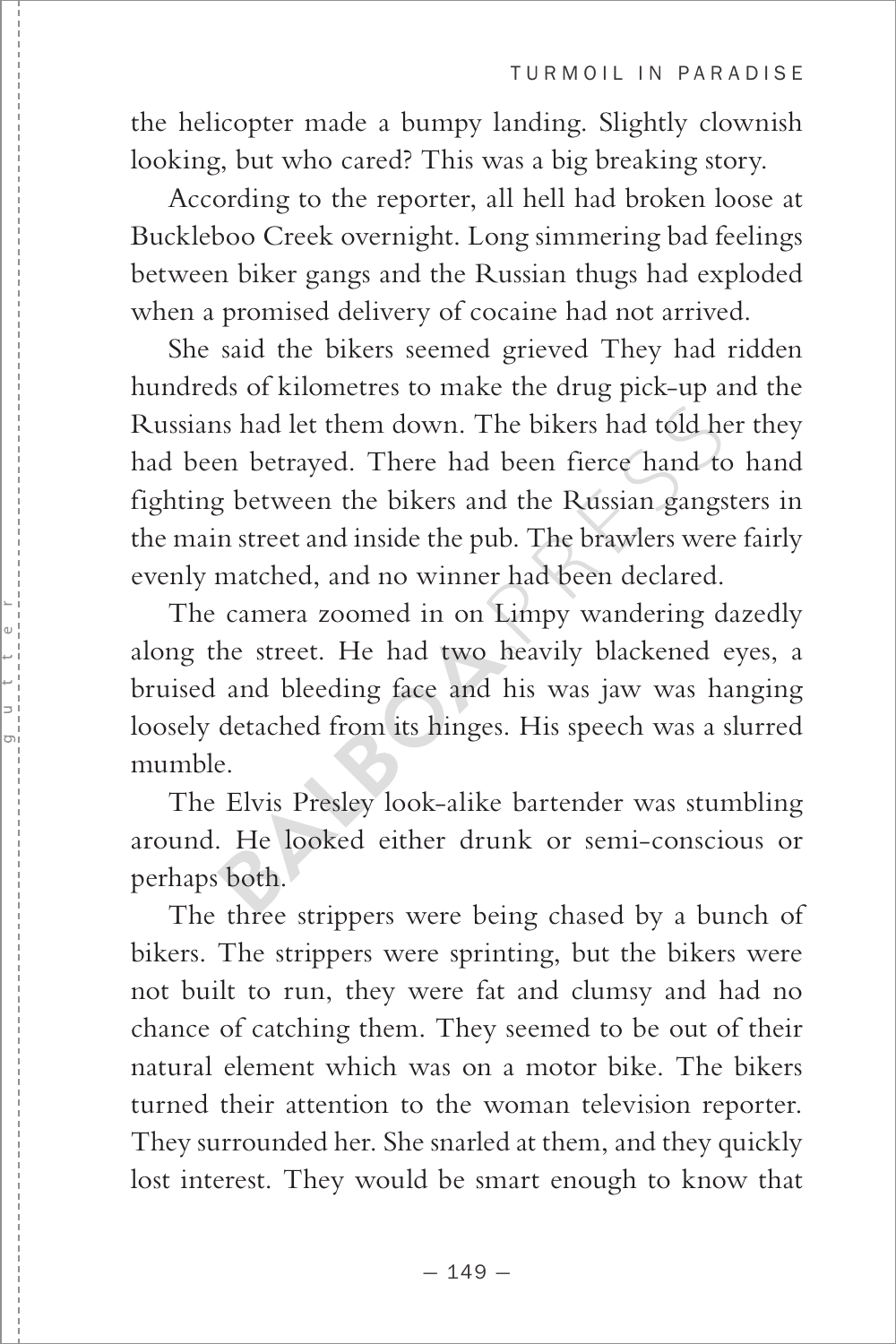harassing a reporter live on television would not be a good look for them.

Video previously recorded from the helicopter showed smashed furniture outside the pub and smashed windows along the street. A couple of motor bikes were lying burntout on the road. There were wounded bikers and Russians stumbling around on the street. The television reporter said that the bikers had now retreated to their camp on the edge of town and appeared to be regrouping.

Everyone in Glady's café was now glued watching the television. They saw a squad of bikers come thundering down the Buckleboo Creek main street. A couple of them dismounted and threw a bunch of flaming Molotov cocktails into the pub.

The fire quickly spread through the tinder dry building and soon reached the roof of the pub. Something inside the building exploded. A shower of flames and burnt pieces of timber was thrown into the air. The building imploded and was soon just a pile of smouldering timber and twisted metal.

Just then the town's small volunteer fire brigade arrived on the scene. There was not much they could do about the pub. It was gone. The bikers formed into a vee formation and angrily roared out of the town down the highway on the long return journey to Cairns which was the only decent sized town they could get to directly from Buckleboo Creek.

The television commentator said that the police presence in the town consisted of only two officers, a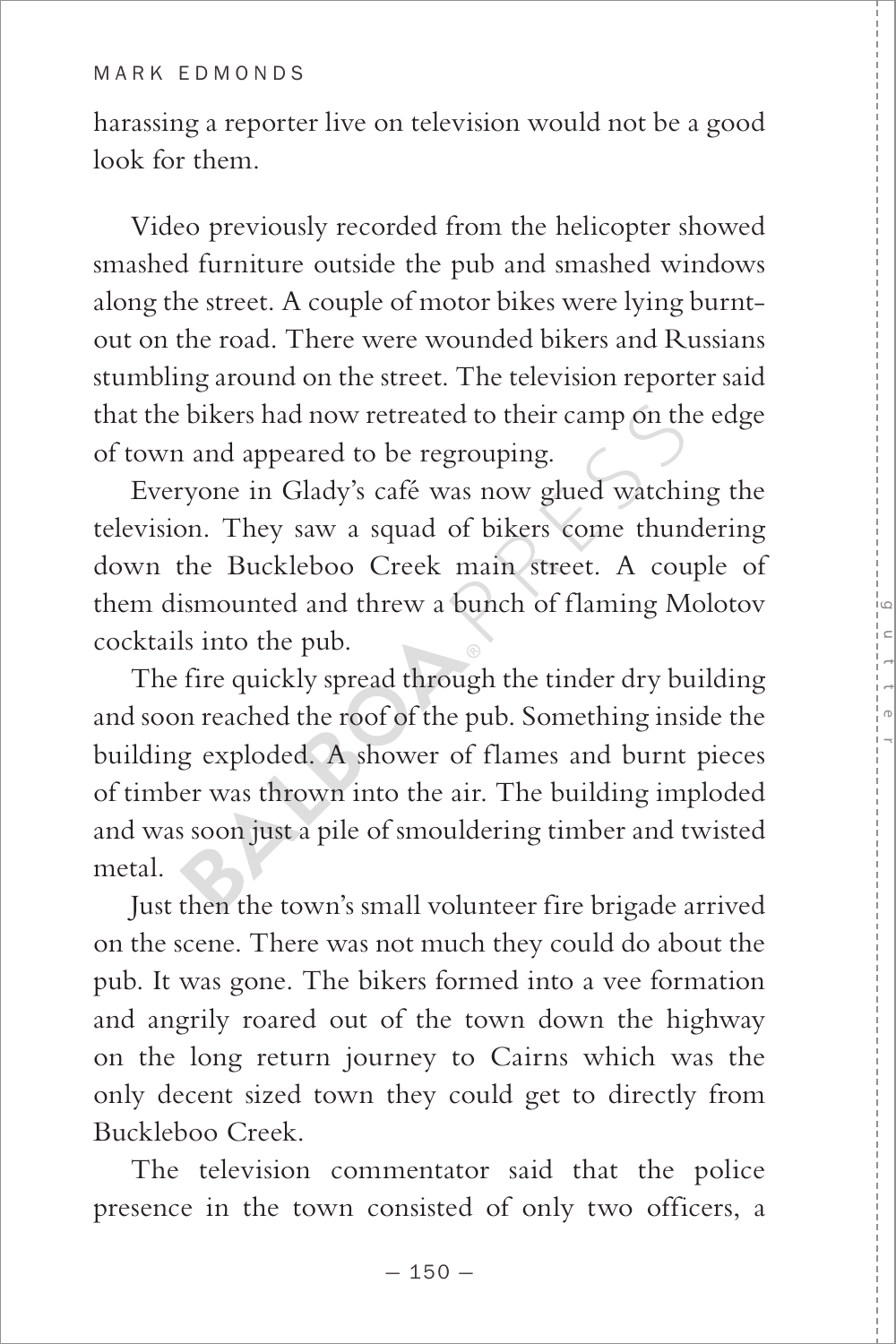husband-and-wife team, who did not have the capacity to intervene in the brawl. Reinforcements had been called for and a team of police from Cairns was expected to arrive soon by air.

Natasha told Gawler that she knew the two cops rarely left the police station. They lived in a unit at the rear of the station and spent most of their time on paperwork. They were on call 24 hours,7 days. In reality this meant calls at night and weekends were automatically forwarded to the big cop station at Cairns 800 kilometres away. Calls to Cairns were directed to a recorded message which informed the caller that all officers were busy at the moment and would attend to the matter the following day.

The next item on the television news was about a big drug bust that morning at Gladstone Port. A lot of cops, customs guys and drug squad people, and politicians were basking in the television arc lights and providing commentary on the drug bust.

Gawler took a breath and said softly to Natasha; "They are so impatient; they just couldn't wait to make that announcement. Anyway, their timing worked for us. Now the Russians will know what happened to their drug shipment and they can stop looking for someone to blame."

Gawler said to Natasha that he figured nothing had been resolved by the shooting of Capable Elwood, but the Russians could relax a little bit now that Capable was out of the way. It was also now probable that war was imminent between the drug gang's interstate over the shooting of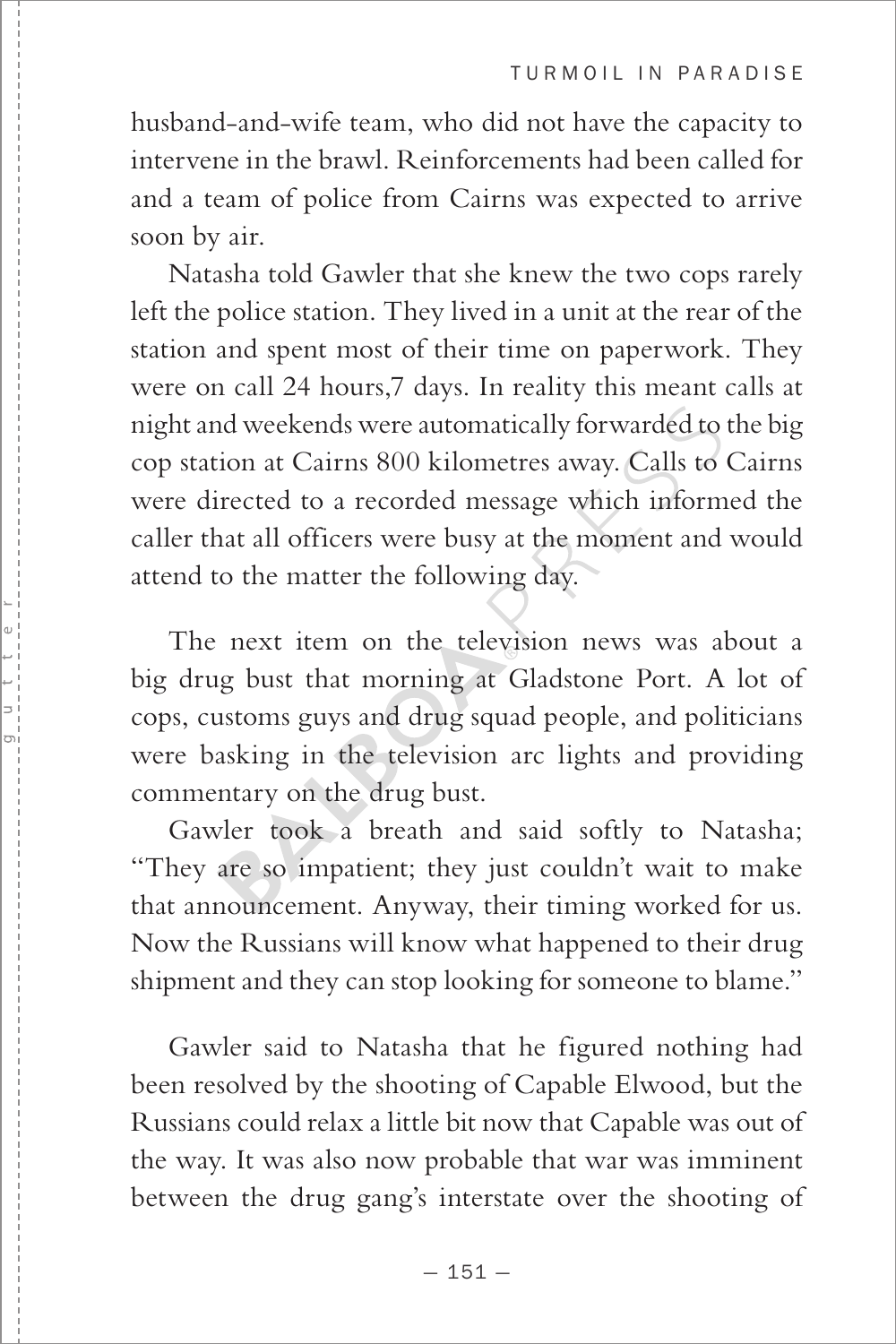'Capable' and also the other things that had gone wrong in Buckleboo Creek largely because of what he and Natasha had initiated.

After breakfast Natasha said to Gawler, "Surely the Russians would be wanting to retrieve the gold back from the Ocean Outback. They had used the gold to pay for the cocaine which had somehow gone missing and been substituted by dead sheep before the Ocean Outback had arrived in Buckleboo Creek. But of course, they knew where the gold was – it was still on board the Ocean Outback. They had put it there themselves."

She said," Obviously, your Consolidated Rutile Corporation also wanted the gold back, it was rightfully theirs. How can the Russians be stopped from getting the gold off the ship?"

Gawler said. "The Russians would have no chance of getting the gold while the ship was unloading the cattle at the port at Buckleboo Creek and then loading a shipment of sheep for shipment to Melbourne for delivery to an abattoir at Colac."

"They go into the abattoir as sheep and come out packaged as lamb chops or leg of lamb."

He told her that he knew for a fact that an anonymous caller had tipped off the customs and security detail at Buckleboo Creek port that Russian gangsters would be trying to get access to the Ocean Outback for drug importation purposes. The anonymous caller had been assured that security was being tightened at the port all around the clock.

Natasha said, I wonder who would make such a call to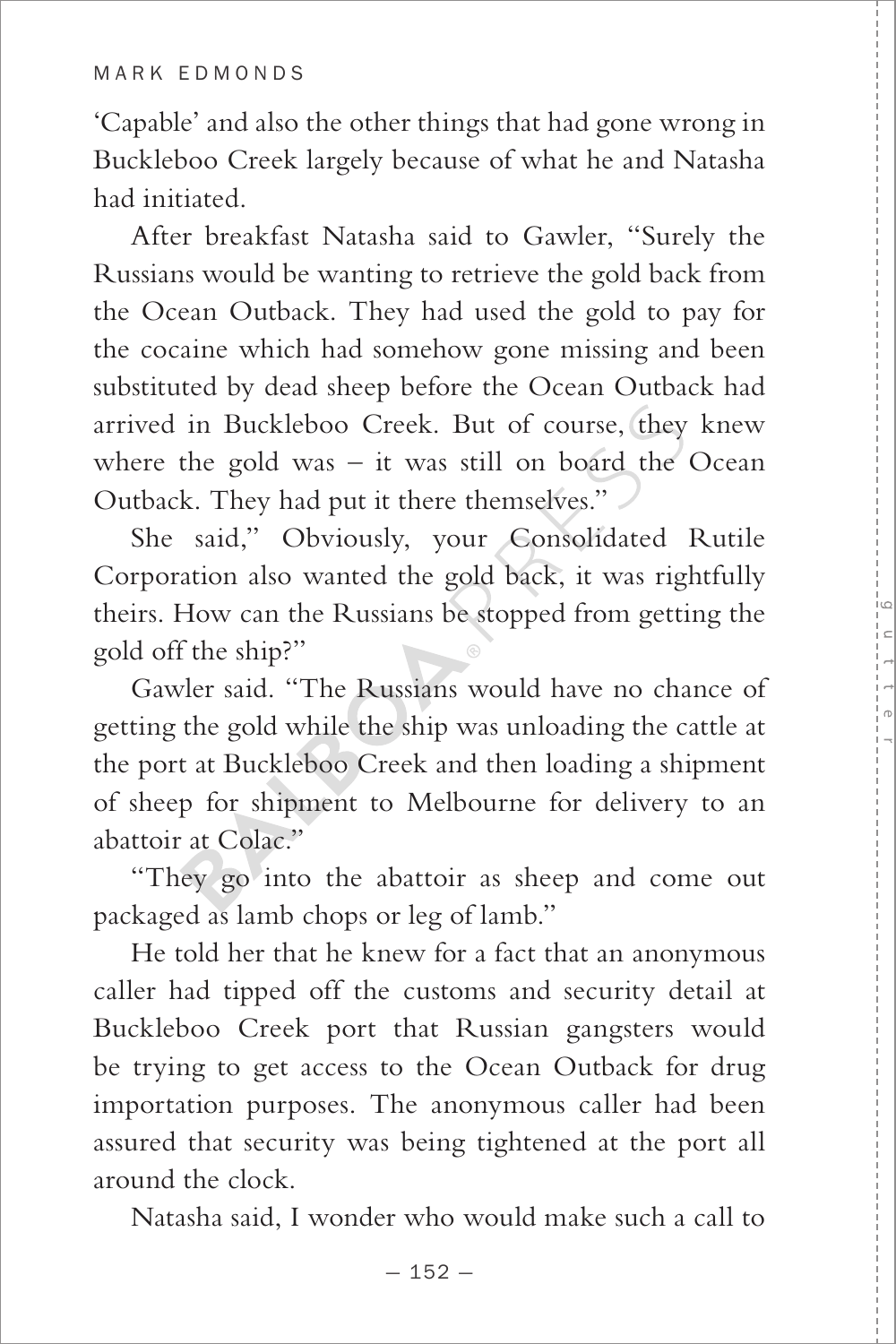the port security and the cops." Gawler winked and told her. "I wouldn't have a clue about who would do that, but the two of us will personally need to track the Ocean Outback wherever it went from here. It is still our main assignment to get that gold returned to its rightful owners."

Everything Gawler and Natasha were involved in was now in flux. They agreed they would need to make a reassessment of the situation. Gawler said he could see no option but for them to return to Buckleboo Creek. Not a very attractive idea for either of them.

"Let's sum up," he said.

"The Russian gangsters will be disorientated. They have lost eight of their gang, the crocodiles got five of them, they lost another three when the Mercedes crashed and burned and they lost their scuba diver Oleg, who of course was not a member of their gang but had had been very valuable to them. I doubt the drug trafficking consortium will send reinforcements now they know that the drug enforcement cops have cracked their shipping methodology. My guess is that the Russians will move on now from Buckleboo Creek. And the biker gangs will not be returning to Buckleboo Creek. They will not be getting the call for more drug delivery assignments from the Russians."

"That leaves us with the task of cleaning out the remaining tentacles of the Russian mob at the gold processing plant. We can sort out that situation almost completely legally without any violence or bloodshed.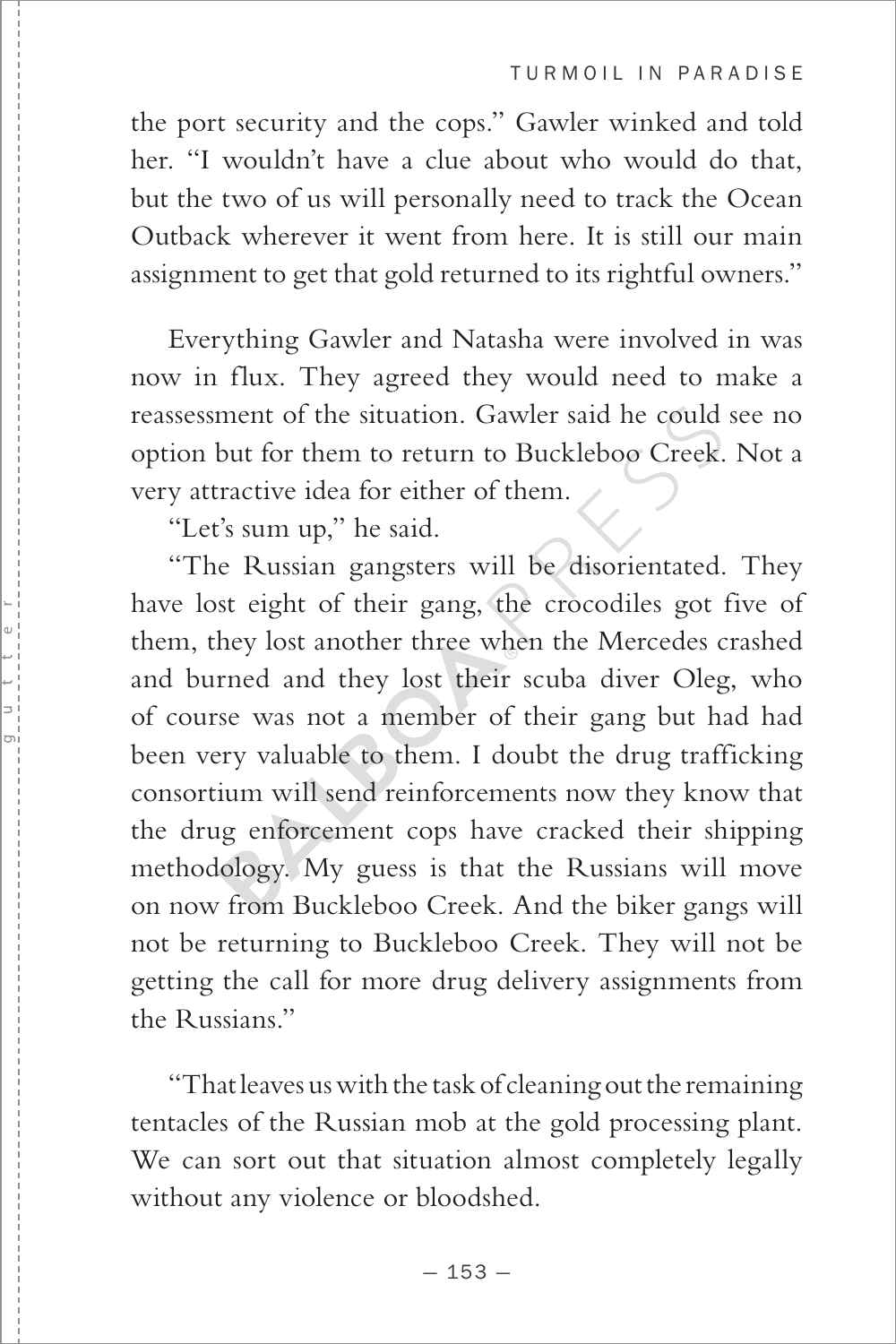"But how to return now to Buckleboo Creek? The track you drove along in the Humvee to get here is ridiculous. Three and a half hours of agonizing bumping and shaking along that road does not appeal. The track was dry when you came down, now it will be like a swimming hole in some places. There is no air link between Venus Bay and Buckleboo Creek. And we have no place to live there now that the pub is gone.

"That just leaves us with the option of Arthur Hyland and his six-bunk fishing launch. I doubt he will welcome us coming to see him again today. He will be still unpacking from our trip back this morning. But we will just have to grit our teeth and ask him to take us back to Buckleboo Creek again and to accommodate us there on his launch for a few days. They decided to go and speak with Arthur.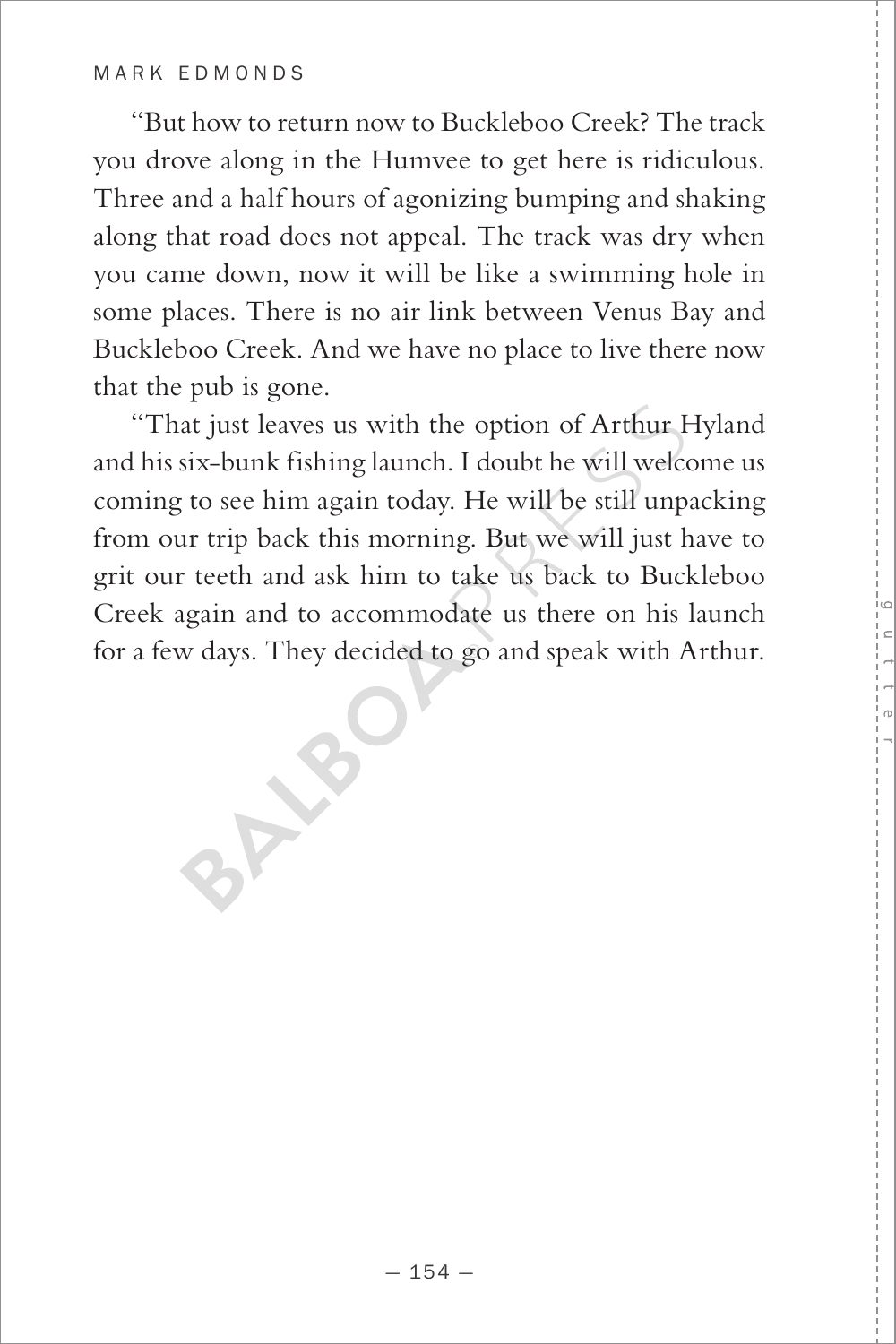"You will never believe what has happened Arthur." Gawler said. "We need to urgently return to Buckleboo Creek to tidy up some business at the gold plant. We have no way or getting there, and we wondered if you could take us back in the launch and moor there at the jetty for a few days while we sort out a few issues. You could take a well-earned break over there for a while, and I am sure you will find a few things to keep you busy while we are away at the plant during the day.

Arthur was interested. They negotiated a cost. An arrangement was agreed. They would head back out to sea first thing next morning.

Gawler planned overnight with James in London to secretly set up a snap drug and alcohol test station at the processing plant's front entrance for early the next Monday morning. The company policy was that blood alcohol and drug level for all employees was mandated at zero per cent. Breaches would be penalized with instant dismissal. But this regulation had never been policed at the plant. Weekend parties and binge drinking at Buckleboo Creek was endemic. On a typical Monday morning nobody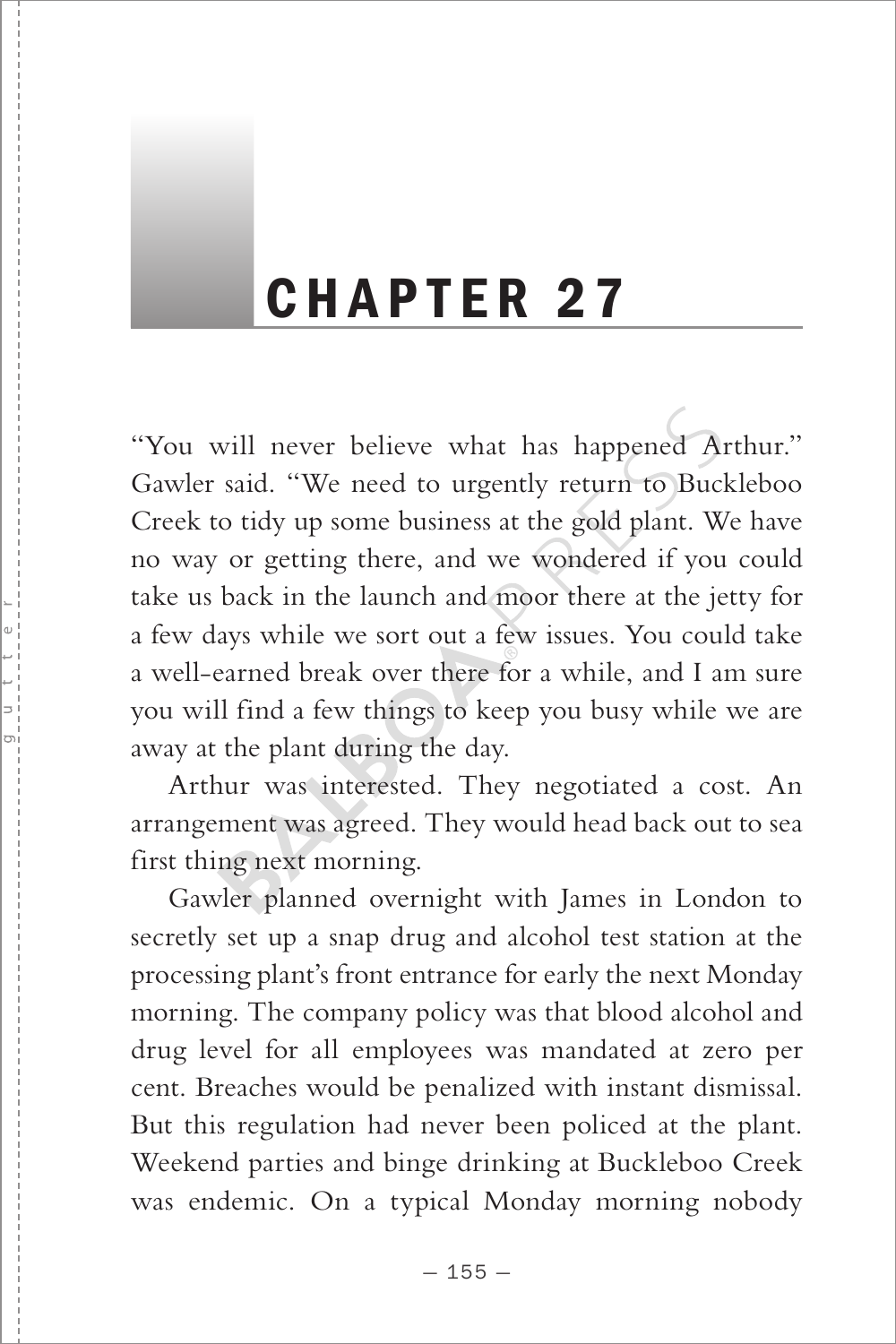reporting for work would pass a drug and alcohol test. Gawler knew he would need to ignore some test failures, or the company would have very few employees left, but they could legally terminate the people they had identified as part of the gold smuggling operation. The company could avoid any union complications and all people being terminated would be paid their full entitlements including wages owed, holiday pay and a terminated without notice settlement.

People working at the plant were accommodated by the company at the Single Person's Quarters, SPQ, and this arrangement would cease from the moment employment was terminated. Sacked workers would be assisted to immediately leave the town. They would be driven by bus to Cairns. After that they would need to make their own arrangements.

They set sail next day as planned. Arthur powered the launch Northwards up the coast of the Coral Sea. Arthur yarned about some of his life experiences. He said that he had sold his bookshop to his son-in-law, Malcolm Geitzelt, a traumatized former schoolteacher. Malcolm was comfortable talking all day with the crazy customers at the bookshop. He patiently listened to them with a far-away expression on his face not really taking much of notice of their ravings. He had told Arthur that bookshop life was a relief after what he had gone been subjected to in the tough western suburban schools in Melbourne where he had been working for years as a teacher.

Arthur said his bookshop customers had always wanted to tell him a lot of stuff about their personal lives. One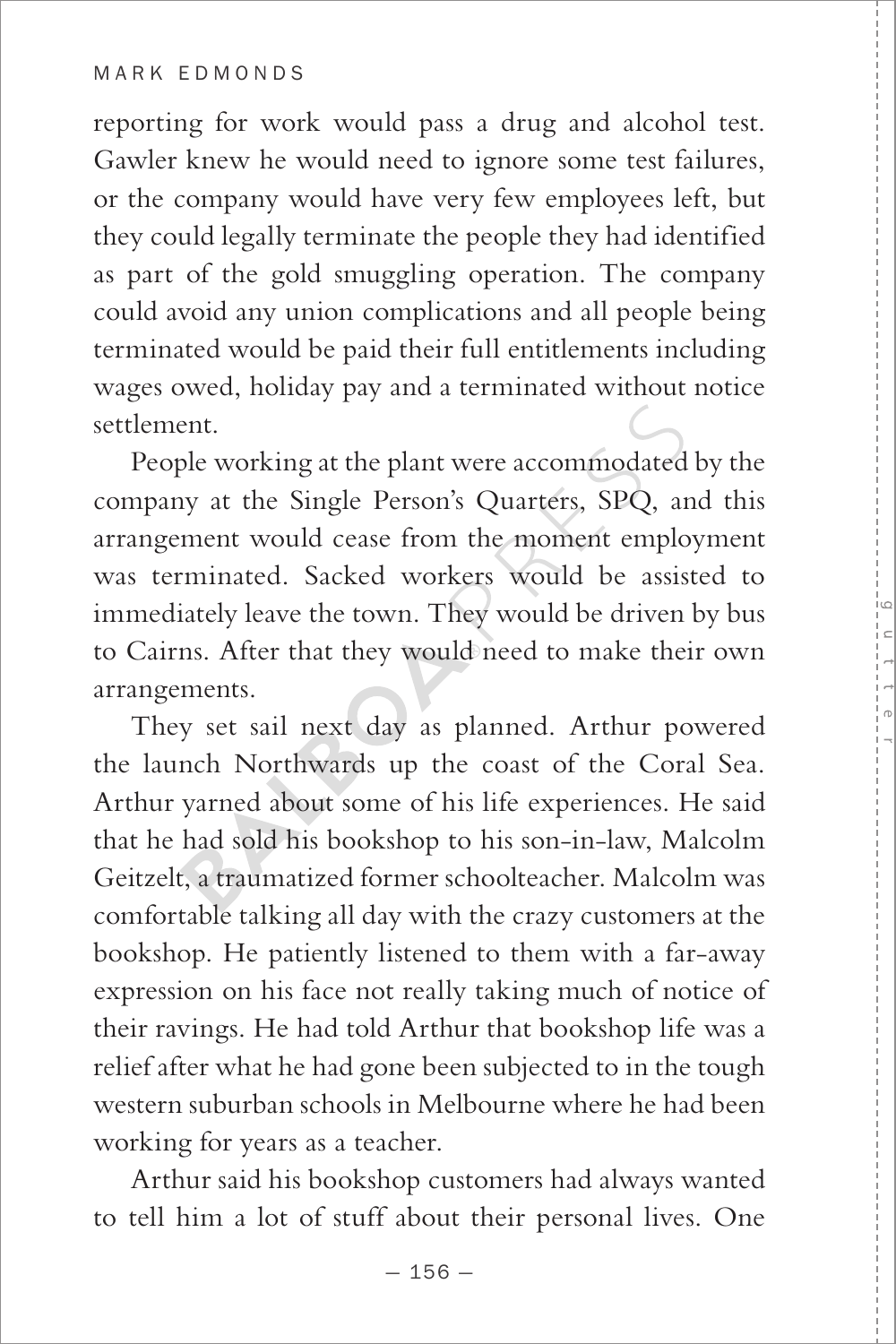guy seemed to have a new girlfriend every other week and Arthur had to hear everything about the girlfriends' anatomical features and her bedtime preferences. Another customer, a woman, seemed to be preoccupied with finding the perfect vibrator. She often told him she was testing the latest model on the market, and she insisted on explaining their features to Arthur. She turned up one day with an enormous battery-operated dildo she had just purchased. Arthur asked her if she was sure she could handle it. She said. She was certainly going to try.

Another guy seemed to be obsessed with the various types of garden fertilizer available on the market, so Arthur said he had to spend hours listening to the guy spouting the virtues of each brand of fertilizer.

And a customer who was an expert on extra-terrestrial flight, creatures from other galaxies and life in other universes told Arthur about an international conference on these subjects he had attended in Hawaii. He had been immensely impressed by the other experts he had encountered at the conference, particularly a gorgeous woman who he dreamed of fucking if he could get together with her again. He was widely read on these subjects and told Arthur about his extensive home library. Arthur asked him about his books, "What sort of books were they?" He asked. "Science fiction," the guy replied. "Well, that's fiction" Arthur had replied. "I know that "the guy replied, "But it's true fiction". "Well, I'll be buggered" Arthur said. "I've been selling books for years and I've never heard of true fiction." He asked Gawler and Natasha; "Can you see why I had to get out of that line of business?"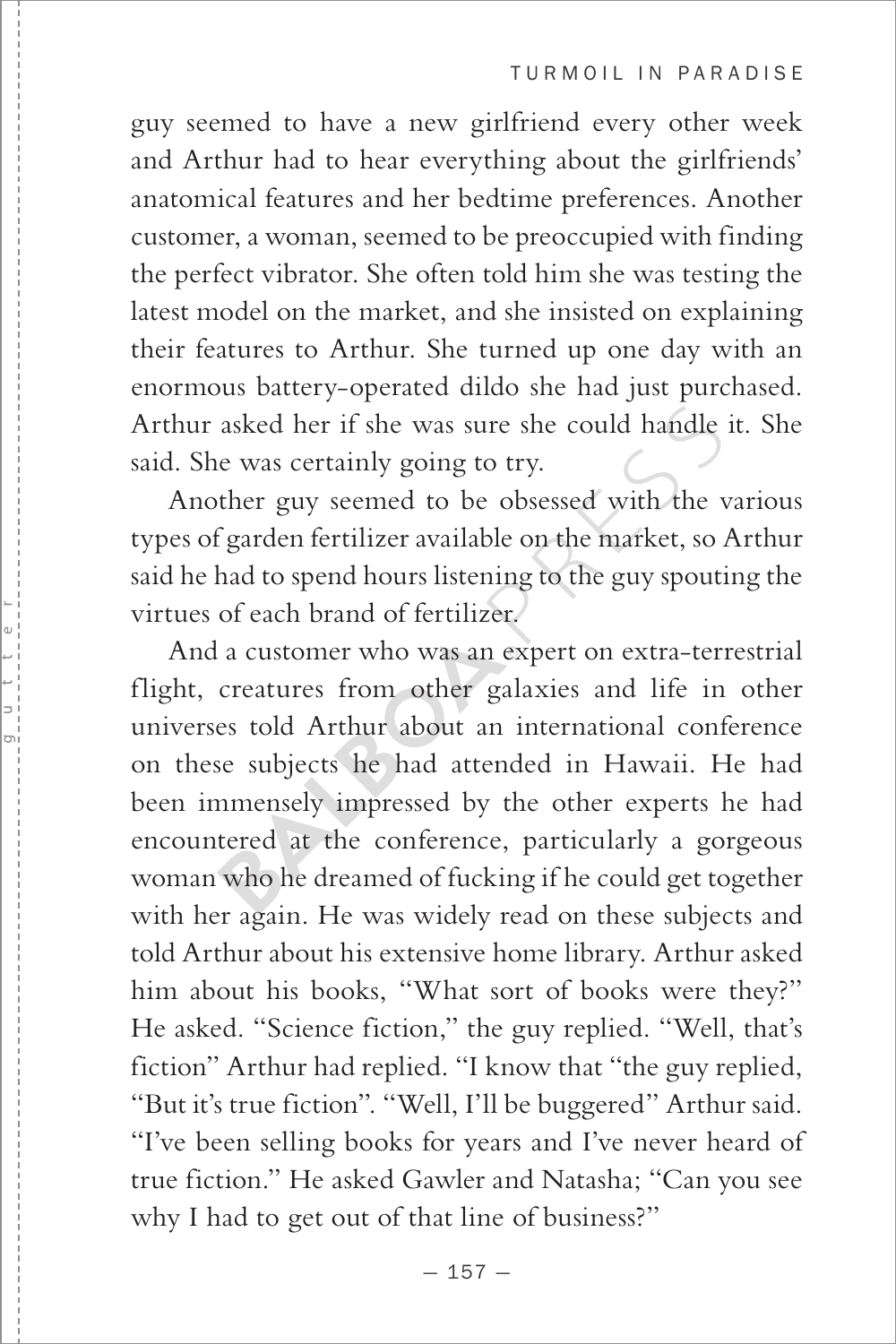Arthur's launch arrived at the Buckleboo Creek jetty at dusk. It had been raining steadily for the entire journey. It was hot and humid - normal. The sky was heavy with dark cumulus clouds. Rumbling thunder and lightning greeted them. They went for a stroll to Kristal Chung's café. Business was brisk. Customers from the defunct pub had gravitated to Krystal's place. There was the usual hubbub. The place was steamy. Wafts of Krystal's delicacies enticed them as they found themselves a table. The main view from the café was of the remains of the pub. Heaps of blackened timber beams and twisted rusty metal roof sheeting. Broken windows in the buildings along the street had been boarded up.

Krystal served them dish after dish of standard Chinese food. Standard, but cooked to perfection, beef with black bean sauce, Peking duck, honey chicken, pork knuckle and large bowls of rice. Continuous pots of Chinese tea served in delicate tiny cups.

They shared the dishes around the table. Arthur had an instant rapport with Krystal as they chattered about the food. He joked about the joys of cooking in general and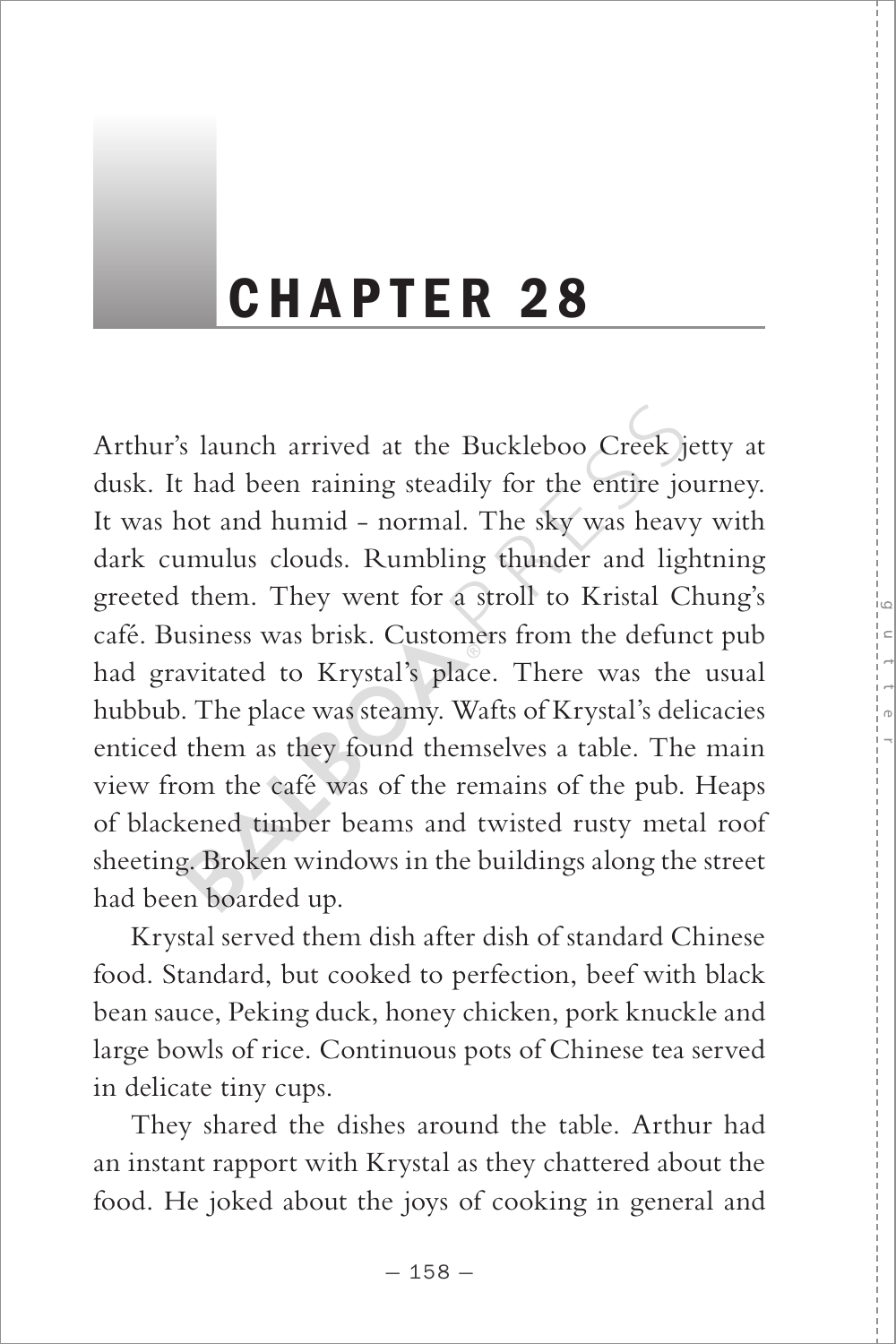asked her if the fish supply was keeping up okay for her right now. She said she needed more fish each day. Business was lot busier now that the pub had been destroyed. He said he would bring her more fish tomorrow. He told her about the feature of his launch. He flirted. He told her he wanted to bring her any amount of fresh fish.

Gawler and Natasha started work early next morning overviewing the complete staff lists of the people working at the processing plant. Natasha had a handle on most of the people who she knew had collaborated in the gold theft scheme. Gawler told her, "For a start the entire security team has to be assumed to be implicated in the gold thefts. Anybody associated with Limpy, and the strippers would also have to go.

During his safety inspections Gawler had noted some people who he reckoned just didn't fit into a typical plant employee profile. He had earmarked them as people who would need to be weeded out. Maybe there would be some errors, but it was unavoidable.

Early Monday morning a team of white uniformed drug and alcohol testing specialists had set up their equipment in a tent adjacent to the main entrance to the plant. Every worker would be tested before entering the plant. Any person not arriving for work would be visited at their living quarters by a separate team of testers who were standing-by on the ready. There was no escaping the test. People to be tested were escorted to the toilet where a heavyset mature age nurse sat on a stool next to the toilet bowl. Some men were reluctant to pee with the nurse in such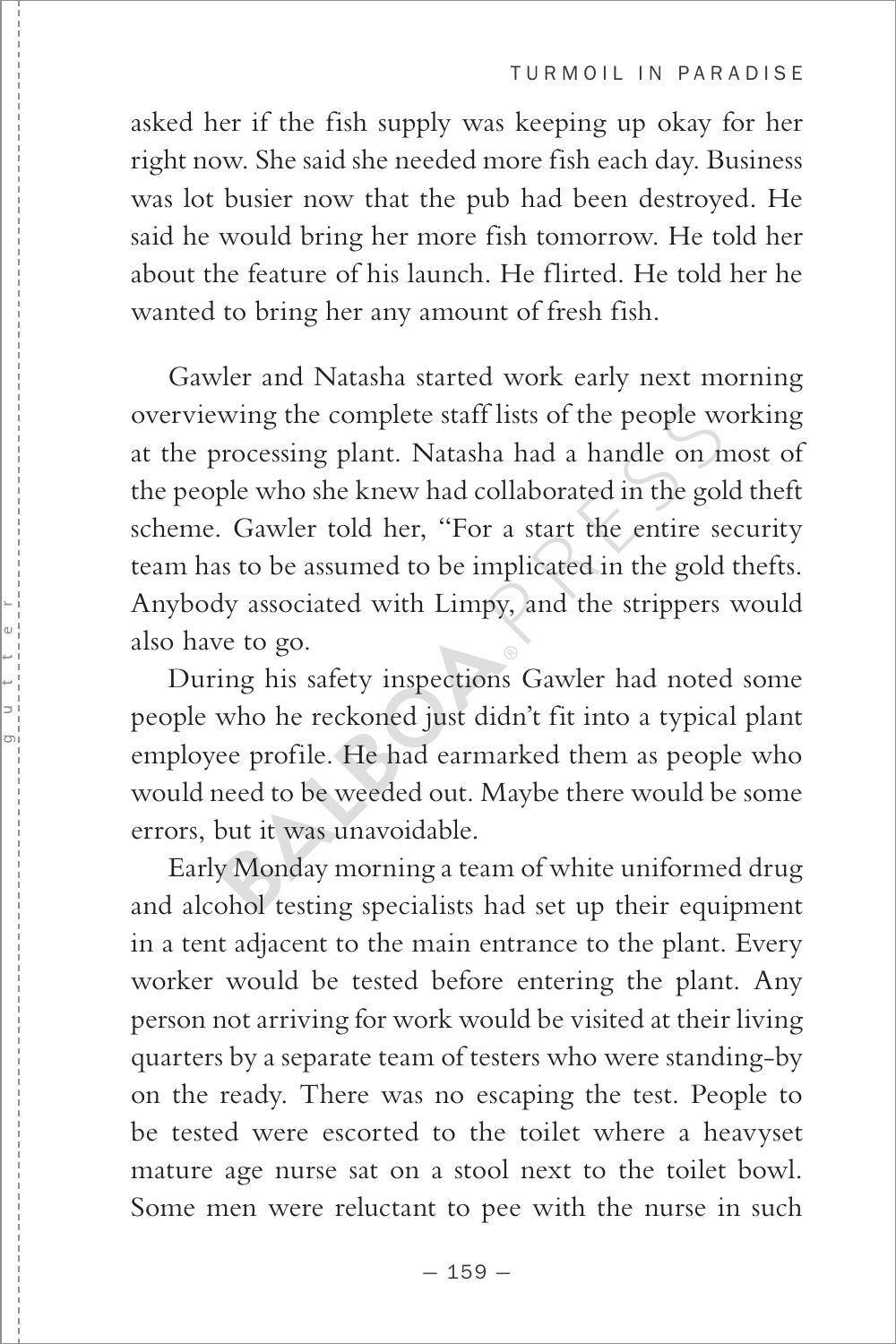close proximity. She told them not to be bashful. She was a urology nurse she said and had spent a lifetime looking at men's genitals. She said." I have seen thousands of dicks; you could not surprise me."

Women workers would experience a similar testing regime in the women's toilet.

People failing the test were escorted to a large tourist bus which drove them to their living quarters where they were allowed ten minutes to pack one bag of belongings. By mid-morning the bus was full and had departed on the long journey to Cairns. The next bus was filling rapidly.

It took a full day to test every worker at the plant. Gawler and Natasha needed to move on from Buckleboo Creek. The Ocean Outback with the stolen gold in its sea chest was due to sail for Melbourne with a fresh cargo – sheep.

They planned to have a last meal at Krystal's restaurant and then spend another night on Arthur's launch. Arthur was in great charismatic form as he entertained Krystal.

Next morning, Gawler and Natasha would be flying by private jet to Melbourne. Both Arthur and Dennis planned to stay on in Buckleboo Creek to do some more fishing and spend some quality time with Krystal.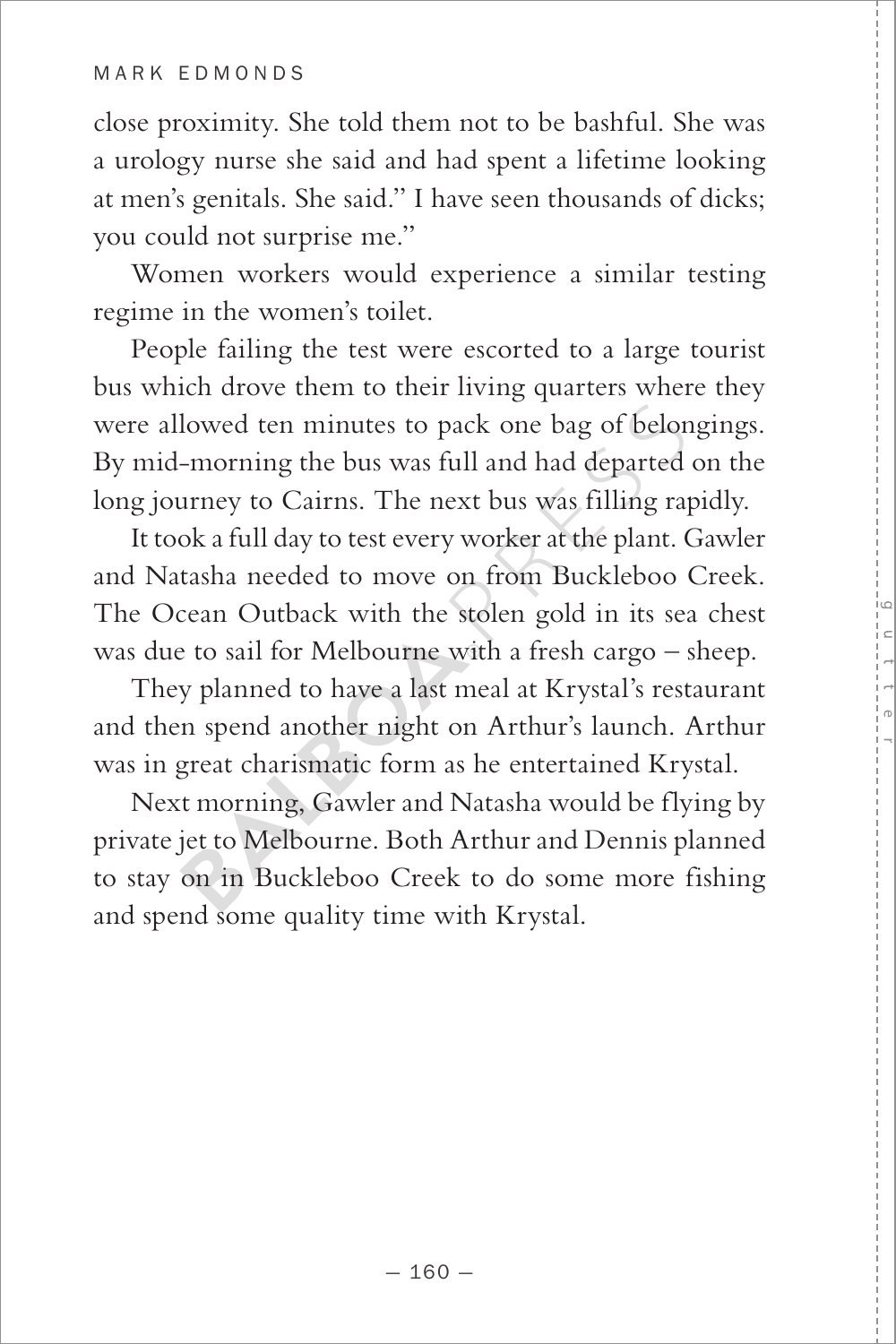Gawler and Natasha stepped through the front doors into the entrance lobby at the Eureka Towers apartment building. They were greeted by the concierge on duty behind the reception desk.

Gawler grinned; "Hi Nicole" he said.

Nicole was a buxom blonde German expatriate, about Natasha' age.

Nicole greeted him, "Hey Sam, you've been gone a while? We've been missing you."

She stepped out from behind the desk, threw her arms around him and held him close for longer than Natasha thought would be appropriate.

"Oh yeah. After I sorted that spot of bother in Cameroon, I had to meet up with an old buddy in London and since then I've been on a project up north in Queensland."

Nicole said, "Well you probably didn't hear about the big law enforcement bust down the road at Crown Casino?"

"No, that hasn't crossed my radar. What's it all about?

"Big scandal concerning money laundering," she said. "A bunch of Chinese and Russians were caught-out big time moving mega bucks out of the country. They were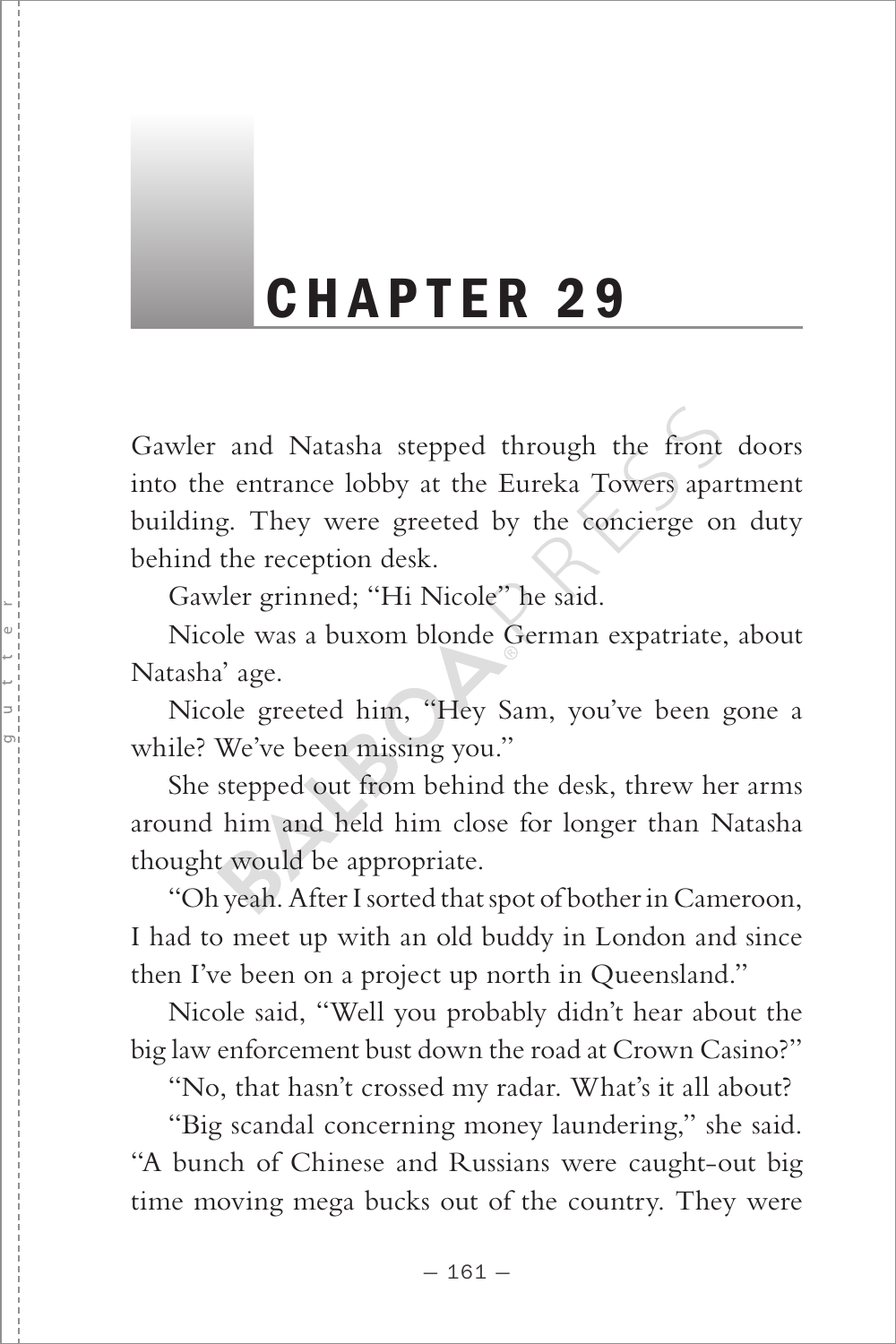flushing cash through the Crown Casino banking system by the truckload. They worked a scheme where they deposited their enormous cash "*winnings"* into their account at the casino and then transferred it onward to bank accounts in all sorts of weird little countries. By then the money was all nicely washed and clean. The word is that it was had to be drug money. None of the regulators seemed to have a clue as to what had been going on until it became too obvious to cover up any longer." Gawler said. "Yeah, I believe there has been quite a lot of cocaine coming into the country for a while now."

*Natasha thought, "Sam's not too bad at the understatement,"*.

As they strolled to the bank of lifts serving the apartments Gawler said. "I've never been the slightest bit interested in Crown casino. It is a seedy outfit.<sup>[1]</sup> think it's a blight on the neighbourhood around here. We've got billionaires jetting into the country from Asia and Europe in the casino's fleet of private aircraft on junkets sponsored by the casino. The Casino is owned by the richest guy in the country. The rich Junketers are addicted gamblers. They blow their money without a care for what is happening back home where millions of people are down to the bones of their arse scratching out a living in the steel mills and sweat shops producing stuff mostly for places like Australia.

And the local punters from the outer suburbs of Melbourne roll up in their thousands to the casino to throw their money into the poker machines thinking they can actually win some money. Usually, they end up broke and miserable stumbling out of the place wandering dazed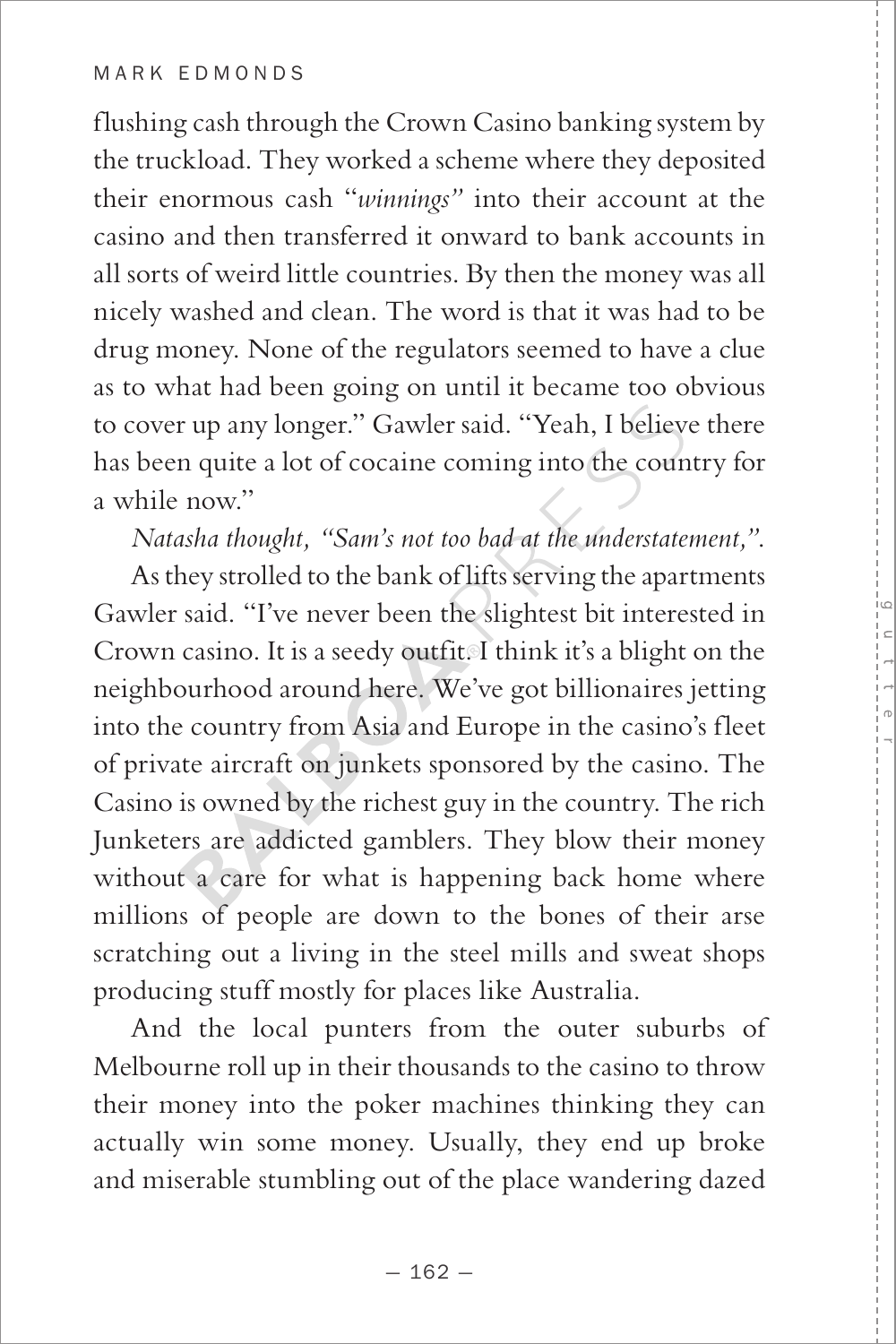along the river promenade just outside trying to figure out what had just gone wrong in their lives.

"Cheer up Sam," Natasha said. "Let's work off some of your misery upstairs in the gym."

They stepped into a lift and Sam pressed the button for the fifty sixth floor. The lift stopped at the tenth floor which Natasha saw housed the gymnasium and pool. A lithe, shapely young brunette stepped into the lift. Her outfit left nothing to the imagination. She broke into a huge grin when she spotted Sam. "Hi Bonnie," he said. She wrapped her arms around him and enthusiastically leaned in pushing her body against him causing him to sway backwards until he was pressed back against the lift wall. Natasha thought, *"Bonnie is acting as if they were the only two people in the lift.* Still holding him close Bonnie said, "Where the hell have you been Sam. You just went away one day and disappeared on me." He said, "Work, Bonnie, you know how it is." Natasha thought, *"her arms are like octopuses' tentacles*, *Sam seems to be a little embarrassed, well so he should be*." Sam broke free from Bonnie's arms and said, "this is my colleague, Natasha." Bonnie glanced at Natasha and turned back to Sam whispering, "how could you leave me just like that, you beast Sam?" As she got out of the lift at her floor she said, "I do hope we can catch up again soon Sam."

Natasha thought "*Sam seems to be super friendly with some of the women around here. But he has always been giving me the impression that he hasn't been near a woman since his wife died. Maybe I'm imagining things about Sam and these women that are not as real as they appear. Perhaps he regarded these women*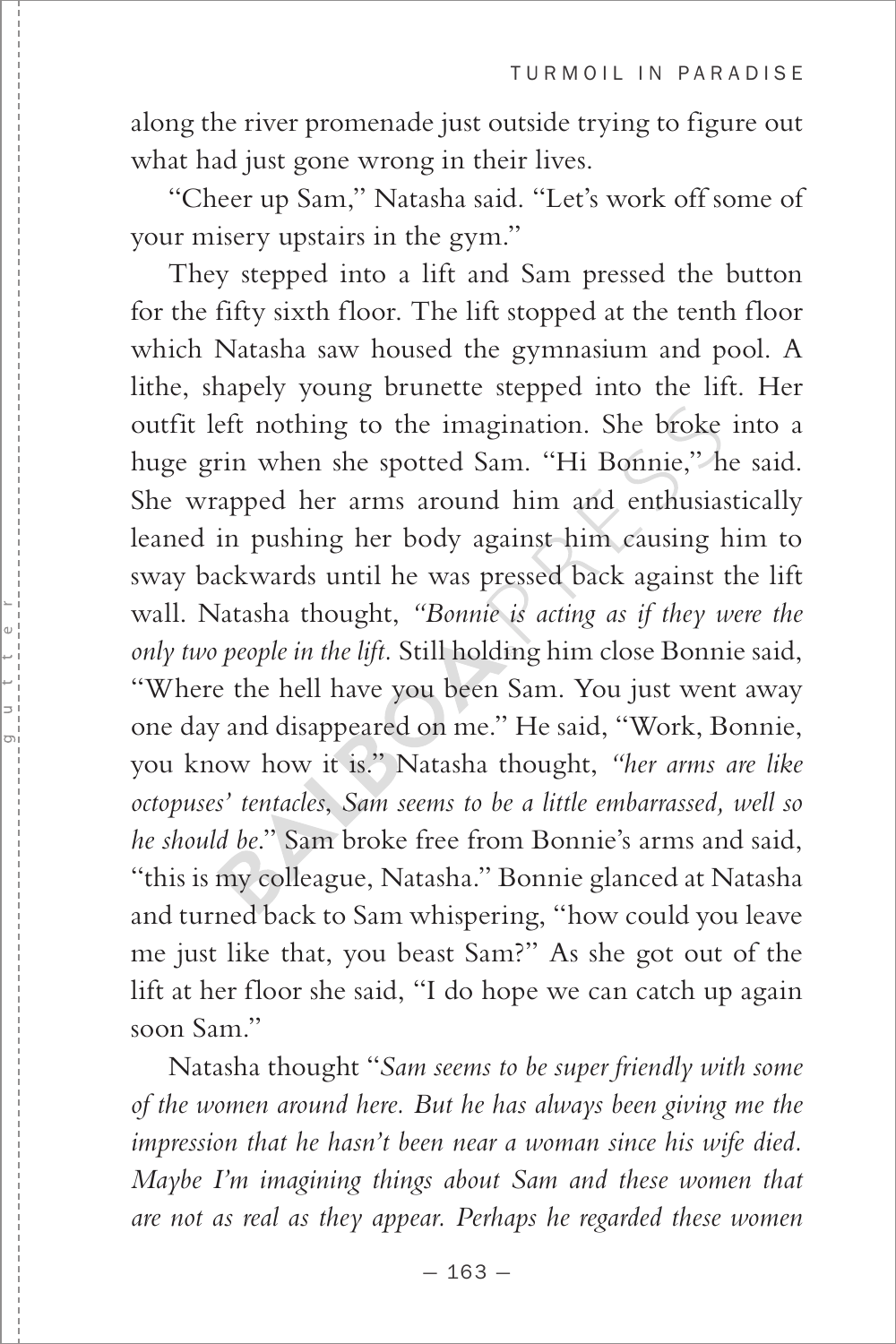*as just a sort of casual fling and he had no emotional commitment with them."*

Natasha was swept away by Gawler's Southbank apartment. It was as sumptuous as he had described. Lush furnishings, floor to ceiling windows in every room with views from the main living room out across Port Phillip Bay. They could see several freight ships anchored in the bay waiting for clearance to enter the docks.

He showed her around the apartment building. It featured a large well-equipped gym and heated pool. There was a fancy restaurant on the top floor. The staff at the building welcomed Gawler home. They seemed to know him well. He introduced her to the building managers, the other concierges, the security people, and the cleaners.

Gawler had arranged for a technician to install a powerful telescope in the living room fitted with a smart camera. The camera was programmed to focus on any ship in the bay and detect abnormal activity by anyone getting close to the hull which would trigger an alarm. He said they would be paying close attention to the hull of the Ocean Outback when it arrived.

They bumped into a neighbour in the hallway opposite Gawler's apartment, John Kanzius. "Hi John" Gawler said. "I'd like you to meet my colleague, Natasha. "Wow smashing," John breathed quietly to himself. He caught himself and said, "By the way, that little black cat you left with me when you went away is doing okay. She seemed morose for a while, just listless, seemed to be missing you. Whenever I came in the door she sat staring at the door.

 $-164-$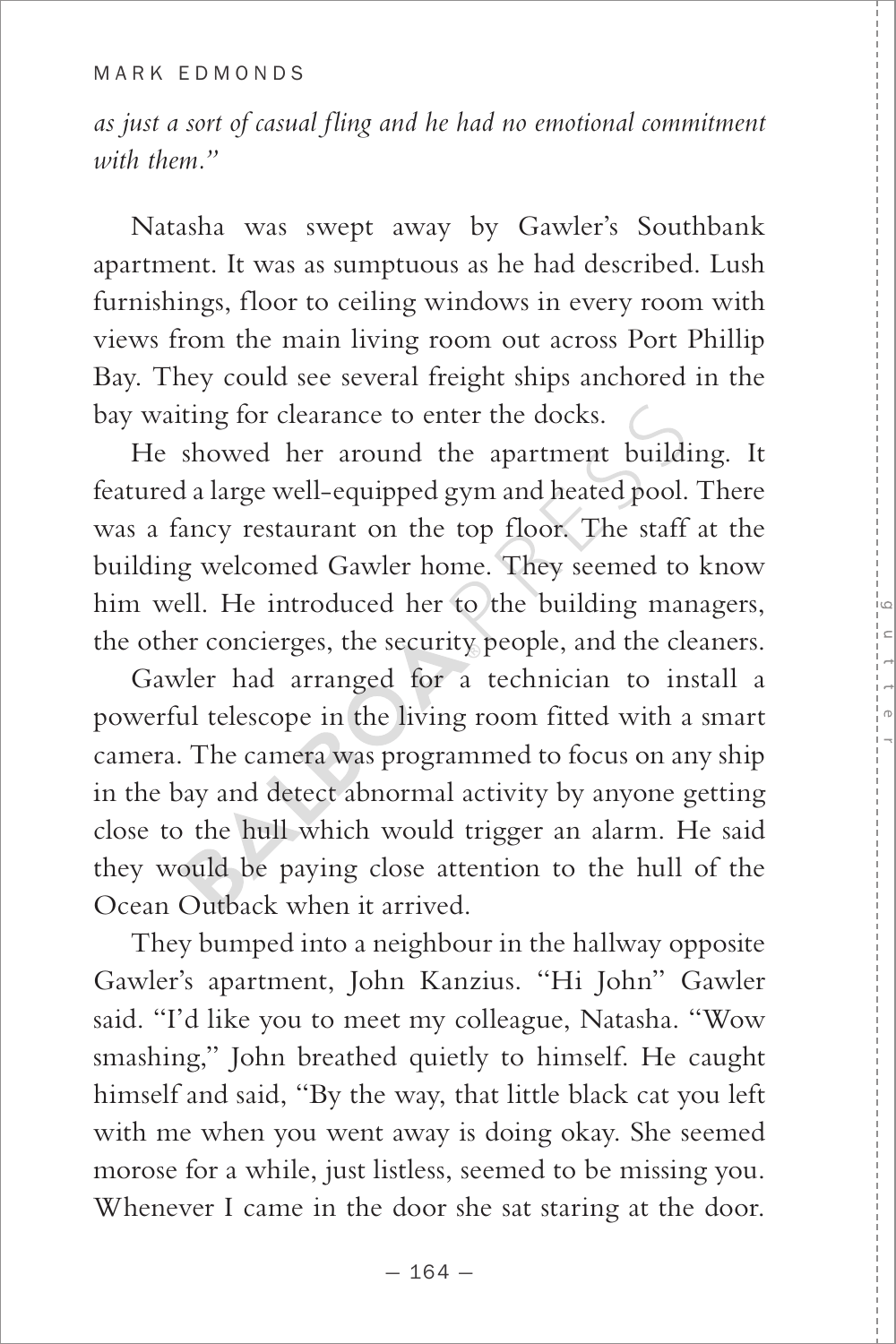She seemed to be expecting you to be coming through the door behind me. But she has settled down. Now she is my special little buddy." Gawler said. "I hope I can catch up with her while we are here."

John told them he had been busy. He said he had invented a cure for cancer which the cancer "empire" had missed. He said he a had a theory that radio waves would destroy cancer cells. He had constructed a machine in his garage out of used pie tins. Sure enough when the bottom of a pork sausage was shot with radio waves it cooked, but the top remained cool. He said he had passed his findings onto several university laboratories which reported back to him that they were very interested.

After they said goodbye to John, Natasha whispered "fascinating neighbours."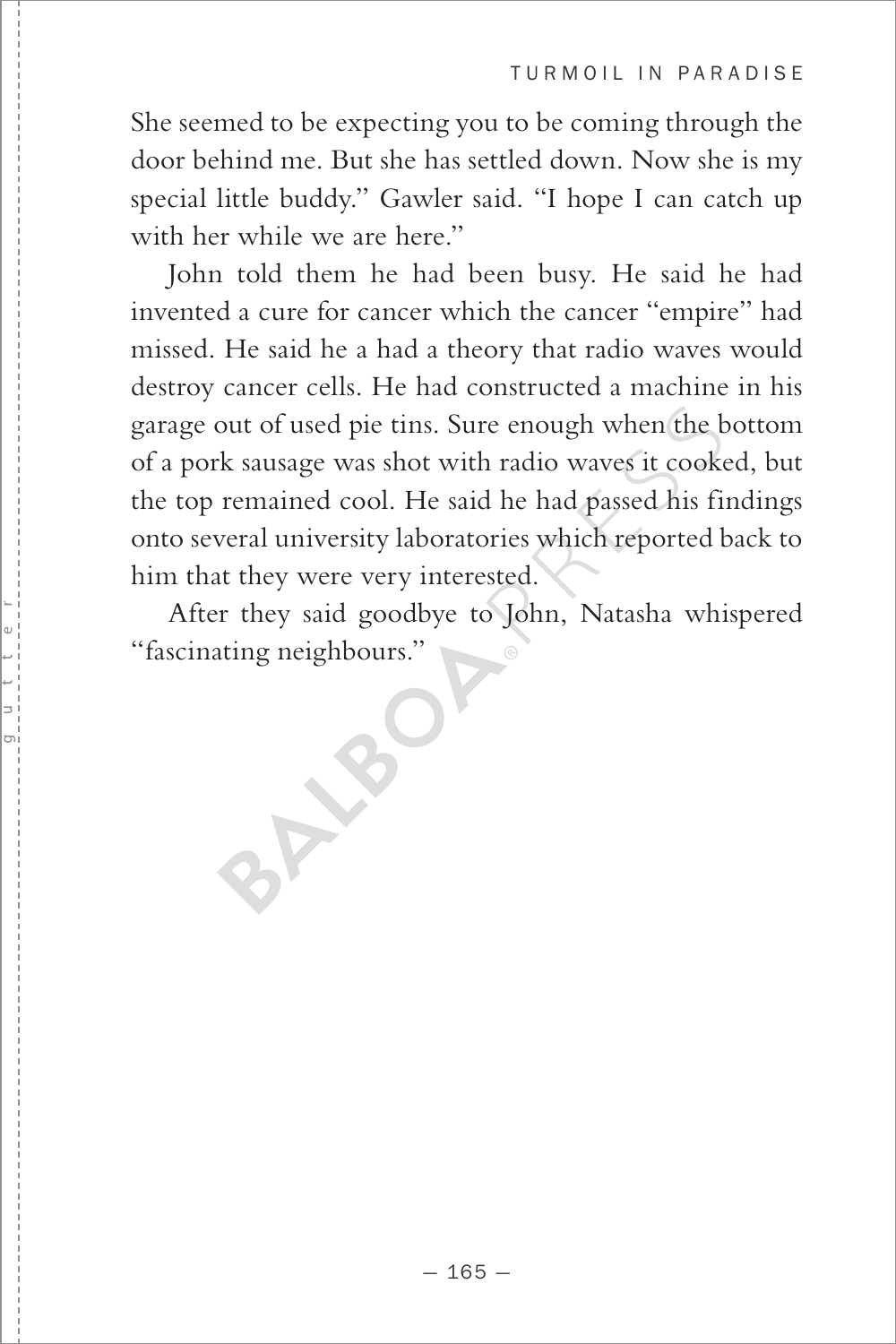Gawler told Natasha that he believed the Russian gangsters in Buckleboo Creek been virtually wiped out. They had departed town. The information he had was that word had soon spread in the Australian criminal world that the Russians had decamped from Buckleboo Creek and the stolen gold was on its way to Melbourne hidden somewhere on the Ocean Outback.

Gawler said that he expected that tentacles of the Russian consortium would try and retrieve the gold when the ship arrived in Melbourne. But he knew a number of feuding gangs in the city had other ideas. They would set out firstly to eliminate the few Russian Gangsters remaining in Melbourne and then attempt to seize the gold.

A vicious gang war had already erupted. It was played out nightly on the television news. The Melbourne criminal gangs had united basically to take down the Russians. But their unified approach quickly degenerated into hostility and then a war between the gangs. They had many old grievances to settle. Commencing from the day Gawler and Natasha arrived in Melbourne, underworld identities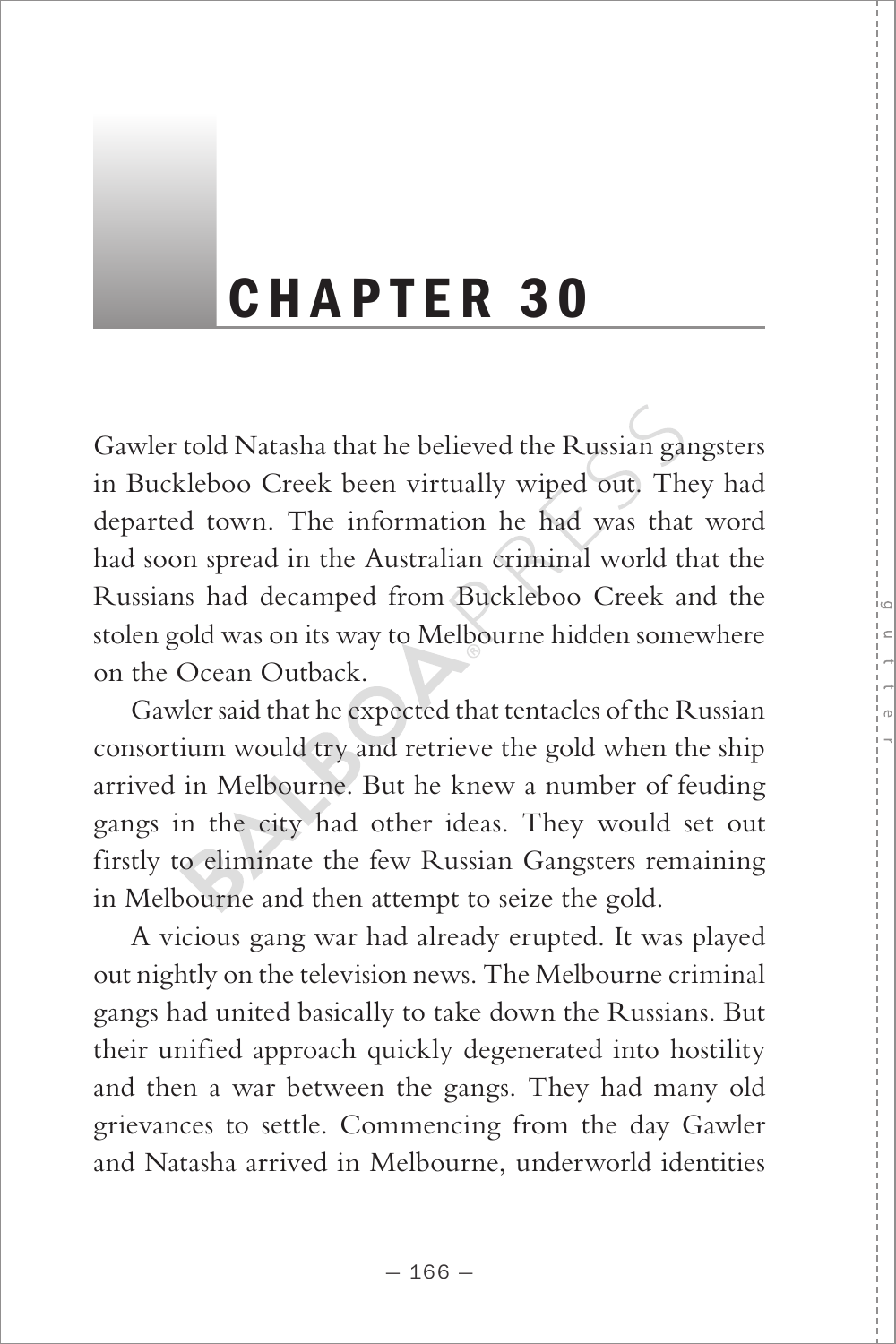were being killed more frequently in the streets and in their homes.

Natasha was looking up on-line restaurant reviews. She suggested to Gawler that a restaurant, La Porcella, on Rathdowne Street in Carlton seemed like a great place for a meal.

It was a cosy restaurant, popular with the Carlton crowd, friendly waitresses, reputed to serve excellent pizza. They chose a table by the front window and ordered coffee while they looked over the menu. The waitress told them it was a quiet lunchtime today.

It was easy to spot Mick Gatto outside on the street. He was a notorious member of the Melbourne underworld. They saw him approaching the restaurant. A huge, formidable figure, walking like he owned the street, tugging ostentatiously at the lapels of his black suit and letting the fabric fall over his imposing figure. Gawler had read in the news that Gatto classed himself as an industrial mediator. He would tell his clients that for a price everything was negotiable between gentlemen.

Gatto entered the restaurant and was soon joined by Benji Veniamin, A dangerous looking heavily tattooed 28-year-old hitman. He was dressed very casually in cutdown jeans, tee shirt and heavy work boots.

Gawler told Natasha that his information was that it was well known in criminal circles that Benji was the chief suspect in five gangland murders. He had blown away two of his best friends Dino Dibra and Paul Kallipolitis over drug deals gone wrong.

It was obvious that Benji and Gatto had business to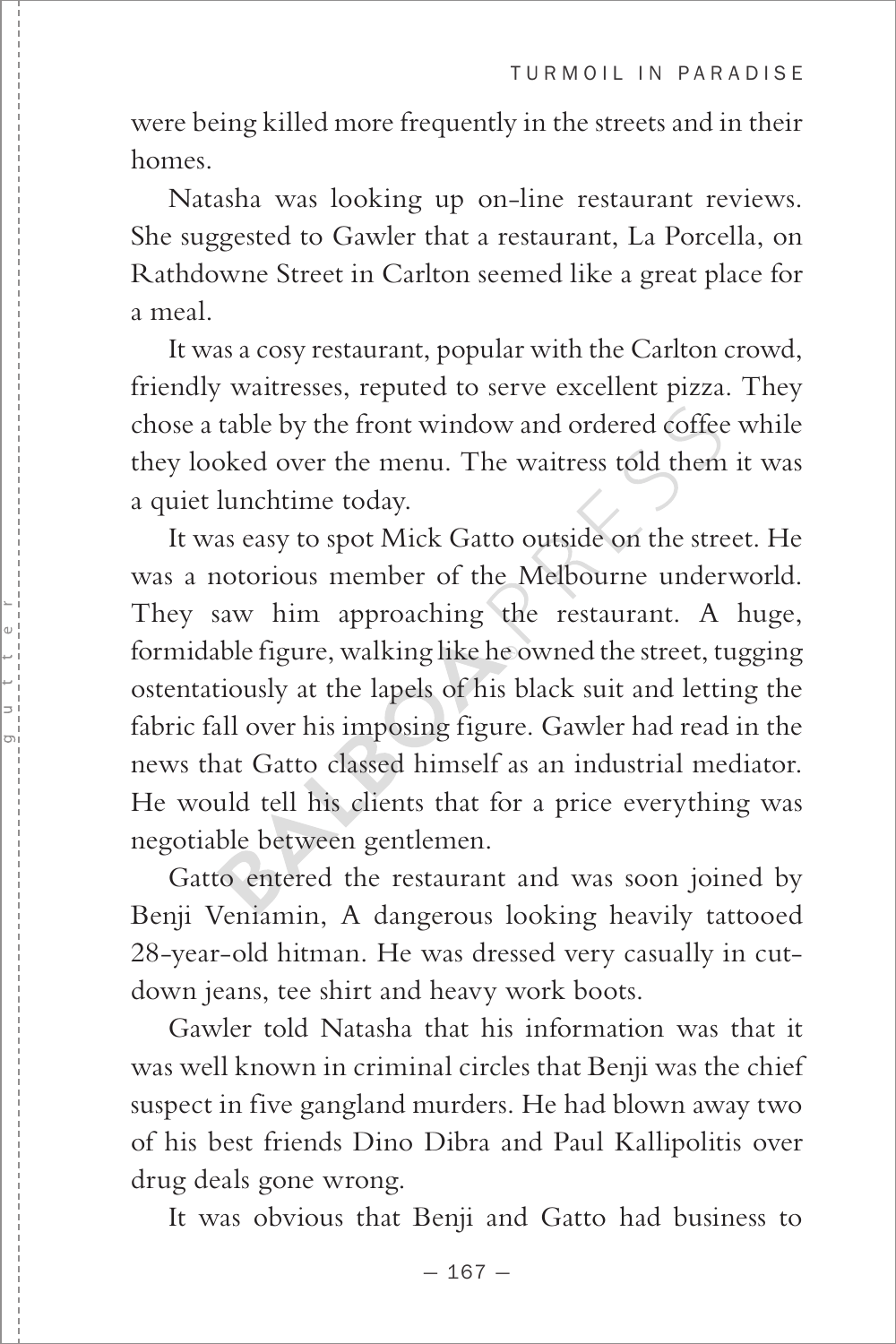discuss. Gawler and Natasha watched as Benji and Gatto ordered pizza and got straight down to business. They could hear them growling at each other. Gatto said." I've got to be careful of you."

Benji said" You're a mate of mine what are you talking about."

Gatto said. "Well, you know, I'm talking about Paul and Dino – they were your mates too. You grew up with them."

Benji said." Mick, they were dogs …I'm dirty, they deserved it, they were definitely filthy."

Gatto told Benji he thought it was a good time to bust up their friendship because he no longer trusted him. Gatto was looking closely at Veniamin. Fury had now engulfed Benji's face. He looked hot in the cheeks, he bared his teeth, his eyes were wide open bulging, and his voice had become a high-pitched whine. They stepped into the pantry at the back of the restaurant to talk things over.

Alone with Gatto in the confined pantry Veniamin went off about rumours that he had killed "The Munster", a friend of Gatto's who had been shot last week. He yelled "We had to kill Munster and you too."

Gawler and Natasha could hear them shouting. They could see them through the open pantry entrance. Gatto who was packing a gun, never saw where Benji's gun came from, but he only had a second to act. He lunged at Benji and grabbed his arm. The gun went off sending a bullet past Gatto's head. What happened next was a desperate struggle for survival.

Benji had his hands on the trigger. Gatto squeezed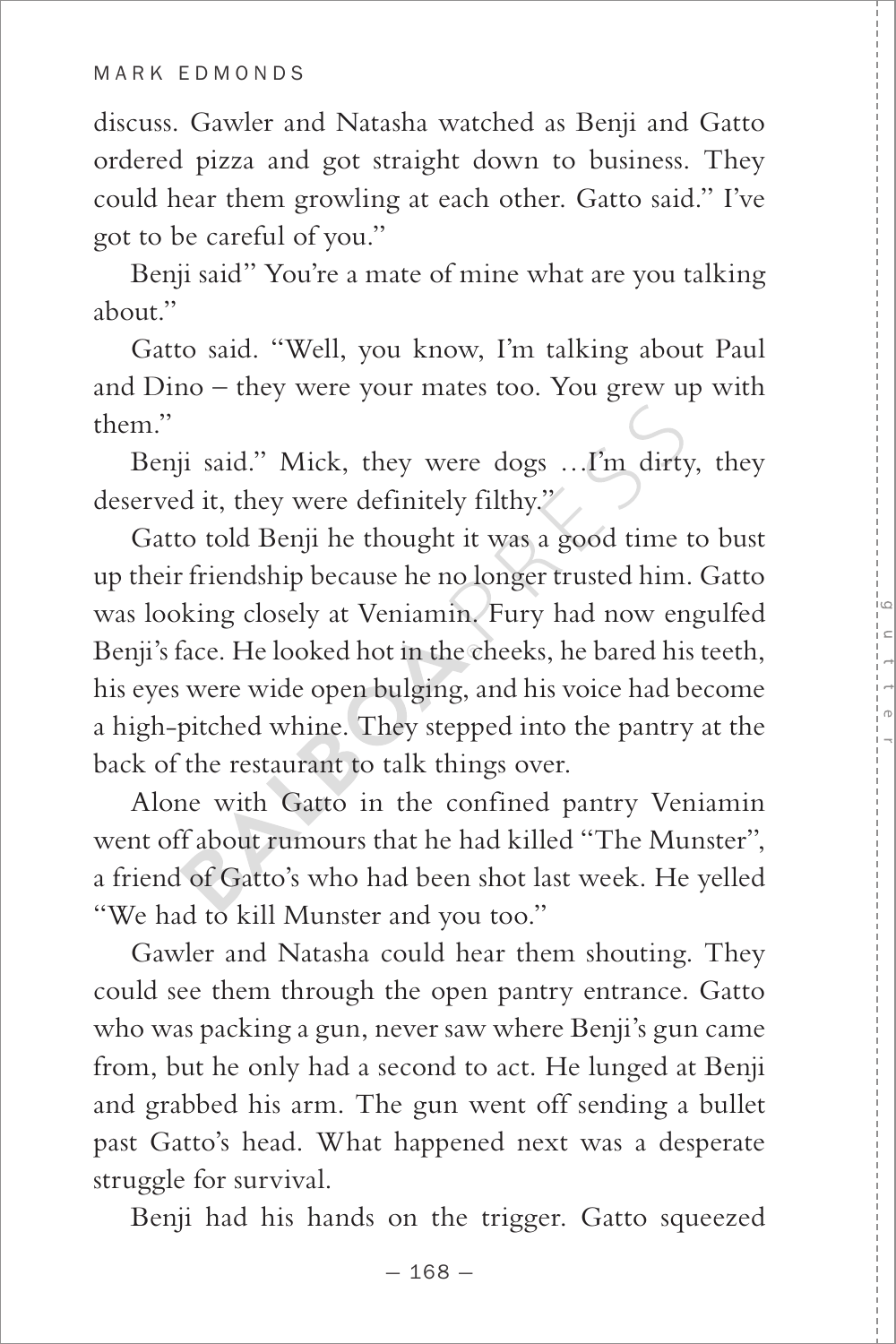his hands forcing Benji to pull the trigger. Bullets were embedding themselves in the walls of the restaurant. The waitresses fled out into the back lane. Gatto pushed the gun towards Benji who pulled him off balance causing Gatto to fall on top of him. The gun went off again twice. Two shots entered the back of Benji's head.

Benji Veniamin lay on his back on the floor of the restaurant coughing and spluttering blood. Sirens could be heard approaching.

Mick Gatto decided to decamp. As he headed for the door Gatto yelled to Gawler and Natasha. "You saw that. He died because he just pulled a gun on me."

Natasha said she no longer felt like eating pizza and wanted out of the place.

They stepped outside onto the footpath and caught a passing taxi back to Gawler's apartment where they decided to clear their heads by going for a workout in the gym.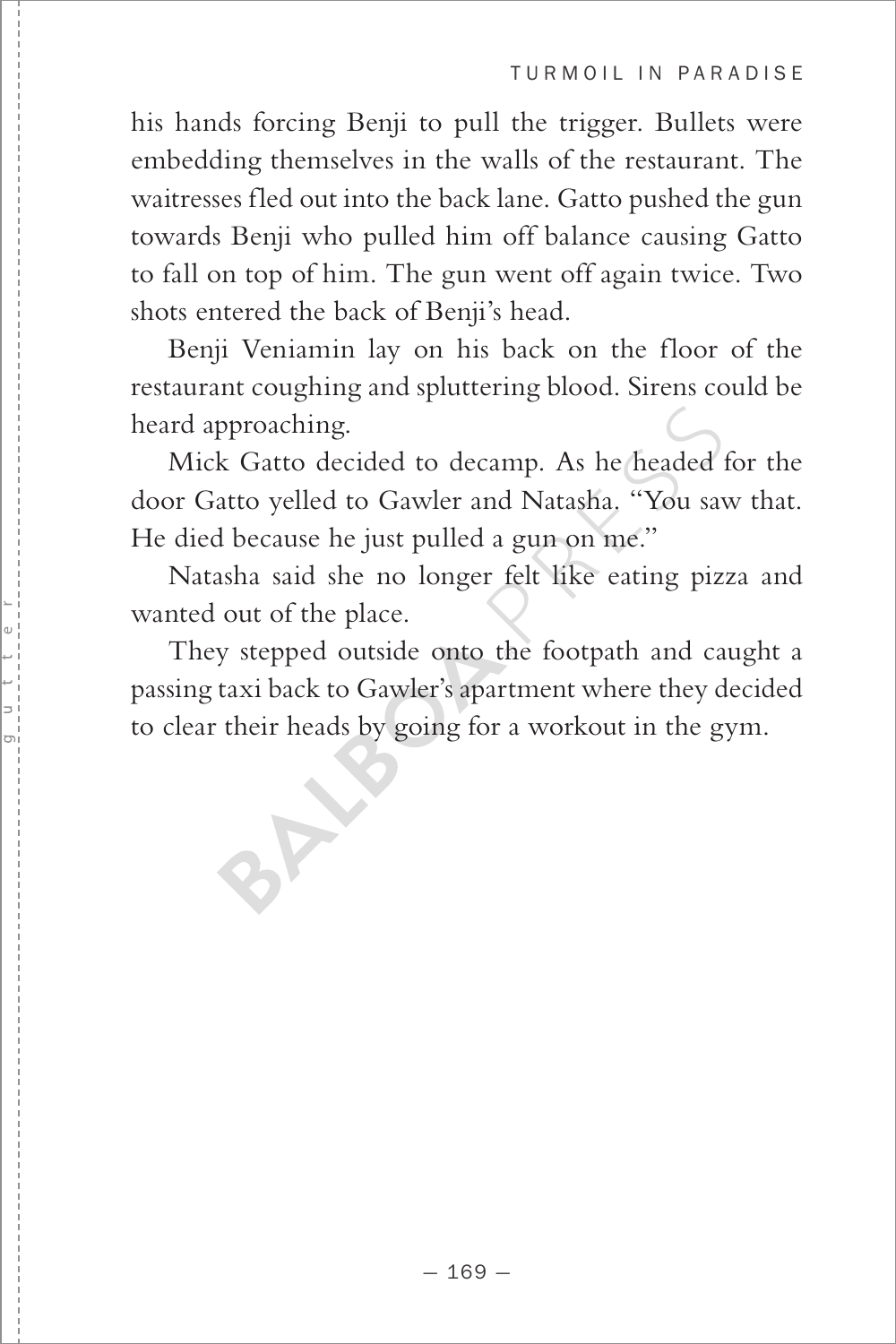The early morning television news was running the story of Benji Veniamin's demise. Details were announced of plans for an underworld extravaganza funeral at St Andrews Greek Orthodox Church in Sunshine followed by a burial in a gold-plated coffin at the most extravagant grave ever seen at Keilor Cemetery. The arrangements were being organised by Carl "baby face" Williams. Benji had been "baby face's" bodyguard and was rumoured to be actually going after Mick Gatto on his behalf.

Two other underworld deaths had occurred overnight. Milorad Dapcevic went missing from the Dome Nightclub in South Yarra where he had gone for a routine night out with friends. His mutilated remains were found at Koonya beach near Frankston together with body of Charles "Mad Charlie" Hegyaljie.

Gawler said to Natasha." It looks as though the elimination of the Russian Crime Syndicate and their associates in Melbourne by the local drug gangs is gathering pace."

The Ocean Outback was due to arrive in Melbourne to unload the sheep destined for the abattoir in Colac and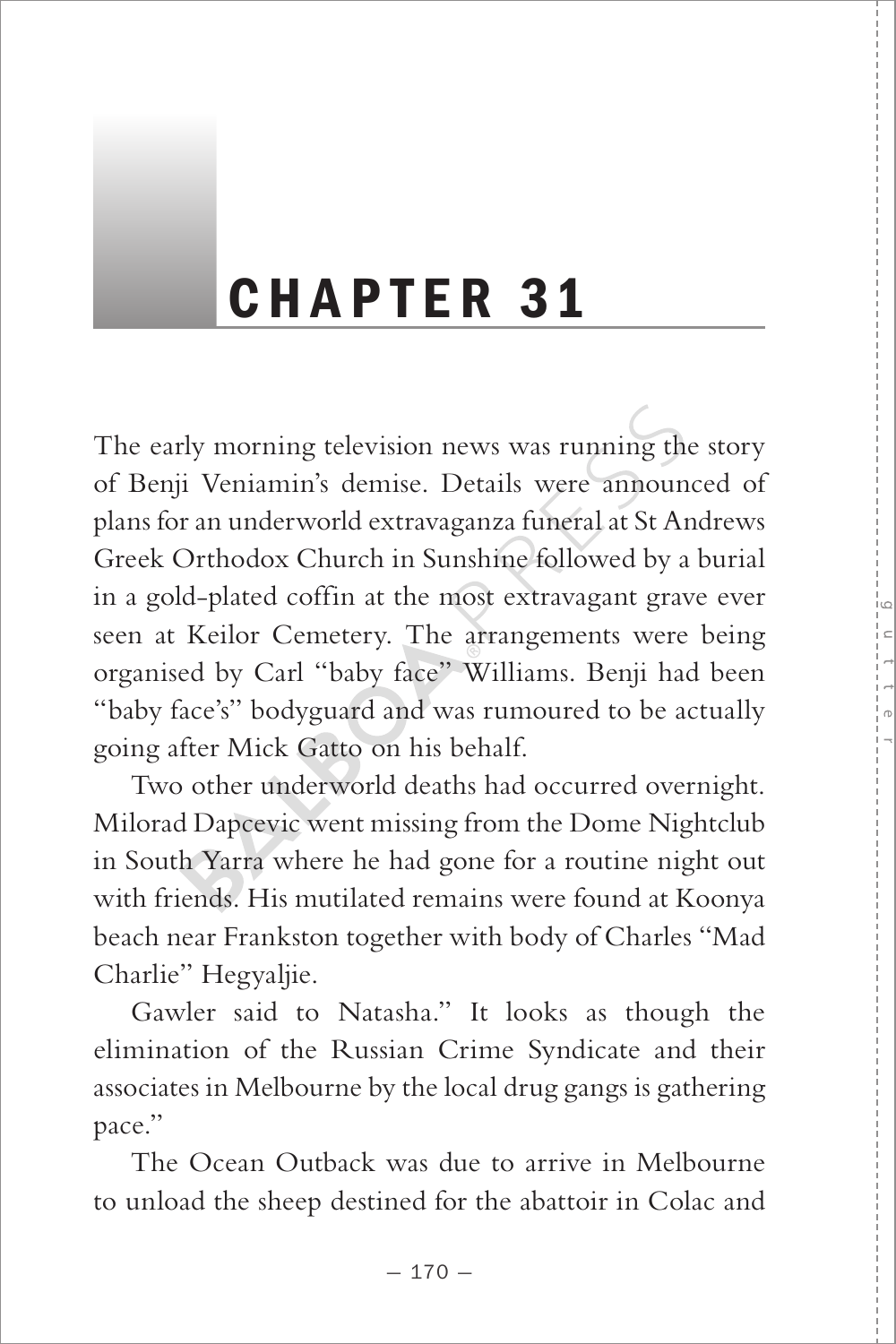to take on a load of camels bound for Saudi Arabia where the gold in the ship's sea chest was to be collected by the international drug dealing consortium. Gawler was keeping a constant watch on the shipping movements on the bay.

Gawler and Natasha spent a lazy day watching the Australian Open tennis at the nearby National Tennis Centre followed by an evening at the opera at the Melbourne Arts Centre.

The alarm on the smart camera sounded early next morning. The Ocean Outback had arrived overnight and without delay was receiving attention from a group of men who had arrived alongside the hull in a speedboat. One was equipped with scuba diving gear. Gawler and Natasha watched as the two body bags of gold were hauled into the speed boat. They jumped into a taxi at the rank outside the apartment building and made a very fast trip to Port Melbourne docks. They arrived as the body bags were being transferred by three big thuggish biker type guys from the speed boat into a sinister looking black van. Two Harley Davidson motorcycles with leather studded Bikers were parked nearby ready to escort the van.

They directed the taxi driver to trail at least four car lengths behind the van through the inner-city traffic. Trams, trucks cars and buses gave them good cover. It was a short journey to a dark narrow lane in inner city Brunswick. The van stopped outside a fortified dingy looking concrete building. A small sign on the front said Gold Stackers Smelting.

Two more bikers were waiting outside the building. The four bikers formed a cordon around the van as the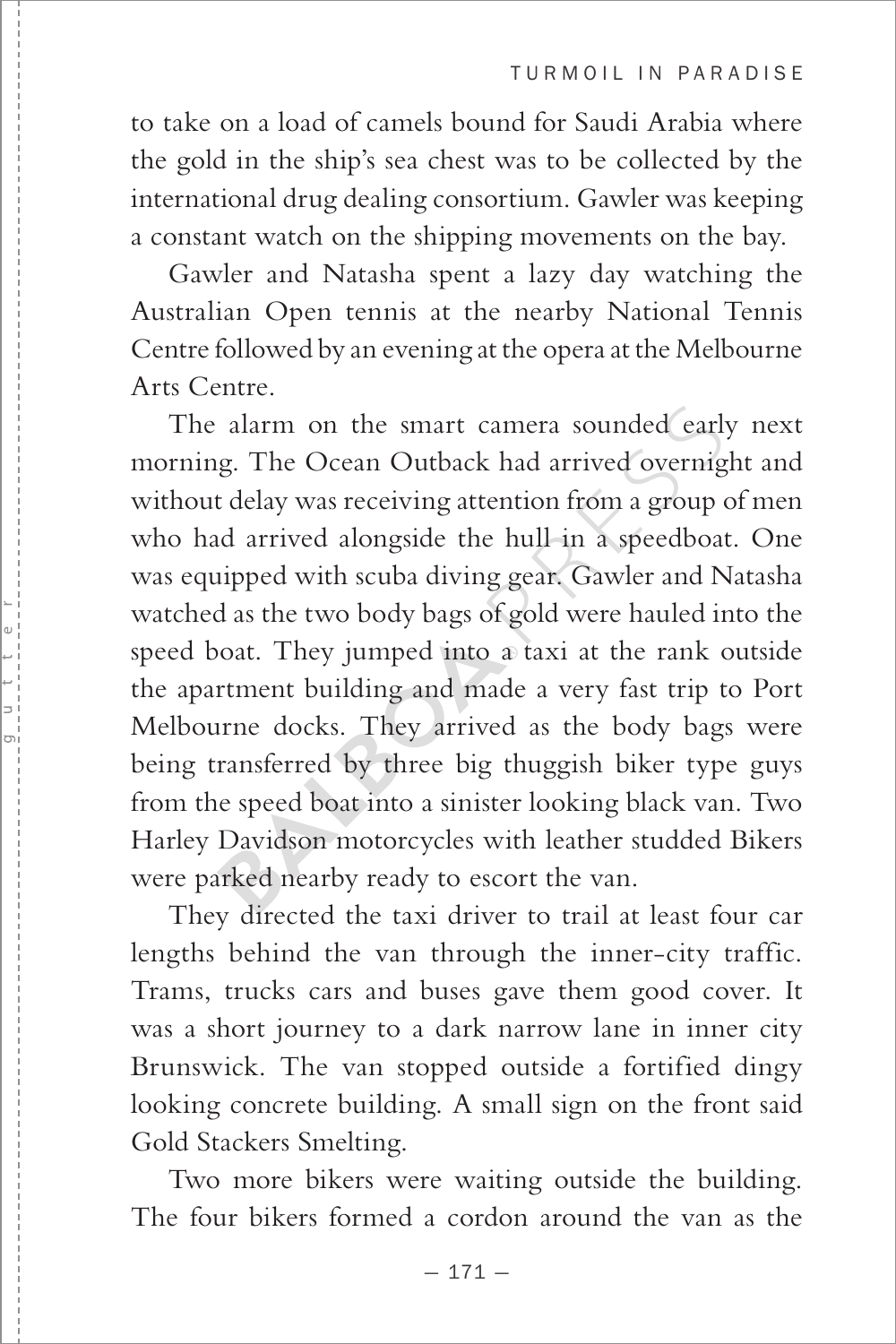thuggish guys carried the body bags into the building. Gawler and Natasha paid off the taxi and strolled down the lane past the gold smelting building. Their presence was closely watched by the gangster bikers who were standing guard outside the building.

At the end of the lane, they turned into Lygon Street, a larger thoroughfare with a lot of traffic They found a nearby coffee shop called the Red Rose. The staff looked like university part timers, young, ultra-casual, scruffy, tattooed, friendly.

Natasha took a deep breath and relaxed as they sat at a table near the window. She said she had been spooked going down that lane with the bikers and gangsters watching them.

Gawler said. "It seems that the Russians are still controlling the gold. Apparently thy are getting the goldsand smelted into ingots which would be negotiable anywhere in the world. Gold-sand in test tubes would be not so negotiable. The local gangsters would be looking for the gold, but they probably did not yet know what the Russians were doing. The Russians would need to quickly get the freshly smelted gold ingots back onto the Ocean Outback before it departs. The Russian criminal consortium had planned for its safe shipment to Saudi Arabia. They have probably planned to do a turnaround of sand to ingots overnight."

As the black van drove away, the four bikers stationed themselves om watch outside the Gold Stacker's building.

Next morning the television news reported that there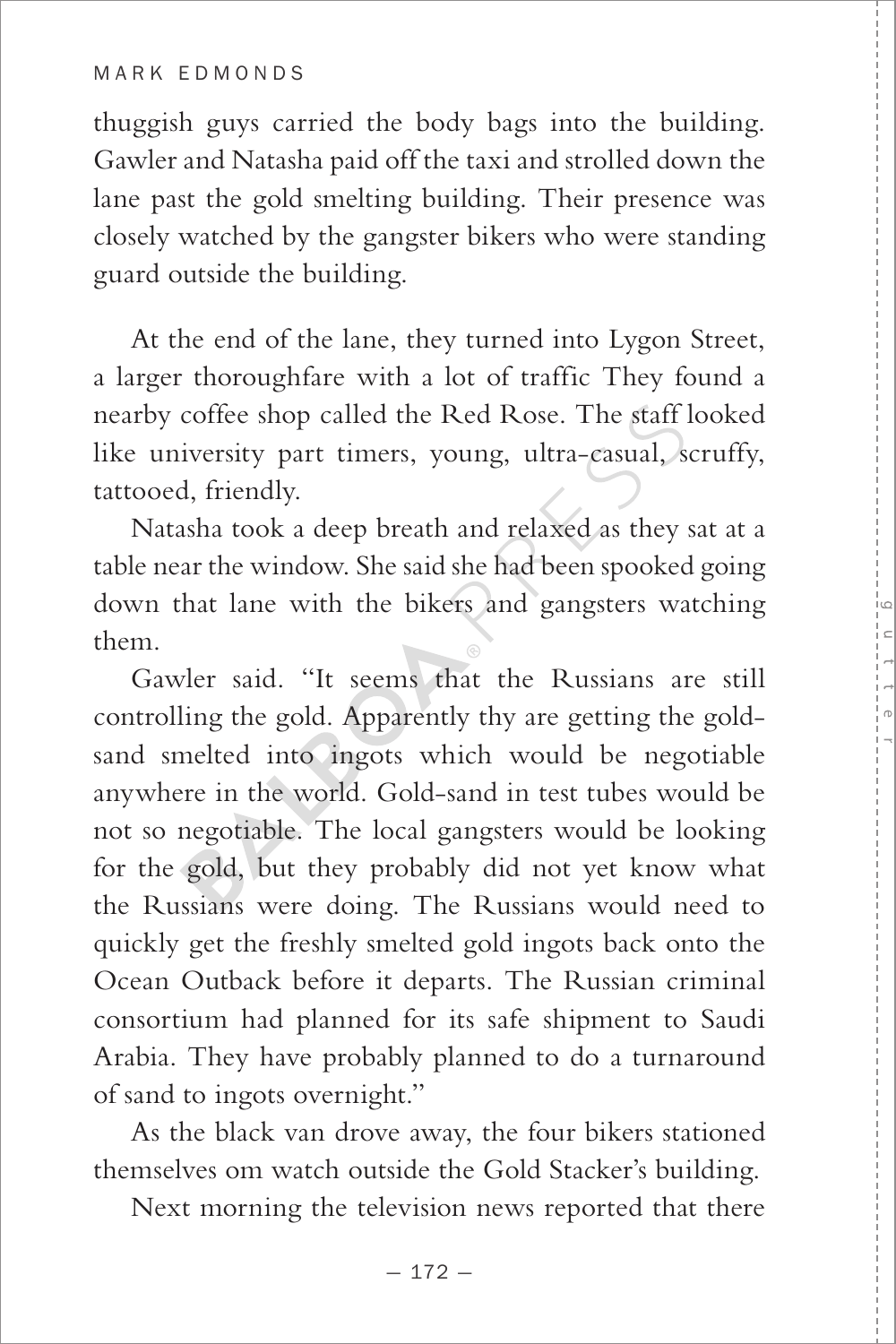had been a drive-by shooting in the early hours outside "Bubbles" nightclub next door to the Red Rose Café in Brunswick. Natasha said. " That's the café where we had been relaxing last evening." Four people standing outside the night club had been mowed down by shooters from an unidentified car which had sped away. It was reported on the news that the men had been working nearby and had taken a break at a quiet time in the early hours of the morning to visit the night club. The victims were Grado Manella, Richard Mladenich, Paul Kallipolitis and Mario Condello.

Natasha said the images of the four victims looked very much like the bikers they had seen yesterday working as guards outside Gold Stackers. In an interview, a Homicide squad detective said the men were known to the police. He said investigations were underway to determine whether the killings were related to an ongoing gang war.

Gawler and Natasha decided on a slap-up breakfast at Pure South, a restaurant downstairs from the apartment building. The restaurant had a brightly lit spacious open plan dining area with an island bench type rectangular serving area in the centre. In the front were large open windows opening to Riverside Promenade. Throngs of early morning strollers were passing by. The restaurant claimed to specialise in fresh produce air freighted daily from Tasmania and nearby islands.

They perused the menu. Gawler chose the Big Brekkie -poached eggs, Scottsdale rare-breed bacon, mushrooms, avocado, tomato relish on toasted sourdough.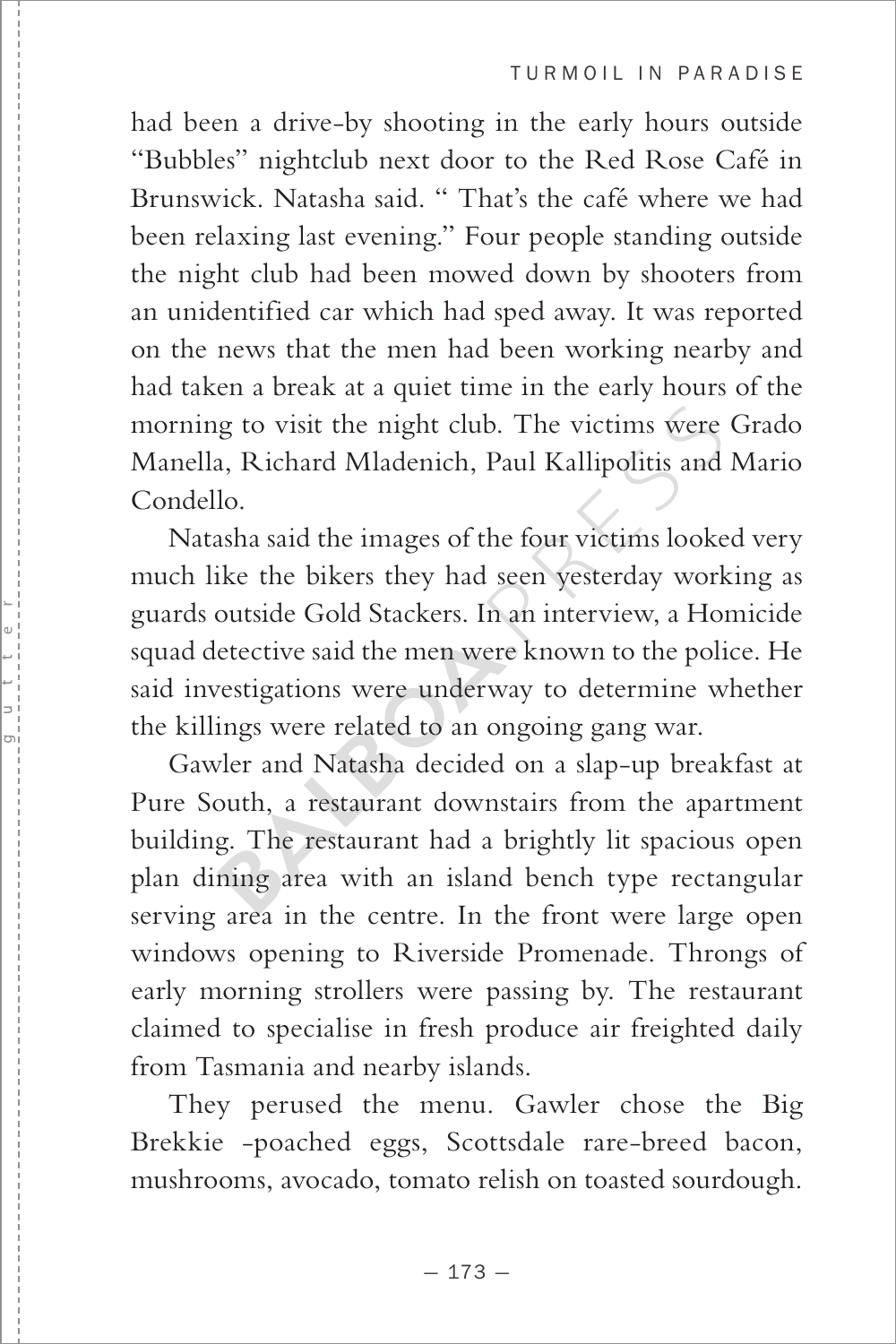Natasha went for the oyster mushrooms with eggplant sambal, spinach, poached egg on olive plus rosemary bread.

News of the pending arrival of the Ocean Outback had hit the local news media. Gawler and Natasha spread the Age newspaper in front of them on the breakfast table. A headlined article said Australia would begin exporting thousands of live camels to the Middle East following the introduction into service of a new purpose-built shipping vessel, the Ocean Outback.

The article said the ship had been converted by one of Saudi Arabia's wealthiest businessmen. It was due to arrive in Port Melbourne after being launched recently in Singapore. "The ship features super-sized doorways and two decks designed for adult camels." The article said. The item stated that a businessman, Hamood al Khalaf, made the investment after learning that thousands of feral camels were being shot in Australia because of environmental damage in the outback.

"The Federal Government had culled about 160,000 camels over four years as part of a \$19 million program that ended last year. "The feral camel population was estimated at one million at the start of the cull. "Livestock Export director Graham Daws said the trade in camels had been held back by the lack of a purpose-built vessel. "It is very exciting," he said. "There is a whole new business there."

"Mr Khalaf had spent \$50 million converting the Ocean Outback for sheep, cattle and camel exports and on associated infrastructure in Australia and Saudi Arabia. "Mr Khalaf had now chartered the vessel for camel shipments to the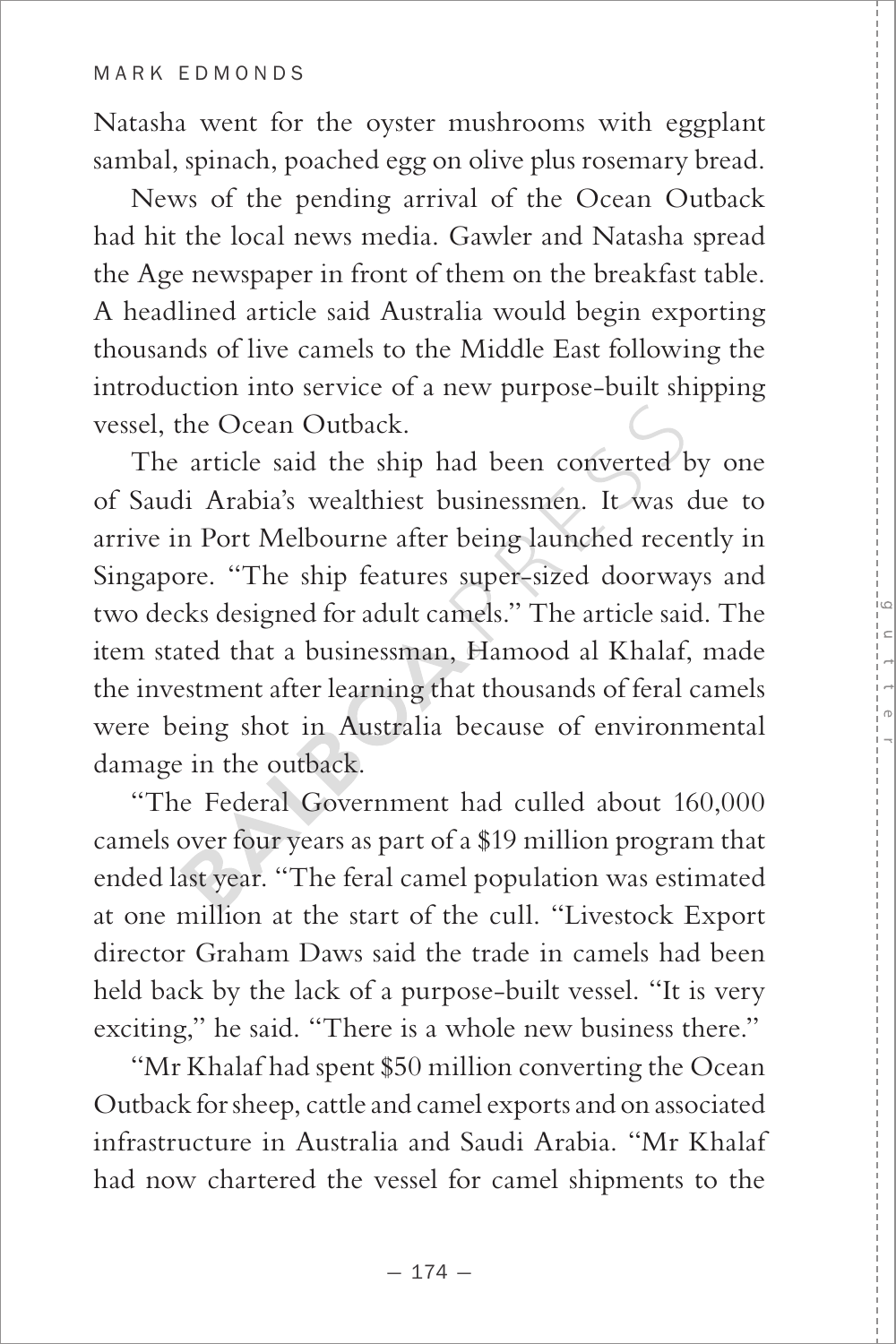Middle East, following a breakthrough agreement between Saudi Arabia and Australian to reopen live exports."

Gawler said he had heard overnight from head office in London some news about the drug cartels: "There seems to be a Mafia war going on in Europe and we are caught up in it here in Melbourne. The gold being shipped from Melbourne to Saudi Arabia on the Ocean Outback could be well be part of the mafia war."

Gawler's neighbour, John Kanzius stepped into the restaurant. He spotted them and joined them at their table. Gawler asked him, "Have you heard anything about the Mafia war that seems to be hotting up around here?"

"Oh yeah," he said," I've been keeping up to date through my relatives overseas."

He said, "Two powerful Mafia clans with headquarters in the Montenegrin port city of Kotor went to the mattresses six years ago. An uncounted number of people—well into the hundreds— have since died or disappeared.

"The war reached Western Europe several years ago. Recently two men were found dead in the northern German state of Brandenburg. A Montenegrin mafioso was shot and killed in front of a Viennese schnitzel restaurant."

John said, "even Montenegro's thick prison walls offered no protection. A sniper in the hills above the prison blew away a 34-year-old drug trafficker belonging to one of the mafia clans while he was taking an evening walk in the prison yard.

He said. "It seems that now the war has reached Melbourne. "Not much is understood yet but what the cops seem to know for sure, is that the Russian Oligarchs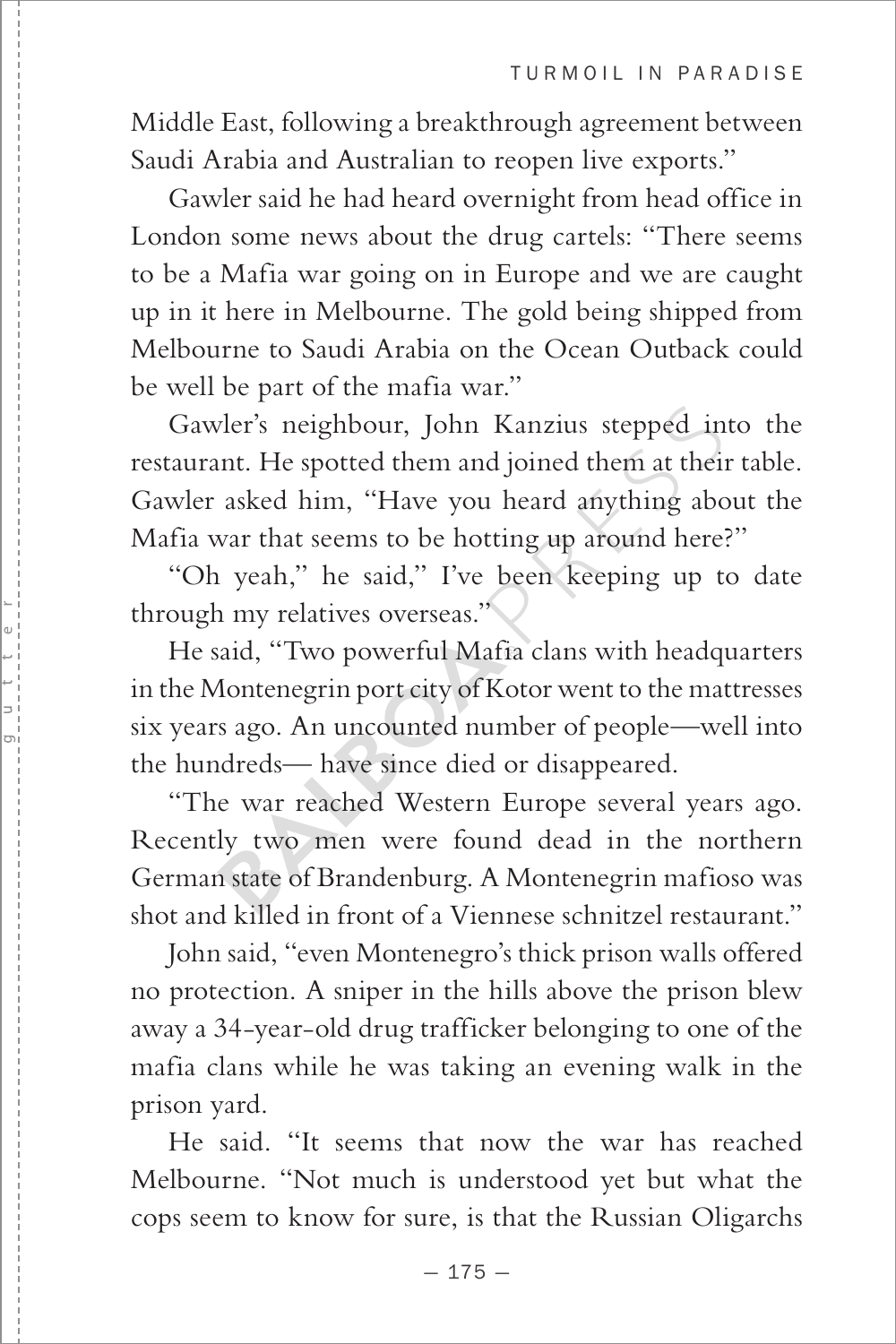and the Mafia and the Cabal are now firmly in control and are calling the shots. "Some people are saying the world will be changed according to the whims of Putin and the Oligarchs.

"The Authorities in Saudi Arabia just foiled a plot to smuggle 1.8 million amphetamine tablets hidden in spice containers into the Kingdom, the country's latest drugrelated crime.

And two Syrian residents who were the intended recipients of the drugs were arrested in Jeddah.

Gawler said people are asking; "What is really going on? Have Putin and the Russian Oligarchs masterminded everything? Do they now hold the key to the future? Is there a massive 'deal' in the works, where Russia takes back its lost 'states', like Ukraine? And does Israel get a final 'deal' for the West Bank, all masterminded by Russian Oligarchs? What is really going on?"

John said, "Only time can answer those questions of yours my friend."

After breakfast Gawler and Natasha went for a workout at the gym. They were joined as they entered the gym by Michael, a tall slim very fit looking Chinese guy – clearly gay. Gawler nudged Natasha and muttered in an aside, "This guy is a wealthy banker with connections at Crown Casino." Gawler and Michael greeted each other warmly. They seemed to have a lot to catch up on.

Listening to them talk, Natasha sensed that they seemed to exude a sense of male competition, like preening male peacocks or even the Adonis complex. They seemed to her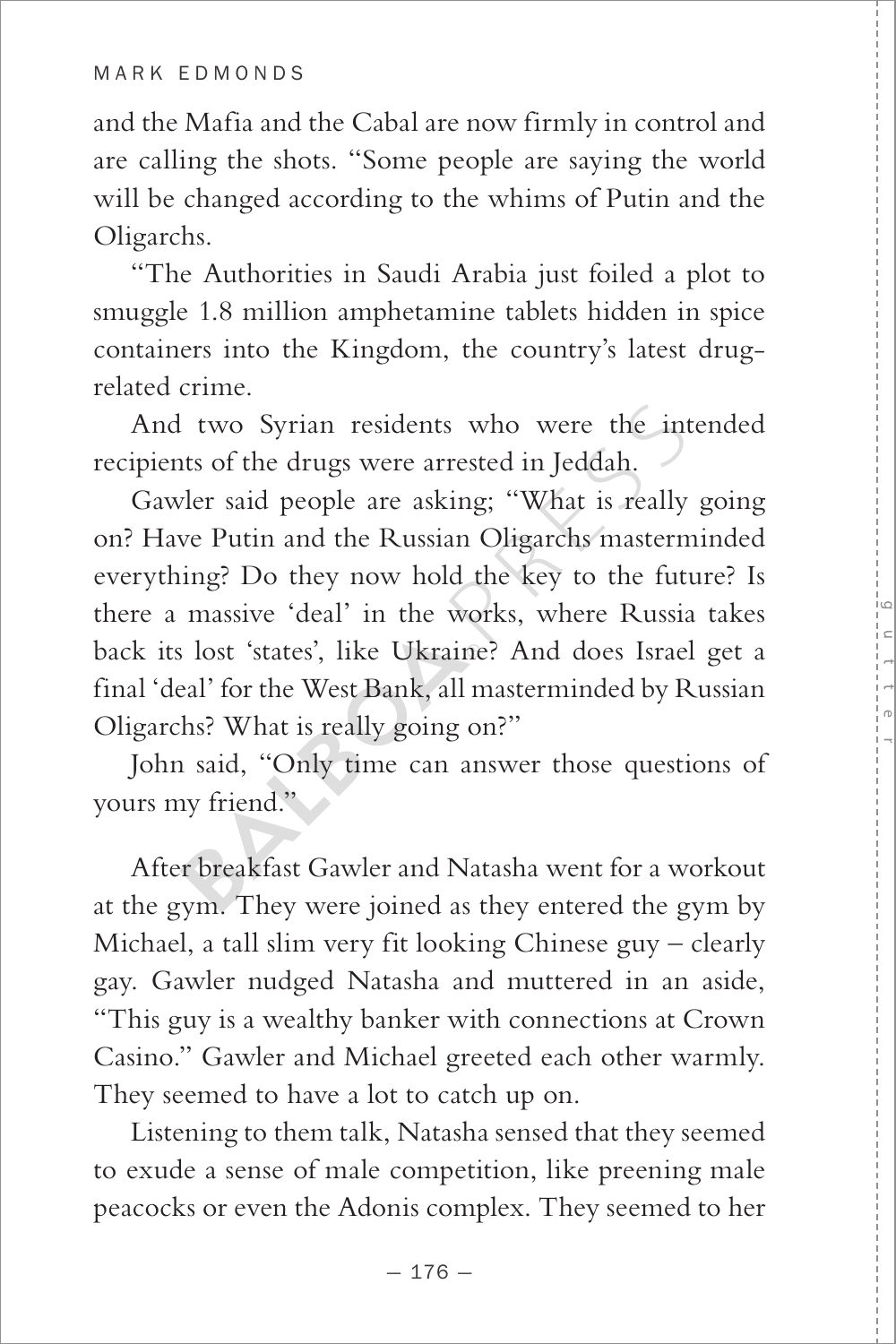to be more visually oriented than women she knew. They were subtly competing with one another like males in the animal kingdom. She mused, *"how many times have I seen couples where one partner has the money, and the other partner* has the looks? It can be a source of competition or even resentment *of what the other has that he lacks. Each of them wants to make themselves attractive to the other, but also wants to be recognized and admired in his own right."*

Natasha mused, *"But is there is such a thing as a reasonable or healthy narcissism?*"

Listening to them chat, Natasha got the impression that Gawler and Michael worked out together*, "maybe they served as each other's stylists, and debated the latest, most effective grooming products*." She thought, "*sometimes male culture is one big relentless beauty contest. I know it can provoke eating disorders and sometimes steroid abuse.*

She was in a dilemma about how she could relate to Gawler's now obvious dual sexual orientation. She had been pondering this issue for some time, since she had seen how he related to Dennis. "*Am I comfortable with it? Should I tackle him head-on about it? Will I never be exclusive with him? Will I always be just one in a crowd of his admirers, male and female? If I interrogate him about it, will I lose him?"* She was in a quandary and moved away from Michael and Gawler to carry on with her work-out*. I feel so alone when Gawler is acting like this. I just don't know how to handle it."*

\*\*\*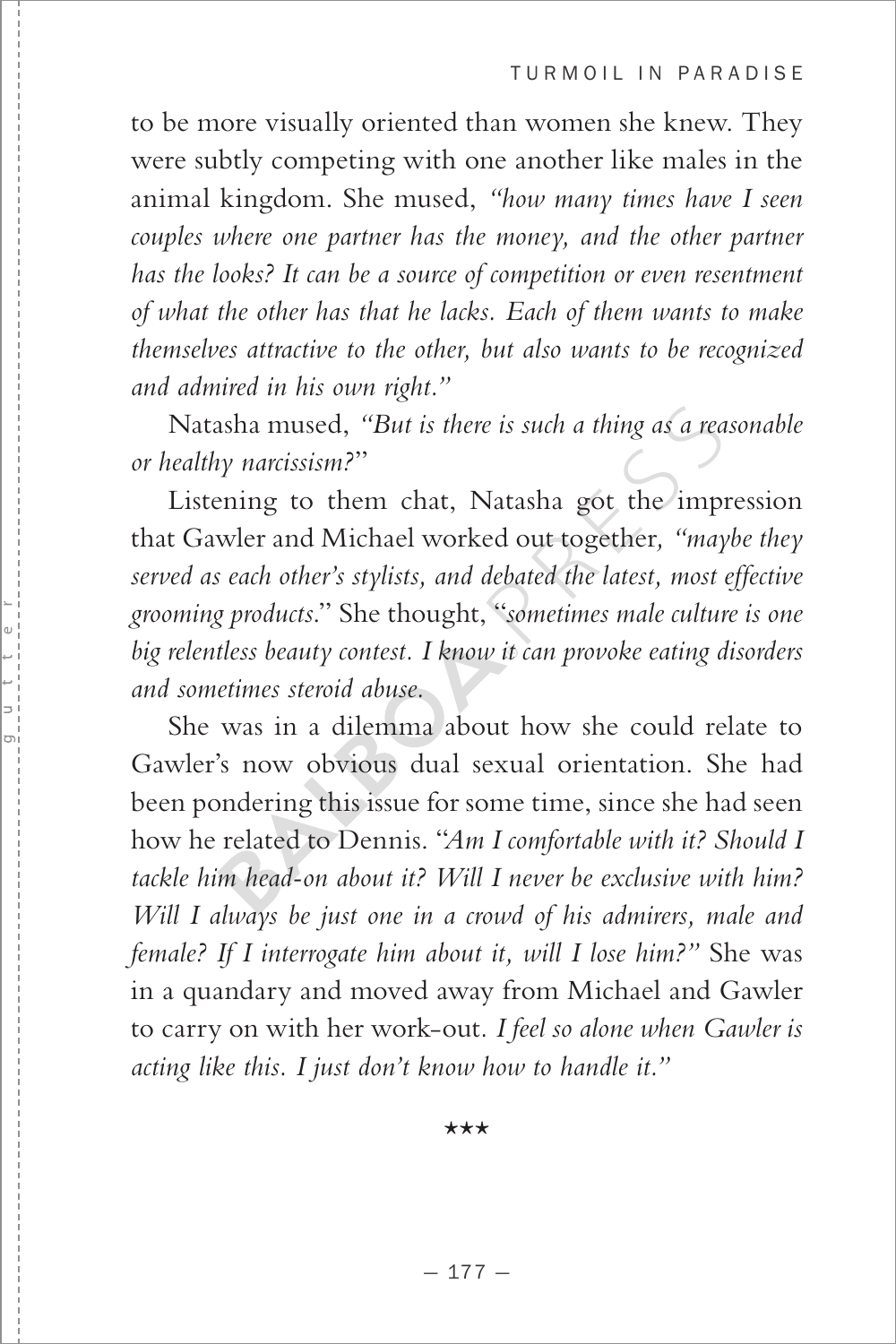MARK EDMONDS

Later that morning the smart camera in Gawler's apartment sounded the alarm. The speed boat was back alongside the hull of the Ocean Outback. The scuba diver was busy. Gawler and Natasha watched as the heavy gold ingot filled body bags were returned to the Ocean Outback's Sea chest.

"We need to act fast now" Gawler said. He made couple of phone calls and Natasha called Oleg.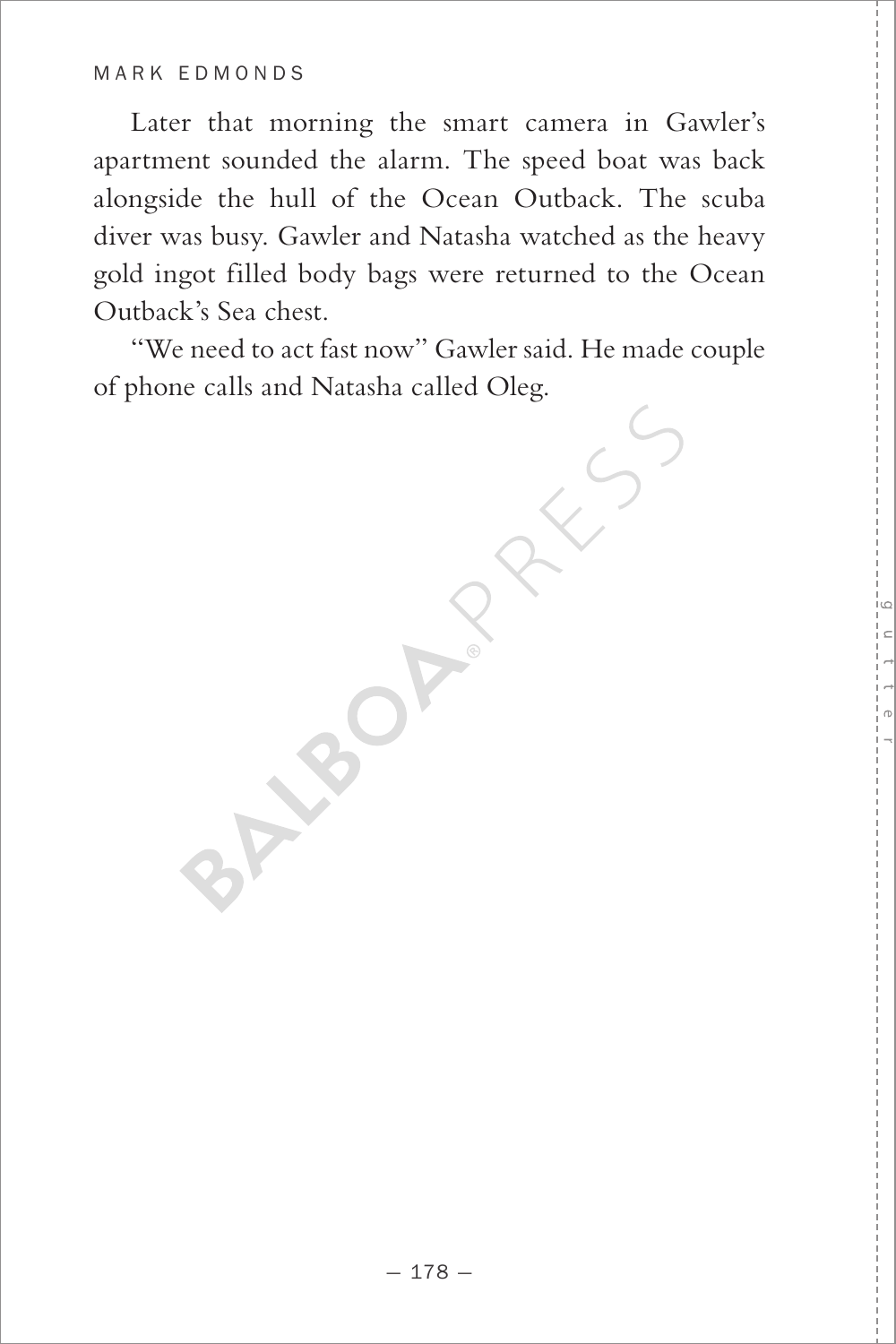# CHAPTER 32

They rushed by taxi to St Kilda jetty. They were met by the same technician who had installed the telescope and smart camera in Gawler's apartment. This time he was wheeling a large timber crate. Oleg was at the jetty with Natasha's father who had moored his fishing boat nearby. He had his fishing gear and bait ready for action. They headed out into the bay towards the Ocean Outback and anchored fifty metres away from the ship. They set up the fishing gear and cast their lines. But getting a nibble from a fish was not their top priority at this moment.

The technician withdrew an under-water drone from his wooden crate. It was controlled through a two-hundredmetre-long electronic cable operated from the fishing boat.

The technician lowered the drone into the water. It was now invisible from above the surface. Using his video controller, he powered the drone to the hull of the Ocean Outback. He quickly located the sea chest and using the drone's retractable claws he removed one of the body bags. He then steered the drone to another nearby ship which was also anchored waiting for clearance to dock at the port. This ship was the Maehurst Madrid, a container freighter.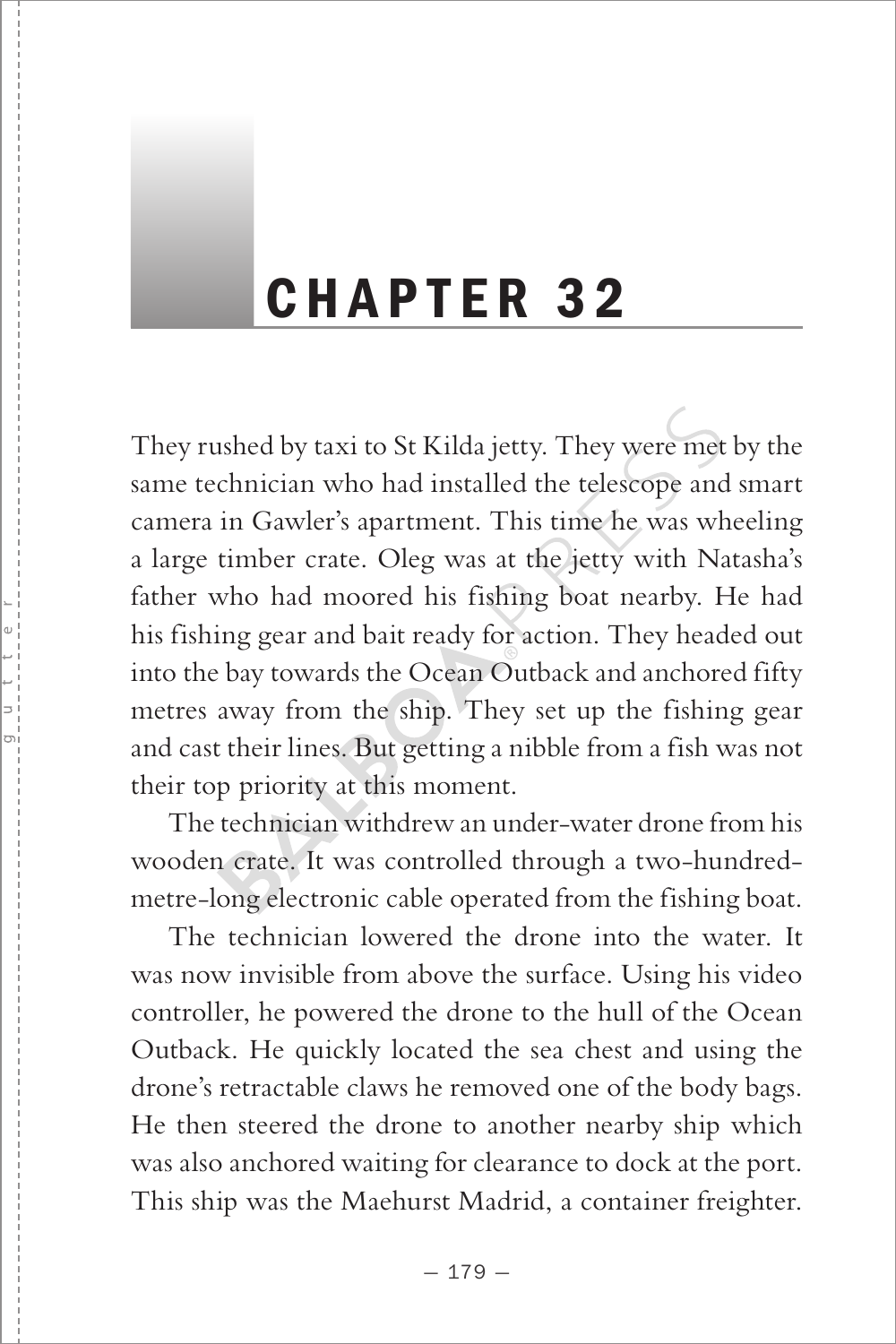It was scheduled to load a cargo of containers the following day. According to the published shipping schedule Gawler was perusing on his mobile phone, this ship was destined for Singapore.

The technician stored the body bag in the ship's sea chest of the Maehurst Madrid and returned for the second body bag which he then also secured inside the ship's sea chest.

Gawler yelled, "Job well done; Mission accomplished.

"At last, we have seized control of the gold away from the Russian drug traffickers and their associates. Neither the Russian drug consortium nor the Melbourne drug gangs will have the faintest idea of what has happened. They will undoubtedly keep fighting each other over the gold but there can be no winner."

Gawler had his phone in his hand. He said he now needed to speak with his sponsors in London James Wallbridge. He said he would ask James to urgently organise talks between Consolidated Rutile and management at the highest level of the company which owned the Maehurst Madrid to arrange for the insertion of Natasha and himself on board Maehurst Madrid as passengers.

Gawler said. "While we are on board, we can keep a watchful eye for anything that could imperil the storage of the hidden gold during the journey to Singapore. Once the ship arrives in Singapore, we can supervise the removal of the gold from the sea chest on the ship and its subsequent deposit into the corporation's bank account."

Gawler said," Consolidated Rutile is a major customer of many shipping companies." He was of the view that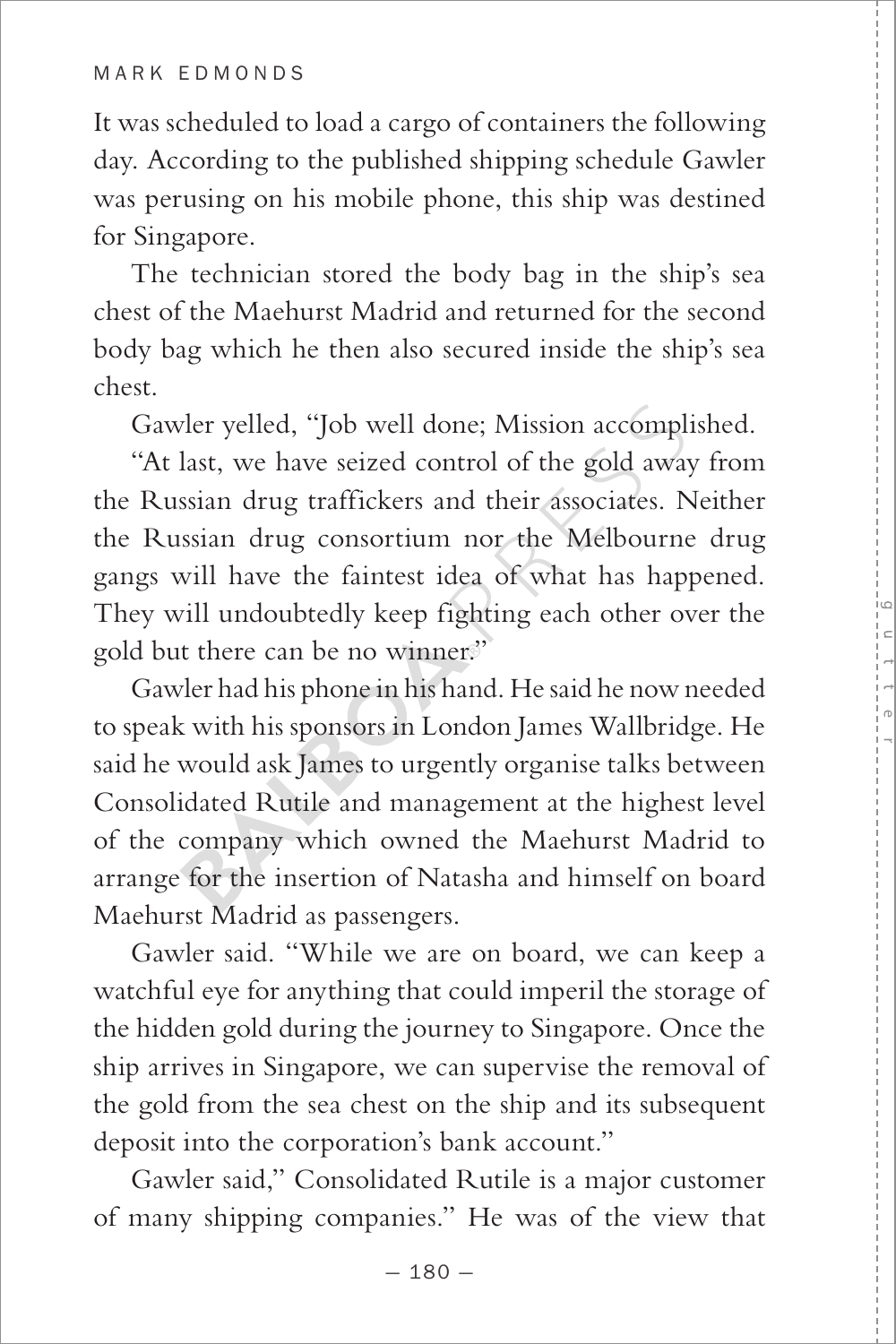the arrangement for their inclusion on board as passengers should be a straightforward negotiation.

James soon returned Gawler's call. He said everything had been fixed with Maehurst Maritime Inc, the owners of the ship. Gawler and Natasha would travel as civilian passengers to Singapore departing sometime tomorrow after completion of the loading of a consignment of containers. They gave up on the notion that they might catch some fish. The retrieved the drone and stored it on the little fishing boat. Unfortunately, no fish seemed to be biting today. Natasha's father powered the boat back to StKilda jetty.

#### \*\*\*

Gawler wanted to get to know Natasha's father. They all went back to the apartment for a get- together celebration. It would also be a farewell party. Natasha and Gawler would be departing the following day for a short trip to Singapore.

The following morning the television news reported that the Melbourne gang war had continued unabated overnight.

Alphonse Gangitano 40 had been shot dead in the laundry of his Templestowe home.

Bankrupt fruiterer, Joseph Quadafa,57 was gunned down in a supermarket car park.

Kickboxer and hot dog dealer Michael Marshal was shot in front of his five-year-old son after stepping out of his car outside his South Yarra home. Housam Zayat, 32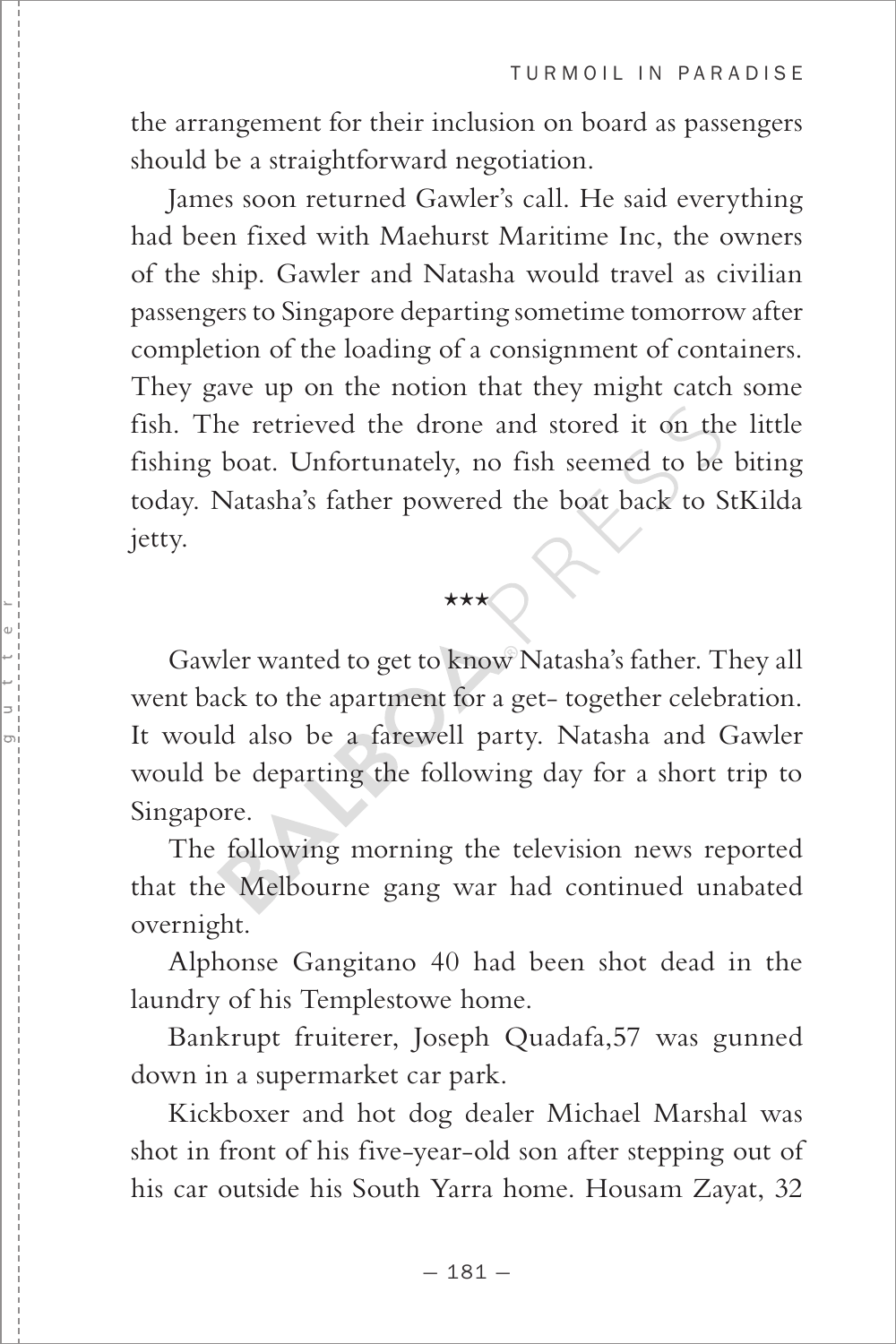was forced from his car and shot dead in a paddock near Werribee.

Gawler said to Natasha. "Listening to the European names of these now deceased gentlemen I think we can assume that they were connected with the Russian drug consortium.

Gawler and Natasha took a taxi to the Port Melbourne docks where they boarded the container ship, the Maehurst Madrid.

From the outset the ship was a disappointment. Natasha said that to her it looked like a decrepit old rust bucket. Waiting to greet them as they boarded were the ship's captain and his wife.

With his square chin and salt-and-pepper hair, fortythree-year-old Donald deSouza had the appearance of a meticulous master. He struck a commanding presence.

His wife Amanda was a glamourous Indian princess type. She dressed in a typically colourful Indian sari. She appeared to be about ten years younger than Donald. They said she was travelling with him on this voyage to keep him company.

Life on board the ship became complicated for Gawler. He was smitten with Amanda from the outset. He started to spend a lot of time alone with her. Gawler was fighting himself to control his attraction to Amanda. He was openly flirting with her. It soon became blatant. He began juggling a relationship with Donald and Amanda while keeping Natasha at arm's length. He was cheating on Natasha.

Donald didn't seem to care much or even notice what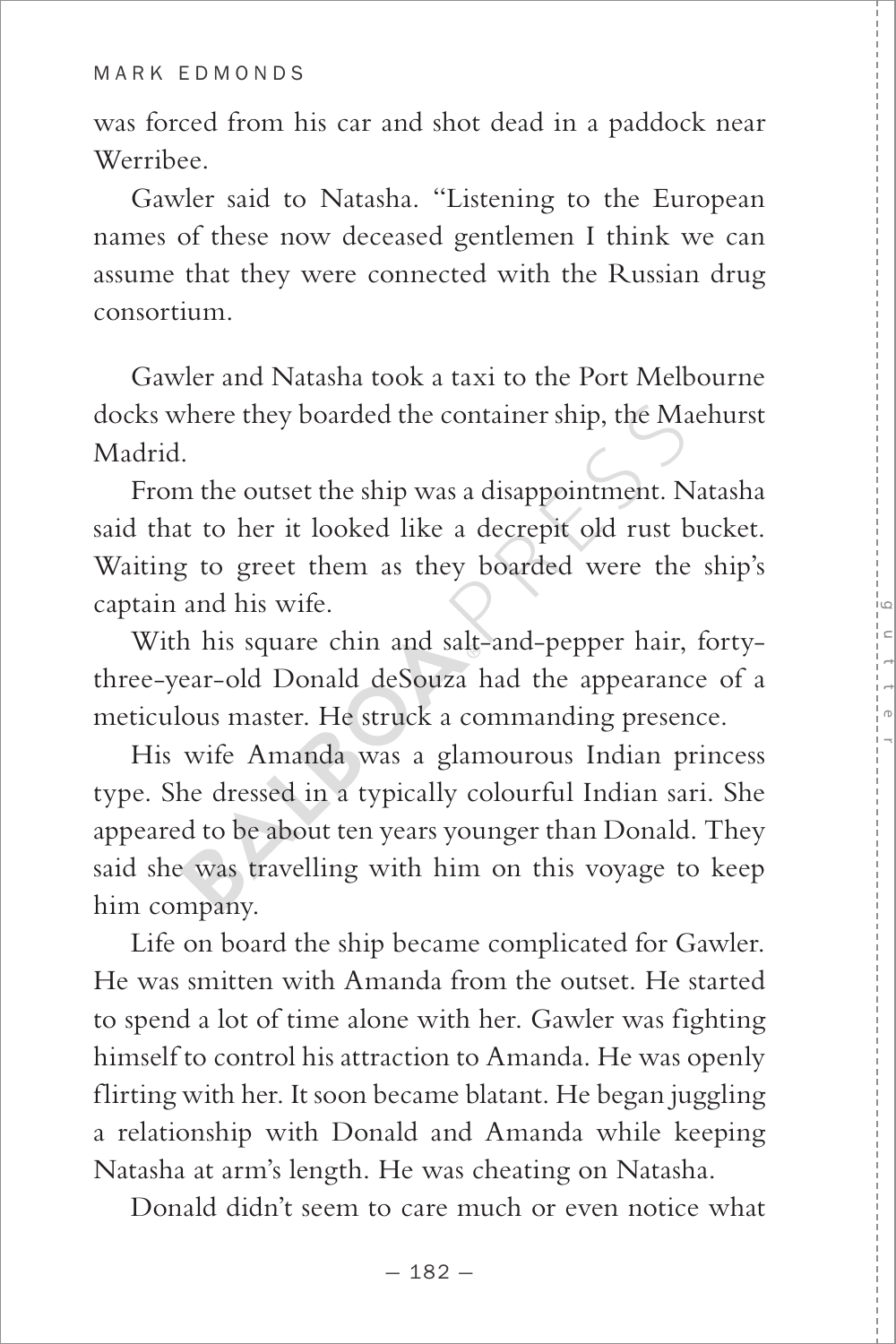was happening between Amanda and Sam. But Natasha noticed. What Sam was doing was blatantly obvious. She thought Donald was even covertly encouraging them.

Natasha became furious. One night she angrily told Gawler she knew what was going on. He lied and denied it.

Captain deSouza's life on board was intense. His was twenty-four hour seven days a week job. It seemed to Amanda that he was either flat out running things on the bridge, looking into issues in the engine room or attending to paperwork in his stateroom. Amanda resented that most of the time she was left to her own devices on the ship and there was not so much that could keep her occupied. She had joined Donald on this voyage because he said he wanted her to keep him company, but it seemed to her that most of the time he wasn't really interested in spending time with her.

And Gawler was now on board. He fascinated her. They began spending a little time together. It escalated. They were spending a lot of time together. Amanda became infatuated. She told him on a balmy night after she had downed a few strong drinks, "I wish I would have met you a few years ago. When I still had my whole life ahead of me. Maybe things would have been different," she said, "but it's now that our paths cross. And it's today that we can write for tomorrow."

"I don't want to hurt you. I'm petrified by this idea," he whispered.

She said, "I truly believe that life puts people on our path who we need to help us, support us, love us and maybe even leave us as well. "You are the man who made me feel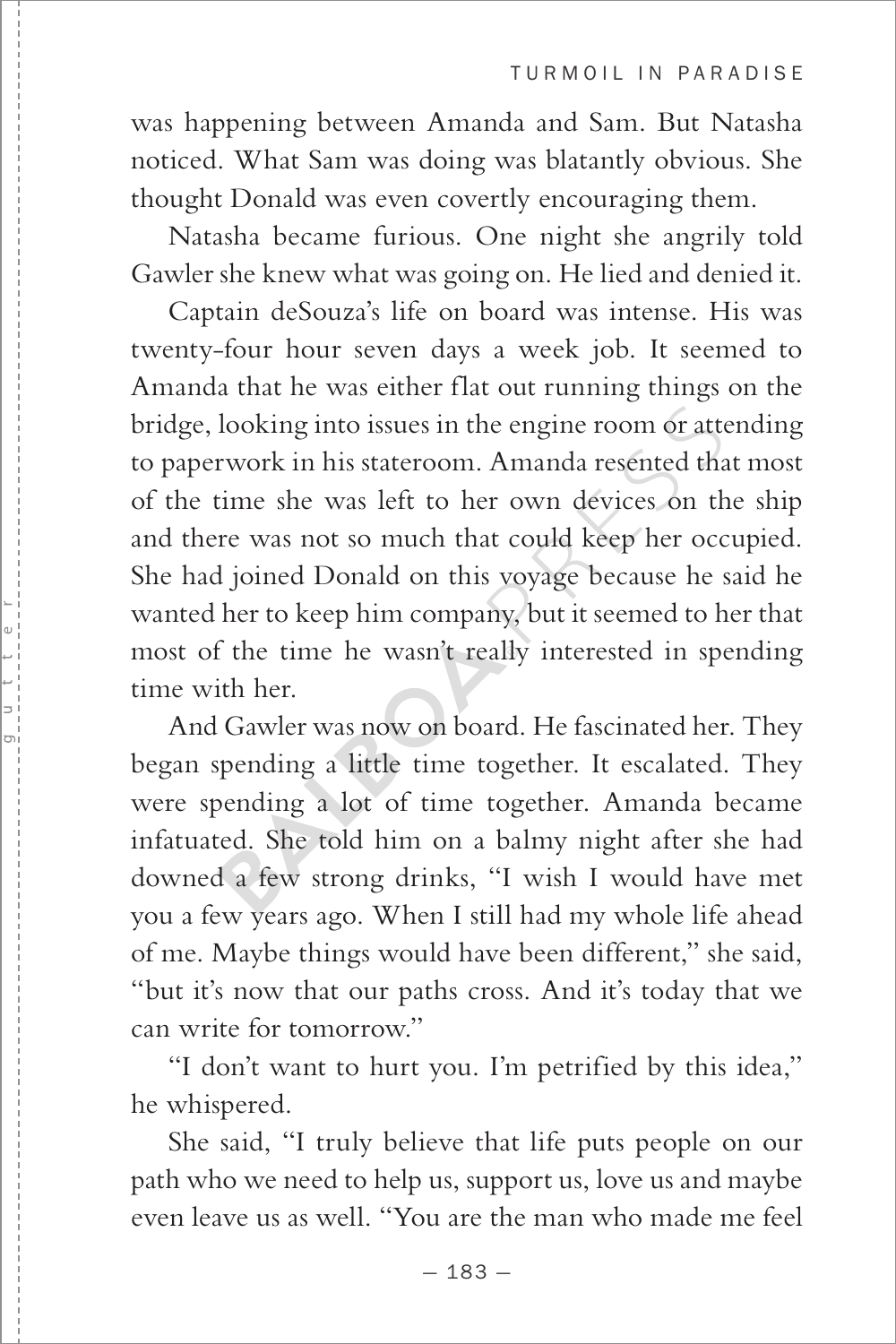alive again. The man who awoke the desire in me to build, this desire to create, a home, a family

"Thanks to you, I'm now this swallow able to fly again. This swallow looking for her nest. But this swallow, that had to regain her freedom.

But perhaps you couldn't save me. Perhaps in fact, no one could. I understood I don't need to be saved or carried. I am the master of my own destiny on board.

At sea, it's all about uncertainties. The only thing you can handle is, hope.

Is it a life where you're scared every day when you open your eyes? I know this love relationship of ours sent me back to that fear of being abandoned again by losing a loved one.

I forgot myself because of your fascinating personality and most of all your body. I am always staying behind you, waiting for you to authorize me to exist. But I think too much admiration would cause us a lot of suffering when we get back on land and we must part."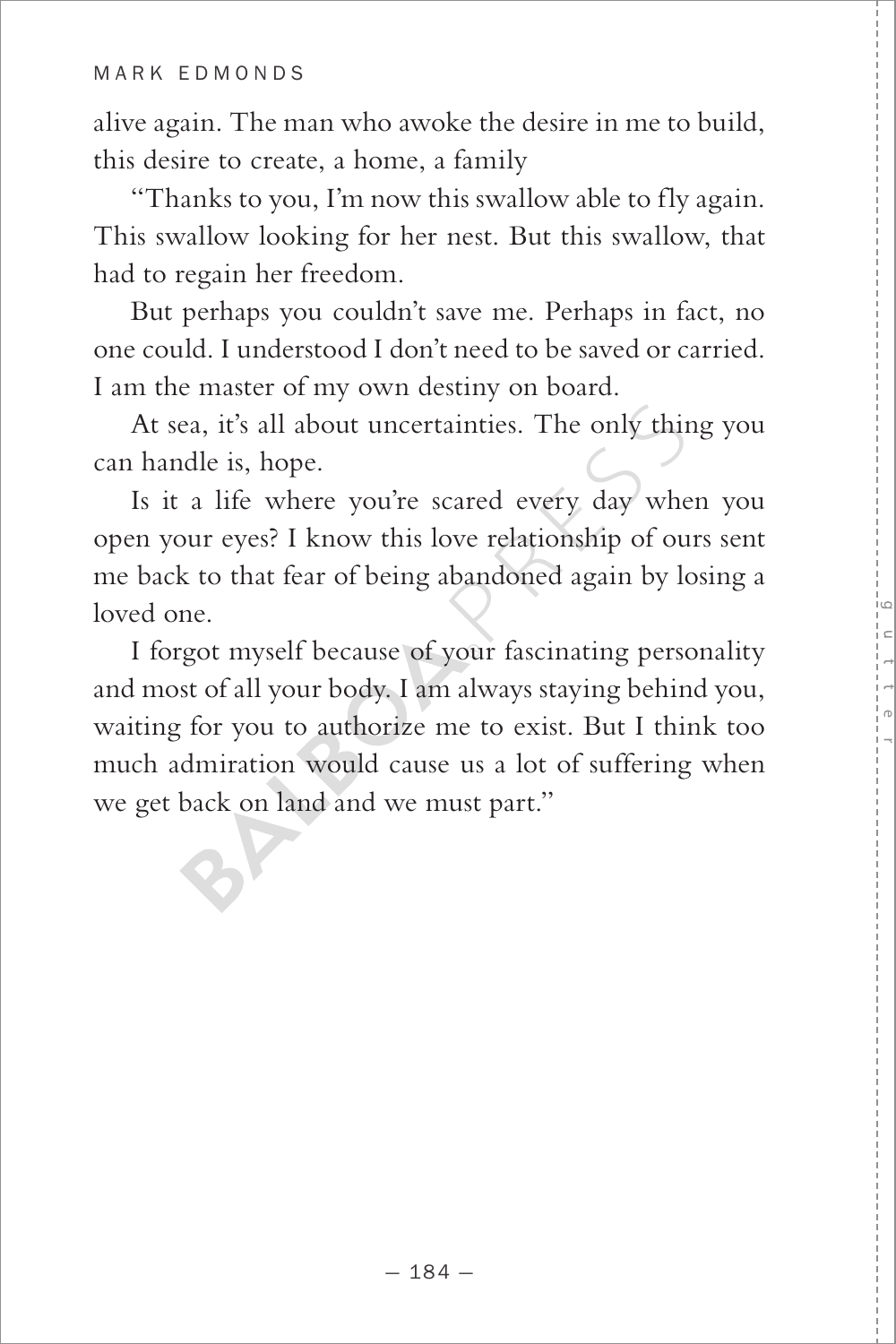#### CHAPTER 33

Natasha was pacing in circles around their tiny cabin. Clearly distressed and fuming with disappointment. She was berating Gawler. He was sitting with his elbows resting on the small dining table looking down at the tabletop with his head in his hands. He was listening, silent, defiant, unsympathetic.

Natasha said, "I realized quite a while ago that if I wanted you, I would have to put up with you running off to shag every trollop and poofter who crossed your bows like a randy old goat. Well, I did put up with you because I loved you and hated the thought of losing you. But now you have pushed me too far and you say you are sick of me. You are dumping me for that little floozy. I never thought you could be so cruel. "Last night you said to me:" 'I will never forgive you. I don't love you anymore. I will never make love with you again.'

Natasha said, "Suddenly I felt trapped in a bad nightmare.

"At this moment I do not feel much anger. My overwhelming feeling is sadness and mourning, as if you had suddenly died or our love had crashed in a freak accident.

What did I do to be to be punished like this?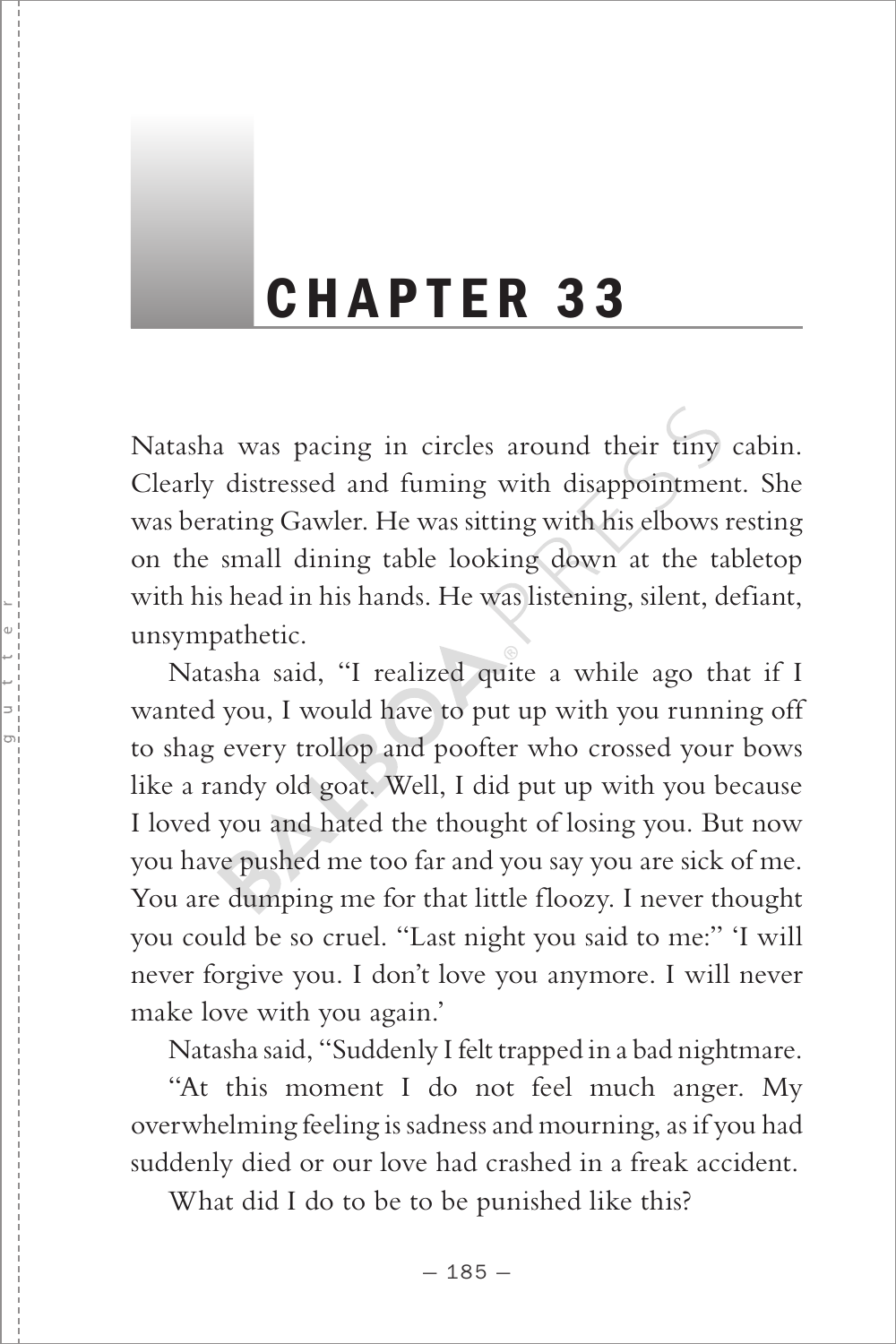What nerve did I touch?

"Our love, the fuel that kept us going through the traumas we have experienced together, without ever looking back, our bodies irresistible to each other. Sex and fighting and making up. I hope that tomorrow your mood will shift, and we might be filled with tenderness or fatigue and at noon maybe it will be peace. How did I do you wrong?

You said I am so passive aggressive. "Don't think I am oblivious to that" you said. "I know I say, it's because I love you.

I am like a lightweight boxer in the ring, taking the punishment, taking it and taking it but still standing on her feet. They say those kinds of boxers have heart. I have a lot of heart.

I think of us lying naked on the bed, holding each other, the easy companionship of bodies that know how to make one another come and come. I believe in our relationship. I believe that we still have this thing. That deep down you still have it for me. I asked you if you have it. "Maybe" you said brutally, "but I don't feel it."

Something has changed between us; you have pulled the plug. "I've had it "you said. "We were caught in some vicious taunting cat and mouse game and now the jig is up."

"You see yourself in a story as the hero who needs to spread his wings and free himself, test himself, renew himself. The hero flees. But the heroine returns to him. "I hear you. You've been wounded, you need space. But so do I."

"Your story leaves me no room at all, no other option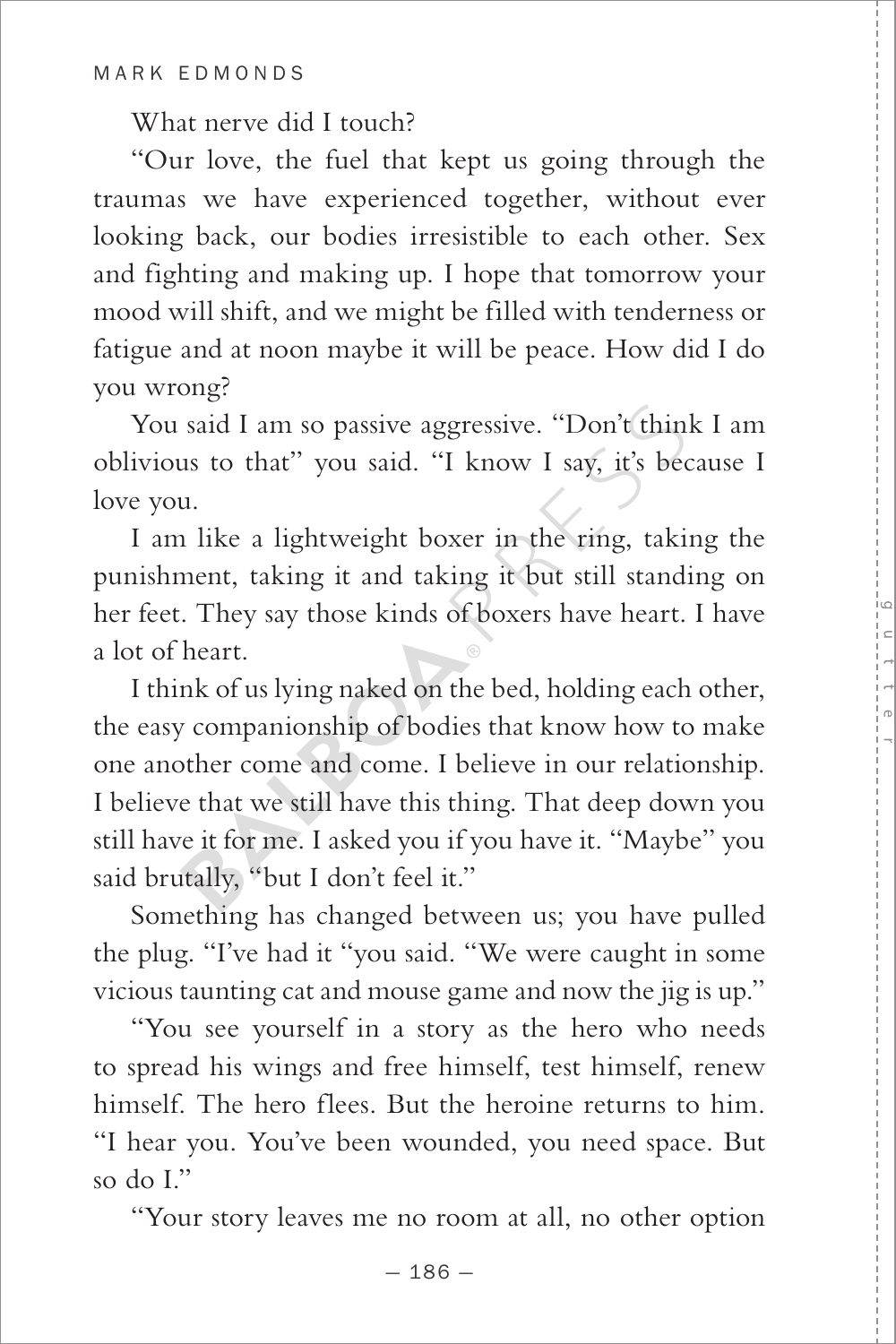than to accept the ritual killing of me so that the liberated hero can fly off on his own. But all I know is that I am not going to play the part you have assigned me.

"I asked you if there was something else going on in your life. It was an oblique question. I didn't have the nerve to ask you point blank "are you fucking Amanda?" You are often missing together somewhere on the ship.

We sometimes have an early dinner in our cabin because you are "going out." This is the new code word. We both know what it means. You talk about it coyly. I don't know how many more times I can take it, seeing you "go out" to fuck Amanda.

For me to imagine you involved with Amanda was unthinkable. Because you and me, we've been everything together. We've had the relationship that everyone dreams of.

You are humiliating me, you know that. You're supposed to be a tough guy. What a wuss. So, you don't fuck me, that's my punishment. Let's see how long that's going to last.

How dare you reject me. You're killing me. You're killing our love, our passion. And for what? For her? Don't you see you're destroying a part of yourself too?"

Deep down we trusted each other. There was an unspoken agreement that We were in it for the long haul, together no matter what the conflicts. But now things are different. Something has happened. How can I believe a word of what you say? "Are you as treacherous towards her as you are toward me? I could forgive you for your betrayal, but you are not asking for my forgiveness.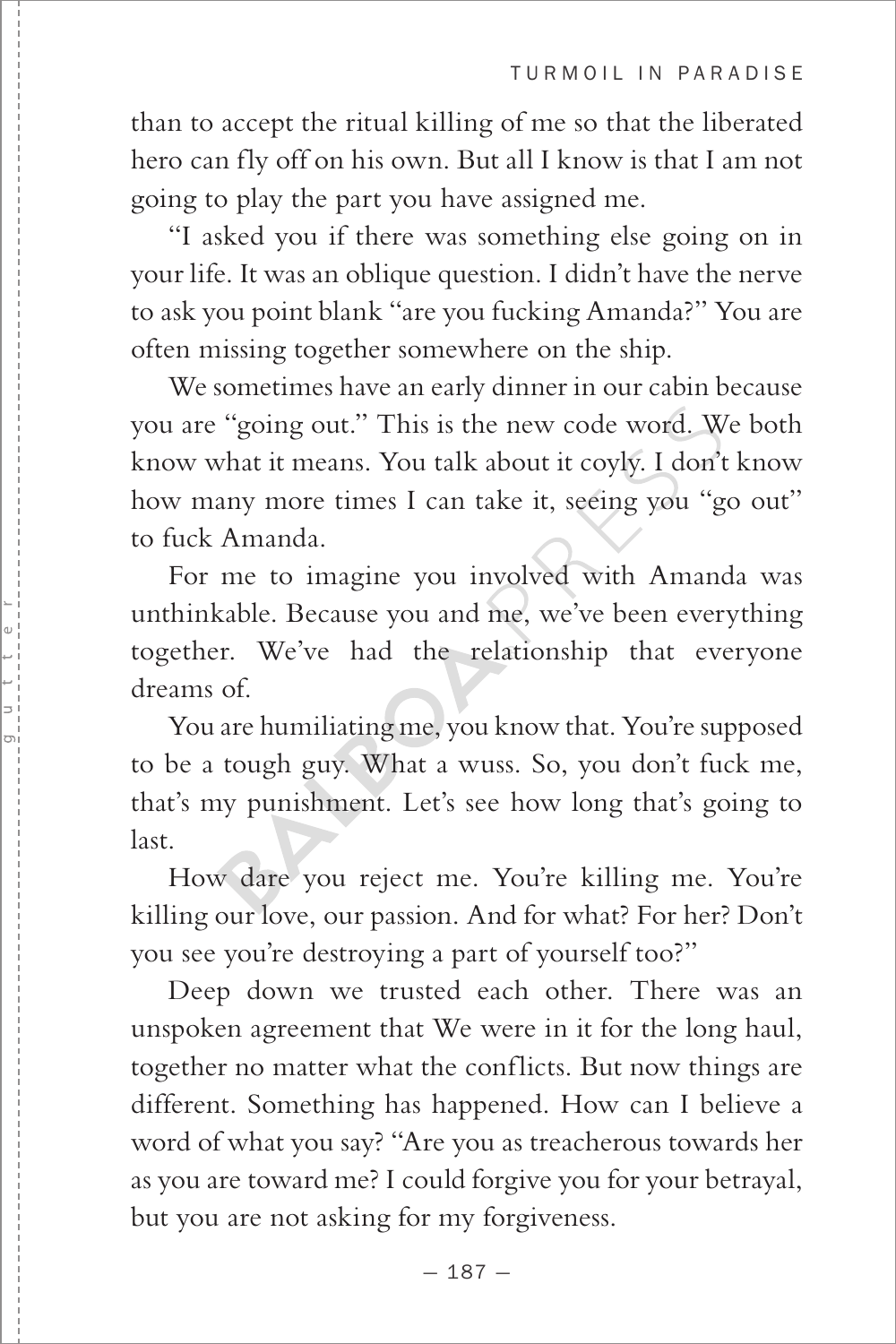When we made love last night, I thought it would be the for the last time, it was as if you were going to war. My face was pressed against your cheek, and I held back the tears. "I'll miss you" I said into your neck. "I'll miss you so much."

You didn't say anything.

"What do you feel about me"? I asked you.

"I don't know". You said.

AVE

A little while later I asked you again.

"Are you sad to break up like this?"

"I am horribly sad," you said, and you sounded desperate."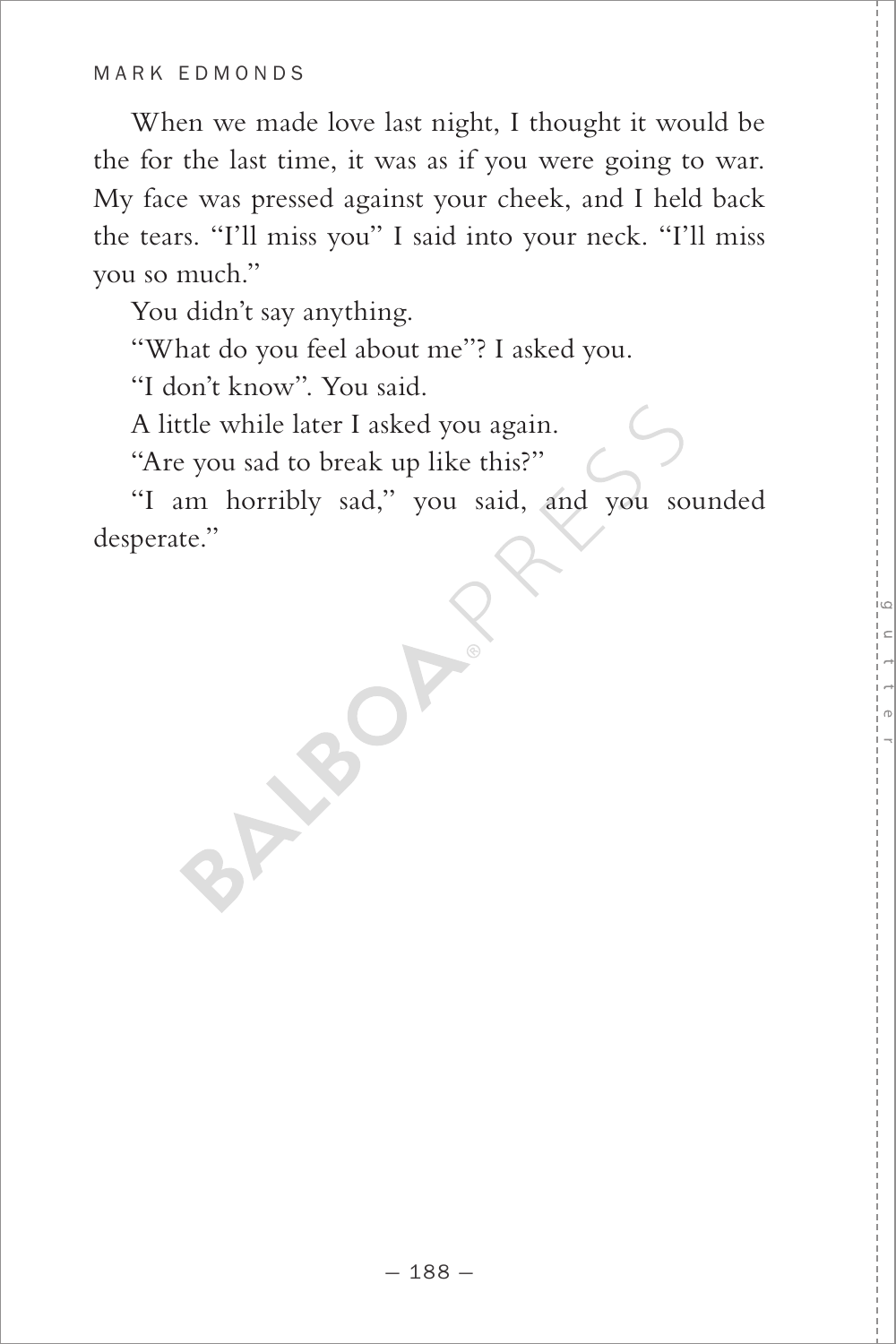# CHAPTER 34

Natasha was furious. She was quivering, crying and distraught from the bust up with Gawler. She stepped out of their cabin onto the outside walkway running along the deck. She was wearing sandals, jean shorts and a tee shirt. She spotted Amanda approaching the cabin dressed in a sports bra and running shorts.

"So, you've come for some more of Sam," she shouted. "Well, try some more of me you slutty bitch." Natasha launched at her, grabbing her by her beautiful long black hair pulling hard and swinging her off balance. Amanda pulled free. Her immediate response was to crouch into a fighter's stance. She jabbed at Natasha who dodged and punched her in the stomach. Natasha was quick but Amanda caught her in the left temple with a short jab which momentarily stunned her.

Amanda pitched forward and fell on top of her. Natasha wrapped her arms around her, spun and got on top of her leaving her with no escape path.

They wrestled and clawed at each other. Natasha rolled out of Amanda's reach. They were both gasping for breath and hurting as they staggered to their feet. Natasha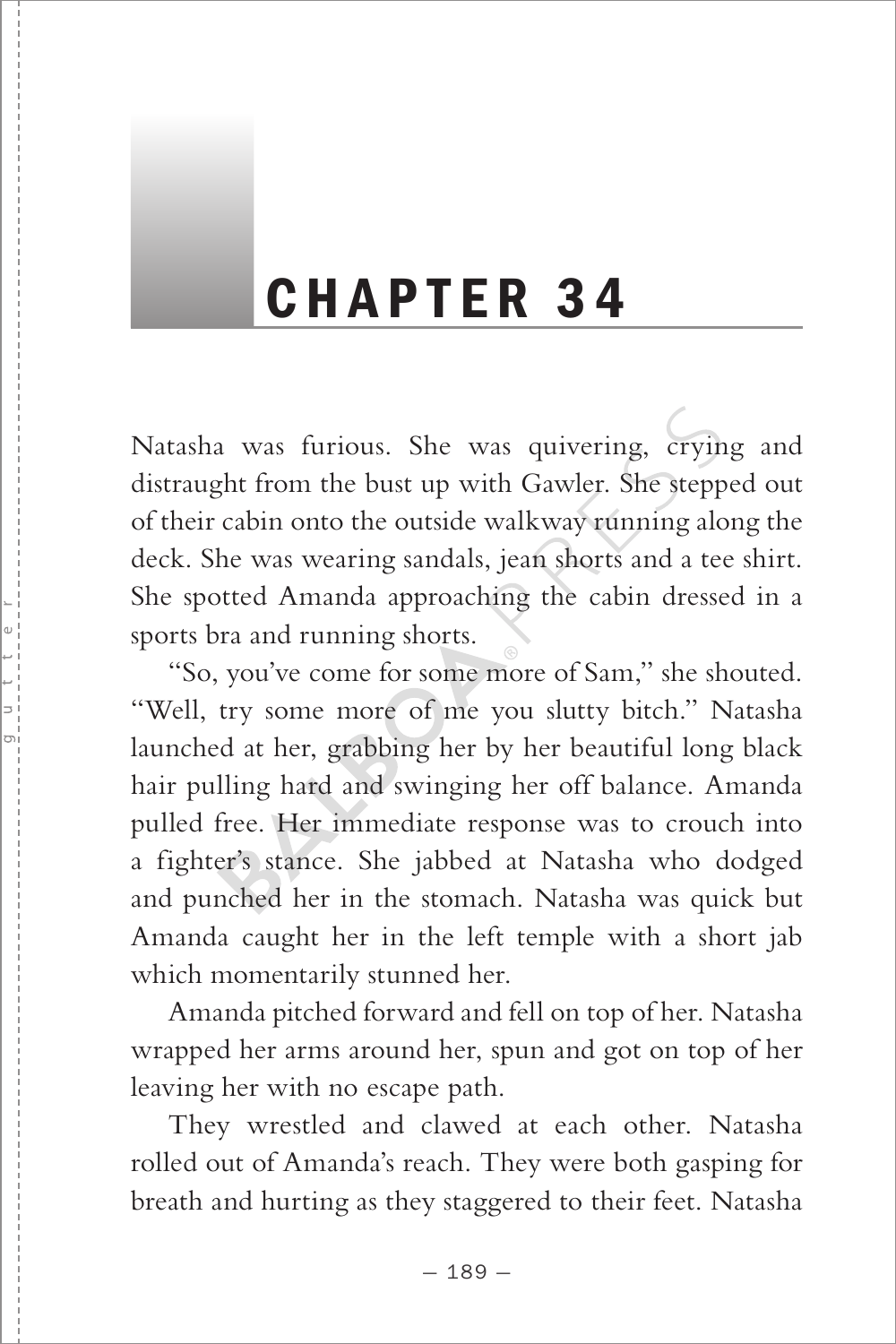pummelled Amanda's head into a post. She grabbed Amanda by her leg and dragged her against the bulkhead. Amanda had lost her top in the melee. Natasha hooked at her pants with her foot and ripped them off. Amanda was now naked; her smooth brown skin was glistening with perspiration.

Natasha was standing in the centre of the walkway with her back to the water readying to give Amanda a final pummelling. In a last burst of strength, Amanda charged heavily against Natasha. The impact sent Natasha sprawling backwards flinging her against the gate in the safety railing for the pilot's ladder. The force of the impact snapped the gate from its rusted hinges.

The damaged gate offered no resistance to Natasha's backwards trajectory. It disappeared overboard leaving a gap in the safety railing and Natasha tumbled backwards through the opening. She disappeared noiselessly into the foaming waves below.

Amanda was bruised and bleeding from multiple scratches and gashes. Her muscles were hurting all over. She staggered to the safety railing and stared into the ship's wake. But Natasha had disappeared. The struggle had begun and was all over in just short of two of minutes. Other than the two combatants nobody had been present. Natasha had mysteriously disappeared, but her absence would not be noticed for some time.

Everyone on board had become distracted by events in the ocean unfolding around the ship. Increased pirate activity in the region had generated seven alerts in recent days to the Maehurst Madrid.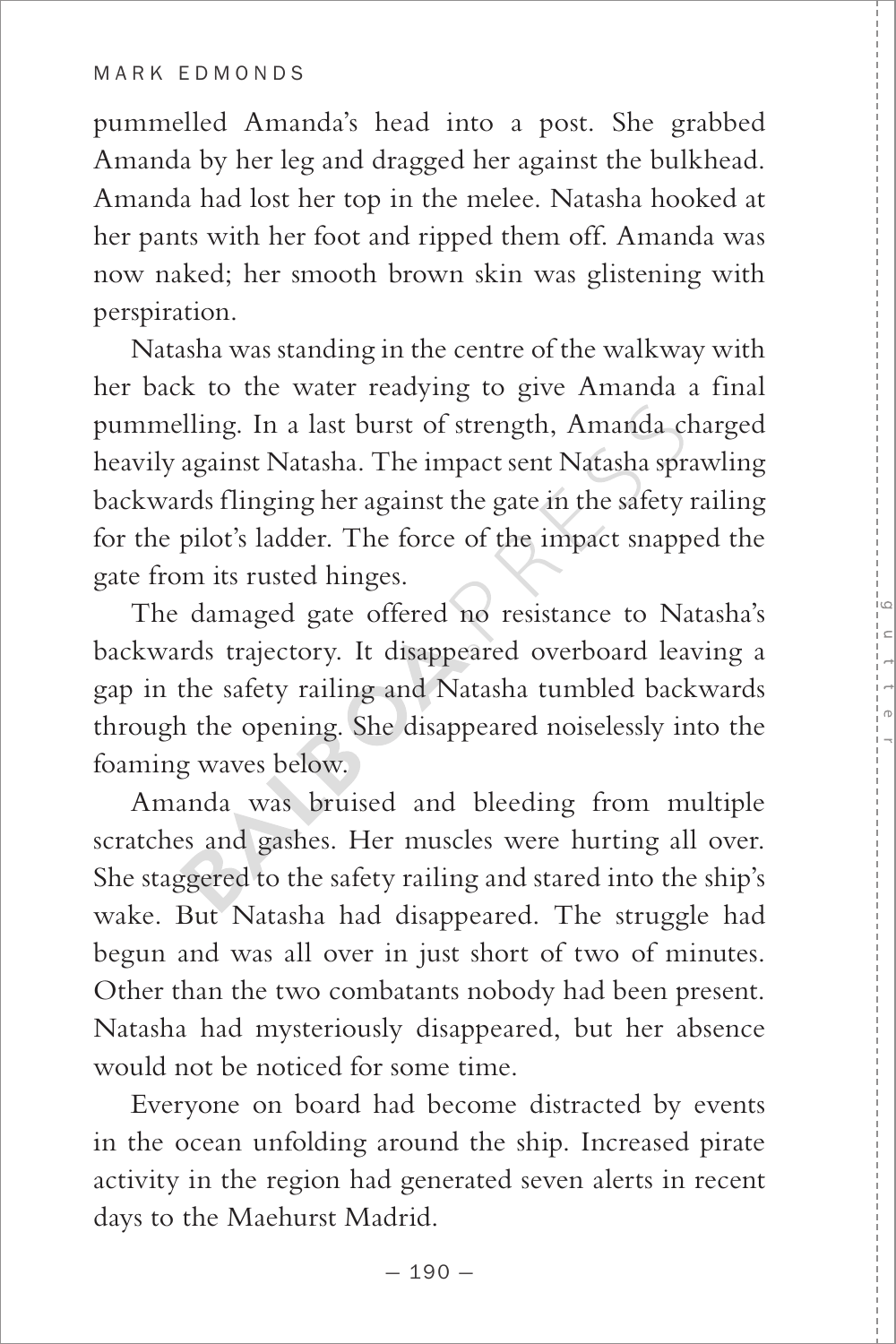# CHAPTER 35

Captain, Donald deSouza was well aware of the alerts but had refused the crew's pleas to sail further away from the coast. They were presently two hundred and forty nautical miles from the coast.

The Maehurst Shipping Company always operated with an on-board anti-piracy plan but Jake Patterson, the Third Mate said deSouza was ignoring the anti-piracy plan. He said "deSouza has a laissez faire attitude towards pirates."

He said every captain knew the company' anti- piracy plan had stipulated that they should stay at least 600 nautical miles away from the coast.

But deSouza said to the officers on the bridge that the route the ship was taking was always in pirate areas. He told them" Even if we stayed say 800 kilometres out, there would be no time when we would be outside the pirate areas."

Patterson, said to the chief engineer. "If something is not deSouza's idea he is not going to do it. You can only try to talk about it until he thinks it is his idea," he said. Patterson said that the best way to avoid an attack was to stop the pirates boarding the ship in the first place. "If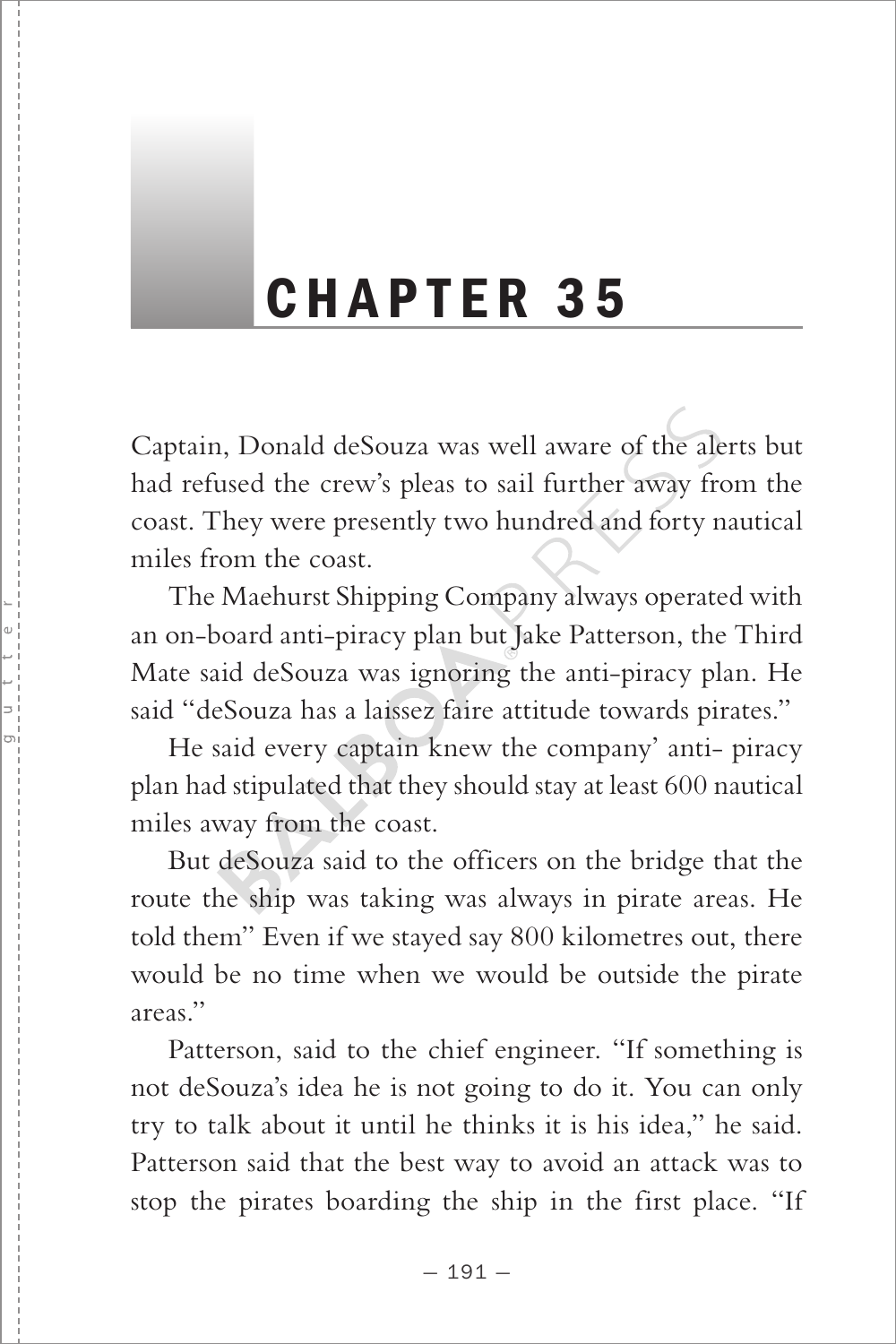pirates did make it onboard then we needed ways to stop them controlling the ship," he said.

The Maehurst Shipping Company also had a longstanding policy forbidding crew members from holding personal arms on their ships. The company did not employ contracted armed guards on their ships.

Inside the ship's engine room an unused small compartment had previously been converted into a reinforced safe room that could be locked from the inside. The room had been specifically constructed after pirate activity had become prevalent.

The afternoon sun was blazing. The sea was rough. De Souza was leading the crew in a lifeboat drill when they spotted four groups of men in small wooden skiffs bobbing around on the rough sea. According to the second assistant engineer, Matt Dixon, de Souza was a stickler for drills and safety.

When the skiffs began to pursue the Maehurst Madrid. Dixon asked, "why are we completing the drill rather than activating the anti-piracy plan?" He got no answer.

The large waves deterred all but one of the skiffs. which also eventually gave up the chase.

At 3.45 am the following morning the solitary skiff reappeared on the ship's radar. The sea was flat glass. Captain deSouza ordered an increase in speed. The skiff fell back before dropping off the radar altogether.

At 6.48 am, another skiff with an outboard motor reappeared carrying four men armed with AK47 rifles. They were clearly pirates but no mother ship was in sight

Dixon said: "They are close and coming fast, I can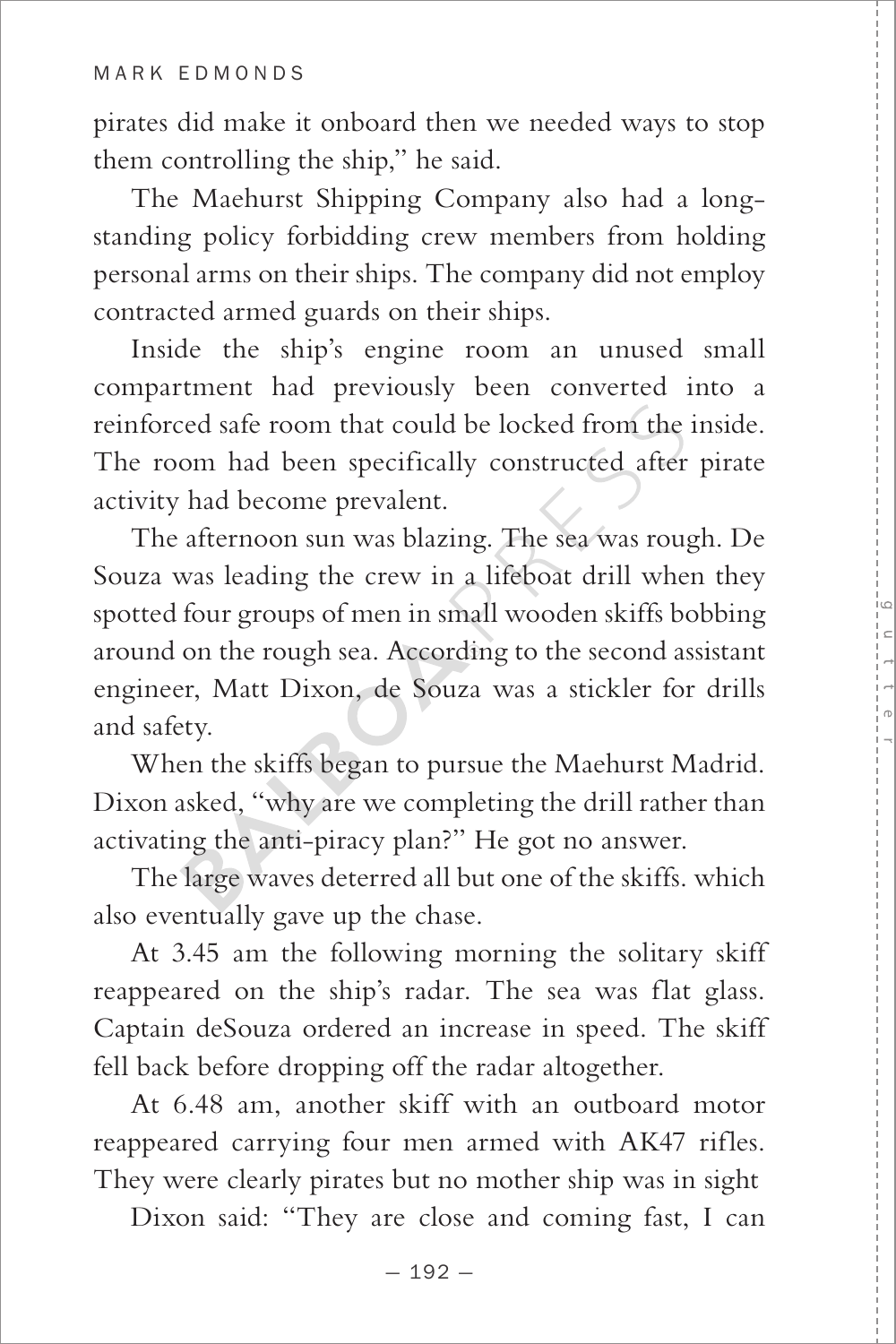see them with the naked eye. We are helpless. We are surrounded by 360 degrees of water, and no one is around to help."

As they got closer the pirates fired on the ship. The crew were alerted by the ship's security alarm.

Gawler came out of his cabin and grabbed a fire hose. He aimed the hose at the pirates as they tried to climb on board. Dixon stood beside Gawler and worked another hose. This did not stop the pirates. Gawler then fired flares at them but that did not stop them. Dixon said, "great work," as Gawler shot off another flare and ducked as the pirates shot back at him.

Gawler and Dixon could see the pirates throwing grappling hooks up onto the ship's lower deck. The pirates slung a ladder from the hooks and climbed onto the deck. They forgot to secure their skiff and it quickly drifted away.

Third mate Patterson activated the anti-piracy plan. He led fourteen of the crew including second mate Jessica Danforth and Captain deSouza's wife Amanda down to the safe room. They were looking for the civilian passenger Natasha Timoshenko but, in their rush, to get to the safe room they had been unable to find her. Captain deSouza barricaded himself in his captain's stateroom and tried to figure out what to do next.

A pirate was able to sneak past Gawler and Dixon by creeping along the deck below them. He climbed to the bridge and used his gun to shoot through the security chains and locks securing the access gate to the bridge. Unfortunately, deSouza had neglected to lock the bridge door. The pirate easily forced the door open. Jacobson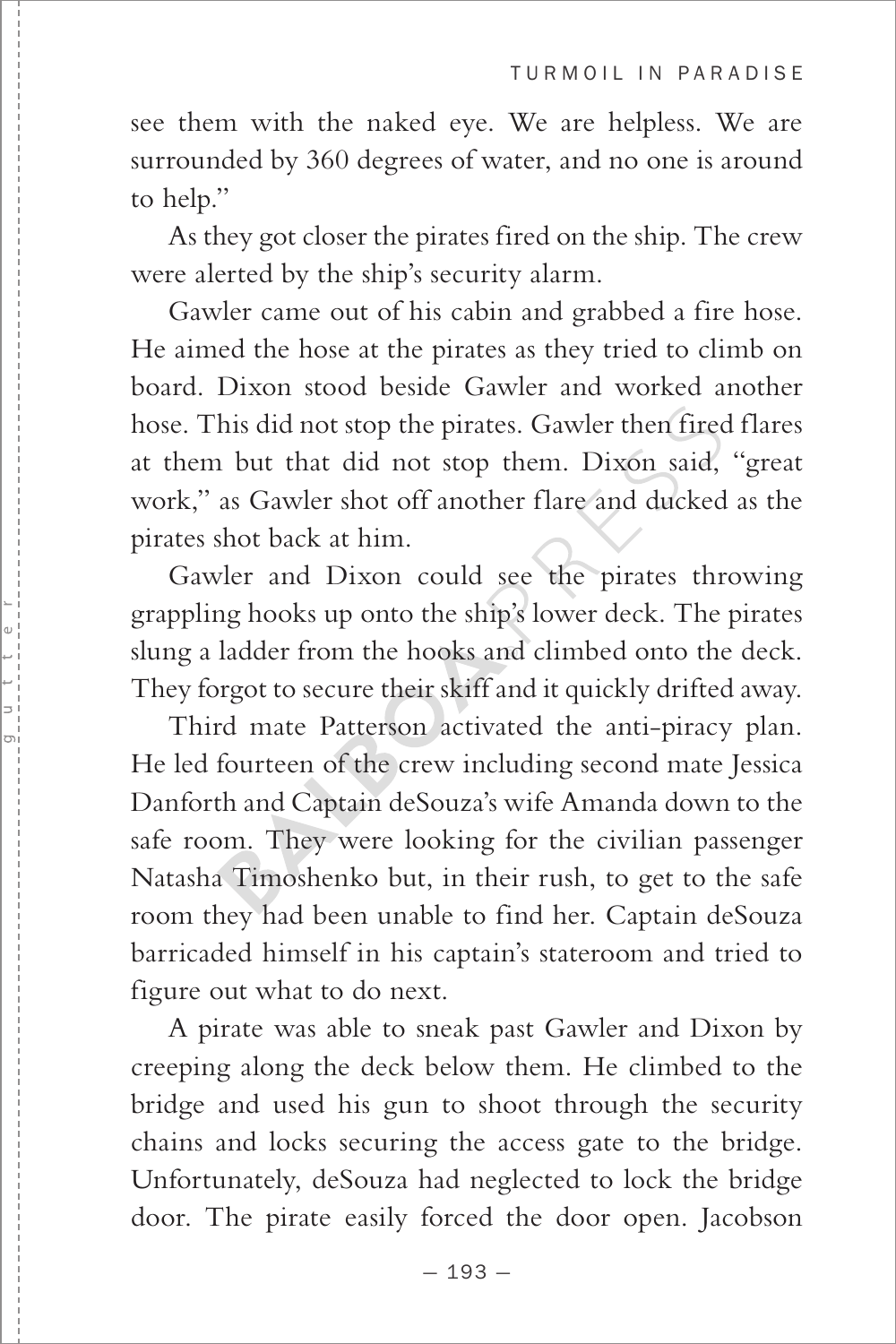radioed an alert to Gawler and Dixon below; "the bridge is compromised; the bridge is compromised". The chief of the pirates, a guy they heard the other pirates call Abdul, had appeared in front of Jacobson on the bridge. He fired two shots in the air and announced: "no problem, no problem, just business. Relax, not al-Quaida, not al-Quaida."

At gunpoint he ordered Jacobson and the helmsman out of the bridge and forced them to rig a rope ladder down the side of the ship for the last two pirates still in the skiff.

Down in the engine room the chief engineer had acknowledged the alert and had taken over control of the ship. He was able to swing the rudder from side to side to try and stop the last two pirates from climbing up the ladder onto the ship. He failed to stop them, but the increased wake from the manoeuvre caused the pirate's skiff to capsize.

Now the pirates were trapped on the ship.

The engineer shut off the engines, the electrical power and the emergency generator. Only the emergency batteries remained. They generated a distress signal. The ship became dark.

The engineer figured the pirates would be afraid to move around an unfamiliar ship in the dark.

On the bridge Jacobson convinced the pirates to summon assistance from their mother ship. He convinced them that without power the radio and radar did not work. He told them he was trying to help them get away from the ship.

Chief pirate Abdul demanded that Jacobsen fetch the crew. Jacobson broadcast messages calling the crew to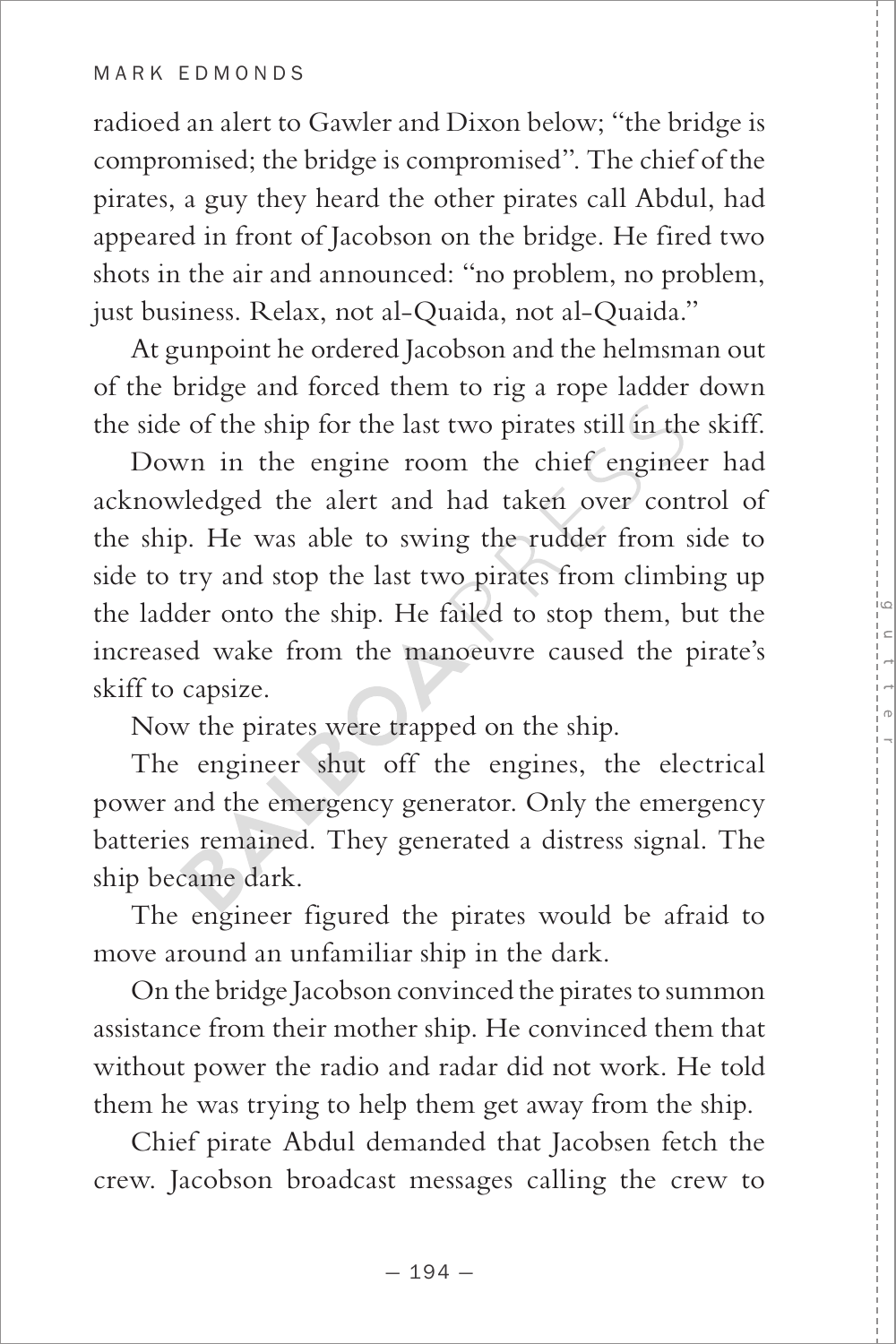muster but he did not send the safety code word. Therefore, the crew ignored the call.

Gawler was concerned for the crew and Natasha who he believed was in the safety room. They would be suffering from the extreme heat. They had no food or water, and it would be getting hotter inside the room. The pirates began searching the ship for the crew.

Gawler and Dixon crept along the tunnels below deck normally used by the crew when it rained. Over the radio Jacobson said, "if they don't see anyone in five minutes they are going to start shooting."

Gawler and Dixon silently slipped through the door of the safe room and gathered a couple of the crew to collect some fruit and drinking water from the darkened engine room. He looked for Natasha in the room but did not spot her. Gawler then stationed himself in the shadows outside the room to guard the entrance. Around 11.00am two figures approached the engine room. It was the pirate Abdul with the helmsman guiding him.

The only weapon Gawler had was a pocketknife. It was sharp with a serrated hilt.

Abdul held a torch in his left hand. The beam flashed on Gawler. He lunged at the pirate and jabbed his right hand with the pocketknife at Abdul's throat. Gawler assumed the pirate probably had a gun in his right-hand. Gawler grabbed and squeezed the pirate's right wrist while he held the knife at his throat with his other hand. Abdul slashed his left hand at Gawler as he tried to keep the knife from his throat. Gawler then realized Abdul was not armed after all. The struggle caused Gawler to press the knife harder into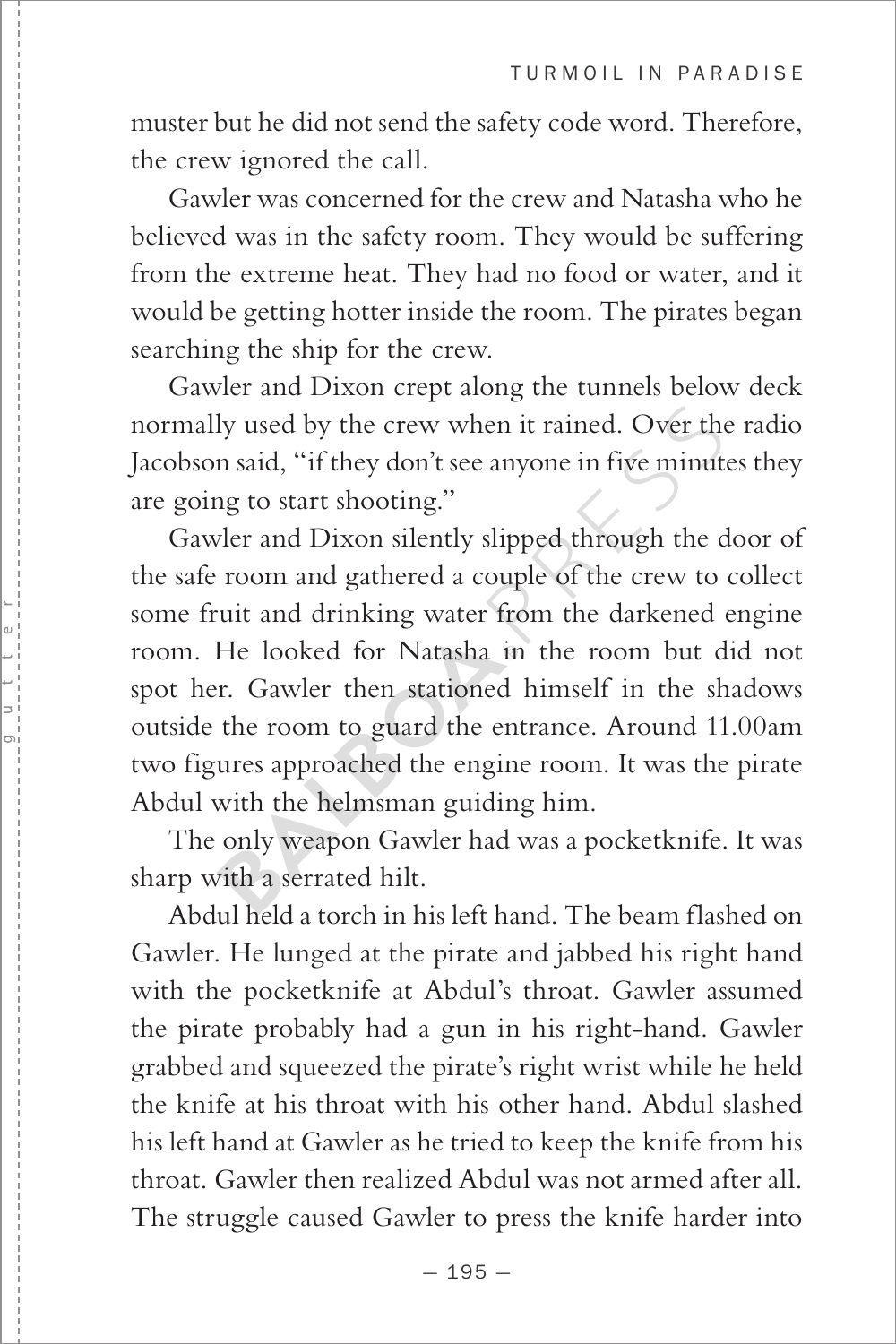the pirate's throat. Gushing blood, Abdul started yelping in fear.

Gawler pushed him down onto the deck and called out to Dixon for help.

They tied his hands with some zip ties Dixon had grabbed earlier in the engine room.

"One down, "Dixon said over the radio.

In the Captain's quarters deSouza had been left tied-up and blindfolded after the pirates had smashed their way into the cabin past his puny barricades. They had found the unlocked ship's safe and had helped themselves to \$30,000. But the pirates had missed the captain's radio and his mobile phone.

Gawler released deSouza from his blindfolds and ties.

deSouza grabbed the radio and called, Mayday, Mayday. This is Maehurst Madrid- Panamanian flag ship with Filipino crew. We have been taken hostage by four pirates. Any vessels in the area come back on channel sixteen.

The pirates were listening to the same radio channel on the bridge, but they didn't know where the broadcast was coming from. The pirates now seemed calm and happy with their \$30,000 pay day.

Gawler and Dixon released the crew and Amanda from confinement in the safe room. They staggered out okay but suffering from heat stress. Gawler was worried now about Natasha. He hadn't seen her coming out of the room. He pondered *"Where the hell was she?"*

Negotiations on the bridge between the remaining three pirates and Jacobsen had reached a deal. The pirates had lost their skiff and were going to take a lifeboat, but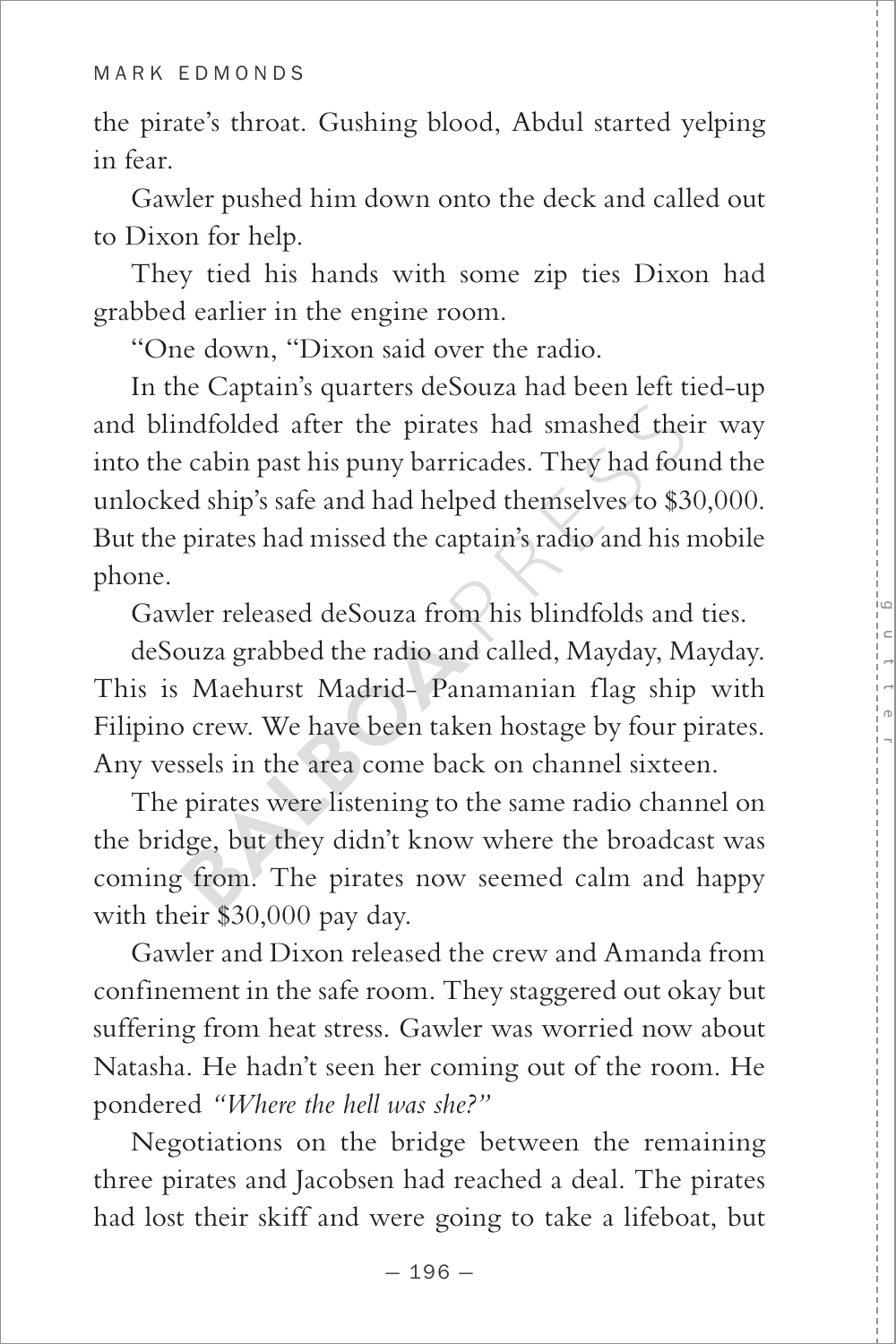first they needed their leader Abdul back. They demanded the release of Abdul and the supply of a lifeboat to take the four of them back to land. The \$30,000 haul would satisfy them.

As agreed in the deal, a lifeboat was lowered. The three pirates descended on the pilot's ladder and climbed aboard. Abdul had been retained by Gawler as captive on board the Maehurst Madrid until the boarding onto the lifeboat of the other three pirates had been completed. As soon as Abdul climbed aboard the lifeboat the pirates yelled that they needed someone to show them how to operate the controls. Gawler volunteered. He descended the ladder into the lifeboat. As he was showing Abdul how to operate the controls Abdul gunned the engine and roared away from the ship. Now Gawler was the hostage.

Third Mate Jacobson took control of the Maehurst Madrid and pursued the little lifeboat. As night fell Jacobson and the Pirates talked back and forth by radio. Jacobson trying to persuade the pirates to release Gawler and the pirates refusing.

Fort the next three hours the enormous Maehurst Madrid pursued the small lifeboat cutting it off and forcing it to turn away from the coast from where the pirates may have been able to source assistance.

At about 1.00 am an American naval destroyer arrived on the scene. It was a large warship and carried helicopters.

A helicopter was quickly despatched to the lifeboat. It hovered closely above the tiny boat. Gawler grabbed his opportunity to get away from the pirates and jumped overboard. He jumped just in time as the downdraft from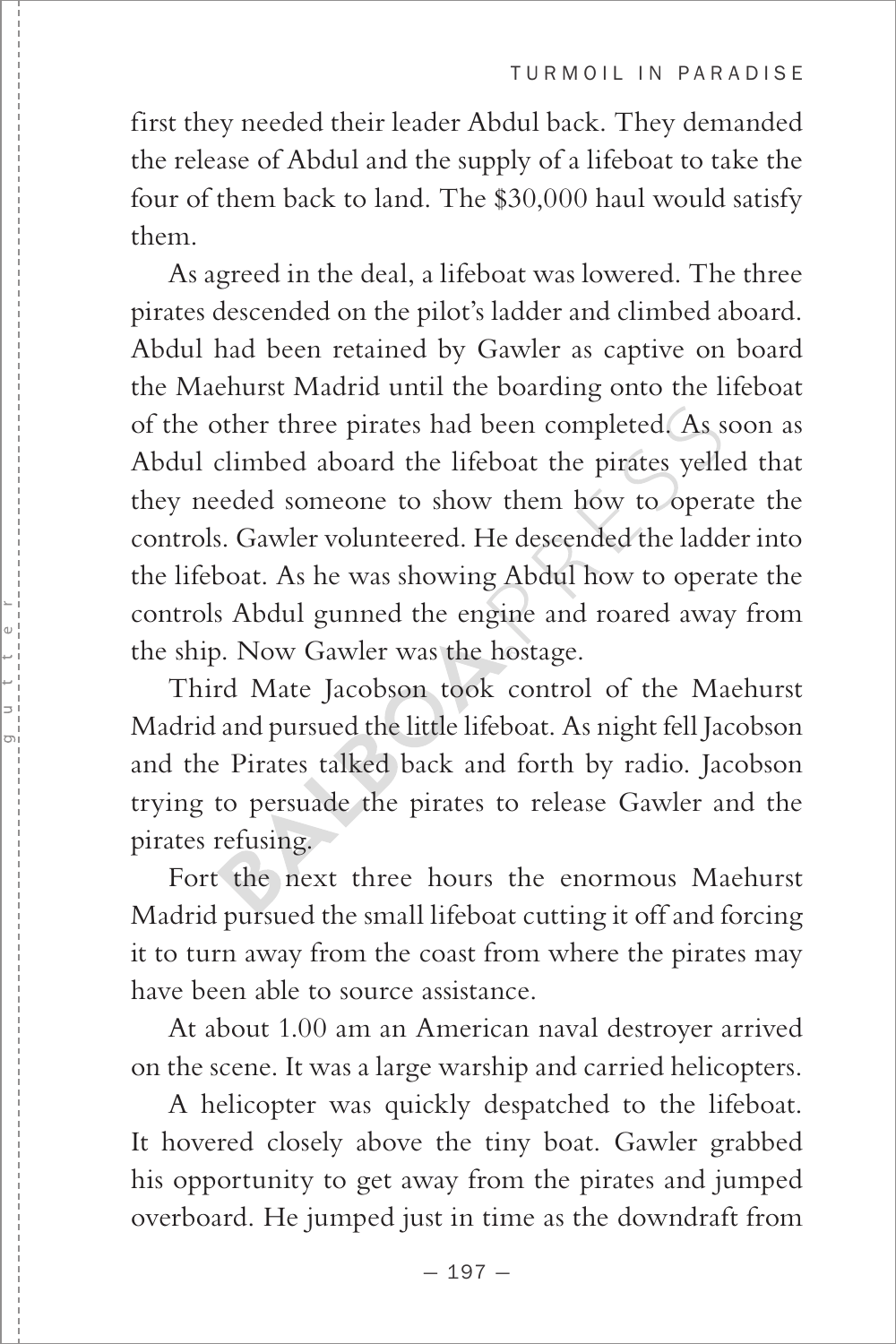the helicopter swamped the lifeboat with seawater. The little boat sank with the four pirates on board.

A cable was lowered from the helicopter with a recue crewman. Gawler was hoisted into the helicopter which then returned him to the deck of the Maehurst Madrid.

As soon he was back aboard Maehurst Madrid Gawler went searching around the ship for Natasha. Although he had been emotionally hurt by their nasty break-up, he still felt strongly for her. He was frightened when she was nowhere to be seen. He spoke with deSouza.

"I'm worried about Natasha, he said. Surely, she wouldn't have fallen overboard or something like that during the pirates' attack?

De Souza's tone when he responded to Gawler was icy cold. This was the brute who he knew had cuckolded him with Amanda. *Now this thug wants my sympathy, he mused. Well, he can just whistle for it.* "I Guess, if you have searched the ship and didn't find her then that must be what has probably happened," deSouza said. " But that was hours ago. We would have no hope of finding her now. I will put out an SOS person-overboard alert on all channels and hope for the best."

A response call came back two hours later from what seemed to be a Chinese fishing vessel. Squealing through heavy static, a voice in broken English seemed to be saying something about Shanghai. Then the channel dropped out.

The next stop for the Maehurst Madrid was Singapore. Gawler decided that after he had done his duty to Consolidated Rutile by supervising the unloading of the gold bullion from the ship's sea chest and deposited it into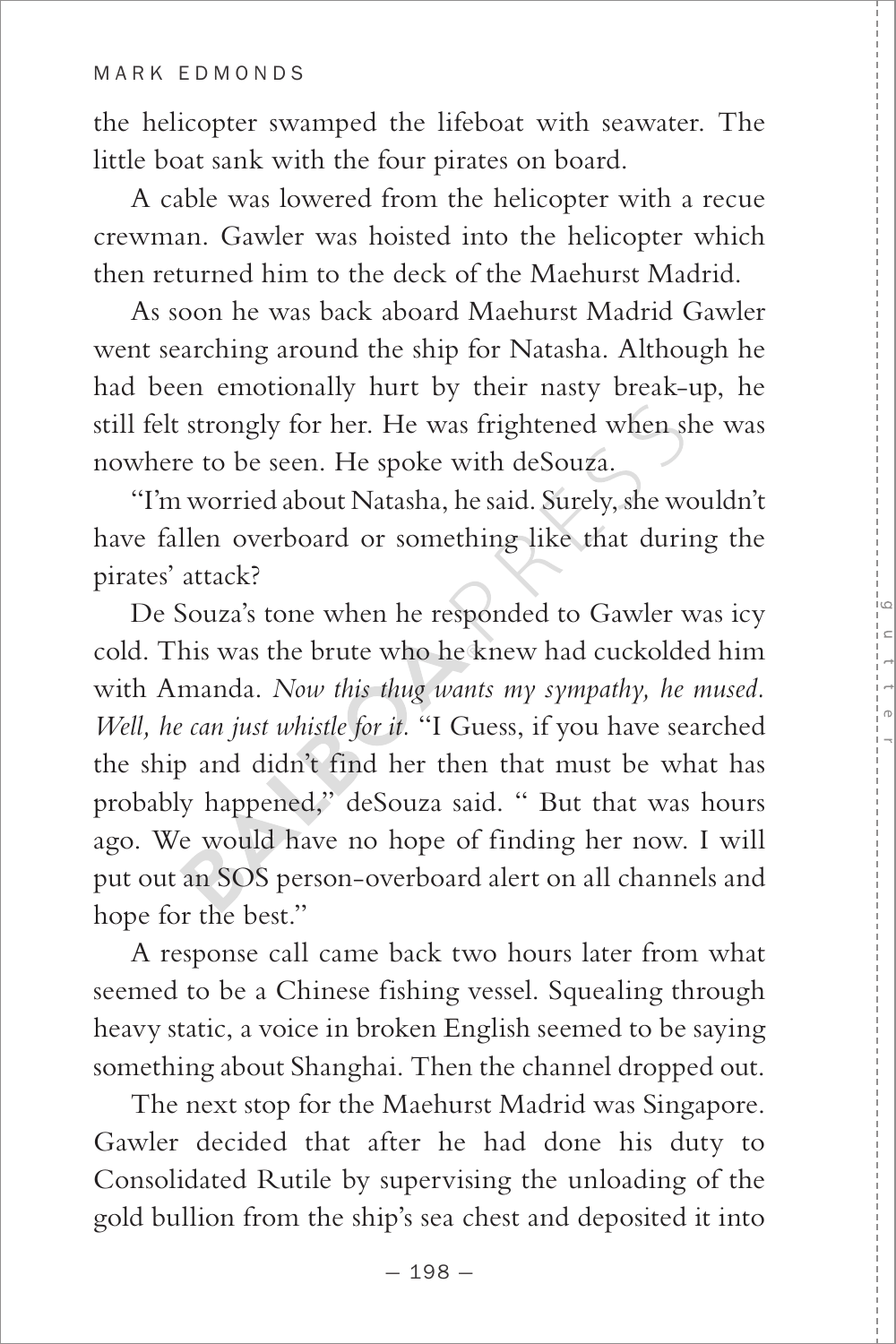the corporation's bank account in Singapore, he would travel to China and attempt the huge task of trying to trace Natasha, or at least to try find out whether she had survived.

Amanda had been avoiding him. He wondered; did she know something? He couldn't find her to get some answers to the puzzle. He felt spooked by Natasha's disappearance, haunted, lost. Was it suicide? If so, was he to blame? This was not the same feeling he had after losing Sarah to cancer. The devastation was the same but the emptiness, the chilling unknown factor, the horror of what might have happened was seeping slowly into his heart. In the meantime, while he counted down the days until the ship reached Singapore, it seemed all he could do was hope that Natasha had somehow survived.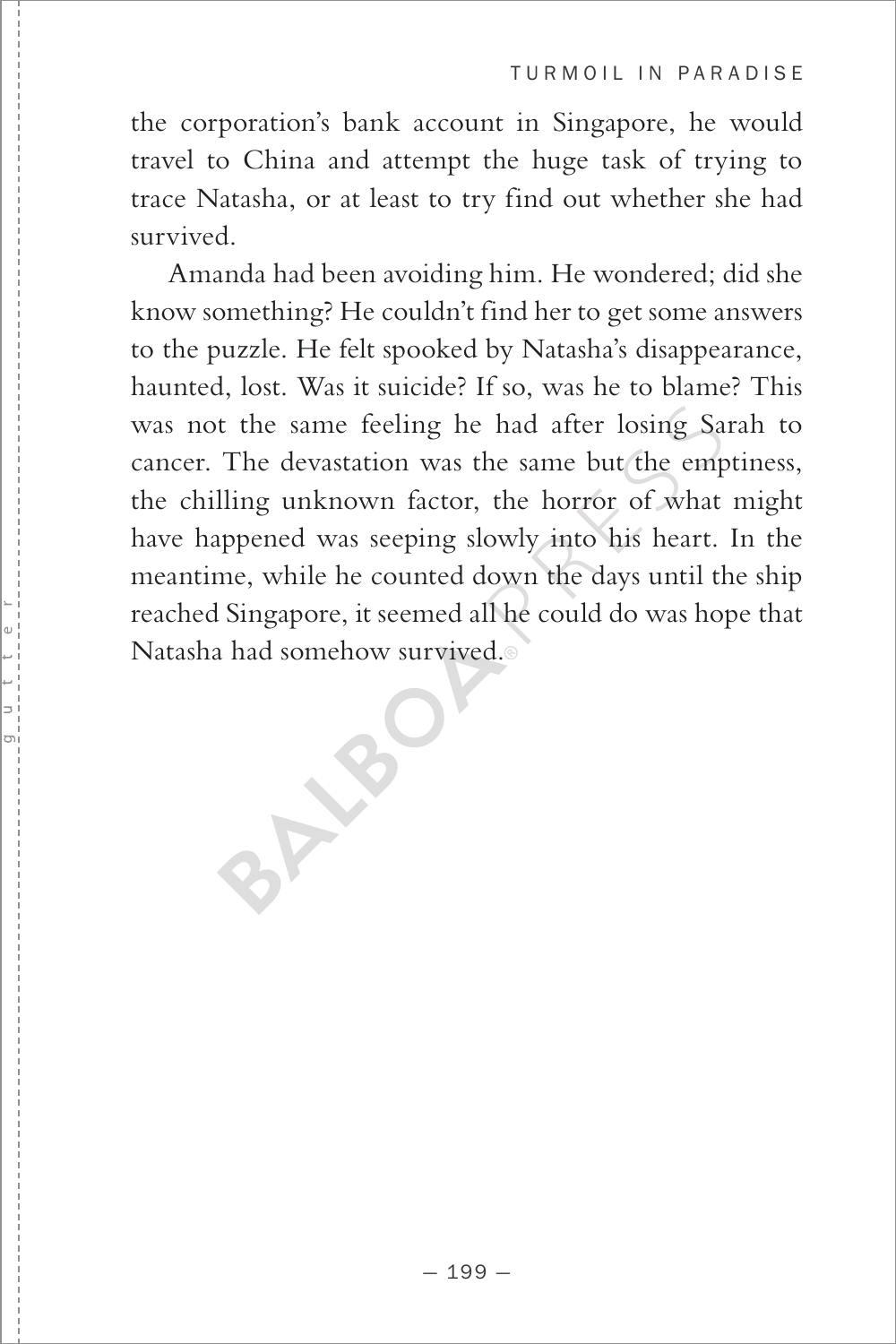# CHAPTER 36

The ship's second mate, Jessica Danforth squinted through the rain-splattered windows of the bridge as the container freighter, Maehurst Madrid, lunged upward sharply, then fell into the trough of a 20-metre-tall wave.

The skies were black. She stood on the navigation bridge high above the Maehurst Madrid's main deck, which spread out before her like an aircraft carrier stacked high with red, white and blue cargo containers.

News blurted through the bridge's radio speaker: Forecasters had named the storm Hurricane Stephanie as it built into a Category 3, with winds of 130 kph.

"Oh my God," she said to the helmsman standing nearby, bracing when the ship she called "the rust bucket" shuddered over another wave. "Can't pound your way through them waves. Break the ship in half," the helmsman said.

It was 1:15 a.m. and the Andaman Sea was boiling over. The Maehurst Madrid, sailing near Nicobar Islands off Malaysia was being knocked about by the strongest October storm to hit these waters since 1866. In the coming hours,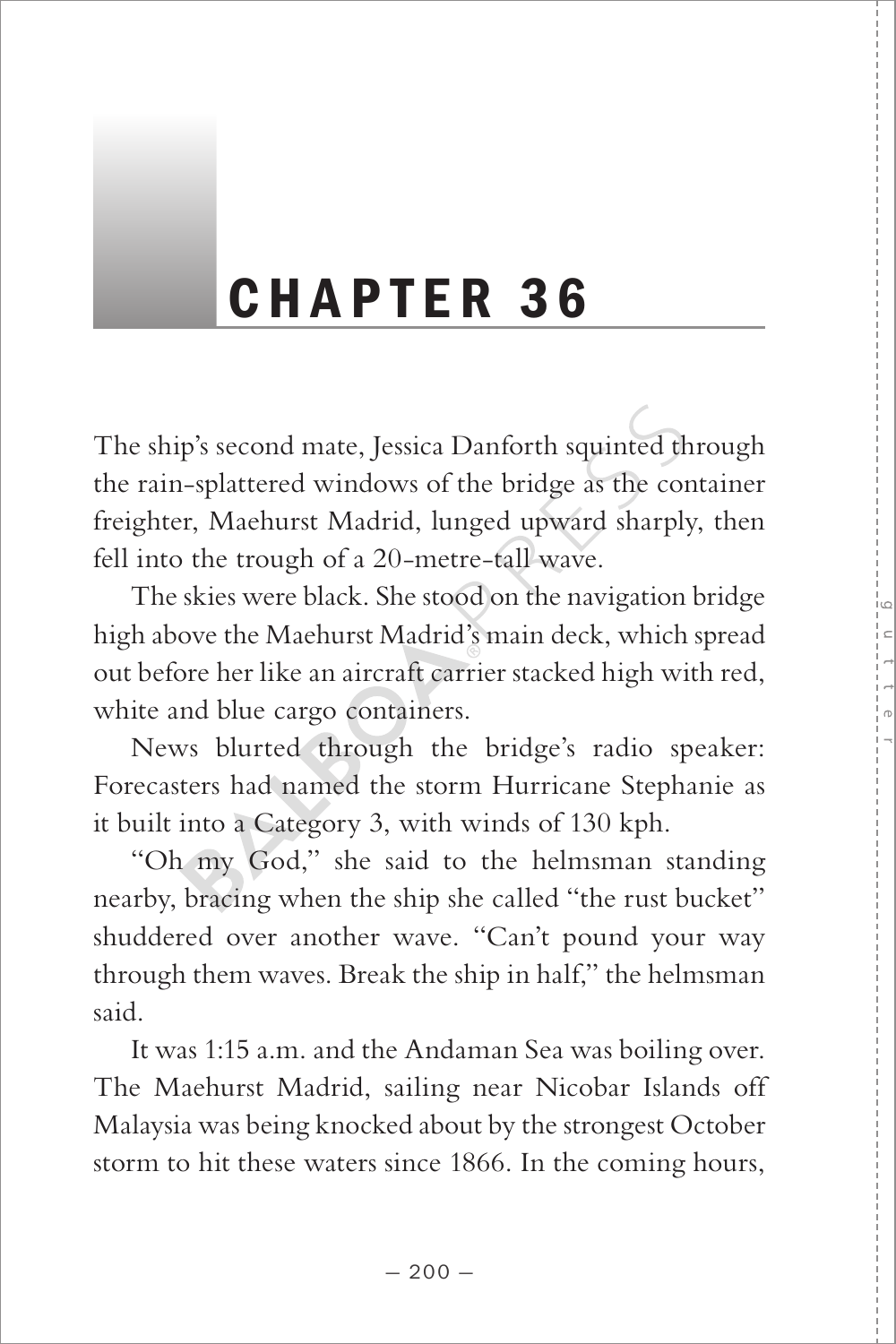the Maehurst Madrid and its crew would fight desperately for survival.

Another wave slammed into them. "Oh shit," said Jessica. "That was a bad one." The alarm sounded. The ship was now pushed in another direction, off the captain's chosen course. After a few tense seconds, the Maehurst Madrid righted herself. "She's doing' good. I'm impressed. Knock on wood," said Jessica.

The Madrid was one of two container ships owned by Maehurst Maritime Inc. that navigated in constant rotation between Melbourne Australia and Singapore. It carried everything from milk to Mercedes Benzes. If the Madrid missed its run, store shelves sat empty, an economy suffered and Maehurst lost money.

This run was to be the Maehurst Madrid's last before a major retrofit. Maritime Inspectors had found parts of the vessel's boilers that were "*deteriorated severely*" and a service was scheduled in the next month. This came as no surprise: One Maritime inspector had identified a "*disturbing"* uptick in safety discrepancies during the Maehurst Madrid's inspections over the previous two years. The Maritime Inspector was in the process of adding the 40-year-old ship to its "target list" of cargo vessels that needed a higher level of scrutiny.

To add to the danger, the Maehurst Madrid was equipped with open-top lifeboats like those used on the Titanic or Lusitania. Modern ships carry the round, tent-like lifeboats with electronic beacons that dramatically increase survival chances in a shipwreck.

Once, Jessica texted pictures of the MSC Madrid's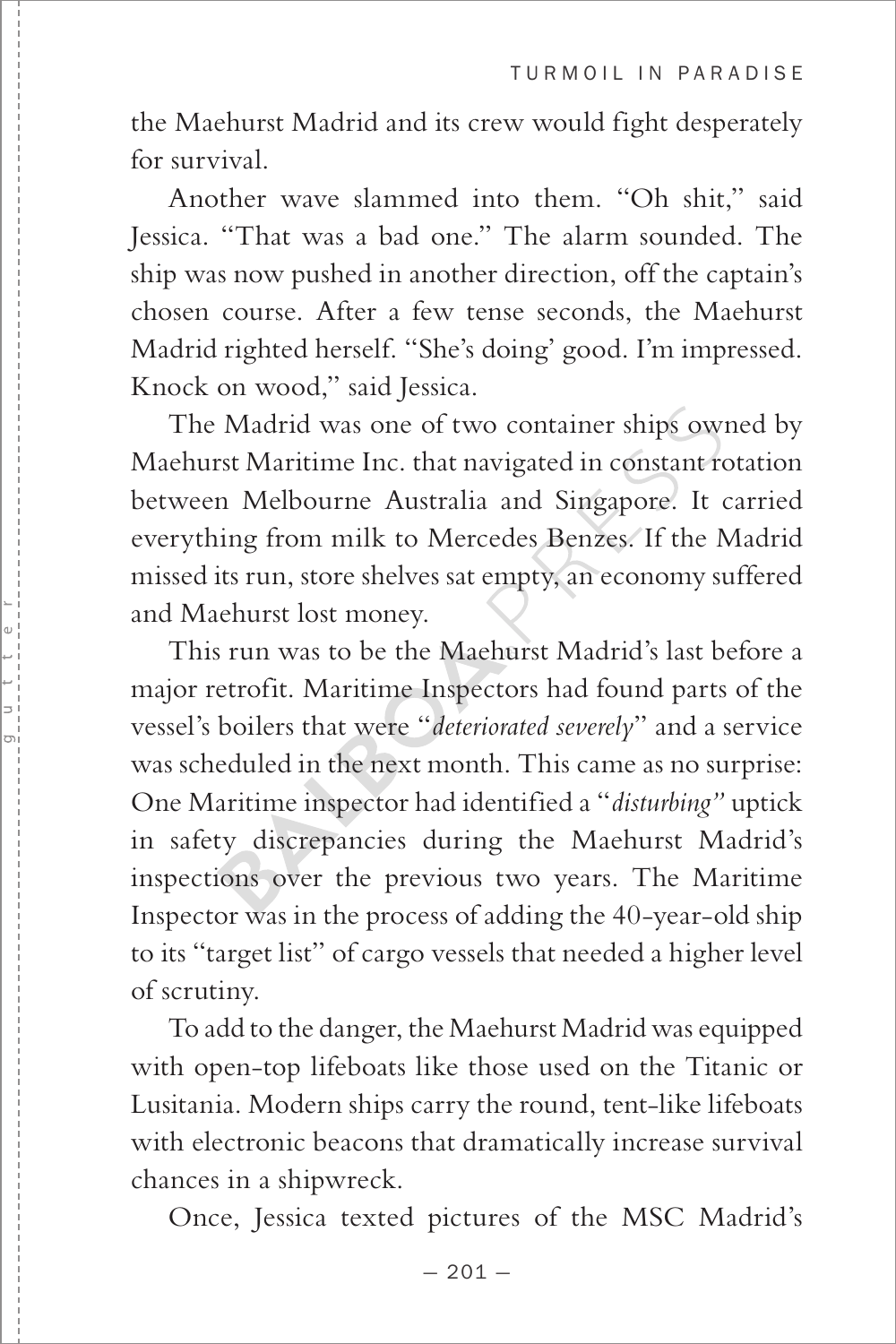lifeboats to her mom. "Is that your lifeboat? It's open," her mom replied, aghast. Her mom was a former sea farer and knew open lifeboats to be a thing of the past. "Let's hope you never get into some rough seas," she wrote, "because you know kid, you're screwed."

"Yes, I know," Jessica replied. "Mom, if I ever die at sea, that's where I want to be."

Jessica Danforth had a cordial relationship with the captain of the Maehurst Madrid. She respected him but told her mother and friends she didn't like de Souza's dismissive attitude. The storm had been growing, so Jessica suggested they consider taking a longer, slower route south through the Old Adaman Channel.

But the captain had the final word on voyage planning, and he refused to deviate. She'd noticed the captain was sound asleep when she'd called. It rang a few times before he answered.

The ship was taking a beating, she'd said, but was holding course. The captain asked about the latest weather reports. He would return to the bridge in a few hours. She hung up the phone as the ship took on another huge wave.

"He said to run it. Hold on to your ass!" Jessica shouted. "Figured the captain would be up here," the helmsman said.

Microphones on the bridge picked up their conversations, which were sent to a voyage data recorder, the ship's "black box." I thought so too. I'm surprised, "Jessica replied.

"Damn," the helmsman said with disappointment. "He'll play hero tomorrow," he said laughing. The captain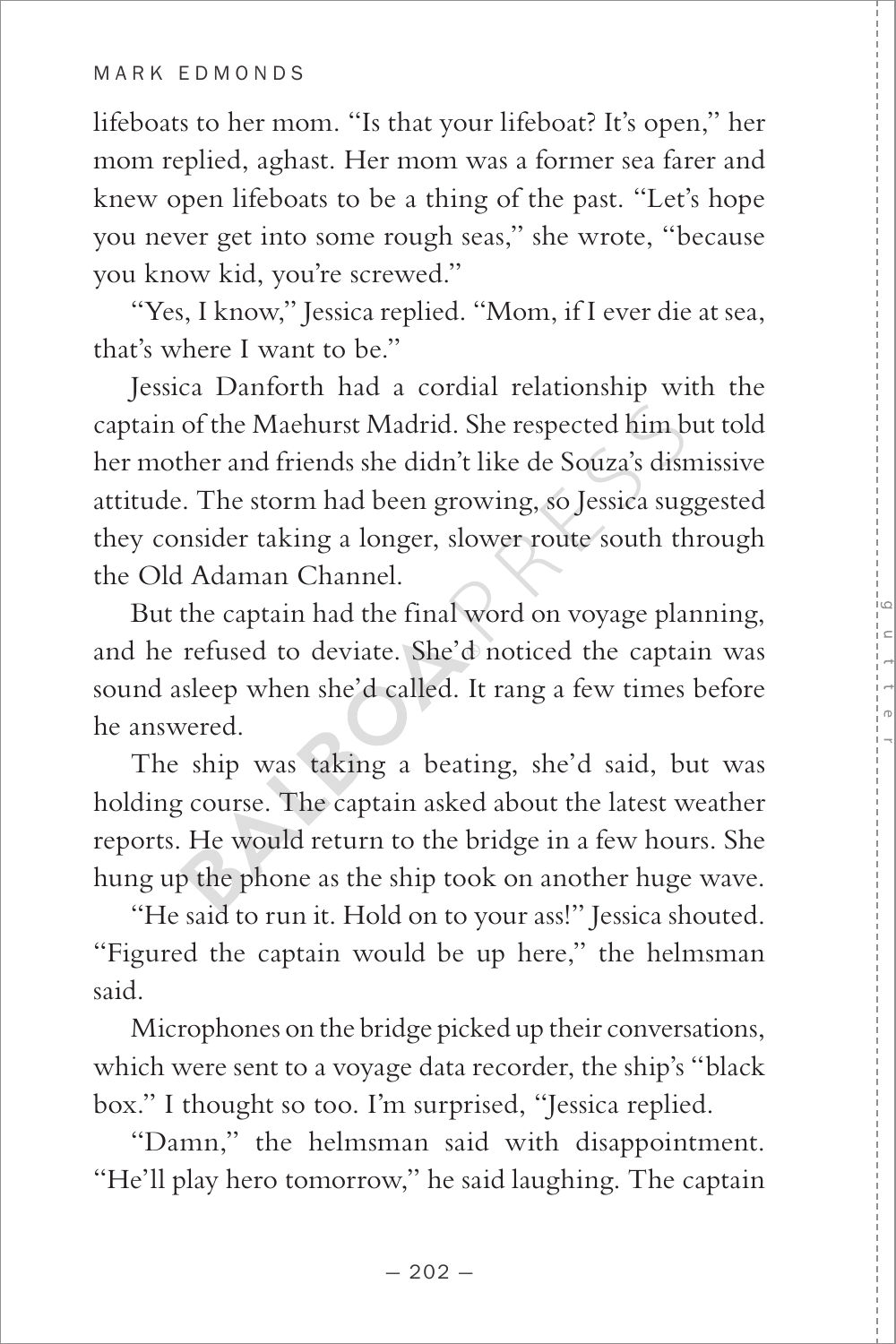would be praised for the ship making it through hurricane Stephanie to Singapore on time.

Even after a decade at sea, Jessica, 34, maintained a youthful air. Her round, freckled face was slightly weathered from the sun, and her dumb jokes endeared her to the 32 crewmates who relied on her skilful navigation. She stood only 163 centimetres, but her mariner toughness was displayed in the large anchor tattoo on her chest, which peeked over the neckline of the vintage '50s dresses she liked to wear on shore.

Gawler battled against the wind and rain as he clambered up the stairs to the bridge. He forced the door open wide enough for him to poke his head inside. He called to Jessica, "you guys doin okay here? Anything I can do to help? "Jessica called back, "We're doing the job we have trained for over the years; we'll pull through for sure." But if you want to help, I think the guys down in the engine room could do with another hand. I'm sure they will be doing it pretty tough down there right now."

Gawler said, okay then I'll go down and check things out down there." He climbed back down the stairs and made his way to the engine room.

Jessica was one of only three women on this cargo run. The others were a civilian passenger Natasha Timoshenko from Melbourne Australia and the captain's wife Amanda de Souza.

She had been raised in a military family whose motto was "suck it up," Jessica worked hard and asked few questions.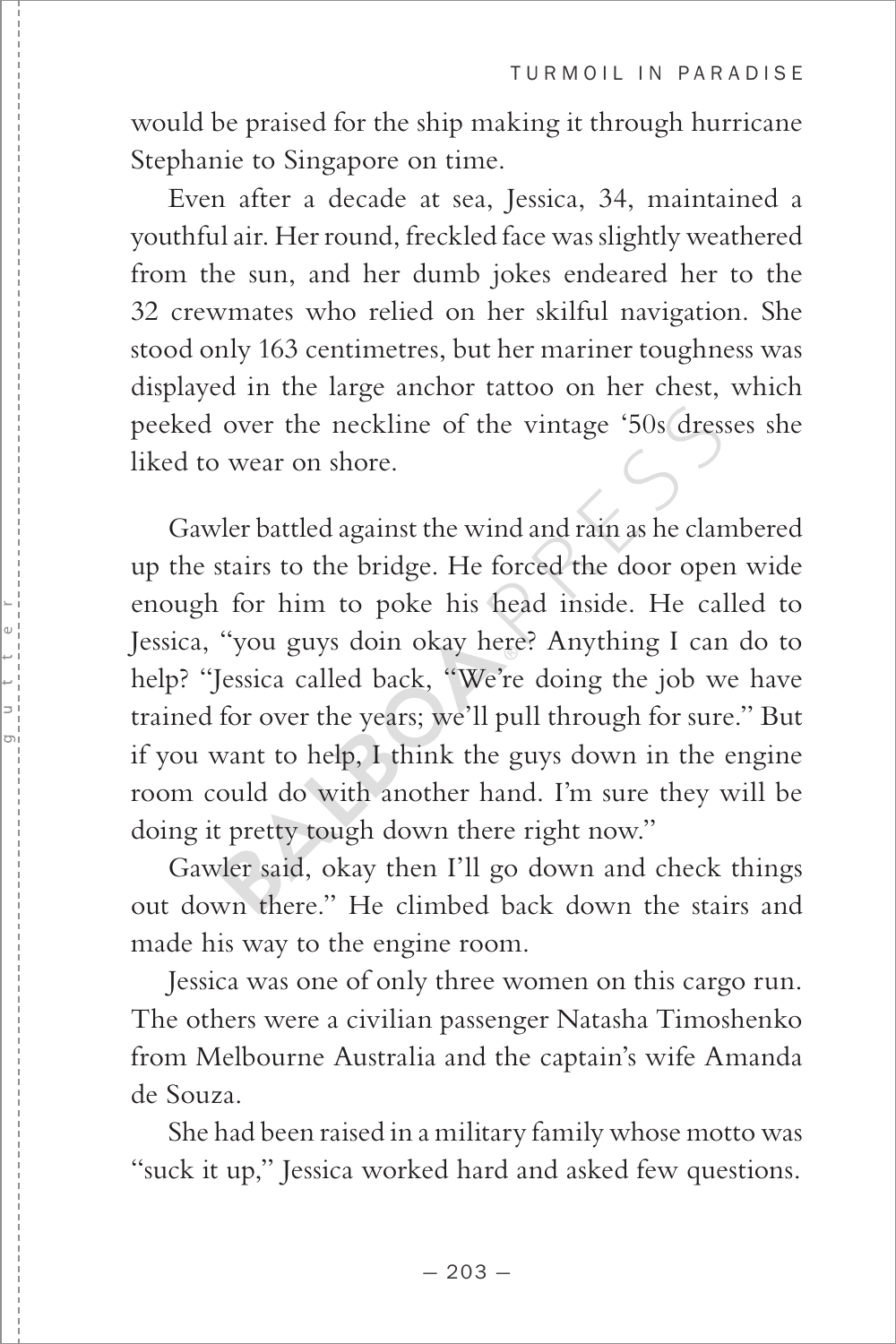But now, she was helpless against the crushing waves, wind, and rain. "It would help if I knew which direction the swell was coming from," Jessica said to the helmsman. "I could alter course a little more. I can't see."

They heard a massive thump from below in the bowels of the ship. The Maehurst Madrid carried heavy cargo in its interior holds: If that was a car or something else coming loose, it was a sailor-crushing danger.

"Whoooo!" Jessica exclaimed.

"Yeah, it's starting to get a little bit more active around here," the helmsman replied. The swelling seas shoved the Maehurst Madrid around like a cork.

Jessica could not know exactly how hard the wind was blowing. The Maehurst Madrid's anemometer, or wind gauge, had been broken for years. To adapt, the sailors usually stepped out on deck to gauge wind speed the oldfashioned way, by checking the flap of the boat's flags. That was impossible in the dark. Jessica scanned the radar for a fellow vessel in the area, but every other ship had diverted to avoid the storm. The Maehurst Madrid was alone.

"Hello, Hurricane Stephanie," Jessica said to the storm. "It's just getting bigger — our path is going right through it."

At 3:34 a.m. deSouza emerged from his stateroom. Jessica greeted him, grateful for the chance to go down to her room for a quick rest. She'd found time to fire off a quick email to her mother. "We are heading straight into it, Category 3, last we checked. Winds are super bad. Love to everyone."

Later that day, reading the email, Jessica's mother knew something was wrong. Jessica never signed her emails,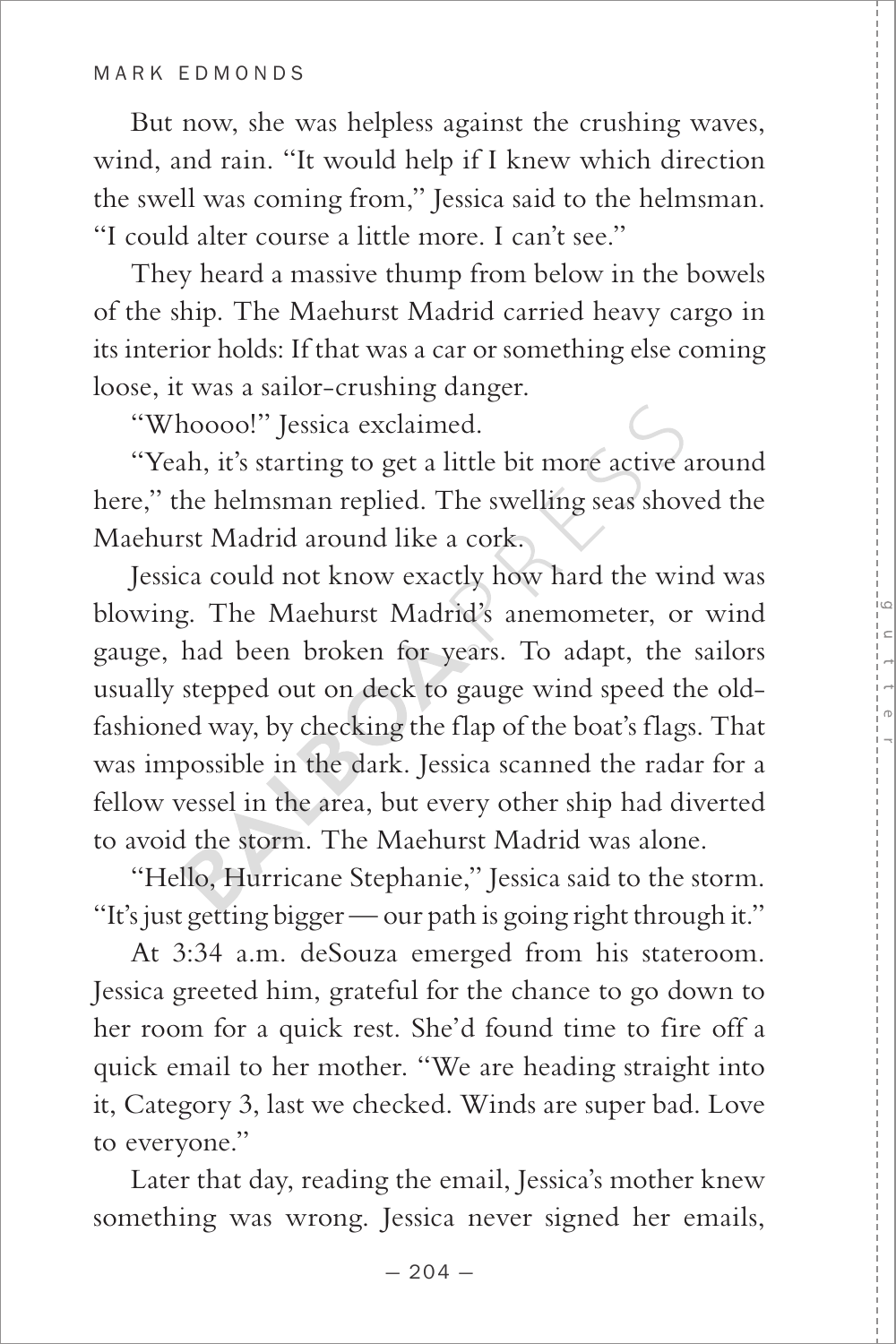"Love to everyone." Her mother understood that her daughter was sending a coded message: I may never see you again.

Donald de Souza's detached, hands-off style led Jessica and some others to describe the 43-year-old master as a "stateroom captain." Stateroom captains didn't get their hands dirty and weren't seen a lot on deck. They didn't share smokes and chit chat with the crew.

On the bridge, deSouza greeted Jessica's replacement, chief mate Steve Smedhurst, and a fresh helmsman, Frank Handley. He set out to calm their nerves.

"There's nothing bad about this ride," the captain announced, despite the hurricane raging outside. "I was sleeping like a baby. This is every day in Africa," the captain continued. No one could see out of the windows, except for when brief sparks of lightning illuminated the rain.

"A typical winter day off the southern coast of Africa." Earlier in his career de Souza had navigated freighters in the Africa trade, known in the industry as one of the most bruising theatres of sailing. But his leadership had been questioned by Maehurst Shipping Corporation's upper management, and after initially leaning toward offering de Souza the job heading one of its new ships the company decided to go in a different direction.

Now favoured were younger captains who could drive the new high-tech freighters. Before leaving port in Melbourne, deSouza expressed disappointment to colleagues that he hadn't been chosen to command the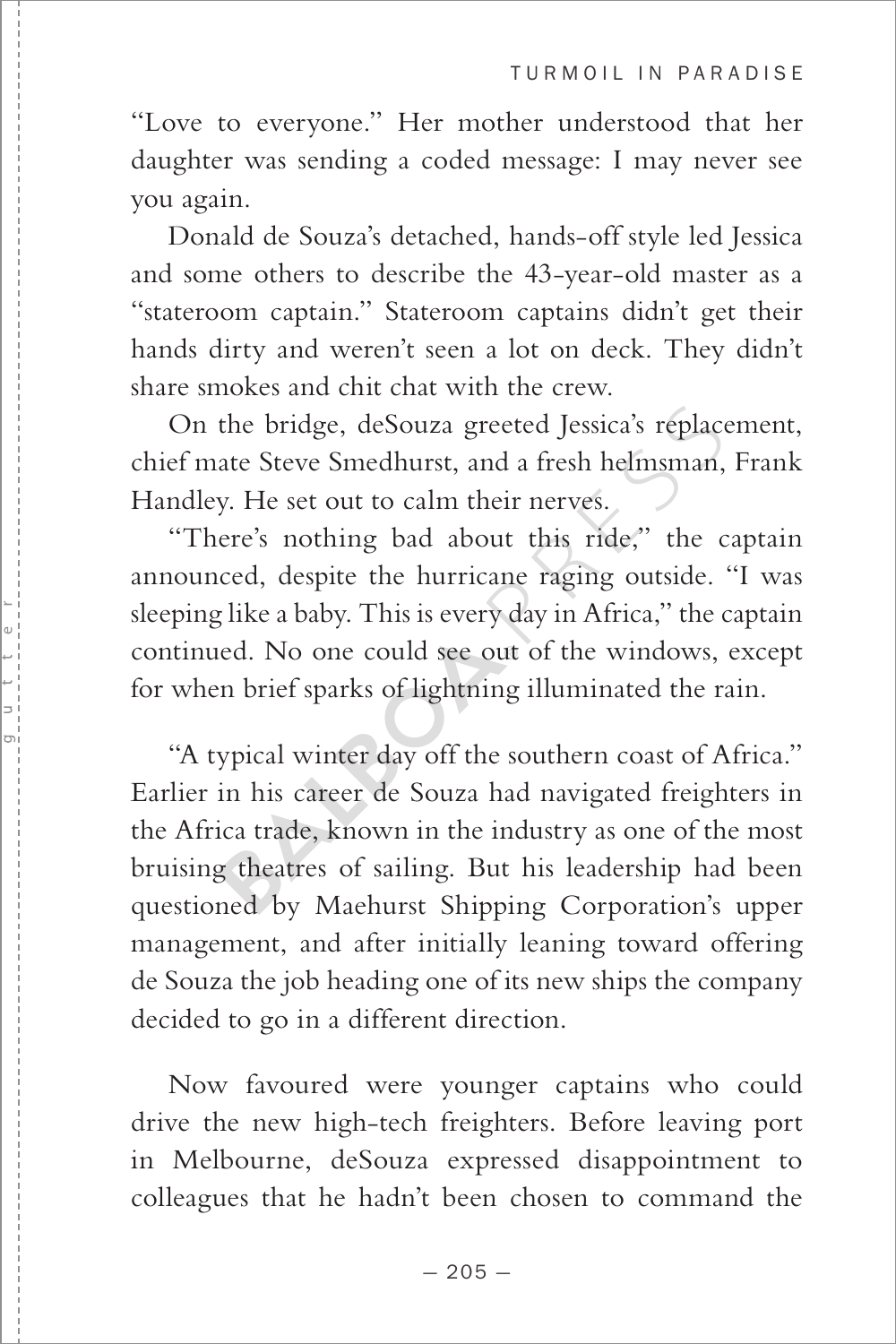modern, liquefied natural gas-fuelled ship that was to replace the Maehurst Madrid.

The captain had been disappointed by the news, but he was a professional. Perhaps he thought he could show them that they'd made a mistake by making the Maehurst Madrid's cargo run on time, even with a major storm system in his way. deSouza knew what could happen to masters who raised safety concerns that weren't considered serious enough by the company. He had been fired by a prior employer after an incident with another ship. The steering was bad on that one, and he'd refused an order to take it to port, requiring the company to hire tugboats to drag it there instead.

The course alarm, which blared every time the ship deviated from its programmed route, was now ringing every few seconds as the seas flung the vessel around. The captain ordered it turned off, along with the auto-piloting system, nicknamed the "Iron Mike."

They would have to steer the ship manually, to use their human senses to feel the swell and winds, as they piloted blindly into the waves.

Containers the size of a Mack truck were breaking free from their chain lashings. They'd left port not expecting the heavy weather and didn't ask the longshoremen for extra storm lashes, the ship's third mate had said ruefully earlier in the day, as the storm worsened. Now, thrown off balance, the Maehurst Madrid tilted precariously to the right, or starboard, as it plunged into the pounding waves.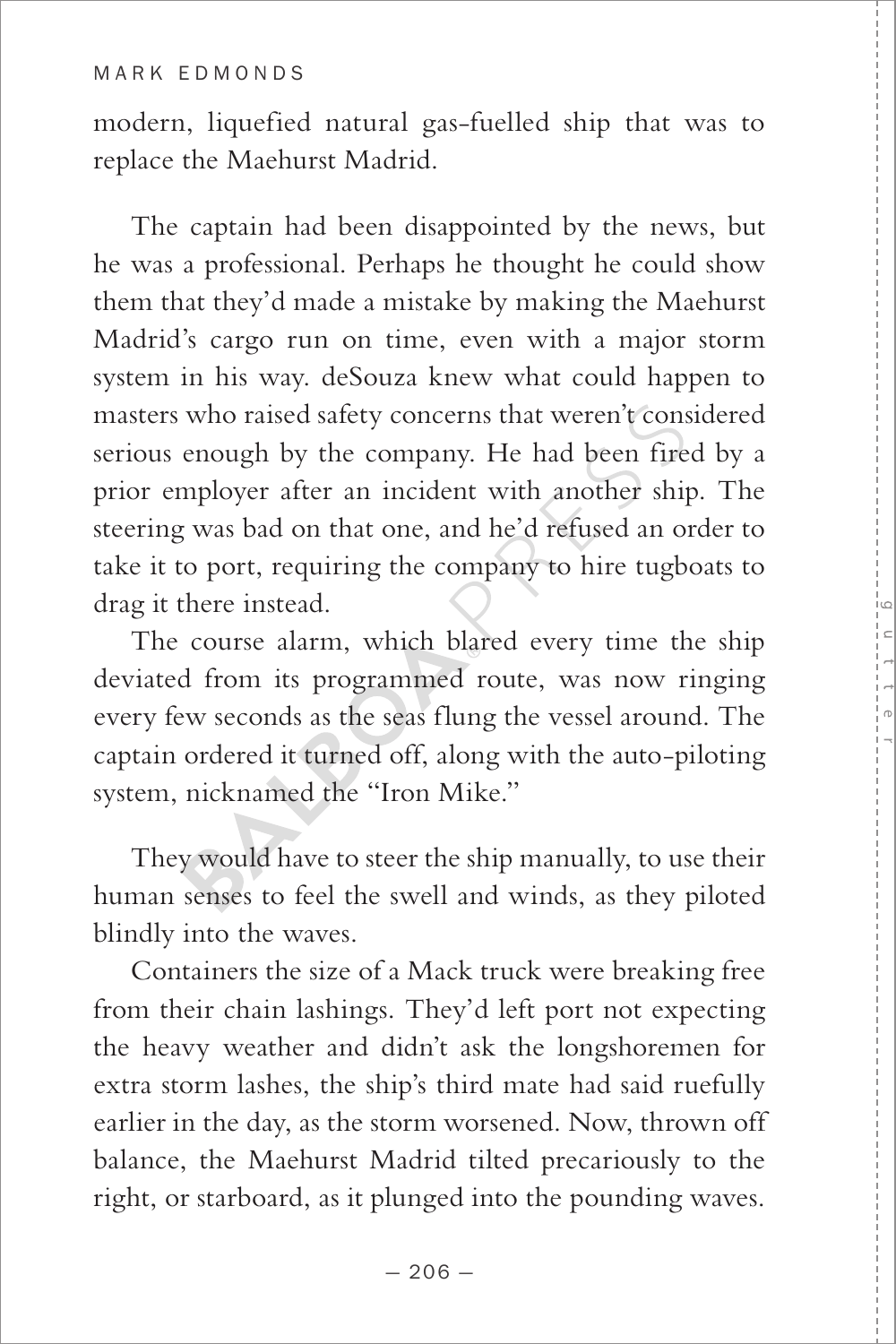Unsure why his boat was listing, the captain searched for a solution. The steep angling of the ship was making it hard to stand up straight. If he knew the hurricane-force wind's direction — difficult to detect at night in a hurricane with a broken wind gauge — the helmsman could position the freighter so that the wind hit its left, port side, correcting the vessel's pitch.

Flooding in the cavern-like interior holds could be battled with pumps to redirect the water into other areas for balance. If the ship lost some of its 20-ton containers, he could use the pumps to help compensate for that, too.

None of that mattered without power, though. The captain called down to the engine room to check that the ship's boilers, its only source of power, were still operational. Without propulsion in a Category 3 storm, the Maehurst Madrid would be lost.

"How you guys doing down there?" he asked. Gawler replied. "The engineer says that they are 'blowing tubes,' or trying to remove obstructions from the engine as it started chugging".

The engineer took the mike and said there was another problem: he said the intake tube which sucked oil like a straw from a large tank into the engines was starting to lose contact with the oil due to the ship's tilt. Without oil, the engines would stop running altogether.

Standing with the captain on the bridge, chief mate Smedhurst noted the barometer readings were headed downward, which could indicate they were closer to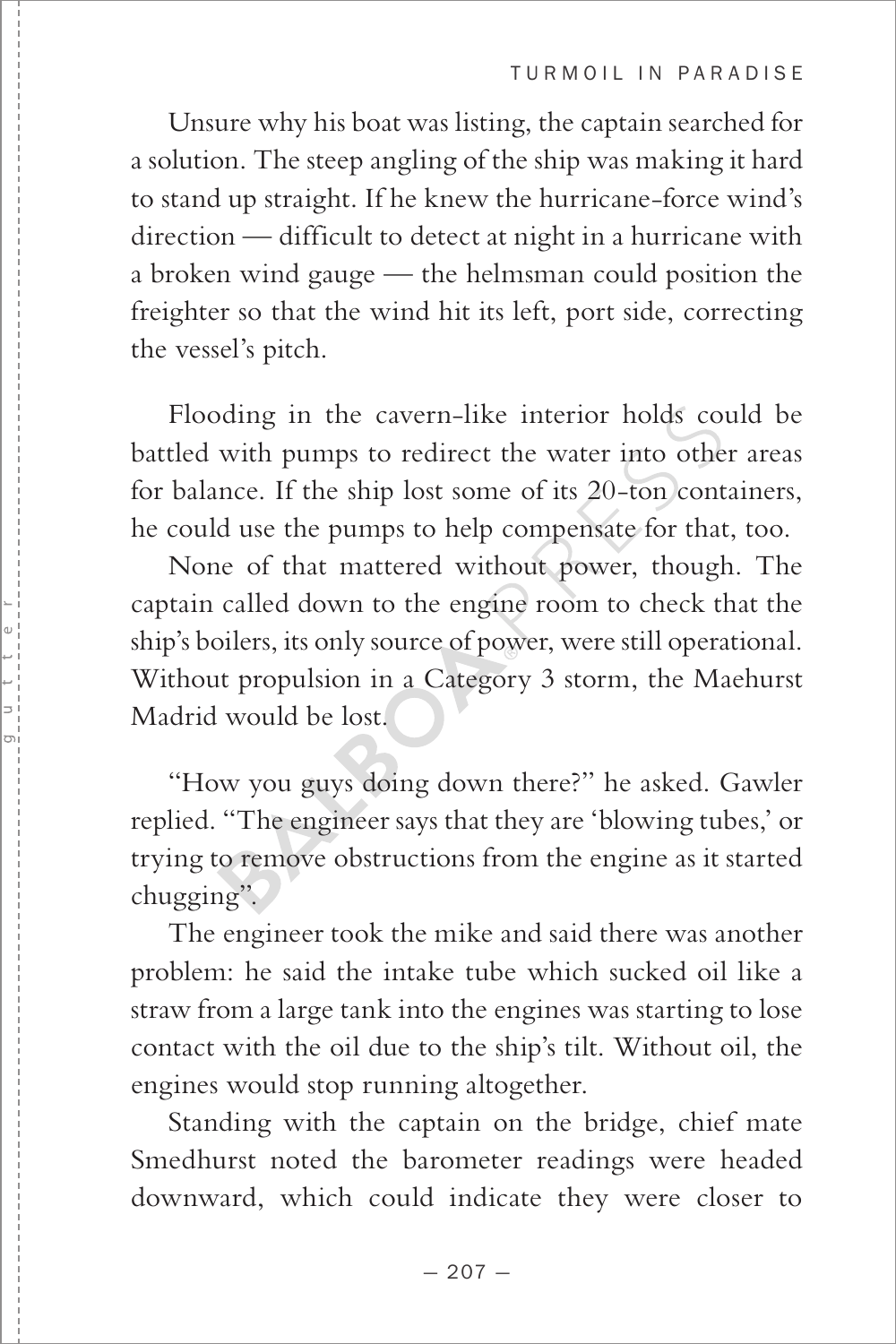## Mark Ed m onds

Hurricane Stephanie's eye. That ran counter to the storm track models de Souza had used — those showed the storm farther away. He still planned to outrun it.

"We won't be going through the eye," the captain said: If they could skirt a bit further south, away from the eye toward Crooked Island, they would reach its backside more quickly.

With the ship tilting and oil pressure decreasing, the captain decided to use the wind to force the ship more upright. If he could do that, he could get oil pressure back and increase the ship's power. "Just steer that heading right there the best you can. That'll work for us," the captain instructed Handley and Smedhurst.

The ship dropped down a three-story-tall swell. "Feel the pressure dropping in your ears just then? Feel that?" de Souza said, trying to make light of the situation.

Handley's large frame was bent over in fear at his console. Two days earlier, the 49-year-old father of five had called Rachelle, his wife, just before he sailed out of range. He said everything was OK — Handley liked and trusted the captain, with whom he'd often worked.

But in the chaos of the storm, he had been unable to send his customary daily email home. "Take your time and relax," de Souza said. Handley manage to find his breath, then took the helm back. "I am relaxed, Captain." de Souza turned quickly to the ship's computer. He needed to check the Bon Voyage System, or BVS, an online subscription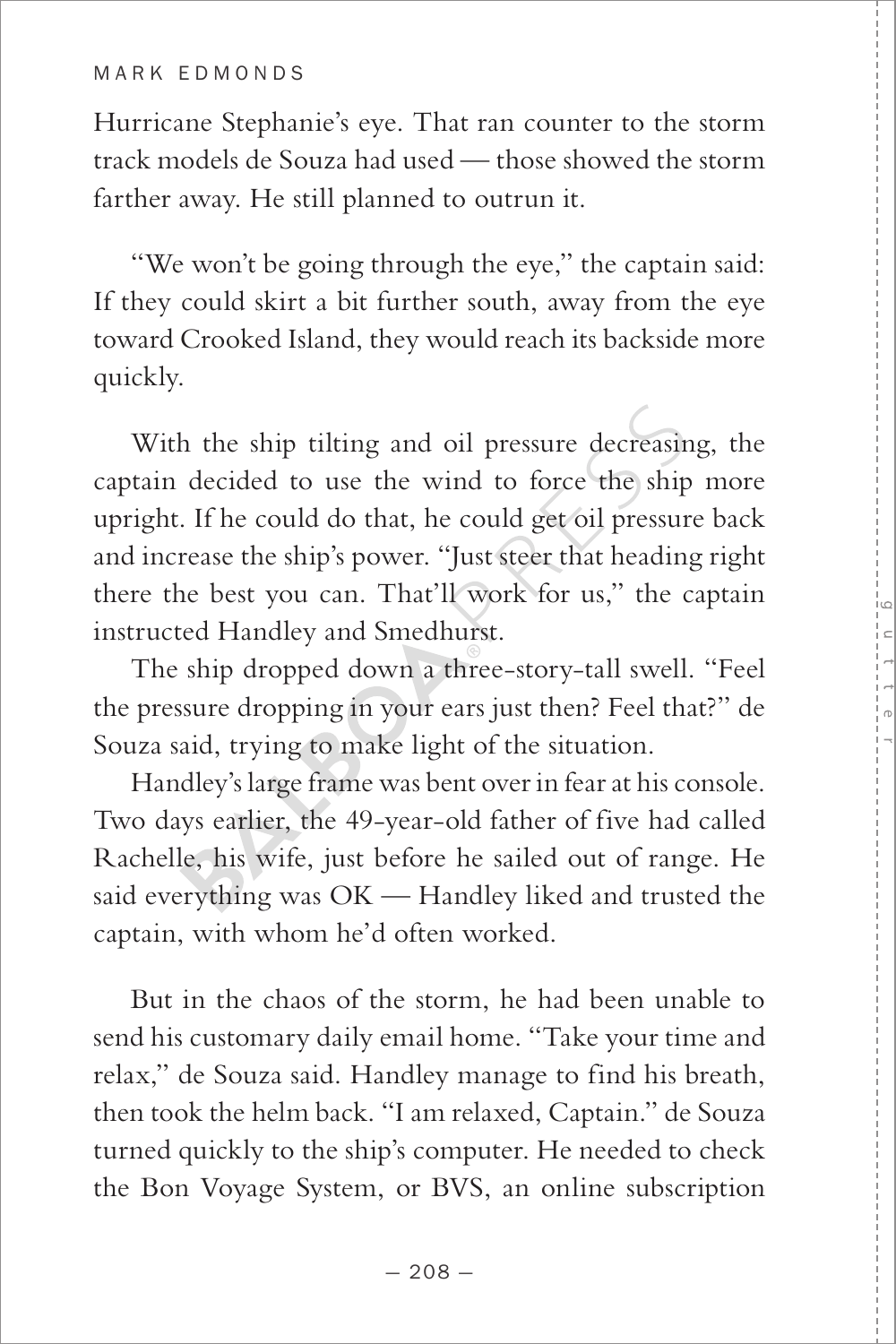weather forecasting tool, to get the latest hard data on Cyclone Stephanie.

"Hanging in there Frank?"

Smethurst said, trying to keep the jittery helmsman engaged as the captain scanned his email for the weather updates.

"Still got us on course. You're doing great."

The captain grew confused. Though the forecasting tool told him the storm was still farther north, clearly, they were right in it. "We're getting conflicting reports as to where the centre of the storm is," he said. de Souza didn't know that there was a problem with the BVS system emails he was receiving: One update he'd received had storm tracking information that was 21 hours old. While he had access to other forecasts on the internet, de Souza relied on BVS. The storm they now faced was far more advanced than his weather models showed.

"Our biggest enemy here right now is we can't see," he said. He believed they were nearing the back side of the storm but had no way of knowing for sure. By overruling his crew's suggested alternate routes, he had made a horrible mistake.

An engineer from below deck appeared on the bridge. Something wasn't right. "I've never seen it list like this," the engineer reported. The Maehurst Madrid's steep list was not just from sliding shipping containers, the engineer reasoned — something else was to blame.

The phone rang with a call from the engine room. The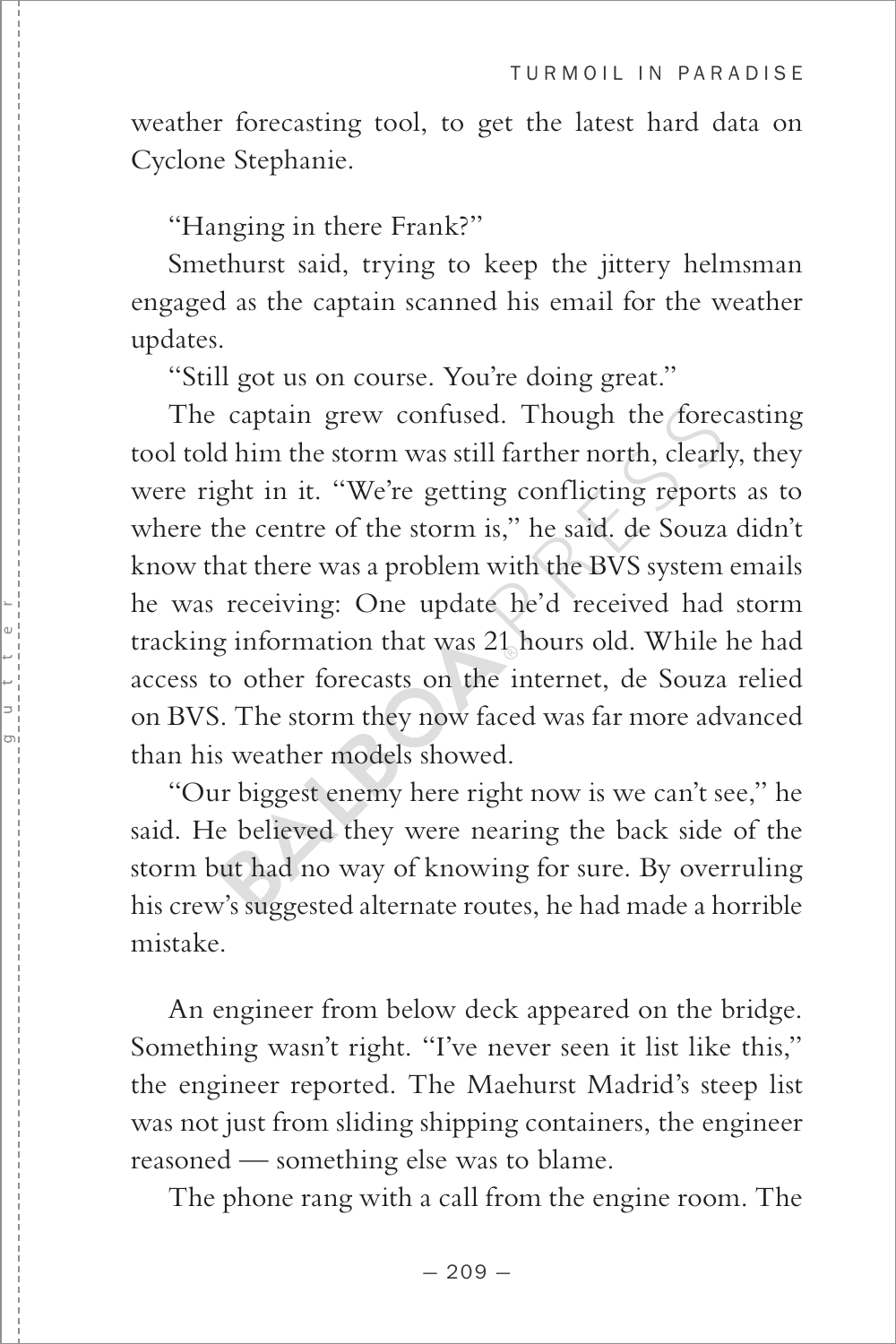ship was losing oil pressure and needed to be righted now. "I'm trying to get her steadied up," the captain replied.

Water surged over the ship's stern, and the sound of the ocean pounding the old ship was deafening. Another electric ring of the telephone. deSouza answered, "Bridge, captain." A moment passed and he turned to his chief mate: "We got a problem." Water had started flooding one of the ship's warehouse-sized holds used to store cars and other large containers. He ordered Smedhurst, a 54-yearold former Navy captain and seasoned mariner, below deck immediately to start pumping out the hold. It was a perilous assignment.

Any piece of heavy cargo afloat in the hold could easily pulverize Smedhurst.

The chief mate grabbed a walkie-talkie and climbed down from the bridge.

The captain took the ship's helm from Handley. With water flooding inside Maehurst Madrid's hold. He knew why he'd been unable to right the ship. He turned the steering wheel hard, trying to use the wind again anything to decrease the ship's angle.

Smedhurst radioed from down below, in the flooded cargo chamber. "About knee deep in here," he said. 'I think we just lost the plant'

At 6 a.m., Jessica came back to the bridge from her stateroom. She'd changed out of her work clothes and hadn't changed back before coming up. She moved over to the dead radar screen — it'd gone dark, maybe from water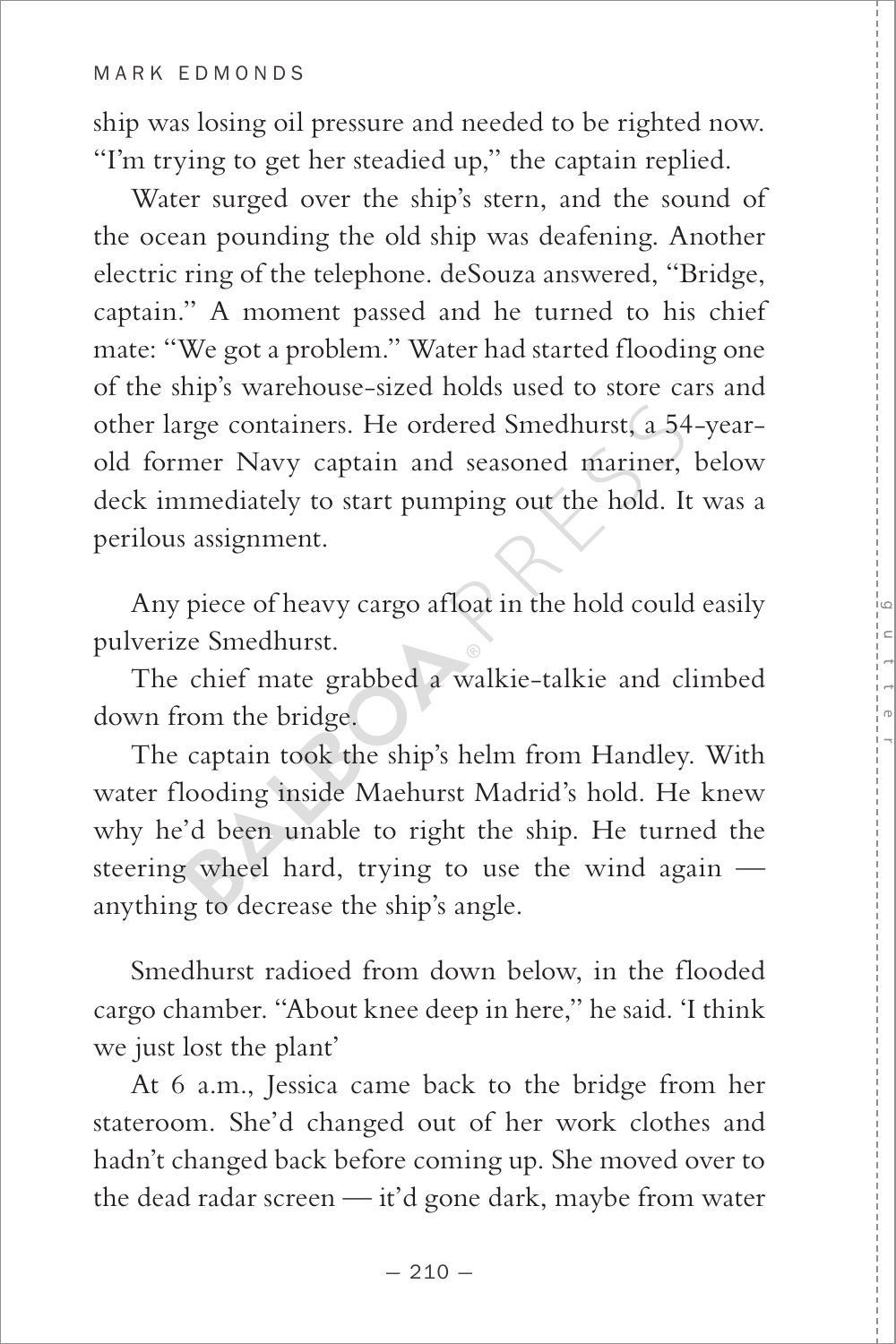coming through a gap in one of the bridge's windows — to try and get the ship's current position. After a few minutes, the radar fluttered and suddenly blinked back to life. "All right, good," the captain said.

He ordered Jessica to sync the latest BVS weather models with their current position, still not realizing the data was hours old, and useless.

The ship groaned over yet another tall wave. "No," Jessica said, bracing. "There goes the lawn furniture."

"Let's hope that's all," said the captain.

Jessica wasn't supposed to be on the bridge, but de Souza didn't question her. "You want me to stay with you?" Jessica asked. "Please," the captain said. "It's just the ..." He couldn't finish his sentence.

Smedhurst called from the flooded hold again. He wanted the bridge to move the ship so the water below would shift to the other side.

All at once, a terrifying silence gripped them. The rumble and vibration of ship's engines ceased. The Maehurst Madrid was adrift.

"I think we just lost the plant," de Souza said. Somehow, he needed to balance the ship — an almost impossible feat without propulsion.

Down below, the whirring pumps continued to push thousands of litres a minute from the flooded holds. Up top, everyone had to use their leg muscles to stay standing on the angling ship. "Feeling those thighs burn? "Jessica asked Handley, as he dug in to turn the rudder.

Just after 7 a.m., de Souza picked up the ship's emergency satellite phone. He dialled the cell phone number of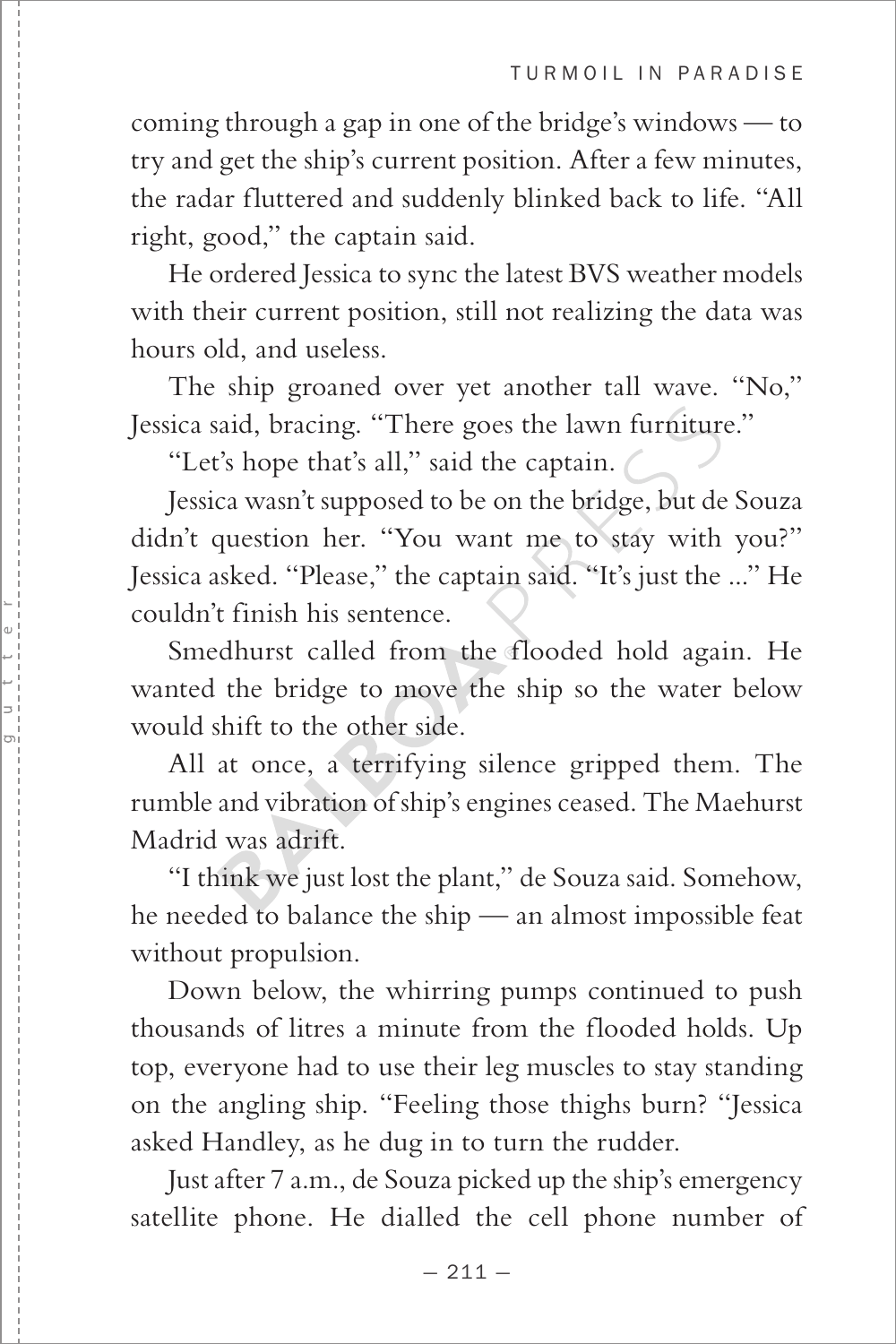Maehurst's designated person ashore, the only human in charge of knowing what was going on with the fleet. The call went to voicemail. de Souza rattled out a brief message, then called the company's answering service. A woman picked up with a pleasant hello.

"We had a hull breach; a scuttle blew open during a storm," de Souza explained tersely. "We have water down in three hold, with a heavy list.

We've lost the main propulsion unit; the engineers cannot get it going." He asked for her to patch him through to a TOTE official immediately.

"Can you please give me your satellite phone number and spell the name of the vessel?" she asked slowly. "Spell your name, please?"

TOTE safety officials had identified the answering service as a problem previously, but it had not been fixed.

"The clock is ticking" the captain said, his voice calm despite the chaos. He tried again. "This is a marine emergency, and I am trying to also notify management." He gave the operator his name and number and hung up.

Electronic alarms echoed throughout the steel freighter. Jessica read out their current position. The captain called down to the flooding hold. "Can you tell if it's decreasing or increasing?" he asked. "I can't tell captain.

Seems as if it's going down," the chief mate replied. He turned to Jessica. "Say second mate. How 'bout our range and bearing from like Nicobar Islands or whatever that island is there," he said, looking for any sign of land they might be able to reach.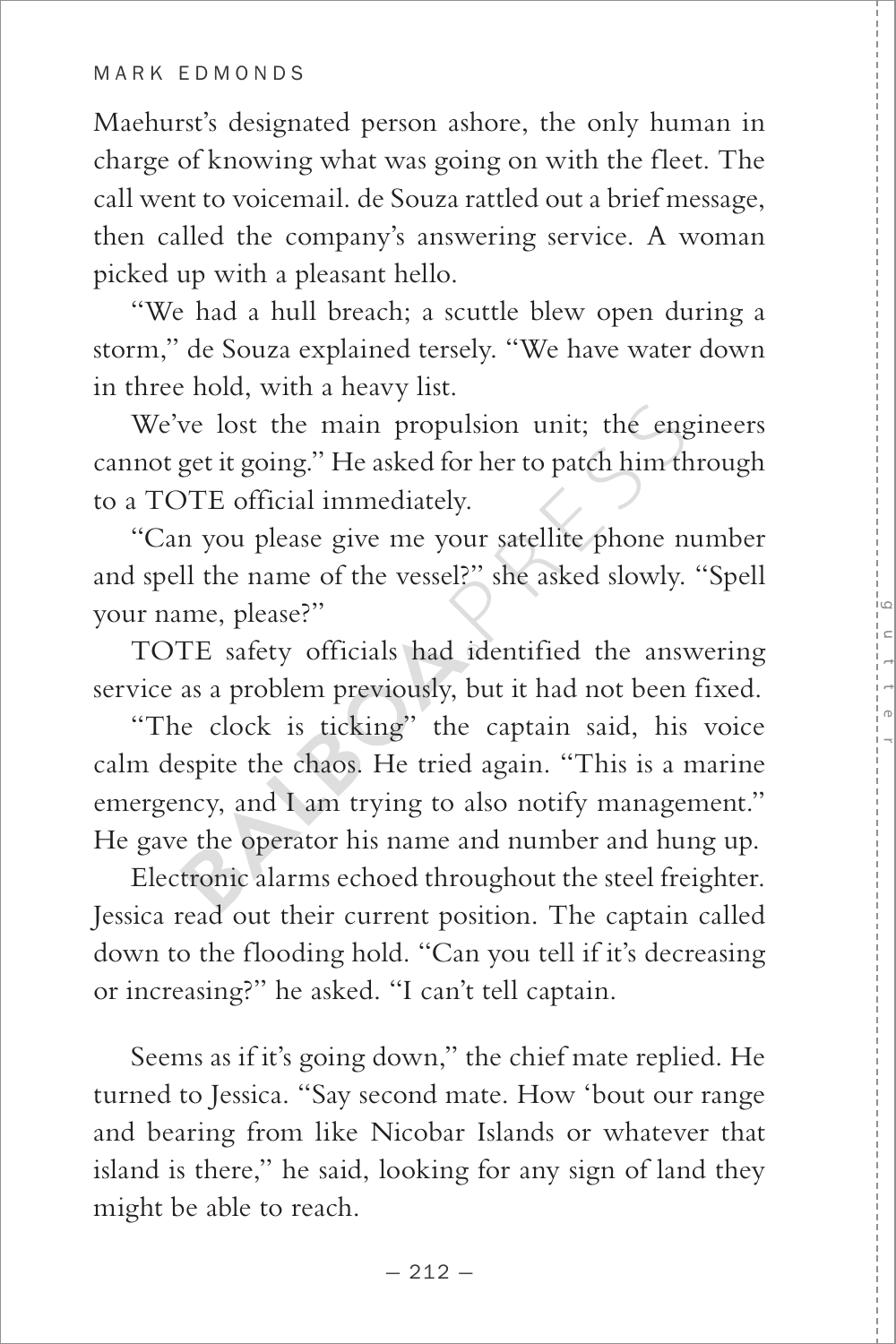He grabbed the Maehurst Madrid's emergency beacon that would aid rescuers in finding their position. The satellite phone rang, it was his boss. "Yeah, I'm real good," de Souza said matter-of-factly. "Three hold's got considerable amount of water in it.

Uh, we have a very, very healthy port list. The engineers cannot get lube oil pressure on the plant; therefore, we've got no main engine. And let me give you, um, a latitude and longitude. I just wanted to give you a heads up before I push that, push that button," he said, referring to the Ship Security Alert System, or SSAS, an emergency beacon. It was 7:07 a.m.

"The crew is safe," he said into the phone. "Right now we're trying to save the ship. But it's not getting any better. No one's panicking. Our safest bet is to stay with the ship during this particular time. The weather is ferocious out here." de Souza told his boss it was time to alert the Coast Guard.

"I want to wake everybody up," he said. "I just wanted to give you that courtesy, so you wouldn't be blindsided by it. Everybody's safe right now, we're in survival mode."

Jessica stood at the ready. "All right now, push the SSAS button," he commanded. "Roger," she said. "Wake everybody up. de Souza shouted. "We're gonna be good. We're gonna make it right here."

Chief Mate Smedhurst radioed from the flooded hold again. "I think the water level's rising captain," he said. He could think of nothing more to do.

"All right, chief," the captain replied. de Souza's tinny voice sounded over the ship's intercom ordering the crew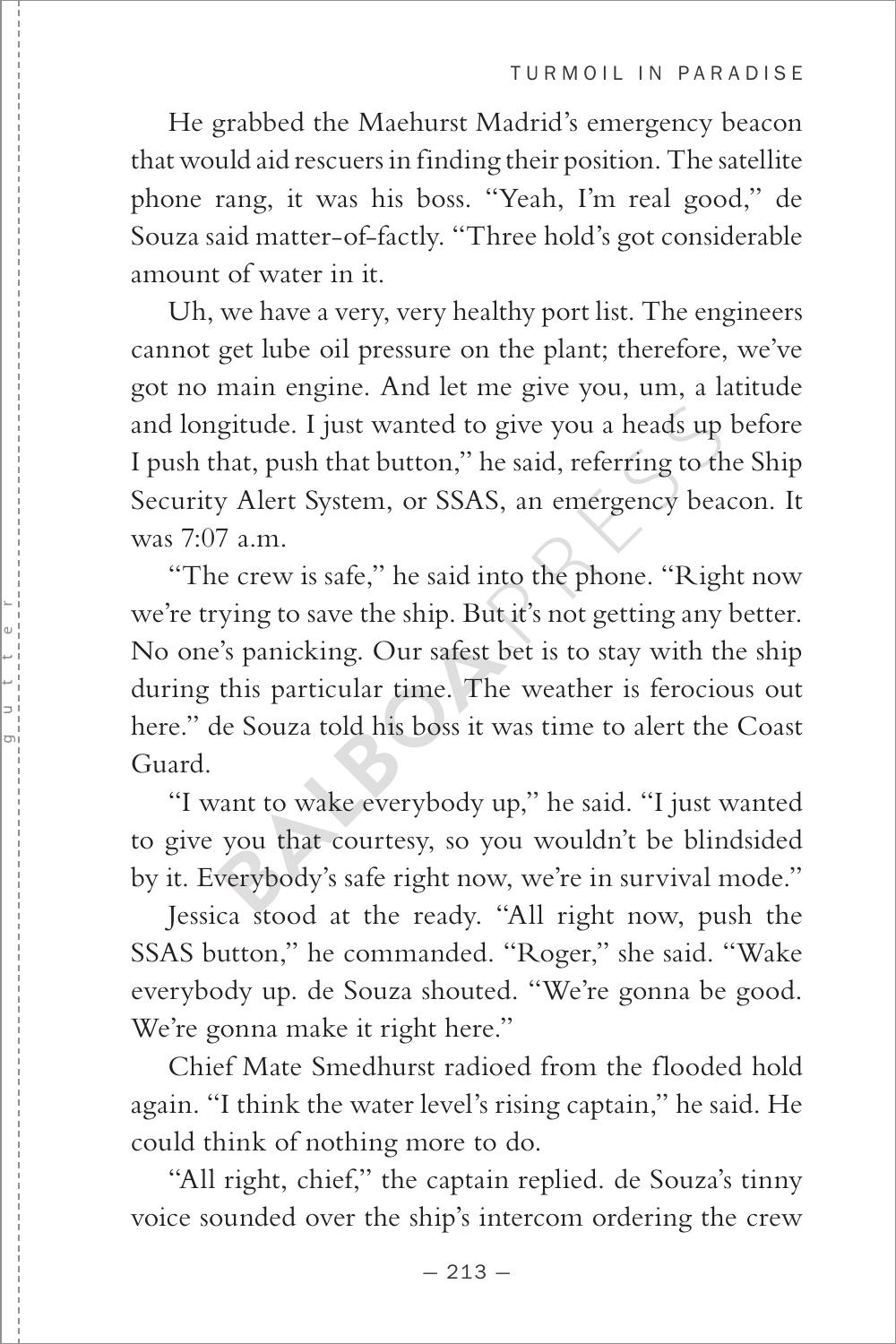to muster. He wanted everyone accounted for. The highfrequency bell of the abandon ship alarm rang out.

"Can I get my vest?" Jessica asked.

"Yup, bring mine up too and bring one for Frank" the captain replied. The helmsman, a large man and diabetic, yelled out as Jessica left the bridge:

"I need two!"

"OK buddy, relax," the captain said. The ship heaved, the tip of its bow sinking beneath the black water.

"Bow is down. Bow is down," de Souza said over the ship intercom.

"Get into your rafts. Throw all your rafts in the water," he yelled.

"Everybody. Everybody get off the ship. Stay together. Stay together" he screamed.

Handely was unable to move. "Cap, Cap," he said.

"You gotta get up," de Souza ordered. "You gotta snap out of it and we gotta get out!" he said, his voice firm, urgent.

"Help me!" Handely pleaded.

"Ya gotta get to safety!" the captain yelped. Handley couldn't move.

The shrill beat of alarms continued as the ship's tilt worsened.

The captain reached for Handley. "Don't panic. Don't panic," he said. "Work your way up here. Don't freeze up! Follow me," he pleaded with Handley.

"I can't! My feet are slipping! I'm going down!"

de Souza looked at his terrified helmsman. "You're not going down. Come on, Come on" he yelled.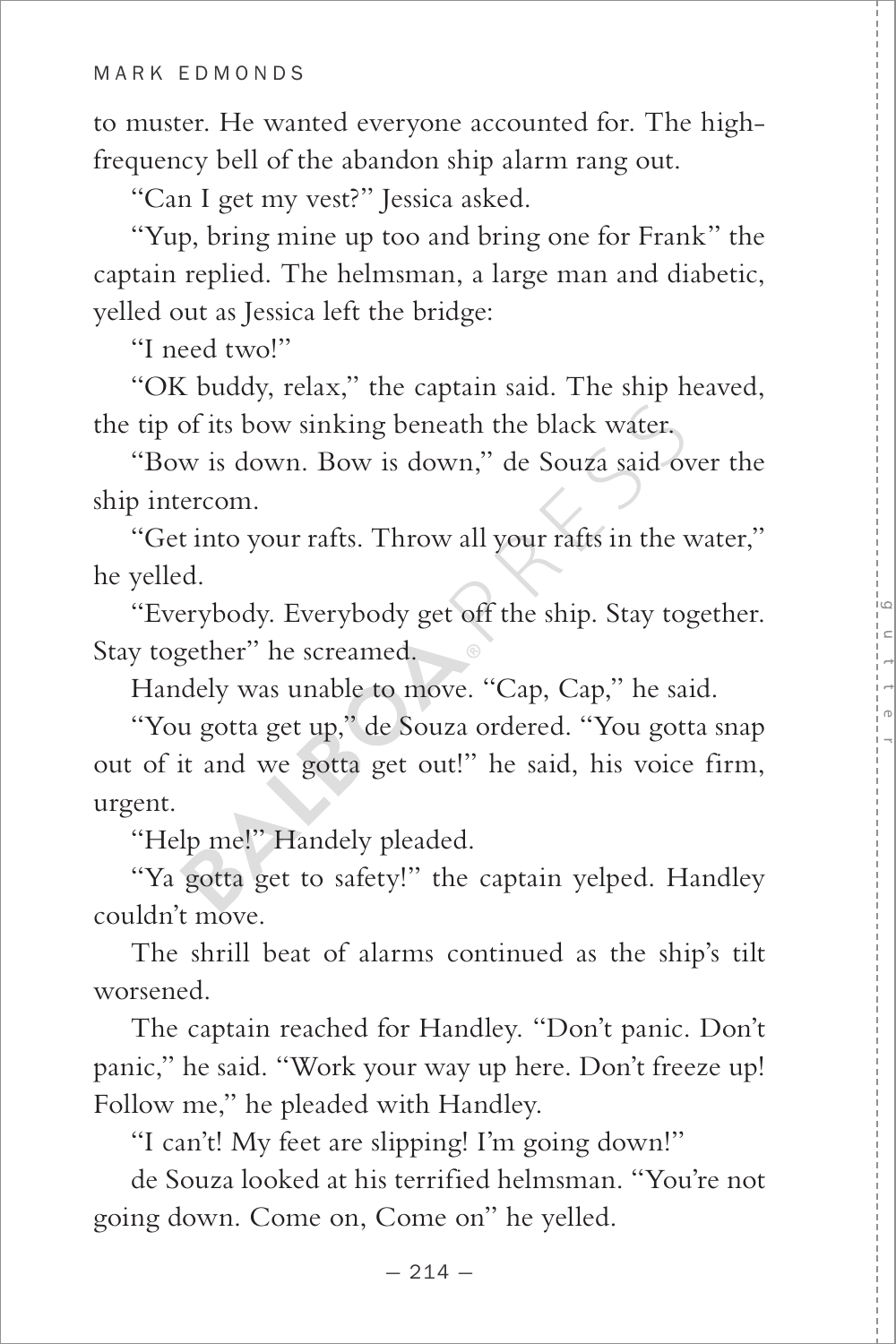"You gonna leave me," Handley cried. "I'm not leaving you. Let's go," the captain responded. I'm a goner" Handley screamed. "No, you're not" the captain replied.

The Maehurst Madrid's bridge reared up as the ship sank deeper. "It's time to come this way," de Souza shouted, as the Maehurst Madrid slipped beneath the sea.

It would be months before search crews found the wreckage. The Maehurst Madrid had come to rest 2,000 metres down, on the seafloor near the Nicobar Islands. The bridge where Handley and de Souza struggled for survival had separated from the vessel's hull and lay a kilometre away.

None of the bodies of the 28 people on board the Maehurst Madrid were recovered.

Among those listed as missing were Sam Gawler and Natasha Timoshenko both of Melbourne Australia. Relationship, unknown.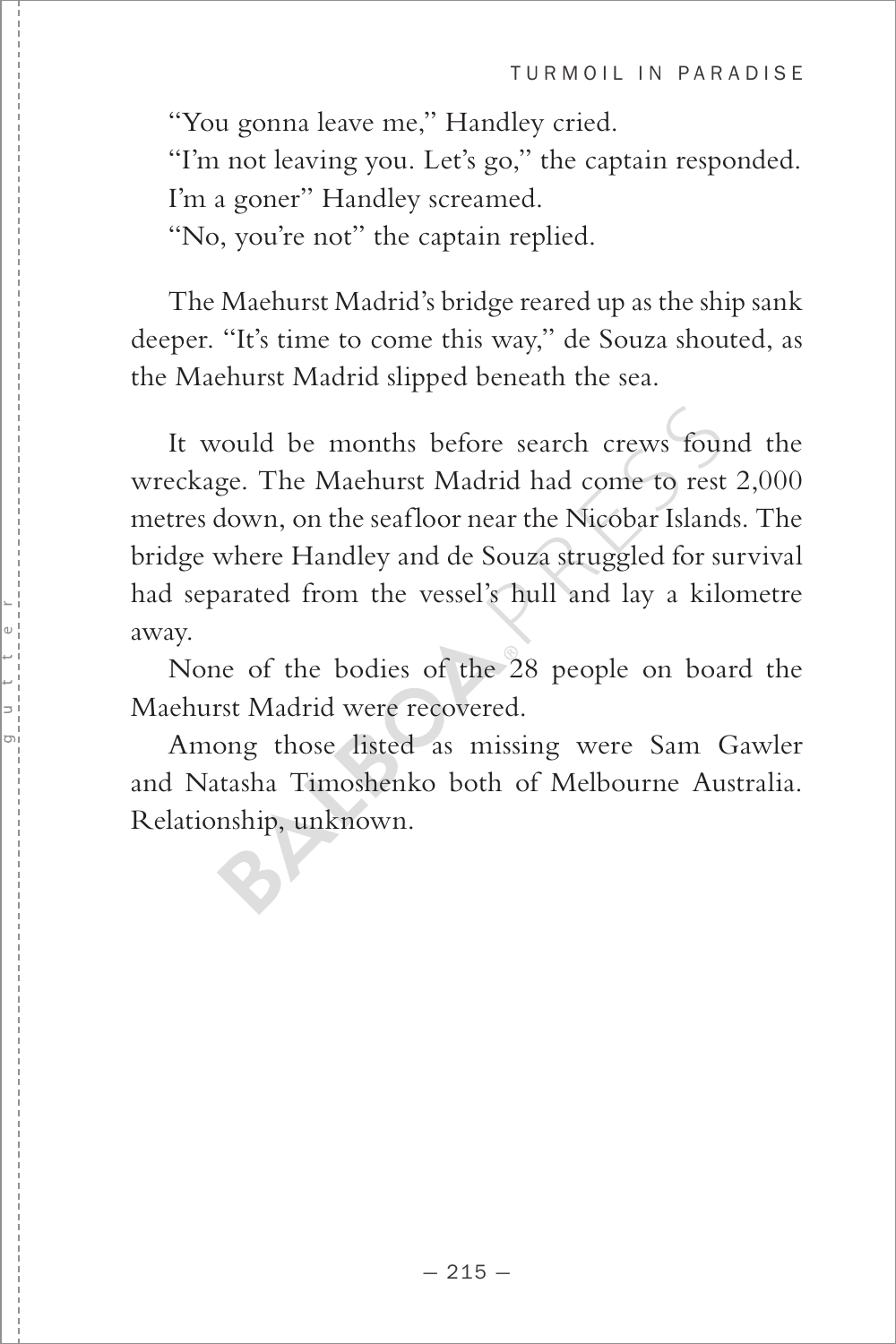## CHAPTER 37

Arthur Hyland returned to Venus Bay on his launch with Krystal Chung in tow.

Krystal was a beautiful woman of clearly Chinese appearance. She had an oval goose-egg face, high forehead, long delicate eyebrows, a flat nose with a pale tip, and a mouth like a cherry with a cupid's bow upper lip. At the time of their initial introduction, they were both single, unattached, and feeling unloved. Their relationship had blossomed naturally over a mutual appreciation of the finer aspects of Chinese fish cuisine and fermented bean juice.

Arthur had been incrementally spending more time with Krystal until one eventful night he found himself sharing her bed after they had both overindulged in a few bowls of fermented bean juice. Their friendship had then progressed to the point of becoming a permanent relationship. This was despite their vast differences in age.

Business at Krystal's café had boomed for a few days after the drug war between the Bikers and the Russians on that fateful night not so long ago in Buckleboo Creek. But trade had since fallen into the doldrums. The atmosphere in the town had deteriorated with the pub gone, destroyed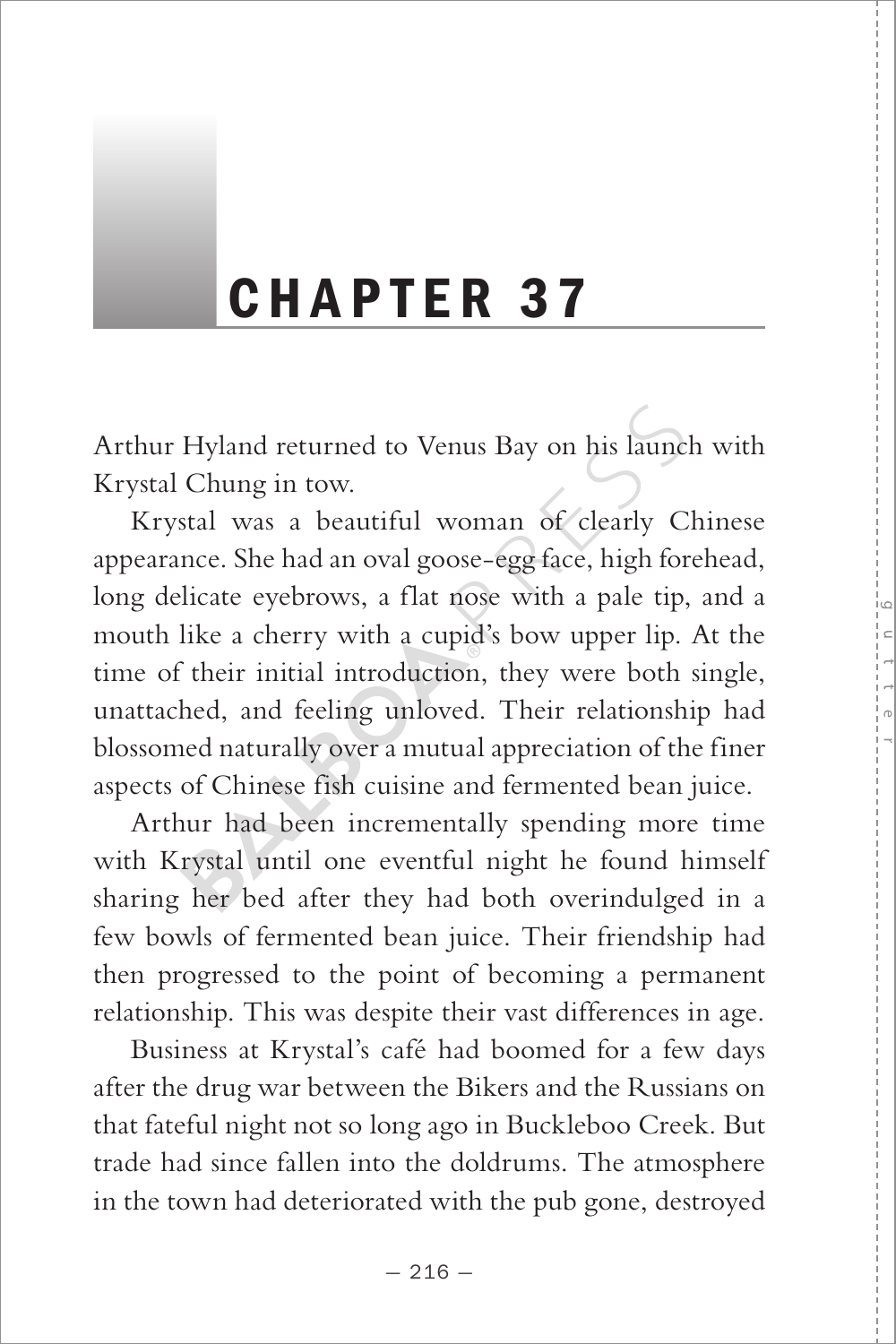in the fire, and most of the other businesses remaining boarded up. People drifted away from the town centre and took to drinking beer at the bar at the bowls club.

Fermented bean juice had been favoured by a certain class of customer at Krystal's café who objected to the price of alcohol being charged at the pub. These people had often ordered just a bowl of prawn crackers and a jug of bean juice. But even those people were not spending much time on main street now that it had become a wasteland.

If you hadn't acquired a taste for fermented bean juice you would want to throw up on your first mouthful. But once you were hooked on this delicious hot beverage you would immediately order a bowl immediately you hit town.

Krystal and Arthur agreed to re-establish Krystal's café in Venus Bay. They decided to call it the Chinese Bean Juice and Fish Café. There would be an emphasis at the café on the juice part of the business because it was cheap to produce, was very popular and was not subject to any annoying government liquor licences, alcohol taxes or duties.

Arthur had proposed to Krystal on a romantic balmy night as they enjoyed the view of the cove from his launch at the jetty in Buckleboo Creek. She didn't hesitate. She accepted. They soon commenced planning for the wedding. It would be a big affair.

A positive thing about the bean juice café scheme was that they would not be directly competing with Glady's greasy spoon café. They did not want to cause any antagonism with Glady's who they planned to ask to be maid of honour. Glady's was a great friend of Arthur's, but she was by no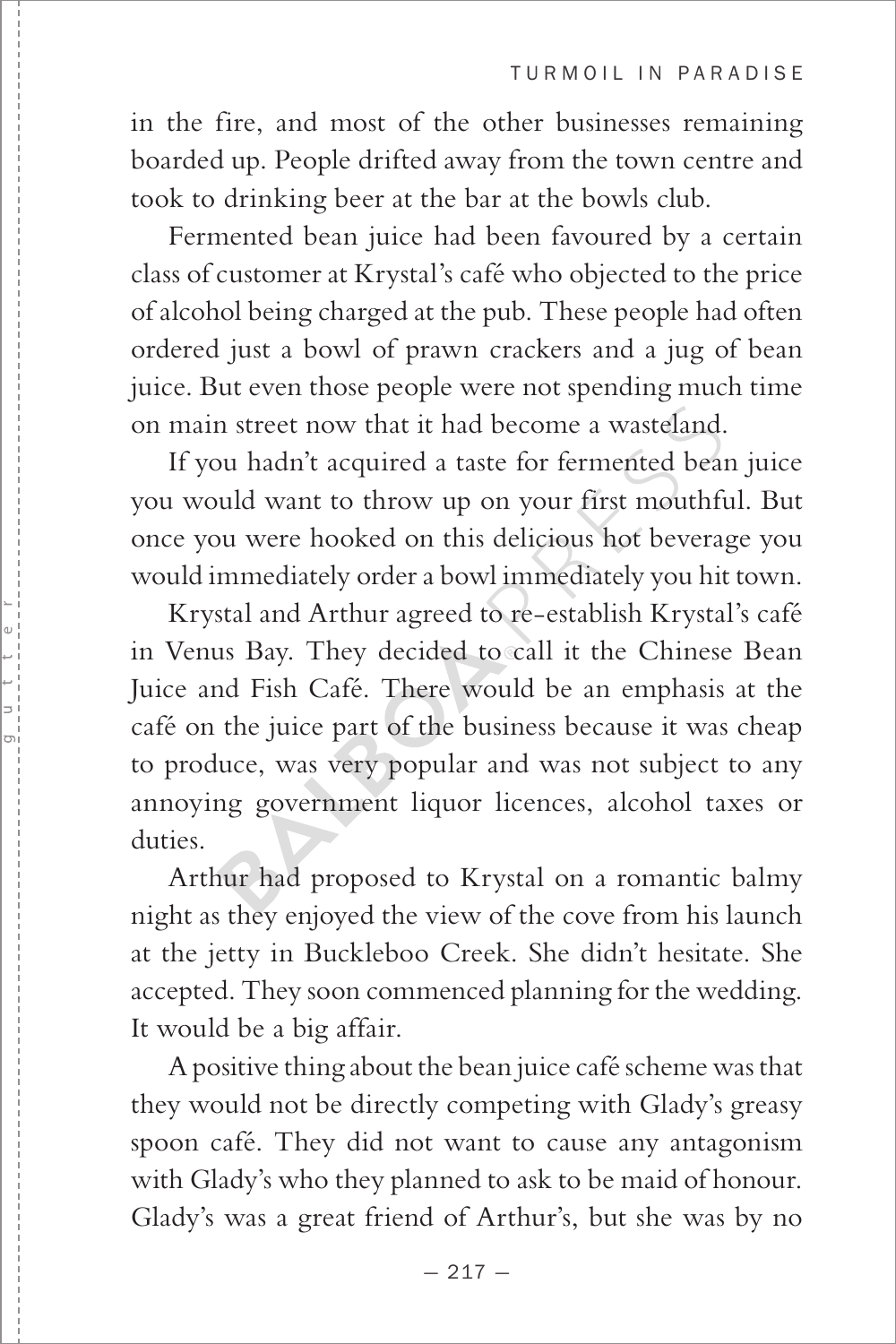stretch of the imagination, a maiden – anyway they knew she would be happy to help out at the wedding. Arthur's assistant, Dennis, agreed to be Arthur's best man.

They decided to re-purpose Arthur's Fishing Tours downstairs office at Venus Bay into the cafe and convert the large upstairs front room of the building into the Fishing Tours office. They would live in Arthur's residential section of the building, which was also upstairs, at the rear.

Krystal had many relatives who wanted to attend the wedding. It was decided that they would charter a jet to fly in ninety-seven of them from Shanghai to Venus Bay via Sydney. After the wedding the guests planned to immediately return to Sydney where they had scheduled a brief stop-over while some of them checked out several realestate investment opportunities they had been researching from home in China. It was a tight program for the guests. They set about planning a great wedding party. Krystal was the bride – not the chef.

She would be wearing a traditional long red Chinese wedding dress with tiny brightly coloured shoes peeking out below the dress. She started work on the menu and the food arrangements. An excellent chef would be included with the other guests flying in from Shanghai.

Arthur and Krystal had asked the semi- retired pastor from the local Venus Bay Church to officiate. He was a pale, tall, stooped old guy named Stanley Prideaux. He had masses of unruly white hair and was slightly hard of hearing. Stanley was thrilled to be asked to do the honours. He mostly officiated at funerals these days and hadn't done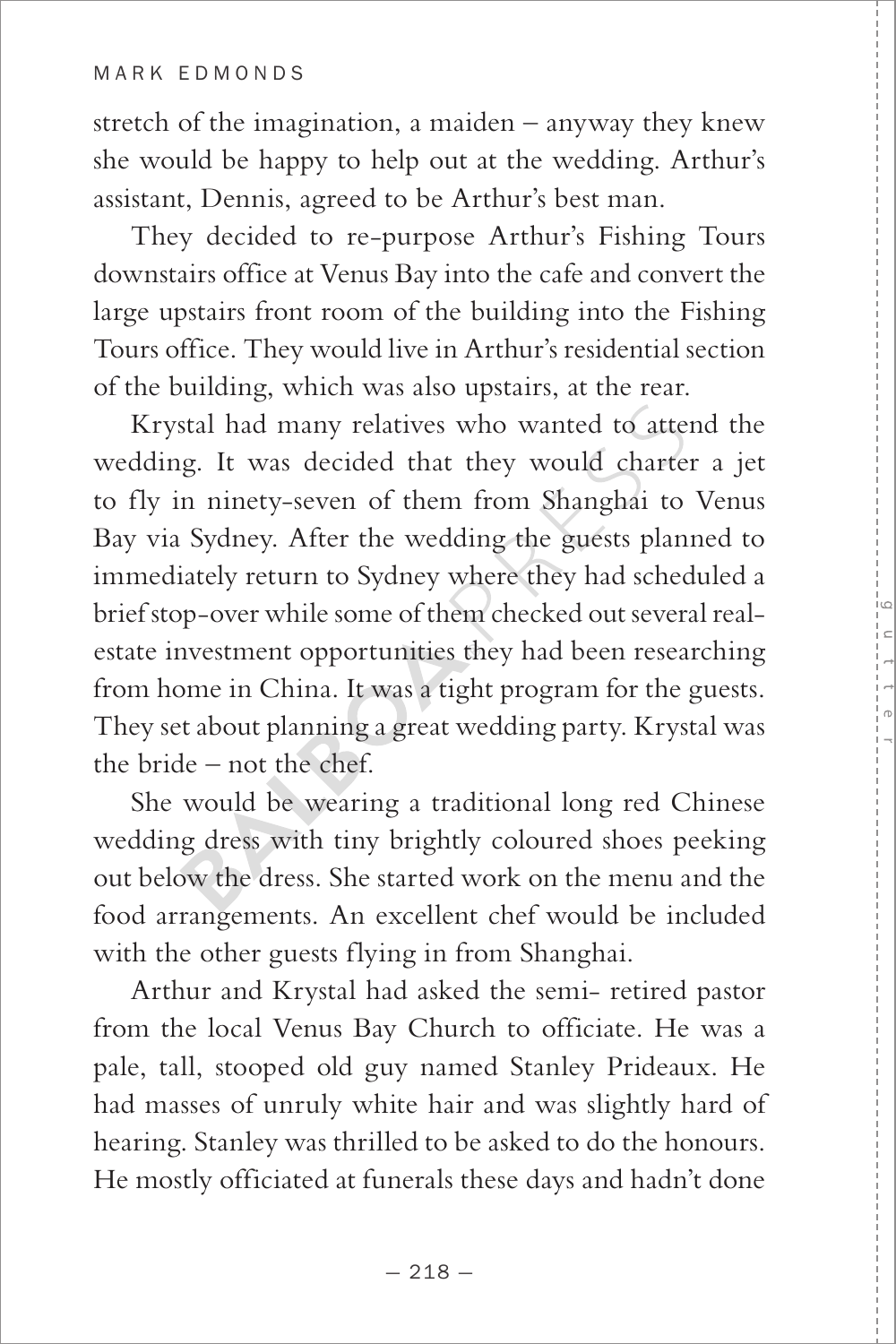a wedding in years. This invitation to do a wedding had given him a fresh lease on life.

Krystal and Arthur had invited Sam Gawler and Natasha Timoshenko to the wedding. But they were horrified when they learned that apparently there had been a serious mishap during a storm at sea involving a ship the couple had been travelling on as passengers. They had both been listed as missing.

But here was Natasha in Venus Bay for the Wedding. She had come. She explained to everyone there was no way she was going to miss this wedding. They were all so surprised and happy to see her again after the shocking news they had learned about her disappearance.

Natasha had a story to tell. She explained how she had been rescued at sea and taken to Shanghai by some very kind people on a fishing junk.

b

She said she had got into a vicious fight over Gawler with a woman called Amanda, who was the ship captain's wife. She said she knew Amanda had been fucking Gawler and she said she was in such a rage that she couldn't stop herself from trying to smash the bitch. She said she lost out in the fight and had been pushed overboard by Amanda.

After she had been struggling to stay afloat against the waves for what seemed like hours she was just about finished from exhaustion, when she had been extremely lucky to float up against a fishing buoy. She had clung grimly to the buoy until she had been found by the Chinese fishing junk. She had felt like she was almost finished when the people on the junk hauled her from the water. "I will always remember those guys," she said. "They were my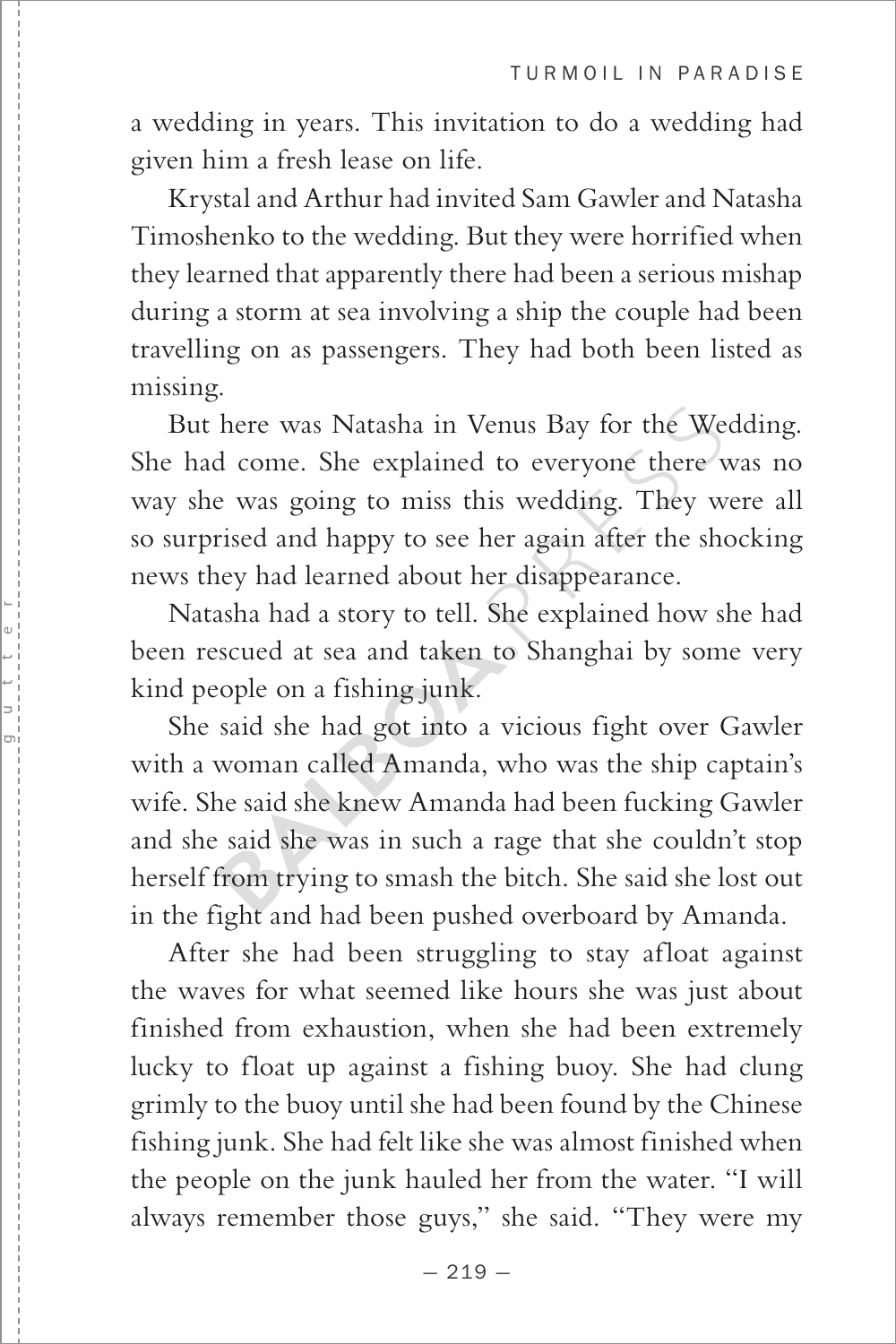salvation. They looked after me, kept me warm and dry and fed me and took me to Shanghai." She said she had spent a week in hospital in Shanghai recovering from her ordeal clinging to the fishing buoy.

She had asked for help from people in the hospital to find any of Krystal's Chung's relatives; "Would it be possible to find members of the Chung family in Shanghai?" she had asked. Natasha knew from what Krystal had told her that they would be somewhere in Shanghai. With a great deal of luck her helpers at the hospital had located Krystal's number eight aunt in Shanghai." It was a small miracle," she said. "There are more than 27 million people living in Shanghai but that didn't stop my friends at the hospital from trying to find Krystal's family."

She said Krystal's relatives had been found through the '*open umbrella'* missing persons search system. This is where a notice carrying details of a missing person's family would be attached to an umbrella and carried through the main parks in the city. The notice called for anyone knowing the whereabouts of the missing person or their family to make themselves known to the person holding the umbrella. This system worked like a miracle for Natasha.

Krystal's family were amazed that Natasha, a stranger from Australia, had found them. They welcomed her into their home and looked after her as she recuperated.

Natasha said her worst experience in Shanghai had been when she was targeted in a scam around a fake traditional Chinese tea ceremony. The scammers had focussed on anyone foreign looking because they usually carried plenty of cash. The scammers became furious when they found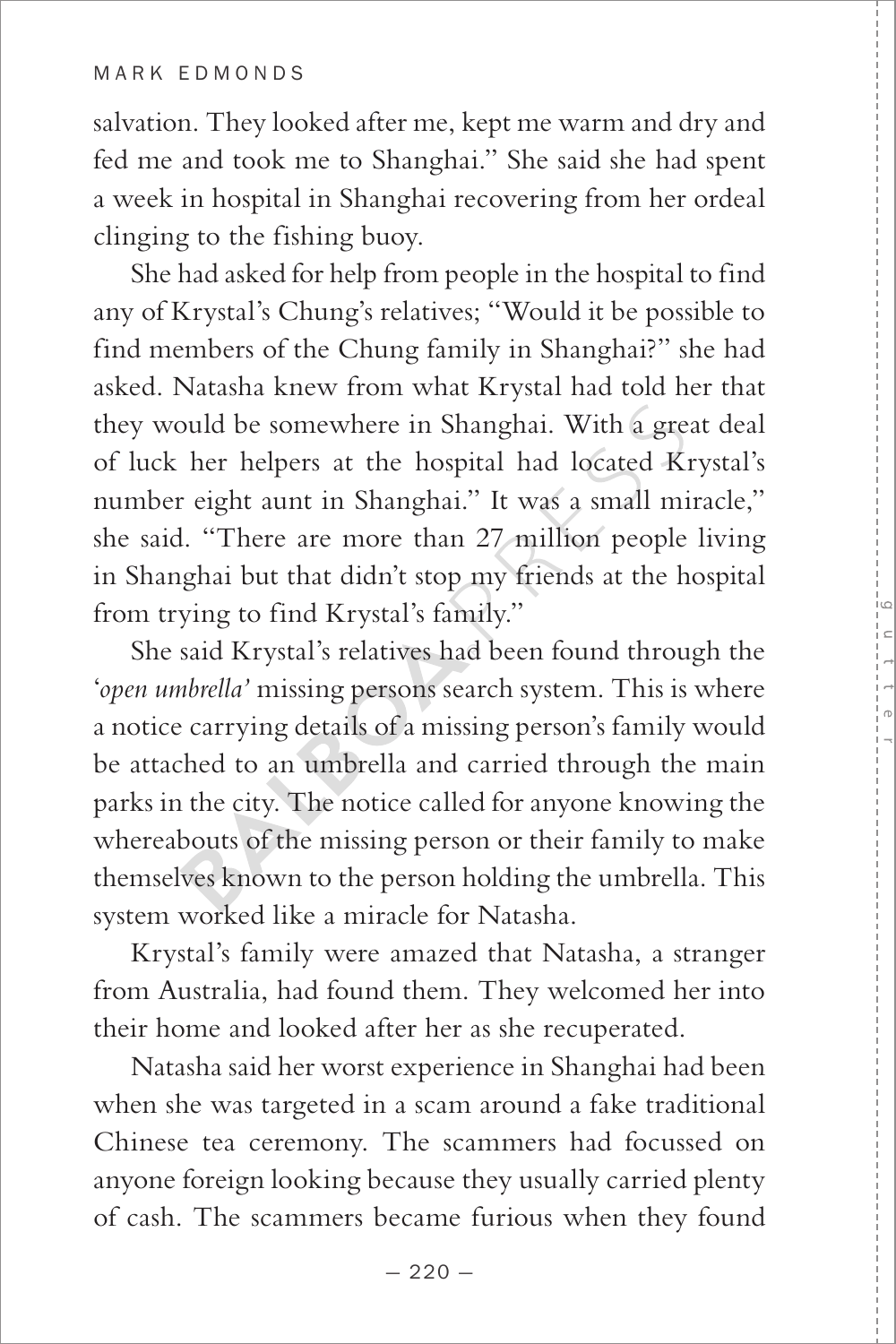out Natasha carried no cash or credit cards and wasn't able to pay the extortionate amount of cash, they demanded from her for the few tiny glasses tea they consumed in the fake ceremony. They had then unceremoniously tossed her out of the dummy tea shop.

The whole Chung family in Shanghai was excited about Krystal's upcoming marriage in Venus Bay. Natasha was invited to fly with a group of them to Venus Bay for the wedding in their chartered jet. And here she was, in Venus Bay. She was surrounded by a crowd of people, yet she felt very much alone. She muttered to herself "*I don't know most of these people. All those folk from Shanghai have never even heard of Gawler or me. Of the people here I do know, only a few knew us fleetingly. In my deepest heart I want to get this wedding over with and quickly get away from this place. But I will wear my brave face."*

.<br>Di

Natasha asked Arthur Hyland if he could help her with legal advice regarding her situation as a widow from her de-facto marriage to Gawler. He referred her to an online lawyer specialising in family law. The lawyer did some research and advised Natasha that Gawler had died intestate; no will could be located. Natasha was told she would be legally entitled to inherit all of Gawler's assets including his Humvee which was still parked in Arthur's barn. She would also inherit his apartment at Eureka Tower in Melbourne. She could also be entitled to compensation from his employer because he had died while on duty and while employed by Consolidated Rutile. As his only dependent she would be entitled to compensation from the corporation.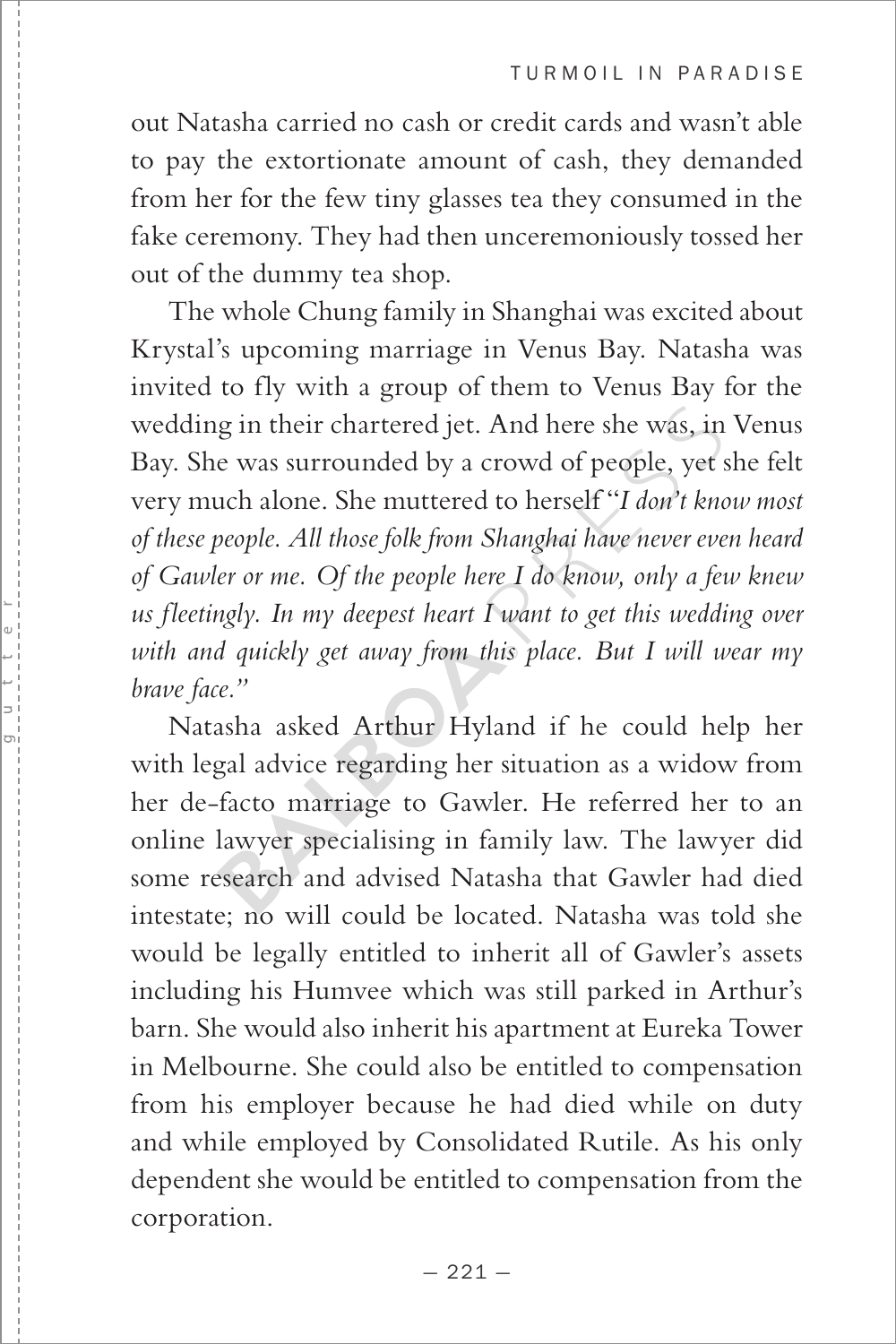She intended that after the wedding she would prepare the Humvee in readiness for the long drive to Melbourne. She would call Sam's buddy, James Wallbridge in London to sort out the compensation issue.

A large red open-sided canvas canopy stood on a grassed area adjacent to the Krystal and Arthur's new café. Inside the tent were rows of wooden benches with chairs along each side.

In accordance with Chinese custom there would be a traditional tea ceremony then just a very brief wedding ceremony late in the afternoon with the main event, the after-party Banquet commencing immediately after the ceremony. The banquet party was expected to continue well into the night.

Krystal said she was planning a huge feast for the banquet consisting of twelve courses as was the Chinese custom.

Krystal told Natasha, "There would be ample supplies of bean juice with fragrant pickled vegetables of the right colour and texture spicy or plain, dough fritters fried golden and crisp and flat bread flaky, and sesame studded."

She said she was planning many more delicacies such as.

Chickens fried with walnuts cooked in the imperial style.

Crispy ducks with roses carved out of carrots with celery leaves attached.

Sweet and sour fish with ample sauce.

Dishes of cabbage juicy and green with large and yellow chestnuts.

She was also preparing to serve oil brazed prawns, stir fried battered eel and spicy squid.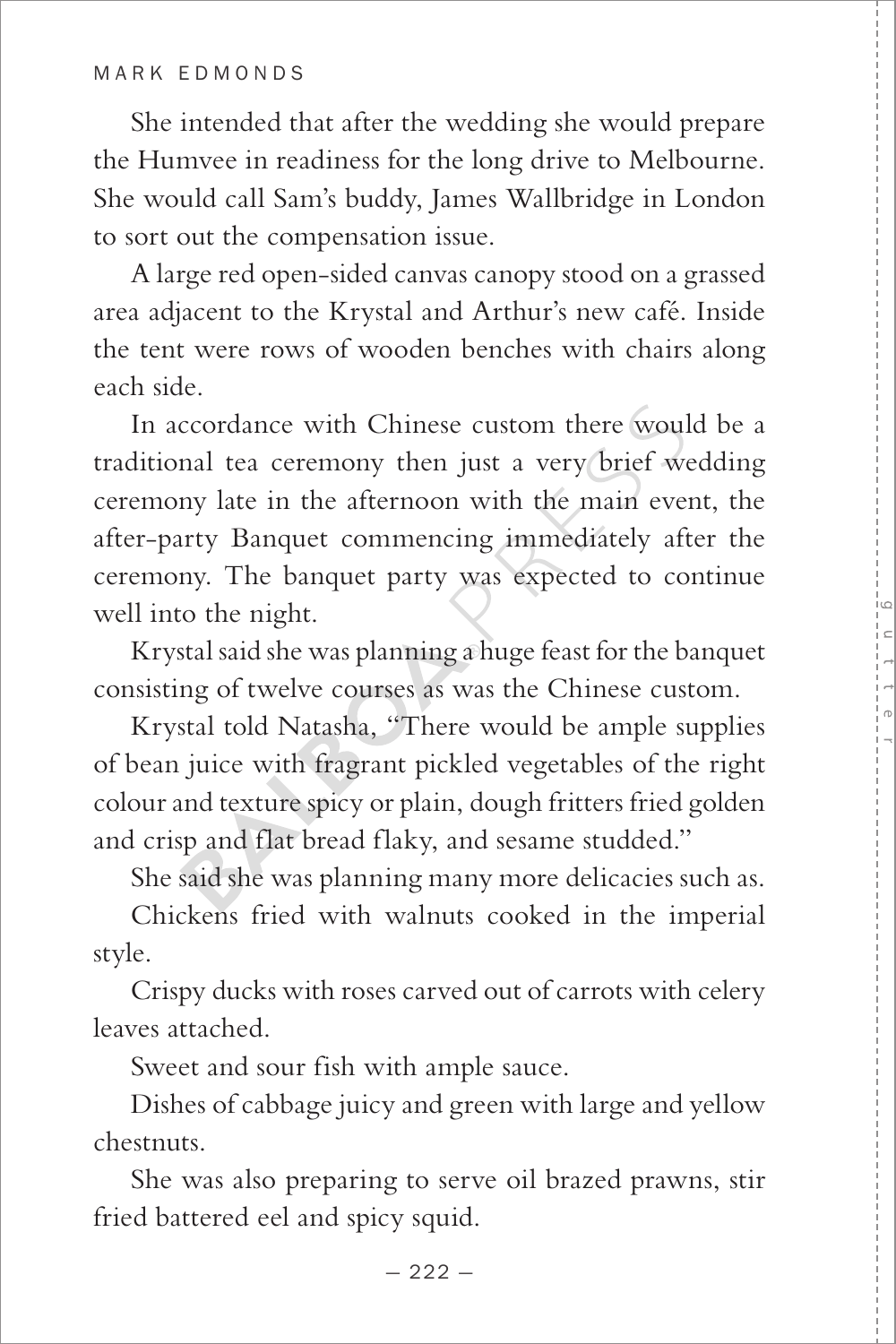Of course, there would be buckets of steamed rice and fried noodles.

The plan was for the most important toasts of the evening to be made by the bride and groom themselves. After one or several courses had been served and some food eaten, the couple would walk from table to table, offering toasts to thank their guests for attending and bringing generous gifts. The couple would drink wine, beer or bean juice. The bride and groom would toast each table, saying 'gan bei!' (dry cup) and bottoming up their cup each time. Guests would make return toasts to the couple, and the bride and groom must always drink up.

If the drinking became too difficult for the bride or groom; perhaps they felt too drunk to continue or had an allergy to alcohol the Best Man and Maid Of Honour would accompany the couple and, if need be, will step in to drink in their place, saying "Here, let me help you!"

.<br>Di

Krystal said. "This type of drinking is a Chinese way of showing good spirit and respect, and it is not uncommon for the bride or groom to be completely drunk by the end of their wedding reception."

Natasha stood before the crowd and kicked off the ceremony. "Welcome to Venus Bay one and all," she said. "I am thrilled to be here with you all and especially my very good friends, the wonderful Chung family. I love you all so much. You saved my life and brought me back to Venus Bay for this fabulous event today. "Now I would like to introduce the Pastor, Stanley Prideaux."

Stanley came forward and stood before the crowd.

He said. "Welcome everyone to our beautiful little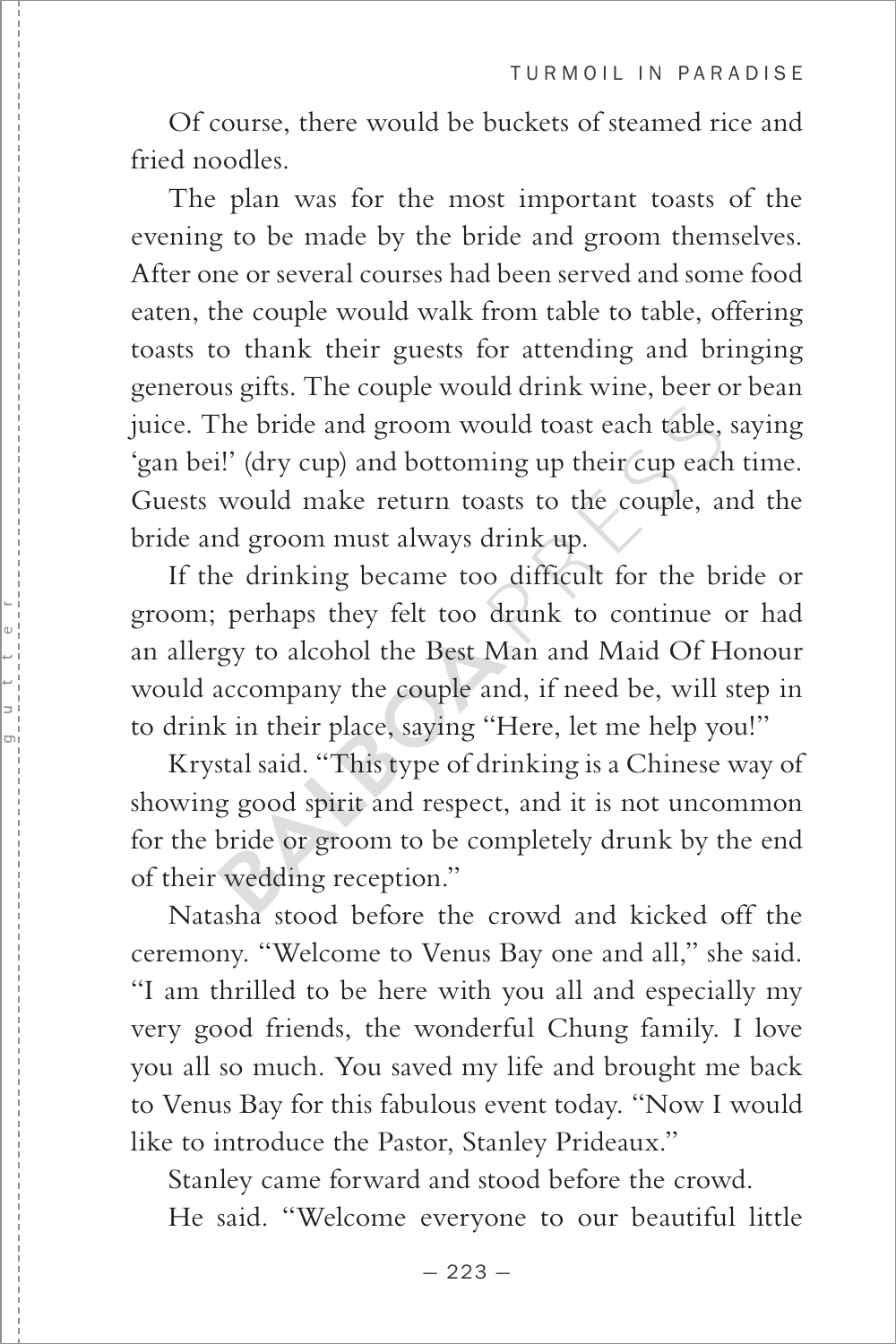town. It is not at all usual for us to have such a wonderful gathering of guests. "We are gathered here today to unite Krystal and Arthur in the bonds of matrimony. If anyone can show just cause why they may not be lawfully joined together, let them speak now or forever hold their peace." There was silence from the crowd

Stanley said to Arthur.

"Do you, Arthur, take Krystal, to be your lawfully wedded wife? From this day forward, to have and to hold, for better, for worse, for richer and for poorer, in sickness and in health, to love and to cherish, till death do you part?

Arthur to Krystal

'I do.'

Stanley said to Krystal

Do you, Krystal, take Arthur, to be your lawfully wedded husband? From this day forward, to have and to hold, for better, for worse, for richer and for poorer, in sickness and in health, to love and to cherish, till death do you part?

Krystal said to Arthur

'I do.'

Stanley said to Arthur.

"Please take the ring you have selected for Krystal. As you place it on her finger, repeat after me:"

"Krytal. I give you this ring, as a symbol of my love. I ask you to wear it as a sign to the world that you are my wife. With this ring, I thee wed."

Arthur repeated the pledge. Stanley asked Krystal.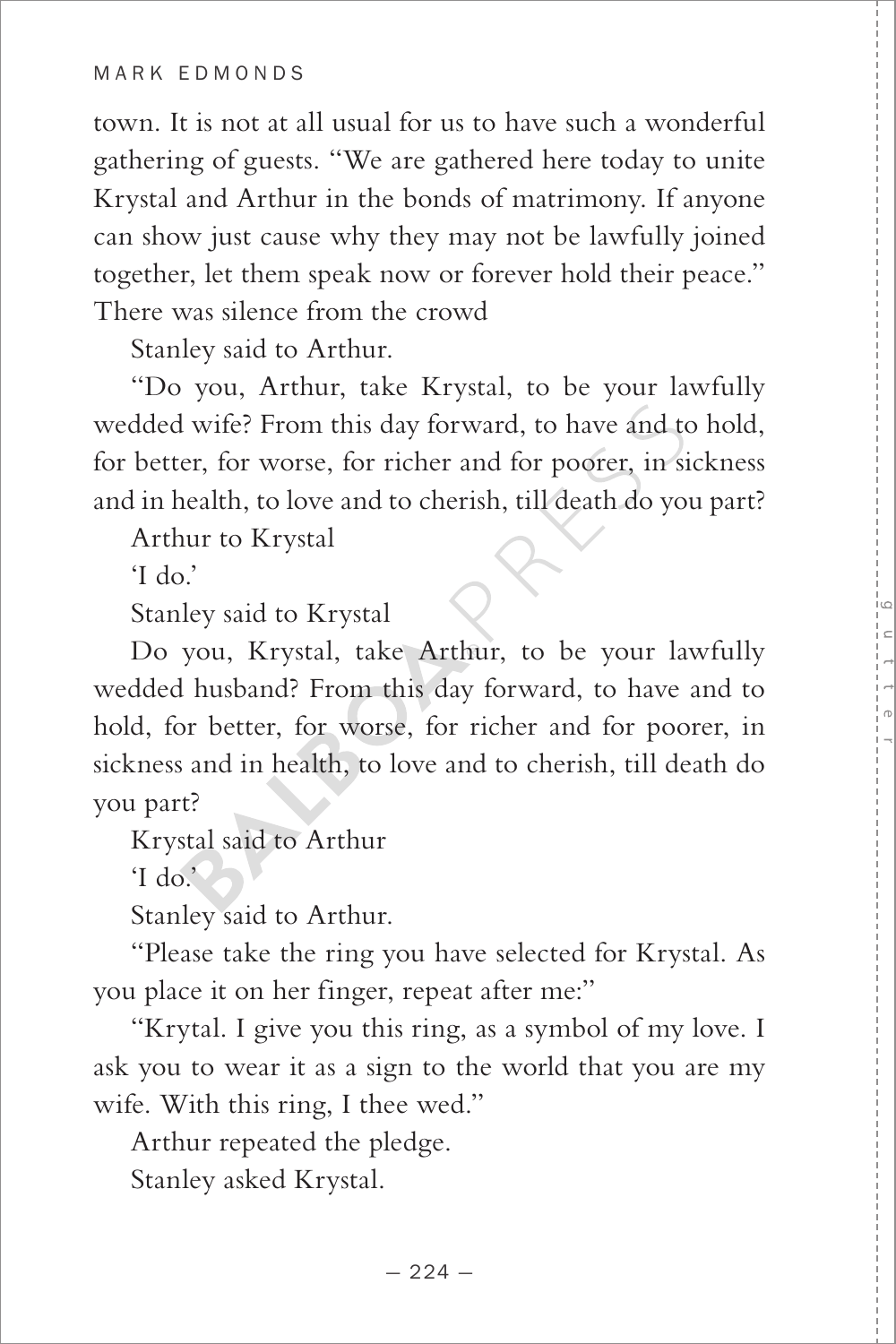Please take the ring you have selected for Arthur. As you place it on his finger, repeat after me:

"Arthur, I give you this ring, as a symbol of my love. I ask you to wear it as a sign to the world that you are my husband. With this ring, I thee wed.

Krystal repeated the pledge.

The happy crowed laughed,cheered, and whistled.

Stanley said. "In so much as the two of you have consented together in matrimony, and have witnessed the same before this company, by authority vested in me I now pronounce you husband and wife.

Arthur, you may kiss your bride!"

Arthur, with his arms around Krystal moved his face closer to her for the kiss.

He was pale, sweating and breathing heavily. He faltered, slumped and dropped his arms. His legs crumpled and he fell heaviy to the ground. The crowd gasped. Some guests rushed towards the front to help. But they could not find a pulse. Arthur had died of a sudden heart attack. Four men came from the crowd and together with Krystal guiding them, they carried Arthur to the café. They set Arthur down on a long bench and covered him with a table cloth.

The plan for the wedding had been for the Best Man and Maid Of Honour to offer toasts to the couple, telling funny anecdotes or sentimental speeches.

This plan was now in tatters.

Now someone would need to arrange a funeral for Arthur.

Natasha gathered three of Krystal's aunts. They were now her firm friends. She told them they needed to work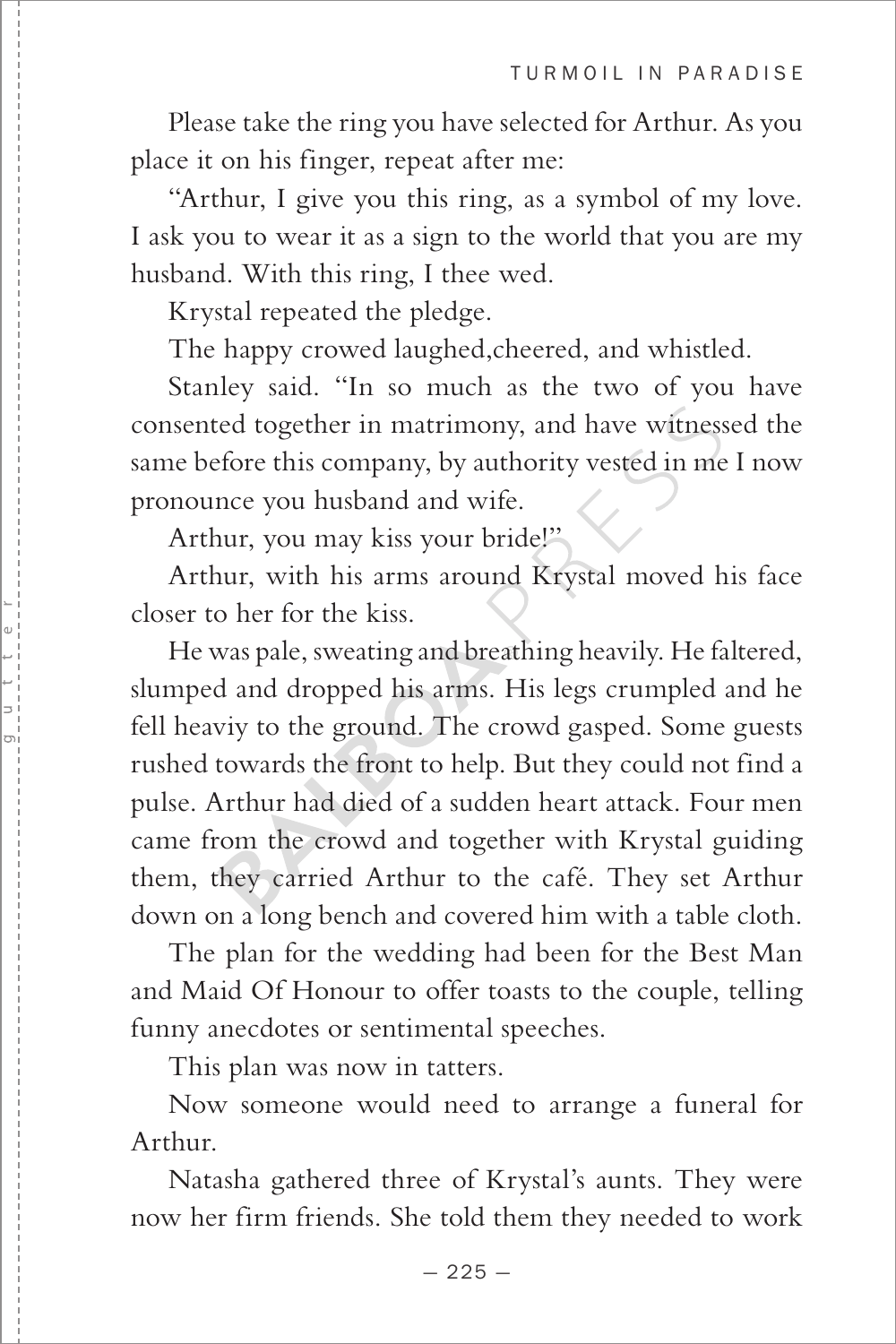out what to do next. They decided to settle the crowd by serving them tea and bean juice. The aunts set about organising the drinks while Natasha went to find Krystal, Dennis, and Gladys to plan how to go forward.

They decided to postpone the banquent until the next morning and to hold a funeral for Arthur right away. Denis said his brother-in-law was a carpenter and he had some coffins in his workshop which he always kept ready for emergencies in the town.

Fortunately Stanley Prideaux was still on hand to officiate at the funeral.

But all those other planned wedding events were not going to happen tonight.

It was early in the morning when Krystal and Dennis called all their guests to gather at the tent. They had an announcement to make.

They were getting married. The banquet would go ahead after all. The mountains of food would not go to waste. It all made pefect sense. They had been secret lovers since the time atBucklebooCreek when Arthur and Dennis had stayed at the jetty on Arthur's launch and they had all spent so much time together.

But Arthur usually went off to bed early in the cabin below deck leaving Dennis and Krystal together, sipping tea and talking.

That was when their romance had flourished.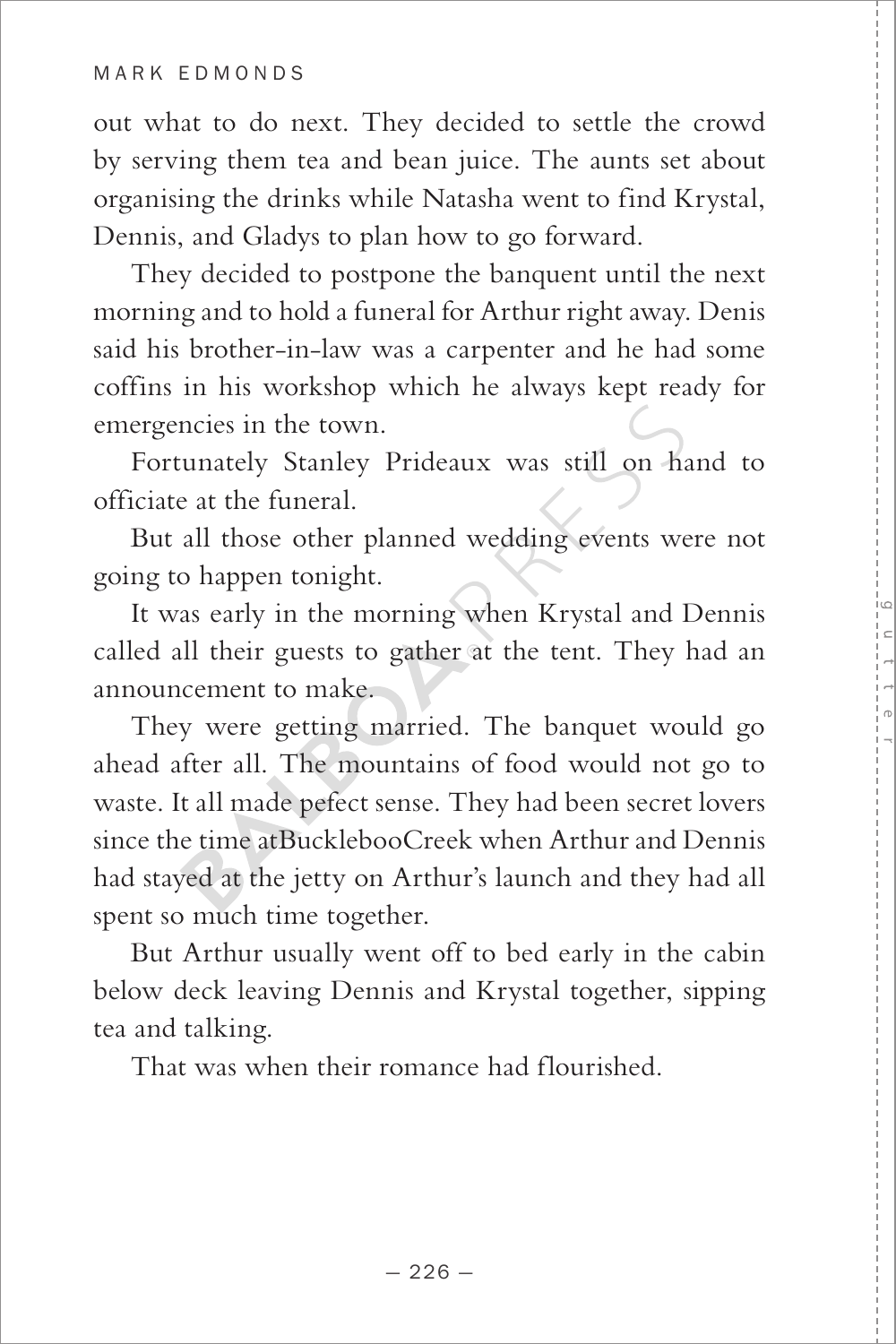## CHAPTER 38

Natasha swung the Humvee into a space marked Gawler in the basement parking garage of Eureka Tower.

She whispered to the car, *we're out of our class in this place old girl*. *A Mercedes on one side of us, a flashy model BMW on the other, A Lexus just over there, a bright yellow Lamborghini in that spot next to it and a big black Bentley against the far wall.*

She had been driving for a week, some nights sleeping in the car where she parked in quiet areas at truck stops and some nights at one of the small motels dotted along the highway. Nobody had bothered her. A few truckies gave her a studied look which she ignored. She figured they were hard-working guys, busy with time targets to achieve and no time or intention to dither around.

She took the basement lift to the fifty sixth level. This avoided the need to pass through the ground floor reception area. She thought, *I'm not inclined to chat with Gawler's friends right now.* The apartment was just as they had left it. *Well of course it is,* she mused. *No reason for it not to be.* She checked the refrigerator. *Absolutely empty, damn,* she mused. *No food in the place at all.*

The message light was flashing on the phone. She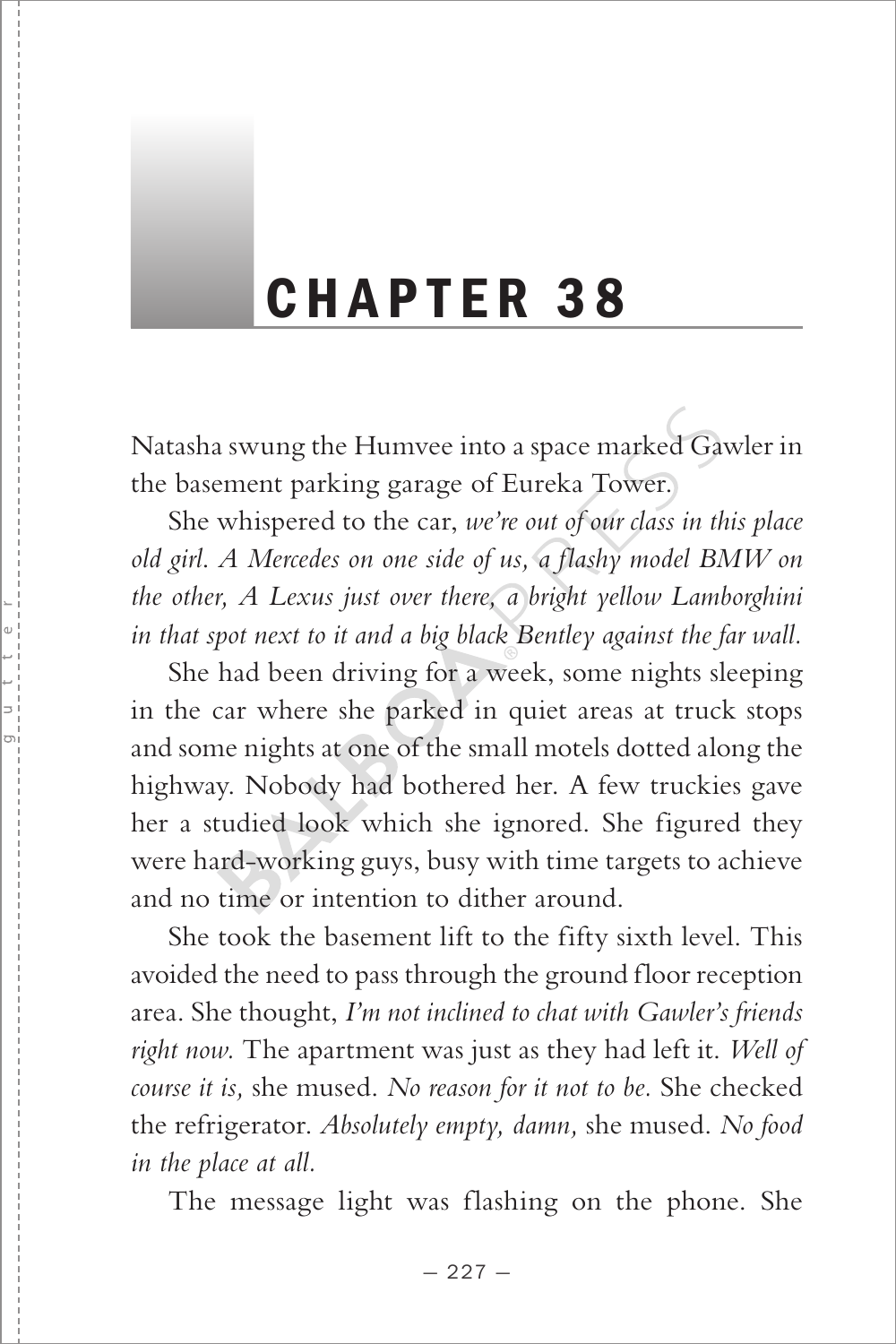pressed play. "Natasha," it was James in London. "Can you call me as soon as you get in?" Ever obedient, she texted James.

James replied by text, "Can you come to London now, we need to talk. There is an open date airline booking for you with Qantas, business class return to London. We will have a car take you to Tullamarine airport as soon as tomorrow morning if you can make it."

"*Well why not*," she said to herself. *"I don't have anything else happening right now."* She texted James. "Okay can do – what time can I expect the car?"

She needed to go downstairs to the Seven Eleven store for food. *Can't avoid the reception area this time*, she mused. Nicole's jaw dropped when she spotted Natasha alone. She rushed out from behind the desk and embraced Natasha in a bear hug. "So, you're back already" she said. "where's Sam?"

Natasha bluntly replied, "he's dead. He drowned in a shipping disaster. He loved me then he dumped me and now he's gone. "Nicole said, "how awful, but it's brutal, the way you are telling me this– as if he didn't mean so much to you. "Not true. He was my world. He meant everything to me. He did me wrong, he broke my heart, yet I just cannot suddenly get over him."

Nicole' mouth turned down, she sobbed a little and then when the shock really set in, she burst into a flood of tears. Natasha could no longer hold back her own tears. They collapsed into each other's arms. They embraced and sobbed together.

Nicole said, "can we go for a coffee together?"

Natasha said, "I can't go out with you right now. I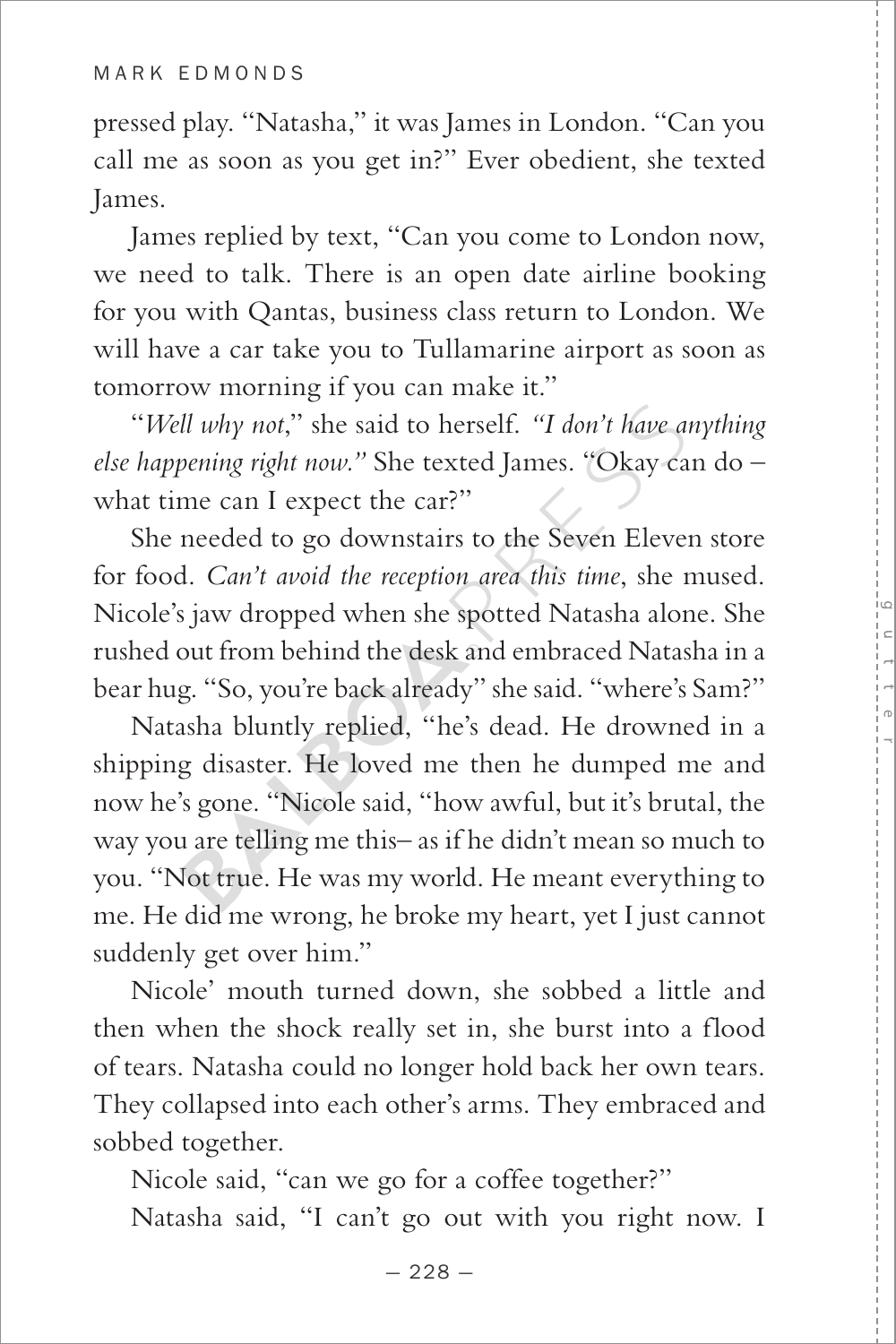need some food. I'm going to the shop to get a few things then I need to pack. I'm flying to London early tomorrow morning."

Natasha wondered, "*I will never know what Nicole wants to tell me and I don't want to know. Possibly it's something about her and Sam which knowing him as I do now, will not be something I want to hear."*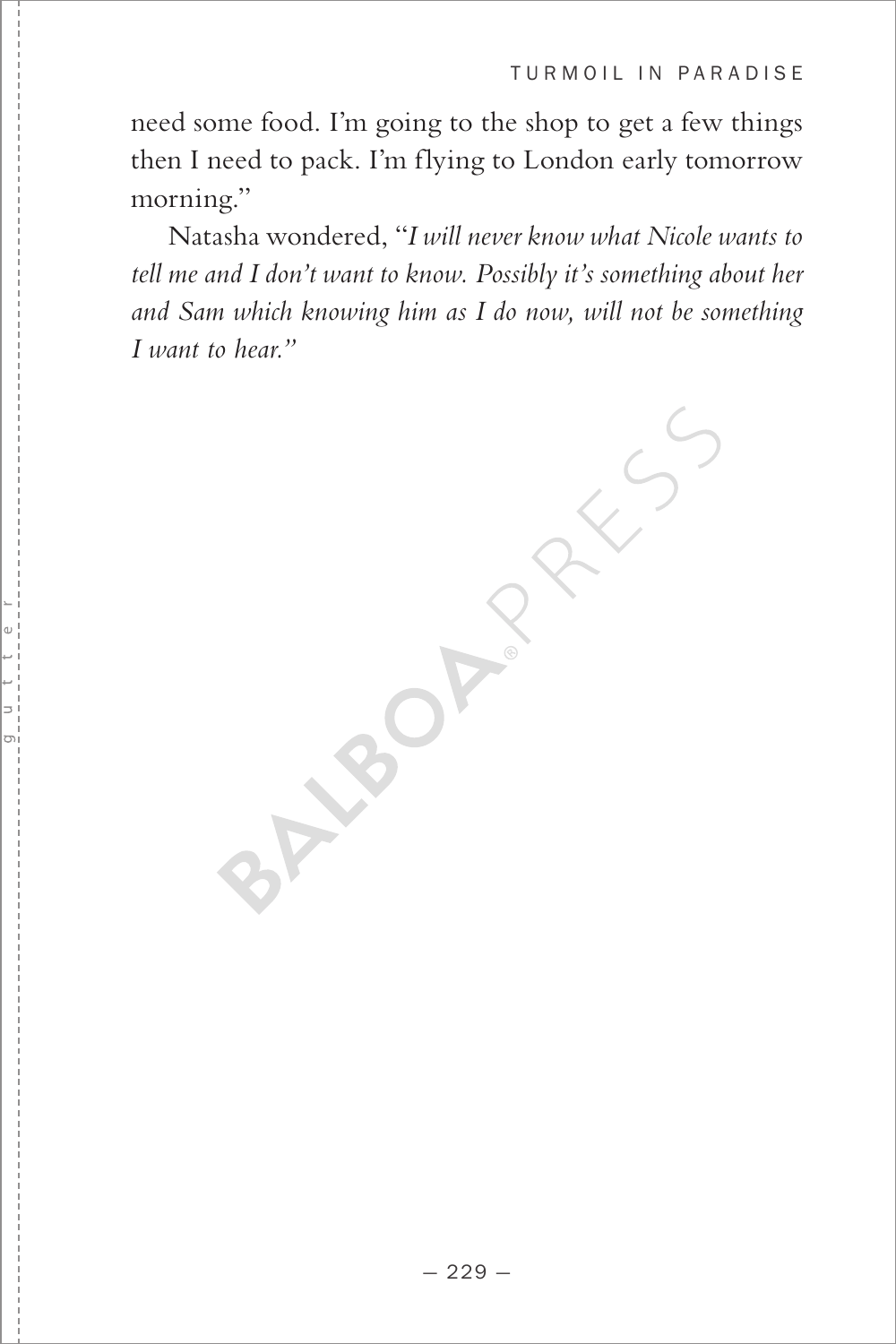## CHAPTER 39

Natasha was ushered into James Wallbridge's office high up in Consolidated Rutile's London head office. He came to greet her as she walked in, smiling at first but he could not hold it together for more than a moment. James started sobbing. "I just can't believe what happened." he said. "I cannot get my head around it." They embraced.

Natasha could not hold back her own tears.

James said." He was my mate, my best friend going way back. I needed him. I don't know what to do now he is gone. He fixed things, no matter how tough it was, he always got the job done."

"It will be good for us to talk. Will you join me for dinner?"

They were ushered to James' favourite table at a nearby restaurant. It was difficult for them to relax and just talk. Emotions were running high. They exchanged anecdotes about Sam. He made her laugh when he told her about some of Sam's hijinks when they were young.

He said, "Sam told me a lot about you. Did you know he was a great fan of yours? He adored you. He told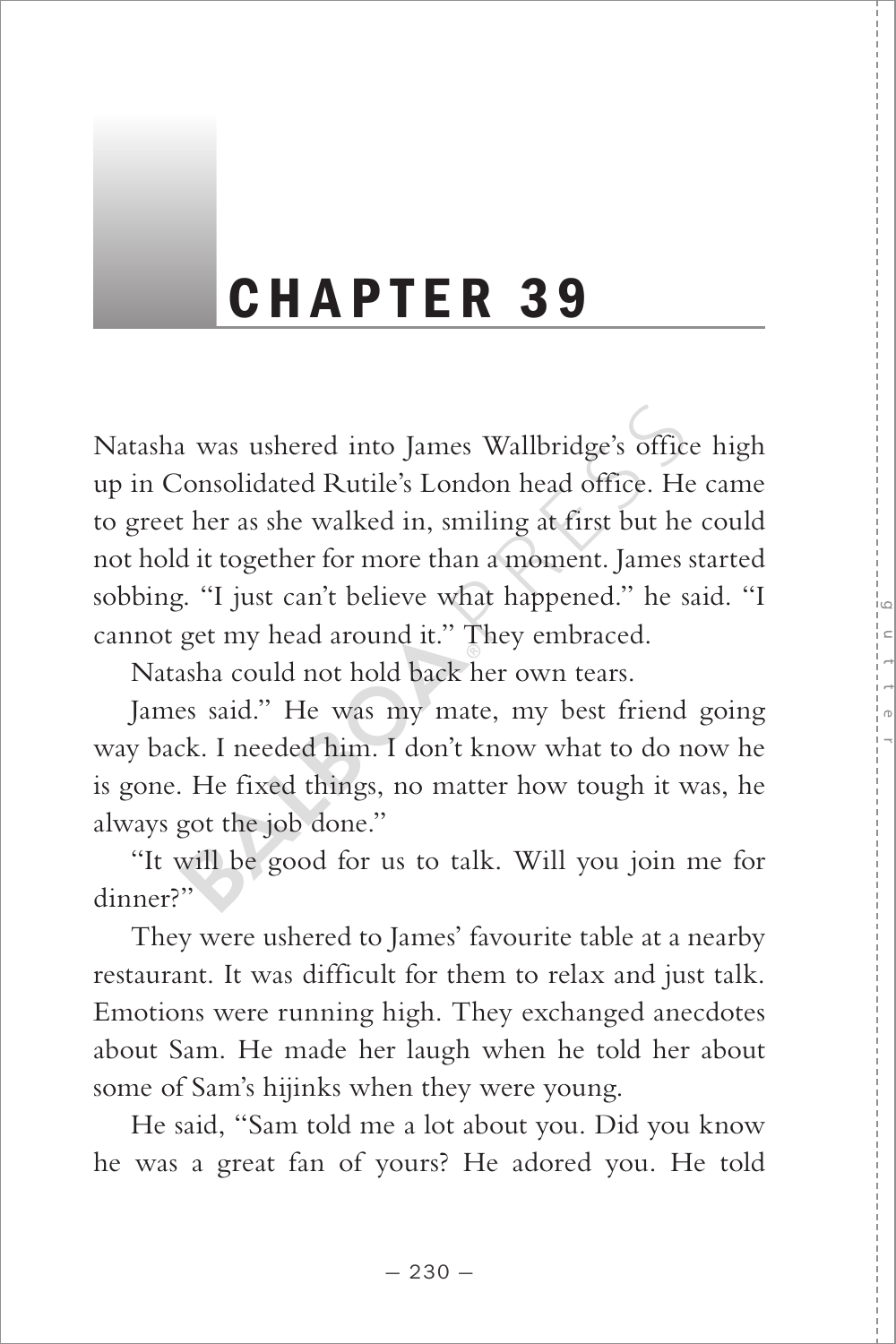me he thought you would be a great acquisition for the corporation."

She said, "Well he loved me, and I loved him, but then he didn't love me anymore. He dumped me when he found a floosy. What he did was so brutal."

James said. "I am so sorry he did that. I had no idea it was coming. I can't make excuses for him. I can just say he did what he did, that's just Sam I'm afraid. However, can we both move on? I want to make you an offer.

"We have an important job in our Melbourne office for you. I want you move into the Vice President's corner office and help us get things under control. I am not saying there are no problems. There are plenty. A faction of conspiracy theorists has become prominent. They are going after anyone who can't see the conspiracies the say are all around us. They say vaccines are a wicked plot by paedophiles. They say everyone is spying on them and governments are taking away their freedom. The office in Melbourne is becoming a mad house. I know you are someone who could fix it."

i<br>Fi oi

> "But I want to study violin James," she said. "And I need to get back regularly to the gym and back onto the basketball court."

> "You go for it girl," James said. "We would be comfortable with you doing all of those things," he said. "You can come and go in the job to suit yourself and still get everything running smoothly again, I know it. But I must warn you right now about the situation you will come up against.

"I Know you can handle yourself, but you will be going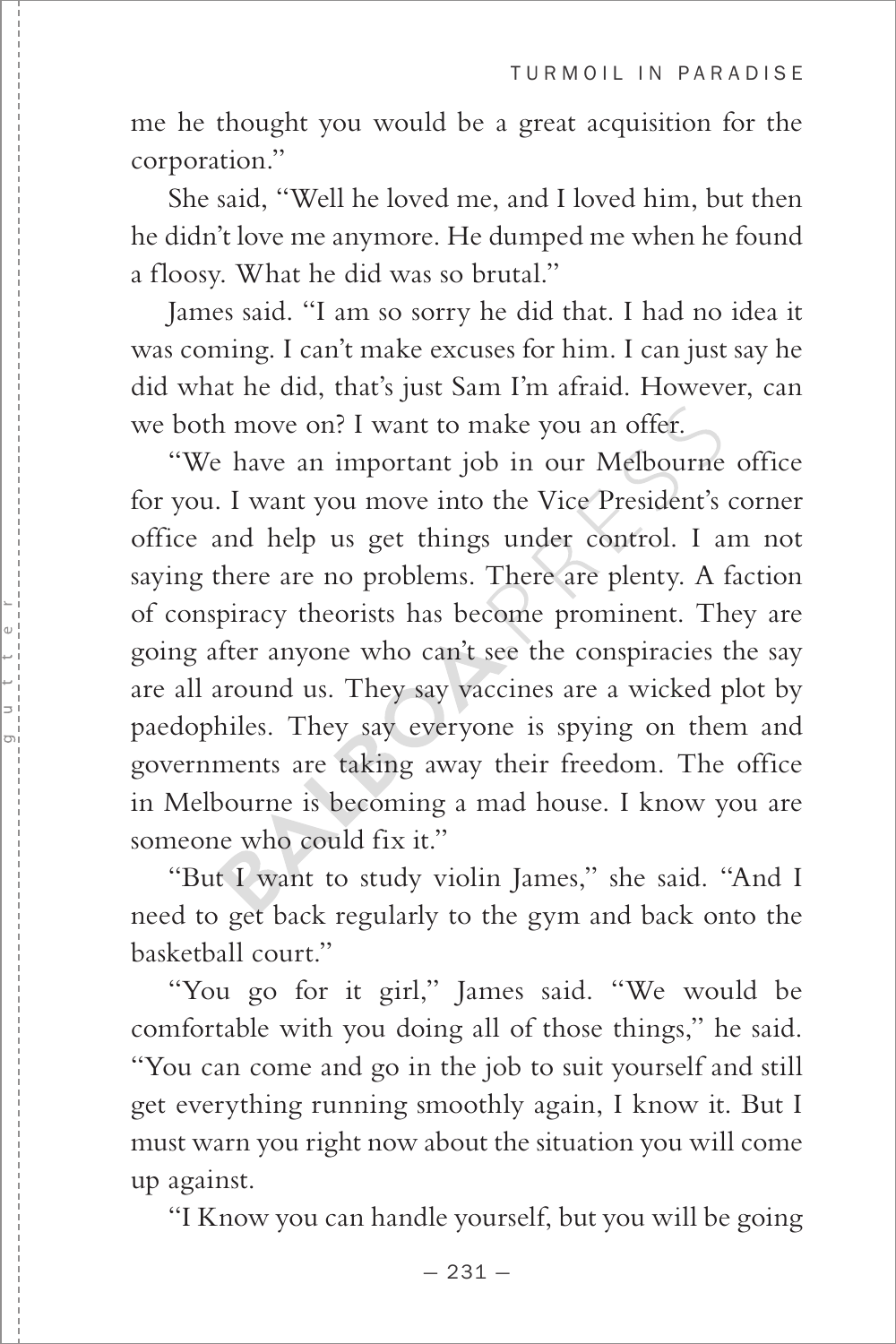into dangerous territory in Melbourne. Be very careful. The so called 'freedom movement" that has inveigled itself into our midst includes some seriously nasty operators. "They are nominally anti-vaxxers but that is just a front for white supremacists, Nazis and QAnon conspiracy fanatics who have infiltrated their membership. They don't hesitate to spread death threats and bomb threats when it suits their purpose. We are getting them every day."

"Those people at the Melbourne office who support right-wing conspiracy theories, - their gullibility is alarming. Gullibility means malleability and manipulability. We know that a swathe of the conservative population is available for the next delusion and the one after that. Former President Trump and recent events in the USA showed that a lot of them were willing to act on those beliefs.

Did you know that the word *gullible* comes from the verb *to gull*, which used to mean to cram a person with some information as well as to cheat or dupe? It means to cram someone else full of fictions. Some of these crazies in Melbourne doubtless believe they could gull our corporation.

"Distinctions between believable and unbelievable, true and false, are not relevant for people who have found that taking up outrageous and disprovable ideas are an admission ticket to a conspiratorial identity. Without the yoke of truthfulness around their necks, they can choose beliefs that flatter their worldview or justify their aggression. But we here in this corporation say, 'you're entitled to your own opinions, but not your own facts.'

"The sort of people who are worrying the corporation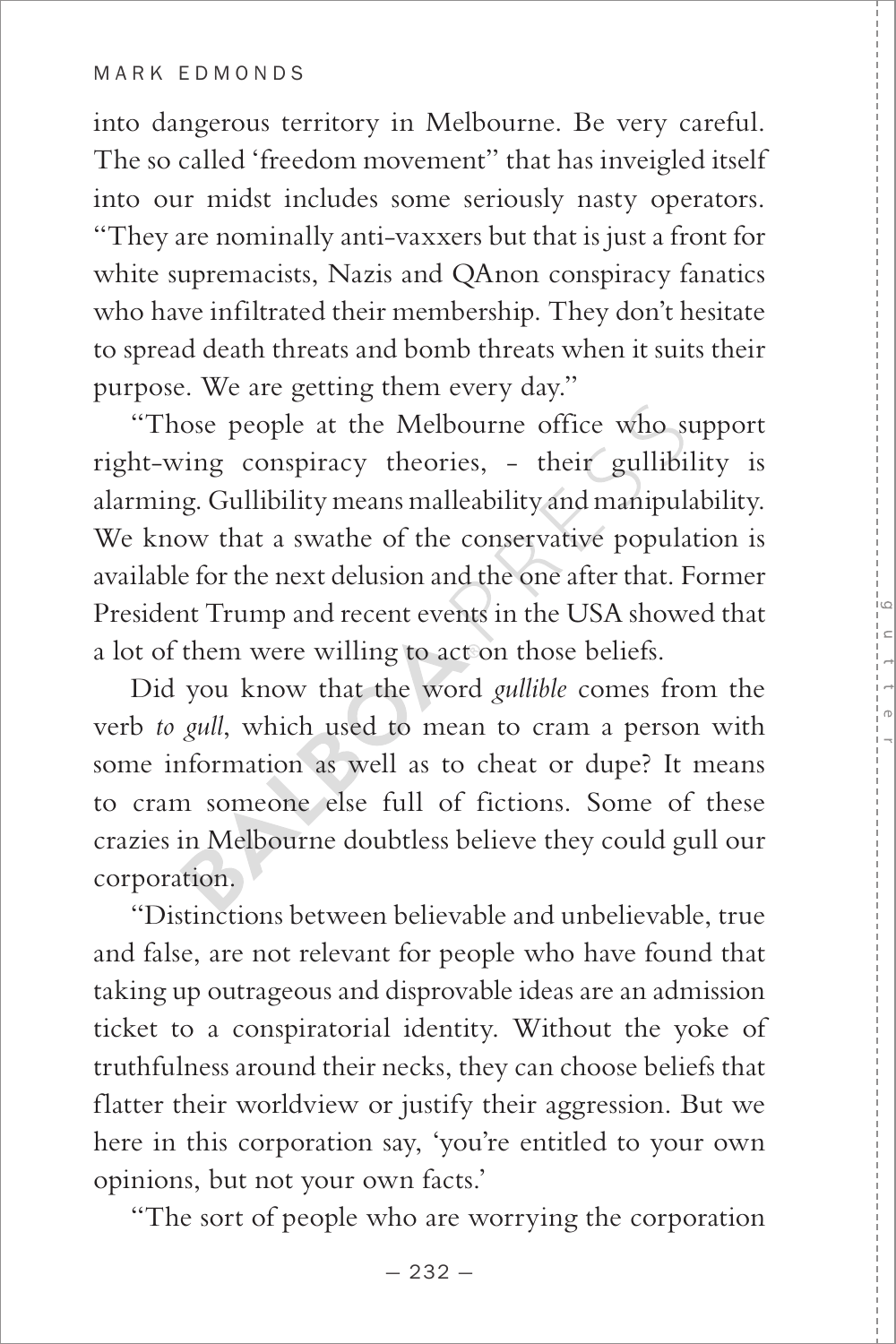are those who now feel entitled to their own facts. In the marketplace of ideas, they can select or reject ideas, facts, or histories to match their goals, because meaning has become transactional.

"A lot of conspiracy theories emerge from the true believers on the margins of our society when it comes to topics like extra-terrestrials. But some of those at the top of our society like Trump, have preached falsehoods that further the interest of elites, and those at the bottom have embraced them devoutly. Though when we talk about cults and conspiracies, we usually look to more outlandish beliefs, climate denial and gun obsessions both fit this template."

James said, "well that's enough of the lecture from me. Let's get onto talking about the pay offer and the employment conditions the corporation is proposing to offer you."

b

Natasha listened with close interest to what James was offering. When he had finished, she grinned and said. "It is a wonderful offer, James. Can you let me think about it overnight? I will get back to you first thing in the morning." "Great," James said. "We have booked you a first class room at the Hilton for as long as you need it. Let's talk again in the morning."

Next morning Natasha called James and accepted the job offer.

All of her clothes and personal stuff had gone missing during her recent adventures. She was still wearing things she had borrowed from Krystal's aunts in Shanghai, illfitting jeans, some well-worn tee shirts, and Chinese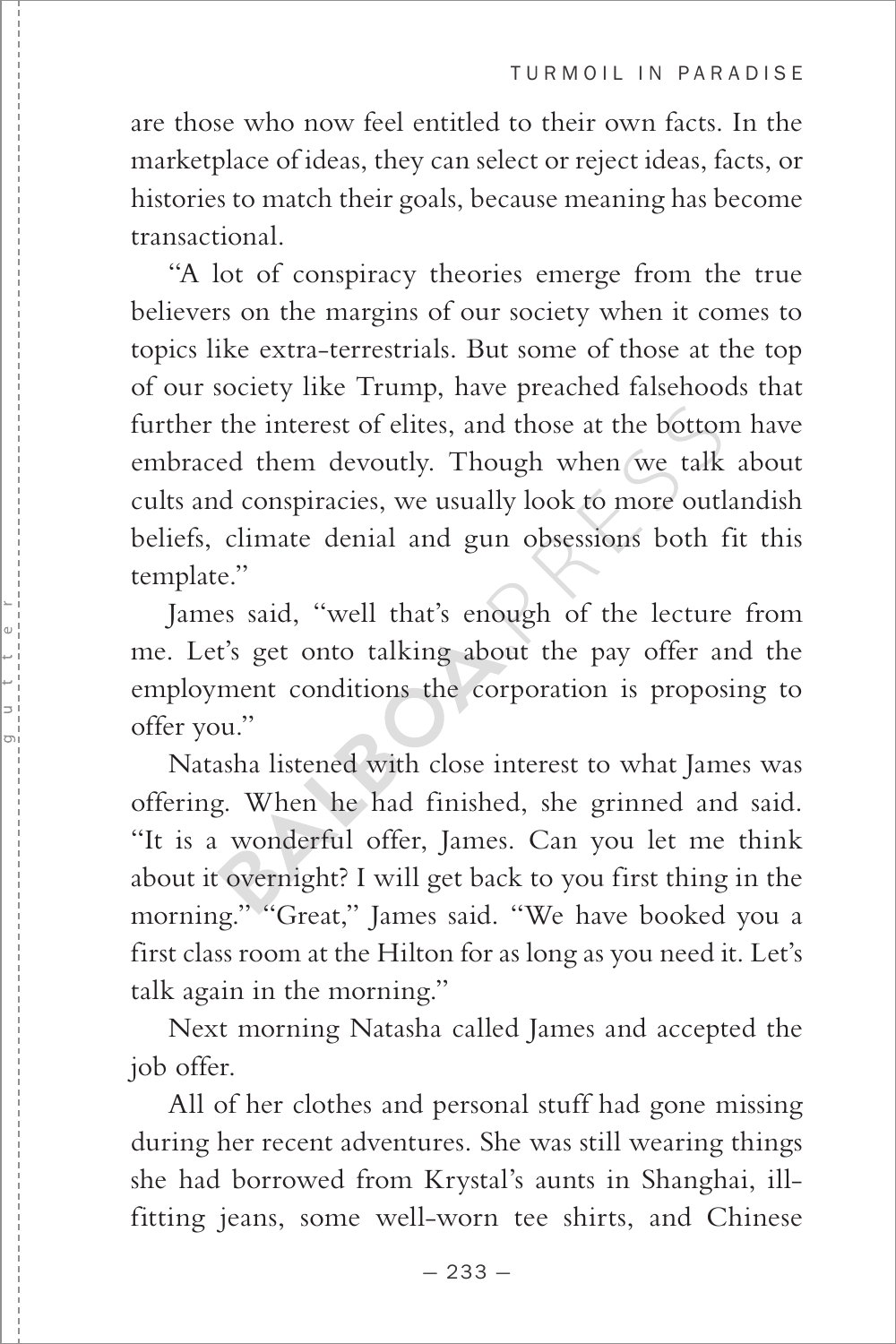slip-ons on her feet. With assistance and a credit card from one of James' female staff she spent the next two days siteseeing in London and shopping for several suitcases full of new clothes and shoes. She was starting to feel good about herself again.

Natasha was spotted through the glass security doors at the Consolidated Rutile's office in Collins Street Melbourne by a perky young receptionist. She buzzed Natasha in while she pressed a couple of buttons on her desk console and softly spoke to someone.

Within moments Miriam Cameron strolled through the door to the main office. She was an impeccably presented mature age, grey haired woman who smiled broadly as she introduced herself. "Hello Natasha, I am Miriam, the Personnel Manager here in Melbourne. I'm so glad you have arrived at last. Let me show you around and introduce to some of the key people. "As I guess you have been told, we are up against some awkward personnel issues. It's not a situation we have come across before.

"In my opinion some people are just so frightened of injections that it has overwhelmed their normal thinking process. Anti-vaxxing has become a fanatical obsession. These people are becoming violent, unmanageable. They are running rampant. And it is spreading. Some normally sensible people are getting caught up in the stupidity. It is threatening everything we are trying to do here."

Miriam introduced Natasha to some of the people working in the place as she showed her to her corner office. "Our previous Vice President suddenly quit two weeks ago. After two decades running the show, the pressure of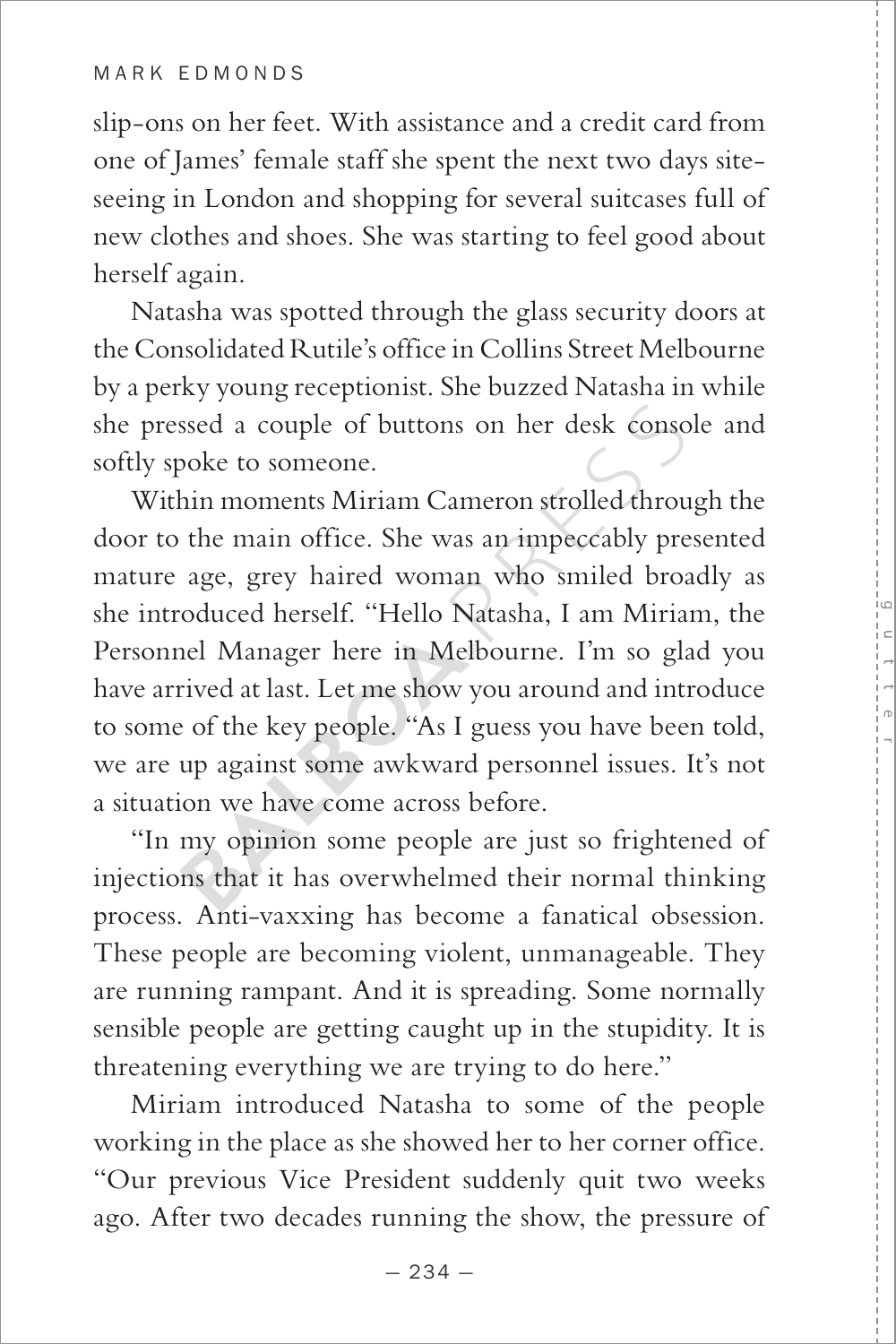trying to manage with the antivaxxers rampaging through the place became too much and he walked."

Natasha said. "Maybe you've heard of Sam Gawler, he was the company Hitman working out of London. I worked with him for a while. He taught me a lot. I know Sam would not spend a lot of time trying to reconcile with these insane fanatics. He would say they needed to go, and quickly. I think we should follow Sam's example and neutralise the problem people in this place before the shooting starts, so to speak."

Miriam said. "Yes, I did meet Sam once when he passed through town. He certainly knew how to sort out a sticky issue. You seem to have been quite taken with him." Natasha said, "Well yes, I was quite taken with him to say the least, but can we leave it at that for now?"

Miriam said. "Sam left a manuscript with me when he was here. It was a memoir. He said if anything ever happened to him, I should pass the manuscript on to a publisher he knew called Balboa. The manuscript was titled, They Called Me A Hitman. He said a guy there named Jim was the person to speak with. Natasha said. "Well, I wouldn't know anything about all of that, but I would be wary of what was true or otherwise in the story because Sam sometimes wasn't clear in his head about issues relating to what was factual and about personal relationships.

Natasha knew instinctively she needed some allies in the office to assist her in what she decided to call 'the cleanout'. She checked the place for who was around. It would not be the most obvious loud mouthed strutting peacock trying to catch her attention. Or the thuggish looking bossy guy who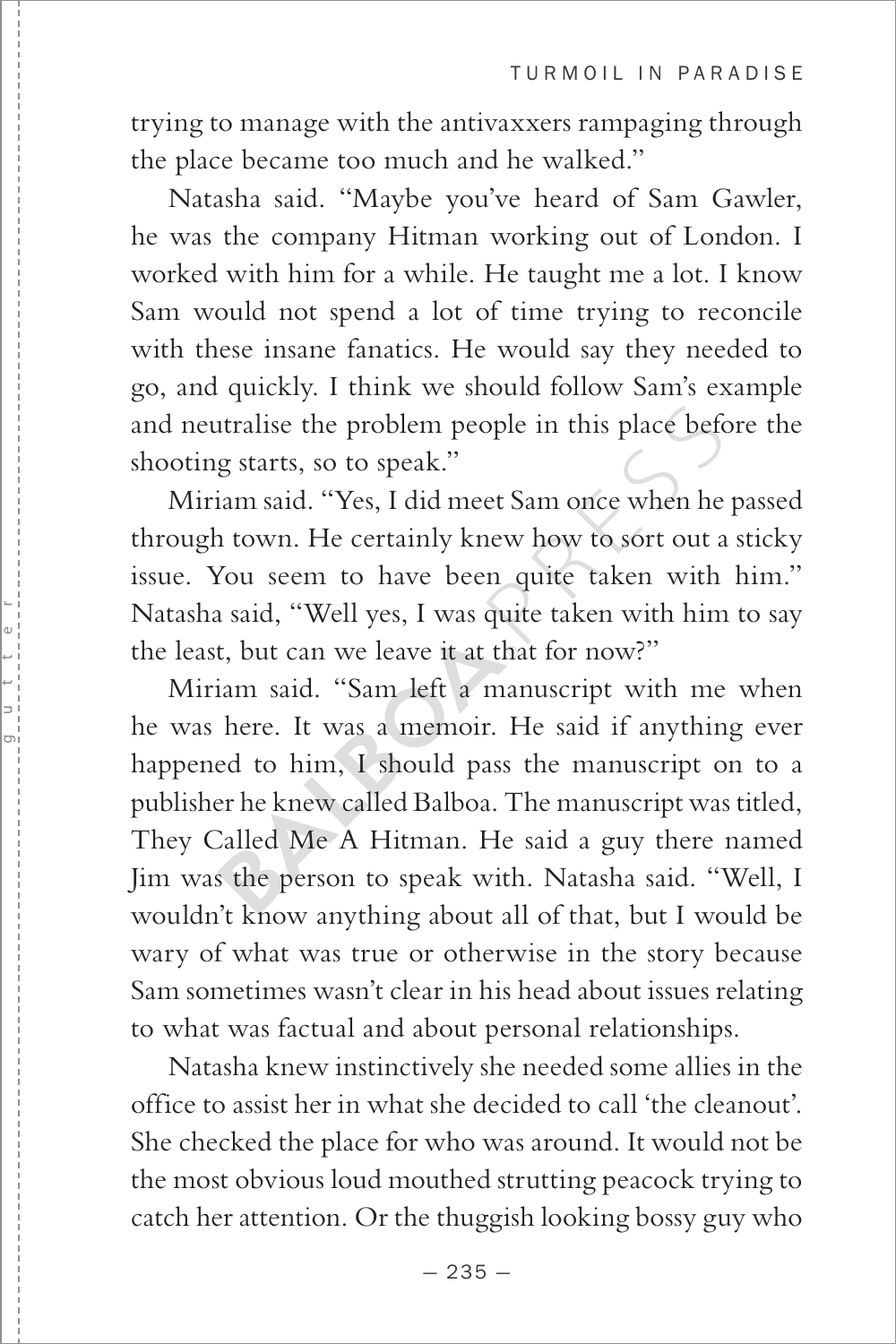would only end up making the problem worse. She settled on finding out some more about an average looking guy, not big like Gawler, a little older than her, not someone obviously looking to stand out. But who seemed to be smart. As she was being shown around and introduced to people she said to Miriam, "And who is that quiet guy working at his computer over there."

Miriam said, "That's Timothy Moloney, He's a specialist in heavy mining machinery, huge bucket wheel excavators, two-thousand-ton ship-loaders, giant ore-stacking machines, that sort of thing. Just quietly he is known around here as a hot-shot engineer, but you wouldn't know it from his discreet manner. He does the big contractual deals, and he holds the chequebook, if you get my meaning. "Natasha said, "He sounds like the sort of person who could work well with me. I would like to chat with him in my office."

Timothy and Natasha clicked instantly. Not in the lustful way she had related with Gawler but in a way that felt comfortable, in a way she knew that could work as a partnership for them. Timothy knew all about the dangerous individuals in the office. He told her he had been quietly keeping an eye on their antics. He had been interested, perhaps subtly alarmed, but not intimidated by them. Natasha and Timothy set about deciding how to handle the staffing situation. He knew where to start. He said to Natasha. "You can't just sack someone because you don't like their political beliefs or their religion or their fantasies or their sexual orientation. But you can move them on. If they are a disruption or even a danger, you can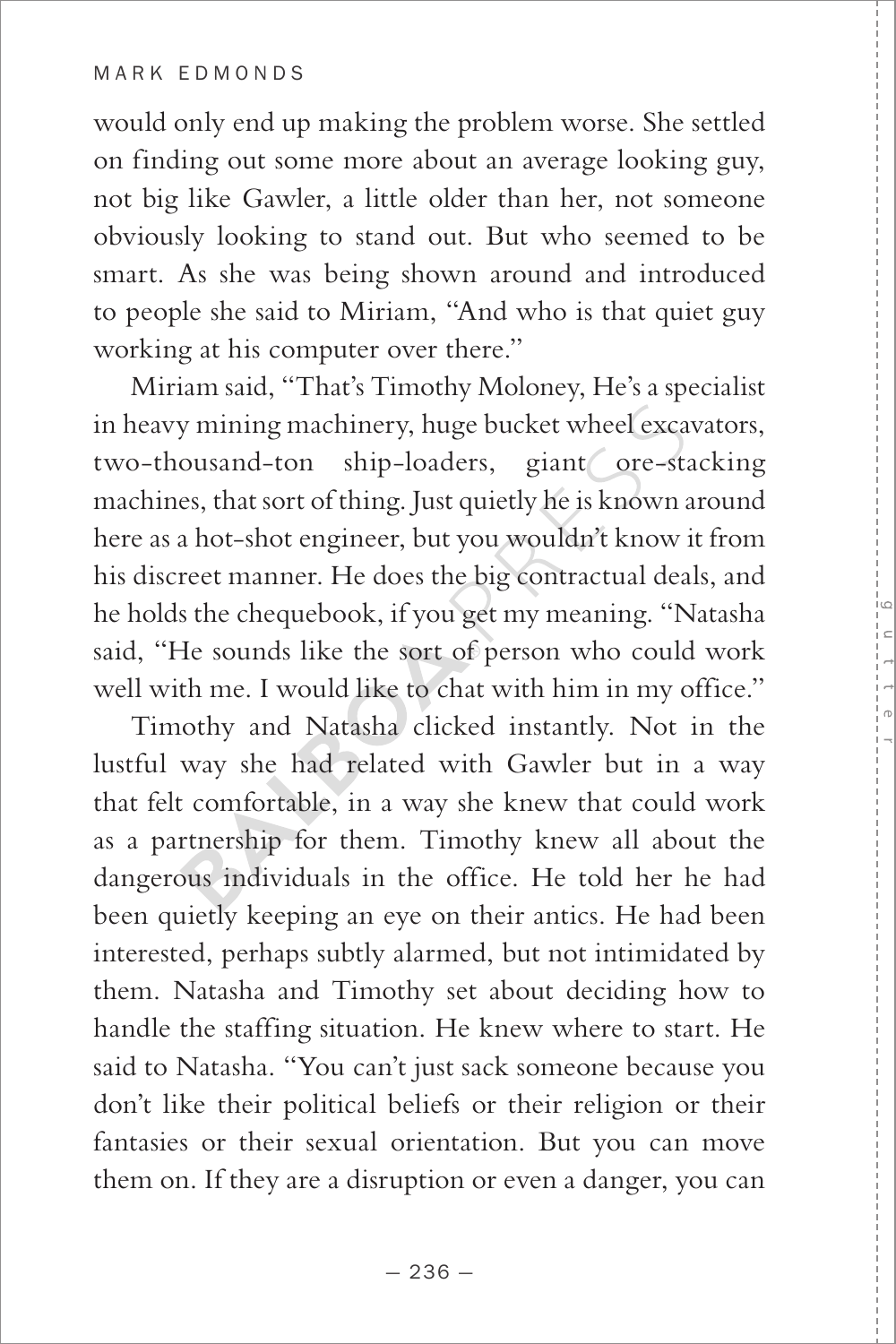get them out of the way. Send them to some place where no-one takes crazies seriously"

Natasha said, "I know of an ideal place we could move a person like that to. Have you heard of a desolate place called Buckleboo Creek, it's in Far North Queensland, the corporation operates a gold mine there?"

"Yes, I know it," he said. "I think a few of our problem people could calm their impulses there for a while, so to speak. The folk up there would just let them rave to their heart's content without making a difference to anything. And we've got several out-of-the-way places like that. There's the stifling hot Port Hedland in the Pilbara at the top of Western Australia, way up through the Simpson desert where we have a giant iron ore processing operation, and then there's the freezing cold sites to the South, in Tasmania, where the corporation operates a couple of clapped-out old zinc installations, so, there are ample options."

Natasha said, "Well now I think the arrangements for the big exodus can begin."

Miriam walked through the office thinking about what lay ahead. Natasha had brought her up to date on her plan. It was now Miriam's job to make it happen. "*She arrived here this morning, it's not yet lunchtime. She has made a plan and now she is getting straight into moving things along. This girl is some dynamo."* Natasha said to Timothy. "It's coming up to lunchtime. Would you like to come with me to the gym?"